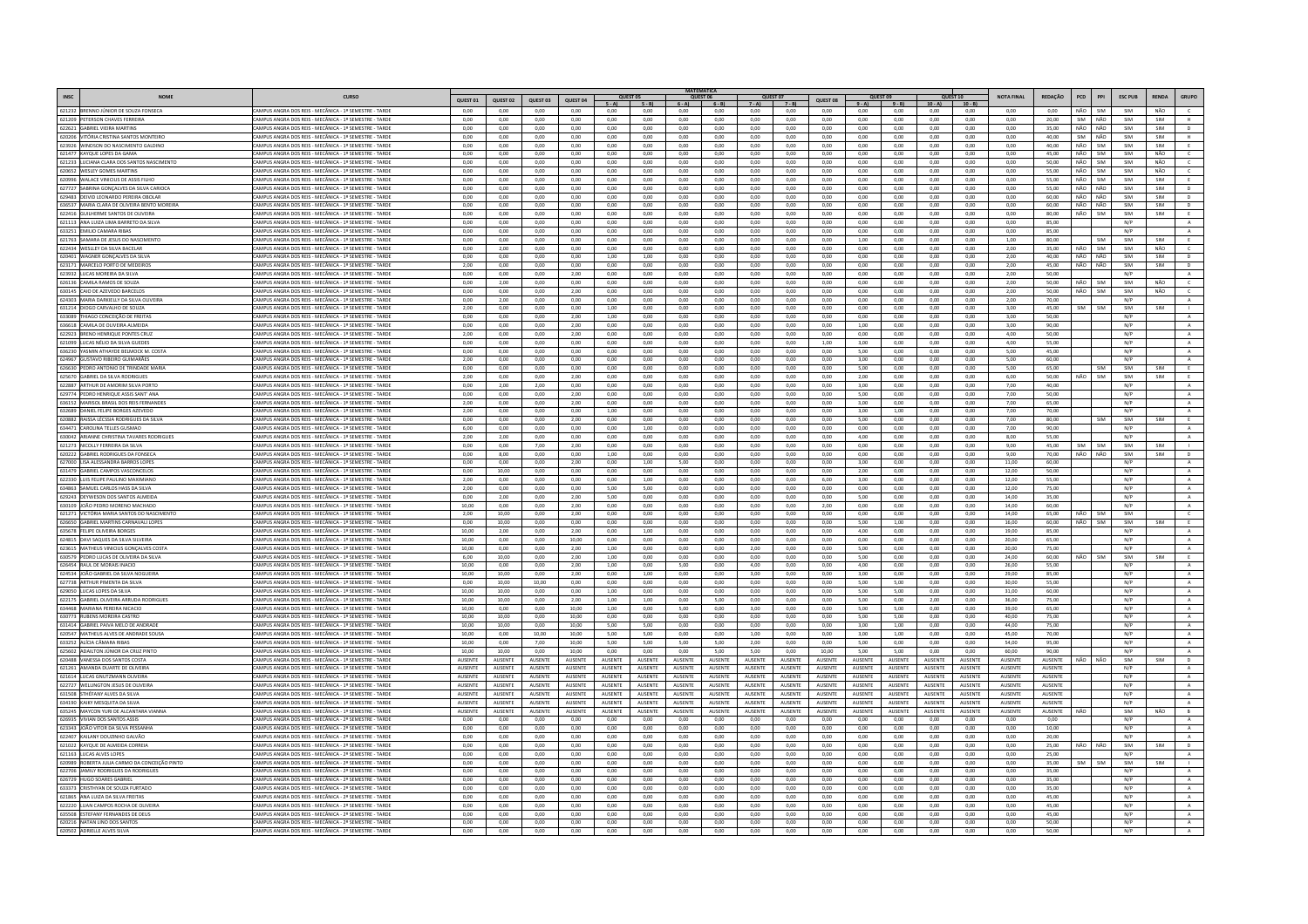| 621373 RAFAEL DOS SANTOS PAULINO                                                           | CAMPUS ANGRA DOS REIS - MECÂNICA - 2º SEMESTRE - TARDE                 | 0,00              | 0,00           | 0,00           | 0,00              | 0,00           | 0,00           | 0,00              | 0,00           | 0,00           | 0,00           | 0,00              | 0,00           | 0,00           | 0,00              | 0,00           | 0,00           | 50,00          | NÃO NÃO    |                   | SIM        | SIM        | <b>D</b>                    |
|--------------------------------------------------------------------------------------------|------------------------------------------------------------------------|-------------------|----------------|----------------|-------------------|----------------|----------------|-------------------|----------------|----------------|----------------|-------------------|----------------|----------------|-------------------|----------------|----------------|----------------|------------|-------------------|------------|------------|-----------------------------|
| 628221 DENIS COUTO FOLGOSA DOS REIS                                                        | CAMPUS ANGRA DOS REIS - MECÂNICA - 2º SEMESTRE - TARDE                 | 0.00              | 0.00           | 0.00           | 0.00              | 0.00           | 0.00           | 0.00              | 0.00           | 0.00           | 0.00           | 0.00              | 0.00           | 0.00           | 0.00              | 0.00           | 0.00           | 50.00          |            |                   | N/P        |            | A                           |
| 620448 GABRIELA SILVA DE SOUZA                                                             | CAMPUS ANGRA DOS REIS - MECÂNICA - 2º SEMESTRE - TARDE                 | 0,00              | 0,00           | 0,00           | 0,00              | 0,00           | 0,00           | 0,00              | 0,00           | 0,00           | 0,00           | 0,00              | 0,00           | 0,00           | 0,00              | 0,00           | 0,00           | 65,00          |            | SIM               | SIM        | SIM        |                             |
| 621172 MELL SILVA DE ANDRADE                                                               | :AMPUS ANGRA DOS REIS - MECÂNICA - 2º SEMESTRE - TARDE                 | 0.00              | 0.00           | 0.00           | 0.00              | 0.00           | 0.00           | 0.00              | 0.00           | 0.00           | 0.00           | 0.00              | 0.00           | 0.00           | 0.00              | 0.00           | 0.00           | 70.00          | NÃO        | SIM               | SIM        | SIM        | E                           |
| 621006 EDUARDA DUARTE TEIXEIR/                                                             | CAMPUS ANGRA DOS REIS - MECÂNICA - 2º SEMESTRE - TARDI                 | 0.00              | 0.00           | 0.00           | 0.00              | 0.00           | 0.00           | 0.00              | 0.00           | 0.00           | 0.00           | 0,00              | 0.00           | 0.00           | 0,00              | 0.00           | 0.00           | 75.00          |            |                   | N/P        |            | A                           |
| 623673 RAFAELA DE FARIAS LEITE                                                             | CAMPUS ANGRA DOS REIS - MECÂNICA - 2º SEMESTRE - TARDE                 | 0.00              | 0.00           | 0.00           | 0.00              | 0.00           | 0.00           | 0.00              | 0.00           | 0.00           | 0.00           | 0.00              | 0.00           | 0.00           | 0.00              | 0.00           | 0.00           | 80.00          |            |                   | N/P        |            | $\mathbf{A}$                |
| 621205 GARRIEL MARIANO DE SANTANA                                                          | CAMPUS ANGRA DOS REIS - MECÂNICA - 22 SEMESTRE - TARDE                 | 0.00              | 0.00           | 0.00           | 2.00              | 0.00           | 0.00           | 0.00              | 0.00           | 0.00           | 0.00           | 0.00              | 0.00           | 0.00           | 0.00              | 0.00           | 2.00           | 35.00          |            |                   | N/P        |            | A                           |
| 621237 VINICIUS MOREIRA DE SOUZA                                                           | <b>CAMPUS ANGRA DOS REIS - MECÂNICA - 2º SEMESTRE - TARDE</b>          | 2.00              | 0.00           | 0.00           | 0.00              | 0.00           | 0.00           | 0.00              | 0.00           | 0.00           | 0.00           |                   | 0.00           | 0.00           | 0.00              | 0.00           | 2.00           | 40.00          |            |                   | N/P        |            |                             |
|                                                                                            |                                                                        |                   |                |                |                   |                |                |                   |                |                |                | $_{0,00}$         |                |                |                   |                |                |                |            |                   |            |            | $\mathbf{A}$                |
| 622183 MISLENE DE OLIVEIRA SOUZA                                                           | CAMPUS ANGRA DOS REIS - MECÂNICA - 2º SEMESTRE - TARDE                 | 0.00              | 0.00           | 0.00           | 2.00              | 0.00           | 0.00           | 0.00              | 0.00           | 0.00           | 0.00           | 0.00              | 0.00           | 0.00           | 0.00              | 0.00           | 2.00           | 40.00          |            |                   | N/P        |            | A                           |
| 621463 FRANCIELE DE ARAÚJO DA SILVA                                                        | CAMPUS ANGRA DOS REIS - MECÂNICA - 2º SEMESTRE - TARDE                 | 0.00              | 0.00           | 0.00           | 2.00              | 0.00           | 0.00           | 0.00              | 0.00           | 0.00           | 0.00           | 0.00              | 0.00           | 0.00           | 0.00              | 0.00           | 2,00           | 50.00          | NÃO        | SIM               | SIM        | NÃO        | $\epsilon$                  |
| 628781 LUÍZA VIEIRA SERPA LEANDRO                                                          | CAMPUS ANGRA DOS REIS - MECÂNICA - 2º SEMESTRE - TARDE                 | 0,00              | 2,00           | 0,00           | 0,00              | 0,00           | 0,00           | 0,00              | 0,00           | 0,00           | 0,00           | 0,00              | 0,00           | 0,00           | 0,00              | 0,00           | 2,00           | 55,00          |            |                   | SIM        |            | B                           |
| 620658 GABRIELA PAULINO FERREIRA                                                           | CAMPUS ANGRA DOS REIS - MECÂNICA - 2º SEMESTRE - TARDI                 | 0,00              | 0,00           | 0,00           | 2,00              | 0,00           | 0,00           | 0,00              | 0,00           | 0,00           | 0,00           | 0,00              | 0,00           | 0,00           | 0,00              | 0,00           | 2,00           | 60,00          |            |                   | N/P        |            | $\mathbf{A}$                |
| 621543 MARYNARA DE ALCANTARA MARIANO PIEDADE                                               | CAMPUS ANGRA DOS REIS - MECÂNICA - 2º SEMESTRE - TARDE                 | 0,00              | 0,00           | 0,00           | 2,00              | 0,00           | 0,00           | 0,00              | 0,00           | 0,00           | 0,00           | 0,00              | 0,00           | 0,00           | 0,00              | 0,00           | 2,00           | 70,00          |            |                   | N/P        |            | A                           |
| 620205 KAIKY LINO DOS SANTOS                                                               | CAMPUS ANGRA DOS REIS - MECÂNICA - 2º SEMESTRE - TARDE                 | 0.00              | 2.00           | 0.00           | 2.00              | 0.00           | 0.00           | 0.00              | 0.00           | 0.00           | 0.00           | 0.00              | 0.00           | 0.00           | 0.00              | 0.00           | 4.00           | 40.00          |            |                   | N/P        |            | A                           |
| 621225 BEATRIZ DE SOUZA VIEIR                                                              | CAMPUS ANGRA DOS REIS - MECÂNICA - 2º SEMESTRE - TARDI                 | 0,00              | 0,00           | 0,00           | 0,00              | 5,00           | 0,00           | 0,00              | 0,00           | 0,00           | 0,00           | 0,00              | 0,00           | 0,00           | 0,00              | 0,00           | 5,00           | 25,00          |            | NÃO               | SIM        |            | D                           |
| 620884 IURY TORRES DE CAMPOS                                                               | CAMPUS ANGRA DOS REIS - MECÂNICA - 2º SEMESTRE - TARDE                 | 5,00              | 0,00           | 0,00           | 0,00              | 0,00           | 0,00           | 0,00              | 0,00           | 0,00           | 0,00           | 0,00              | 0,00           | 0,00           | 0,00              | 0,00           | 5,00           | 50,00          |            |                   | N/P        |            | A                           |
|                                                                                            |                                                                        |                   |                |                |                   |                |                |                   |                |                |                |                   |                |                |                   |                |                |                |            |                   |            |            |                             |
| 629408 GABRIEL ALVES DA SILVA                                                              | CAMPUS ANGRA DOS REIS - MECÂNICA - 2º SEMESTRE - TARDE                 | 0.00              | 0,00           | 0,00           | 0,00              | 1,00           | 0,00           | 0.00              | 0,00           | 0,00           | 0,00           | 0,00              | 5,00           | 0,00           | 0,00              | 0,00           | 6,00           | 40.00          | NÃO        | SIM               | SIM        | SIM        | E                           |
| 626357 CÍCERO RAUNI HONÓRIO ALVES                                                          | AMPUS ANGRA DOS REIS - MECÂNICA - 2º SEMESTRE - TARDE                  | 2,00              | 2,00           | 0,00           | 0,00              | 0,00           | 0,00           | 0,00              | 0,00           | 0,00           | 0,00           | 0,00              | 2,00           | 0,00           | 0,00              | 0,00           | 6,00           | 50.00          |            | <b>SIM</b>        | SIM        | SIM        | E                           |
| 635594 ELISEU KAIQUE CARVALHO                                                              | CAMPUS ANGRA DOS REIS - MECÂNICA - 2º SEMESTRE - TARDE                 | 2.00              | 2.00           | 0.00           | 0.00              | 3.00           | 0.00           | 0.00              | 0.00           | 0.00           | 0.00           | 0.00              | 0.00           | 0.00           | 0.00              | 0.00           | 7.00           | 65.00          | NÃO        | SIM               | SIM        | SIM        | E                           |
| 630528 RAYANE CRISTINA HERCULANO SILVA                                                     | CAMPUS ANGRA DOS REIS - MECÂNICA - 2º SEMESTRE - TARDE                 | 0,00              | 2,00           | 0,00           | 2,00              | 3,00           | 0,00           | 0,00              | 0,00           | 0,00           | 0,00           | 0,00              | 0,00           | 0,00           | 0,00              | 0,00           | 7,00           | 70,00          | NÃO        | SIM               | SIM        | SIM        |                             |
| 632480 GABRIEL DOS SANTOS RUFINO ANTONIO                                                   | CAMPUS ANGRA DOS REIS - MECÂNICA - 2º SEMESTRE - TARDE                 | 0.00              | 2.00           | 0.00           | 2.00              | 0.00           | 0.00           | 0.00              | 0.00           | 0.00           | 0.00           | 0.00              | 4.00           | 0.00           | 0.00              | 0.00           | 8.00           | 35.00          |            |                   | N/P        |            | A                           |
| 620704 ISADORA MOREIRA DE OLIVEIRA                                                         | AMPUS ANGRA DOS REIS - MECÂNICA - 2º SEMESTRE - TARDI                  | 0,00              | 0,00           | 0,00           | 2,00              | 3,00           | 3,00           | 0,00              | 0,00           | 0,00           | 0,00           | 0,00              | 0,00           | 0,00           | 0,00              | 0,00           | 8,00           | 70,00          |            |                   | N/P        |            | $\mathbf{A}$                |
| 625432 RUBENS SILVA DO NASCIMENTO                                                          | CAMPUS ANGRA DOS REIS - MECÂNICA - 2º SEMESTRE - TARDE                 | 0.00              | 5.00           | 0.00           | 0.00              | 5.00           | 0.00           | 0.00              | 0.00           | 0.00           | 0.00           | 0.00              | 2.00           | 0.00           | 0.00              | 0.00           | 12.00          | 20.00          | NÃO        | NÃO               | SIM        | SIM        | D                           |
| 622551 HUDSON LEANDRO BARREITO VANDERLEY                                                   | CAMPUS ANGRA DOS REIS - MECÂNICA - 22 SEMESTRE - TARDE                 | 0.00              | 5.00           | 0.00           | 2.00              | 1.00           | 0.00           | 0.00              | 0.00           | 0.00           | 0.00           | 0.00              | 5.00           | 0.00           | 0.00              | 0.00           | 13.00          | 60.00          |            |                   | N/P        |            | A                           |
| 632043 LUIZE TAVARES GUIMARÃES CARDOZO                                                     | MPUS ANGRA DOS REIS - MECÂNICA - 2º SEMESTRE - TARDE                   | 2,00              | 0.00           | 0.00           | 0,00              | 3.00           | 3.00           | 0.00              | 0.00           | 0.00           | 0,00           | 0,00              | 5.00           | 0.00           | 0,00              |                |                | 60.00          | NÃO        | NÃO               | SIM        | SIM        | $\overline{D}$              |
|                                                                                            |                                                                        |                   |                |                |                   |                |                |                   |                |                |                |                   |                |                |                   | 0,00           | 13,00          |                |            |                   |            |            |                             |
| 635155 DANIEL MACEDO CABRAL                                                                | CAMPUS ANGRA DOS REIS - MECÂNICA - 22 SEMESTRE - TARDE                 | 2.00              | 0.00           | 0.00           | 5.00              | 0.00           | 0.00           | 1.00              | 0.00           | 0.00           | 0.00           | 0.00              | 5.00           | 0.00           | 0.00              | 0.00           | 13.00          | 65.00          |            |                   | N/P        |            | A                           |
| 621031 MARIA CLARA DA CRUZ TORRES LOUREIRO                                                 | CAMPUS ANGRA DOS REIS - MECÂNICA - 2º SEMESTRE - TARDE                 | 2,00              | 10,00          | 0,00           | 2,00              | 0,00           | 0,00           | 0.00              | 0,00           | 0,00           | 0.00           | 0,00              | 0,00           | 0,00           | 0,00              | 0,00           | 14,00          | 60.00          |            |                   | N/P        |            | $\mathbf{A}$                |
| 620833 HENRIQUE CESAR TAVARES NETTO                                                        | CAMPUS ANGRA DOS REIS - MECÂNICA - 2º SEMESTRE - TARDE                 | 0.00              | 10.00          | 0.00           | 0.00              | 0.00           | 1.00           | 0.00              | 0.00           | 0.00           | 0.00           | 0.00              | 5.00           | 0.00           | 0.00              | 0.00           | 16.00          | 75.00          |            |                   | N/P        |            | A                           |
| 625953 LUIZ FELIPE DA SILVA RODRIGUES                                                      | CAMPUS ANGRA DOS REIS - MECÂNICA - 2º SEMESTRE - TARDI                 | 0.00              | 0.00           | 10.00          | 2,00              | 1,00           | 0,00           | 0.00              | 0.00           | 0.00           | 0.00           | 0,00              | 5.00           | 0.00           | $_{0,00}$         | 0,00           | 18,00          | 40,00          | NÃO        | NÃO               | SIM        | SIM        | D                           |
| 620232 HUGO ROGÊ DA SILVA FERREIRA                                                         | CAMPUS ANGRA DOS REIS - MECÂNICA - 2º SEMESTRE - TARDE                 | 0.00              | 10.00          | 0.00           | 2.00              | 0.00           | 0.00           | 0.00              | 0.00           | 0.00           | 0.00           | 0.00              | 5.00           | 5.00           | 0.00              | 0.00           | 22.00          | 45.00          | NÃO NÃO    |                   | SIM        | SIM        | D                           |
| 634055 PIFTRO LUCCA CALICCHIO GALHARD                                                      | CAMPUS ANGRA DOS REIS - MECÂNICA - 22 SEMESTRE - TARDE                 | 10.00             | 0.00           | $0.00 -$       | 10.00             | 1.00           | 0.00           | 5.00              | 0.00           | 2.00           | 0.00           | 0.00              | 2.00           | 1.00           | 0.00              | 0.00           | 31.00          | 35.00          | NÃO NÃO    |                   | N/P        | SIM        | $\Lambda$                   |
| 629337 JOÃO PEDRO DE ALMEIDA ARAÚJO                                                        | AMPUS ANGRA DOS REIS - MECÂNICA - 2º SEMESTRE - TARDE                  | 10,00             | 0,00           | 0,00           | 0,00              | 5,00           | 5,00           | 0,00              | 0,00           | 1,00           | 0,00           | 0,00              | 5,00           | 5,00           | 0,00              | 0,00           | 31,00          | 50,00          | NÃO        | NÃO               | SIM        | SIM        | $\mathsf D$                 |
| 620465 LUCAS SOUZA DE CARVALHO                                                             | CAMPUS ANGRA DOS REIS - MECÂNICA - 2º SEMESTRE - TARDE                 | AUSENTE           | AUSENTE        | <b>AUSENTE</b> | AUSENTE           | <b>AUSENTE</b> | <b>AUSENTE</b> | AUSENTE           | AUSENTE        | <b>AUSENTE</b> | AUSENTE        | AUSENTE           | AUSENTE        | AUSENTE        | AUSENTE           | <b>AUSENTE</b> | AUSENTE        | AUSENTE        | NÃO        | SIM               | SIM        | SIM        | E                           |
| 622432 GABRIEL DE JESUS PAULA                                                              | CAMPUS ANGRA DOS REIS - MECÂNICA - 2º SEMESTRE - TARDE                 | AUSENTE           | AUSENTE        | <b>AUSENTE</b> | <b>AUSENTE</b>    | AUSENTE        | AUSENTE        | AUSENTE           | AUSENTE        | AUSENTE        | AUSENTE        | AUSENTE           | AUSENTE        | <b>AUSENTE</b> | AUSENTE           | <b>AUSENTE</b> | AUSENTE        | AUSENTE        |            |                   | N/P        |            | $\,$ A $\,$                 |
|                                                                                            |                                                                        |                   |                |                |                   |                |                |                   |                |                |                |                   |                |                |                   |                |                |                |            |                   |            |            |                             |
| 622466 JOÃO PEDRO FIGUEREDO CARVALHO                                                       | AMPUS ANGRA DOS REIS - MECÂNICA - 2º SEMESTRE - TARDE                  | AUSENTE           | AUSENTE        | AUSENTE        | <b>AUSENTE</b>    | <b>AUSENTE</b> | AUSENTE        | AUSENTE           | AUSENTE        | AUSENTE        | <b>AUSENTE</b> | AUSENTE           | AUSENTE        | AUSENTE        | AUSENTE           | <b>AUSENTE</b> | AUSENTE        | AUSENTE        |            |                   | N/P        |            | A                           |
| 625500 GUILHERME SANTOS DE SOUZA                                                           | CAMPUS ANGRA DOS REIS - MECÂNICA - 2º SEMESTRE - TARDE                 | AUSENTE           | AUSENTE        | <b>AUSENTE</b> | <b>AUSENTE</b>    | <b>AUSENTE</b> | AUSENTE        | <b>ALISENTE</b>   | <b>AUSENTE</b> | AUSENTE        | <b>AUSENTE</b> | <b>AUSENTE</b>    | AUSENTE        | <b>AUSENTE</b> | AUSENTE           | <b>AUSENTE</b> | AUSENTE        | AUSENTE        |            |                   | N/P        |            | A                           |
| 626886 KELVEN LACERDA FIGUEIRA                                                             | CAMPUS ANGRA DOS REIS - MECÂNICA - 2º SEMESTRE - TARDE                 | AUSENTE           | <b>AUSENTE</b> | AUSENTE        | <b>AUSENTE</b>    | <b>AUSENTE</b> | AUSENTE        | <b>AUSENTE</b>    | <b>AUSENTE</b> | <b>AUSENTE</b> | AUSENTE        | <b>AUSENTE</b>    | <b>AUSENTE</b> | AUSENTE        | AUSENTE           | <b>AUSENTE</b> | <b>AUSENTE</b> | AUSENTE        | NÃO        | SIM               | SIM        | SIM        | E                           |
| 635304 MARCOS DENILSON ROSENDO ALVES                                                       | CAMPUS ANGRA DOS REIS - MECÂNICA - 2º SEMESTRE - TARDE                 | AUSENTE           | AUSENTE        | AUSENTE        | AUSENTE           | <b>AUSENTE</b> | AUSENTE        | <b>AUSENTE</b>    | AUSENTE        | AUSENTE        | AUSENTE        | AUSENTE           | AUSENTE        | AUSENTE        | AUSENTE           | <b>AUSENTE</b> | AUSENTE        | AUSENTE        |            |                   | N/P        |            | A                           |
| 624688 RODRIGO FERREIRA DA SILVA FILHO                                                     | CAMPUS ITAGUAÍ - MECÂNICA - MANH.                                      | 0,00              | 0,00           | 0,00           | 0,00              | 0,00           | 0,00           | 0,00              | 0,00           | 0,00           | 0,00           | 0,00              | 0,00           | 0,00           | 0,00              | 0,00           | 0,00           | 10,00          | NÃO        | NÃO               | SIM        | SIM        | $\mathsf D$                 |
| 627932 UOSIAS DOS SANTOS ROSA JÚNIOR                                                       | CAMPUS ITAGUAÍ - MECÂNICA - MANHÀ                                      | 0.00              | 0.00           | 0.00           | 0.00              | 0.00           | 0.00           | 0.00              | 0.00           | 0.00           | 0.00           | 0.00              | 0.00           | 0.00           | 0.00              | 0.00           | 0.00           | 15.00          |            | SIM               | SIM        |            | $\epsilon$                  |
| 633415 CAUÃ UMBERTO GUERRA                                                                 | CAMPUS ITAGUAÍ - MECÂNICA - MANHÀ                                      | 0,00              | 0,00           | 0,00           | 0,00              | 0,00           | 0,00           | 0,00              | 0,00           | 0,00           | 0,00           | 0,00              | 0,00           | 0,00           | 0,00              | 0,00           | 0,00           | 35,00          | NÃO        | NÃO               | SIM        | NÃO        | $\,$ B                      |
| 623059 ANA CLARA DAHER MONTEIRO                                                            | AMPUS ITAGUAÍ - MECÂNICA - MANHÀ                                       | 0,00              | 0,00           | 0,00           | 0,00              | 0,00           | 0,00           | 0,00              | 0,00           | 0,00           | 0,00           | 0,00              | 0,00           | 0,00           | 0,00              | 0,00           | 0,00           | 40.00          |            |                   | N/P        |            | A                           |
| 631101 MELISSA MOREIRA ALCANTARA BARRETO                                                   | CAMPUS ITAGUAÍ - MECÂNICA - MANHÀ                                      | 0.00              | 0.00           | 0.00           | 0.00              | 0.00           | 0.00           | 0.00              | 0.00           | 0.00           | 0.00           | 0.00              | 0.00           | 0.00           | 0.00              | 0.00           | 0.00           | 40.00          |            |                   | N/P        |            | A                           |
|                                                                                            |                                                                        |                   | 0.00           |                | 0,00              |                | 0.00           |                   | 0.00           |                |                |                   |                |                |                   |                |                |                |            |                   |            |            |                             |
| 631948 JULY SILVA DE SOUZA                                                                 | CAMPUS ITAGUAÍ - MECÂNICA - MANH.                                      | 0.00              |                | 0.00           |                   | 0.00           |                | 0.00              |                | 0.00           | 0.00           | 0.00              | 0.00           | 0.00           | 0,00              | 0,00           | 0.00           | 40.00          | SIM        | NÃO               | SIM        | SIM        | $\overline{H}$              |
|                                                                                            |                                                                        |                   |                |                |                   |                |                |                   |                |                |                |                   |                |                |                   |                |                |                |            |                   |            |            |                             |
| 620992 PEDRO HENRIQUE RIBEIRO DA COSTA                                                     | CAMPUS ITAGUAÍ - MECÂNICA - MANHÃ                                      | 0.00              | 0.00           | 0.00           | 0.00              | 0.00           | 0.00           | 0.00              | 0.00           | 0.00           | 0.00           | 0.00              | 0.00           | 0.00           | 0.00              | 0.00           | 0.00           | 50.00          | NÃO        | SIM               | SIM        | NÃO        | $\epsilon$                  |
| 627719 ALICE VALVERDE DOS SANTOS                                                           | CAMPUS ITAGUAÍ - MECÂNICA - MANHÀ                                      | 0,00              | 0,00           | 0,00           | 0,00              | 0,00           | 0,00           | 0,00              | 0,00           | 0,00           | 0,00           | 0,00              | 0,00           | 0,00           | 0,00              | 0,00           | 0,00           | 50.00          | SIM        | SIM               | SIM        |            | G                           |
| 629880 NATÁLIA ANDRADE DE LARROQUE                                                         | CAMPUS ITAGUAÍ - MECÂNICA - MANHÀ                                      | 0.00              | 0.00           | 0.00           | 0.00              | 0.00           | 0.00           | 0.00              | 0.00           | 0.00           | 0.00           | 0.00              | 0.00           | 0.00           | 0.00              | 0.00           | 0.00           | 50.00          | NÃO        | NÃfO              | SIM        | SIM        | D                           |
|                                                                                            | CAMPUS ITAGUAÍ - MECÂNICA - MANHÃ                                      | 0.00              | 0.00           | 0.00           | 0.00              | 0.00           | 0.00           | 0.00              | 0.00           | 0.00           | 0.00           | 0.00              | 0.00           | 0.00           | 0.00              | 0.00           | 0.00           | 55.00          |            |                   | N/P        |            |                             |
| 634561 JUAN DE ANDRADE GONDIM                                                              | AMPUS ITAGUAÍ - MECÂNICA - MANHÀ                                       | 0,00              | 0,00           | 0,00           | 0,00              | 0,00           | 0,00           |                   | 0,00           | 0,00           | 0,00           | 0,00              | 0,00           | 0,00           | 0,00              | 0,00           |                | 60.00          |            |                   | N/P        |            | $\mathbf{A}$<br>$\mathbb A$ |
| 620288 GUILHERME HENRIQUE MARQUES DEVEZA DE SOUZA<br>623032 KAROLINY ALBUQUEROUE CASSIMIRO | CAMPUS ITAGUAÍ - MECÂNICA - MANHÀ                                      | 0.00              | 0.00           | 0.00           | 0.00              | 0.00           | 0.00           | $_{0,00}$<br>0.00 | 0.00           | 0.00           | 0.00           | 0.00              | 0.00           | 0.00           | 0.00              | 0.00           | 0,00<br>0.00   | 60.00          |            |                   | SIM        | SIM        |                             |
|                                                                                            |                                                                        |                   |                |                |                   |                |                |                   |                |                |                |                   |                |                |                   |                |                |                |            |                   |            |            | D                           |
| 625682 MARIA EDUARDA SÁ DA SILVA                                                           | CAMPUS ITAGUAÍ - MECÂNICA - MANH.                                      | 0.00              | 0.00           | 0.00           | 0.00              | 0.00           | 0.00           | 0.00              | 0.00           | 0.00           | 0.00           | 0.00              | 0.00           | 0.00           | 0.00              | 0.00           | 0.00           | 65.00          | NÃO        | NÃO               | SIM        | NÃO        | B                           |
| 635331 JOANA DE ARAUJO DIAS                                                                | CAMPUS ITAGUAÍ - MECÂNICA - MANHÀ                                      | 0.00              | 0.00           | 0.00           | 0.00              | 0.00           | 0.00           | 0.00              | 0.00           | 0.00           | 0.00           | 0.00              | 0.00           | 0.00           | 0.00              | 0.00           | 0.00           | 65.00          |            |                   | N/P        |            | $\Lambda$                   |
| 624037 THIAGO CHAGAS DIAS                                                                  | CAMPLIS ITAGUAÍ - MECÂNICA - MANHŽ                                     | 0,00              | 0,00           | 0,00           | 0,00              | 0,00           | 0,00           | 0,00              | 0,00           | 0,00           | 0,00           | 0,00              | 0,00           | 0,00           | 0,00              | 0,00           | 0,00           | 70,00          | NÃO        | <b>SIM</b>        | SIM        | NÃO        | $\epsilon$                  |
| 633158 MONIQUE FAUSTINA DE OLIVEIRA                                                        | CAMPUS ITAGUAÍ - MECÂNICA - MANHÀ                                      | 0,00              | 0,00           | 0,00           | 0,00              | 0,00           | 0,00           | 0,00              | 0,00           | 0,00           | 0,00           | 0,00              | 0,00           | 0,00           | 0,00              | 0,00           | 0,00           | 70,00          | SIM        | SIM               | SIM        | SIM        | $\mathbf{L}$                |
| 622861 EDUARDO DE OLIVEIRA CICARINO LEANDRO                                                | CAMPUS ITAGUAÍ - MECÂNICA - MANHÃ                                      | 0.00              | 0.00           | 0.00           | 0.00              | 0.00           | 0.00           | 0.00              | 0.00           | 0.00           | 0.00           | 0.00              | 0.00           | 0.00           | 0.00              | 0.00           | 0.00           | 80.00          |            |                   | N/P        |            | $\,$ A $\,$                 |
| 636732 GUSTAVO SOARES LOPES DA SILVA                                                       | CAMPUS ITAGUAÍ - MECÂNICA - MANH.                                      | 0,00              | 0,00           | 0,00           | 0,00              | 0,00           | 0,00           | 0,00              | 0,00           | 0,00           | 0,00           | 0,00              | 0,00           | 0,00           | 0,00              | 0,00           | 0,00           | 80,00          |            |                   | N/P        |            | $\mathbf{A}$                |
| 627007 MARIANA BRAVO DE JESUS                                                              | CAMPUS ITAGUAÍ - MECÂNICA - MANHÀ                                      | 0.00              | 0.00           | 0.00           | 0.00              | 1.00           | 0.00           | 0.00              | 0.00           | 0.00           | 0.00           | 0.00              | 0.00           | 0.00           | 0.00              | 0.00           | 1.00           | 15.00          |            |                   | N/P        |            | $\mathbf{A}$                |
| 629900 TIAGO GONÇALVES DE CASTRO                                                           | CAMPUS ITAGUAÍ - MECÂNICA - MANHÀ                                      | 0,00              | 0,00           | 0,00           | 0,00              | 0,00           | 0,00           | 0,00              | 0,00           | 0,00           | 0,00           | 0,00              | 1,00           | 0,00           | 0,00              | 0,00           | 1,00           | 45,00          | NÃO        | NÃO               | SIM        | NÃO        | B                           |
| 636810 ESTELA MESSIAS VIDAL DE OLIVEIRA                                                    | CAMPUS ITAGUAÍ - MECÂNICA - MANHÀ                                      | 0.00              | 0.00           | 0.00           | 0.00              | 0.00           | 0.00           | 0.00              | 0.00           | 1.00           | 0.00           | 0.00              | 0.00           | 0.00           | 0.00              | 0.00           | 1.00           | 60.00          | NÃO        | NÃO               | SIM        | SIM        | D                           |
| 632752 BRENO RAYAN SOUZA DE LIMA                                                           | CAMPUS ITAGUAÍ - MECÂNICA - MANHÀ                                      | 0.00              | 0.00           | 0.00           | 0,00              | 0,00           | 0.00           | 0.00              | 0.00           | 0.00           | 0.00           | 0,00              | 2.00           | 0.00           | 0.00              | 0.00           | 2.00           | 15.00          | NÃO        | SIM               | SIM        | NÃO        |                             |
|                                                                                            |                                                                        |                   |                |                |                   |                |                |                   |                |                |                |                   |                |                |                   |                |                |                | NÃO        | SIM               | SIM        | SIM        | $\mathsf{C}$<br>E           |
| 620208 LUIZ FELIPE ARAUJO DE JESUS                                                         | CAMPUS ITAGUAÍ - MECÂNICA - MANHÀ<br>CAMPUS ITAGUAÍ - MECÂNICA - MANHÃ | 0,00<br>0.00      | 0,00<br>0.00   | 0,00<br>0.00   | 0,00<br>0.00      | 0,00<br>0.00   | 0,00<br>0.00   | 0,00<br>0.00      | 0,00<br>0.00   | 0,00<br>0.00   | 0,00<br>0.00   | 0,00<br>$0.00 -$  | 2,00<br>200    | 0,00<br>0.00   | 0,00<br>0.00      | 0,00<br>0.00   | 2,00<br>2.00   | 50,00<br>50.00 |            |                   | N/P        |            |                             |
| 634896 BRENDON HUGO DE SOUSA DA SILVA                                                      |                                                                        |                   |                |                |                   |                |                |                   |                |                |                |                   |                |                |                   |                |                |                |            |                   |            |            | A                           |
| 636394 KEVIN ALMEIDA SANTOS SOBRINHO                                                       | CAMPUS ITAGUAÍ - MECÂNICA - MANHÀ                                      | 0,00              | 0,00           | 0,00           | 0,00              | 0,00           | 0,00           | 0,00              | 0,00           | 0,00           | 0,00           | 0,00              | 2,00           | 0,00           | 0,00              | 0,00           | 2,00           | 70,00          |            |                   | N/P        |            | $\mathbf{A}$                |
| 621959 PRISCILA PINHEIRO PANTOJA                                                           | CAMPUS ITAGUAÍ - MECÂNICA - MANHÀ                                      | 0.00              | 0.00           | 0.00           | 0.00              | 0.00           | 1.00           | 0.00              | 0.00           | 0.00           | 0.00           | 0.00              | 0.00           | 1.00           | 0.00              | 0.00           | 2.00           | 80.00          | SIM        | NÃO               | SIM        | SIM        | H                           |
| 621315 JULIA DA COSTA LUNA RIBEIRO                                                         | CAMPUS ITAGUAÍ - MECÂNICA - MANHÀ                                      | 0,00              | 0,00           | 0,00           | 0,00              | 0,00           | 0,00           | 0,00              | 0,00           | 0,00           | 0,00           | 1,00              | 2,00           | 0,00           | 0,00              | 0,00           | 3,00           | 30,00          | NÃO        | NÃO               | SIM        | SIM        | $\overline{\mathbf{D}}$     |
| 629586 LUIZA PEREIRA DE ALBUQUERQU                                                         | CAMPUS ITAGUAÍ - MECÂNICA - MANHÀ                                      | 2.00              | 0.00           | 0.00           | 0.00              | 1.00           | 1.00           | 0.00              | 0.00           | 0.00           | 0.00           | 0.00              | 0.00           | 0.00           | 0.00              | 0.00           | 4.00           | 40.00          |            |                   | N/P        |            | $\mathbf{A}$                |
| 620279 JOÃO VICTOR VENTURI MARQUES CID DE MELO                                             | CAMPUS ITAGUAÍ - MECÂNICA - MANHÀ                                      | 2.00              | 0.00           | 0.00           | 0.00              | 0.00           | 0.00           | 0.00              | 0.00           | 0.00           | 0.00           | 2.00              | 0.00           | 0.00           | 0.00              | 0.00           | 4.00           | 80.00          | NÃO        | <b>SIM</b>        | SIM        | SIM        | E                           |
| 623351 GABRIEL SGRANCIO MELO CORREIA                                                       | CAMPUS ITAGUAÍ - MECÂNICA - MANHÀ                                      | 0.00              | 0.00           | 0.00           | 0.00              | 1.00           | 1.00           | 0.00              | 0.00           | 0.00           | 0.00           | 2.00              | 0.00           | 0.00           | 0.00              | 0.00           | 4.00           | 80.00          |            |                   | N/P        |            | A                           |
| 630504 ETICIA ALVES LUIZ                                                                   | CAMPUS ITAGUAÍ - MECÂNICA - MANHÃ                                      | 0.00              | 0.00           | 0.00           | 0.00              | 500            | 0.00           | 0.00              | 0.00           | 0.00           | 0.00           | 0.00              | 0.00           | 0.00           | 0.00              | 0.00           | 5.00           | 35.00          | NÃO        | NÃO               | SIM        | NÃO        | R                           |
|                                                                                            | AMPUS ITAGUAÍ - MECÂNICA - MANH.                                       |                   | 5.00           |                |                   |                |                | 0.00              |                | 0.00           | 0.00           |                   | 0.00           | 0.00           |                   | 0.00           | 5.00           | 45.00          | NÃO        | SIM               | SIM        | NÃO        |                             |
| 623393 LYNCOLN GARCIA REIS DOS ANJOS<br>635955 DANIEL NASCIMENTO MARQUES                   | CAMPUS ITAGUAÍ - MECÂNICA - MANHÃ                                      | $_{0,00}$<br>0.00 | 0.00           | 0,00<br>0.00   | $_{0,00}$<br>0.00 | 0,00<br>0.00   | 0,00<br>0.00   | 0.00              | 0,00<br>0.00   | 0.00           | 0.00           | $_{0,00}$<br>0.00 | 5.00           | 0.00           | $_{0,00}$<br>0.00 | 0.00           | 5.00           | 45.00          | NÃO        | NÃO               | SIM        | NÃO        | $\mathsf{C}$<br>B           |
|                                                                                            |                                                                        |                   |                |                |                   |                |                |                   |                |                |                |                   |                |                |                   |                |                |                |            |                   | SIM        |            |                             |
| 627363 ARTUR RODRIGUES VIANA                                                               | CAMPUS ITAGUAÍ - MECÂNICA - MANHÃ                                      | 0.00              | 0.00           | 0.00           | 0.00              | 0.00           | 0.00           | 0.00              | 0.00           | 0.00           | 0.00           | 0.00              | 5.00           | 0.00           | 0.00              | 0.00           | 5,00           | 60.00          | NÃO        | SIM               |            | SIM        |                             |
| 626837 RAFAEL LINS CORRÊA                                                                  | CAMPUS ITAGUAÍ - MECÂNICA - MANHÀ                                      | 0,00              | 0,00           | 0,00           | 0,00              | 0,00           | 0,00           | 0,00              | 0,00           | 0,00           | 0,00           | 0,00              | 5,00           | 0,00           | 0,00              | 0,00           | 5,00           | 65,00          |            |                   | N/P        |            | A                           |
| 625984 LORENZZO COLITINHO R. DE OLIVEIRA                                                   | CAMPUS ITAGUAÍ - MECÂNICA - MANHÀ                                      | 2.00              | 0.00           | 0.00           | 0.00              | 0.00           | 0.00           | 0.00              | 0.00           | 0.00           | 0.00           | 2.00              | 2.00           | 0.00           | 0.00              | 0.00           | 6.00           | 40.00          | NÃO        | NÃO               | SIM        | SIM        | D                           |
| 626456 DAVI GABRIEL RIBEIRO FEU                                                            | CAMPUS ITAGUAÍ - MECÂNICA - MANHÀ                                      | 0,00              | 0,00           | 0,00           | 0,00              | 1,00           | 0,00           | 0,00              | 0,00           | 0,00           | 0,00           | 0,00              | 5,00           | 0,00           | 0,00              | 0,00           | 6,00           | 55,00          |            |                   | N/P        |            | $\mathbf{A}$                |
| 620812 RONISON CUNHA DE ALMEIDA                                                            | CAMPUS ITAGUAÍ - MECÂNICA - MANHÃ                                      | 5.00              | 0.00           | 0.00           | 2.00              | 0.00           | 0.00           | 0.00              | 0.00           | 0.00           | 0.00           | 0.00              | 0.00           | 0.00           | 0.00              | 0.00           | 7.00           | 55.00          |            |                   | N/P        |            | A                           |
| 626797 JORGE MARQUES CARVALHO DE BRITTO                                                    | CAMPUS ITAGUAÍ - MECÂNICA - MANH.                                      | 2,00              | 0,00           | 0,00           | 0,00              | 5,00           | 1,00           | 0,00              | 0,00           | 0,00           | 0,00           | 0,00              | 0,00           | 0,00           | 0,00              | 0,00           | 8,00           | 45,00          | NÃO        | NÃO               | SIM        | SIM        | $\mathsf D$                 |
| 628306 PRISCILA COUTINHO SANTOS FERREIRA                                                   | CAMPUS ITAGUAÍ - MECÂNICA - MANHÀ                                      | 6,00              | 0,00           | 0,00           | 0,00              | 1,00           | 1,00           | 0,00              | 0,00           | 0,00           | 0,00           | 0,00              | 0,00           | 0,00           | 0,00              | 0,00           | 8,00           | 75,00          |            |                   | N/P        |            | A                           |
|                                                                                            | CAMPUS ITAGUAÍ - MECÂNICA - MANHÃ                                      |                   |                |                |                   |                |                | 0.00              |                |                |                |                   |                |                |                   |                |                | 50.00          |            |                   | N/P        |            |                             |
| 632751 RAFAEL GIBRAN RODRIGUES DE ANDRADE                                                  |                                                                        | 2,00              | 0,00           | 0,00           | 0,00              | 0,00           | 0,00           |                   | 0,00           | 1,00           | 0,00           | 2,00              | 4,00           | 0,00           | 0,00              | 0,00           | 9,00           |                |            |                   |            |            | A                           |
| 624011 JÚLIA DE SÁ ZANARDI                                                                 | CAMPUS ITAGUAÍ - MECÂNICA - MANHÀ                                      | 2,00              | 0,00           | 0,00           | 0,00              | 0,00           | 1,00           | 0,00              | 0,00           | 0,00           | 0,00           | 1,00              | 5,00           | 0,00           | 0,00              | 0,00           | 9,00           | 65,00          |            |                   | N/P        |            | A                           |
| 632517 CARLOS EDUARDO PEREIRA DA SILVA                                                     | CAMPUS ITAGUAÍ - MECÂNICA - MANHÀ                                      | 0.00              | 10.00          | 0.00           | 0.00              | 0.00           | 0.00           | 0.00              | 0.00           | 0.00           | 0.00           | 0.00              | 0.00           | 0.00           | 0.00              | 0.00           | 10.00          | 40.00          | SIM        | SIM               | SIM        | SIM        | $\mathbf{L}$                |
| 627838 FELIPE VIEIRA DA SILVA DA CRUZ                                                      | CAMPUS ITAGUAÍ - MECÂNICA - MANHÀ                                      | 0,00              | 0,00           | 0,00           | 0,00              | 0,00           | 0,00           | 0,00              | 0,00           | 2,00           | 0,00           | 0,00              | 5,00           | 3,00           | 0,00              | 0,00           | 10,00          | 85,00          |            |                   | N/P        |            | $\mathbf{A}$                |
| 630345 JULIA DE MELLO MARTINS                                                              | CAMPUS ITAGUAÍ - MECÂNICA - MANHÃ                                      | 5.00              | 0.00           | 0.00           | 0.00              | 0.00           | 0.00           | 5.00              | 0.00           | 1.00           | 0.00           | 0.00              | 0.00           | 0.00           | 0.00              | 0.00           | 11.00          | 80.00          |            |                   | N/P        |            | A                           |
| 629937 MEL MENDES DE MATTO                                                                 | AMPUS ITAGUAÍ - MECÂNICA - MANH.                                       | 5,00              | 0,00           | 0,00           | 0,00              | 0,00           | 0,00           | 0,00              | 5,00           | 0,00           | 0,00           | 0,00              | 2,00           | 0,00           | 0,00              | 0,00           | 12,00          | 50,00          |            |                   | N/P        |            | $\mathbb A$                 |
| 630902 MAYCO KAYK BALBINO DE SOUZA                                                         | CAMPUS ITAGUAÍ - MECÂNICA - MANHÀ                                      | 0,00              | 2,00           | 0.00           | 0,00              | 0.00           | 0.00           | 0.00              | 0.00           | 0.00           | 0.00           | 0,00              | 5.00           | 5,00           | 0,00              | 0.00           | 12.00          | 60.00          | NÃO        | SIM               | SIM        | SIM        | E                           |
| 634074 WILANE DOS SANTOS NASCIMENTO<br>623476 THIFFANI MAGESKI DE OLIVEIRA                 | CAMPUS ITAGUAÍ - MECÂNICA - MANHÃ<br>CAMPUS ITAGUAÍ - MECÂNICA - MANH. | $0.00 -$<br>10.00 | 8.00<br>0.00   | 0.00<br>0.00   | 3.00<br>0.00      | 1.00<br>0.00   | 0.00<br>0.00   | 0.00<br>0.00      | 0.00<br>0.00   | 0.00<br>0.00   | 0.00<br>0.00   | 0.00<br>0.00      | 0.00<br>3.00   | 0.00<br>0.00   | 0.00<br>0.00      | 0.00<br>0.00   | 12.00<br>13.00 | 60.00<br>60.00 | NÃO<br>NÃO | <b>SIM</b><br>NÃO | SIM<br>SIM | NÃO<br>NÃO | $\epsilon$                  |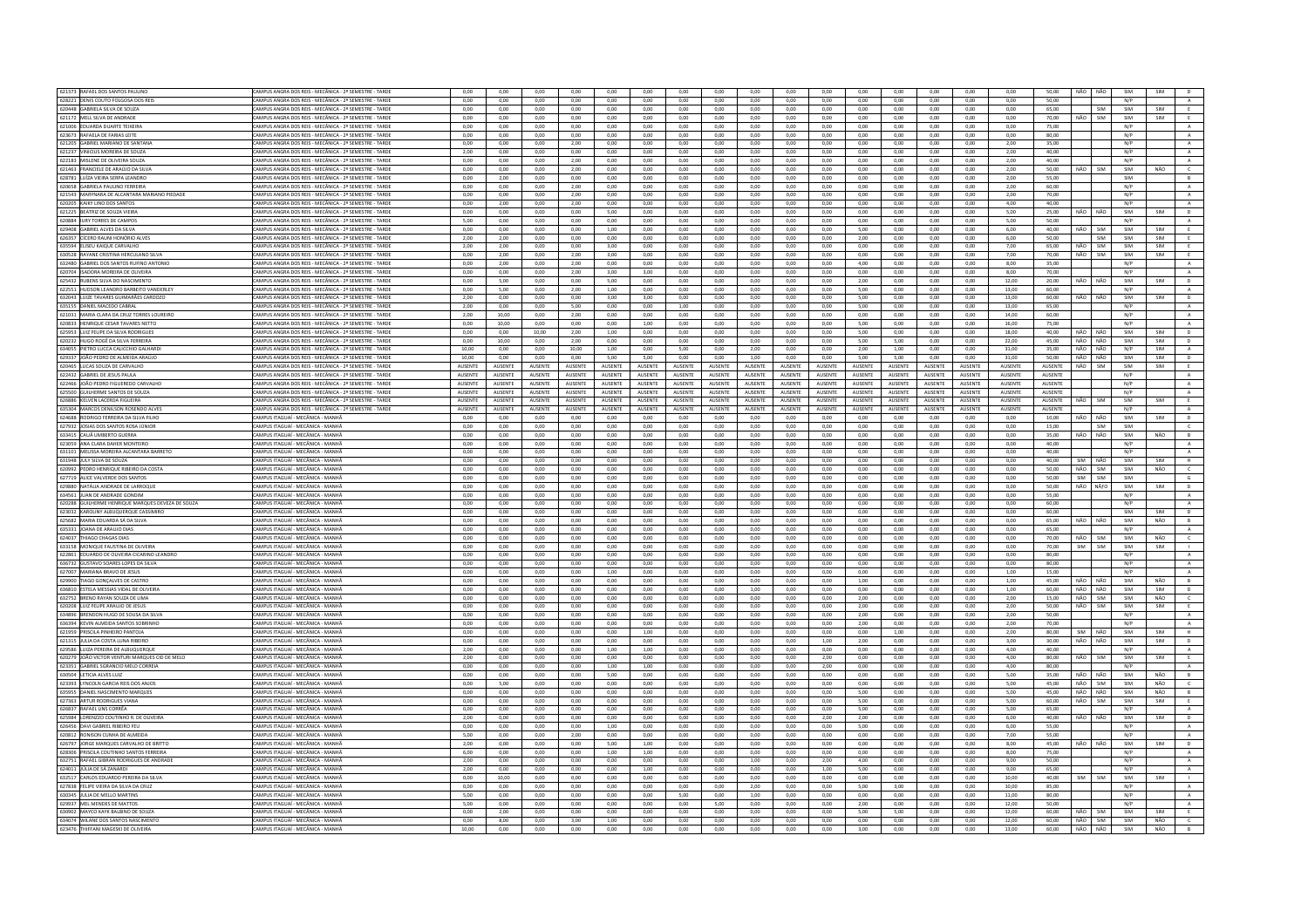| 635587 ANA ELISA FERNANDES PACHECO                                     | CAMPUS ITAGUAÍ - MECÂNICA - MANHÃ                                      | 0,00<br>5.00   | 2,00            | 0,00           | 0,00<br>0.00   | 5,00            | 5,00           | 0,00<br>0.00    | 0,00           | 1,00            | 0,00           | 1,00           | 0,00            | 0,00<br>0.00   | 0,00<br>0.00   | 0,00           | 14,00           | 50,00          | NÃO                | NÃO  | N/P<br>SIM |            |                     |
|------------------------------------------------------------------------|------------------------------------------------------------------------|----------------|-----------------|----------------|----------------|-----------------|----------------|-----------------|----------------|-----------------|----------------|----------------|-----------------|----------------|----------------|----------------|-----------------|----------------|--------------------|------|------------|------------|---------------------|
| 625306 NICOLAS RODRIGUES SIMOES                                        | CAMPUS ITAGUAÍ - MECÂNICA - MANHÃ                                      |                | 10.00           | 0.00           |                | 0.00            | 0.00           |                 | 0.00           | 0.00            | 0.00           | 0.00           | 0.00            |                |                | 0.00           | 15.00           | 50.00          |                    |      |            | SIM        | D                   |
| 624254 LUÍS EDUARDO VIDAL GUEDES VAZ                                   | CAMPUS ITAGUAÍ - MECÂNICA - MANHÀ                                      | 0,00           | 10,00           | 0,00           | 0,00           | 5,00            | 0,00           | 0,00            | 0,00           | 0,00            | 0,00           | 0,00           | 0,00            | 0,00           | 0,00           | 0,00           | 15,00           | 55,00          |                    |      | N/P        |            | A                   |
| 635280 HENRIQUE HIDEYUKI SUZUKI DE ASSIS                               | CAMPUS ITAGUAÍ - MECÂNICA - MANHÀ                                      | 10.00          | 0.00            | 0.00           | 0.00           | 0.00            | 1.00           | 0.00            | 0.00           | 0.00            | 0.00           | 0.00           | 3.00            | 1.00           | 0.00           | 0.00           | 15.00           | 75.00          |                    |      | N/P        |            | A                   |
| 620261 MARCUS VINICIUS SABÓIA DE OLIVEIRA                              | CAMPUS ITAGUAÍ - MECÂNICA - MANHÀ                                      | 10.00          | 0.00            | 0.00           | 0.00           | 0.00            | 0.00           | 0.00            | 0.00           | 0.00            | 0.00           | 1,00           | 5.00            | 0.00           | 0.00           | 0.00           | 16,00           | 40,00          | NÃO                | SIM  | SIM        | SIM        | E                   |
| 623990 PAULO VINÍCIUS MARTINS SCHULZ                                   | CAMPUS ITAGUAÍ - MECÂNICA - MANHÀ                                      | 2.00           | 0.00            | 10.00          | 0.00           | 0.00            | 1.00           | 0.00            | 0.00           | 3.00            | 0.00           | 0.00           | 2.00            | 0.00           | 0.00           | 0.00           | 18.00           | 45.00          |                    |      | N/P        |            | A                   |
| 621093 MATEUS COSTA DE SOUSA                                           | CAMPUS ITAGUAÍ - MECÂNICA - MANHÃ                                      | 0.00           | 500             | 10.00          | 0.00           | 0.00            | 0.00           | 0.00            | 0.00           | 0.00            | 0.00           | 0.00           | 3.00            | 0.00           | 0.00           | 0.00           | 18.00           | 60.00          |                    |      | N/P        |            | A                   |
| 631335 TAMARA ESTER FERREIRA ROSA                                      | CAMPUS ITAGUAÍ - MECÂNICA - MANHA                                      | 0.00           | 10.00           | 0.00           | 2.00           | 3.00            | 3.00           | 0.00            | 0.00           | 0.00            | 0.00           | 0.00           | 0.00            | 0.00           | 0.00           | 0.00           | 18.00           | 65.00          |                    |      | N/P        |            | $\mathbf{A}$        |
| 633439 RAFAEL RODRIGUES BASILIO LEAL                                   | CAMPUS ITAGUAÍ - MECÂNICA - MANHÃ                                      | 10.00          | 9.00            | 0.00           | 0.00           | 0.00            | 0.00           | 0.00            | 0.00           | 0.00            | 0.00           | 0.00           | 0.00            | 0.00           | 0.00           | 0.00           | 19.00           | 55.00          |                    |      | N/P        |            | A                   |
| 624201 ALISSA OLIVEIRA BARRETO                                         | CAMPUS ITAGUAÍ - MECÂNICA - MANHÃ                                      | 5,00           | 0,00            | 0,00           | 0,00           | 0,00            | 0,00           | 5,00            | 0,00           | 1,00            | 0,00           | 6,00           | 2,00            | 0,00           | 0,00           | 0,00           | 19,00           | 75,00          |                    |      | N/P        |            | $\mathbf{A}$        |
| 623986 RAFAEL DE ALMEIDA XIMENES                                       | CAMPUS ITAGUAÍ - MECÂNICA - MANHÃ                                      | 10,00          | 0,00            | 0,00           | 0,00           | 0,00            | 0,00           | 0,00            | 5,00           | 0,00            | 0,00           | 0,00           | 5,00            | 0,00           | 0,00           | 0,00           | 20,00           | 30,00          |                    |      | N/P        |            | A                   |
| 621938 PEDRO PINA FERNANDES                                            | CAMPUS ITAGUAÍ - MECÂNICA - MANHÃ                                      | 2,00           | 10,00           | 0,00           | 2,00           | 0,00            | 0,00           | 1,00            | 0,00           | 2,00            | 0,00           | 0,00           | 3,00            | 0,00           | 0,00           | 0.00           | 20,00           | 85,00          |                    |      | N/P        |            | $\mathbf{A}$        |
| 620217 DÁBLIOS MÁXIMUS DE FREITAS DA SILVA                             | CAMPUS ITAGUAÍ - MECÂNICA - MANHÀ                                      | 10,00          | 0,00            | 0,00           | 10,00          | 0,00            | 0,00           | 1,00            | 0,00           | 0,00            | 0,00           | 0,00           | 0,00            | 0,00           | 0,00           | 0,00           | 21,00           | 80,00          |                    |      | N/P        |            | $\,$ A $\,$         |
| 627793 LETÍCIA RIBEIRO CLARO                                           | CAMPUS ITAGUAÍ - MECÂNICA - MANHÃ                                      | 2.00           | 0.00            | 0.00           | 10.00          | 0.00            | 0.00           | 0.00            | 0.00           | 0.00            | 0.00           | 10.00          | 0.00            | 0.00           | 0.00           | 0.00           | 22.00           | 40.00          | NÃO                | SIM  | SIM        | SIM        | E                   |
| 634406<br>RTHUR VIEIRA KNUPP FERREIR                                   | CAMPUS ITAGUAÍ - MECÂNICA - MANHA                                      | 10,00          | 10,00           | 0,00           | 0,00           | 0,00            | 0,00           | 0,00            | 0,00           | 0,00            | 0,00           | 0,00           | 2,00            | 0,00           | 0,00           | 0,00           | 22,00           | 75,00          |                    |      | N/P        |            | $\mathbf{A}$        |
| 627974 MARCOS VITOR DOS SANTOS MENDONCA                                | CAMPUS ITAGUAÍ - MECÂNICA - MANHÀ                                      | 10,00          | 10,00           | 0,00           | 2,00           | 0,00            | 1,00           | 0,00            | 0,00           | 0,00            | 0,00           | 0,00           | 0,00            | 0,00           | 0,00           | 0,00           | 23,00           | 50.00          |                    |      | N/P        |            | A                   |
| 620958 TOMÁS TAVARES TALIM                                             | CAMPUS ITAGUAÍ - MECÂNICA - MANHÃ                                      | 10.00          | 10.00           | 0.00           | 0.00           | 0.00            | 0.00           | 0.00            | 0.00           | 0.00            | 0.00           | 0.00           | 3.00            | 0.00           | 0.00           | 0.00           | 23.00           | 55.00          |                    |      | N/P        |            | A                   |
| 621046 VINNYCIUS BOMFIM DE SOUZA                                       | CAMPUS ITAGUAÍ - MECÂNICA - MANHA                                      | 0,00           | 5,00            | 10,00          | 0,00           | 5,00            | 0,00           | 0,00            | 0,00           | 0,00            | 0,00           | 0,00           | 2,00            | 1,00           | 0,00           | 0,00           | 23,00           | 60.00          |                    |      | SIM        | SIM        | $\overline{D}$      |
| 621740 BIANCA DOS SANTOS MELO                                          | CAMPUS ITAGUAÍ - MECÂNICA - MANHÂ                                      | 10.00          | 10.00           | 0.00           | 0.00           | 0.00            | 0.00           | 0.00            | 0.00           | 0.00            | $0.00 -$       | 0.00           | 3.00            | 0.00           | 0.00           | 0.00           | 23.00           | 80.00          |                    |      | N/P        |            | $\mathbf{A}$        |
| 624002 GABRIEL RODRIGUES DE CASTRO E SOUZA                             | CAMPUS ITAGUAÍ - MECÂNICA - MANHÃ                                      | 10,00          | 10,00           | 0,00           | 0,00           | 0,00            | 1,00           | 0,00            | 0,00           | 0,00            | 0,00           | 0,00           | 3,00            | 0,00           | 0,00           | 0,00           | 24,00           | 50,00          |                    |      | N/P        |            | $\,$ A $\,$         |
| 625481 CAIO HENRIQUE DE SOUZA TELES COSTA                              | CAMPUS ITAGUAÍ - MECÂNICA - MANHÃ                                      | 10.00          | 10.00           | 0.00           | 0.00           | 0.00            | 1.00           | 0.00            | 0.00           | 1.00            | 0.00           | 0.00           | 5.00            | 0.00           | 0.00           | 0.00           | 27.00           | 75.00          |                    |      | N/P        |            | A                   |
| 632777 YASMIN FERREIRA DA SILVA                                        | CAMPUS ITAGUAÍ - MECÂNICA - MANHÃ                                      | 2,00           | 0,00            | 0,00           | 10,00          | 5,00            | 5,00           | 1,00            | 0,00           | 0,00            | 0,00           | 0,00           | 5,00            | 0,00           | 0,00           | 0,00           | 28,00           | 65,00          |                    |      | N/P        |            | $\mathbf{A}$        |
| 636107 LUIS FELIPE ALVES BEZERRA                                       | CAMPUS ITAGUAÍ - MECÂNICA - MANHÀ                                      | 0.00           | 10.00           | 10.00          | 2.00           | 0.00            | 0.00           | 0.00            | 0.00           | 0.00            | 0.00           | 6.00           | 0.00            | 0.00           | 0.00           | 0.00           | 28.00           | 65.00          |                    |      | N/P        |            | A                   |
| 627941 GUSTAVO CONSTANTINO MÁXIMO                                      | CAMPUS ITAGUAÍ - MECÂNICA - MANHÃ                                      | 10.00          | 0.00            | 7.00           | $0.00 -$       | 0.00            | 1.00           | 0.00            | 0.00           | 2.00            | $0.00 -$       | 0.00           | 500             | 4.00           | 0.00           | 0.00           | 29.00           | 45.00          |                    |      | N/P        |            | A                   |
| 627001 JOÃO PEDRO PEREIRA PEIXOTO                                      | CAMPUS ITAGUAÍ - MECÂNICA - MANHA                                      | 10,00          | 0.00            | 0.00           | 10,00          | 0.00            | 1.00           | 4.00            | 0.00           | 1,00            | $_{0,00}$      | 0.00           | 3,00            | $_{0,00}$      | $_{0,00}$      | $_{0,00}$      | 29.00           | 65.00          |                    |      | N/P        |            | $\mathbf{A}$        |
| 632367 GARRIFLA CORREA DOS REIS                                        | CAMPUS ITAGUAÍ - MECÂNICA - MANHÀ                                      | 10.00          | 0.00            | 0.00           | 10.00          | 1.00            | 0.00           | 0.00            | 0.00           | 0.00            | $0.00 -$       | 0.00           | 500             | 5.00           | 0.00           | 0.00           | 31.00           | 80.00          |                    |      | N/P        |            | $\Lambda$           |
| 627148 CRISTIAN RYAN LUNA TEODORO                                      | CAMPUS ITAGUAÍ - MECÂNICA - MANHÃ                                      | 10,00          | 0,00            | 0,00           | 2,00           | 5,00            | 1,00           | 0,00            | 0,00           | 3,00            | 4,00           | 0,00           | 5,00            | 5,00           | 0,00           | 0,00           | 35,00           | 45,00          |                    |      | N/P        |            | $\mathbf{A}$        |
| 630555 ILAN GABRIEL DA COSTA PEQUENC                                   | CAMPUS ITAGUAÍ - MECÂNICA - MANHÀ                                      | 10,00          | 0,00            | 0,00           | 0,00           | 3,00            | 0,00           | 1,00            | 0,00           | 2,00            | 0,00           | 10,00          | 5,00            | 5,00           | 0,00           | 0,00           | 36,00           | 55,00          |                    |      | N/P        |            | A                   |
| 622101 CARLOS EDUARDO DIAS GONÇALVE                                    | CAMPUS ITAGUAÍ - MECÂNICA - MANHÀ                                      | 10,00          | 0.00            | 7,00           | 0,00           | 3,00            | 3,00           | 5,00            | 1,00           | 2,00            | 0,00           | 0,00           | 5,00            | 0,00           | 0,00           | 0,00           | 36,00           | 65,00          |                    |      | N/P        |            | $\,$ A $\,$         |
| 631039 MAYCOM JULIOR CARDOSO RAMOS                                     | CAMPUS ITAGUAÍ - MECÂNICA - MANHÀ                                      | 10,00          | 0,00            | 0,00           | 10,00          | 1,00            | 1,00           | 1,00            | 0,00           | 4,00            | 0,00           | 0,00           | 5,00            | 5,00           | 0,00           | 0,00           | 37,00           | 75.00          | NÃO                | SIM  | SIM        | SIM        | E                   |
| 634736 FRANCIELI SANTOS DA CRUZ                                        | CAMPUS ITAGUAÍ - MECÂNICA - MANHÃ                                      | 10.00          | 5.00            | 0.00           | 10.00          | 0.00            | 0.00           | 5.00            | 5.00           | 0.00            | 0.00           | 0.00           | 3.00            | 0.00           | 0.00           | 0.00           | 38.00           | 70.00          |                    |      | N/P        |            | A                   |
| 621646 THOMAS ERIK PEREIRA DE ANDRADI                                  | CAMPUS ITAGUAÍ - MECÂNICA - MANHÀ                                      | 10,00          | 0,00            | 0,00           | 10,00          | 3,00            | 3,00           | 0,00            | 0,00           | 4,00            | 0,00           | 0,00           | 4,00            | 0,00           | 5,00           | 5,00           | 44,00           | 65,00          |                    |      | N/P        |            | $\mathbf{A}$        |
| 623291 FELIPE DA SILVA DE ALMEIDA                                      | CAMPUS ITAGUAÍ - MECÂNICA - MANHÀ                                      | 10.00          | 10.00           | 0.00           | 10.00          | 3.00            | 3.00           | 5.00            | 0.00           | 0.00            | 0.00           | 0.00           | 5.00            | 0.00           | 0.00           | 0.00           | 46.00           | 90.00          | NÃO                | SIM  | SIM        | NÃO        | $\mathsf{C}$        |
| 623907 NYCOLLAS DOS SANTOS S. DO NASCIMENTO                            | CAMPUS ITAGUAÍ - MECÂNICA - MANHÃ                                      | 10.00          | 10.00           | 0.00           | 10.00          | 0.00            | 0.00           | 5.00            | 5.00           | 0.00            | $0.00 -$       | 0.00           | 5.00            | 4.00           | 0.00           | 0.00           | 49.00           | 80.00          |                    |      | N/P        |            | $\mathbf{A}$        |
| 626499 GUILHERME ASEM SILVA                                            | AMPUS ITAGUAÍ - MECÂNICA - MANHÀ                                       | 10,00          | 0,00            | 10,00          | 10,00          | 0,00            | 1,00           | 2,00            | 0,00           | 3,00            | 5,00           | 0,00           | 5,00            | 5,00           | 0,00           | 0,00           | 51,00           | 70.00          |                    |      | N/P        |            | A                   |
| 622356 IOÃO VITOR MARTINS CARRAI                                       | CAMPUS ITAGUAÍ - MECÂNICA - MANHÂ                                      | 10.00          | 10.00           | 0.00           | 10.00          | 0.00            | 0.00           | 5.00            | 5.00           | 5.00            | 0.00           | 0.00           | 5.00            | 0.00           | 5.00           | 5.00           | 60.00           | 90.00          |                    |      | N/P        |            | A                   |
| 630670 LUIZ GUSTAVO VITAL ABREU ORNELAS                                | CAMPUS ITAGUAÍ - MECÂNICA - MANHA                                      | 10.00          | 10.00           | 0.00           | 10.00          | 5.00            | 1.00           | 5.00            | 0.00           | 2.00            | 0.00           | 10.00          | 5.00            | 5.00           | 0.00           | 0.00           | 63.00           | 100.00         |                    |      | N/P        |            | $\overline{A}$      |
| 624017 DIOGO DA SILVA PADELA                                           | CAMPUS ITAGUAÍ - MECÂNICA - MANHÃ                                      | AUSENTE        | AUSENTE         | AUSENTE        | AUSENTE        | AUSENTE         | AUSENTE        | AUSENTE         | AUSENTE        | AUSENTE         | AUSENTE        | AUSENTE        | AUSENTE         | AUSENTE        | AUSENTE        | AUSENTE        | AUSENTE         | AUSENTE        | <b>SIM</b>         | SIM  | SIM        | SIM        | $\mathbf{L}$        |
| 628864 ENZO SORRENTINO DOS SANTO                                       | CAMPUS ITAGUAÍ - MECÂNICA - MANHA                                      | AUSENTE        | <b>AUSENTE</b>  | AUSENTE        | <b>AUSENTE</b> | AUSENTE         | <b>AUSENTE</b> | <b>AUSENTE</b>  | AUSENTE        | AUSENTE         | <b>AUSENTE</b> | AUSENTE        | AUSENTE         | <b>AUSENTE</b> | AUSENTE        | <b>AUSENTE</b> | AUSENTE         | AUSENTE        | SIM                | SIM  | SIM        | NÃO        | $\mathsf{G}$        |
| 631168 GUILHERME MATHEUS FRADE DA SILVA                                | CAMPUS ITAGUAÍ - MECÂNICA - MANHÀ                                      | AUSENTE        | AUSENTE         | AUSENTE        | AUSENTE        | <b>AUSENTE</b>  | AUSENTE        | AUSENTE         | AUSENTE        | <b>AUSENTE</b>  | AUSENTE        | AUSENTE        | AUSENTE         | AUSENTE        | AUSENTE        | AUSENTE        | AUSENTE         | AUSENTE        |                    |      | N/P        |            | A                   |
| 633980 PEDRO HENRIQUE CONCEIÇÃO DA SILVA                               | CAMPUS ITAGUAÍ - MECÂNICA - MANHÃ                                      | <b>AUSENTE</b> | <b>ALISENTE</b> | <b>AUSENTE</b> | <b>AUSENTE</b> | <b>ALISENTE</b> | AUSENTE        | <b>ALISENTE</b> | <b>AUSENTE</b> | <b>ALISENTE</b> | <b>AUSENTE</b> | <b>AUSENTE</b> | <b>AUSENTE</b>  | <b>AUSENTE</b> | <b>AUSENTE</b> | <b>AUSENTE</b> | <b>ALISENTE</b> | <b>AUSENTE</b> | $N\tilde{\Lambda}$ | SIM  | SIM        | NÃO        | $\epsilon$          |
| 635582 MARYA EDUARDA LOPES DE SOUZA                                    | CAMPUS ITAGUAÍ - MECÂNICA - MANHA                                      | AUSENTE        | <b>AUSENTE</b>  | AUSENTE        | AUSENTE        | <b>AUSENTE</b>  | AUSENTE        | <b>AUSENTE</b>  | <b>AUSENTE</b> | AUSENTE         | AUSENTE        | AUSENTE        | <b>AUSENTE</b>  | <b>AUSENTE</b> | AUSENTE        | AUSENTE        | <b>AUSENTE</b>  | AUSENTE        | NÃO                | NÃO  | SIM        | SIM        | $\mathsf D$         |
| 635868 FELLYPE ALMEIDA DA SILVA                                        | CAMPUS ITAGUAÍ - MECÂNICA - MANHÃ                                      | <b>AUSENTE</b> |                 | <b>AUSENTE</b> |                |                 |                |                 |                | <b>ALISENTE</b> | <b>AUSENTE</b> | <b>AUSENTE</b> | <b>ALISENTE</b> | <b>AUSENTE</b> | <b>AUSENTE</b> | <b>AUSENTE</b> | <b>ALISENTE</b> | <b>AUSENTE</b> | NÃO                |      | SIM        |            | R                   |
|                                                                        |                                                                        |                | <b>ALISENTE</b> |                | <b>AUSENTE</b> | <b>ALISENTE</b> | <b>AUSENTE</b> | <b>ALISENTE</b> | <b>AUSENTE</b> |                 |                |                |                 |                |                |                |                 |                |                    |      |            |            |                     |
|                                                                        |                                                                        |                |                 |                |                |                 |                |                 |                |                 |                |                |                 |                |                |                |                 |                |                    |      |            |            |                     |
| 636405 AUGUSTO EVANGELISTA ALBUQUERQUE                                 | CAMPUS ITAGUAÍ - MECÂNICA - MANHÀ                                      | AUSENTE        | AUSENTE         | AUSENTE        | AUSENTE        | AUSENTE         | AUSENTE        | AUSENTE         | AUSENTE        | AUSENTE         | AUSENTE        | AUSENTE        | AUSENTE         | AUSENTE        | AUSENTE        | AUSENTE        | AUSENTE         | AUSENTE        | NÃO                | SIM  | SIM        | SIM        |                     |
| 636866<br>JOÃO LUCAS TEIXEIRA FIGUEIRA                                 | CAMPUS ITAGUAÍ - MECÂNICA - MANHÀ<br>CAMPUS ITAGUAÍ - MECÂNICA - TARDE | AUSENTE        | AUSENTE         | AUSENTE        | <b>AUSENTE</b> | <b>AUSENTE</b>  | AUSENTE        | AUSENTE         | AUSENTE        | AUSENTE         | AUSENTE        | AUSENTE        | AUSENTE         | AUSENTE        | AUSENTE        | AUSENTE        | AUSENTE         | AUSENTE        |                    | NÃO  | SIM        | NÃO        | B                   |
| 625724 JOÃO ALEXANDRE ARAUJO DOS SANTOS CRISPIM                        |                                                                        | 0.00           | 0.00            | 0,00           | 0,00           | 0.00            | 0.00           | 0.00            | 0.00           | 0.00            | 0.00           | 0,00           | 0,00            | 0.00           | 0.00           | 0.00           | 0.00            | 0.00           | NÃO                | SIM  | SIM        | NÃO        | $\mathsf{C}$        |
| 631126 JULIA COELHO FERREIRA                                           | CAMPUS ITAGUAÍ - MECÂNICA - TARDE                                      | 0,00           | 0.00            | 0,00           | 0,00           | 0.00            | 0,00           | 0,00            | 0,00           | 0,00            | 0,00           | 0,00           | 0,00            | 0,00           | 0,00           | 0,00           | 0,00            | 0.00           | NÃO                | SIM  | SIM        | SIM        | E                   |
| 635655 AMANDA PEREIRA DOS SANTOS                                       | CAMPUS ITAGUAÍ - MECÂNICA - TARDE                                      | 0.00           | 0.00            | 0.00           | 0.00           | 0.00            | 0.00           | 0.00            | 0.00           | 0.00            | 0.00           | 0.00           | 0.00            | 0.00           | 0.00           | 0.00           | 0.00            | 0.00           | NÃO                | SIM  | SIM        | NÃO        | $\mathsf{C}^-$      |
| 620844 NATANAEL LUCAS CRISPIM PINHEIRO                                 | CAMPUS ITAGUAÍ - MECÂNICA - TARDI                                      | 0,00           | 0,00            | 0,00           | 0,00           | 0,00            | 0,00           | 0,00            | 0,00           | 0,00            | 0,00           | 0,00           | 0,00            | 0,00           | 0,00           | 0,00           | 0,00            | 10,00          | NÃO                | SIM  | SIM        | NÃO        | $\mathsf{C}$        |
| 631166 GABRIEL DE SOUZA RAMOS                                          | CAMPUS ITAGUAÍ - MECÂNICA - TARDE                                      | 0.00           | 0.00            | 0.00           | 0.00           | 0.00            | 0.00           | 0.00            | 0.00           | 0.00            | 0.00           | 0.00           | 0.00            | 0.00           | 0.00           | 0.00           | 0.00            | 10.00          | NÃO                | SIM  | SIM        | NÃO        | $\epsilon$          |
| 623605 LAYDSON JOSÉ SILVA DE FREITAS                                   | CAMPUS ITAGUAÍ - MECÂNICA - TARDE                                      | 0,00           | 0,00            | 0,00           | 0,00           | 0,00            | 0,00           | 0,00            | 0,00           | 0,00            | 0,00           | 0,00           | 0,00            | 0,00           | 0,00           | 0,00           | 0,00            | 15,00          | NÃO NÃO            |      | SIM        | SIM        | D                   |
| 630791<br>JOAO PEDRO DE LIMA FORTINO                                   | CAMPUS ITAGUAÍ - MECÂNICA - TARDE                                      | 0.00           | 0.00            | 0.00           | 0.00           | 0.00            | 0.00           | 0.00            | 0.00           | 0.00            | 0.00           | 0.00           | 0.00            | 0.00           | 0.00           | 0.00           | 0.00            | 20.00          |                    |      | N/P        |            | $\mathbf{A}$        |
| 634144 MILLENA DUARTE DOS SANTOS                                       | CAMPUS ITAGUAÍ - MECÂNICA - TARDE                                      | 0.00           | 0.00            | 0.00           | 0.00           | 0.00            | 0.00           | 0.00            | 0.00           | 0.00            | 0.00           | 0.00           | 0.00            | 0.00           | 0.00           | 0.00           | 0.00            | 25.00          |                    |      | N/P        |            | A                   |
| 621942 GABRIEL SANTOS GONÇALVES                                        | CAMPUS ITAGUAÍ - MECÂNICA - TARDE                                      | 0,00           | 0.00            | 0,00           | 0,00           | 0.00            | 0.00           | 0,00            | 0,00           | 0.00            | 0.00           | 0,00           | 0,00            | 0.00           | 0,00           | 0,00           | 0,00            | 30.00          | NÃO                | SIM  | SIM        | NÃO        | $\epsilon$          |
| 635349 ARIADNE MAIA ANUNCIACAO                                         | CAMPUS ITAGUAÍ - MECÂNICA - TARDE                                      | 0.00           | 0.00            | 0.00           | $0.00 -$       | 0.00            | $0.00 -$       | 0.00            | 0.00           | 0.00            | $0.00 -$       | $0.00 -$       | 0.00            | 0.00           | 0.00           | 0.00           | 0.00            | 30.00          | NÃO                |      | SIM        | <b>SIM</b> | D                   |
| 632887 GABRIEL FARIAS DE CARVALHO                                      | CAMPUS ITAGUAÍ - MECÂNICA - TARDE                                      | 0,00           | 0,00            | 0,00           | 0,00           | 0,00            | 0.00           | 0.00            | 0.00           | 0,00            | 0,00           | 0,00           | 0,00            | 0.00           | 0,00           | 0,00           | 0.00            | 35,00          |                    |      | N/P        |            | A                   |
| 627889 JURI BOUGLEUX TORRES DE OLIVEIRA                                | CAMPUS ITAGUAÍ - MECÂNICA - TARDE                                      | 0.00           | 0.00            | 0.00           | 0.00           | 0.00            | 0.00           | 0.00            | 0.00           | 0.00            | 0.00           | 0.00           | 0.00            | 0.00           | 0.00           | 0.00           | 0.00            | 40.00          |                    |      | N/P        |            | A                   |
| 630497 ISABELLA COELHO VALE DA SILVA                                   | CAMPUS ITAGUAÍ - MECÂNICA - TARDE                                      | 0.00           | 0.00            | 0.00           | 0.00           | 0.00            | 0.00           | 0.00            | 0.00           | 0.00            | 0.00           | 0.00           | 0.00            | 0.00           | 0.00           | 0.00           | 0.00            | 40.00          | SIM                | SIM  | SIM        | SIM        |                     |
| 631572 GEOVANNA MENEZES NOGUEIRA                                       | CAMPUS ITAGUAÍ - MECÂNICA - TARDE                                      | 0,00           | 0,00            | 0,00           | 0,00           | 0,00            | 0,00           | 0,00            | 0,00           | 0,00            | 0,00           | 0,00           | 0,00            | 0,00           | 0,00           | 0,00           | 0,00            | 40,00          | SIM                | SIM  | SIM        | SIM        |                     |
| 629277 MATHELIS RIBEIRO FERREIRA                                       | CAMPUS ITAGUAÍ - MECÂNICA - TARDE                                      | 0.00           | 0.00            | 0.00           | 0.00           | 0.00            | 0.00           | 0.00            | 0.00           | 0.00            | 0.00           | 0.00           | 0.00            | 0.00           | 0.00           | 0.00           | 0.00            | 45.00          |                    |      | N/P        |            | $\Lambda$           |
| 620414 LUIZ ANDRE DO NASCIMENTO FERRA                                  | CAMPUS ITAGUAÍ - MECÂNICA - TARDI                                      | 0,00           | 0,00            | 0,00           | 0,00           | 0,00            | 0,00           | 0,00            | 0,00           | 0,00            | 0,00           | 0,00           | 0,00            | 0,00           | 0,00           | 0,00           | 0,00            | 50,00          | NÃO                | SIM  | SIM        | SIM        | E.                  |
| 622885 OTÁVIO LUIZ DA SILVA                                            | CAMPUS ITAGUAÍ - MECÂNICA - TARDE                                      | 0.00           | 0.00            | 0.00           | 0.00           | 0.00            | 0.00           | 0.00            | 0.00           | 0.00            | 0.00           | 0.00           | 0.00            | 0.00           | 0.00           | 0.00           | 0.00            | 50.00          |                    |      | N/P        |            | A                   |
| 627743 ISABELA NASCIMENTO DA SILVA FARIA                               | CAMPUS ITAGUAÍ - MECÂNICA - TARDE                                      | 0.00           | 0,00            | 0,00           | 0,00           | 0,00            | 0.00           | 0.00            | 0.00           | 0,00            | 0,00           | 0,00           | 0,00            | 0,00           | 0,00           | 0.00           | 0.00            | 50.00          | NÃO                | SIM  | SIM        | NÃO        | $\mathsf{C}$        |
| 635065 ENZO ÁVILA DE AGUIAR                                            | CAMPUS ITAGUAÍ - MECÂNICA - TARDE                                      | 0,00           | 0,00            | 0,00           | 0,00           | 0,00            | 0,00           | 0,00            | 0,00           | 0,00            | 0,00           | 0,00           | 0,00            | 0,00           | 0,00           | 0,00           | 0,00            | 50,00          |                    |      | N/P        |            | A                   |
| 630564 MARIA DE FÁTIMA ARAÚJO LOPES DO NASCIMENTO                      | CAMPUS ITAGUAÍ - MECÂNICA - TARDE                                      | 0.00           | 0,00            | 0,00           | 0.00           | 0.00            | 0.00           | 0.00            | 0.00           | 0.00            | 0.00           | 0.00           | 0.00            | 0.00           | 0.00           | 0.00           | 0.00            | 55.00          |                    |      | N/P        |            | A                   |
| 627619 ANTONIO MOZART GONÇALVES DE BARROS FILHO                        | CAMPUS ITAGUAÍ - MECÂNICA - TARDE                                      | 0,00           | 0,00            | 0,00           | 0,00           | 0,00            | 0,00           | 0,00            | 0,00           | 0,00            | 0,00           | 0,00           | 0,00            | 0,00           | 0,00           | 0,00           | 0,00            | 60,00          | NÃO                | NÃO  | SIM        | NÃO        | B                   |
| 634049 RAFAEL DA SILVA AMERICO                                         | CAMPUS ITAGUAÍ - MECÂNICA - TARDE                                      | 0.00           | 0.00            | 0.00           | 0.00           | 0.00            | 0.00           | 0.00            | 0.00           | 0.00            | 0.00           | 0.00           | 0.00            | 0.00           | 0.00           | 0.00           | 0.00            | 60.00          | NÃO                | SIM  | SIM        | SIM        | E                   |
| 623326 ARYELLI DA SILVA BERNARDO                                       | CAMPUS ITAGUAÍ - MECÂNICA - TARDE                                      | 0,00           | 0,00            | 0,00           | 0,00           | 0,00            | 0,00           | 0,00            | 0,00           | 0,00            | 0,00           | 0,00           | 0,00            | 0,00           | 0,00           | 0,00           | 0,00            | 70,00          | NÃO                | SIM  | SIM        | SIM        | E                   |
| 623692 CAUA LUIZ PESSOA DURAO DA SILVA                                 | CAMPUS ITAGUAÍ - MECÂNICA - TARDE                                      | 0.00           | 0.00            | 0.00           | 0.00           | 0.00            | 0.00           | 0.00            | 0.00           | 0.00            | 0.00           | 1.00           | 0.00            | 0.00           | 0.00           | 0.00           | 1.00            | 15.00          | NÃO                | NÃO  | SIM        | SIM        | D                   |
| 636632<br>PEDRO ANTÔNIO NASCIMENTO DE ANDRADI                          | CAMPUS ITAGUAÍ - MECÂNICA - TARDI                                      | 0,00           | 0,00            | 0,00           | 0,00           | 0,00            | 1,00           | 0,00            | 0,00           | 0,00            | 0,00           | 0,00           | 0,00            | 0,00           | 0,00           | 0,00           | 1,00            | 50,00          |                    |      | N/P        |            | $\,$ A              |
| 636177 LOUYSE MAURITY LAGE                                             | CAMPUS ITAGUAÍ - MECÂNICA - TARDE                                      | 0,00           | 0,00            | 0,00           | 0,00           | 0,00            | 1,00           | 0,00            | 0,00           | 0,00            | 0,00           | 0,00           | 0,00            | 0,00           | 0,00           | 0,00           | 1,00            | 65.00          |                    |      | N/P        |            | $\,$ A $\,$         |
| 633171 LUCAS MATHEUS LIMA DOS SANTOS                                   | CAMPUS ITAGUAÍ - MECÂNICA - TARDE                                      | 0.00           | 2.00            | $0.00 -$       | $0.00 -$       | 0.00            | $0.00 -$       | 0.00            | 0.00           | 0.00            | $0.00 -$       | 0.00           | $0.00 -$        | 0.00           | 0.00           | 0.00           | 2.00            | 20.00          |                    |      | N/P        |            | A                   |
| 631070 RAFAEL FRANCISCO VITOR DA SILVA                                 | CAMPUS ITAGUAÍ - MECÂNICA - TARDE                                      | 2,00           | 0.00            | 0.00           | 0.00           | 0,00            | 0.00           | 0.00            | 0.00           | 0.00            | $_{0,00}$      | 0,00           | 0.00            | 0,00           | 0,00           | 0.00           | 2,00            | 60.00          |                    |      | SIM        | SIM        | D                   |
| 628679 ANA BEATRIZ ROSA RABELO                                         | CAMPUS ITAGUAÍ - MECÂNICA - TARDE                                      | 0.00           | 0.00            | 0.00           | 2.00           | 0.00            | 0.00           | 0.00            | 0.00           | 0.00            | 0.00           | 0.00           | 0.00            | 0.00           | 0.00           | 0.00           | 2.00            | 65.00          |                    |      | N/P        |            | A                   |
| 636154 LUCAS ANDRADE ARAÚJO DA SILVA                                   | CAMPUS ITAGUAÍ - MECÂNICA - TARDE                                      | 2.00           | 0.00            | 0.00           | $_{0,00}$      | 0.00            | $_{0,00}$      | 0.00            | 0.00           | 0.00            | 0.00           | 0.00           | 0.00            | 0.00           | 0.00           | 0.00           | 2,00            | 65.00          | NÃO                | NÃO. | SIM        | SIM        | $\mathsf D$         |
| 626585 SAMARA LIMA DA SILVA                                            | CAMPUS ITAGUAÍ - MECÂNICA - TARDE                                      | 0.00           | 0.00            | 0.00           | 2.00           | 0.00            | 0.00           | 0.00            | 0.00           | 0.00            | 0.00           | 0.00           | 0.00            | 0.00           | 0.00           | 0.00           | 2.00            | 70.00          | NÃO                | NÃO  | SIM        | SIM        | D                   |
| 623484 STEPHANY DIAS DE SOUZ                                           | CAMPUS ITAGUAÍ - MECÂNICA - TARDE                                      | 0,00           | 0,00            | 0,00           | 0,00           | 1,00            | 1,00           | 0,00            | 0,00           | 0,00            | 0,00           | 0,00           | 0,00            | 0,00           | 0,00           | 0,00           | 2,00            | 75,00          | NÃO                | SIM  | SIM        | SIM        | E                   |
| 626248 RENNAN PIRES DA SILVA                                           | CAMPUS ITAGUAÍ - MECÂNICA - TARDI                                      | 0,00           | 0,00            | 0,00           | 0,00           | 0,00            | 1,00           | 0,00            | 0,00           | 0,00            | 0,00           | 0,00           | 2,00            | 0,00           | 0,00           | 0,00           | 3,00            | 45,00          | NÃO                | SIM  | SIM        | SIM        |                     |
| 628961 LUIGI HENRIQUE REIS FIRMO                                       | CAMPUS ITAGUAÍ - MECÂNICA - TARDE                                      | 0.00           | 0.00            | 0.00           | 0.00           | 3.00            | 0.00           | 0.00            | 0.00           | 0.00            | 0.00           | 0.00           | 0.00            | 0.00           | 0.00           | 0.00           | 3.00            | 55.00          |                    |      | N/P        |            | A                   |
| 625567 ANA CAROLINE DE SOUZA DA SILVA                                  | CAMPUS ITAGUAÍ - MECÂNICA - TARDI                                      | 0,00           | 0,00            | 0,00           | 0,00           | 0,00            | 0,00           | 0,00            | 0,00           | 0,00            | 0,00           | 0,00           | 3,00            | 0,00           | 0,00           | 0,00           | 3,00            | 65,00          |                    |      | N/P        |            | $\mathbf{A}$        |
| 626424 RAFAEL ALVES BARRETO                                            | CAMPUS ITAGUAÍ - MECÂNICA - TARDE                                      | 0,00           | 0,00            | 0,00           | 0,00           | 0,00            | 0,00           | 0,00            | 0,00           | 0,00            | 0,00           | 0,00           | 5,00            | 0,00           | 0,00           | 0,00           | 5,00            | 55,00          | NÃO                |      | SIM        | SIM        | D                   |
| 622894 ANA CLARA ALMEIDA REIS                                          | CAMPUS ITAGUAÍ - MECÂNICA - TARDE                                      | 0.00           | 0,00            | 0,00           | 0,00           | 1,00            | 0,00           | 0,00            | 0.00           | 0,00            | 0.00           | 0,00           | 5.00            | 0,00           | 0.00           | 0.00           | 6,00            | 60.00          |                    |      | N/P        |            | $\mathbf{A}$        |
| 630726 EDUARDO BORGES MACHADO GUIMARÃES                                | CAMPUS ITAGUAÍ - MECÂNICA - TARDE                                      | 2,00           | 0,00            | 0,00           | 0,00           | 3,00            | 3,00           | 0,00            | 0,00           | 0,00            | 0,00           | 0,00           | 0,00            | 0,00           | 0,00           | 0,00           | 8,00            | 55,00          |                    |      | N/P        |            | A                   |
| 630349 GABRIEL COSTA CRUZ                                              | CAMPUS ITAGUAÍ - MECÂNICA - TARDE                                      | 2.00           | 2.00            | 0.00           | 2.00           | 1.00            | 1.00           | 0.00            | 0.00           | 0.00            | $0.00 -$       | 0.00           | 1.00            | 0.00           | 0.00           | 0.00           | 9.00            | 55.00          |                    |      | N/P        |            | $\mathbf{A}$        |
| 627914 ALEXEY PEDROSA ALVES FENA                                       | CAMPUS ITAGUAÍ - MECÂNICA - TARDI                                      | 0,00           | 8,00            | 0,00           | 0,00           | 0,00            | 0,00           | 0,00            | 0,00           | 0,00            | 0,00           | 0,00           | 2,00            | 0,00           | 0,00           | 0,00           | 10,00           | 50,00          |                    |      | N/P        |            | $\,$ A $\,$         |
| 632105 JULLYA OLIVEIRA DE LEMOS<br>626030 PEDRO HENRIQUE SILVA FIRMINO | CAMPUS ITAGUAÍ - MECÂNICA - TARDE<br>CAMPUS ITAGUAÍ - MECÂNICA - TARDI | 0.00<br>0,00   | 0.00<br>0.00    | 10.00<br>10.00 | 0.00<br>0,00   | 0.00<br>0.00    | 0.00<br>1,00   | 0.00<br>0.00    | 0.00<br>0.00   | 0.00<br>0.00    | 0.00<br>0.00   | 0.00<br>0.00   | 0.00<br>0.00    | 0.00<br>0.00   | 0.00<br>0.00   | 0.00<br>0.00   | 10.00<br>11,00  | 50.00<br>45.00 |                    |      | N/P<br>N/P |            | A<br>$\overline{A}$ |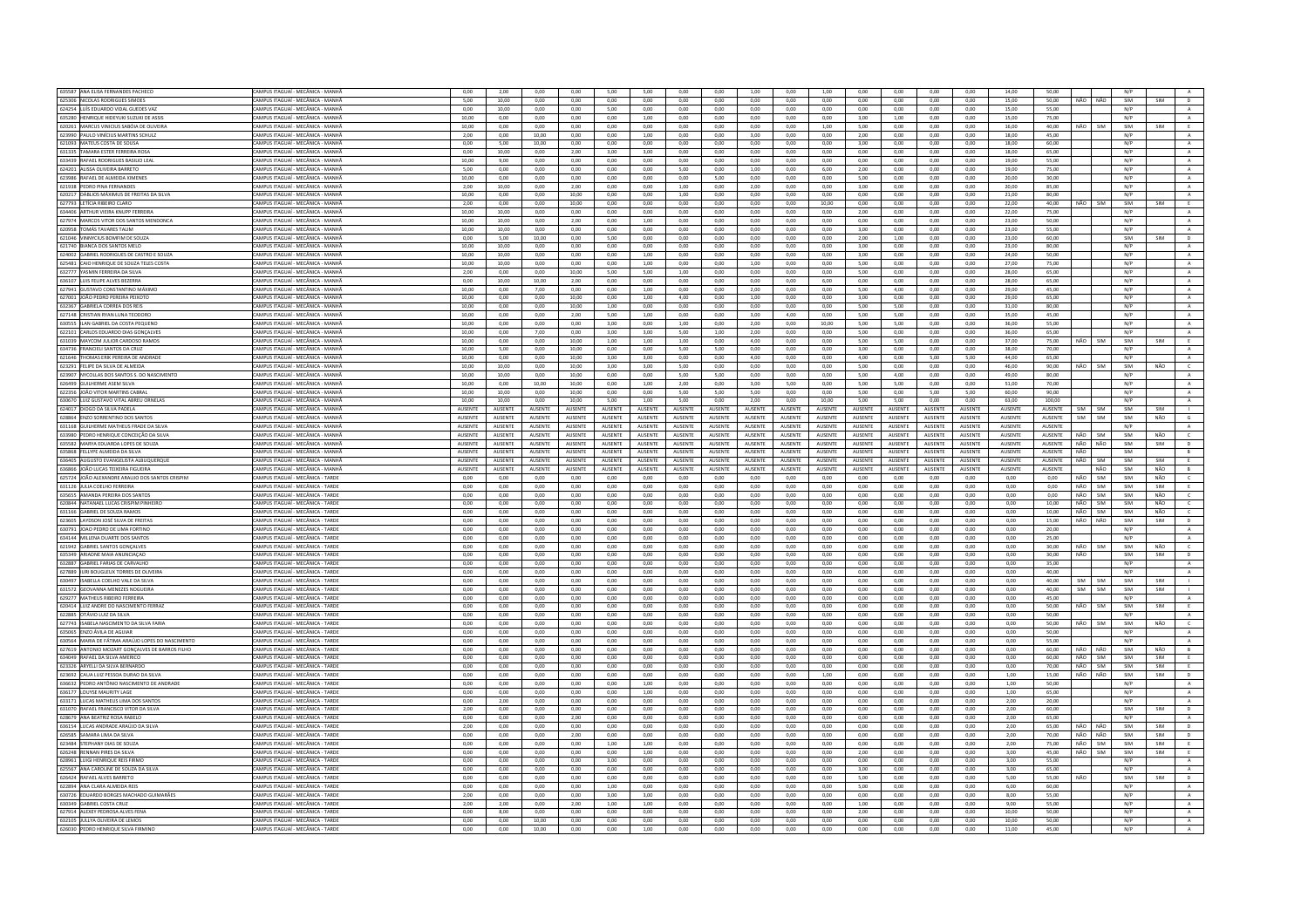| 625124 RENAN PINHEIRO LIRA<br>623354 ENZO BATISTA ASSIS                            |                                                                                    |                |                |                |                |                |                |                 |              |                |                |                |                |                |              |                |                |                |                   |            |            |              |
|------------------------------------------------------------------------------------|------------------------------------------------------------------------------------|----------------|----------------|----------------|----------------|----------------|----------------|-----------------|--------------|----------------|----------------|----------------|----------------|----------------|--------------|----------------|----------------|----------------|-------------------|------------|------------|--------------|
|                                                                                    | CAMPUS ITAGUAÍ - MECÂNICA - TARDE                                                  | 0,00           | 0,00           | 10,00          | 0,00           | 1,00           | 0,00           | 0,00            | 0,00         | 0,00           | 0,00           | 0,00           | 0,00           | 0,00           | 0,00         | 0,00           | 11,00          | 75,00          |                   | N/P        |            |              |
|                                                                                    | CAMPUS ITAGUAÍ - MECÂNICA - TARDE                                                  | 0.00           | 0.00           | 10.00          | 0.00           | 0.00           | 0.00           | 0.00            | 0.00         | 0.00           | 0.00           | 0.00           | 2.00           | 0.00           | 0.00         | 0.00           | 12.00          | 55.00          |                   | N/P        |            | A            |
| 620672 GUILHERME MIGUEL CORREA                                                     | CAMPUS ITAGUAÍ - MECÂNICA - TARD                                                   | 0,00           | 0,00           | 10,00          | 0,00           | 0.00           | 0,00           | 0,00            | 0,00         | 0,00           | 0,00           | 2,00           | 0,00           | 0,00           | 0,00         | 0,00           | 12,00          | 60,00          |                   | N/P        |            | $\,$ A $\,$  |
|                                                                                    |                                                                                    |                |                |                |                |                |                |                 |              |                |                |                |                |                |              |                |                |                |                   |            |            |              |
| 621041 BRUNA RIBEIRO SCHULZ                                                        | CAMPUS ITAGUAÍ - MECÂNICA - TARDE                                                  | 2.00           | 10.00          | 0.00           | 0.00           | 0.00           | 0.00           | 0.00            | 0.00         | 0.00           | 0.00           | 0.00           | 0.00           | 0.00           | 0.00         | 0.00           | 12.00          | 65.00          |                   | N/P        |            | A            |
| 627904 FERNANDO DE SOUZA LIMA GOME                                                 | CAMPUS ITAGUAÍ - MECÂNICA - TARD                                                   | 0.00           | 8,00           | 0.00           | 0.00           | 0.00           | 0.00           | 0.00            | 0.00         | 0.00           | 0.00           | 0.00           | 5.00           | 0,00           | 0.00         | 0.00           | 13,00          | 45,00          | NÃO<br><b>SIM</b> | SIM        | NÃO        | $\epsilon$   |
| 632818 ANDRÉ GABRIEL DE OLIVEIRA PINTO                                             | CAMPUS ITAGUAÍ - MECÂNICA - TARDE                                                  | 2.00           | 0.00           | 10.00          | 0.00           | 0.00           | 0.00           | 0.00            | 1.00         | 0.00           | 0.00           | 0.00           | 0.00           | 0.00           | 0.00         | 0.00           | 13.00          | 50.00          | NÃO<br>SIM        | SIM        | SIM        | E            |
| 634636 GUSTAVO PEIXOTO DE OLIVEIRA RIBEIRO                                         | CAMPUS ITAGUAÍ - MECÂNICA - TARDE                                                  | 0.00           | 10.00          | $0.00 -$       | 0.00           | 0.00           | 0.00           | 0.00            | 0.00         | 0.00           | 0.00           | 0.00           | 5.00           | 0.00           | 0.00         | 0.00           | 15.00          | 35.00          |                   | N/P        |            | $\mathbf{A}$ |
|                                                                                    |                                                                                    |                |                |                |                |                |                |                 |              |                |                |                |                |                |              |                |                |                |                   |            |            |              |
| 620281 KAUÃ DE SOUSA FERREIRA                                                      | AMPUS ITAGUAÍ - MECÂNICA - TARDE                                                   | 0.00           | 0.00           | 10.00          | 0.00           | 1.00           | 0.00           | 0.00            | 0.00         | 0.00           | 0.00           | 0.00           | 5.00           | 0.00           | 0.00         | 0.00           | 16.00          | 55.00          | NÃO<br>NÃO        | SIM        | NÃO        | $\mathbb A$  |
| 620806 GABRIELA CRISTINA ROSA AMBRÓSIC                                             | CAMPUS ITAGUAÍ - MECÂNICA - TARDE                                                  | 2.00           | 2.00           | 0.00           | 10.00          | 0.00           | 0.00           | 0.00            | 0.00         | 0.00           | 0.00           | 0.00           | 2.00           | 0.00           | 0.00         | 0.00           | 16.00          | 60.00          |                   | N/P        |            | A            |
| 627367 GUSTAVO GEVÚ DOS SANTOS LEMOS                                               | CAMPUS ITAGUAÍ - MECÂNICA - TARDE                                                  | 0,00           | 0.00           | 10,00          | 0.00           | 0.00           | 1,00           | 0.00            | 0.00         | 0.00           | 0.00           | 0.00           | 5.00           | 1,00           | 0.00         | 0.00           | 17,00          | 50.00          |                   | N/P        |            | $\,$ A $\,$  |
| 635860 NÍCOLLAS PADELA PEREIRA                                                     | CAMPUS ITAGUAÍ - MECÂNICA - TARDE                                                  | 0,00           | 10,00          | 0,00           | 0,00           | 1,00           | 0,00           | 0,00            | 0,00         | 0,00           | 0,00           | 0,00           | 5,00           | 1,00           | 0,00         | 0,00           | 17,00          | 55,00          |                   | N/P        |            | A            |
|                                                                                    |                                                                                    |                |                |                |                |                |                |                 |              |                |                |                |                |                |              |                |                |                |                   |            |            |              |
| 629359 PEDRO HENRIQUE SOUZA CALDEIRA MACHADO                                       | CAMPUS ITAGUAÍ - MECÂNICA - TARDE                                                  | 0,00           | 0,00           | 10,00          | 2,00           | 0,00           | 0,00           | $_{0,00}$       | 0,00         | 0,00           | 0,00           | 0,00           | 5,00           | 0,00           | 0,00         | 0.00           | 17,00          | 65,00          |                   | N/P        |            | $\mathbf{A}$ |
| 620764 CAIO RASEC SLEIMAN SAMPAIO                                                  | CAMPUS ITAGUAÍ - MECÂNICA - TARDE                                                  | 2,00           | 10,00          | 0,00           | 0,00           | 0,00           | 0,00           | 0,00            | 0,00         | 0,00           | 0,00           | 0,00           | 5,00           | 1,00           | 0,00         | 0,00           | 18,00          | 60,00          |                   | N/P        |            | A            |
| 634804 DAVI CAVALCANTE DE OLIVEIRA                                                 | CAMPUS ITAGUAÍ - MECÂNICA - TARDE                                                  | 10.00          | 0.00           | 0.00           | 2.00           | 1.00           | 0.00           | 0.00            | 0.00         | 2.00           | 0.00           | 0.00           | 2.00           | 2.00           | 0.00         | 0.00           | 19.00          | 55.00          | NÃO<br>NÃO        | SIM        | NÃO        | A            |
| 633819 DANIEL MARTINHO DE OLIVEIRA                                                 | CAMPUS ITAGUAÍ - MECÂNICA - TARD                                                   | 10,00          | 0,00           | 0,00           | 0,00           | 0,00           | 0,00           | 5,00            | 0,00         | 3,00           | 0,00           | 0,00           | 2,00           | 0,00           | 0,00         | 0,00           | 20,00          | 30,00          |                   | N/P        |            | $\mathbf{A}$ |
|                                                                                    |                                                                                    |                |                |                |                |                |                |                 |              |                |                |                |                |                |              |                |                |                |                   |            |            |              |
| 630379 GABRIEL PEREIRA COIMBRA                                                     | CAMPUS ITAGUAÍ - MECÂNICA - TARDE                                                  | 5,00           | 10,00          | 0,00           | 0,00           | 0,00           | 0,00           | 0,00            | 0,00         | 0,00           | 0,00           | 0,00           | 5,00           | 0,00           | 0,00         | 0,00           | 20,00          | 65.00          |                   | N/P        |            | A            |
| 636496 MARIANA VENTURA PEREIRA                                                     | CAMPUS ITAGUAÍ - MECÂNICA - TARDE                                                  | 5,00           | 0,00           | 7,00           | 0,00           | 3,00           | 0,00           | 0,00            | 0,00         | 1,00           | 0.00           | 6,00           | 0,00           | 0,00           | 0,00         | 0,00           | 22,00          | 50.00          |                   | N/P        |            | A            |
| 626566 MEL KAMYLLI DE BRITO FERNANDES                                              | CAMPUS ITAGUAÍ - MECÂNICA - TARDE                                                  | 10,00          | 10,00          | 0,00           | 0,00           | 0,00           | 0,00           | 0,00            | 0,00         | 2,00           | 0,00           | 0,00           | 0,00           | 0,00           | 0,00         | 0,00           | 22,00          | 65,00          |                   | N/P        |            | A            |
| 628422 MARCELO KURZ DE CASTRO JUNIOR                                               | CAMPUS ITAGUAÍ - MECÂNICA - TARDE                                                  | 10.00          | 10.00          | 0.00           | 0.00           | 0.00           | 0.00           | 0.00            | 0.00         | 0.00           | 0.00           | 0.00           | 2.00           | 0.00           | 0.00         | 0.00           | 22.00          | 70.00          |                   | N/P        |            |              |
|                                                                                    |                                                                                    |                |                |                |                |                |                |                 |              |                |                |                |                |                |              |                |                |                |                   |            |            | $\mathbf{A}$ |
| 629751 RENATO GOMES DE OLIVEIRA NETO                                               | CAMPUS ITAGUAÍ - MECÂNICA - TARDE                                                  | 2,00           | 2,00           | 10,00          | 0,00           | 5,00           | 1,00           | 0,00            | 0,00         | 1,00           | 0,00           | 0,00           | 4,00           | 0,00           | 0,00         | 0,00           | 25,00          | 85,00          |                   | N/P        |            | A            |
| 633636 JOSÉ ROBERTO DE SOUZA                                                       | CAMPUS ITAGUAÍ - MECÂNICA - TARDE                                                  | 10.00          | 10.00          | 0.00           | 0.00           | 1.00           | 0.00           | 0.00            | 0.00         | 0.00           | 0.00           | 0.00           | 5.00           | 2.00           | 0.00         | 0.00           | 28.00          | 60.00          |                   | N/P        |            | A            |
| 623586 PEDRO VICTOR DAMASCENO DA SILVEIRA                                          | CAMPUS ITAGUAÍ - MECÂNICA - TARD                                                   | 10,00          | 0,00           | 0,00           | 10,00          | 0,00           | 0,00           | 0,00            | 0,00         | 0,00           | 0,00           | 0,00           | 5,00           | 5,00           | 0,00         | 0,00           | 30,00          | 60,00          |                   | N/P        |            | A            |
|                                                                                    |                                                                                    |                |                |                |                |                |                |                 |              |                |                |                |                |                |              |                |                |                |                   |            |            |              |
| 633726 GABRIEL PINHEIRO PIRES                                                      | CAMPUS ITAGUAÍ - MECÂNICA - TARDE                                                  | 10.00          | 10.00          | 0.00           | 2.00           | 1.00           | 1.00           | 0.00            | 0.00         | 2.00           | 0.00           | 0.00           | 4.00           | 0.00           | 0.00         | 0.00           | 30.00          | 80.00          |                   | N/P        |            | A            |
| 632872 GLAUCO HENRIOUE FERREIRA CAVALCANTI                                         | CAMPUS ITAGUAÍ - MECÂNICA - TARDE                                                  | 2.00           | 10.00          | 0.00           | $0.00 -$       | 5.00           | 5.00           | 0.00            | 0.00         | 0.00           | 0.00           | 0.00           | 5.00           | 5.00           | $0.00 -$     | 0.00           | 32.00          | 50.00          |                   | N/P        |            | A            |
| 624892 MARCOS PAULO DOS SANTOS MARANHÃO                                            | <b>CAMPUS ITAGUAÍ - MECÂNICA - TARDE</b>                                           | 10,00          | 5.00           | 0.00           | 10.00          | 1.00           | 0.00           | 2,00            | 0.00         | 3.00           | 4,00           | 0,00           | 0.00           | 0,00           | 0.00         | 0.00           | 35,00          | 60.00          |                   | N/P        |            | A            |
| 621741 ILUZ MIGUEL MARINHO PORTELLA                                                | CAMPUS ITAGUAÍ - MECÂNICA - TARDE                                                  | 10.00          | 10.00          | 0.00           | 10.00          | 1.00           | 0.00           | 0.00            | 0.00         | 0.00           | 0.00           | 1.00           | 5.00           | 0.00           | 0.00         | 0.00           | 37.00          | 65.00          |                   | N/P        |            | A            |
|                                                                                    |                                                                                    |                |                |                |                |                |                |                 |              |                |                |                |                |                |              |                |                |                |                   |            |            |              |
| 634239 DAVI EVANS DA CUNHA GOMES                                                   | CAMPUS ITAGUAÍ - MECÂNICA - TARDE                                                  | 3,00           | 10.00          | 0,00           | 10.00          | 3,00           | 1,00           | 0,00            | 5,00         | 0,00           | 0.00           | 0,00           | 5,00           | 0.00           | 0,00         | 0,00           | 37,00          | 65,00          | NÃO<br>SIM        | SIM        | SIM        | E            |
| 630449 ALANA FIGUEIREDO FIAUX FEITÓZA                                              | CAMPUS ITAGUAÍ - MECÂNICA - TARDE                                                  | 10.00          | 0.00           | 0.00           | 2.00           | 1.00           | 1.00           | 5.00            | 0.00         | 5.00           | 4.00           | 0.00           | 5.00           | 5.00           | 0.00         | 0.00           | 38.00          | 75.00          |                   | N/P        |            | A            |
| 630782 AURELIO KAJISHIMA                                                           | CAMPUS ITAGUAÍ - MECÂNICA - TARDE                                                  | 2,00           | 10.00          | 0.00           | 10.00          | 3,00           | 3,00           | 0,00            | 0,00         | 5.00           | 0.00           | 0.00           | 5.00           | 1,00           | 0.00         | 0.00           | 39,00          | 55.00          |                   | N/P        |            | $\,$ A       |
|                                                                                    |                                                                                    |                |                |                |                |                |                |                 |              |                |                |                |                |                |              |                |                |                |                   |            |            |              |
| 630632 MIGUEL LAUREANO DE ARAUJO                                                   | CAMPUS ITAGUAÍ - MECÂNICA - TARDE                                                  | 5.00           | 10.00          | 10.00          | 10.00          | 0.00           | 0.00           | 0.00            | 0.00         | 0.00           | 0.00           | 0.00           | 5.00           | 0.00           | 0.00         | 0.00           | 40.00          | 70.00          |                   | N/P        |            | A            |
| 621822 KAUAN PECANHA URA                                                           | CAMPUS ITAGUAÍ - MECÂNICA - TARDE                                                  | 10.00          | 10.00          | 0.00           | 10.00          | 1.00           | 0.00           | 5.00            | 5.00         | 0.00           | 0.00           | 0.00           | 3.00           | 1.00           | 0.00         | 0.00           | 45.00          | 60.00          |                   | N/P        |            | $\Lambda$    |
| 628074 HENRIQUE LIMA DA SILVA FÉLI                                                 | <b>AMPUS ITAGUAÍ - MECÂNICA - TARDE</b>                                            | AUSENTE        | AUSENTE        | AUSENTE        | AUSENTE        | AUSENTE        | AUSENTE        | AUSENTE         | AUSENTE      | AUSENT         | <b>NUSENTE</b> | AUSENTE        | AUSENTE        | AUSENTE        | AUSENTE      | AUSENTE        | AUSENTE        | AUSENTE        |                   | N/P        |            | $\mathbb A$  |
| 629025 PETERSON RAILLAN PIMENTA DA SILVA                                           | CAMPUS ITAGUAÍ - MECÂNICA - TARDE                                                  | AUSENTE        | AUSENTE        | AUSENTE        | AUSENTE        | AUSENTE        | AUSENTE        | AUSENTE         | AUSENTE      | <b>AUSENTE</b> | AUSENTE        | <b>AUSENTE</b> | <b>AUSENTE</b> | AUSENTE        | AUSENTE      | <b>AUSENTE</b> | AUSENTE        | AUSENTE        | SIM<br><b>SIM</b> | SIM        | NÃO        | G            |
|                                                                                    |                                                                                    |                |                |                |                |                |                |                 |              |                |                |                |                |                |              |                |                |                |                   |            |            |              |
| 632127 FELIPE LEMOS LOPES DA SILVA                                                 | CAMPUS ITAGUAÍ - MECÂNICA - TARDE                                                  | AUSENTE        | AUSENTE        | AUSENTE        | AUSENTE        | AUSENTE        | AUSENTE        | <b>AUSENTE</b>  | AUSENTE      | AUSENTE        | <b>AUSENTE</b> | AUSENTE        | <b>AUSENTE</b> | <b>AUSENTE</b> | AUSENTE      | AUSENTE        | AUSENTE        | AUSENTE        |                   | N/P        |            | $\,$ A $\,$  |
| 635416 LUIS FELIPPE COELHO DE SOUZA                                                | CAMPUS ITAGUAÍ - MECÂNICA - TARDE                                                  | <b>AUSENTE</b> | AUSENTE        | AUSENTE        | AUSENTE        | AUSENTE        | AUSENTE        | AUSENTE         | AUSENTE      | AUSENTE        | AUSENTE        | AUSENTE        | AUSENTE        | AUSENTE        | AUSENTE      | AUSENTE        | AUSENTE        | AUSENTE        | NÃO<br>SIM        | SIM        | NÃO        | $\epsilon$   |
| 636920 AUGUSTO LARRUBIA NUNES BARRETO                                              | CAMPUS ITAGUAÍ - MECÂNICA - TARDE                                                  | <b>AUSENTE</b> | <b>AUSENTE</b> | <b>AUSENTE</b> | <b>AUSENTE</b> | <b>AUSENTE</b> | <b>AUSENTE</b> | <b>ALISENTE</b> | AUSENTE      | AUSENTE        | AUSENTE        | <b>AUSENTE</b> | AUSENTE        | <b>AUSENTF</b> | AUSENTE      | <b>AUSENTE</b> | <b>AUSENTE</b> | <b>AUSENTE</b> |                   | N/P        |            |              |
|                                                                                    |                                                                                    |                |                |                |                |                |                |                 |              |                |                |                |                |                |              |                |                |                |                   |            |            |              |
| 622581 JONAS ESTEVAM DE SOUZA                                                      | CAMPUS MARACANĂ - ADMINISTRAÇÃO - TARDE                                            | 0,00           | 0.00           | 0,00           | 0.00           | 0.00           | 0,00           | 0,00            | 0.00         | 0,00           | 0.00           | 0.00           | 0,00           | 0.00           | 0,00         | 0.00           | 0.00           | 15.00          | SIM<br>SIM        | SIM        | SIM        |              |
| 620358 RAYANE CRISTINE FERRAZ AUGUSTO                                              | CAMPUS MARACANĂ - ADMINISTRACÃO - TARDE                                            | 0.00           | 0.00           | 0.00           | 0.00           | 0.00           | 0.00           | 0.00            | 0.00         | 0.00           | 0.00           | 0.00           | 0.00           | 0.00           | 0.00         | 0.00           | 0.00           | 55.00          | SIM<br>SIM        | SIM        | SIM        | $\mathbf{L}$ |
| 632944 GUILHERME DOS REIS DA TRINDADI                                              | CAMPUS MARACANĂ - ADMINISTRAÇÃO - TARDI                                            | 0,00           | 0,00           | 0,00           | 0,00           | 0,00           | 1,00           | 0,00            | 0,00         | 0,00           | 0,00           | 0,00           | 0,00           | 0,00           | 0,00         | 0,00           | 1,00           | 35,00          | NÃO<br>SIM        | SIM        | NÃO        | $\mathsf{C}$ |
|                                                                                    |                                                                                    |                |                |                |                |                |                |                 |              |                |                |                |                |                | 0.00         |                | 1.00           | 70.00          |                   | SIM        |            |              |
| 632869 GABRIEL LUIZ MARTINS DE SOUZA                                               | CAMPUS MARACANĂ - ADMINISTRAÇÃO - TARDE                                            | 0.00           | 0.00           | 0.00           | 0.00           | 0.00           | 1.00           | 0.00            | 0.00         | 0.00           | 0.00           | 0.00           | 0.00           | 0.00           |              | 0.00           |                |                | SIM               |            | SIM        | E            |
| 623900 GABRIELLA FERNANDES DE LIMA                                                 | CAMPUS MARACANĂ - ADMINISTRAÇÃO - TARDE                                            | 0,00           | 0,00           | 0,00           | 0,00           | 0,00           | 1,00           | 0,00            | 0,00         | 0,00           | 0,00           | 0,00           | 0,00           | 0,00           | 0,00         | 0,00           | 1,00           | 75,00          |                   | N/P        |            | $\mathbf{A}$ |
| 627147 GUSTAVO LIMA MARQUES                                                        | AMPUS MARACANĂ - ADMINISTRAÇÃO - TARDE                                             | 0,00           | 0,00           | 0,00           | 0,00           | 0,00           | 0,00           | 0,00            | 0,00         | 0,00           | 0,00           | 0,00           | 2,00           | 0,00           | 0,00         | 0.00           | 2,00           | 35,00          | NÃO<br>NÃO        | SIM        | SIM        | D            |
| 622051 ERICK MARLON GONCALVES DA SILVA                                             | CAMPUS MARACANÃ - ADMINISTRAÇÃO - TARDE                                            | 0.00           | 0.00           | 0.00           | 0.00           | 0.00           | o oo           | 0.00            | 0.00         | 0.00           | 0.00           | 0.00           | 2.00           | 0.00           | 0.00         | 0.00           | 2.00           | 40.00          | NÃO<br>NÃO        | SIM        | NÃO        | B            |
|                                                                                    |                                                                                    |                |                |                |                |                |                |                 |              |                |                |                |                |                |              |                |                |                |                   |            |            |              |
| 624152 MARIANA BRUNO OLIVEIRA                                                      | CAMPUS MARACANĂ - ADMINISTRACÃO - TARDE                                            | 2,00           | 0.00           | 0.00           | 0.00           | 0.00           | 0.00.          | 0,00            | 0,00         | 0.00           | 0.00           | 0.00           | 0,00           | 0.00           | 0,00         | 0.00           | 2.00           | 70.00          | NÃO               | SIM        | SIM        | D            |
| 626507 JOAO VICTOR SANTOS MADEIRA                                                  | CAMPUS MARACANĂ - ADMINISTRACÃO - TARDE                                            | 0.00           | 0.00           | 0.00           | 0.00           | 1.00           | 0.00           | 0.00            | 0.00         | 0.00           | 0.00           | 0.00           | 1.00           | 0.00           | 0.00         | 0.00           | 2.00           | 70.00          | NÃO<br>SIM        | SIM        |            | $\epsilon$   |
| 621359 JASMYM NUNES RODRIGUES                                                      | CAMPUS MARACANĂ - ADMINISTRACÃO - TARDI                                            | 0,00           | 0,00           | 0,00           | 0,00           | 3,00           | 1,00           | 0,00            | 0,00         | 0,00           | 0,00           | 0,00           | 0,00           | 0,00           | 0,00         | 0,00           | 4,00           | 50.00          | NÃO<br>NÃO        | SIM        | SIM        | D            |
| 625902 MARINA RAPHAELA DA SILVA RAFAEL                                             |                                                                                    |                |                |                |                |                |                |                 |              |                |                |                |                |                |              |                |                |                | NÃO               |            |            |              |
|                                                                                    | CAMPUS MARACANĂ - ADMINISTRACÃO - TARDE                                            | 0.00           | 0.00           | 0.00           | 0.00           | 5.00           | 0.00           | 0.00            | 0.00         | 0.00           | 0.00           | 0.00           | 0.00           | 0.00           | 0.00         | 0.00           | 5.00           | 25.00          | SIM               | SIM        | SIM        | F            |
| 625444 ALINE MARTINS DA SILVA DE JESUS                                             | CAMPUS MARACANÃ - ADMINISTRACÃO - TARDE                                            | 0.00           | 0.00           | 0.00           | 2.00           | 1.00           | 0.00           | 0.00            | 0.00         | 0.00           | 0.00           | 2,00           | 0.00           | 0.00           | 0.00         | 0.00           | 5.00           | 45.00          | NÃO<br>SIM        | SIM        | SIM        | F.           |
| 625491 JOÃO VITOR CARDOSO PIMENTA DE AZEVEDO                                       | AMPUS MARACANĂ - ADMINISTRACÃO - TARDE                                             | 0,00           | 2,00           | 0,00           | 0,00           | 0,00           | 0,00           | 0,00            | 0,00         | 0,00           | 0,00           | 0,00           | 5,00           | 0,00           | 0,00         | 0,00           | 7,00           | 40.00          | NÃO<br>NÃO        | SIM        | SIM        | D            |
| <b>633386 KATHARINE VIANA</b>                                                      | CAMPUS MARACANÃ - ADMINISTRAÇÃO - TARDE                                            | 2.00           | 0.00           | 0.00           | 6.00           | 0.00           | 0.00           | 0.00            | 0.00         | 0.00           | 0.00           | 0.00           | 2.00           | 0.00           | 0.00         | 0.00           | 10.00          | 55.00          |                   | N/P        |            | A            |
|                                                                                    |                                                                                    |                |                |                |                |                |                |                 |              |                |                |                |                |                |              |                |                |                |                   |            |            |              |
| 624841 GIOVANNA CAVALCANTE CARVALHO                                                | CAMPUS MARACANĂ - ADMINISTRACÃO - TARDE                                            | 0.00           | 0.00           | 0.00           | 10.00          | 1.00           | 0.00           | 0.00            | 0.00         | 0.00           | 0.00           | 0.00           | 0.00           | 0.00           | 0.00         | 0.00           | 11.00          | 40.00          | NÃO<br>NÃO        | SIM        | SIM        | D            |
| 633628 ANDRESSA MARQUES FERREIRA DE SOUZA                                          | CAMPUS MARACANÃ - ADMINISTRAÇÃO - TARDE                                            | 10.00          | 0.00           | 0.00           | 0.00           | 0.00           | 0.00           | 0.00            | 0.00         | 0.00           | 0.00           | 0.00           | 4.00           | 0.00           | 0.00         | 0.00           | 14.00          | 70.00          | NÃO<br><b>SIM</b> | SIM        | SIM        | F.           |
| 624286 JOÃO VICTTOR SILVA CARDOSO                                                  | CAMPUS MARACANÃ - ADMINISTRAÇÃO - TARDI                                            | 0,00           | 10,00          | 0.00           | 0,00           | 0,00           | 0,00           | 0,00            | 0,00         | 0,00           | 0,00           | 0,00           | 5,00           | 0,00           | 0,00         | 0,00           | 15,00          | 60,00          |                   | SIM        |            | B            |
|                                                                                    |                                                                                    | 0,00           |                |                |                |                |                |                 |              | 0,00           |                | 0,00           | 5,00           |                | 0,00         |                |                |                |                   |            | NÃO        |              |
| 630059 LUCAS DOMINGOS CASTORING                                                    | CAMPUS MARACANĂ - ADMINISTRAÇÃO - TARDE                                            |                |                |                |                |                |                |                 |              |                |                |                |                | 0,00           |              |                |                |                |                   |            |            | $\epsilon$   |
| 631961 JAMILY ALVES DA SILVA                                                       |                                                                                    |                | 0,00           | 10,00          | 0,00           | 0,00           | 0,00           | 0,00            | 0,00         |                | 0,00           |                |                |                |              | 0,00           | 15,00          | 65,00          | NÃO<br>SIM        | SIM        |            |              |
|                                                                                    | CAMPUS MARACANĂ - ADMINISTRACÃO - TARDE                                            | 10.00          | 0.00           | 0.00           | 0.00           | 3.00           | 3,00           | 0,00            | 0.00         | 0.00           | 0.00           | 0,00           | 0.00           | 0.00           | 0.00         | 0.00           | 16,00          | 50.00          |                   | N/P        |            | A            |
|                                                                                    |                                                                                    |                |                |                |                |                |                |                 |              |                |                |                |                |                |              |                |                |                |                   |            |            |              |
| 633148 EVELYN LOPES DA SILVA ROBER                                                 | AMPUS MARACANĂ - ADMINISTRAÇÃO - TARD                                              | 5,00           | 0,00           | 7,00           | 2,00           | 1,00           | 0,00           | 0,00            | 0,00         | 0,00           | 0,00           | 1,00           | 0,00           | 0,00           | 0,00         | 0,00           | 16,00          | 50,00          | NÃO<br>NÃO        | SIM        | NÃO        | $\,$ B       |
| 626792 CAMILLE PEREIRA AZOCAR                                                      | CAMPUS MARACANĂ - ADMINISTRAÇÃO - TARDE                                            | 10.00          | 0.00           | 0.00           | 0.00           | 1.00           | 1.00           | 0.00            | 0.00         | 0.00           | 0.00           | 1.00           | 4.00           | 0.00           | 0.00         | 0.00           | 17.00          | 50.00          |                   | N/P        |            | $\mathbf{A}$ |
| 633936 VINÍCIUS LOPES SANTANA                                                      | CAMPUS MARACANĂ - ADMINISTRAÇÃO - TARDE                                            | 2,00           | 0,00           | 0,00           | 10,00          | 0,00           | 0,00           | 5,00            | 2,00         | 0,00           | 0,00           | 0,00           | 0,00           | 0,00           | 0,00         | 0,00           | 19,00          | 45,00          |                   | N/P        |            | $\mathbb A$  |
| 627645 YASMIN LIMA FERREIRA                                                        | CAMPUS MARACANĂ - ADMINISTRACÃO - TARDE                                            | 5.00           | 0.00           | 0.00           | 0.00           | 1.00           | 0.00           | 5.00            | 5.00         | 1.00           | 0.00           | 0.00           | 4.00           | 0.00           | 0.00         | 0.00           | 21.00          | 60.00          | NÃO<br>NÃO        | SIM        | SIM        | D            |
| 627186 GABRIEL PEREIRA DUTRA DA SILVA                                              | CAMPUS MARACANÃ - ADMINISTRAÇÃO - TARDI                                            | 0,00           | 0.00           | 0.00           | 10.00          | 5,00           | 5.00           | 0,00            | 0.00         | 0.00           | 0.00           | 0.00           | 2.00           | 0.00           | 0.00         | 0.00           | 22,00          | 45.00          | NÃO<br>NÃO        | SIM        | SIM        |              |
|                                                                                    |                                                                                    |                |                |                |                |                |                |                 |              |                |                |                |                |                |              |                |                |                |                   |            |            | $\mathsf D$  |
| 631911 ALEXIA DE SÁ PESSOA                                                         | CAMPUS MARACANĂ - ADMINISTRAÇÃO - TARDE                                            | 10,00          | 0,00           | 0,00           | 10,00          | 0,00           | 0,00           | 5,00            | 0,00         | 0,00           | 0,00           | 0,00           | 0,00           | 0,00           | 0,00         | 0,00           | 25,00          | 45.00          |                   | N/P        |            | A            |
| 634072 LUIZ MIGUEL DA COSTA DA SILVA                                               | CAMPUS MARACANÃ - ADMINISTRAÇÃO - TARDE                                            | 10.00          | 0.00           | 10.00          | $0.00 -$       | 0.00           | 0.00           | $0.00 -$        | 0.00         | 0.00           | 0.00           | 0.00           | 5.00           | 0.00           | $0.00 -$     | 0.00           | 25.00          | 45.00          | NÃO<br>NÃO        | SIM        | NÃO        | B            |
| 628816 JOÃO GUILHERME BALBINO UBAR                                                 | CAMPUS MARACANĂ - ADMINISTRAÇÃO - TARDE                                            | 10,00          | 0,00           | 0,00           | 2,00           | 3,00           | 0,00           | 0,00            | 0,00         | 0,00           | 0,00           | 6,00           | 5,00           | 0,00           | 0,00         | 0,00           | 26,00          | 50,00          |                   | N/P        |            | $\mathbb A$  |
| 623469 ANA LAURA PECANHA DE SOUZA DUTRA                                            | CAMPUS MARACANĂ - ADMINISTRACÃO - TARDE                                            | 10.00          | 0.00           | 0.00           | 6.00           | 5.00           | 5.00           | 0.00            | 0.00         | 0.00           | 0.00           | 0.00           | 0.00           | 0.00           | 0.00         | 0.00           | 26.00          | 75.00          |                   | N/P        |            | A            |
|                                                                                    |                                                                                    |                |                |                |                |                |                |                 |              |                |                |                |                |                |              |                |                |                |                   |            |            |              |
| 622518 ANNA BEATRIZ COELHO MARIA                                                   | CAMPUS MARACANĂ - ADMINISTRACÃO - TARDE                                            | 10.00          | 0,00           | 0,00           | 10.00          | 1,00           | 1,00           | 0,00            | 0,00         | 3,00           | 5,00           | 0,00           | 0,00           | 0,00           | 0,00         | 0,00           | 30,00          | 35,00          |                   | N/P        |            | A            |
| 628378 GUSTAVO ARAUJO DOS SANTOS                                                   | CAMPUS MARACANĂ - ADMINISTRACĂO - TARDE                                            | 10.00          | 0.00           | 0.00           | 2.00           | 5.00           | 5.00           | 0.00            | 5.00         | 3.00           | 0.00           | 0.00           | 0.00           | 0.00           | 0.00         | 0.00           | 30.00          | 55.00          |                   | N/P        |            | A            |
| 624784 RAYSSA VIEIRA PIO                                                           | CAMPUS MARACANÃ - ADMINISTRAÇÃO - TARDE                                            | 10.00          | 0.00           | 10.00          | 0.00           | 0.00           | 1.00           | 0.00            | 5.00         | 0.00           | 0.00           | 0.00           | 5.00           | 0.00           | 0.00         | 0.00           | 31.00          | 45.00          | NÃO<br>NÃO.       | SIM        | <b>SIM</b> |              |
|                                                                                    |                                                                                    |                |                |                |                |                |                |                 |              |                |                |                |                |                |              |                |                |                |                   |            |            | D            |
| 630933 LUANA MOURA                                                                 | CAMPUS MARACANĂ - ADMINISTRACÃO - TARDE                                            | 10.00          | 0.00           | 0.00           | 2.00           | 5.00           | 5,00           | 0,00            | 0.00         | 0.00           | 0.00           | 0.00           | 5.00           | 5.00           | 0.00         | 0.00           | 32.00          | 70.00          |                   | N/P        |            | $\mathbf{A}$ |
| 628806 BRUNO DE SOUZA ABEID                                                        | CAMPUS MARACANÃ - ADMINISTRAÇÃO - TARDE                                            | 10.00          | 0.00           | 0.00           | 0.00           | 1.00           | 1.00           | 5.00            | 5.00         | 3.00           | 5.00           | 0.00           | 2.00           | $1.00 -$       | 0.00         | 0.00           | 33.00          | 65.00          |                   | N/P        |            | $\Lambda$    |
| 634525 GABRIELA FERREIRA GOMES MARINHO                                             | <b>AMPUS MARACANĂ - ADMINISTRACÃO - TARDE</b>                                      | 10.00          | 10.00          | 0,00           | $_{0,00}$      | 1.00           | 1,00           | 0.00            | 0,00         | 2,00           | 0.00           | 0,00           | 5.00           | 5,00           | $_{0,00}$    | 0.00           | 34.00          | 75.00          |                   | N/P        |            | $\,$ A       |
| 632659 PEDRO CORRÊA FAGUNDES DE OLIVEIRA                                           | CAMPUS MARACANĂ - ADMINISTRACÃO - TARDE                                            | 10.00          | 10.00          | 0.00           | 10.00          | 0.00           | 0.00           | 0.00            | 0.00         | 1.00           | 1.00           | 0.00           | 5.00           | 0.00           | 0.00         | 0.00           | 37.00          | 45.00          |                   | N/P        |            | A            |
|                                                                                    |                                                                                    |                |                |                |                |                |                |                 |              |                |                |                |                |                |              |                |                |                |                   |            |            |              |
| 633122 GABRIEL RODRIGUES MARTINS                                                   | CAMPUS MARACANÃ - ADMINISTRAÇÃO - TARDE                                            | 10.00          | 10.00          | 0.00           | 10.00          | 1.00           | 1,00           | 0,00            | 0.00         | 0.00           | 0.00           | 0,00           | 5.00           | 5.00           | 0.00         | 0.00           | 42.00          | 50.00          |                   | N/P        |            | $\mathbf{A}$ |
| 632225 NICOLE DOS SANTOS MOURENTE MIGUEL                                           | CAMPUS MARACANĂ - ADMINISTRAÇÃO - TARDE                                            | 10,00          | 10,00          | 0,00           | 10,00          | 0,00           | 0,00           | 5,00            | 2,00         | 0,00           | 0,00           | 0,00           | 5,00           | 0,00           | 0,00         | 0,00           | 42,00          | 70,00          |                   | N/P        |            | A            |
| 626800 ABNER MAZZELDE SOLISA                                                       | CAMPUS MARACANÃ - ADMINISTRAÇÃO - TARDE                                            | 10.00          | 0.00           | 0.00           | 2.00           | 500            | 5.00           | 2.00            | 0.00         | 400            | 5.00           | 0.00           | 5.00           | 5.00           | 0.00         | 0.00           | 43.00          | 80.00          |                   | N/P        |            | A            |
|                                                                                    |                                                                                    |                |                |                |                |                |                |                 |              |                |                |                |                |                |              |                |                |                |                   |            |            |              |
| 628492 LUCAS FARIAS DE AQUINO                                                      | CAMPUS MARACANĂ - ADMINISTRAÇÃO - TARDE                                            | 10,00          | 10,00          | 0,00           | 10,00          | 0,00           | 0,00           | 5,00            | 0,00         | 3,00           | 0,00           | 0,00           | 5,00           | 0,00           | 0,00         | 0,00           | 43,00          | 80,00          |                   | N/P        |            | A            |
| 624936 BEATRIZ CASTELLANO PEREIRA                                                  | CAMPUS MARACANĂ - ADMINISTRACÃO - TARDE                                            | 0.00           | 8.00           | 0.00           | 10.00          | 5.00           | 5.00           | 0.00            | 0.00         | 0.00           | 0.00           | 10.00          | 5.00           | 1.00           | 0.00         | 0.00           | 44.00          | 45.00          |                   | N/P        |            | A            |
| 620733 PEDRO LUCA OLIVEIRA MALANQUINI DE SOUSA                                     | CAMPUS MARACANĂ - ADMINISTRAÇÃO - TARDI                                            | 0,00           | 10,00          | 0,00           | 10,00          | 5,00           | 5,00           | 0,00            | 0,00         | 0,00           | 0,00           | 10,00          | 5,00           | 0,00           | 0,00         | 0,00           | 45,00          | 65,00          |                   | SIM        |            | $\mathsf D$  |
| 632584 RAPHAELLA DE OLIVEIRA COSTA                                                 | CAMPUS MARACANĂ - ADMINISTRAÇÃO - TARDE                                            | 10,00          | 0,00           | 10,00          | 10,00          | 5,00           | 1,00           | 0,00            | 0,00         | 0,00           | 0,00           | 0,00           | 5,00           | 5,00           | 0,00         | 0,00           | 46,00          | 85,00          |                   | N/P        |            | A            |
|                                                                                    |                                                                                    |                |                |                |                |                |                |                 |              |                |                |                |                |                |              |                |                |                |                   |            |            |              |
| 631469 MATHEUS PEREIRA PAES LEME                                                   | CAMPUS MARACANÃ - ADMINISTRACÃO - TARDE                                            | 0,00           | 10.00          | 10,00          | 10.00          | 5,00           | 5,00           | 0,00            | 0,00         | 2,00           | 4.00           | 0,00           | 2,00           | 0,00           | 0,00         | 0,00           | 48,00          | 60.00          |                   | N/P        |            | A            |
| 633016 ISAAC MANIERO ALVES                                                         | CAMPUS MARACANĂ - ADMINISTRAÇÃO - TARDE                                            | 10,00          | 10,00          | 7,00           | 10,00          | 0,00           | 1,00           | 0,00            | 0,00         | 0,00           | 0,00           | 10,00          | 0,00           | 0,00           | 0,00         | 0,00           | 48,00          | 60,00          |                   | N/P        |            | A            |
| 625182 DANIELA DE SOUZA SBERNA                                                     | CAMPUS MARACANĂ - ADMINISTRACÃO - TARDE                                            | 10.00          | 10.00          | 0.00           | 10.00          | 1.00           | 0.00           | 5.00            | 5.00         | 2.00           | 0.00           | 0.00           | 5.00           | 1.00           | 0.00         | 0.00           | 49.00          | 60.00          |                   | N/P        |            | A            |
|                                                                                    |                                                                                    |                |                |                |                |                |                |                 |              |                |                |                |                |                |              |                |                |                |                   |            |            |              |
| 625679 MARIA LUÍZA PEREIRA DE MELLO                                                | CAMPUS MARACANĂ - ADMINISTRAÇÃO - TARDI                                            | 10,00          | 0,00           | 0,00           | 10,00          | 5,00           | 5,00           | 5,00            | 0,00         | 2,00           | 1,00           | 0,00           | 5,00           | 5,00           | 3,00         | 0,00           | 51,00          | 80,00          |                   | N/P        |            | $\,$ A $\,$  |
| 634335 DANIEL DIAS ESTARNEK COUTINHO                                               | CAMPUS MARACANĂ - ADMINISTRACÃO - TARDE                                            | 10.00          | 10.00          | 0.00           | 10.00          | 5.00           | 5.00           | 0.00            | 5.00         | 2.00           | 0.00           | 0.00           | 5.00           | 5.00           | 0.00         | 0.00           | 57.00          | 45.00          |                   | N/P        |            | A            |
| 629438 JOÃO HENRIQUE DOS SANTOS DE SOUS                                            | CAMPUS MARACANĂ - ADMINISTRACÃO - TARDI                                            | 10,00          | 0,00           | 10,00          | 10,00          | 5,00           | 5,00           | 5,00            | 0,00         | 2,00           | 0,00           | 0,00           | 5,00           | 5,00           | 0,00         | 0,00           | 57,00          | 50,00          |                   | N/P        |            | $\,$ A $\,$  |
| 630777 LETICIA FERREIRA DE ASSIS PERES                                             | CAMPUS MARACANĂ - ADMINISTRACÃO - TARDE                                            | 10.00          | 10.00          | 0.00           | 10.00          | 5.00           | 1,00           | 5,00            | 2.00         | 1,00           | 0.00           | 10,00          | 5.00           | 0,00           | 0,00         | 0.00           | 59.00          | 75.00          |                   | N/P        |            | $\mathbf{A}$ |
|                                                                                    |                                                                                    |                |                |                |                |                |                |                 |              |                |                |                |                |                |              |                |                |                |                   |            |            |              |
| 627915 ISABELLA MARQUES PEREIRA<br>635707 PEDRO HENRIQUE DE ASSIS MARENDAZ ANTONIO | CAMPUS MARACANÃ - ADMINISTRAÇÃO - TARDE<br>CAMPUS MARACANĂ - ADMINISTRACÃO - TARDI | 10.00<br>10.00 | 0.00<br>10.00  | 0.00<br>10.00  | 10.00<br>10.00 | 3.00<br>0.00   | 1.00<br>0.00   | 5.00<br>5.00    | 5.00<br>5.00 | 5.00<br>3.00   | 5.00<br>5.00   | 6.00<br>0.00   | 5.00<br>5.00   | 5.00<br>5.00   | 3.00<br>0.00 | 1.00<br>0.00   | 64.00<br>68.00 | 90.00<br>70.00 |                   | N/P<br>N/P |            | $\mathbf{A}$ |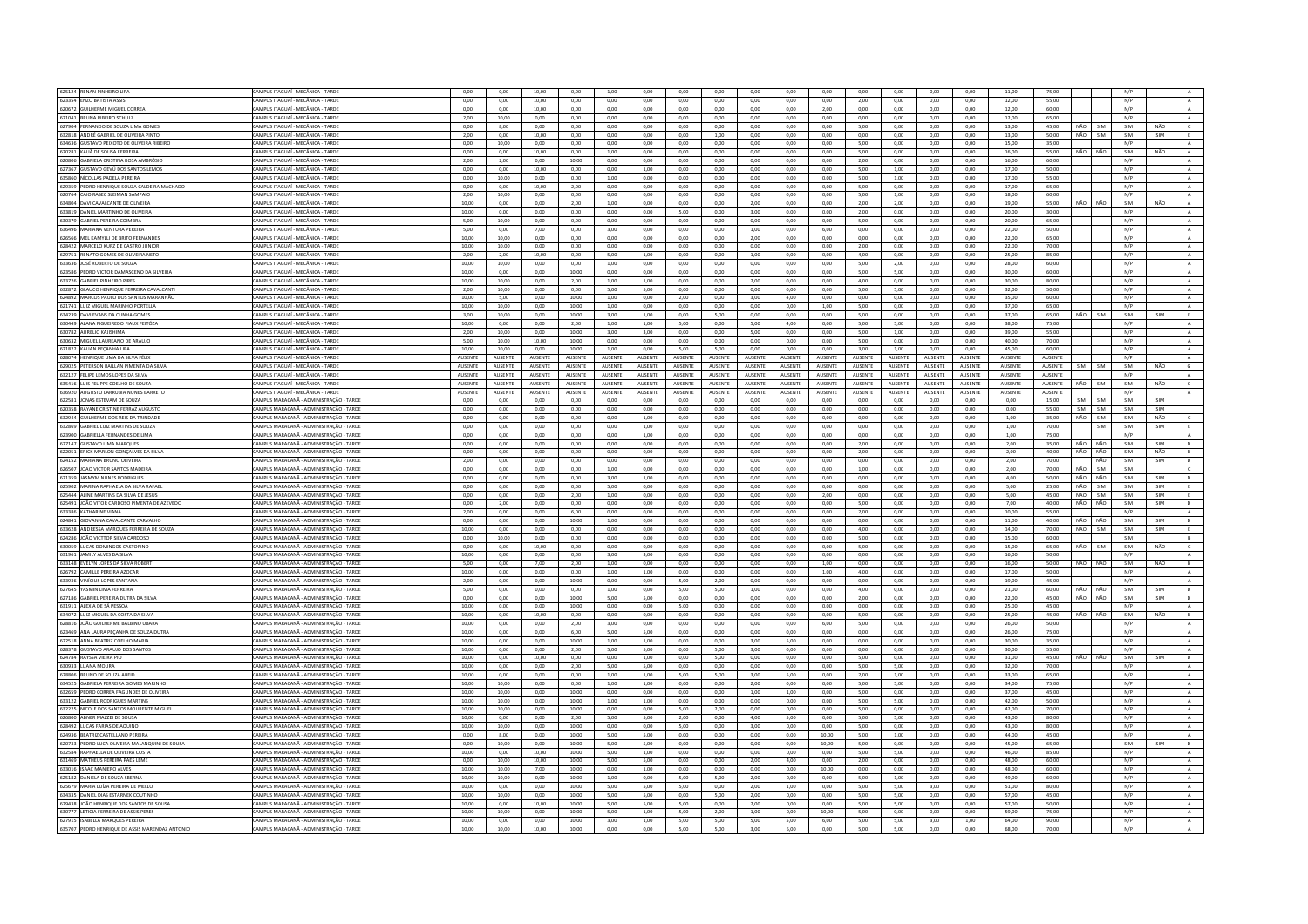| 634612 ANA BEATRIZ ARAÚJO DO NASCIMENTO REIS                                         | CAMPUS MARACANÃ - ADMINISTRAÇÃO - TARDE                                        | 10,00                  | 10,00           | 0,00                   | 10,00                  | 5,00            | 5,00                   | 5,00                    | 5,00           | 2,00            | 0,00           | 10,00          | 5,00                    | 5,00           | 0,00           | 0,00           | 72,00                  | 75,00                   |                          | N/P        |            |                |
|--------------------------------------------------------------------------------------|--------------------------------------------------------------------------------|------------------------|-----------------|------------------------|------------------------|-----------------|------------------------|-------------------------|----------------|-----------------|----------------|----------------|-------------------------|----------------|----------------|----------------|------------------------|-------------------------|--------------------------|------------|------------|----------------|
| 622624 FERNANDA DE LIMA RODRIGUES                                                    | CAMPUS MARACANĂ - ADMINISTRAÇÃO - TARDE                                        | AUSENTE                | AUSENTE         | AUSENTE                | AUSENTE                | AUSENTE         | AUSENTE                | AUSENTE                 | AUSENTE        | AUSENTE         | AUSENTE        | AUSENTE        | AUSENTE                 | AUSENTE        | AUSENTE        | AUSENTE        | AUSENTE                | AUSENTE                 |                          | N/P        |            | A              |
| 623255 JULIANA GUIMARÃES DA SILVA                                                    | CAMPUS MARACANĂ - ADMINISTRACÃO - TARDI                                        | AUSENTE                | AUSENTE         | AUSENTE                | AUSENTE                | AUSENTE         | AUSENTE                | AUSENTE                 | AUSENTE        | <b>AUSENTE</b>  | <b>AUSENTE</b> | AUSENTE        | <b>AUSENTE</b>          | AUSENTE        | AUSENTE        | AUSENTE        | <b>AUSENTE</b>         | <b>AUSENTE</b>          | SIM                      | SIM        |            | $\epsilon$     |
| 624751 LARYSSA KELLY SILVEIRA MARTIN                                                 | CAMPUS MARACANĂ - ADMINISTRAÇÃO - TARDI                                        | AUSENT                 | AUSENTE         | AUSENTE                | AUSENTE                | AUSENTE         | AUSENTE                | AUSENTE                 | AUSENT         | <b>AUSENT</b>   | <b>NUSENT</b>  | AUSENT         | <b>AUSENT</b>           | <b>NUSENTI</b> | AUSENT         | AUSENTE        | <b>NUSENTI</b>         | AUSENTE                 | SIM                      | SIM        | SIM        | E              |
| 626541 BRUNO DA SILVA NASCIMENTO                                                     | CAMPUS MARACANĂ - ADMINISTRAÇÃO - TARDI                                        | AUSENTE                | <b>AUSENTE</b>  | AUSENTE                | <b>AUSENTE</b>         | <b>AUSENTE</b>  | AUSENTE                | <b>AUSENTE</b>          | <b>AUSENTE</b> | AUSENTE         | <b>AUSENTE</b> | <b>AUSENTE</b> | AUSENTE                 | <b>AUSENTE</b> | <b>AUSENTE</b> | <b>AUSENTE</b> | <b>AUSENTE</b>         | AUSENTE                 | SIM<br>NÃC               | SIM        | SIM        | E              |
| 626553 MARIA CLARA SOUZA DA SILVA ALMEIDA                                            | CAMPUS MARACANĂ - ADMINISTRACÃO - TARDI                                        | <b>AUSENTE</b>         | <b>ALISENTE</b> | <b>AUSENTE</b>         | <b>AUSENTE</b>         | <b>ALISENTE</b> | AUSENTE                | <b>ALISENTE</b>         | <b>AUSENTE</b> | <b>ALISENTE</b> | <b>AUSENTE</b> | <b>AUSENTE</b> | <b>ALISENTE</b>         | <b>AUSENTE</b> | <b>AUSENTE</b> | <b>AUSENTE</b> | <b>ALISENTE</b>        | <b>AUSENTE</b>          | SIM<br><b>SIM</b>        | SIM        | NÃO        | $\mathsf G$    |
| 626619 LARISSA DE PONTES PASSOS                                                      | AMPUS MARACANĂ - ADMINISTRACÃO - TARDI                                         | AUSENTE                | <b>AUSENTE</b>  | AUSENTE                | <b>AUSENTE</b>         | AUSENTE         | AUSENTE                | <b>AUSENTE</b>          | AUSENTE        | AUSENTE         | <b>NUSENTE</b> | AUSENTE        | AUSENTE                 | AUSENTE        | AUSENTE        | <b>AUSENTE</b> | <b>AUSENTE</b>         | <b>AUSENTE</b>          | NÃO<br>NÃO               | SIM        | SIM        | D              |
|                                                                                      |                                                                                |                        |                 |                        |                        |                 |                        |                         |                |                 |                |                |                         |                |                |                |                        |                         |                          |            |            |                |
| 627233 GABRIELA VENÂNCIO DA SILVA                                                    | CAMPUS MARACANÃ - ADMINISTRAÇÃO - TARDI                                        | <b>AUSENTE</b>         | <b>ALISENTE</b> | <b>AUSENTE</b>         | <b>AUSENTE</b>         | <b>ALISENTE</b> | <b>AUSENTE</b>         | <b>ALISENTE</b>         | <b>AUSENTE</b> | <b>ALISENTE</b> | <b>AUSENTE</b> | <b>AUSENTE</b> | <b>ALISENTE</b>         | <b>AUSENTE</b> | <b>AUSENTE</b> | <b>AUSENTE</b> | <b>ALISENTE</b>        | <b>AUSENTE</b>          | SIM<br>NÃO               | SIM        | SIM        | H              |
| 627734 GABRIELA VITORINO SODRÉ                                                       | CAMPUS MARACANĂ - ADMINISTRAÇÃO - TARDI                                        | AUSENTE                | AUSENTE         | AUSENTE                | AUSENTE                | AUSENTE         | AUSENTE                | AUSENTE                 | AUSENTE        | AUSENTE         | AUSENTE        | AUSENTE        | AUSENTE                 | AUSENTE        | AUSENTE        | AUSENTE        | AUSENTE                | AUSENTE                 | NÃO<br>NÃO               | SIM        | NÃO        | $\overline{B}$ |
| 627924 KAYLLANE DE SOUZA SIQUEIRA                                                    | CAMPUS MARACANĂ - ADMINISTRACĂO - TARDE                                        | <b>AUSENTE</b>         | AUSENTE         | AUSENTE                | <b>AUSENTE</b>         | <b>AUSENTE</b>  | AUSENTE                | AUSENTE                 | AUSENTE        | <b>AUSENTE</b>  | <b>AUSENTE</b> | AUSENTE        | <b>AUSENTE</b>          | AUSENTE        | AUSENTE        | AUSENTE        | <b>AUSENTE</b>         | AUSENTE                 | NÃO<br>SIM               | SIM        | NÃO        | $\epsilon$     |
| 628457 GIULIA OLIVEIRA MARQUES DOS SANTOS                                            | CAMPUS MARACANĂ - ADMINISTRAÇÃO - TARDI                                        | AUSENT                 | AUSENTE         | AUSENTE                | AUSENTE                | <b>AUSENTE</b>  | AUSENTE                | <b>AUSENTE</b>          | AUSENTE        | AUSENTE         | <b>NUSENT</b>  | AUSENTE        | <b>AUSENT</b>           | AUSENTI        | AUSENTE        | AUSENTE        | <b>AUSENTE</b>         | AUSENTE                 | SIM<br>NÃO               | SIM        | NÃO        | F.             |
| 629511 PEDRO AUGUSTO TRIGUEIRO BRANCO                                                | CAMPUS MARACANĂ - ADMINISTRAÇÃO - TARDI                                        | AUSENTE                | AUSENTE         | AUSENTE                | AUSENTE                | <b>AUSENTE</b>  | AUSENTE                | AUSENTE                 | <b>AUSENTE</b> | <b>AUSENTE</b>  | <b>AUSENTE</b> | <b>AUSENTE</b> | <b>AUSENTE</b>          | AUSENTE        | <b>AUSENTE</b> | <b>AUSENTE</b> | <b>AUSENTE</b>         | AUSENTE                 |                          | N/P        |            | A              |
| 630681 CAUÃ ROBERTO DOS SANTOS                                                       | CAMPUS MARACANĂ - ADMINISTRACÃO - TARDE                                        | <b>AUSENTE</b>         | <b>ALISENTE</b> | <b>AUSENTE</b>         | <b>AUSENTE</b>         | <b>ALISENTE</b> | <b>AUSENTE</b>         | <b>ALISENTE</b>         | <b>AUSENTE</b> | <b>ALISENTE</b> | <b>AUSENTE</b> | <b>AUSENTE</b> | <b>ALISENTE</b>         | <b>AUSENTE</b> | <b>AUSENTE</b> | <b>AUSENTE</b> | <b>AUSENTE</b>         | <b>AUSENTE</b>          |                          | N/P        |            | A              |
|                                                                                      |                                                                                |                        |                 |                        |                        |                 |                        |                         |                |                 |                |                |                         |                |                |                |                        |                         |                          |            |            |                |
| 631210 KAUÃ DE OLIVEIRA MATA                                                         | AMPUS MARACANĂ - ADMINISTRACĂO - TARDI                                         | AUSENTE                | <b>AUSENTE</b>  | AUSENTE                | <b>AUSENTE</b>         | <b>AUSENTE</b>  | AUSENTE                | <b>AUSENTE</b>          | AUSENTE        | <b>AUSENT</b>   | <b>NUSENTE</b> | <b>AUSENTE</b> | <b>AUSENT</b>           | <b>NUSENTE</b> | <b>AUSENTE</b> | <b>AUSENTE</b> | <b>AUSENTE</b>         | <b>AUSENTE</b>          | NÃO                      | SIM        | NÃO        | B              |
| 631402 MARIA EDUARDA ARRUDA DA SILVA                                                 | CAMPUS MARACANA - ADMINISTRAÇÃO - TARDI                                        | <b>AUSENTE</b>         | <b>AUSENTE</b>  | <b>AUSENTE</b>         | <b>AUSENTE</b>         | <b>ALISENTE</b> | <b>ALISENTE</b>        | <b>ALISENTE</b>         | <b>AUSENTE</b> | <b>ALISENTE</b> | <b>AUSENTE</b> | <b>AUSENTE</b> | <b>ALISENTE</b>         | <b>AUSENTE</b> | <b>AUSENTE</b> | <b>AUSENTE</b> | <b>AUSENTE</b>         | <b>AUSENTE</b>          | <b>SIM</b>               | SIM        | NÃO        | $\epsilon$     |
| 631589 JOÃO HENRIQUE PONTES TEIXEIRA                                                 | CAMPUS MARACANĂ - ADMINISTRAÇÃO - TARDE                                        | AUSENTE                | AUSENTE         | AUSENTE                | AUSENTE                | <b>AUSENTE</b>  | AUSENTE                | AUSENTE                 | AUSENTE        | AUSENTE         | AUSENTE        | AUSENTE        | AUSENTE                 | AUSENTE        | AUSENTE        | AUSENTE        | AUSENTE                | AUSENTE                 |                          | N/P        |            | A              |
| 631774 LUÍSA DE QUEIROZ SOARES                                                       | CAMPUS MARACANĂ - ADMINISTRACÃO - TARDI                                        | AUSENTE                | AUSENTE         | AUSENTE                | <b>AUSENTE</b>         | <b>AUSENTE</b>  | AUSENTE                | AUSENTE                 | AUSENTE        | <b>AUSENTE</b>  | <b>AUSENTE</b> | AUSENTE        | <b>AUSENTE</b>          | <b>AUSENTE</b> | AUSENTE        | AUSENTE        | <b>AUSENTE</b>         | AUSENTE                 |                          | N/P        |            | A              |
| 631806 JULIA CLARA RODRIGUES TEIXEIRA                                                | CAMPUS MARACANĂ - ADMINISTRACÃO - TARDI                                        | <b>AUSENT</b>          | <b>AUSENTE</b>  | AUSENTE                | AUSENTE                | <b>AUSENTE</b>  | <b>AUSENTE</b>         | <b>AUSENTE</b>          | <b>AUSENTE</b> | <b>AUSENT</b>   | AUSENT         | AUSENTI        | <b>AUSENT</b>           | AUSENTE        | <b>AUSENTE</b> | <b>AUSENTE</b> | <b>AUSENTE</b>         | <b>AUSENTE</b>          |                          | N/P        |            | A              |
| 633584 ANA LUISA DA SILVA                                                            | CAMPUS MARACANĂ - ADMINISTRAÇÃO - TARDI                                        | <b>AUSENTE</b>         | <b>AUSENTE</b>  | AUSENTE                | <b>AUSENTE</b>         | <b>AUSENTE</b>  | AUSENTE                | <b>AUSENTE</b>          | <b>AUSENTE</b> | <b>AUSENTE</b>  | <b>AUSENTE</b> | <b>AUSENTE</b> | <b>AUSENTE</b>          | <b>AUSENTE</b> | <b>AUSENTE</b> | <b>AUSENTE</b> | <b>AUSENTE</b>         | AUSENTE                 | NÃO<br><b>NÃO</b>        | SIM        | NÃO        | B              |
|                                                                                      |                                                                                |                        |                 |                        |                        |                 |                        |                         |                |                 |                |                |                         |                |                |                |                        |                         |                          |            |            |                |
| 634956 YAISA MARIA DE JESUS FIGUEIREDO                                               | CAMPUS MARACANA - ADMINISTRAÇÃO - TARDI                                        | <b>AUSENTE</b>         | <b>ALISENTE</b> | <b>AUSENTE</b>         | <b>AUSENTE</b>         | <b>ALISENTE</b> | <b>AUSENTE</b>         | <b>ALISENTE</b>         | <b>AUSENTE</b> | <b>ALISENTE</b> | <b>AUSENTE</b> | <b>AUSENTE</b> | <b>ALISENTE</b>         | <b>AUSENTE</b> | <b>AUSENTE</b> | <b>AUSENTE</b> | <b>AUSENTE</b>         | <b>AUSENTE</b>          | NÃO<br>SIM               | SIM        | <b>SIM</b> | E              |
| 636596 JOÃO VITOR FERREIRA DA SILVA                                                  | AMPUS MARACANĂ - ADMINISTRACÃO - TARDI                                         | AUSENTE                | <b>AUSENTE</b>  | AUSENTE                | <b>AUSENTE</b>         | AUSENTE         | <b>AUSENTE</b>         | <b>AUSENTE</b>          | AUSENTE        | <b>AUSENT</b>   | <b>NUSENTE</b> | <b>AUSENTE</b> | <b>AUSENT</b>           | <b>NUSENTE</b> | <b>AUSENTE</b> | <b>AUSENTE</b> | <b>AUSENTE</b>         | <b>AUSENTE</b>          | SIM<br><b>SIM</b>        | SIM        | NÃO        | $\mathsf G$    |
| 621573 ANA CAROLINA HYPÓLITO                                                         | CAMPUS MARACANA - ADMINISTRAÇÃO - TARDI                                        | <b>AUSENTE</b>         | <b>ALISENTE</b> | <b>AUSENTE</b>         | <b>AUSENTE</b>         | <b>ALISENTE</b> | <b>AUSENTE</b>         | <b>ALISENTE</b>         | <b>AUSENTE</b> | <b>ALISENTE</b> | <b>AUSENTE</b> | <b>AUSENTE</b> | <b>ALISENTE</b>         | <b>AUSENTE</b> | <b>AUSENTE</b> | <b>AUSENTE</b> | <b>AUSENTE</b>         | <b>AUSENTE</b>          | SIM<br>SIM               | SIM        | <b>SIM</b> | $\sim$ 1.00    |
| 620968 GUILHERME RUFINO SANTANA                                                      | CAMPUS MARACANĂ - EDIFICACÕES - MANHA                                          | 0,00                   | 0,00            | 0,00                   | 0,00                   | 0,00            | 0,00                   | 0,00                    | 0,00           | 0,00            | 0,00           | 0,00           | 0,00                    | 0,00           | 0,00           | 0,00           | 0,00                   | 20,00                   | NÃO<br>NÃO               | SIM        |            | B              |
| 628843 LORRAN ESPINHEIRA GONCALVES                                                   | CAMPUS MARACANĂ - EDIFICACÕES - MANHÀ                                          | 0.00                   | 0.00            | 0.00                   | 0.00                   | 1.00            | 0.00                   | 0.00                    | 0.00           | 0.00            | 0.00           | 0.00           | 0.00                    | 0.00           | 0.00           | 0.00           | 1.00                   | 20.00                   | NÃO<br>NÃO               | SIM        | NÃO        | B              |
|                                                                                      |                                                                                |                        |                 |                        |                        |                 |                        |                         |                |                 |                |                |                         |                |                |                |                        |                         |                          |            |            |                |
| 622197 MARIA FERNANDA PERES MESQUIT.                                                 | CAMPLIS MARACANĂ - FDIFICACÕES - MANHÂ                                         | 0,00                   | 0,00            | 0,00                   | 0,00                   | 0,00            | 0,00                   | 0,00                    | 0,00           | 0,00            | 0,00           | 0,00           | 2,00                    | 0,00           | 0,00           | 0,00           | 2,00                   | 65,00                   | NÃO<br>NÃO               | SIM        | SIM        | $\mathsf D$    |
| 633341 CHRISTINE CAMPOS NETTO FERREIRA DE LIMA                                       | CAMPUS MARACANĂ - EDIFICAÇÕES - MANHÀ                                          | 0,00                   | 0.00            | 0,00                   | 0,00                   | 0.00            | 1,00                   | 0,00                    | 0.00           | 0.00            | 0.00           | 0,00           | 2,00                    | 0,00           | 0.00           | 0.00           | 3,00                   | 55,00                   | NÃO<br>NÃO               | SIM        | NÃO        | B              |
| 633446 MARIA LETÍCIA DIAS DOS SANTOS                                                 | CAMPUS MARACANÃ - FDIFICACÕES - MANHÃ                                          | 2.00                   | 0.00            | 0.00                   | 0.00                   | 1.00            | 0.00                   | 0.00                    | 0.00           | 0.00            | 0.00           | 0.00           | 0.00                    | 0.00           | 0.00           | 0.00           | 3.00                   | 80.00                   | NÃO<br>NÃO               | SIM        | NÃO        | B              |
| 625918 NIKELLY LOANNE VIEIRA DOS SANTOS                                              | CAMPUS MARACANĂ - EDIFICAÇÕES - MANH                                           | 0,00                   | 0,00            | 0,00                   | 0,00                   | 0,00            | 0,00                   | 0,00                    | 0,00           | 0,00            | 0,00           | 0,00           | 5,00                    | 0,00           | 0,00           | 0,00           | 5,00                   | 45,00                   | NÃO<br>SIM               | SIM        | NÃO        | $\mathsf{c}$   |
| 633308 GLORIA REGINA DA SILVA FERREIRA                                               | CAMPUS MARACANĂ - EDIFICACÕES - MANHÀ                                          | 0.00                   | 0.00            | 0.00                   | 0.00                   | 5.00            | 0.00                   | 0.00                    | 0.00           | 0.00            | 0.00           | 0.00           | 0.00                    | 0.00           | 0.00           | 0.00           | 5.00                   | 60.00                   | NÃO<br>SIM               | SIM        | NÃO        | $\epsilon$     |
|                                                                                      |                                                                                |                        |                 |                        |                        |                 |                        |                         |                |                 |                |                |                         |                |                |                |                        |                         |                          |            |            |                |
| 636706 ALEF ROSA BIANCI                                                              | CAMPUS MARACANĂ - EDIFICAÇÕES - MANHÀ                                          | 0,00                   | 0,00            | 0,00                   | 0,00                   | 0,00            | 1,00                   | 0,00                    | 0,00           | 0,00            | 0,00           | 0,00           | 5,00                    | 0,00           | 0,00           | 0,00           | 6,00                   | 50,00                   | NÃO<br>SIM               | SIM        | NÃO        | $\epsilon$     |
| 624090 GABRIEL MOREIRA STHEL DE ALMEIDA                                              | CAMPUS MARACANĂ - EDIFICAÇÕES - MANHĂ                                          | 0,00                   | 0,00            | 0,00                   | 0,00                   | 1,00            | 0,00                   | 0,00                    | 0,00           | 0,00            | 0,00           | 0,00           | 5,00                    | 0,00           | 0,00           | 0,00           | 6,00                   | 65,00                   | NÃO<br>NÃO               | SIM        | SIM        | D              |
| 632909 ANA JÚLIA FLAVIANA OLIVEIRA                                                   | CAMPUS MARACANĂ - EDIFICACÕES - MANHÀ                                          | 0,00                   | 0,00            | 0,00                   | 0,00                   | 0,00            | 1,00                   | 0,00                    | 0,00           | 0,00            | 0,00           | 1,00           | 5,00                    | 0,00           | 0,00           | 0.00           | 7,00                   | 45,00                   | NÃO<br>NÃO               | SIM        | NÃO        | $\,$ B         |
| 635130 MAURICIO DE JESUS DUARTE DE OLIVEIRA                                          | CAMPUS MARACANĂ - EDIFICAÇÕES - MANHĂ                                          | 5,00                   | 0,00            | 0,00                   | 0,00                   | 0.00            | 0,00                   | 0,00                    | 0,00           | 0.00            | 0.00           | 0,00           | 2,00                    | 0.00           | 0,00           | 0,00           | 7,00                   | 75.00                   |                          | N/P        |            | A              |
| 625349 GABRIELA LIMA SOUZA                                                           | CAMPUS MARACANĂ - EDIFICACÕES - MANHĂ                                          | 2.00                   | 2.00            | 0.00                   | 0.00                   | 0.00            | 0.00                   | 0.00                    | 0.00           | 0.00            | 0.00           | 0.00           | 5.00                    | 0.00           | 0.00           | 0.00           | 9.00                   | 70.00                   | SIM<br><b>SIM</b>        | SIM        | SIM        | $\mathbf{L}$   |
|                                                                                      |                                                                                |                        |                 |                        |                        |                 |                        |                         |                |                 |                |                |                         |                |                |                |                        |                         |                          |            |            |                |
| 627687 GABRIELA CORREIA DE MORAES                                                    | CAMPUS MARACANĂ - EDIFICAÇÕES - MANH                                           | 0,00                   | 10,00           | 0,00                   | 0,00                   | 0,00            | 1,00                   | 0,00                    | 0,00           | 0,00            | 0,00           | 0,00           | 0,00                    | 0,00           | 0,00           | 0,00           | 11,00                  | 90,00                   |                          | N/P        |            | $\mathbb A$    |
| 622446 YASMIM CASTRO DE OLIVEIRA                                                     | CAMPUS MARACANĂ - EDIFICACÕES - MANHĂ                                          | 2.00                   | 10.00           | 0.00                   | 0.00                   | 1.00            | 0.00                   | 0.00                    | 0.00           | 0.00            | 0.00           | 0.00           | 0.00                    | 0.00           | 0.00           | 0.00           | 13.00                  | 65.00                   |                          | N/P        |            | A              |
| 625552 LETICIA MENDEL DA SILVA LIMA                                                  | CAMPUS MARACANĂ - EDIFICAÇÕES - MANH                                           | 10,00                  | 0,00            | 0,00                   | 0,00                   | 0,00            | 0,00                   | 0,00                    | 0,00           | 0,00            | 0,00           | 6,00           | 0,00                    | 0,00           | 0,00           | 0,00           | 16,00                  | 55,00                   |                          | N/P        |            | A              |
| 625328 MARIANA RODRIGUES PEDROSA                                                     | CAMPUS MARACANĂ - EDIFICAÇÕES - MANHÀ                                          | 5,00                   | 10,00           | 0,00                   | 0,00                   | 0,00            | 1,00                   | 0,00                    | 0,00           | 0,00            | 0,00           | 0,00           | 0,00                    | 0,00           | 0,00           | 0,00           | 16,00                  | 75,00                   | <b>SIM</b>               | SIM        | NÃO        | $\epsilon$     |
| 634332 MARIA FERNANDA DA SILVA GONCALVES                                             | CAMPUS MARACANÃ - EDIFICAÇÕES - MANHÀ                                          | 5.00                   | 0.00            | 0.00                   | 10.00                  | 0.00            | 0.00                   | 1.00                    | 0.00           | 0.00            | 0.00           | 0.00           | 0.00                    | 0.00           | 2.00           | 0.00           | 18.00                  | 65,00                   |                          | N/P        |            | $\,$ A $\,$    |
|                                                                                      |                                                                                |                        |                 |                        |                        |                 |                        |                         |                |                 |                |                |                         |                |                |                |                        |                         |                          |            |            |                |
| 631292 JAMILLY ROBERTA DA SILVA                                                      | CAMPUS MARACANĂ - EDIFICAÇÕES - MANHÃ                                          | 10.00                  | 0.00            | 0.00                   | 0,00                   | 5.00            | 0.00                   | 5,00                    | 0.00           | 0.00            | 0.00           | 0,00           | 0.00                    | 0.00           | 0,00           | 0.00           | 20,00                  | 75.00                   | NÃO<br>NÃO               | SIM        | SIM        | $\overline{p}$ |
| 636466 JOÃO GABRIEL MAIA DE OLIVEIRA E SILVA                                         | CAMPUS MARACANĂ - EDIFICACÕES - MANHĂ                                          | 10.00                  | 0.00            | 0.00                   | 0.00                   | 1.00            | $0.00 -$               | 5.00                    | 5.00           | 0.00            | 0.00           | 0.00           | 0.00                    | 0.00           | 0.00           | 0.00           | 21.00                  | 35.00                   |                          | N/P        |            | A              |
| 620211 JULIO SANTOS LEMOS                                                            | CAMPUS MARACANĂ - EDIFICAÇÕES - MANH                                           | 5,00                   | 10,00           | 0,00                   | 0,00                   | 0,00            | 0,00                   | 0,00                    | 0,00           | 1,00            | 0,00           | 0,00           | 5,00                    | 0,00           | 0,00           | 0,00           | 21,00                  | 50,00                   | SIM                      | SIM        | SIM        | E              |
| 628058 MARCOS VINÍCIUS AVILA MORAIS                                                  | CAMPUS MARACANĂ - EDIFICACÕES - MANHĂ                                          | 10.00                  | 0.00            | 0.00                   | 0.00                   | 1.00            | 1.00                   | 0.00                    | 0.00           | 0.00            | 0.00           | 0.00           | 4.00                    | 5.00           | 0.00           | 0.00           | 21.00                  | 65.00                   |                          | N/P        |            | A              |
|                                                                                      |                                                                                |                        |                 |                        |                        |                 |                        |                         |                |                 |                |                |                         |                |                |                |                        |                         | NÃO NÃO                  | SIM        |            |                |
| 624755 JORGE GUSTAVO ARAUJO DA SILVA                                                 | CAMPUS MARACANĂ - EDIFICAÇÕES - MANHĂ                                          | 10,00                  | 10,00           | 0,00                   | 0,00                   | 0,00            | 1,00                   | 0,00                    | 0,00           | 0,00            | 0,00           | 0,00           | 2,00                    | 0,00           | 0,00           | 0,00           | 23,00                  | 75,00                   |                          |            | SIM        | D              |
| 621133 PEDRO LEVI FREITAS NASCIMENTO                                                 | <b>AMPUS MARACANĂ - EDIFICAÇÕES - MANHÃ</b>                                    | 10,00                  | 0.00            | 0,00                   | 10,00                  | 1.00            | 1,00                   | 0,00                    | 0,00           | 0.00            | 0,00           | 0,00           | 2,00                    | 1,00           | 0,00           | 0,00           | 25,00                  | 50.00                   | NÃO<br>SIM               | SIM        | SIM        | <b>E</b>       |
| 624793 NATALY DE CARVALHO FRANCA                                                     | CAMPUS MARACANÃ - FDIFICACÕES - MANHÀ                                          | 5.00                   | 0.00            | 10.00                  | 0.00                   | 3.00            | 1.00                   | 0.00                    | 0.00           | 0.00            | 0.00           | 0.00           | 5.00                    | 1.00           | 0.00           | 0.00           | 25.00                  | 70.00                   | NÃO<br>SIM               | SIM        | <b>SIM</b> | E              |
| 636185 LETÍCIA MARIA LUZ E SILVA CORREIA                                             | CAMPUS MARACANĂ - EDIFICAÇÕES - MANHÃ                                          | 0.00                   | 0.00            | 10.00                  | 10.00                  | 1.00            | 0.00                   | 0,00                    | 0.00           | 0.00            | 0.00           | 0.00           | 5.00                    | 0.00           | 0,00           | 0.00           | 26,00                  | 60.00                   | NÃO<br><b>NÃO</b>        | SIM        | NÃO        | $\overline{B}$ |
| 627318 MARIA EDUARDA DA SILVA CARNEIRO                                               | CAMPUS MARACANĂ - EDIFICACÕES - MANHĂ                                          | 2.00                   | 0.00            | 10.00                  | 0.00                   | 5.00            | 5.00                   | 0.00                    | 0.00           | 1.00            | 0.00           | 0.00           | 500                     | 0.00           | 0.00           | 0.00           | 28.00                  | 55.00                   | SIM<br><b>SIM</b>        | SIM        |            | $-$ G          |
|                                                                                      |                                                                                |                        |                 |                        |                        |                 |                        |                         |                |                 |                |                |                         |                |                |                |                        |                         |                          |            |            |                |
| 628611 KAUA DE OLIVEIRA DIAS                                                         | CAMPUS MARACANĂ - EDIFICACÕES - MANH                                           | 2,00                   | 10,00           | 0,00                   | 10,00                  | 1,00            | 1,00                   | 0,00                    | 5,00           | 0,00            | 0,00           | 0,00           | 0,00                    | 0,00           | 0,00           | 0,00           | 29,00                  | 60,00                   |                          | N/P        |            | $\mathbf{A}$   |
| 622061 BEATRIZ SANTOS RODRIGUES SILVA                                                | CAMPUS MARACANĂ - EDIFICACÕES - MANHÀ                                          | 10.00                  | 0.00            | 0.00                   | 10.00                  | 5.00            | 5.00                   | 0.00                    | 0.00           | 0.00            | 0.00           | 0.00           | 0.00                    | 0.00           | 0.00           | 0.00           | 30.00                  | 35.00                   |                          | N/P        |            | A              |
| 629418 JOÃO MARCELO DE OLIVEIRA SOUSA                                                | CAMPUS MARACANĂ - EDIFICAÇÕES - MANHÀ                                          | 10,00                  | 10,00           | 0,00                   | 10,00                  | 1,00            | 0,00                   | 0,00                    | 0,00           | 0,00            | 0.00           | 0,00           | 0,00                    | 0,00           | 0,00           | 0,00           | 31,00                  | 60,00                   |                          | N/P        |            | $\mathbf{A}$   |
| 624295 JOÃO PEDRO MUNIZ NASCIMENTO                                                   | CAMPUS MARACANĂ - EDIFICACÕES - MANHÀ                                          | 2.00                   | 10.00           | 10.00                  | 0.00                   | 1.00            | 1.00                   | 0.00                    | 5.00           | 0.00            | 0.00           | 0.00           | 2.00                    | 0.00           | 0.00           | 0.00           | 31.00                  | 85.00                   |                          | N/P        |            | A              |
| 627571 KAMILLY ALMEIDA DOS SANTOS                                                    | CAMPUS MARACANÃ - FDIFICACÕES - MANHÀ                                          | 0.00                   | 10.00           | 700                    | 10.00                  | 0.00            | 1.00                   | 5.00                    | 0.00           | 0.00            | 0.00           | 0.00           | 0.00                    | 0.00           | 0.00           | 0.00           | 33.00                  | 85.00                   |                          | N/P        |            | A              |
|                                                                                      |                                                                                |                        |                 |                        |                        |                 |                        |                         |                |                 |                |                |                         |                |                |                |                        |                         |                          |            |            |                |
| 620729 GIULIA HAHN BARBOSA DE OLIVEIRA MATIAS                                        | CAMPUS MARACANĂ - EDIFICAÇÕES - MANHÀ                                          | 5.00                   | 0.00            | 0.00                   | 2.00                   | 5.00            | 5.00                   | 5.00                    | 0.00           | 2.00            | 0.00           | 0.00           | 5.00                    | 5.00           | 0.00           | 0.00           | 34.00                  | 75.00                   |                          | N/P        |            | A              |
| 634346 ANNA LUÍZA RERNARDO DE SOUSA                                                  | CAMPUS MARACANÃ - FDIFICACÕES - MANHÃ                                          | 5.00                   | 10.00           | 10.00                  | 0.00                   | 3.00            | 3.00                   | 0.00                    | 0.00           | 0.00            | 0.00           | 0.00           | 500                     | 0.00           | 0.00           | 0.00           | 36.00                  | 55.00                   | uãn<br>NÃO               | SIM        | <b>SIM</b> | D              |
| 634248 CLARA POLZL                                                                   | CAMPUS MARACANĂ - EDIFICACÕES - MANH                                           | 10,00                  | 0,00            | 0,00                   | 10,00                  | 0,00            | 1,00                   | 5,00                    | 2,00           | 0,00            | 0,00           | 0,00           | 5,00                    | 5,00           | 0,00           | 0,00           | 38,00                  | 70,00                   |                          | N/P        |            | $\mathbb A$    |
| 622746 LUCAS DE LIMA ROSA                                                            | CAMPUS MARACANĂ - EDIFICACÕES - MANHĂ                                          | 10.00                  | 10.00           | 0.00                   | 0.00                   | 5.00            | 1.00                   | 5.00                    | 5.00           | 0.00            | 0.00           | 0.00           | 2.00                    | 1.00           | 0.00           | 0.00           | 39.00                  | 60.00                   |                          | N/P        |            | A              |
| 632026 VINICIUS XAVIER NERY                                                          | CAMPUS MARACANĂ - EDIFICACÕES - MANHĂ                                          | 10.00                  | 10.00           | 0,00                   | 10.00                  | 0.00            | 0,00                   | 0,00                    | 0,00           | 0.00            | 0.00           | 0,00           | 5.00                    | 5,00           | 0,00           | 0.00           | 40.00                  | 70.00                   |                          | N/P        |            | $\,$ A $\,$    |
|                                                                                      |                                                                                |                        |                 |                        |                        |                 |                        |                         |                |                 |                |                |                         |                |                |                |                        |                         |                          |            |            |                |
| 629862 MARIAH OLIVEIRA DE MELO FRANCA<br>631515 KARINA AMARAL DE MORAIS DA SILVA     | CAMPUS MARACANĂ - EDIFICACÕES - MANHĂ<br>CAMPUS MARACANA - FDIFICACOES - MANHA | 10.00<br>10.00         | 10.00<br>10.00  | 0.00<br>0.00           | 10.00<br>10.00         | 0.00<br>1.00    | 0.00<br>0.00           | 0.00<br>1.00            | 1.00<br>5.00   | 2.00<br>0.00    | 5.00<br>0.00   | 0.00<br>0.00   | 2.00<br>500             | 1.00<br>0.00   | 0.00<br>0.00   | 0.00<br>0.00   | 41.00<br>42.00         | 80.00<br>70.00          |                          | N/P<br>N/P |            | A              |
|                                                                                      |                                                                                |                        |                 |                        |                        |                 |                        |                         |                |                 |                |                |                         |                |                |                |                        |                         |                          |            |            | A              |
| 632017 SOPHIA CARDOSO PINHO                                                          | CAMPUS MARACANĂ - EDIFICAÇÕES - MANH                                           | 5,00                   | 10,00           | 0,00                   | 10,00                  | 1,00            | 0,00                   | 5,00                    | 0,00           | 5,00            | 5,00           | 0,00           | 2,00                    | 1,00           | 0,00           | 0,00           | 44,00                  | 60,00                   |                          | N/P        |            | $\,$ A $\,$    |
| 634433 CAROLINE DANTAS DE MEDEIROS                                                   | CAMPUS MARACANÃ - FDIFICACÕES - MANHÃ                                          | 5.00                   | 10.00           | 0.00                   | 10.00                  | 3.00            | 1.00                   | 1.00 <sub>1</sub>       | 0.00           | 3.00            | 1.00           | 0.00           | 5.00                    | 5.00           | 0.00           | 0.00           | 44.00                  | 75.00                   |                          | N/P        |            | $\Lambda$      |
| 634092 DIEGO CHICARINO ZERBINI SANTIAGO                                              | CAMPUS MARACANÃ - FDIFICACÕES - MANHÀ                                          | 5,00                   | 10,00           | 7,00                   | 8,00                   | 0,00            | 0,00                   | 5,00                    | 5,00           | 0,00            | 0,00           | 0,00           | 5,00                    | 0,00           | 0,00           | 0,00           | 45,00                  | 60,00                   |                          | N/P        |            | A              |
| 635739 BRENDO NAVEGA ARAGÃO                                                          | CAMPUS MARACANĂ - EDIFICAÇÕES - MANHÀ                                          | 10,00                  | 0,00            | 0,00                   | 10,00                  | 5,00            | 5,00                   | 5,00                    | 0,00           | 5,00            | 0,00           | 0,00           | 5,00                    | 0,00           | 0,00           | 0,00           | 45,00                  | 60.00                   |                          | N/P        |            | A              |
| 631444 PEDRO HENRIQUE NEVES SIXE                                                     | CAMPUS MARACANĂ - EDIFICAÇÕES - MANHĂ                                          | 10,00                  | 10,00           | 0,00                   | 10,00                  | 0,00            |                        | 0,00                    | 2,00           | 0,00            | 0,00           | 10,00          |                         | 0,00           | 0,00           | 0,00           |                        | 80,00                   | NÃO<br>NÃO               | SIM        | SIM        |                |
|                                                                                      |                                                                                |                        |                 |                        |                        |                 | 0,00                   |                         |                |                 |                |                | 4,00                    |                |                |                | 46,00                  |                         |                          |            |            | $\mathsf D$    |
| 629179 DIOGO ARGENTO HOLANDA CAVALCANTI                                              | CAMPUS MARACANĂ - EDIFICAÇÕES - MANHĂ                                          | 10,00                  | 2,00            | 10,00                  | 10,00                  | 0,00            | 0,00                   | 5,00                    | 0,00           | 0,00            | 0,00           | 10,00          | 0,00                    | 0,00           | 0,00           | 0,00           | 47,00                  | 65,00                   |                          | N/P        |            | A              |
| 624605 MIGUEL ROCHA DE SOUZA RODRIGUES DE OLIVEIRA                                   | CAMPUS MARACANĂ - EDIFICACÕES - MANHĂ                                          | 10.00                  | 0.00            | 0.00                   | 10.00                  | 1.00            | 0.00                   | 5.00                    | 0.00           | 1.00            | 0.00           | 0.00           | 5.00                    | 5.00           | 5.00           | 5.00           | 47.00                  | 80.00                   |                          | N/P        |            | A              |
| 633728 GABRIELA MEDEIROS MORAES DE CARVALHO                                          | CAMPUS MARACANĂ - EDIFICAÇÕES - MANH                                           | 10,00                  | 10,00           | 7,00                   | 10,00                  | 0,00            | 1,00                   | 0,00                    | 0,00           | 3,00            | 0,00           | 0,00           | 5,00                    | 5,00           | 0,00           | 0,00           | 51,00                  | 50,00                   |                          | N/P        |            | A              |
| 631325 ANA CAROLINA NEL RODRIGUES SILVA                                              | CAMPUS MARACANĂ - EDIFICACÕES - MANHĂ                                          | 10.00                  | 2.00            | 0.00                   | 10.00                  | 3.00            | 3.00                   | 5.00                    | 5.00           | 1.00            | 0.00           | 10.00          | 5.00                    | 0.00           | 0.00           | 0.00           | 54.00                  | 50.00                   |                          | N/P        |            | A              |
| 627080 LUCAS TINTINO DA SILVA SANTO                                                  | CAMPUS MARACANĂ - EDIFICAÇÕES - MANH                                           | 10,00                  | 10,00           | 0,00                   | 10,00                  | 5,00            | 5,00                   | 5,00                    | 0,00           | 0,00            | 0,00           | 6,00           | 4,00                    | 0,00           | 0,00           | 0,00           | 55,00                  | 70,00                   | SIM                      | SIM        |            | $\mathsf{C}$   |
|                                                                                      |                                                                                |                        |                 |                        |                        |                 |                        |                         |                |                 |                |                |                         |                |                |                |                        |                         |                          |            |            |                |
| 627899 JENNYFER SOUZA CASTRO ALVES                                                   | CAMPUS MARACANĂ - EDIFICAÇÕES - MANHÀ                                          | 10,00                  | 10,00           | 0,00                   | 10,00                  | 5,00            | 5,00                   | 5,00                    | 2,00           | 0,00            | 0,00           | 0,00           | 5,00                    | 5,00           | 0,00           | 0,00           | 57,00                  | 25,00                   |                          | N/P        |            | A              |
| 628778 GUSTAVO MAJA LEONEI                                                           | CAMPUS MARACANĂ - EDIFICACÕES - MANHĂ                                          | 10.00                  | 0.00            | 10.00                  | 10.00                  | 5.00            | 1,00                   | 5.00                    | 3,00           | 3.00            | 0.00           | 0,00           | 5.00                    | 5.00           | 0.00           | 0.00           | 57.00                  | 65,00                   |                          | N/P        |            | $\,$ A $\,$    |
| 629496 SOFIA CAPOTE DE SOUZA CORTINOVIS                                              | CAMPUS MARACANĂ - EDIFICAÇÕES - MANHÀ                                          | 10,00                  | 10,00           | 0,00                   | 10,00                  | 5,00            | 5,00                   | 5,00                    | 5,00           | 4,00            | 0,00           | 0,00           | 2,00                    | 1,00           | 0,00           | 0,00           | 57,00                  | 65,00                   |                          | N/P        |            | A              |
| 628529 MARIA CAROLINA MAY SALVADOR                                                   | CAMPUS MARACANĂ - EDIFICACÕES - MANHÀ                                          | 10.00                  | 10.00           | 0.00                   | 8.00                   | 5.00            | 5.00                   | 5.00                    | 0.00           | 4.00            | 5.00           | 1.00           | 5.00                    | 1.00           | 0.00           | 0.00           | 59.00                  | 60.00                   |                          | N/P        |            | A              |
| 632189 ARTHUR FELIX XAVIER                                                           | CAMPUS MARACANĂ - EDIFICAÇÕES - MANHÀ                                          | 10,00                  | 0,00            | 10,00                  | 10,00                  | 0,00            | 1,00                   | 5,00                    | 0,00           | 4,00            | 5,00           | 0,00           | 5,00                    | 5,00           | 4,00           | 0,00           | 59,00                  | 80,00                   |                          | N/P        |            | A              |
|                                                                                      |                                                                                |                        |                 |                        |                        |                 |                        |                         |                |                 |                |                |                         |                |                |                |                        |                         |                          |            |            |                |
| 635267 KAYKE DE QUADROS DOS SANTOS                                                   | CAMPUS MARACANĂ - EDIFICACÕES - MANHĂ                                          | 10.00                  | 10.00           | 10.00                  | 10.00                  | 5.00            | 5.00                   | 5.00                    | 0.00           | 1.00            | 0.00           | 10.00          | 5.00                    | 5.00           | 0.00           | 0.00           | 76.00                  | 70.00                   |                          | N/P        |            | A              |
| 632760 LUCAS SEKIGUCHI CRISANTEMO                                                    | CAMPUS MARACANÃ - EDIFICAÇÕES - MANHA                                          | 10,00                  | 8,00            | 0,00                   | 10,00                  | 5,00            | 5,00                   | 5,00                    | 5,00           | 5,00            | 5,00           | 10,00          | 5,00                    | 5,00           | 0,00           | 0.00           | 78,00                  | 65,00                   |                          | N/P        |            | $\,$ A $\,$    |
| 633117 PEDRO ALMEIDA AZEVEDO DA SILVA                                                | CAMPUS MARACANĂ - EDIFICAÇÕES - MANHÃ                                          | 10,00                  | 10,00           | 10,00                  | 10,00                  | 5,00            | 5,00                   | 5,00                    | 2,00           | 1,00            | 0,00           | 10,00          | 5,00                    | 5,00           | 0,00           | 0,00           | 78,00                  | 70.00                   |                          | N/P        |            | A              |
| 628319 ANA CLARA CHAGAS TOSCANO                                                      | CAMPUS MARACANĂ - EDIFICACÕES - MANHĂ                                          | 10.00                  | 0.00            | 10.00                  | 10.00                  | 5.00            | 5.00                   | 5.00                    | 5.00           | 5.00            | 0.00           | 10.00          | 5.00                    | 5.00           | 5.00           | 5.00           | 85.00                  | 90.00                   |                          | N/P        |            | A              |
| 620456 JULIANA PENNA LACERDA                                                         | CAMPUS MARACANĂ - EDIFICAÇÕES - MANHÃ                                          | AUSENTE                | AUSENTE         | AUSENTE                | AUSENTE                | AUSENTE         | AUSENTE                | <b>AUSENTE</b>          | <b>AUSENTE</b> | AUSENTE         | AUSENTE        | AUSENTE        | AUSENTE                 | AUSENTE        | AUSENTE        | AUSENTE        | AUSENTE                | AUSENTE                 | <b>SIM</b><br><b>SIM</b> | SIM        | <b>SIM</b> | $\blacksquare$ |
| 627197 JOÃO CARLOS NUNES DOS ANJO                                                    |                                                                                |                        |                 |                        |                        |                 |                        |                         |                |                 |                |                |                         |                |                |                |                        |                         | NÃO                      | SIM        | SIM        | E              |
|                                                                                      | CAMPUS MARACANĂ - EDIFICACÕES - MANHÀ                                          | AUSENTE                | <b>AUSENTE</b>  | AUSENTE                | <b>AUSENTE</b>         | <b>AUSENTE</b>  | AUSENTE                | <b>AUSENTE</b>          | <b>AUSENTE</b> | AUSENTE         | AUSENTE        | <b>AUSENTE</b> | AUSENTE                 | AUSENTE        | <b>AUSENTE</b> | <b>AUSENTE</b> | <b>AUSENTE</b>         | AUSENTE                 | SIM                      |            |            |                |
| 631819 NATÁLIA SANTOS DE SOUZA FERNANDE                                              | CAMPUS MARACANĂ - EDIFICAÇÕES - MANH                                           | <b>AUSENTE</b>         | AUSENTE         | AUSENTE                | <b>AUSENTE</b>         | <b>AUSENTE</b>  | AUSENTE                | <b>AUSENTE</b>          | AUSENTE        | <b>AUSENT</b>   | AUSENTE        | AUSENTE        | <b>AUSENT</b>           | AUSENTE        | <b>AUSENTE</b> | AUSENTE        | AUSENTE                | AUSENTE                 |                          | N/P        |            | A              |
| 632468 DAVI TORRES DE CASTRO DOS SANTOS                                              | :AMPUS MARACANĂ - EDIFICACÕES - MANHÀ                                          | <b>AUSENTE</b>         | <b>AUSENTE</b>  | AUSENTE                | <b>AUSENTE</b>         | <b>AUSENTE</b>  | AUSENTE                | AUSENTE                 | <b>AUSENTE</b> | <b>AUSENTE</b>  | <b>AUSENTE</b> | <b>AUSENTE</b> | <b>AUSENTE</b>          | <b>AUSENTE</b> | <b>AUSENTE</b> | <b>AUSENTE</b> | <b>AUSENTE</b>         | AUSENTE                 | <b>MIP</b>               | SIM        | <b>SIM</b> | E              |
|                                                                                      |                                                                                |                        |                 |                        |                        |                 |                        |                         |                |                 |                |                |                         |                |                |                |                        |                         |                          |            |            |                |
|                                                                                      | CAMPUS MARACANĂ - EDIFICACÕES                                                  | <b>NUSENT</b>          |                 | AUSENT                 | AUSENTI                | AUSENTE         | AUSENTE                | AUSENTE                 | AUSENTI        | <b>AUSENT</b>   | USENT          | AUSENTI        | <b>AUSENT</b>           | <b>NUSENTI</b> | AUSENT         |                | <b>NUSENTI</b>         | AUSENTE                 |                          |            |            |                |
| 632822 ELIS GONÇALVES FERREIR/                                                       |                                                                                |                        | <b>AUSENTE</b>  |                        |                        |                 |                        |                         |                |                 |                |                |                         |                |                |                |                        |                         |                          | N/P        |            | A              |
| 635149 RAFAEL DA COSTA NASCIMENTO                                                    | CAMPUS MARACANĂ - EDIFICACÕES - MANHÀ                                          | <b>AUSENTE</b>         | <b>AUSENTE</b>  | AUSENTE                | <b>AUSENTE</b>         | <b>AUSENTE</b>  | AUSENTE                | <b>AUSENTE</b>          | <b>AUSENTE</b> | AUSENTE         | <b>AUSENTE</b> | <b>AUSENTE</b> | AUSENTE                 | <b>AUSENTE</b> | <b>AUSENTE</b> | AUSENTE        | <b>AUSENTE</b>         | AUSENTE                 |                          | N/P        |            | $\overline{A}$ |
| 636680 JOÃO PEDRO NASCIMENTO OLIVEIRA<br>626572 JOÃO VICTOR RODRIGUES VOELKL PEREIRA | CAMPUS MARACANĂ - EDIFICACÕES - MANHĂ<br>CAMPUS MARACANĂ - EDIFICACÕES - TARD  | <b>AUSENTE</b><br>0.00 | <b>ALISENTE</b> | <b>AUSENTE</b><br>0.00 | <b>AUSENTE</b><br>0.00 | <b>ALISENTE</b> | <b>AUSENTE</b><br>0.00 | <b>ALISENTE</b><br>0.00 | <b>AUSENTE</b> | <b>ALISENTE</b> | <b>AUSENTE</b> | <b>AUSENTE</b> | <b>ALISENTE</b><br>0.00 | <b>AUSENTE</b> | <b>AUSENTE</b> | <b>AUSENTE</b> | <b>AUSENTE</b><br>0.00 | <b>AUSENTE</b><br>40.00 | NÃO<br>SIM               | SIM<br>N/P | SIM        | E              |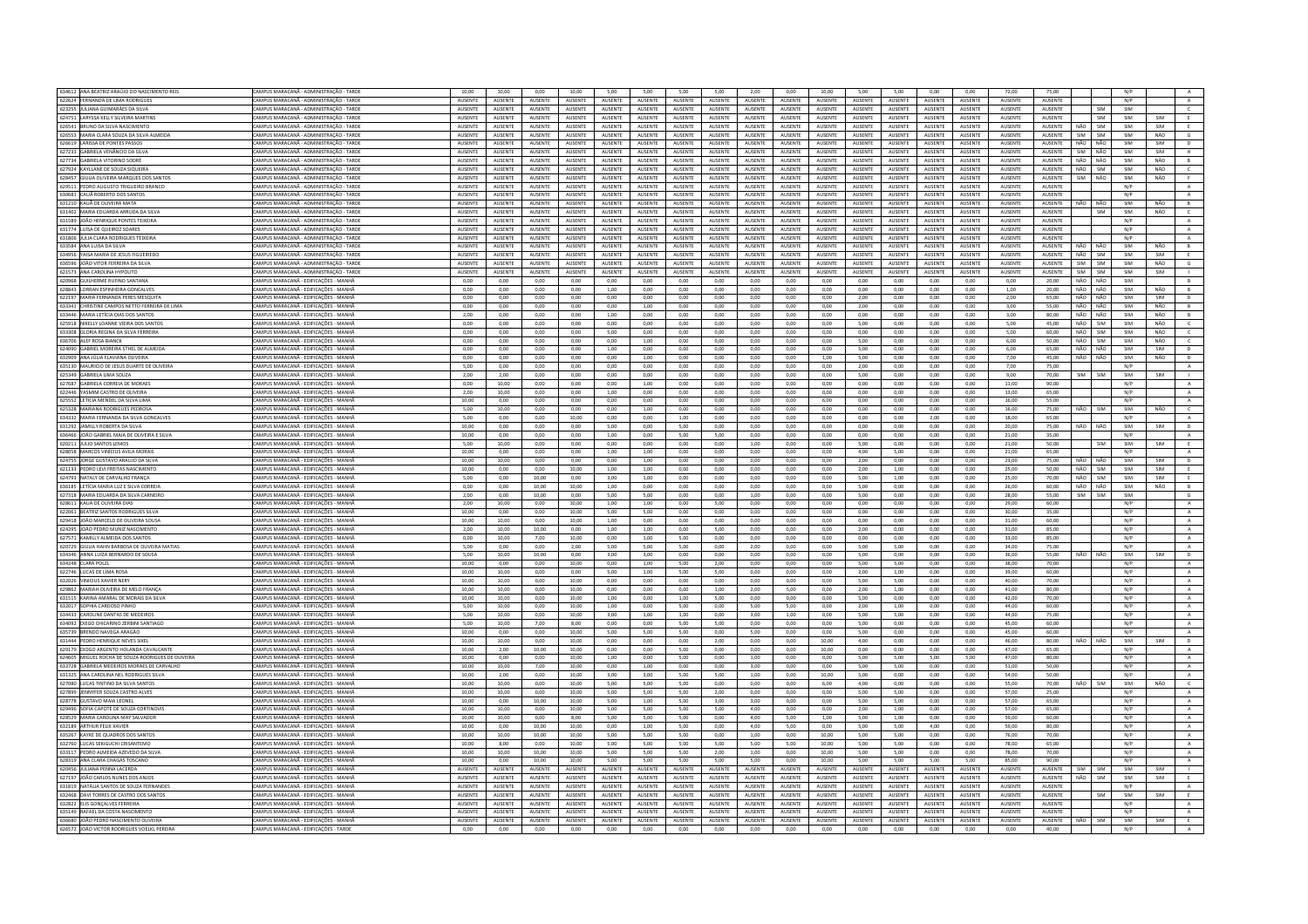| 634013 SARA ROCHA MACIEL DA SILVA                                               | CAMPUS MARACANĂ - EDIFICAÇÕES - TARDE                                       | 0,00            | 0,00           | 0,00           | 0,00           | 0,00           | 0,00           | 0,00            | 0,00           | 0,00              | 0,00           | 0,00           | 0,00           | 0,00           | 0,00           | 0,00           | 0,00           | 45,00          |                    | NÃO NÃO    | SIM        | NÃO        |                   |
|---------------------------------------------------------------------------------|-----------------------------------------------------------------------------|-----------------|----------------|----------------|----------------|----------------|----------------|-----------------|----------------|-------------------|----------------|----------------|----------------|----------------|----------------|----------------|----------------|----------------|--------------------|------------|------------|------------|-------------------|
| 622486 KAREN JESUS FERREIRA                                                     | CAMPUS MARACANÃ - EDIFICAÇÕES - TARDE                                       | 0,00            | 0,00           | 0,00           | 0,00           | 0,00           | 0,00           | 0,00            | 0,00           | 0,00              | 0,00           | 0,00           | 0,00           | 0,00           | 0,00           | 0,00           | 0,00           | 50,00          | NÃO                | SIM        | SIM        | SIM        | E                 |
| 632969 MARCOS VINICIUS AZEREDO PEREIRA                                          | CAMPUS MARACANĂ - EDIFICACÕES - TARDE                                       | 0.00            | 0.00           | 0.00           | 0.00           | 0.00           | 0.00           | 0.00            | 0.00           | 0.00              | 0.00           | 0.00           | 0.00           | 0.00           | 0.00           | 0.00           | 0.00           | 50.00          |                    |            | N/P        |            | $\mathbf{A}$      |
| 633135 MARCUS VINICIUS CARDOZO FELIX                                            | AMPUS MARACANĂ - EDIFICAÇÕES - TARDE                                        | 0,00            | 0,00           | 0,00           | 0,00           | 0,00           | 0,00           | 0,00            | 0,00           | 0,00              | 0,00           | 0,00           | 0,00           | 0,00           | 0,00           | 0,00           | 0,00           | 60,00          | NÃO                | NÃO        | SIM        | SIM        | D                 |
| 626703 ELLEN CRISTINE MIGUEL DA SILVA                                           | CAMPUS MARACANÃ - EDIFICAÇÕES - TARDE                                       | 0.00            | 0.00           | 0.00           | 0.00           | 0.00           | 0.00           | 0.00            | 0.00           | 0.00              | 0.00           | 0.00           | 0.00           | 0.00           | 0.00           | 0.00           | 0.00           | 75.00          | NÃO                | <b>SIM</b> | SIM        | SIM        | E                 |
| 633866 GUSTAVO PHILIPE FERREIRA BASTOS                                          | CAMPUS MARACANĂ - EDIFICAÇÕES - TARDI                                       | AUSENTE         | AUSENTE        | AUSENTE        | AUSENTE        | AUSENTE        | AUSENTE        | AUSENTE         | AUSENTE        | AUSENTE           | AUSENTE        | <b>AUSENTE</b> | AUSENTE        | AUSENTE        | AUSENTE        | <b>AUSENTE</b> | AUSENTE        | AUSENTE        |                    |            | N/P        |            | $\mathbb A$       |
| 634928 PEDRO PAULO DE SOUZA AMARAL                                              | AMPUS MARACANĂ - EDIFICACÕES - TARDE                                        | <b>AUSENTE</b>  | AUSENTE        | AUSENTE        | <b>AUSENTE</b> | <b>AUSENTE</b> | AUSENTE        | <b>AUSENTE</b>  | <b>AUSENTE</b> | <b>AUSENTE</b>    | <b>AUSENTE</b> | AUSENTE        | AUSENTE        | AUSENTE        | AUSENTE        | <b>AUSENTE</b> | AUSENTE        | AUSENTE        |                    | SIM        | SIM        | SIM        | E                 |
| 635458 EDUARDO LORRAM PEREIRA DE SOUS                                           | CAMPUS MARACANĂ - EDIFICACÕES - TARD                                        | AUSENTI         | AUSENT         | AUSENTI        | AUSENTE        | <b>AUSENTE</b> | AUSENT         | <b>NUSENT</b>   | AUSENTE        | AUSENTE           | AUSENTE        | AUSENTE        | AUSENTE        | AUSENTI        | AUSENT         | <b>AUSENTE</b> | AUSENTE        | AUSENTE        | NÃO                | SIM        | SIM        | NÃO        | $\epsilon$        |
| 635623 RAPHAEL GONCALVES NOBRI                                                  | CAMPUS MARACANĂ - EDIFICACÕES - TARDE                                       | <b>AUSENTE</b>  | <b>AUSENTE</b> | AUSENTE        | <b>AUSENTE</b> | <b>AUSENTE</b> | AUSENTE        | AUSENTE         | AUSENTE        | <b>AUSENTE</b>    | <b>AUSENTE</b> | <b>AUSENTE</b> | <b>AUSENTE</b> | <b>AUSENTE</b> | <b>AUSENTE</b> | <b>AUSENTE</b> | <b>AUSENTE</b> | AUSENTE        | NÃO                | SIM        | SIM        | SIM        | E                 |
| 629557 ANA ILILIA DIAS DA ROCHA                                                 | CAMPUS MARACANÃ - EDIFICAÇÕES - TARDE                                       | 2.00            | 0.00           | $0.00 -$       | 0.00           | 0.00           | 0.00           | 0.00            | 0.00           | $0.00 -$          | 0.00           | 0.00           | $0.00 -$       | 0.00           | 0.00           | 0.00           | 2.00           | 40.00          |                    |            | N/P        |            |                   |
|                                                                                 |                                                                             |                 |                |                |                |                |                |                 |                |                   |                |                |                |                |                |                |                |                |                    |            |            |            | A                 |
| 626523 MATHEUS CANDIDO ARAÚJO                                                   | AMPUS MARACANĂ - EDIFICACÕES - TARDE                                        | $_{0,00}$       | 0.00           | 0.00           | 0.00           | 1.00           | 0.00           | 0.00            | 0.00           | 0.00              | 0.00           | 0.00           | 2.00           | 0.00           | 0.00           | 0.00           | 3.00           | 55.00          |                    |            | N/P        |            | $\mathbf{A}$      |
| 622092 VICTOR PEIXOTO PIRES                                                     | CAMPUS MARACANÃ - EDIFICAÇÕES - TARDE                                       | 0.00            | 0.00           | 4.00           | 0.00           | 0.00           | 0.00           | 0.00            | 0.00           | 0.00              | 0.00           | 0.00           | 0.00           | 0.00           | 0.00           | 0.00           | 4.00           | 40.00          | NÃO                | NÃO        | SIM        | SIM        | D                 |
| 622929 MARIA EDUARDA DIAS DA COSTA                                              | CAMPUS MARACANĂ - EDIFICAÇÕES - TARDE                                       | 0.00            | 0.00           | 0,00           | 0,00           | 1,00           | 0,00           | 0.00            | 0.00           | 0.00              | 0.00           | 0.00           | 2,00           | 1.00           | 0.00           | 0,00           | 4,00           | 80.00          |                    |            | N/P        |            | $\mathbf{A}$      |
| 627780 MILENE LIMA PEREIRA                                                      | AMPUS MARACANĂ - EDIFICACÕES - TARDE                                        | 2.00            | 0.00           | 0.00           | 0.00           | 1.00           | 0.00           | 0.00            | 0.00           | 0.00              | 0.00           | 0.00           | 2.00           | 0.00           | 0.00           | 0.00           | 5.00           | 65.00          | NÃO                | <b>SIM</b> | SIM        | <b>SIM</b> | E                 |
| 635312 TAIS RENATA BARBOSA CAVALCANT                                            | CAMPUS MARACANĂ - EDIFICAÇÕES - TARDE                                       | 4,00            | 0,00           | 0,00           | $_{0,00}$      | 0,00           | 0,00           | 0,00            | 0,00           | 3,00              | 0,00           | $_{0,00}$      | 0,00           | 0,00           | 0,00           | 0,00           | 7,00           | 65,00          | NÃO                | NÃO        | SIM        | SIM        | D                 |
| 636903 MARIA LUIZA TEIXEIRA SILVA                                               | CAMPUS MARACANĂ - EDIFICACÕES - TARDE                                       | 2.00            | 5.00           | 0.00           | 0.00           | 0.00           | 0.00           | 0.00            | 0.00           | 0.00              | 0.00           | 0.00           | 0.00           | 0.00           | 0.00           | 0.00           | 7.00           | 70.00          |                    |            | N/P        |            | $\mathbb{A}$      |
| 623302 ALESSANDRA FLOR DA SILVA                                                 | "AMPUS MARACANĂ - FDIFICACÕES - TARDE                                       | 2.00            | 0.00           | $0.00 -$       | 0.00           | 0.00           | 0.00           | 0.00            | 0.00           | 1.00 <sub>1</sub> | 0.00           | 0.00           | 5.00           | 0.00           | 0.00           | 0.00           | 800            | 60.00          | NÃO                | <b>SIM</b> | SIM        | SIM        | F.                |
| 631312 MARIA CLARA JORDÃO ABRAHÃO                                               | AMPUS MARACANĂ - EDIFICAÇÕES - TARDE                                        | 2,00            | 0,00           | 0,00           | $_{0,00}$      | 0,00           | 1,00           | 0,00            | 0,00           | 0,00              | 0,00           | 0,00           | 5,00           | 0,00           | $_{0,00}$      | $_{0,00}$      | 8,00           | 90,00          | NÃO                | NÃO        | SIM        | NÃO        | B                 |
|                                                                                 |                                                                             |                 |                |                |                |                |                |                 |                |                   |                |                |                |                |                |                |                |                |                    |            |            |            |                   |
| 623968 VITOR DA SILVA CHAGAS                                                    | CAMPUS MARACANĂ - EDIFICACÕES - TARDE                                       | 0.00            | 2.00           | 0.00           | 0.00           | 0.00           | 0.00           | 0.00            | 0.00           | 0.00              | 0.00           | 2.00           | 5.00           | 0.00           | 0.00           | 0.00           | 9.00           | 50.00          | NÃO                | SIM        | SIM        | NÃO        | $\mathsf{C}$      |
| 635030 LUCAS CARREGAL HABIB                                                     | CAMPUS MARACANĂ - EDIFICAÇÕES - TARDE                                       | 10,00           | 0,00           | 0,00           | 0,00           | 0,00           | 0,00           | 0,00            | 0,00           | 0,00              | 0,00           | 0,00           | 0,00           | 0,00           | 0,00           | 0,00           | 10,00          | 60,00          |                    |            | N/P        |            | $\mathbf{A}$      |
| 631326 MILA LEMLE MARCONDES                                                     | AMPUS MARACANĂ - EDIFICAÇÕES - TARDE                                        | 10,00           | 0,00           | 0,00           | 0,00           | 0,00           | 1,00           | 1,00            | 0,00           | 0,00              | 0,00           | 0,00           | 0,00           | 0,00           | 0,00           | 0,00           | 12,00          | 55,00          |                    |            | N/P        |            | A                 |
| 623273 GABRIEL DOS REIS BAHIENSE                                                | CAMPUS MARACANÃ - EDIFICAÇÕES - TARDE                                       | 0.00            | 10.00          | 0.00           | 0.00           | 1,00           | 0,00           | 0.00            | 0.00           | 0.00              | 0.00           | 0,00           | 2.00           | 0.00           | 0.00           | 0.00           | 13,00          | 65.00          | NÃO                | NÃO        | SIM        | SIM        | $\mathsf D$       |
| 627143 DAVID DE ALMEIDA BERNARDO                                                | CAMPUS MARACANĂ - EDIFICAÇÕES - TARDE                                       | 0.00            | 0,00           | 0.00           | 10,00          | 0.00           | $_{0,00}$      | 0.00            | 0,00           | 0.00              | 0.00           | 0,00           | 5.00           | 0.00           | 0,00           | 0,00           | 15,00          | 55.00          |                    |            | N/P        |            | $\mathbf{A}$      |
| 621754 MARIA EDUARDA DA COSTA ROSA                                              | CAMPUS MARACANĂ - EDIFICACÕES - TARDE                                       | 10.00           | 0.00           | 0.00           | 0.00           | 1.00           | 0.00           | 4.00            | 0.00           | 0.00              | 0.00           | 0.00           | 0.00           | 0.00           | 0.00           | 0.00           | 15.00          | 65.00          | NÃO                | NÃO        | SIM        | SIM        | D                 |
| 636387 JÚLIA LINS COUTINHO                                                      | CAMPUS MARACANĂ - EDIFICAÇÕES - TARDI                                       | 10,00           | 0,00           | 10,00          | 0,00           | 0,00           | 0,00           | 0,00            | 0,00           | 0,00              | 0,00           | 0,00           | 0,00           | 0,00           | 0,00           | 0,00           | 20,00          | 30,00          |                    |            | N/P        |            | $\mathbf{A}$      |
| 634771 CAMILY TRINDADE MISAEL                                                   | CAMPUS MARACANĂ - EDIFICACÕES - TARDE                                       | 10.00           | 10.00          | 0.00           | 0.00           | 0.00           | 0.00           | 0.00            | 0.00           | 0.00              | 0.00           | 0.00           | 0.00           | 0.00           | 0.00           | 0.00           | 20.00          | 55.00          |                    |            | N/P        |            | A                 |
| 629084 KEVIN DA SILVA FORTUNATO                                                 | CAMPUS MARACANĂ - EDIFICAÇÕES - TARDE                                       | 2.00            | 0.00           | 10.00          | 0.00           | 5.00           | 0.00           | 0.00            | 0.00           | 0.00              | 0.00           | 0.00           | 5.00           | 0.00           | 0.00           | 0.00           | 22,00          | 60.00          |                    |            | N/P        |            | $\mathbf{A}$      |
|                                                                                 |                                                                             |                 |                |                |                |                |                |                 |                |                   |                |                |                |                |                |                |                |                |                    | NÃO        | SIM        |            |                   |
| 621202 YAN IZAWA VITAL                                                          | MPUS MARACANĂ - EDIFICAÇÕES - TARDE                                         | 4,00            | 10,00          | 0,00           | 0,00           | 0,00           | 0,00           | 0,00            | 0,00           | 3,00              | 0,00           | 0,00           | 5,00           | 0,00           | 0,00           | 0,00           | 22,00          | 65,00          | NÃO                |            |            | SIM        | D                 |
| 626467 ISARELLA CRISTINA DA SILVA FRANCISCO                                     | CAMPUS MARACANÃ - FDIFICACÕES - TARDE                                       | 10.00           | 0.00           | 0.00           | 2.00           | 3.00           | 3.00           | 0.00            | 0.00           | 2.00              | 3.00           | 0.00           | 0.00           | 0.00           | 0.00           | 0.00           | 23.00          | 85.00          |                    |            | N/P        |            | $\,$ A            |
| 630957 LAISSA JORGE GOUVEIA                                                     | CAMPUS MARACANĂ - EDIFICAÇÕES - TARDE                                       | 8.00            | 10,00          | 0,00           | 0,00           | 0.00           | 0,00           | 0.00            | 0,00           | 0,00              | 0.00           | 0,00           | 5,00           | 1.00           | 0,00           | 0,00           | 24.00          | 60.00          |                    |            | N/P        |            | A                 |
| 635239 WILLIAN SANTOS MARTINS                                                   | CAMPUS MARACANĂ - EDIFICACÕES - TARDE                                       | 10.00           | 0.00           | 0.00           | 10.00          | 0.00           | 0.00           | 0.00            | 0.00           | 0.00              | 0.00           | 0.00           | 5.00           | 0.00           | 0.00           | 0.00           | 25.00          | 60.00          | NÃO                | NÃO        | SIM        | NÃO        | B                 |
| 631003 LAURA MARTINS MENDE                                                      | CAMPUS MARACANĂ - EDIFICACÕES - TARDI                                       | 10,00           | 2,00           | 0,00           | 0,00           | 1,00           | 1,00           | 0,00            | 0,00           | 1,00              | 0,00           | 0,00           | 5,00           | 5,00           | 0,00           | 0,00           | 25,00          | 85,00          |                    |            | N/P        |            | $\mathbf{A}$      |
| 631762 LUCAS VICTÓRIO ARAÚJO DE OLIVEIRA                                        | CAMPUS MARACANĂ - EDIFICACÕES - TARDE                                       | 10.00           | 0.00           | 10.00          | 0.00           | 3.00           | 3.00           | 0.00            | 0.00           | 0.00              | 0.00           | 0.00           | 0.00           | 0.00           | 0.00           | 0.00           | 26.00          | 50.00          |                    |            | N/P        |            | A                 |
| 621222 GABRIELLE ARAUJO FERREIRA                                                | CAMPUS MARACANĂ - EDIFICACÕES - TARDE                                       | 10.00           | 0.00           | 0.00           | 10.00          | 0.00           | 0.00           | 0.00            | 0.00           | 0.00              | 0.00           | 0.00           | 5.00           | 1.00           | 0.00           | 0.00           | 26.00          | 55.00          |                    |            | N/P        |            | A                 |
| 621038 MILENA VITÓRIA DE ALMEIDA DUNGA                                          | MPUS MARACANĂ - EDIFICAÇÕES - TARDE                                         | 10,00           | 10,00          | 0,00           | 0,00           | 1,00           | 1,00           | 0,00            | 0,00           | 0,00              | 0,00           | 0,00           | 5,00           | 0,00           | 0,00           | 0,00           | 27,00          | 70.00          |                    |            | N/P        |            | $\mathbf{A}$      |
| 630120 THAYANNE DE AZEVEDO SEPULVEDA                                            | CAMPUS MARACANÃ - EDIFICAÇÕES - TARDE                                       |                 | 0.00           | 0.00           |                |                |                | 0.00            | 0.00           | 1.00              | 0.00           | 0.00           |                | 0.00           | 0.00           | 0.00           |                | 60.00          |                    |            | N/P        |            |                   |
|                                                                                 |                                                                             | 10.00           |                |                | 10.00          | 3.00           | 0.00           |                 |                |                   |                |                | 5.00           |                |                |                | 29.00          |                |                    |            |            |            | A                 |
| 631684 PAULA OCCHIUZZIO DA COSTA                                                | CAMPUS MARACANĂ - EDIFICACÕES - TARDE                                       | 9.00            | 9.00           | 0.00           | 0.00           | 1.00           | 0.00           | 5.00            | 1.00           | 3.00              | 3.00           | 0.00           | 0.00           | 0.00           | 0.00           | 0.00           | 31.00          | 85.00          | NÃO                | NÃO        | SIM        | NÃO        | B                 |
| 635602 MICAELA GOIS VASCONCELOS MARQUES                                         | :AMPUS MARACANĂ - EDIFICACÕES - TARDE                                       | 10.00           | 0.00           | 0.00           | 10.00          | 1.00           | 1.00           | 0.00            | 0.00           | 0.00              | 0.00           | 0.00           | 5.00           | 5.00           | 0.00           | 0.00           | 32.00          | 55.00          | NÃO                | NÃO        | SIM        | NÃO        | B                 |
| 633184 MARIA EDUARDA DA CRUZ SILVEIRA                                           | CAMPUS MARACANĂ - EDIFICACÕES - TARD                                        | 5,00            | 10,00          | 7,00           | 0,00           | 5,00           | 5,00           | 1,00            | 0,00           | 1,00              | 0,00           | 0,00           | 0,00           | 0,00           | 0,00           | 0,00           | 34,00          | 55.00          |                    |            | N/P        |            | A                 |
| 625800 SARA VASCONCELLOS FIGUEIREDO                                             | CAMPUS MARACANĂ - EDIFICACÕES - TARDE                                       | 10.00           | 0.00           | 0.00           | 10.00          | 5.00           | 3.00           | 5.00            | 0.00           | 0.00              | 0.00           | 0.00           | 2.00           | 0.00           | 0.00           | 0.00           | 35.00          | 70.00          |                    |            | N/P        |            | A                 |
| 624980 MATHEUS GASPAR CARNEIRO DA SILVA                                         | CAMPUS MARACANĂ - EDIFICAÇÕES - TARDE                                       | 10.00           | 0.00           | 7,00           | 10.00          | 1,00           | 1,00           | 0.00            | 0.00           | 4.00              | 3,00           | 0.00           | 0.00           | 0.00           | 0.00           | 0.00           | 36,00          | 60.00          |                    |            | N/P        |            | $\,$ A $\,$       |
| 632693 PABLO RODRIGUES DE ALMEIDA                                               | AMPUS MARACANĂ - EDIFICACÕES - TARDI                                        | 10.00           | 10.00          | 0.00           | 10.00          | 0.00           | 0.00           | 0.00            | 0.00           | 1.00              | 0.00           | 0.00           | 5.00           | 0.00           | 0.00           | 0.00           | 36.00          | 65.00          |                    |            | N/P        |            | $\mathbf{A}$      |
| 632313 ANDRÉ DE OLIVEIRA MAGALHÃES                                              | CAMPUS MARACANÃ - FDIFICACÕES - TARDE                                       | 10.00           | 500            | 0.00           | 10.00          | 1.00           | 0.00           | 0.00            | 0.00           | 0.00              | 0.00           | 0.00           | 500            | 5.00           | 0.00           | 0.00           | 36.00          | 75.00          |                    |            | N/P        |            | $\,$ A $\,$       |
| 632005 ENZO MARQUES AMORIM PEREIRA SALGADO                                      | CAMPUS MARACANĂ - EDIFICAÇÕES - TARDI                                       | 10,00           | 2,00           | 7,00           | 10,00          | 0,00           | 1,00           | 0,00            | 0,00           | 2,00              | 0,00           | 0,00           | 5,00           | 0,00           | 0,00           | 0,00           | 37,00          | 65,00          |                    |            | N/P        |            |                   |
|                                                                                 |                                                                             |                 |                |                |                |                |                |                 |                |                   |                |                |                |                |                |                |                |                |                    |            |            |            | $\mathbf{A}$<br>A |
| 624694 SEBASTIÃO LIMA SILVA                                                     | CAMPUS MARACANĂ - EDIFICAÇÕES - TARDE                                       | 10,00           | 0,00           | 0,00           | 10,00          | 3,00           | 1,00           | 5,00            | 0,00           | 2,00              | 0,00           | 0,00           | 5,00           | 0,00           | 2,00           | 0,00           | 38,00          | 55,00          |                    |            | N/P        |            |                   |
| 635230 LIVIA CLINK TEIXEIRA                                                     | CAMPUS MARACANĂ - EDIFICACÕES - TARDI                                       | 10,00           | 10,00          | 0,00           | 10,00          | 0,00           | 0,00           | 0,00            | 0,00           | 5,00              | 0,00           | 0,00           | 5,00           | 0,00           | 0,00           | 0,00           | 40,00          | 75,00          |                    |            | N/P        |            | $\,$ A $\,$       |
| 635658 MAIARA GOIS VASCONCELOS MARQUES                                          | CAMPUS MARACANĂ - EDIFICAÇÕES - TARDE                                       | 10,00           | 10,00          | 0,00           | 10,00          | 5,00           | 0,00           | 0,00            | 0,00           | 1,00              | 0,00           | 0,00           | 5,00           | 0,00           | 0,00           | 0,00           | 41,00          | 55,00          | NÃO                | NÃO        | SIM        | NÃO        | B                 |
|                                                                                 |                                                                             |                 |                |                |                |                |                |                 |                | 5.00              | 5.00           | 0.00           | 2.00           |                |                |                |                |                |                    |            |            |            |                   |
| 632346 LAURA EMILIA PACIFICO MACEDO                                             | CAMPUS MARACANĂ - EDIFICAÇÕES - TARDE                                       | 10.00           | 0.00           | 0.00           | 10.00          | 0.00           | 0.00           | 5.00            | 5.00           |                   |                |                |                | 1.00           | 0.00           | 0.00           | 43.00          | 80.00          |                    |            | N/P        |            | A                 |
| 636519 GRAZIELA RAMOS PINTO SOBRINHO                                            | AMPUS MARACANĂ - EDIFICAÇÕES - TARDI                                        | 10,00           | 8,00           | 10,00          | 10,00          | 0,00           | 0,00           | 5,00            | 2,00           | 0,00              | 0,00           | 0,00           | 0,00           | 0,00           | 0,00           | 0,00           | 45,00          | 60,00          |                    |            | N/P        |            | $\,$ A            |
| 628884 FILLIPI ALVES FERREIRA DA SILVA                                          | CAMPUS MARACANĂ - EDIFICACÕES - TARDE                                       | 10.00           | 0.00           | 7.00           | 10.00          | 0.00           | 0.00           | 0.00            | 0.00           | 4.00              | 5.00           | 0.00           | 5.00           | 5.00           | 0.00           | 0.00           | 46.00          | 45.00          |                    |            | N/P        |            | A                 |
|                                                                                 |                                                                             |                 |                |                |                |                |                |                 |                |                   |                |                |                |                |                |                |                |                |                    |            |            |            |                   |
| 634409 SOPHIA HENRIQUE BARBOSA                                                  | CAMPUS MARACANĂ - EDIFICAÇÕES - TARDI                                       | 10,00           | 0,00           | 0,00           | 10,00          | 5,00           | 5,00           | 5,00            | 0,00           | 3,00              | 0,00           | 0,00           | 5,00           | 5,00           | 0,00           | 0,00           | 48,00          | 90,00          |                    |            | N/P        |            | A                 |
| 624890 MORGANA CHAVES DOS SANTOS                                                | CAMPUS MARACANĂ - EDIFICACÕES - TARDE                                       | 10.00           | 10.00          | 0.00           | 10.00          | 1.00           | 0.00           | 5.00            | 0.00           | 3.00              | 5.00           | 0.00           | 5.00           | 1.00           | 0.00           | 0.00           | 50.00          | 80.00          |                    |            | N/P        |            | A                 |
| 621893 MATHEUS DE CARVALHO SOUZA                                                | CAMPUS MARACANĂ - EDIFICACÕES - TARDE                                       | 10.00           | 10.00          | 0.00           | 10.00          | 1,00           | 1,00           | 5.00            | 5.00           | 4.00              | 5.00           | 0,00           | 0.00           | 0.00           | 0,00           | 0.00           | 51,00          | 60.00          |                    |            | N/P        |            | $\mathbf{A}$      |
| 634223 GABRIEL NEVES MARCELLA                                                   | CAMPUS MARACANĂ - EDIFICAÇÕES - TARDE                                       | 10.00           | 10,00          | 0,00           | 10,00          | 3.00           | 3,00           | 0.00            | 5,00           | 0,00              | 0.00           | 6,00           | 5,00           | 0.00           | 0,00           | 0,00           | 52.00          | 70.00          |                    |            | N/P        |            | $\,$ A $\,$       |
| 629200 BEATRIZ DO NASCIMENTO LOPES ASSUNCÃO                                     | CAMPUS MARACANA - EDIFICACÕES - TARDE                                       | 10.00           | 10.00          | 10.00          | 10.00          | 0.00           | 0.00           | 5.00            | 5.00           | 1.00              | 0.00           | $0.00 -$       | 200            | 0.00           | 0.00           | 0.00           | 53.00          | 50.00          |                    |            | N/P        |            | A                 |
| 620829 FABIANA ARAUJO LATTA DE SOUZA                                            | CAMPUS MARACANĂ - EDIFICAÇÕES - TARDI                                       | 10,00           | 10,00          | 0,00           | 10,00          | 5,00           | 5,00           | 0,00            | 0,00           | 2,00              | 0,00           | 2,00           | 5,00           | 5,00           | 1,00           | 0,00           | 55,00          | 80,00          |                    |            | N/P        |            | $\mathbf{A}$      |
| 630696 AMANDA CRISTINA SEMBLANO DOS SANTOS                                      | CAMPUS MARACANĂ - EDIFICACÕES - TARDE                                       | 10.00           | 0.00           | 7.00           | 10.00          | 5.00           | 5.00           | 5.00            | 0.00           | 2.00              | 0.00           | 0.00           | 5.00           | 5.00           | 2.00           | 0.00           | 56.00          | 70.00          |                    |            | N/P        |            | A                 |
| 632210 DAVI DE LEMOS FLOR                                                       | CAMPUS MARACANĂ - EDIFICAÇÕES - TARDE                                       | 10,00           | 10,00          | 10,00          | 10,00          | 1,00           | 0,00           | 0,00            | 5,00           | 1,00              | 0,00           | 0,00           | 5,00           | 5,00           | 0,00           | 0,00           | 57,00          | 75,00          |                    |            | N/P        |            | A                 |
| 629262 JOÃO VITOR SOUZA FIRJAM FALCON MACENA                                    | CAMPUS MARACANĂ - EDIFICACÕES - TARDE                                       | 10.00           | 10.00          | 0.00           | 10.00          | 5.00           | 5.00           | 5.00            | 5.00           | 4.00              | 5.00           | 0.00           | 5.00           | 5.00           | 0.00           | 0.00           | 69.00          | 100.00         |                    |            | N/P        |            | A                 |
| 635437 GUSTAVO UMA LOURFIRO                                                     | CAMPUS MARACANÃ - EDIFICAÇÕES - TARDE                                       | 10.00           | 10.00          | 10.00          | 10.00          | 3.00           | 3.00           | 5.00            | 5.00           | 5.00              | 5.00           | 0.00           | 5.00           | 5.00           | 2.00           | 0.00           | 78.00          | 60.00          |                    |            | N/P        |            | A                 |
| 633714 FABRICIO MORAIS DE LIMA                                                  | CAMPUS MARACANĂ - ELETRÔNICA - MANHÂ                                        | 0.00            | 0.00           | 0.00           | 0.00           | 0.00           | 0.00           | 0.00            | 0.00           | 0.00              | 0.00           | 0.00           | 0.00           | 0.00           | $_{0,00}$      | 0.00           | 0.00           | 0.00           | NÃO                | SIM        | SIM        | NÃO        | $\mathsf{C}$      |
| 624324 IOÃO GARRIEL DE OUFIROZ GARITANO                                         | CAMPUS MARACANÃ - FIFTRÔNICA - MANHÃ                                        | 0.00            | 0.00           | 0.00           | 0.00           | 0.00           | 0.00           | 0.00            | 0.00           | 0.00              | 0.00           | 0.00           | 0.00           | 0.00           | 0.00           | 0.00           | 0.00           | 25.00          | NÃO                | <b>SIM</b> | SIM        |            | $\epsilon$        |
| 633080 JOAO GUSTAVO DE OLIVEIRA BATISTA LEA                                     | CAMPUS MARACANĂ - ELETRÔNICA - MANHÂ                                        | 0,00            | 0,00           | 0,00           | 0,00           | 0,00           | 0,00           | 0.00            | 0,00           | 0,00              | 0,00           | 0,00           | 0,00           | 0,00           |                | 0,00           |                | 30,00          | SIM                | NÃO        | SIM        | SIM        | н.                |
|                                                                                 |                                                                             |                 |                |                |                |                |                |                 |                |                   |                |                |                |                | 0,00           |                | 0,00           | 35.00          |                    | NÃO        | SIM        |            |                   |
| 624059 CAIO RIBEIRO DUARTE                                                      | CAMPUS MARACANĂ - ELETRÔNICA - MANHÂ                                        | 0.00            | 0.00           | 0.00           | 0.00           | 0.00           | 0.00           | 0.00            | 0.00           | 0.00              | 0.00           | 0.00           | 0.00           | 0.00           | 0.00           | 0.00           | 0.00           |                | NÃO                |            |            | NÃO        | B                 |
| 624006 KAIKE RAIMUNDO DA SILVIA                                                 | CAMPUS MARACANĂ - ELETRÔNICA - MANHĂ                                        | 0.00            | 0.00           | 0,00           | 0.00           | 0.00           | 0,00           | 0.00            | 0,00           | 0.00              | 0.00           | 0.00           | 0.00           | 0.00           | 0,00           | 0.00           | 0.00           | 40.00          | NÃO                | NÃO        | SIM        |            | B                 |
| 628247 LÁZARO JOSUÉ REIS DO ROSARIO SILVA                                       | :AMPUS MARACANĂ - ELETRÔNICA - MANHÂ                                        | 0.00            | 0.00           | 0.00           | 0.00           | 0.00           | 0.00           | 0.00            | 0.00           | 0.00              | 0.00           | 0.00           | 0.00           | 0.00           | 0.00           | 0.00           | 0.00           | 45.00          | NÃO                | <b>SIM</b> | SIM        | NÃO        | $\epsilon$        |
| 630392 LUCAS MIGUEL BARROSA LACERDA                                             | CAMPUS MARACANÃ - FIFTRÔNICA - MANHÂ                                        | 0.00            | 0.00           | 0.00           | 0.00           | 0.00           | 0.00           | 0.00            | 0.00           | 0.00              | 0.00           | 0.00           | 0.00           | 0.00           | 0.00           | 0.00           | 0.00           | 55.00          | NÃO                | NÃO        | SIM        | SIM        | D                 |
| 624408 JULIO SAMUEL DE OLIVEIRA                                                 | CAMPUS MARACANĂ - ELETRÔNICA - MANHÂ                                        | 0.00            | 0.00           | 0.00           | 0.00           | 0.00           | 0.00           | 0.00            | 0.00           | 0.00              | 0.00           | 0.00           | 0.00           | 0.00           | 0.00           | 0.00           | 0.00           | 60.00          |                    | NÃO        | SIM        | SIM        | D                 |
| 635461 DAVID COPOUFL MARQUES                                                    | CAMPUS MARACANÃ - FIFTRÔNICA - MANHÃ                                        | $0.00 -$        | 0.00           | 0.00           | 0.00           | 0.00           | 0.00           | 0.00            | 0.00           | 0.00              | 0.00           | $0.00 -$       | 0.00           | 0.00           | 0.00           | 0.00           | 0.00           | 60.00          | NÃO                | NÃO        | SIM        | SIM        | $\mathbb{R}$      |
| 626701 SAMUEL BIBIANO DA SILVA                                                  | AMPUS MARACANĂ - ELETRÔNICA - MANH                                          | 0,00            | 0,00           | 0,00           | 0,00           | 0,00           | 0,00           | 0,00            | 0,00           | 0,00              | 0,00           | 0,00           | 0,00           | 0,00           | 0,00           | 0,00           | 0,00           | 75,00          | NÃO                | SIM        | SIM        | SIM        |                   |
| 626762 LUAN NORONHA DE CASTRO E SILVA                                           | CAMPUS MARACANĂ - ELETRÔNICA - MANHÂ                                        | AUSENTE         | AUSENTE        | AUSENTE        | AUSENTE        | <b>AUSENTE</b> | AUSENTE        | <b>AUSENTE</b>  | AUSENTE        | AUSENTE           | AUSENTE        | AUSENTE        | AUSENTE        | AUSENTE        | AUSENTE        | AUSENTE        | AUSENTE        | AUSENTE        | NÃO                | SIM        | SIM        | NÃO        | $\epsilon$        |
| 626861 VINÍCIUS ALEXANDRE CORDEIRO DA SILVA                                     | CAMPUS MARACANĂ - ELETRÔNICA - MANHĂ                                        | <b>ALISEMTE</b> | AUSENTE        | <b>AUSENTE</b> | <b>AUSENTE</b> | <b>AUSENTE</b> | AUSENTE        | <b>ALISEMTE</b> | AUSENTE        | <b>AUSENTE</b>    | <b>AUSENTE</b> | AUSENTE        | <b>AUSENTE</b> | <b>AUSENTE</b> | AUSENTE        | <b>AUSENTE</b> | <b>AUSENTE</b> | <b>AUSENTE</b> | $N\tilde{\Lambda}$ | SIM        | SIM        | SIM        |                   |
|                                                                                 |                                                                             |                 |                |                |                |                |                |                 |                |                   |                |                |                |                |                |                |                |                |                    |            |            |            |                   |
| 631847 GABRIEL DA SILVA DE AQUINO SANTANA                                       | CAMPUS MARACANĂ - ELETRÔNICA - MANHÂ                                        | AUSENTE         | AUSENTE        | AUSENTE        | AUSENTE        | <b>AUSENTE</b> | AUSENTE        | AUSENTE         | AUSENTE        | AUSENTE           | AUSENTE        | AUSENTE        | AUSENTE        | AUSENTE        | AUSENTE        | AUSENTE        | AUSENTE        | AUSENTE        |                    |            | SIM        |            | B                 |
| 635492 PAULO CÉSAR JORGE NETO                                                   | CAMPUS MARACANĂ - ELETRÔNICA - MANHÂ                                        | AUSENTE         | AUSENTE        | AUSENTE        | <b>AUSENTE</b> | <b>AUSENTE</b> | <b>AUSENTE</b> | AUSENTE         | <b>AUSENTE</b> | AUSENTE           | AUSENTE        | <b>AUSENTE</b> | AUSENTE        | AUSENTE        | AUSENTE        | <b>AUSENTE</b> | AUSENTE        | AUSENTE        | NÃO                | NÃO        | SIM        | NÃO        | B                 |
| 635500 ARTHUR LUCAS MOURA LOPES                                                 | CAMPUS MARACANĂ - ELETRÔNICA - MANHÂ                                        | AUSENTE         | AUSENTE        | AUSENTE        | AUSENTE        | AUSENTE        | AUSENTE        | AUSENTE         | AUSENTE        | AUSENTE           | AUSENTE        | <b>AUSENTE</b> | AUSENTE        | AUSENTE        | <b>AUSENTE</b> | AUSENTE        | AUSENTE        | AUSENTE        |                    |            | N/P        |            | $\mathbb A$       |
| 636948 JOSE ANTONIO DE JESUS DA PAZ                                             | CAMPUS MARACANĂ - ELETRÔNICA - MANHĂ                                        | 0.00            | 0.00           | 0.00           | 0.00           | 0.00           | 1.00           | 0.00            | 0.00           | 0.00              | 0.00           | 0.00           | 0.00           | 0.00           | 0.00           | 0.00           | 1.00           | 55.00          | NÃO                | SIM        | SIM        | NÃO        | $\epsilon$        |
| 624241 VINICIUS CARNEIRO ARAUJO                                                 | CAMPUS MARACANĂ - ELETRÔNICA - MANHÂ                                        | 2,00            | 0,00           | 0,00           | 0,00           | 0,00           | 0,00           | 0,00            | 0,00           | 0,00              | 0,00           | 0,00           | 0,00           | 0,00           | 0,00           | 0,00           | 2,00           | 25,00          | NÃO                | SIM        | SIM        | NÃO        | $\mathsf{C}$      |
| 632697 NICOLAS ALMEIDA DE ALBUQUERQUE                                           | CAMPUS MARACANĂ - ELETRÔNICA - MANHÂ                                        | 2,00            | 0,00           | 0,00           | 0,00           | 0,00           | 0,00           | 0,00            | 0,00           | 0,00              | 0,00           | 0,00           | 0,00           | 0,00           | 0,00           | 0,00           | 2,00           | 65.00          | NÃO                | NÃO        | SIM        | NÃO        | B                 |
| 627078 ROBSON DE JESUS JUNIOR                                                   | CAMPUS MARACANĂ - ELETRÔNICA - MANHĂ                                        | 0.00            | 0,00           | 0,00           | 0.00           | 0,00           | 1,00           | 0.00            | 0,00           | 0,00              | 0,00           | 0,00           | 2,00           | 0,00           | 0,00           | 0,00           | 3,00           | 45.00          | SIM                | SIM        | SIM        | SIM        |                   |
| 626813 GABRIEL EDUARDO OLIVEIRA AGUILERA                                        | CAMPUS MARACANĂ - ELETRÔNICA - MANHÂ                                        | 0,00            | 0,00           | 0,00           | 0,00           | 0,00           | 0,00           | 0,00            | 0,00           | 0,00              | 0,00           | 0,00           | 5,00           | 0,00           | 0,00           | 0,00           | 5,00           | 25,00          | NÃO                | SIM        | SIM        | NÃO        | $\epsilon$        |
| 625109 ISRAEL NIKOLAS BARBOSA DE MIRANDA                                        | CAMPUS MARACANĂ - ELETRÔNICA - MANHÂ                                        | 0.00            | 0.00           | 0.00           | 0.00           | 0.00           | 0.00           | 0.00            | 0.00           | 0.00              | 0.00           | 0.00           | 5.00           | 0.00           | 0.00           | 0.00           | 5.00           | 70.00          | NÃO                | SIM        | SIM        | SIM        | E                 |
|                                                                                 |                                                                             |                 |                |                |                |                |                |                 |                |                   |                |                |                |                |                |                |                |                |                    |            |            |            |                   |
| 623249 JOÃO HENRY PEÇANHA DA SILVA SIQUEIRA                                     | CAMPUS MARACANĂ - ELETRÔNICA - MANHÂ                                        | 0,00            | 0,00           | 0,00           | 0,00           | 1,00           | 1,00           | 1,00            | 0,00           | 0,00              | 0,00           | 0,00           | 4,00           | 0,00           | 0,00           | 0,00           | 7,00           | 70,00          |                    |            | N/P        |            | $\mathbb A$       |
| 633381 JOÃO GABRIEL FARIAS SANTOS                                               | CAMPUS MARACANĂ - ELETRÔNICA - MANHĂ                                        | 0.00            | 0.00           | 0.00           | 0.00           | 3.00           | 3.00           | 0.00            | 0.00           | 0.00              | 0.00           | 0.00           | 2.00           | 0.00           | 0.00           | 0.00           | 8.00           | 75.00          | NÃO                | SIM        | SIM        | SIM        | E                 |
| 622534 MARIA CLARA VIANA DE AMARA                                               | <b>AMPUS MARACANĂ - ELETRÔNICA - MANHÂ</b>                                  | 2,00            | 2,00           | 0,00           | 0,00           | 0,00           | 1,00           | 0,00            | 0,00           | 0,00              | 0,00           | 2,00           | 5,00           | 0,00           | 0,00           | 0,00           | 12,00          | 80,00          | NÃO                | NÃO        | SIM        | SIM        | $\mathsf D$       |
| 625376 ISAQUE LUCAS DE SIQUEIRA ROCHA                                           | CAMPUS MARACANĂ - ELETRÔNICA - MANHÂ                                        | 2,00            | 10,00          | 0.00           | 0,00           | 0.00           | 0.00           | 0.00            | 0.00           | 0.00              | 0.00           | 0,00           | 0.00           | 0.00           | 0,00           | 0.00           | 12.00          | 80.00          | NÃO                | NÃO        | SIM        | SIM        | $\overline{D}$    |
| 622713 BRENO ANDRADE DE SOUZA RIBEIRO<br>624686 PEDRO HENRIQUE SANTANA DA SILVA | CAMPUS MARACANÃ - FIFTRÔNICA - MANHÃ<br>CAMPUS MARACANĂ - ELETRÔNICA - MANH | 10.00<br>2.00   | 0.00<br>0.00   | 0.00<br>2.00   | 0.00           | 0.00           | 0.00<br>1.00   | 0.00<br>0.00    | 0.00<br>0.00   | 0.00<br>0.00      | 0.00           | 0.00<br>0.00   | 4.00<br>0.00   | 0.00<br>0.00   | 0.00<br>0.00   | 0.00<br>0.00   | 14.00<br>16.00 | 40.00<br>90.00 | SIM                | SIM<br>SIM | SIM<br>SIM | NÃO<br>SIM | $\mathsf{G}$      |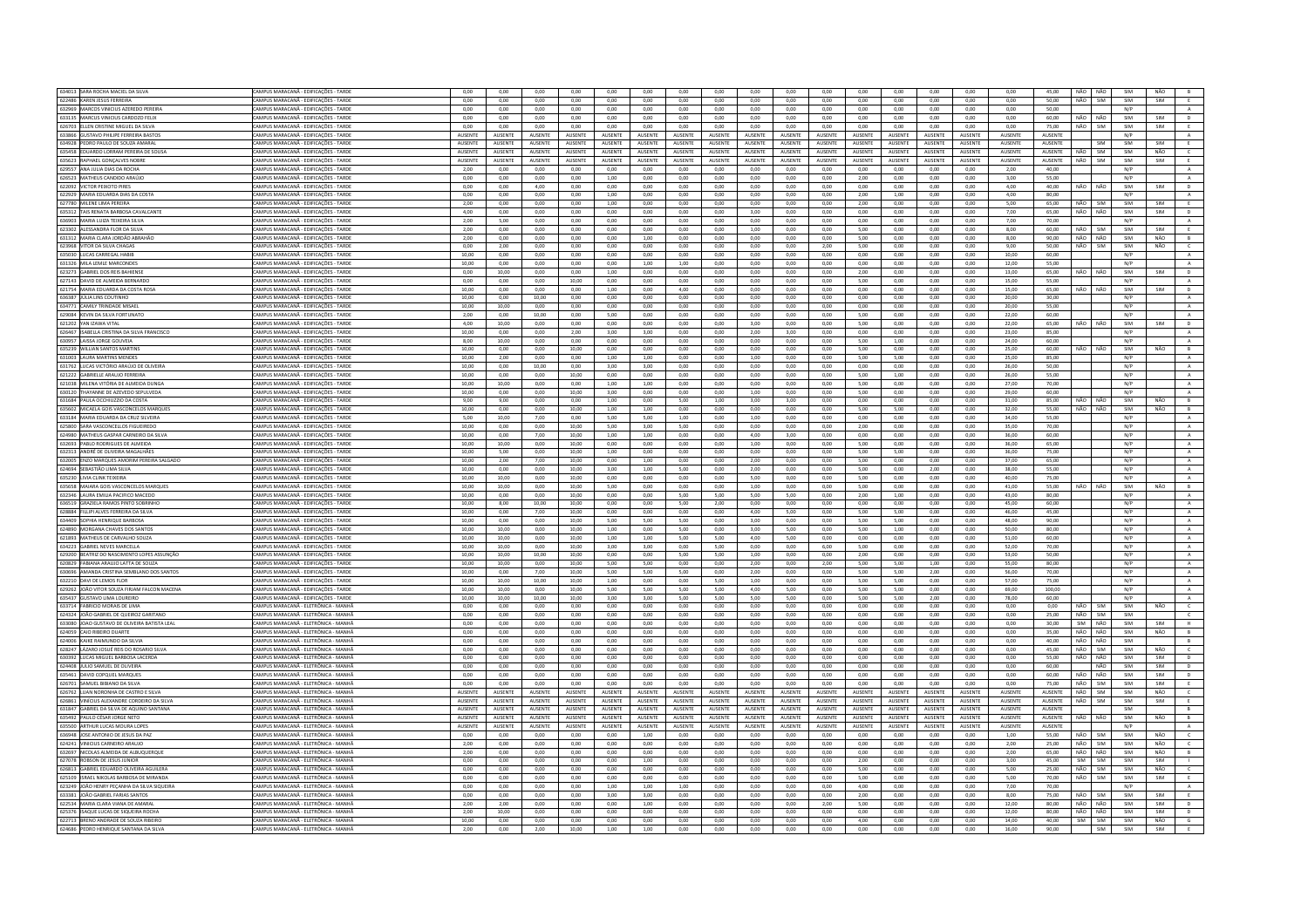| 633337 RAFAEL HENRIQUE DA SILVA                                             | CAMPUS MARACANĂ - ELETRÔNICA - MANHÂ                                         | 2,00           | 0,00           | 4,00           | 10,00          | 0,00           | 0,00           | 0,00            | 0,00           | 0,00           | 0,00           | 0,00           | 3,00           | 0,00           | 0,00           | 0,00           | 19,00          | 70,00          | NÃO NÃO |            | SIM        | SIM        |                |
|-----------------------------------------------------------------------------|------------------------------------------------------------------------------|----------------|----------------|----------------|----------------|----------------|----------------|-----------------|----------------|----------------|----------------|----------------|----------------|----------------|----------------|----------------|----------------|----------------|---------|------------|------------|------------|----------------|
| 634957 CAIO CESAR MACIEL DE MATOS                                           | CAMPUS MARACANĂ - ELETRÔNICA - MANHĂ                                         | 0,00           | 10,00          | 0,00           | 0,00           | 0,00           | 0,00           | 0,00            | 0,00           | 0,00           | 0,00           | 0,00           | 5,00           | 5,00           | 0,00           | 0,00           | 20.00          | 75,00          |         |            | N/P        |            | $\,$ A $\,$    |
| 627758 ERIC VIOLETTA CORDEIRO DA SILVA                                      | CAMPUS MARACANĂ - FIFTRÔNICA - MANHÃ                                         | 10.00          | 0.00           | 0.00           | 0.00           | 5.00           | 1,00           | 0.00            | 0.00           | 0.00           | 0.00           | 0.00           | 5.00           | 0.00           | 0.00           | 0.00           | 21,00          | 60.00          |         |            | N/P        |            | A              |
| 627229 ALEXANDER MENEZES PLACIDO JÚNIOR                                     | AMPUS MARACANĂ - ELETRÔNICA - MANHÂ                                          | 10,00          | 0,00           | 0,00           | 10,00          | 0,00           | 0,00           | 0,00            | 0,00           | 0,00           | 0,00           | 0,00           | 2,00           | 1,00           | 0,00           | 0,00           | 23,00          | 55,00          |         |            | N/P        |            | $\,$ A $\,$    |
| 633139 LETÍCIA DE SOUZA CANELLAS                                            | CAMPLIS MARACANÃ - FLETRÔNICA - MANHÂ                                        | 800            | 0.00           | 0.00           | 0.00           | 5.00           | 5.00           | 0.00            | 0.00           | 0.00           | 0.00           | 0.00           | 5.00           | 0.00           | 0.00           | 0.00           | 23.00          | 60.00          |         |            | N/P        |            | A              |
| 635491 RENAN KLING DUTRA                                                    | CAMPUS MARACANĂ - ELETRÔNICA - MANHĂ                                         | 10,00          | 10,00          | 0,00           | 0,00           | 0,00           | 1,00           | 0,00            | 0,00           | 0,00           | 0,00           | 0,00           | 2,00           | 0,00           | 0,00           | 0,00           | 23,00          | 70,00          |         |            | N/P        |            | $\,$ A $\,$    |
|                                                                             |                                                                              |                |                |                |                |                |                |                 |                |                |                |                |                |                |                |                |                |                |         |            |            |            |                |
| 634064 JOÃO VITOR LINO DE OLIVEIRA                                          | :AMPUS MARACANĂ - ELETRÔNICA - MANHÀ                                         | 5.00           | 10.00          | 0.00           | 8.00           | 1.00           | 0.00           | 0.00            | 0.00           | 0.00           | 0.00           | 0.00           | 2.00           | 0.00           | 0.00           | 0.00           | 26.00          | 40.00          |         |            | N/P        |            | A              |
| 629542 FELIPE SERAFIM DOS SANT                                              | CAMPUS MARACANĂ - ELETRÔNICA - MANHÂ                                         | 8,00           | 10,00          | 0,00           | 0,00           | 0,00           | 0,00           | 0,00            | 0,00           | 0,00           | 0,00           | 0,00           | 5,00           | 5,00           | 0,00           | 0,00           | 28,00          | 65,00          |         |            | N/P        |            | A              |
| 635990 MIGUEL GUSTAVO DE SOUZA GRUÓ                                         | CAMPUS MARACANĂ - ELETRÔNICA - MANHÂ                                         | 0.00           | 0.00           | 0.00           | 10.00          | 3.00           | 3.00           | 5.00            | 2.00           | 0.00           | 0.00           | 0.00           | 5.00           | 0.00           | 0,00           | 0.00           | 28.00          | 70.00          |         |            | N/P        |            | A              |
| 633575 THIAGO MARCELLO MENCHINI CALAZANS DE SOLIZA                          | CAMPUS MARACANÃ - FIFTRÔNICA - MANHÃ                                         | 2.00           | 10.00          | $0.00 -$       | 2.00           | 500            | 5.00           | 0.00            | 0.00           | 0.00           | 5.00           | 0.00           | 0.00           | 0.00           | 0.00           | 0.00           | 29.00          | 55.00          |         |            | N/P        |            | A              |
| 631649 CAMILA CORREA MORAES DOS SANTOS                                      | <b>AMPUS MARACANĂ - ELETRÔNICA - MANHÂ</b>                                   | 10.00          | 0.00           | 0.00           | 10,00          | 0.00           | 0.00           | 0.00            | 5.00           | 0.00           | 0.00           | 0.00           | 5.00           | 0.00           | 0.00           | 0.00           | 30.00          | 75.00          |         |            | N/P        |            | $\mathbf{A}$   |
| 630147 GUSTAVO HENZEL DINIZ COSTA                                           | CAMPUS MARACANÃ - FIFTRÔNICA - MANHÂ                                         | 10.00          | 0.00           | 0.00           | 10.00          | 0.00           | 0.00           | 0.00            | 0.00           | 0.00           | 0.00           | 10.00          | 5.00           | 0.00           | 0.00           | 0.00           | 35.00          | 60.00          |         |            | N/P        |            |                |
|                                                                             |                                                                              |                |                |                |                |                |                |                 |                |                |                |                |                |                |                |                |                |                |         |            |            |            | A              |
| 631080 JOÃO VICTOR GAMA ESTEVES                                             | CAMPUS MARACANĂ - ELETRÔNICA - MANHĂ                                         | 10.00          | 0,00           | 0,00           | 10.00          | 0,00           | 0,00           | 5.00            | 2,00           | 5.00           | 0.00           | 0.00           | 2,00           | 1.00           | 0,00           | 0,00           | 35,00          | 70.00          |         |            | N/P        |            | $\mathbf{A}$   |
| 634505 DAVI VALOIS ALVES                                                    | CAMPUS MARACANĂ - ELETRÔNICA - MANHĂ                                         | 10.00          | 5.00           | 0.00           | 10.00          | 0.00           | 1.00           | 0.00            | 5.00           | 0.00           | 0.00           | 0.00           | 5.00           | 0.00           | 0.00           | 0.00           | 36.00          | 60.00          |         |            | N/P        |            | A              |
| 626428 YAMANDÚ GERMANO CAVALCANT                                            | CAMPLIS MARACANÃ - FLETRÔNICA - MANHÂ                                        | 10,00          | 10,00          | 0,00           | 10,00          | 0,00           | $_{0,00}$      | 5,00            | 0,00           | 0,00           | 0,00           | $_{0,00}$      | 5,00           | 0,00           | 0,00           | 0,00           | 40,00          | 80,00          |         | <b>SIM</b> | SIM        | SIM        | E              |
| 632722 MARINA GOMES SILVA DE MELLO                                          | CAMPUS MARACANĂ - ELETRÔNICA - MANHÂ                                         | 10.00          | 10.00          | 0.00           | 10.00          | 1.00           | 1.00           | 0.00            | 0.00           | 1.00           | 0.00           | 0.00           | 5.00           | 5.00           | 0.00           | 0.00           | 43.00          | 100.00         |         |            | N/P        |            | $\mathbb{A}$   |
| 626068 ANDERSON CORTEZ CALDERINI                                            | "AMPLIS MARACANĂ - FI FTRÔNICA - MANHĂ                                       | 10.00          | 0.00           | 2.00           | 10.00          | 0.00           | 0.00           | 5.00            | 5.00           | 3.00           | $0.00 -$       | 0.00           | 5.00           | 5.00           | 0.00           | 0.00           | 45.00          | 45.00          |         |            | N/P        |            | $\Lambda$      |
|                                                                             |                                                                              |                |                |                |                |                |                |                 |                |                |                |                |                |                |                |                |                |                |         |            |            |            |                |
| 635166 MATEUS CATHOUD DO AMARAL PAES                                        | AMPUS MARACANĂ - ELETRÔNICA - MANHÂ                                          | 10,00          | 0,00           | 10,00          | 10,00          | 0,00           | 1,00           | 4,00            | 0,00           | 0,00           | 0,00           | 0,00           | 5,00           | 5,00           | $_{0,00}$      | $_{0,00}$      | 45,00          | 90,00          |         |            | N/P        |            | $\mathbf{A}$   |
| 636407 CAIO DINIZ SANTOS                                                    | CAMPUS MARACANĂ - ELETRÔNICA - MANHÂ                                         | 10.00          | 10.00          | 0.00           | 10.00          | 1.00           | 0.00           | 0.00            | 0.00           | 3.00           | 5.00           | 0.00           | 5.00           | 5.00           | 0.00           | 0.00           | 49.00          | 45.00          |         |            | N/P        |            | A              |
| 635300 JOÃO GABRIEL BEZERRA DA SILVA                                        | CAMPUS MARACANĂ - ELETRÔNICA - MANHĂ                                         | 9,00           | 10,00          | 0,00           | 10,00          | 1,00           | 1,00           | 5,00            | 5,00           | 0,00           | 0,00           | 2,00           | 5,00           | 5,00           | 0,00           | 0,00           | 53,00          | 30,00          |         |            | N/P        |            | $\mathbf{A}$   |
| 635643 JOÃO MARCELO PEREIRA DUTRA                                           | AMPUS MARACANĂ - ELETRÔNICA - MANHÂ                                          | 10,00          | 10,00          | 0,00           | 10,00          | 1,00           | 1,00           | 0,00            | 1,00           | 1,00           | 0,00           | 10,00          | 5,00           | 5,00           | 0,00           | 0,00           | 54,00          | 75,00          |         |            | N/P        |            | A              |
| 621582 JORGE ALBERTO ESTRELLA DOS SANTOS FILHO                              | CAMPUS MARACANÃ - FIFTRÔNICA - MANHÂ                                         | 10,00          | 10.00          | 0.00           | 10.00          | 0.00           | 0,00           | 0.00            | 5.00           | 0.00           | 0.00           | 10.00          | 5.00           | 5.00           | 0.00           | 0.00           | 55.00          | 45.00          |         |            | N/P        |            | $\,$ A $\,$    |
|                                                                             |                                                                              | 10.00          |                |                |                | 5.00           | 5.00           | 0.00            |                | 0.00           |                |                | 5.00           | 5.00           |                |                | 55.00          | 80.00          |         |            | N/P        |            |                |
| 625729 JOÃO DE LUNA FIGUEIREDO JUNIOR                                       | CAMPUS MARACANĂ - ELETRÔNICA - MANHĂ                                         |                | 10,00          | $_{0,00}$      | 10,00          |                |                |                 | 5,00           |                | 0,00           | 0,00           |                |                | 0,00           | 0,00           |                |                |         |            |            |            | $\mathbf{A}$   |
| 626067 GABRIEL CHAVES LOPES BIELSCHOWSKY                                    | CAMPUS MARACANĂ - ELETRÔNICA - MANHÂ                                         | 10.00          | 0.00           | 0.00           | 10.00          | 5.00           | 5.00           | 5.00            | 5.00           | 3.00           | 5.00           | 0.00           | 4.00           | 5.00           | 0.00           | 0.00           | 57.00          | 70.00          |         |            | N/P        |            | A              |
| 629952 LORENZO SILVA DA TORRE                                               | CAMPUS MARACANĂ - ELETRÔNICA - MANHÂ                                         | 10,00          | 10,00          | 8,00           | 10,00          | 0,00           | 0,00           | 5,00            | 2,00           | 1,00           | 0,00           | 4,00           | 5,00           | 4,00           | 0,00           | 0,00           | 59,00          | 45,00          |         |            | N/P        |            | $\mathbf{A}$   |
| 625319 MIGUEL LUIS ALVES DE CARVALHO                                        | CAMPUS MARACANĂ - ELETRÔNICA - MANHÂ                                         | 10.00          | 10.00          | 0.00           | 10.00          | 1.00           | 1.00           | 5.00            | 2.00           | 4.00           | 0.00           | 0.00           | 5.00           | 5.00           | 2.00           | 4.00           | 59.00          | 70.00          |         |            | N/P        |            | A              |
| 628122 MIGUEL DE FREITAS FERNANDES                                          | CAMPUS MARACANĂ - ELETRÔNICA - MANHĂ                                         | 10.00          | 0.00           | 10.00          | 10.00          | 5.00           | 5.00           | 0.00            | 0.00           | 0.00           | 0.00           | 10.00          | 5.00           | 5.00           | 0.00           | 0.00           | 60.00          | 60.00          |         |            | N/P        |            | $\,$ A $\,$    |
| 624123 MARIA EDUARDA DE CARVALHO                                            | MPUS MARACANĂ - ELETRÔNICA - MANHÂ                                           | 10,00          | 10,00          | 4,00           | 10,00          | 1,00           | 1,00           | 0,00            | 0,00           | 5,00           | 0,00           | 10,00          | 5,00           | 5,00           | 0,00           | 0,00           | 61,00          | 80,00          |         |            | N/P        |            | A              |
| 631163 JUAN MUNIZ DE SOUZA                                                  | AMPUS MARACANĂ - FIFTRÔNICA - MANHÂ                                          | 10.00          | 10.00          | 0.00           | 10.00          |                |                | 5.00            | 5.00           | 5.00           | 0.00           | 6.00           | 5.00           | 5.00           | 0.00           | 0.00           | 63.00          | 65.00          |         |            | N/P        |            |                |
|                                                                             |                                                                              |                |                |                |                | 1,00           | 1,00           |                 |                |                |                |                |                |                |                |                |                |                |         |            |            |            | A              |
| 625876 GUILHERME OLIVEIRA BRITO                                             | CAMPUS MARACANĂ - ELETRÔNICA - MANHĂ                                         | 10.00          | 10,00          | 4,00           | 10,00          | 1,00           | 0,00           | 5,00            | 2,00           | 0,00           | 0.00           | 4,00           | 5,00           | 5.00           | 5,00           | 5,00           | 66.00          | 60.00          |         |            | N/P        |            | A              |
| 635679 JOÃO VITOR OLIVEIRA DA SILVA                                         | CAMPUS MARACANĂ - ELETRÔNICA - MANHĂ                                         | 10.00          | 10.00          | 10.00          | 10.00          | 3.00           | 3.00           | 5.00            | 5.00           | 3.00           | 5.00           | 0.00           | 2.00           | 1.00           | 0.00           | 0.00           | 67.00          | 45.00          |         |            | N/P        |            | A              |
| 634388 JUAN MATHEUS COUTINHO MALAFAIA                                       | CAMPUS MARACANĂ - ELETRÔNICA - MANHÂ                                         | 10,00          | 10,00          | 0,00           | 10,00          | 5,00           | 4,00           | 0,00            | 0,00           | 0,00           | 0,00           | 10,00          | 5,00           | 5,00           | 5,00           | 5,00           | 69,00          | 65,00          |         |            | N/P        |            | $\mathbf{A}$   |
| 630410 MOISES HIROSHI OGAWA AKIAMA                                          | CAMPUS MARACANĂ - ELETRÔNICA - MANHÂ                                         | 10.00          | 10.00          | 0.00           | 10.00          | 5.00           | 5.00           | 5.00            | 0.00           | 3.00           | 3.00           | 10.00          | 5.00           | 5.00           | 0.00           | 0.00           | 71.00          | 60.00          |         |            | N/P        |            | $\overline{A}$ |
| 631978 LUCAS NOGUEIRA NUNES                                                 | CAMPUS MARACANĂ - ELETRÔNICA - MANHĂ                                         | 10.00          | 10.00          | 0.00           | 10.00          | 0.00           | 0.00           | 5.00            | 5.00           | 5.00           | 5.00           | 10.00          | 5.00           | 5.00           | 1.00           | 0.00           | 71.00          | 95.00          |         |            | N/P        |            | A              |
|                                                                             |                                                                              |                |                |                |                |                |                |                 |                |                |                |                |                |                |                |                |                |                |         |            |            |            |                |
| 630332 MARCOS ANTÔNIO SOARES JÚNIOR                                         | MPUS MARACANĂ - ELETRÔNICA - MANHÂ                                           | 10,00          | 10,00          | 0,00           | 10,00          | 5,00           | 5,00           | 5,00            | 5,00           | 3,00           | 5,00           | 10,00          | 5,00           | 5,00           | 0,00           | 0,00           | 78,00          | 45,00          |         |            | N/P        |            | $\mathbf{A}$   |
| 631194 11UZ CARLOS MACHADO FERREIRA                                         | CAMPUS MARACANÃ - FIFTRÔNICA - MANHÂ                                         | 10.00          | 10.00          | 10.00          | 10.00          | 1.00           | 0.00           | 5.00            | 3.00           | 5.00           | 5.00           | 10.00          | 500            | 5.00           | 1.00           | 0.00           | 80.00          | 100.00         |         |            | N/P        |            | A              |
| 621867 EDUARDO DA SILVA LIMA                                                | CAMPUS MARACANĂ - ELETRÔNICA - MANHÂ                                         | 10.00          | 10.00          | 10.00          | 10.00          | 5.00           | 5.00           | 5.00            | 5.00           | 4.00           | 5.00           | 6.00           | 5.00           | 5.00           | 0,00           | 0.00           | 85.00          | 70.00          |         |            | N/P        |            | $\mathbf{A}$   |
| 631078 FERNANDO JUNIO CALIXTO DE SOUZA                                      | CAMPUS MARACANĂ - ELETRÔNICA - TARDE                                         | 0.00           | 0.00           | 0.00           | 0.00           | 0.00           | 0.00           | 0.00            | 0.00           | 0.00           | 0.00           | 0.00           | 0.00           | 0.00           | 0.00           | 0.00           | 0.00           | 25.00          | SIM     | <b>SIM</b> | SIM        | <b>SIM</b> | <b>TI</b>      |
| 631972 KAUÃ FARIAS ABRANTES                                                 | CAMPUS MARACANĂ - ELETRÔNICA - TARDI                                         | 0,00           | 0,00           | 0,00           | 0,00           | 0,00           | 0,00           | 0,00            | 0,00           | 0.00           | 0,00           | 0,00           | 0,00           | 0,00           | 0,00           | 0,00           | $_{0,00}$      | 25,00          | NÃO     | SIM        | SIM        | NÃO        | $\mathsf{C}^-$ |
|                                                                             |                                                                              |                |                |                |                |                |                |                 |                |                |                |                |                |                |                |                |                |                | NÃO     | NÃO        | SIM        | SIM        | D              |
| 620372 JUAN CEZAR THOME FORTUNATO                                           | CAMPUS MARACANĂ - ELETRÔNICA - TARDI                                         | 0.00           | 0.00           | 0.00           | 0.00           | 0.00           | 0.00           | 0.00            | 0.00           | 0.00           | 0.00           | 0.00           | 0.00           | 0.00           | 0.00           | 0.00           | 0.00           | 40.00          |         |            |            |            |                |
| 636326 ANA CLARA DE SOUSA BARBOSA                                           | CAMPUS MARACANĂ - ELETRÔNICA - TARDE                                         | 0.00           | 0.00           | 0.00           | 0.00           | 0.00           | $_{0,00}$      | 0.00            | 0,00           | 0.00           | 0.00           | 0.00           | 0.00           | 0.00           | 0.00           | 0.00           | 0.00           | 40.00          | NÃO     | SIM        | SIM        | NÃO        | $\epsilon$     |
| 623702 JOSE VINICIUS BARROS DA SILVA                                        | AMPUS MARACANĂ - ELETRÔNICA - TARDI                                          | 0.00           | 0.00           | 0.00           | 0.00           | 0.00           | 0.00           | 0.00            | 0.00           | 0.00           | 0.00           | 0.00           | 0.00           | 0.00           | 0.00           | 0.00           | 0.00           | 55.00          | NÃO     | NÃO        | SIM        | SIM        | $\mathsf D$    |
| 633640 ARIEL CHRISTIAN GOMES DRUMMONE                                       | CAMPUS MARACANÃ - FIFTRÔNICA - TARDI                                         | 0.00           | 0.00           | 0.00           | 0.00           | 0.00           | 0.00           | 0.00            | 0.00           | 0.00           | 0.00           | 0.00           | 0.00           | 0.00           | 0.00           | 0.00           | 0.00           | 70.00          | NÃO     | NÃO        | SIM        | SIM        | D              |
|                                                                             |                                                                              |                |                |                |                |                |                |                 |                |                |                |                |                |                |                | 0,00           |                |                |         |            | SIM        | NÃO        | B              |
| 632836 GABRIEL DE JESUS DA SILVA CALDEIRA                                   | CAMPUS MARACANĂ - ELETRÔNICA - TARDI                                         | 0,00           | 0,00           | 0,00           | 0,00           | 0,00           | 0,00           | 0,00            | 0,00           | 0,00           | 0,00           | 0,00           | 0,00           | 0,00           | 0,00           |                | 0,00           | 75,00          | NÃO     |            |            |            |                |
| 620601 OZIEL LUCCAS SANTOS DE SOUZA                                         | CAMPUS MARACANĂ - ELETRÔNICA - TARDE                                         | AUSENTE        | AUSENTE        | AUSENTE        | AUSENTE        | AUSENTE        | AUSENTE        | <b>AUSENTE</b>  | AUSENTE        | AUSENTE        | AUSENTE        | AUSENTE        | AUSENTE        | AUSENTE        | AUSENTE        | AUSENTE        | AUSENTE        | AUSENTE        | NÃO     | NÃO<br>SIM | SIM        | SIM        | E              |
|                                                                             |                                                                              |                |                |                |                |                |                |                 |                |                |                |                |                |                |                | <b>AUSENTE</b> |                |                |         |            |            |            |                |
| 621954 CAROLLYNE DALVA VASCONCELOS NASCIMENTO                               | CAMPUS MARACANĂ - ELETRÔNICA - TARDI                                         | <b>AUSENTE</b> | AUSENTE        | AUSENTE        | <b>AUSENTE</b> | <b>AUSENTE</b> | <b>AUSENTE</b> | AUSENTE         | <b>AUSENTE</b> | AUSENTE        | <b>AUSENTE</b> | AUSENTE        | AUSENTE        | <b>AUSENTE</b> | AUSENTE        |                | AUSENTE        | AUSENTE        | NÃO     | NÃO        | SIM        | SIM        | $\mathsf D$    |
| 624554 VICTOR CHU DE ALMEIDA LEITAO                                         | CAMPUS MARACANĂ - ELETRÔNICA - TARDI                                         | AUSENTE        | AUSENTE        | AUSENTE        | AUSENTE        | <b>AUSENTE</b> | AUSENTE        | AUSENTE         | AUSENTE        | AUSENTE        | AUSENTE        | AUSENTE        | AUSENTE        | AUSENTE        | AUSENTE        | AUSENTE        | AUSENTE        | AUSENTE        |         |            | N/P        |            | A              |
| 627420 HERBERT FREITAS DE AGUIAR CAMPOS                                     | CAMPUS MARACANĂ - ELETRÔNICA - TARDE                                         | <b>AUSENTE</b> | AUSENTE        | <b>AUSENTE</b> | <b>AUSENTE</b> | <b>AUSENTE</b> | <b>AUSENTE</b> | <b>ALISENTE</b> | <b>AUSENTE</b> | <b>AUSENTE</b> | <b>AUSENTE</b> | <b>AUSENTE</b> | <b>AUSENTE</b> | <b>AUSENTE</b> | <b>AUSENTE</b> | <b>AUSENTE</b> | <b>AUSENTE</b> | AUSENTE        |         |            | N/P        |            | A              |
| 633209 GABRIEL CRUZ FERREIR                                                 | AMPUS MARACANĂ - ELETRÔNICA - TARD                                           | AUSENTE        | AUSENTE        | AUSENT         | AUSENTE        | AUSENTE        | AUSENT         | <b>NUSENT</b>   | AUSENTE        | AUSENTE        | AUSENTE        | AUSENTE        | AUSENTE        | AUSENTI        | AUSENTE        | AUSENTE        | AUSENTE        | AUSENT         |         |            | N/P        |            | $\mathbf{A}$   |
| 635626 LUIS FELIPE NUNES FERNANDES                                          | CAMPUS MARACANĂ - ELETRÔNICA - TARDE                                         | AUSENTE        | <b>AUSENTE</b> | <b>AUSENTE</b> | <b>AUSENTE</b> | <b>AUSENTE</b> | <b>AUSENTE</b> | <b>AUSENTE</b>  | AUSENTE        | <b>AUSENTE</b> | AUSENTE        | AUSENTE        | <b>AUSENTE</b> | AUSENTE        | AUSENTE        | <b>AUSENTE</b> | <b>AUSENTE</b> | AUSENTE        |         |            | N/P        |            | A              |
| 629215 KAIO MAGALHÃES SAMPAIO                                               | CAMPUS MARACANĂ - ELETRÔNICA - TARDI                                         | 0,00           | 0,00           | 0,00           | 0,00           | 0,00           | 0,00           | 0,00            | 0,00           | 0,00           | 0,00           | 0,00           | 1,00           | 0,00           | 0,00           | 0,00           | 1,00           | 40,00          | NÃO     | NÃO        | SIM        | NÃO        | B              |
|                                                                             |                                                                              |                |                |                |                |                |                |                 |                |                |                |                |                |                |                |                |                |                |         |            |            |            |                |
| 628190 KAUA MACHADO DA SILVA                                                | CAMPUS MARACANĂ - ELETRÔNICA - TARDE                                         | 0.00           | 0.00           | 0.00           | 0.00           | 0.00           | 0.00           | 0.00            | 0.00           | 0.00           | 0.00           | 1.00           | 0.00           | 0.00           | 0.00           | 0.00           | 1.00           | 60.00          | NÃO     | SIM        | SIM        | NÃO        | $\epsilon$     |
| 634436 GUILHERME ARGIMON DA SILVA                                           | CAMPUS MARACANÃ - FIFTRÔNICA - TARDI                                         | 2.00           | 0.00           | 0,00           | 0,00           | 1,00           | 0,00           | 0.00            | 0.00           | 0.00           | 0.00           | 0,00           | 0.00           | 0.00           | 0,00           | 0.00           | 3.00           | 55.00          |         |            | N/P        |            | $\,$ A $\,$    |
| 623074 FELIPE DA SILVA OLIVEIRA                                             | CAMPUS MARACANĂ - ELETRÔNICA - TARDE                                         | 0,00           | 0,00           | 0,00           | 0,00           | 1.00           | 1,00           | 0.00            | 0.00           | 2,00           | 0.00           | 0,00           | 0,00           | 0.00           | 0,00           | 0,00           | 4,00           | 35.00          |         | SIM        | SIM        | SIM        | E              |
| 628579 MICHEL TRAJANO SEABRA                                                | CAMPUS MARACANÃ - FIFTRÔNICA - TARDE                                         | 0.00           | 0.00           | 0.00           | 0.00           | 5.00           | 0.00           | 0.00            | 0.00           | 0.00           | 0.00           | $0.00 -$       | 0.00           | 0.00           | 0.00           | 0.00           | 5.00           | 15.00          | NÃO     | NÃO        | SIM        | SIM        | D              |
| 624924 JONATHAN ALVES DOS SANTOS                                            | CAMPUS MARACANĂ - ELETRÔNICA - TARDI                                         | 0,00           | 0,00           | 0,00           | 0,00           | 0,00           | 0,00           | 0,00            | 0,00           | 0,00           | 0,00           | 0,00           | 5,00           | 0,00           | 0,00           | 0,00           | 5,00           | 55,00          |         |            | N/P        |            | $\mathbf{A}$   |
| 627530 MARIA EDUARDA PACHECO DA COSTA                                       | CAMPUS MARACANĂ - ELETRÔNICA - TARDE                                         | 2.00           | 0.00           | 2.00           | 0.00           | 1.00           | 0.00           | 0.00            | 0.00           | 0.00           | 0.00           | 0.00           | 0.00           | 0.00           | 0.00           | 0.00           | 5.00           | 60.00          |         |            | N/P        |            | A              |
|                                                                             |                                                                              |                |                |                |                |                |                |                 |                |                |                |                |                |                |                |                |                |                |         |            | N/P        |            |                |
| 630110 LEONARDO ROCHA DE SOUZA                                              | CAMPUS MARACANĂ - ELETRÔNICA - TARDE                                         | 0,00           | 0,00           | 0,00           | 0,00           | 1,00           | 0,00           | 0,00            | 0,00           | 0,00           | 0,00           | 0,00           | 5,00           | 0,00           | 0,00           | 0,00           | 6,00           | 50,00          |         |            |            |            | A              |
| 627916 JOÃO PEDRO BRITO DE LIMA                                             | CAMPUS MARACANĂ - ELETRÔNICA - TARDE                                         | 5.00           | 0.00           | 0.00           | 0.00           | 1.00           | 0.00           | 0.00            | 0.00           | 0.00           | 0.00           | 0.00           | 0.00           | 0.00           | 0.00           | 0.00           | 6.00           | 65.00          |         |            | N/P        |            | A              |
| 631091 VINÍCIUS WEILLER DA SILVA PAIVA                                      | CAMPUS MARACANÃ - FIFTRÔNICA - TARDI                                         | 0.00           | 0.00           | 0.00           | 0.00           | 0.00           | 1.00           | 0.00            | 0.00           | 0.00           | 0.00           | 0.00           | 5.00           | 0.00           | 0.00           | 0.00           | 6.00           | 80.00          |         |            | N/P        |            | A              |
| 625855 PEDRO SOARES SABINO                                                  | CAMPUS MARACANĂ - ELETRÔNICA - TARDI                                         | 2.00           | 0.00           | 0.00           | 0.00           | 0.00           | 0.00           | 0.00            | 0.00           | 0.00           | 0.00           | 0.00           | 5.00           | 0.00           | 0.00           | 0.00           | 7.00           | 50.00          |         |            | N/P        |            | $\mathbf{A}$   |
| 624083 LUCAS GABRIEL HONORATO BASTOS DA SILVA                               | CAMPUS MARACANÃ - FIFTRÔNICA - TARDE                                         | 2.00           | 0.00           | 0.00           | 2.00           | 1.00           | 1.00           | 0.00            | 0.00           | 0.00           | 0.00           | 1.00           | 3.00           | 0.00           | 0.00           | 0.00           | 10.00          | 25.00          | NÃO     | <b>SIM</b> | SIM        | <b>SIM</b> | F.             |
| 630919 LUCAS BERNARDO MOREIRA                                               | CAMPUS MARACANĂ - ELETRÔNICA - TARDI                                         | 2,00           | 0,00           | 0,00           | 2,00           | 1,00           | 0,00           | 0,00            | 0,00           | 0,00           | 0,00           | 1,00           | 4,00           | 0,00           | 0,00           | 0,00           | 10,00          | 65,00          |         |            | N/P        |            | $\,$ A         |
| 628444 LUIZ HENRIQUE DE SOUZA DOS SANTOS                                    | CAMPUS MARACANĂ - ELETRÔNICA - TARDE                                         | 5.00           | 0.00           | 0.00           | 3.00           | 1.00           | 0.00           | 0.00            | 0.00           | 0.00           | 0.00           | 0.00           | 3.00           | 0.00           | 0.00           | 0.00           | 12.00          | 0.00           |         |            | N/P        |            | A              |
|                                                                             |                                                                              |                |                |                |                |                |                |                 |                |                |                |                |                |                |                |                |                |                |         |            |            |            |                |
| 622747 CAINÃ COSTA                                                          | CAMPUS MARACANĂ - ELETRÔNICA - TARDI                                         | 0.00           | 10.00          | 0,00           | 0.00           | 0,00           | 0,00           | 0.00            | 0,00           | 0.00           | 0.00           | 0,00           | 2,00           | 0.00           | 0,00           | 0.00           | 12,00          | 40.00          |         |            | N/P        |            | $\,$ A $\,$    |
| 623788 GUILHERME RODRIGUES SILVA                                            | CAMPUS MARACANĂ - ELETRÔNICA - TARDI                                         | 0.00           | 0.00           | 0.00           | 0.00           | 5.00           | 5.00           | 0.00            | 0.00           | 0.00           | 0.00           | 1.00           | 2.00           | 0.00           | 0.00           | 0.00           | 13.00          | 30.00          |         |            | N/P        |            | A              |
| 626441 EVERTON RODRIGUES UMA                                                | CAMPUS MARACANÃ - FIFTRÔNICA - TARDI                                         | 0.00           | 0.00           | 0.00           | 0.00           | 500            | 5.00           | 0.00            | 1.00           | 0.00           | 0.00           | 0.00           | 500            | 0.00           | 0.00           | 0.00           | 16.00          | 50.00          | NÃO     | <b>SIM</b> | SIM        | SIM        | E              |
| 626975 PEDRO NUNES DE SOUZA DE CARVALHO                                     | CAMPUS MARACANĂ - ELETRÔNICA - TARDI                                         | 5.00           | 0.00           | 0.00           | 0.00           | 3.00           | 0.00           | 0.00            | 0.00           | 0.00           | 0.00           | 10.00          | 0.00           | 0.00           | 0.00           | 0.00           | 18.00          | 30.00          |         |            | N/P        |            | $\mathbf{A}$   |
| 633847 THIAGO FERNANDES TEIXFIRA                                            | CAMPUS MARACANÃ - FIFTRÔNICA - TARDE                                         | $0.00 -$       | 0.00           | 0.00           | 10.00          | 1.00           | 0.00           | 0.00            | 0.00           | 0.00           | 0.00           | 0.00           | 5.00           | 5.00           | 0.00           | 0.00           | 21.00          | 35.00          |         |            | N/P        |            | $\Lambda$      |
|                                                                             |                                                                              |                |                |                |                |                |                |                 |                |                |                |                |                |                |                |                |                |                |         |            |            |            |                |
| 622129 HUGO LIMA DE ALMEIDA ANTUNES AGUIAR                                  | AMPUS MARACANĂ - ELETRÔNICA - TARD                                           | 10,00          | 0,00           | 0,00           | 10,00          | 1,00           | 0,00           | 0,00            | 0,00           | 0,00           | 0,00           | 0,00           | 0,00           | 0,00           | 0,00           | 0,00           | 21,00          | 60,00          |         |            | N/P        |            | $\,$ A         |
| 622926 ANDREY DA SILVA PEREIRA                                              | CAMPUS MARACANĂ - ELETRÔNICA - TARDE                                         | 10,00          | 0,00           | 0,00           | 0,00           | 1,00           | 0,00           | 5,00            | 0,00           | 1,00           | 0,00           | 1,00           | 4,00           | 0,00           | 0,00           | 0,00           | 22,00          | 0,00           | NÃO     | SIM        | SIM        | SIM        | E              |
| 621897 VINÍCIUS OLIVEIRA FLORENTINO                                         | <b>CAMPUS MARACANĂ - ELETRÔNICA - TARDI</b>                                  | 10.00          | 10,00          | 0,00           | 0.00           | 0,00           | 1,00           | 0.00            | 0,00           | 1,00           | 0,00           | 0,00           | 0,00           | 0,00           | 0,00           | 0,00           | 22,00          | 45,00          |         |            | N/P        |            | $\mathbf{A}$   |
| 623222 RODRIGO DE JESUS SOUSA                                               | :AMPUS MARACANĂ - ELETRÔNICA - TARDI                                         | 0,00           | 0,00           | 10,00          | 0,00           | 1,00           | 1,00           | 0,00            | 0,00           | 0,00           | 0,00           | 0,00           | 5,00           | 5,00           | 0,00           | 0,00           | 22,00          | 55,00          |         |            | N/P        |            | A              |
| 625167 MARIANA GONCALVES DO ESPÍRITO SANTO                                  | CAMPUS MARACANĂ - ELETRÔNICA - TARDI                                         | 10.00          | 0.00           | 0.00           | 0.00           | 5.00           | 3.00           | 0.00            | 0.00           | 0.00           | 0.00           | 0.00           | 4.00           | 0.00           | 0.00           | 0.00           | 22.00          | 65.00          |         |            | N/P        |            | A              |
| 627258 DERIC RAMOS DE AZEVEDO                                               | CAMPUS MARACANĂ - ELETRÔNICA - TARDI                                         | 0,00           | 10,00          | 0,00           | 10,00          | 0,00           | 1,00           | 0,00            | 0,00           | 0,00           | 0,00           | 0,00           | 5,00           | 0,00           | 0,00           | 0,00           | 26,00          | 40,00          |         |            | N/P        |            | A              |
| 634807 PEDRO LUIZ BARREIROS FIALHO                                          | CAMPUS MARACANĂ - ELETRÔNICA - TARDE                                         | 10.00          | 10.00          | 0.00           | 0.00           | 0.00           | 1.00           | 0.00            | 0.00           | 2.00           | 0.00           | 0.00           | 3.00           | 0.00           | 0.00           | 0.00           | 26.00          | 50.00          |         |            | N/P        |            | A              |
|                                                                             | CAMPUS MARACANĂ - ELETRÔNICA - TARDI                                         |                |                |                |                |                |                |                 |                |                |                |                |                |                |                |                |                |                |         |            |            |            |                |
| 631570 MARIANA BUSNARDO BIZZO                                               |                                                                              | 2,00           | 0,00           | 7,00           | 10,00          | 1,00           | 1,00           | 0,00            | 0,00           | 0,00           | 0,00           | 0,00           | 5,00           | 0,00           | 0,00           | 0,00           | 26,00          | 80,00          |         |            | N/P        |            | $\mathbf{A}$   |
| 629575 EDUARDO LOPES OLIVEIRA                                               | CAMPUS MARACANĂ - ELETRÔNICA - TARDE                                         | 10,00          | 0,00           | 0,00           | 0,00           | 1,00           | 0,00           | 0,00            | 0,00           | 3,00           | 5,00           | 0,00           | 5,00           | 0,00           | 2,00           | 0,00           | 26,00          | 85,00          |         |            | N/P        |            | $\,$ A $\,$    |
| 629573 LUIZ FELIPE CARNEIRO HOELBRIEGEI                                     | CAMPUS MARACANĂ - ELETRÔNICA - TARDE                                         | 2.00           | 0,00           | 0,00           | 0,00           | 3,00           | 3,00           | 5.00            | 4,00           | 1,00           | 0,00           | 0,00           | 5,00           | 5,00           | 0,00           | 0,00           | 28,00          | 55.00          |         |            | N/P        |            | A              |
| 629283 JOÃO PEDRO VIEIRA TORRES DE BARROS                                   | CAMPUS MARACANĂ - ELETRÔNICA - TARDI                                         | 10,00          | 10,00          | 0,00           | 0,00           | 1,00           | 1,00           | 0,00            | 0,00           | 0,00           | 0,00           | 0,00           | 4,00           | 5,00           | 0,00           | 0,00           | 31,00          | 70.00          |         |            | N/P        |            | A              |
| 623350 DIOGO GUILHERME MARTINS MORORO                                       | CAMPUS MARACANĂ - ELETRÔNICA - TARDI                                         | 8.00           | 0.00           | 0.00           | 10.00          | 5.00           | 5.00           | 0.00            | 0.00           | 1.00           | 0.00           | 6.00           | 2.00           | 0.00           | 0.00           | 0.00           | 37.00          | 40.00          |         |            | N/P        |            | A              |
| 634555 DAVI BATISTA MELO GOMES SILVA                                        | CAMPUS MARACANĂ - ELETRÔNICA - TARDI                                         | 0,00           | 8,00           | 10,00          | 10,00          | 5,00           | 5,00           | 0,00            | 0,00           | 0,00           | 0,00           | 0,00           | 2,00           | 0,00           | 0,00           | 0,00           | 40,00          | 40,00          | NÃO     | SIM        | SIM        | SIM        |                |
| 629288 JOSÉ DANIEL DA SILVA CORDEIRO                                        | CAMPUS MARACANĂ - ELETRÔNICA - TARDE                                         | 10.00          | 10.00          | 0.00           | 10.00          | 0.00           | 0.00           | 0.00            | 0.00           | 0.00           | 0.00           | 0.00           | 5.00           | 5.00           | 0.00           | 0.00           | 40.00          | 50.00          |         |            | N/P        |            | A              |
|                                                                             |                                                                              |                |                |                |                |                |                |                 |                |                |                |                |                |                |                |                |                |                |         |            |            |            |                |
| 633681 RYAN CALMON                                                          | CAMPUS MARACANĂ - ELETRÔNICA - TARDI                                         | 0,00           | 0,00           | 10,00          | 10,00          | 5,00           | 5,00           | 0,00            | 0,00           | 0,00           | 0,00           | 0,00           | 5,00           | 5,00           | 0,00           | 0,00           | 40,00          | 50,00          |         |            | N/P        |            | $\,$ A $\,$    |
| 635635 EDUARDO GABRIEL RODRIGUES DA SILVA                                   | CAMPUS MARACANĂ - ELETRÔNICA - TARDI                                         | 10.00          | 4,00           | 0.00           | 10.00          | 1.00           | 1.00           | 0.00            | 0.00           | 0.00           | 0,00           | 6,00           | 5.00           | 5.00           | 0,00           | 0,00           | 42.00          | 50.00          |         |            | N/P        |            | $\,$ A $\,$    |
| 632151 DAVI SANTANA DE ASSIS<br>634373 VINÍCIUS VASCONCELOS DA SILVA AMARAL | CAMPUS MARACANÃ - FIFTRÔNICA - TARDE<br>CAMPUS MARACANĂ - ELETRÔNICA - TARDI | 2.00<br>10.00  | 10.00<br>10.00 | 0.00<br>0.00   | 10.00<br>10.00 | 0.00<br>1.00   | 0.00<br>0.00   | 5.00<br>0.00    | 5.00<br>0.00   | 0.00<br>4.00   | 0.00<br>5.00   | 0.00<br>0.00   | 5.00<br>3.00   | 5.00<br>0.00   | 0.00<br>0.00   | 0.00<br>0.00   | 42.00<br>43.00 | 75.00<br>70.00 |         |            | N/P<br>N/P |            | $\mathbf{A}$   |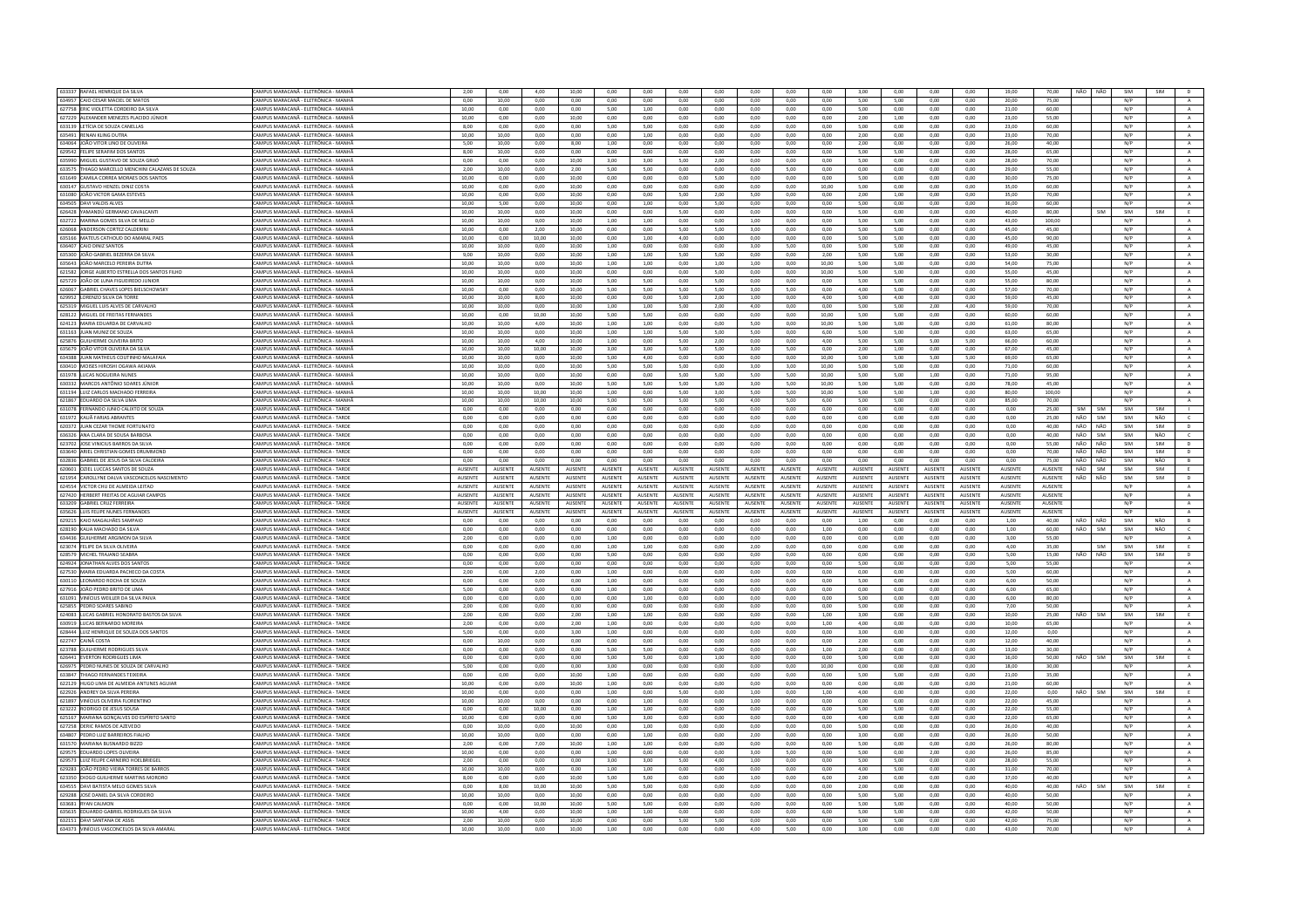| 631291 ARTHUR BARBOZA JORGE LEONARDO DOS SANTOS               | CAMPUS MARACANĂ - ELETRÔNICA - TARDE                                               | 10,00              | 10,00                     | 0,00               | 10,00                     | 5,00                      | 5,00                      | 0,00                      | 0,00               | 4,00                      | 5,00                      | 0,00               | 0,00                      | 0,00               | 0,00               | 0,00                      | 49,00                     | 50,00                     |         |            | N/P        |            |                |
|---------------------------------------------------------------|------------------------------------------------------------------------------------|--------------------|---------------------------|--------------------|---------------------------|---------------------------|---------------------------|---------------------------|--------------------|---------------------------|---------------------------|--------------------|---------------------------|--------------------|--------------------|---------------------------|---------------------------|---------------------------|---------|------------|------------|------------|----------------|
| 633535 MATEUS DE MOURA PALERMO                                | CAMPUS MARACANĂ - ELETRÔNICA - TARDE                                               | 10.00              | 10.00                     | 0.00               | 10.00                     | 1.00                      | 1.00                      | 5.00                      | 0.00               | 5.00                      | 5.00                      | 10.00              | 3.00                      | 0.00               | 0.00               | 0.00                      | 60.00                     | 50.00                     |         |            | N/P        |            | $\Lambda$      |
| 633956 HENRIQUE ASSIS SILVA RODRIGUES                         | CAMPUS MARACANĂ - ELETRÔNICA - TARDI                                               | 10,00              | 10,00                     | 10,00              | 10,00                     | 5,00                      | 5,00                      | 5,00                      | 5,00               | 5,00                      | 5,00                      | 10,00              | 5,00                      | 5,00               | 0,00               | 0,00                      | 90,00                     | 40,00                     | NÃO     | NÃO        | SIM        | SIM        | D              |
| 632337 DIEGO WELTON OLIVEIRA DA SILVA                         | AMPUS MARACANĂ - ELETROTÉCNICA - MANHÂ                                             | 0.00               | 0.00                      | 0.00               | 0.00                      | 0.00                      | 0.00                      | 0.00                      | 0.00               | 0.00                      | 0.00                      | 0.00               | 0.00                      | 0.00               | 0.00               | 0.00                      | 0.00                      | 0.00                      |         |            | SIM        |            | B              |
| 629245 ALAN CARLOS RIBEIRO DE AQUINO LUN                      | CAMPUS MARACANĂ - ELETROTÉCNICA - MANHÂ                                            | 0.00               | 0,00                      | 0.00               | 0.00                      | 0.00                      | 0.00                      | 0,00                      | 0.00               | 0.00                      | 0.00                      | 0,00               | 0.00                      | 0.00               | 0.00               | 0.00                      | 0.00                      | 35,00                     | NÃO     | NÃO        | SIM        | SIM        | D              |
| 623128 JOAO LUCAS FELIX DOS ANJOS                             | CAMPUS MARACANÃ - ELETROTÉCNICA - MANHÁ                                            | 0.00               | 0.00                      | 0.00               | 0.00                      | 0.00                      | 0.00                      | 0.00                      | 0.00               | 0.00                      | 0.00                      | 0.00               | 0.00                      | 0.00               | 0.00               | 0.00                      | 0.00                      | 40.00                     |         | SIM        | SIM        | NÃO        | $\epsilon$     |
|                                                               |                                                                                    |                    |                           |                    |                           |                           |                           |                           |                    |                           |                           |                    |                           |                    |                    |                           |                           |                           |         |            |            |            |                |
| 630580 LUCAS GARCIA DA ROSA                                   | CAMPUS MARACANĂ - FIFTROTÉCNICA - MANHĂ                                            | 0.00               | 0.00                      | 0.00               | 0.00                      | 0.00                      | 0.00                      | 0.00                      | 0.00               | 0.00                      | 0.00                      | 0.00               | 0.00                      | 0.00               | 0.00               | 0.00                      | 0.00                      | 40.00                     | NÃO     |            | SIM        | SIM        | D              |
| 622753 GUILHERME DE SOUZA DOS SANTOS BARBOZA                  | CAMPUS MARACANĂ - ELETROTÉCNICA - MANHA                                            | 0.00               | 0.00                      | 0.00               | 0.00                      | 0.00                      | 0.00                      | 0.00                      | 0.00               | 0.00                      | 0.00                      | 0.00               | 0.00                      | 0.00               | 0.00               | 0.00                      | 0.00                      | 45.00                     | NÃO     | SIM        | SIM        | SIM        | E              |
| 630610 PEDRO RODRIGUES SOARES DE CARVALHO                     | CAMPUS MARACANĂ - ELETROTÉCNICA - MANHÂ                                            | 0.00               | 0.00                      | 0.00               | 0.00                      | 0.00                      | 0.00                      | 0.00                      | 0.00               | 0.00                      | 0.00                      | 0.00               | 0.00                      | 0.00               | 0.00               | 0.00                      | 0.00                      | 55.00                     |         |            | N/P        |            | A              |
| 631925 YANN DO VALLE MORAIS                                   | CAMPUS MARACANĂ - ELETROTÉCNICA - MANHĂ                                            | 0.00               | 0.00                      | 0.00               | 0.00                      | 0.00                      | 0.00                      | 0.00                      | 0.00               | 0.00                      | 0.00                      | 0.00               | 0.00                      | 0.00               | 0.00               | 0.00                      | 0.00                      | 55.00                     | NÃO     | SIM        | SIM        | NÃO        | $\epsilon$     |
| 622260 MOISÉS GUILHERME MACHADO B. DE SANTANA                 | AMPUS MARACANĂ - ELETROTÉCNICA - MANHÂ                                             | 0,00               | 0,00                      | 0,00               | 0,00                      | 0,00                      | 0,00                      | 0,00                      | 0,00               | 0,00                      | 0,00                      | 0,00               | 0,00                      | 0,00               | 0,00               | 0,00                      | 0,00                      | 60,00                     | NÃO     | NÃO        | SIM        | NÃO        | B              |
| 623556 SAMUEL MOREIRA DE LUNA AUGUSTO                         | CAMPUS MARACANĂ - ELETROTÉCNICA - MANHÂ                                            | 0,00               | 0,00                      | 0.00               | 0,00                      | 0,00                      | 0,00                      | 0,00                      | 0,00               | 0.00                      | 0,00                      | 0,00               | 0,00                      | 0,00               | 0,00               | 0,00                      | 0,00                      | 60,00                     | NÃO     | SIM        | SIM        | SIM        | E              |
| 631957 RAFAELA ALMEIDA DE OLIVEIRA                            | CAMPUS MARACANĂ - ELETROTÉCNICA - MANHA                                            | 0,00               | 0,00                      | 0,00               | 0,00                      | 0,00                      | 0,00                      | 0,00                      | 0,00               | 0,00                      | 0,00                      | 0,00               | 0,00                      | 0,00               | 0,00               | 0,00                      | 0,00                      | 60,00                     |         |            | N/P        |            | $\mathbb A$    |
|                                                               |                                                                                    |                    |                           |                    |                           |                           |                           |                           |                    |                           |                           |                    |                           |                    |                    |                           |                           |                           |         |            |            |            |                |
| 620476 JOAO VICTOR AMORIM DA SILVA                            | CAMPUS MARACANĂ - ELETROTÉCNICA - MANHÃ                                            | AUSENTE            | AUSENTE                   | <b>AUSENTE</b>     | <b>AUSENTE</b>            | AUSENTE                   | <b>AUSENTE</b>            | <b>AUSENTE</b>            | AUSENTE            | AUSENTE                   | AUSENTE                   | <b>AUSENTE</b>     | <b>AUSENTE</b>            | AUSENTE            | <b>AUSENTE</b>     | <b>AUSENTE</b>            | <b>AUSENTE</b>            | AUSENTE                   | SIM     | NÃO        | SIM        | SIM        | H              |
| 623641 ANA JÚLIA DOS SANTOS SILVA                             | CAMPUS MARACANĂ - ELETROTÉCNICA - MANH                                             | AUSENTE            | AUSENTE                   |                    | <b>NUSENTE</b>            | AUSENTE                   | AUSENTI                   | <b>IUSENT</b>             | AUSENTE            | AUSENTE                   | AUSENTE                   | AUSENTE            | <b>AUSENTE</b>            | AUSENTE            | AUSENTE            | AUSENTE                   | AUSENTE                   | AUSENTE                   | NÃO     | SIM        | SIM        | NÃO        | $\epsilon$     |
| 624108 BRUNO RIZZI FERNANDES                                  | CAMPUS MARACANĂ - ELETROTÉCNICA - MANHÂ                                            | AUSENTE            | AUSENTE                   | AUSENTE            | AUSENTE                   | AUSENTE                   | AUSENTE                   | AUSENTE                   | <b>AUSENTE</b>     | AUSENTE                   | AUSENTE                   | AUSENTE            | AUSENTE                   | AUSENTE            | AUSENTE            | <b>AUSENTE</b>            | <b>AUSENTE</b>            | AUSENTE                   | NÃO     | NÃO        | SIM        | NÃO        | B              |
| 625203 MIGUEL CAAMAÑO MORAIS                                  | CAMPUS MARACANĂ - ELETROTÉCNICA - MANHĂ                                            | <b>AUSENTE</b>     | <b>ALISENTE</b>           | <b>AUSENTE</b>     | <b>AUSENTE</b>            | AUSENTE                   | AUSENTE                   | <b>ALISENTE</b>           | <b>AUSENTE</b>     | <b>AUSENTE</b>            | <b>AUSENTE</b>            | <b>AUSENTE</b>     | <b>AUSENTE</b>            | <b>AUSENTE</b>     | <b>AUSENTE</b>     | AUSENTE                   | <b>ALISENTE</b>           | <b>AUSENTE</b>            | NÃO     | NÃO        | SIM        | SIM        | D              |
| 625637 IAN PABLO PEREIRA DOS SANTOS                           | AMPUS MARACANĂ - ELETROTÉCNICA - MANHA                                             | AUSENTE            | AUSENTE                   | AUSENTE            | AUSENTE                   | AUSENTE                   | AUSENTE                   | AUSENTE                   | AUSENTE            | AUSENTE                   | AUSENTE                   | <b>AUSENTE</b>     | AUSENTE                   | AUSENTE            | <b>AUSENTE</b>     | AUSENTE                   | AUSENTE                   | AUSENTE                   | SIM     | <b>SIM</b> | SIM        | SIM        |                |
| 625671 MIGUEL MATIAS NOGUEIRA DE FARIAS                       | CAMPUS MARACANÃ - FIFTROTÉCNICA - MANHÍ                                            | <b>AUSENTE</b>     | <b>ALISENTE</b>           | <b>AUSENTE</b>     | <b>AUSENTE</b>            | <b>ALISENTE</b>           | <b>ALISENTI</b>           | <b>ALISENTE</b>           | <b>AUSENTE</b>     | <b>ALISENTE</b>           | <b>AUSENTE</b>            | <b>AUSENTE</b>     | <b>ALISENTE</b>           | <b>AUSENTE</b>     | <b>AUSENTE</b>     | <b>AUSENTE</b>            | <b>ALISENTE</b>           | <b>AUSENTE</b>            |         |            | SIM        |            | B              |
| 625728 JAMILLE COSTA DOS SANTOS                               | CAMPUS MARACANĂ - ELETROTÉCNICA - MANHA                                            | AUSENTE            | AUSENTE                   | AUSENTE            | AUSENTE                   | AUSENTE                   | AUSENTI                   | AUSENTE                   | AUSENTE            | <b>AUSENTE</b>            | AUSENTE                   | AUSENTE            | AUSENTE                   | AUSENTE            | AUSENTE            | AUSENTE                   | AUSENTE                   | AUSENTE                   | SIM     |            | SIM        | SIM        | H              |
|                                                               |                                                                                    |                    |                           |                    |                           |                           |                           |                           |                    |                           |                           |                    |                           |                    |                    |                           |                           |                           |         |            |            |            |                |
| 627492 YKARO VINICIUS MARINS RAMALHO CASTORINO                | CAMPUS MARACANĂ - ELETROTÉCNICA - MANHÃ                                            | AUSENTE            | AUSENTE                   | <b>AUSENTE</b>     | <b>AUSENTE</b>            | AUSENTE                   | AUSENTE                   | <b>AUSENTE</b>            | <b>AUSENTE</b>     | AUSENTE                   | AUSENTE                   | <b>AUSENTE</b>     | AUSENTE                   | <b>AUSENTE</b>     | AUSENTE            | <b>AUSENTE</b>            | <b>AUSENTE</b>            | AUSENTE                   | SIM     | SIM        | SIM        | SIM        | $\mathbf{L}$   |
| 636560 ALEXANDRE DA SILVA PEROB                               | CAMPUS MARACANÃ - ELETROTÉCNICA - MANHÁ                                            | 0,00               | 0,00                      | 0,00               | 0,00                      | 0,00                      | 0,00                      | 0,00                      | 0,00               | 0,00                      | 0,00                      | 1,00               | 0,00                      | 0.00               | 0,00               | 0,00                      | 1,00                      | 0,00                      | NÃO     | NÃO        | SIM        | NÃO        | B              |
| 632236 EDWARD NASCIMENTO DE OLIVEIRA                          | CAMPUS MARACANÃ - ELETROTÉCNICA - MANHÁ                                            | 0.00               | 0.00                      | 0.00               | 0.00                      | 0.00                      | 0.00                      | 0.00                      | 0.00               | 0.00                      | 0.00                      | 1.00               | 0.00                      | 0.00               | 0.00               | 0.00                      | 1.00                      | 45.00                     | NÃO     | SIM        | SIM        | NÃO        | $\epsilon$     |
| 633587 CARLOS HENRIQUE DE OLIVEIRA                            | CAMPUS MARACANÃ - FIFTROTÉCNICA - MANHÃ                                            | 0.00               | 0.00                      | 0.00               | 0.00                      | 0.00                      | 0.00                      | 0.00                      | 0.00               | 0.00                      | 0.00                      | 0.00               | 2.00                      | 0.00               | 0.00               | 0.00                      | 2.00                      | 60.00                     | NÃO     | NÃO        | SIM        | SIM        | D              |
| 622763 MARIA CLARA DA SILVA LEAL                              | AMPUS MARACANĂ - ELETROTÉCNICA - MANHÂ                                             | 0,00               | 0,00                      | 0,00               | 0,00                      | 1,00                      | 1,00                      | 0,00                      | 0,00               | 0,00                      | 0,00                      | 0,00               | 0,00                      | 0,00               | 0,00               | 0,00                      | 2,00                      | 75.00                     |         | NÃO        | SIM        | SIM        | D              |
| <b>628768 YAN CAMARA SILVA</b>                                | CAMPUS MARACANĂ - FIFTROTÉCNICA - MANHÂ                                            | 0.00               | 0.00                      | 0.00               | $0.00 -$                  | 0.00                      | 0.00                      | 0.00                      | 0.00               | 0.00                      | 0.00                      | 0.00               | 500                       | 0.00               | 0.00               | 0.00                      | 5.00                      | 40.00                     |         | <b>SIM</b> | SIM        |            | $\epsilon$     |
|                                                               |                                                                                    | 0.00               |                           | 0.00               | 0.00                      |                           |                           | 0.00                      | 0.00               | 0.00                      | 0.00                      | 0.00               |                           | 0.00               |                    |                           | 5.00                      | 60.00                     |         |            | N/P        |            |                |
| 633731 NATHAN FREITAS DE OLIVEIRA                             | CAMPUS MARACANĂ - ELETROTÉCNICA - MANHÃ                                            |                    | 0,00                      |                    |                           | 0,00                      | 0,00                      |                           |                    |                           |                           |                    | 5,00                      |                    | 0,00               | 0,00                      |                           |                           |         |            |            |            | $\mathbf{A}$   |
| 623925 SUZANNE CAETANO DE OLIVEIRA DE SOUZA                   | AMPUS MARACANĂ - ELETROTÉCNICA - MANHÂ                                             | 2.00               | 0.00                      | 0.00               | 0.00                      | 1.00                      | 0.00                      | 0.00                      | 0.00               | 0.00                      | 0.00                      | 0.00               | 2.00                      | 0.00               | 0.00               | 0.00                      | 5.00                      | 90.00                     | NÃO     | <b>SIM</b> | SIM        | SIM        | E              |
| 620410 RAFAEL DE ALMEIDA CAMAR                                | CAMPUS MARACANĂ - ELETROTÉCNICA - MANH                                             | 0.00               | 0.00                      | 0.00               | 0.00                      | 0.00                      | 0.00                      | 0.00                      | 0.00               | 3.00                      | 0.00                      | 0.00               | 3.00                      | 0.00               | 0.00               | 0.00                      | 6.00                      | 60.00                     |         |            | N/P        |            |                |
| 628177 KAIKE VICTOR CHAGAS FERNANDE                           | CAMPUS MARACANÃ - ELETROTÉCNICA - MANHÁ                                            | 2.00               | 0.00                      | 0.00               | 0.00                      | 0.00                      | 0.00                      | 2.00                      | 0.00               | 2.00                      | 0.00                      | 0.00               | 0.00                      | 0.00               | 0.00               | 0.00                      | 6.00                      | 95.00                     |         |            | N/P        |            | $\Lambda$      |
| 631370 ISRAEL MARTINS DOS SANTOS                              | CAMPUS MARACANĂ - FIFTROTÉCNICA - MANHĂ                                            | 10.00              | 0.00                      | 0.00               | $0.00 -$                  | 0.00                      | 0.00                      | 0.00                      | $0.00 -$           | 0.00                      | 0.00                      | 0.00               | 0.00                      | 0.00               | 0.00               | 0.00                      | 10.00                     | 10.00                     | NÃO     | <b>SIM</b> | SIM        | SIM        | E              |
| 634552 IGOR DA CRUZ RIBEIRO                                   | AMPUS MARACANĂ - ELETROTÉCNICA - MANH                                              | 10,00              | 0,00                      | 0,00               | 0,00                      | 0,00                      | 0,00                      | 0,00                      | 0,00               | 0,00                      | 0,00                      | 0,00               | 0,00                      | 0,00               | 0,00               | 0,00                      | 10,00                     | 60,00                     |         |            | N/P        |            | $\mathbb A$    |
| 627401 GABRIEL LIMA DA ROCHA SILVA                            | CAMPUS MARACANĂ - ELETROTÉCNICA - MANHÂ                                            | 0.00               | 10.00                     | 0.00               | 0.00                      | 0.00                      | 0.00                      | 0.00                      | 0.00               | 0.00                      | 0.00                      | 0.00               | 0.00                      | 0.00               | 0.00               | 0.00                      | 10.00                     | 75.00                     |         |            | N/P        |            | A              |
|                                                               |                                                                                    |                    |                           |                    |                           |                           |                           |                           |                    |                           |                           |                    |                           |                    |                    |                           |                           |                           |         |            |            |            |                |
| 633716 IZABELA MESQUITA DA SILVA                              | CAMPUS MARACANĂ - ELETROTÉCNICA - MANHA                                            | 2,00               | 0,00                      | 0.00               | 0.00                      | 5,00                      | 0,00                      | 0.00                      | 0,00               | 0.00                      | 0.00                      | 0,00               | 5,00                      | 0,00               | 0,00               | 0,00                      | 12,00                     | 70.00                     |         |            | N/P        |            | $\,$ A $\,$    |
| 626332 MATHEUS PEREIRA GUIMARÃES                              | AMPUS MARACANĂ - ELETROTÉCNICA - MANHÂ                                             | 10,00              | 0,00                      | 0,00               | 0,00                      | 0,00                      | 0,00                      | 0,00                      | 0,00               | 0,00                      | 0,00                      | 0,00               | 2,00                      | 0,00               | 0,00               | 0,00                      | 12,00                     | 75,00                     |         |            | N/P        |            | A              |
| 628024 JOÃO VICTOR NASCIMENTO DA SILVA                        | CAMPUS MARACANĂ - ELETROTÉCNICA - MANHÂ                                            | 2,00               | 8,00                      | 0.00               | 0.00                      | 1,00                      | 0,00                      | 0.00                      | 0.00               | 0.00                      | 0,00                      | 0.00               | 2,00                      | 0,00               | 0.00               | 0,00                      | 13,00                     | 45,00                     |         |            | N/P        |            | $\,$ A         |
| 636084 JOSÉ LUIKY PEREIRA                                     | CAMPUS MARACANĂ - ELETROTÉCNICA - MANHA                                            | 10,00              | 0,00                      | 0,00               | 0,00                      | 0,00                      | 0,00                      | 3,00                      | 0,00               | 0,00                      | 0,00                      | 0,00               | 0,00                      | 0,00               | 0,00               | 0,00                      | 13,00                     | 50.00                     | NÃO NÃO |            | SIM        | NÃO        | B              |
| 634473 CARLOS EDUARDO MONTEIRO ALFARELLA FILHO                | CAMPUS MARACANĂ - ELETROTÉCNICA - MANHĂ                                            | 10.00              | 0.00                      | 0.00               | 0.00                      | 0.00                      | 0.00                      | 0.00                      | 0.00               | 0.00                      | 0.00                      | 0.00               | 5.00                      | 0.00               | 0.00               | 0.00                      | 15.00                     | 55.00                     | NÃO     | SIM        | SIM        | NÃO        | $\epsilon$     |
| 631914 INGRID COUTO BARBALHO                                  | CAMPUS MARACANĂ - ELETROTÉCNICA - MANH                                             | 0,00               | 0,00                      | 0,00               | 10,00                     | 0,00                      | 0,00                      | 0,00                      | 0,00               | 0,00                      | 0,00                      | 0,00               | 5,00                      | 0,00               | 0,00               | 0,00                      | 15,00                     | 60,00                     |         |            | N/P        |            | $\mathbf{A}$   |
|                                                               |                                                                                    |                    |                           |                    |                           |                           |                           |                           |                    |                           |                           |                    |                           |                    |                    |                           |                           |                           |         |            |            |            |                |
| 622477 KAUÃ TAVARES MOREIRA                                   | CAMPUS MARACANÃ - ELETROTÉCNICA - MANHÁ                                            | 5.00               | 10.00                     | 0.00               | 0.00                      | 0.00                      | 0.00                      | 0.00                      | 0.00               | 0.00                      | 0.00                      | 0.00               | 0.00                      | 0.00               | 0.00               | 0.00                      | 15.00                     | 75.00                     |         |            | N/P        |            | A              |
| 635235 LUIZ FELIPE DE SOUZA FACII                             | CAMPUS MARACANĂ - ELETROTÉCNICA - MANHA                                            | 0,00               | 0,00                      | 0,00               | 0,00                      | 5,00                      | 5,00                      | 0,00                      | 0,00               | 0,00                      | 0,00                      | 0,00               | 5,00                      | 0,00               | 0,00               | 0,00                      | 15,00                     | 75,00                     | NÃO     | SIM        | SIM        | SIM        | E              |
| 629570 ANA LUIZA SANTOS DE OLIVEIRA                           | AMPUS MARACANĂ - ELETROTÉCNICA - MANHÂ                                             | 10,00              | 0,00                      | 0,00               | 0,00                      | 0,00                      | 0,00                      | 5,00                      | 0,00               | 0,00                      | 0,00                      | 0,00               | 0,00                      | 0,00               | 1,00               | 0,00                      | 16,00                     | 70,00                     |         |            | N/P        |            | $\mathbb A$    |
| 624144 MARIA CLARA MARQUES DOS SANTOS                         | CAMPUS MARACANÃ - FIFTROTÉCNICA - MANHÍ                                            | 9.00               | 0.00                      | 0.00               | 0.00                      | 0.00                      | 1.00                      | 0.00                      | 0.00               | 2.00                      | 0.00                      | 0.00               | 5.00                      | 0.00               | 0.00               | 0.00                      | 17.00                     | 75.00                     |         |            | N/P        |            | A              |
| 624997 GUILHERME ALVAREZ MARTINS                              | CAMPUS MARACANĂ - ELETROTÉCNICA - MANHÃ                                            | 0.00               | 0.00                      | 0.00               | 0.00                      | 5.00                      | 5.00                      | 5.00                      | 0.00               | 0,00                      | 0.00                      | 0.00               | 5.00                      | 0.00               | 0,00               | 0.00                      | 20.00                     | 60.00                     |         |            | N/P        |            | $\mathbf{A}$   |
| 632101 NATÁLIA SANTOS VALENCA                                 | AMPUS MARACANĂ - ELETROTÉCNICA - MANHÂ                                             | 10.00              | 0.00                      | 0.00               | 0.00                      | 1.00                      | 0.00                      | 5.00                      | 0.00               | 2.00                      | 0.00                      | 1.00               | 1.00                      | 1.00               | 0.00               | 0.00                      | 21.00                     | 85.00                     |         |            | N/P        |            | A              |
|                                                               |                                                                                    |                    |                           |                    |                           |                           |                           |                           |                    |                           |                           |                    |                           |                    |                    |                           |                           |                           |         |            |            |            |                |
| 622719 LUAN MARCELO DE G. A. DOS SANTOS                       | CAMPUS MARACANĂ - ELETROTÉCNICA - MANHÂ                                            | 10,00              | 10,00                     | 0,00               | 0,00                      | 0,00                      | 0,00                      | 0,00                      | 0,00               | 0,00                      | 0,00                      | 0,00               | 2,00                      | 0,00               | 0,00               | 0,00                      | 22,00                     | 60,00                     | NÃO     | SIM        | SIM        | SIM        | E              |
| 624198 JOÃO PEDRO DE ALMEIDA COSTA                            | CAMPUS MARACANĂ - ELETROTÉCNICA - MANHÂ                                            | 2.00               | 10.00                     | 10.00              | 0.00                      | 0.00                      | 0.00                      | 0.00                      | 0.00               | 0.00                      | 0.00                      | 0.00               | 0.00                      | 0.00               | 0.00               | 0.00                      | 22.00                     | 75.00                     |         |            | N/P        |            | A              |
| 631198 GUILHERME DOS SANTOS CUNHA                             | CAMPUS MARACANĂ - ELETROTÉCNICA - MANHĂ                                            | 2,00               | 10.00                     | 10.00              | 0.00                      | 0,00                      | 0,00                      | 0.00                      | 0,00               | 0.00                      | 0.00                      | 0.00               | 0.00                      | 0.00               | 0.00               | 0,00                      | 22,00                     | 85,00                     |         |            | N/P        |            | A              |
| 630380 ARTHUR DE RESENDE COSTA BARRETO CRUZ                   | AMPUS MARACANĂ - ELETROTÉCNICA - MANHA                                             | 10.00              | 0.00                      | 0.00               | 0.00                      | 0.00                      | 0.00                      | 1.00                      | 0.00               | 2.00                      | 0.00                      | 0.00               | 5.00                      | 5.00               | 0.00               | 0.00                      | 23.00                     | 75.00                     |         |            | N/P        |            | A              |
| 632772 PAULO VITOR ARALLIO DA SILVA                           | CAMPUS MARACANĂ - FIFTROTÉCNICA - MANHÂ                                            | 0.00               | 10.00                     | 7.00               | 2.00                      | 0.00                      | 0.00                      | 0.00                      | 0.00               | 0.00                      | 0.00                      | 0.00               | 5.00                      | 0.00               | 0.00               | 0.00                      | 24.00                     | 40.00                     |         |            | N/P        |            | A              |
| 625492 EDUARDO RODRIGUES LOPES                                | CAMPUS MARACANÃ - ELETROTÉCNICA - MANHA                                            | 10.00              | 10.00                     | 0.00               | 0.00                      | 0.00                      | 0.00                      | 0.00                      | 0.00               | 0.00                      | 0.00                      | 0.00               | 4.00                      | 0.00               | 0.00               | 0.00                      | 24.00                     | 55.00                     | NÃO     | NÃO        | SIM        | SIM        | D              |
| 631485 MARIANA AZEVEDO CRUZ                                   | CAMPUS MARACANÃ - FLETROTÉCNICA - MANHÂ                                            | 0.00               | 0.00                      | 0.00               | 10.00                     | 1.00 <sub>1</sub>         | 1.00                      | 1.00                      | 5.00               | 1.00 <sub>1</sub>         | 0.00                      | 0.00               | 5.00                      | 0.00               | 0.00               | 0.00                      | 24.00                     | 65.00                     |         |            | N/P        |            | $\Lambda$      |
|                                                               |                                                                                    |                    |                           |                    |                           |                           |                           |                           |                    |                           |                           |                    |                           |                    |                    |                           |                           |                           |         |            |            |            |                |
| 626349 DANILO MENEZES FONTES                                  | CAMPUS MARACANĂ - ELETROTÉCNICA - MANHÂ                                            | 0,00               | 0,00                      | 0,00               | 0,00                      | 5,00                      | 5,00                      | 0,00                      | 0,00               | 2,00                      | 0,00                      | 10,00              | 4,00                      | 0,00               | 0,00               | 0,00                      | 26,00                     | 70,00                     |         |            | N/P        |            | A              |
| 628135 JOÃO MARCOS DE ASSIS FERREIRA                          | CAMPUS MARACANĂ - ELETROTÉCNICA - MANHA                                            | 2,00               | 10,00                     | 10,00              | 0,00                      | 3,00                      | 1,00                      | 0,00                      | 0,00               | 0,00                      | 0,00                      | 0,00               | 2,00                      | 0,00               | 0,00               | 0,00                      | 28,00                     | 60.00                     |         |            | N/P        |            | A              |
| 633675 JOÃO AUGUSTO D. M. DE ANDRADE BARACHO                  | CAMPUS MARACANĂ - ELETROTÉCNICA - MANHĂ                                            | 10.00              | 0.00                      | 0.00               | 10.00                     | 1.00                      | 1.00                      | 0.00                      | 0.00               | 2.00                      | 0.00                      | 6.00               | 0.00                      | 0.00               | 0.00               | 0.00                      | 30.00                     | 85.00                     |         |            | N/P        |            | A              |
| 629458 LEONARDO FARIÑA ALHEIROS                               | AMPUS MARACANĂ - ELETROTÉCNICA - MANHA                                             | 8,00               | 0,00                      | 0,00               | 0,00                      | 5,00                      | 5,00                      | 0,00                      | 0,00               | 2,00                      | 0,00                      | 0,00               | 3,00                      | 0,00               | 5,00               | 5,00                      | 33,00                     | 55,00                     |         |            | N/P        |            | $\mathbf{A}$   |
| 634566 AGNES DE MELO MANOEL                                   | CAMPUS MARACANĂ - ELETROTÉCNICA - MANHÂ                                            | 10.00              | 0.00                      | 5.00               | 2.00                      | 1.00                      | 0.00                      | 5.00                      | 0.00               | 0.00                      | 0.00                      | 0.00               | 5.00                      | 5.00               | 0.00               | 0.00                      | 33.00                     | 65.00                     |         |            | N/P        |            | A              |
| 621346 PEDRO HENRIQUE RHODEN BARBOSA                          | CAMPUS MARACANĂ - ELETROTÉCNICA - MANHA                                            | 10,00              | 10,00                     | 0,00               | 10,00                     | 0,00                      | 0,00                      | 0,00                      | 0,00               | 0,00                      | 0,00                      | 0,00               | 3,00                      | 1,00               | 0,00               | 0,00                      | 34,00                     | 40,00                     |         |            | N/P        |            | A              |
|                                                               |                                                                                    |                    |                           |                    |                           |                           |                           |                           |                    |                           |                           |                    |                           |                    |                    |                           |                           |                           |         |            |            |            |                |
| 623048 JONAS FILIPE CLIMACO ARAUJO DE SOUZA                   | CAMPUS MARACANĂ - ELETROTÉCNICA - MANHÂ<br>CAMPUS MARACANÃ - FIFTROTÉCNICA - MANHÍ | 0.00<br>10.00      | 0.00<br>0.00              | 0.00<br>10.00      | 10.00<br>0.00             | 5.00<br>5.00              | 5.00<br>5.00              | 5.00<br>0.00              | 0.00<br>5.00       | 0.00<br>0.00              | 0.00<br>0.00              | 0.00<br>0.00       | 5.00<br>5.00              | 5.00<br>0.00       | 0.00<br>0.00       | 0.00                      | 35.00<br>40.00            | 85.00<br>65.00            |         |            | N/P<br>N/P |            | A              |
| 629146 ENZO CAPELLI MENDES                                    |                                                                                    |                    |                           |                    |                           |                           |                           |                           |                    |                           |                           |                    |                           |                    |                    | 0.00                      |                           |                           |         |            |            |            | $\,$ A $\,$    |
| 636252 GABRIEL CARDOSO DA SILVA                               | CAMPUS MARACANĂ - ELETROTÉCNICA - MANHĂ                                            | 10.00              | 10.00                     | 7.00               | 0.00                      | 1,00                      | 0.00                      | 5.00                      | 4.00               | 3.00                      | 0.00                      | 0.00               | 0.00                      | 0.00               | 0,00               | 0.00                      | 40.00                     | 85.00                     |         |            | N/P        |            | $\,$ A $\,$    |
| 621993 RAFAEL DA COSTA MANSILHA                               | CAMPUS MARACANÃ - FIFTROTÉCNICA - MANHÃ                                            | 10.00              | 10.00                     | 2.00               | 2.00                      | 3.00                      | 3.00                      | 1.00                      | 0.00               | 0.00                      | 0.00                      | 0.00               | 500                       | 5.00               | 0.00               | 0.00                      | 41.00                     | 95.00                     |         |            | N/P        |            | A              |
| 631780 SAMUEL FELIPPE DA SILVA NOGUEIRA                       | CAMPUS MARACANĂ - ELETROTÉCNICA - MANHA                                            | 10,00              | 10,00                     | 0,00               | 0,00                      | 1,00                      | 1,00                      | 5,00                      | 0,00               | 4,00                      | 5,00                      | 0,00               | 4,00                      | 2,00               | 0,00               | 0,00                      | 42,00                     | 70,00                     |         |            | N/P        |            | $\,$ A $\,$    |
| 628336 DAVID PORFIRIO DE SOUZA                                | CAMPUS MARACANĂ - ELETROTÉCNICA - MANHÂ                                            | 10.00              | 10.00                     | 0.00               | 10.00                     | 5.00                      | 5.00                      | 0.00                      | 0.00               | 4.00                      | 0.00                      | 0.00               | 5.00                      | 0.00               | 0.00               | 0.00                      | 49.00                     | 60.00                     |         |            | N/P        |            | A              |
| 623609 HENRIQUE RIBEIRO S. DE MENEZES RODRIGUES               | CAMPUS MARACANĂ - ELETROTÉCNICA - MANHÃ                                            | 5.00               | 10.00                     | 10.00              | 2,00                      | 5,00                      | 5,00                      | 0.00                      | 5,00               | 2,00                      | 0,00                      | 0,00               | 5,00                      | 0,00               | 0,00               | 0,00                      | 49,00                     | 85,00                     |         |            | N/P        |            | A              |
|                                                               |                                                                                    | 10.00              |                           |                    |                           |                           |                           |                           |                    |                           |                           |                    |                           |                    |                    |                           |                           |                           |         |            |            |            |                |
|                                                               |                                                                                    |                    | 10.00                     | 0.00               | 10.00                     | 0.00                      | 0.00<br>5.00              | 5.00                      | 2.00               | 3.00                      | 0.00                      | 0.00               | 5.00                      | 5.00               | 0.00               | 0.00                      | 50.00                     | 85.00                     |         |            | N/P        |            | A              |
| 620469 JHONNY GABRIEL GONCALVES DA HORA                       | CAMPUS MARACANĂ - ELETROTÉCNICA - MANHÂ                                            |                    |                           |                    | 10.00                     | 5.00                      |                           | 500                       | 0.00               | 3.00                      | 5.00                      | 0.00               | 0.00                      | 0.00               | 5.00               | 5.00                      | 55.00                     | 50.00                     |         |            | N/P        |            | A.             |
| 629314 JOÃO PEDRO VIANNA DONETTO                              | CAMPUS MARACANÃ - FLETROTÉCNICA - MANHÂ                                            | 10.00              | 2.00                      | 0.00               |                           |                           |                           |                           |                    |                           |                           |                    |                           |                    |                    |                           |                           |                           |         |            | N/P        |            | $\mathbf{A}$   |
| 628388 GABRIEL GUEDES DOS SANTOS RIBEIRO                      | CAMPUS MARACANĂ - ELETROTÉCNICA - MANHÃ                                            | 10.00              | 10.00                     | 0.00               | 10.00                     | 0.00                      | 0.00                      | 5.00                      | 5.00               | 0.00                      | 0.00                      | 10.00              | 5.00                      | 0.00               | 0,00               | 0,00                      | 55.00                     | 55.00                     |         |            |            |            | $\Delta$       |
| 625102 FELIPE REUTER PERINE MAGALHÃES                         | CAMPUS MARACANĂ - FIFTROTÉCNICA - MANHĂ                                            | 10.00              | 0.00                      | 10.00              | 10.00                     | 500                       | 5.00                      | 5.00                      | 5.00               | 3.00                      | 0.00                      | 0.00               | 5.00                      | 0.00               | 0.00               | 0.00                      | 58.00                     | 50.00                     |         |            | N/P        |            |                |
|                                                               | CAMPUS MARACANĂ - ELETROTÉCNICA - MANHA                                            | 9.00               | 0.00                      | 10.00              | 10.00                     | 3.00                      | 3.00                      | 5.00                      | 5.00               | 3.00                      | 0.00                      | 10.00              | 5.00                      | 5.00               | 0.00               | 0.00                      | 68.00                     | 80.00                     |         |            | N/P        |            |                |
| 629565 RAQUEL BARBOSA LÉLIS<br>635161 PAULO SANTOS DA SILVA   | CAMPUS MARACANĂ - ELETROTÉCNICA - MANHÂ                                            | 0.00               | 10.00                     | 10.00              | 10.00                     | 5.00                      | 5.00                      | 5.00                      | 5.00               | 3.00                      | 5.00                      | 0.00               | 5.00                      | 5.00               | 3.00               | 0.00                      | 71.00                     | 80.00                     |         |            | N/P        |            | $\,$ A<br>A    |
|                                                               |                                                                                    |                    |                           |                    |                           |                           |                           |                           |                    |                           |                           |                    |                           |                    |                    |                           |                           |                           |         |            |            |            |                |
| 630591 EDUARDO DE SOUZA GOMES JUNIOR                          | CAMPUS MARACANĂ - ELETROTÉCNICA - MANHA                                            | 10.00              | 10.00                     | 0.00               | 10.00                     | 5,00                      | 1.00                      | 5.00                      | 5.00               | 0.00                      | 5.00                      | 10.00              | 2.00                      | 0.00               | 5.00               | 5.00                      | 73,00                     | 70.00                     |         |            | N/P        |            | $\mathbf{A}$   |
| 624953 FELIPE MALVIEIRA DA SILVA                              | AMPUS MARACANĂ - ELETROTÉCNICA - TARDI                                             | 0,00               | 0,00                      | 0,00               | 0,00                      | 0,00                      | 0,00                      | 0,00                      | 0,00               | 0,00                      | 0,00                      | 0,00               | 0,00                      | 0,00               | 0,00               | 0,00                      | 0,00                      | 35,00                     | NÃO     | NÃO        | SIM        | <b>SIM</b> | D              |
| 625065 LEONARDO TAVARES DOS SANTOS                            | CAMPUS MARACANÃ - FLETROTÉCNICA - TARDI                                            | 0.00               | 0.00                      | 0.00               | 0.00                      | 0.00                      | 0.00                      | 0.00                      | 0.00               | 0.00                      | 0.00                      | 0.00               | 0.00                      | 0.00               | 0.00               | 0.00                      | 0.00                      | 50.00                     | NÃO     | NÃO.       | SIM        | SIM        | $\mathsf D$    |
| 625342 LUÍS EDUARDO CORNETTIONE GONÇALVES                     | CAMPUS MARACANĂ - ELETROTÉCNICA - TARDI                                            | 0,00               | 0,00                      | 0,00               | 0,00                      | 0,00                      | 0,00                      | 0,00                      | 0,00               | 0,00                      | 0,00                      | 0,00               | 0,00                      | 0,00               | 0,00               | 0,00                      | 0,00                      | 55,00                     |         |            | SIM        | SIM        | $\mathsf D$    |
| 626437 RIAN JONATHAN VIANA GOMES                              | CAMPUS MARACANĂ - ELETROTÉCNICA - TARDE                                            | 0.00               | 0.00                      | 0.00               | 0.00                      | 0.00                      | 0.00                      | 0.00                      | 0.00               | 0.00                      | 0.00                      | 0.00               | 0.00                      | 0.00               | 0.00               | 0.00                      | 0.00                      | 55.00                     | NÃO     | SIM        | SIM        | SIM        | E              |
|                                                               |                                                                                    |                    |                           |                    |                           |                           |                           |                           |                    |                           |                           |                    |                           |                    |                    |                           |                           |                           |         |            |            |            |                |
| 631004 INGRID CRISTINE CARVALHO MONTEIRO                      | CAMPUS MARACANĂ - ELETROTÉCNICA - TARDI                                            | 0,00               | 0,00                      | 0,00               | 0,00                      | 0,00                      | 0,00                      | 0,00                      | 0,00               | 0,00                      | 0,00                      | 0,00               | 0,00                      | 0,00               | 0,00               | 0,00                      | 0,00                      | 60,00                     | NÃO     | SIM        | SIM        | NÃO        | $\mathsf{C}^-$ |
| 635448 LUÃ PALMEIRA MENDES PEREIRA                            | CAMPUS MARACANĂ - ELETROTÉCNICA - TARDE                                            | 0,00               | 0,00                      | 0,00               | 0,00                      | 0,00                      | 0,00                      | 0,00                      | 0,00               | 0,00                      | 0,00                      | 0,00               | 0,00                      | 0,00               | 0,00               | 0,00                      | 0,00                      | 65.00                     | NÃO     | SIM        | SIM        | NÃO        | $\epsilon$     |
| 624521 KALEBE BARRETO SILVA                                   | CAMPUS MARACANĂ - ELETROTÉCNICA - TARDE                                            | 0.00               | 0.00                      | 0.00               | $0.00 -$                  | 0.00                      | 0.00                      | 0.00                      | 0.00               | 0.00                      | 0.00                      | 0.00               | 0.00                      | 0.00               | 0.00               | 0.00                      | 0.00                      | 70.00                     |         |            | N/P        |            | A              |
| 621859 ISABELLE GOMES MOREIRA DA SILVA                        | CAMPUS MARACANĂ - ELETROTÉCNICA - TARDI                                            | AUSENTI            | AUSENTE                   | AUSENT             | AUSENTE                   | AUSENTE                   | AUSENTI                   | AUSENTE                   | AUSENTE            | AUSENTE                   | AUSENTE                   | AUSENTE            | AUSENTE                   | AUSENTE            | AUSENTE            | AUSENTE                   | <b>AUSENTE</b>            | AUSENT                    |         |            | N/P        |            | A              |
| 623204 VINICIUS DA SILVA GUEDES JIMENEZ                       | CAMPUS MARACANĂ - ELETROTÉCNICA - TARDI                                            | AUSENTE            | AUSENTE                   | <b>AUSENTE</b>     | AUSENTE                   | <b>AUSENTE</b>            | <b>AUSENTE</b>            | AUSENTE                   | <b>AUSENTE</b>     | AUSENTE                   | AUSENTE                   | AUSENTE            | AUSENTE                   | AUSENTE            | AUSENTE            | AUSENTE                   | AUSENTE                   | AUSENTE                   |         |            | N/P        |            | A              |
| 624278 ANA PAULA NÓBREGA NAZARENO                             | CAMPUS MARACANĂ - ELETROTÉCNICA - TARDI                                            | AUSENTE            | AUSENTE                   | AUSENTE            | AUSENTE                   | AUSENTE                   | AUSENTI                   | AUSENTE                   | AUSENTE            | AUSENTE                   | AUSENTE                   | AUSENTE            | <b>AUSENTE</b>            | AUSENTE            | AUSENTE            | AUSENTE                   | AUSENTE                   | AUSENTE                   |         |            | N/P        |            | A              |
| 626425 BRENDA BARBOSA DA SILVA                                | AMPUS MARACANĂ - ELETROTÉCNICA - TARDI                                             | AUSENTE            | AUSENTE                   | AUSENTE            | AUSENTE                   |                           | AUSENTE                   | AUSENTE                   | <b>AUSENTE</b>     | AUSENTE                   | AUSENTE                   | <b>AUSENTE</b>     | AUSENTE                   | AUSENTE            | <b>AUSENTE</b>     | <b>AUSENTE</b>            | AUSENTE                   | AUSENTE                   | NÃO     | SIM        | SIM        | SIM        | E              |
| 628824 RICARDO AYRES DOS REIS JACOBIN                         | CAMPUS MARACANÃ - FIFTROTÉCNICA - TARDI                                            | <b>AUSENTE</b>     | <b>ALISENTE</b>           | <b>AUSENTE</b>     | <b>AUSENTE</b>            | AUSENTE<br><b>AUSENTE</b> | <b>AUSENTE</b>            | <b>ALISENTE</b>           | <b>AUSENTE</b>     | <b>ALISENTE</b>           | <b>AUSENTE</b>            | <b>AUSENTE</b>     | <b>ALISENTE</b>           | <b>AUSENTE</b>     | <b>AUSENTE</b>     | <b>AUSENTE</b>            | <b>AUSENTE</b>            | <b>AUSENTE</b>            | NÃO     | SIM        | SIM        | NÃO        |                |
|                                                               |                                                                                    |                    |                           |                    |                           |                           |                           |                           |                    |                           |                           |                    |                           |                    |                    |                           |                           |                           |         |            |            |            | $\epsilon$     |
| 629731 KAMILLY VITORIA ARAUJO DA SILVA                        | CAMPUS MARACANĂ - ELETROTÉCNICA - TARDE                                            | <b>AUSENTE</b>     | AUSENTE                   | <b>AUSENTE</b>     | <b>AUSENTE</b>            | AUSENTE                   | AUSENTE                   | <b>AUSENTE</b>            | AUSENTE            | <b>AUSENTE</b>            | <b>AUSENTE</b>            | AUSENTE            | <b>AUSENTE</b>            | AUSENTE            | AUSENTE            | AUSENTE                   | <b>AUSENTE</b>            | AUSENTE                   | SIM     | NÃO        | SIM        | SIM        | H              |
| 633316 LUCAS LIMA CAMPANHA<br>635434 IVO GABRIEL AQUINO SILVA | AMPUS MARACANĂ - ELETROTÉCNICA - TARDE<br>CAMPUS MARACANĂ - ELETROTÉCNICA - TARDI  | AUSENTE<br>AUSENTE | AUSENTE<br><b>AUSENTE</b> | AUSENTE<br>AUSENTE | AUSENTE<br><b>AUSENTE</b> | AUSENTE<br><b>AUSENTE</b> | AUSENTE<br><b>AUSENTE</b> | AUSENTE<br><b>AUSENTE</b> | AUSENTE<br>AUSENTE | AUSENTE<br><b>AUSENTE</b> | AUSENTE<br><b>AUSENTE</b> | AUSENTE<br>AUSENTE | AUSENTE<br><b>AUSENTE</b> | AUSENTE<br>AUSENTE | AUSENTE<br>AUSENTE | AUSENTE<br><b>AUSENTE</b> | AUSENTE<br><b>AUSENTE</b> | AUSENTE<br><b>AUSENTE</b> |         |            | N/P<br>N/P |            | A              |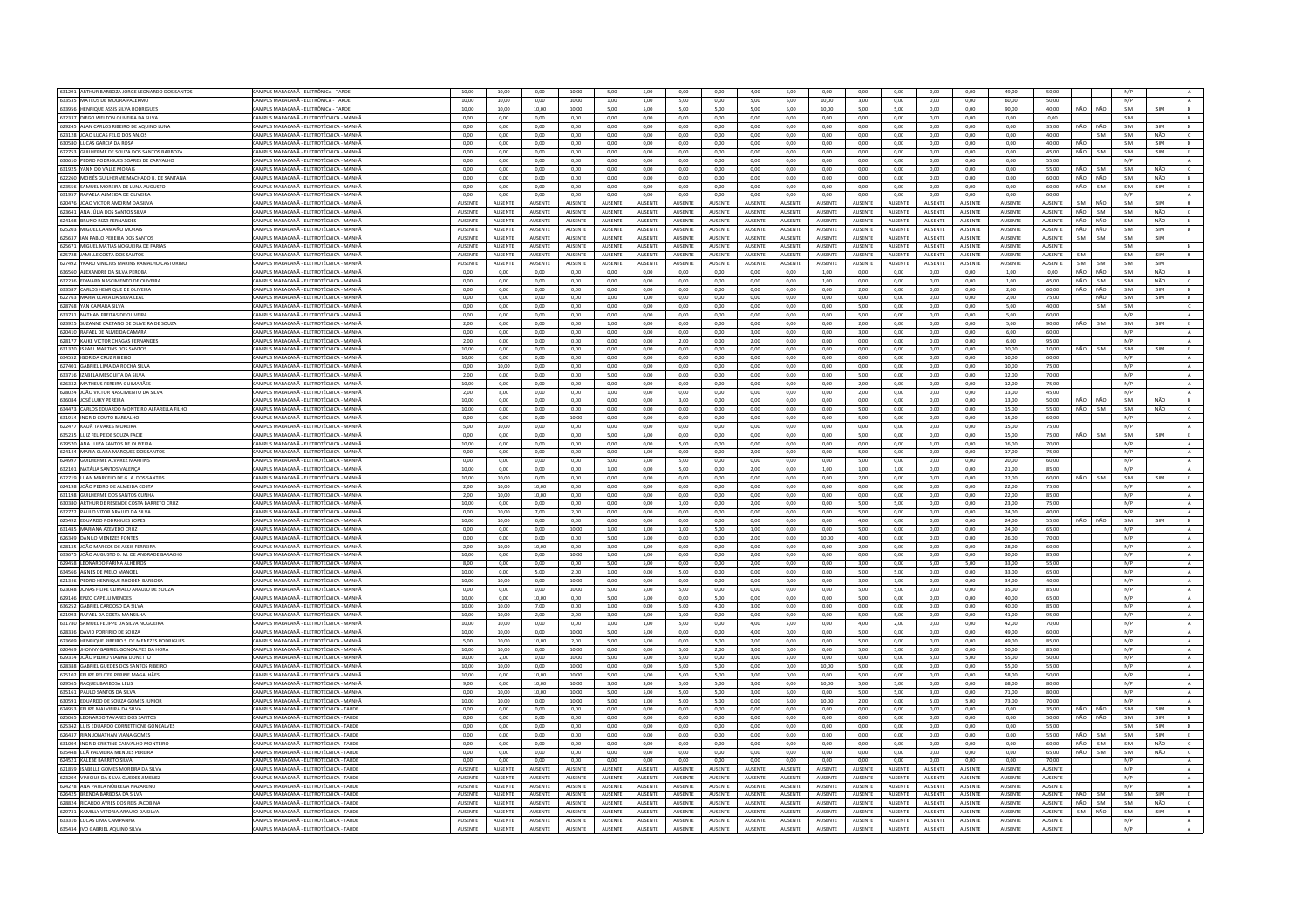| 636659 CAIO RAFAEL DE ABREU VIANNA                               | CAMPUS MARACANĂ - ELETROTÉCNICA - TARDE   | 0,00           | 0,00            | 0,00           | 0,00           | 0,00            | 0,00           | 0,00            | 0,00           | 0,00            | 0,00           | 1,00           | 0,00            | 0,00           | 0,00           | 0,00           | 1,00           | 35,00          |     |            | N/P |                |                           |
|------------------------------------------------------------------|-------------------------------------------|----------------|-----------------|----------------|----------------|-----------------|----------------|-----------------|----------------|-----------------|----------------|----------------|-----------------|----------------|----------------|----------------|----------------|----------------|-----|------------|-----|----------------|---------------------------|
| 627949 VALDIR MACHADO LISBOA                                     | CAMPUS MARACANĂ - ELETROTÉCNICA - TARDE   | 2.00           | 0.00            | 0.00           | 0.00           | 0.00            | 0.00           | 0.00            | 0.00           | 0.00            | 0.00           | 0.00           | 0.00            | 0.00           | 0.00           | 0.00           | 2.00           | 40.00          | NÃO | NÃO        | SIM | SIM            | D                         |
| 621097 GABRIEL VIERI BENEDITO LEONARDO                           | CAMPUS MARACANĂ - ELETROTÉCNICA - TARDI   | 2,00           | 0,00            | 0,00           | 0,00           | 0,00            | 0,00           | 0,00            | 0,00           | 0,00            | 0,00           | 0,00           | 0,00            | 0,00           | 0,00           | 0,00           | 2,00           | 60,00          | NÃO | SIM        | SIM | SIM            |                           |
| 633711 MIQUÉIAS PEREIRA MESSIAS                                  | AMPUS MARACANĂ - ELETROTÉCNICA - TARDE    | 0.00           | 0.00            | 0.00           | 0.00           | 0.00            | 0.00           | 0.00            | 0.00           | 0.00            | 0.00           | 0.00           | 2.00            | 0.00           | 0.00           | 0.00           | 2.00           | 95.00          | NÃO | NÃO        | SIM | NÃO            | B                         |
| 625344 YURI MATTEO LEIRAS DA SILVA                               | CAMPUS MARACANĂ - ELETROTÉCNICA - TARD    | 0.00           | 0.00            | 0.00           | 0.00           | 3,00            | 0,00           | 0,00            | 0.00           | 0.00            | 0.00           | 0,00           | 0.00            | 0,00           | 0,00           | 0.00           | 3.00           | 45.00          |     |            | N/P |                | $\mathbf{A}$              |
| 624628 JOÃO EMANUEL DE LIMA PAULINO                              | CAMPUS MARACANĂ - ELETROTÉCNICA - TARDI   | 2.00           | 0.00            | 0.00           | 0.00           | 0.00            | 1.00           | 0.00            | 0.00           | 0.00            | 0.00           | 0.00           | 0.00            | 0.00           | 0.00           | 0.00           | 3.00           | 50.00          | NÃO |            | N/P |                | $\mathbf{A}$              |
|                                                                  |                                           |                |                 |                |                |                 |                |                 |                |                 |                |                |                 |                |                |                |                |                |     |            |     |                |                           |
| 631523 JULIA DE MORAES GOMES                                     | CAMPUS MARACANĂ - FIFTROTÉCNICA - TARDE   | 0.00           | 0.00            | 0.00           | 0.00           | 1.00            | 0.00           | 0.00            | 0.00           | 0.00            | 0.00           | 0.00           | 2.00            | 0.00           | 0.00           | 0.00           | 3.00           | 75.00          |     |            | N/P |                | A                         |
| 632361 CAMILA LIMA PEREIRA                                       | AMPUS MARACANĂ - ELETROTÉCNICA - TARDE    | 2.00           | 0.00            | 0.00           | 0.00           | 0.00            | 1,00           | 1.00            | 0.00           | 0.00            | 0.00           | 0.00           | 0.00            | 0.00           | 0.00           | 0.00           | 4.00           | 60.00          |     |            | N/P |                | $\mathbf{A}$ .            |
| 632670 NICOLE SONES NUNES                                        | CAMPUS MARACANĂ - ELETROTÉCNICA - TARDE   | 0.00           | 0.00            | 0.00           | 0.00           | 5.00            | 0.00           | 0.00            | 0.00           | 0.00            | 0.00           | 0.00           | 0.00            | 0.00           | 0.00           | 0.00           | 5.00           | 45.00          | NÃO | SIM        | SIM | SIM            | E                         |
| 634250 JOÃO MARCELO NASCIMENTO GRAVANO                           | CAMPUS MARACANĂ - ELETROTÉCNICA - TARDE   | 0.00           | 0.00            | 0.00           | 0.00           | 0.00            | 0.00           | 0.00            | 0.00           | 0.00            | 0.00           | 0.00           | 5.00            | 1.00           | 0.00           | 0.00           | 6,00           | 55.00          | NÃO | SIM        | SIM | SIM            | E                         |
| 628184 MARIA PAULA DA COSTA PLAZA                                | AMPUS MARACANĂ - ELETROTÉCNICA - TARDE    | 2,00           | 0,00            | 0,00           | 0,00           | 0,00            | 1,00           |                 | 0,00           | 0,00            | 0,00           | 1,00           | 2,00            | 0,00           | 0,00           | 0,00           | 6,00           | 70,00          |     |            |     |                | $\Delta$                  |
|                                                                  |                                           |                |                 |                |                |                 |                | 0,00            |                |                 |                |                |                 |                |                |                |                |                |     |            | N/P |                |                           |
| 621771 ALAN AQUINO DOS SANTOS                                    | CAMPUS MARACANĂ - ELETROTÉCNICA - TARD    | 0,00           | 0,00            | 0,00           | $_{0,00}$      | 3,00            | 0,00           | 0,00            | 0,00           | 0,00            | 5,00           | 0,00           | 0,00            | 0,00           | 0,00           | 0,00           | 8,00           | 25,00          | NÃO | SIM        | SIM | SIM            | E                         |
| 624504 JULIA FERREIRA DA SILVA CORREIA                           | CAMPUS MARACANĂ - ELETROTÉCNICA - TARDE   | 0,00           | 0,00            | 0,00           | 0,00           | 5,00            | 5,00           | 0,00            | 0,00           | 0,00            | 0,00           | 0,00           | 0,00            | 0,00           | 0,00           | 0,00           | 10,00          | 75,00          |     |            | N/P |                | $\mathbf{A}$              |
| 634988 BRIAN DE SOUZA ZACARIAS                                   | CAMPUS MARACANĂ - ELETROTÉCNICA - TARDE   | 0.00           | 0.00            | 0.00           | 0.00           | 5.00            | 1.00           | 0.00            | 0.00           | 0.00            | 0.00           | 0.00           | 5.00            | 0.00           | 0.00           | 0.00           | 11.00          | 40.00          |     |            | N/P |                | A                         |
| 620660 LUIS GUILHERME HORACIO DE SOUSA                           | CAMPUS MARACANĂ - ELETROTÉCNICA - TARDI   | 0,00           | 0,00            | 0,00           | 0,00           | 0,00            | 0,00           | 0,00            | 0,00           | 0,00            | 0,00           | 1,00           | 5,00            | 5,00           | 0,00           | 0,00           | 11,00          | 50,00          |     |            | N/P |                | $\,$ A $\,$               |
| 625148 ROGER ALEXANDRE HERMANO DO NASCIMENTO                     | CAMPUS MARACANĂ - ELETROTÉCNICA - TARDE   | 10,00          | 0,00            | 0,00           | 0,00           | 0,00            | 0,00           | 0,00            | 0,00           | 0,00            | 0,00           | 0,00           | 5,00            | 0,00           | 0,00           | 0,00           | 15,00          | 35,00          | NÃO | NÃO        | SIM | SIM            | D                         |
|                                                                  |                                           |                |                 |                |                |                 |                |                 |                |                 |                |                |                 |                |                |                |                |                |     |            |     |                |                           |
| 633554 RAFAEL AGUIAR PASCOA RODRIGUES                            | CAMPUS MARACANĂ - ELETROTÉCNICA - TARDE   | 10,00          | 0,00            | 0,00           | 0,00           | 0,00            | 0,00           | 0.00            | 0,00           | 0,00            | 0,00           | 0,00           | 5,00            | 0,00           | 0,00           | 0,00           | 15,00          | 75,00          |     |            | N/P |                | $\,$ A $\,$               |
| 635254 DAVI FERREIRA BARDI                                       | AMPUS MARACANĂ - ELETROTÉCNICA - TARDI    | 2,00           | 0,00            | 10,00          | 0,00           | 1,00            | 1,00           | 1,00            | 0,00           | 0,00            | 0,00           | 0,00           | 5,00            | 1,00           | 0,00           | 0,00           | 21,00          | 80,00          |     |            | N/P |                | A                         |
| 634999 JOÃO VICTOR ROBLES DANTAS DE SOUZA                        | CAMPUS MARACANÃ - FIFTROTÉCNICA - TARDE   | 9.00           | 10.00           | 0.00           | 0.00           | 1.00            | 0.00           | 0.00            | 0.00           | 0.00            | 0.00           | 0.00           | 200             | 0.00           | 0.00           | 0.00           | 22.00          | 65.00          |     |            | N/P |                | $\mathbf{A}$              |
| 634607 ERIKA CHRISTENSEN FALCÃO PALHARES CAMPOS                  | CAMPUS MARACANĂ - ELETROTÉCNICA - TARDI   | 10,00          | 0,00            | 0,00           | 2,00           | 0,00            | 0,00           | 0,00            | 0,00           | 0,00            | 0,00           | 0,00           | 5,00            | 5,00           | 0,00           | 0,00           | 22,00          | 90,00          |     |            | N/P |                | $\mathbf{A}$              |
| 633902 THIAGO MENESES BANDEIRA DE SOUZA                          | CAMPUS MARACANĂ - ELETROTÉCNICA - TARDE   | 10.00          | 10.00           | 0.00           | 2.00           | 0.00            | 1.00           | 0.00            | 0.00           | 0.00            | 0.00           | 0.00           | 0.00            | 0.00           | 0.00           | 0.00           | 23.00          | 60.00          |     |            | N/P |                | A                         |
|                                                                  |                                           |                |                 |                |                |                 |                |                 |                |                 |                |                |                 |                |                |                |                |                |     |            |     |                |                           |
| 633874 RAMON MACEDO DA COSTA                                     | CAMPUS MARACANĂ - ELETROTÉCNICA - TARD    | 10,00          | 0,00            | 0,00           | 0,00           | 5,00            | 5,00           | 0,00            | 0,00           | 0,00            | 0,00           | 0,00           | 5,00            | 0,00           | 0,00           | 0,00           | 25,00          | 45,00          |     |            | N/P |                | $\mathbf{A}$              |
| 627549 JOÃO VICTOR DIAS DA SILVA                                 | CAMPUS MARACANĂ - ELETROTÉCNICA - TARDI   | 10.00          | 0.00            | 0.00           | 10.00          | 0.00            | 1.00           | 0.00            | 0.00           | 2.00            | 0.00           | 0.00           | 2.00            | 0.00           | 0.00           | 0.00           | 25.00          | 95.00          |     |            | N/P |                | A                         |
| 634274 ANA THEREZA MARTINS CHEHIN                                | CAMPUS MARACANÃ - FIFTROTÉCNICA - TARDE   | 10.00          | 0.00            | 0.00           | 8.00           | 1.00            | 0.00           | 2.00            | 0.00           | 2.00            | 0.00           | $0.00 -$       | 3.00            | 0.00           | 0.00           | 0.00           | 26.00          | 58.00          |     |            | N/P |                | A                         |
| 634372 JEAN MARTINS DE ANDRADE                                   | AMPUS MARACANĂ - ELETROTÉCNICA - TARDI    | 10,00          | 0.00            | 0.00           | 0,00           | 0.00            | 1.00           | 5,00            | 5.00           | 0.00            | 0,00           | 0.00           | 5.00            | 1.00           | 0,00           | 0,00           | 27,00          | 60.00          |     |            | N/P |                | $\,$ A $\,$               |
| 634319 LUIGI RISI DE SALLES                                      | CAMPUS MARACANÃ - FLETROTÉCNICA - TARDI   | 10.00          | 0.00            | 0.00           | 10.00          | 0.00            | 0.00           | 0.00            | 0.00           | 0.00            | 0.00           | 0.00           | 5.00            | 5.00           | 0.00           | 0.00           | 30.00          | 70.00          |     |            | N/P |                | $\mathbf{A}$              |
|                                                                  |                                           |                |                 |                |                |                 |                |                 |                |                 | 0.00           |                |                 |                |                |                |                |                |     |            | N/P |                |                           |
| 630935 LUCAS BOTELHO FERREIRA DA SILVA                           | CAMPUS MARACANĂ - ELETROTÉCNICA - TARDE   | 10,00          | 0,00            | 0,00           | 0,00           | 1,00            | 1,00           | 5,00            | 5,00           | 1,00            |                | 1,00           | 5,00            | 1,00           | 0,00           | 0,00           | 30,00          | 85,00          |     |            |     |                | $\mathbf{A}$              |
| 633140 CARLOS FELIPE RODRIGUES DE FIGUEIREDO                     | CAMPUS MARACANĂ - ELETROTÉCNICA - TARDE   | 10.00          | 0.00            | 10.00          | 2.00           | 3.00            | 0.00           | 0.00            | 0.00           | 2.00            | 0.00           | 0.00           | 5.00            | 0.00           | 0.00           | 0.00           | 32.00          | 70.00          |     |            | N/P |                | A                         |
| 629576 KAUÃ RAFAEL DA SILV                                       | CAMPUS MARACANÃ - FLETROTÉCNICA - TARDI   | 10,00          | 0.00            | 0.00           | 10,00          | 0,00            | 0,00           | 1,00            | 5.00           | 3.00            | 0.00           | $_{0,00}$      | 5.00            | 0.00           | $_{0,00}$      | 0,00           | 34,00          | 75,00          |     |            | N/P |                | A                         |
| 629405 ANDRE LUIZ SARMENTO MENDES PEREIRA                        | CAMPUS MARACANĂ - ELETROTÉCNICA - TARDE   | 10.00          | 10.00           | 0.00           | 10.00          | 1.00            | 0.00           | 0.00            | 0.00           | 0.00            | 0.00           | 0.00           | 5.00            | 5.00           | 0.00           | 0.00           | 41.00          | 90.00          |     |            | N/P |                | A                         |
| 633099 GARRIEL DIMITROV DANTAS                                   | CAMPUS MARACANÃ - FIFTROTÉCNICA - TARDE   | 10.00          | 2.00            | 5.00           | 10.00          | 0.00            | 1.00           | 5.00            | 5.00           | 2.00            | 0.00           | 0.00           | 2.00            | 0.00           | 0.00           | 0.00           | 42.00          | 55.00          |     |            | N/P |                | $\Lambda$                 |
| 631609 ISABELA ALVES VAZ VEIGA                                   | AMPUS MARACANĂ - ELETROTÉCNICA - TARDI    | 10,00          | 10,00           | 0,00           | 10,00          | 1,00            | 0,00           | 5,00            | 0,00           | 3,00            | 0,00           | 0,00           | 5,00            | 0,00           | $_{0,00}$      | $_{0,00}$      | 44,00          | 85,00          |     |            | N/P |                | $\mathbf{A}$              |
|                                                                  |                                           |                |                 |                |                |                 |                |                 |                |                 |                |                |                 |                |                |                |                |                |     |            |     |                |                           |
| 625128 THIAGO DOS SANTOS SILVA                                   | CAMPUS MARACANĂ - ELETROTÉCNICA - TARDE   | 10.00          | 10.00           | 10.00          | 10.00          | 0.00            | 1.00           | 0.00            | 0.00           | 0.00            | 0.00           | 0.00           | 5.00            | 5.00           | 0.00           | 0.00           | 51.00          | 65.00          | NÃO | NÃO        | SIM | SIM            | D                         |
| 626383 VICTOR DE CARVALHO SILVA                                  | CAMPUS MARACANĂ - ELETROTÉCNICA - TARDE   | 10,00          | 0,00            | 10,00          | 10,00          | 1,00            | 1,00           | 5,00            | 3,00           | 3,00            | 0,00           | 0,00           | 5,00            | 5,00           | 0,00           | 0,00           | 53,00          | 90,00          | NÃO | SIM        | SIM | $\mathsf{SIM}$ | E                         |
| 633687 MIGUEL DE SENA MURTEIRA PINHEIRO                          | AMPUS MARACANĂ - ELETROTÉCNICA - TARDI    | 10,00          | 10,00           | 0,00           | 10,00          | 0,00            | 0,00           | 5,00            | 5,00           | 3,00            | 2,00           | 0,00           | 5,00            | 5,00           | 0,00           | 0,00           | 55,00          | 60.00          |     |            | N/P |                | A                         |
| 628859 BRUNA FREITAS FERREIRA SALMEN                             | CAMPUS MARACANÃ - ESTRADAS - MANHÂ        | 0.00           | 0.00            | 0.00           | 0.00           | 0.00            | 0,00           | 0.00            | 0.00           | 0.00            | 0.00           | 0,00           | 0.00            | 0.00           | 0.00           | 0.00           | 0.00           | 50.00          | NÃO | NÃO        | SIM | SIM            | $\mathsf D$               |
|                                                                  | CAMPUS MARACANÃ - ESTRADAS - MANHA        |                |                 |                |                |                 |                |                 |                |                 |                |                | 0.00            |                |                |                |                | 50.00          | NÃO | NÃO        | SIM | NÃO            |                           |
| 631525 MANUELA LEITÃO XAVIER                                     |                                           | 0,00           | 0,00            | 0,00           | 0,00           | 0,00            | 0,00           | 0,00            | 0,00           | 0,00            | 0,00           | 0,00           |                 | 0,00           | 0,00           | 0,00           | 0,00           |                |     |            |     |                | $\overline{B}$            |
| 623640 LÍVIA MARCELA ARAÚJO DE SOUZA                             | CAMPUS MARACANĂ - ESTRADAS - MANHĂ        | 0.00           | 0.00            | 0.00           | 0.00           | 0.00            | 0.00           | 0.00            | 0.00           | 0.00            | 0.00           | 0.00           | 0.00            | 0.00           | 0.00           | 0.00           | 0.00           | 55.00          | NÃO | NÃO        | SIM | SIM            | D                         |
| 630460 REBECA DA ROCHA WALTER                                    | CAMPUS MARACANĂ - ESTRADAS - MANH.        | 0,00           | 0,00            | 0,00           | 0,00           | 0,00            | 0,00           | 0,00            | 0,00           | 0,00            | 0,00           | 0,00           | 0,00            | 0,00           | 0,00           | 0,00           | 0,00           | 55,00          | NÃO | NÃO        | SIM | NÃO            | $\,$ B $\,$               |
| 625250 BEATRIZ DUARTE TRIGO GARCIA                               | CAMPUS MARACANA - ESTRADAS - MANHA        | AUSENTE        | AUSENTE         | <b>AUSENTE</b> | AUSENTE        | <b>AUSENTE</b>  | <b>AUSENTE</b> | <b>AUSENTE</b>  | AUSENTE        | <b>AUSENTE</b>  | AUSENTE        | AUSENTE        | <b>AUSENTE</b>  | AUSENTE        | AUSENTE        | <b>AUSENTE</b> | AUSENTE        | AUSENTE        |     |            | N/P |                | A                         |
| 626677 KAYKY MARTINS DOS SANTOS                                  | CAMPUS MARACANĂ - ESTRADAS - MANHA        | AUSENTE        | AUSENTE         | AUSENTE        | AUSENTE        | AUSENTE         | AUSENTE        | AUSENTE         | AUSENTE        | AUSENTE         | AUSENTE        | AUSENTE        | AUSENTE         | AUSENTE        | AUSENTE        | AUSENTE        | AUSENTE        | AUSENTE        | NÃO | SIM        | SIM | NÃO            | $\mathsf{c}$              |
| 627263 ALANA BATISTA FELEX VIEGA                                 | MPUS MARACANĂ - ESTRADAS - MANHA          | AUSENTE        | AUSENTE         | AUSENTE        | <b>AUSENTE</b> | <b>AUSENTE</b>  | <b>AUSENTE</b> | AUSENTE         | AUSENTE        | AUSENTE         | AUSENTE        | AUSENTE        | AUSENTE         | AUSENTE        | AUSENTE        | <b>AUSENTE</b> | AUSENTE        | AUSENTE        | NÃO | <b>SIM</b> | SIM | SIM            | E                         |
| 631636 PEDRO PAULO CAVALCANTE FILHO                              | CAMPUS MARACANÃ - ESTRADAS - MANHÂ        | <b>AUSENTE</b> | <b>ALISENTE</b> | <b>AUSENTE</b> | <b>AUSENTE</b> | <b>ALISENTE</b> | <b>AUSENTE</b> | <b>ALISENTE</b> | <b>AUSENTE</b> | <b>ALISENTE</b> | <b>AUSENTE</b> | <b>AUSENTE</b> | <b>ALISENTE</b> | <b>AUSENTE</b> | <b>AUSENTE</b> | <b>AUSENTE</b> | <b>AUSENTE</b> | <b>AUSENTE</b> |     |            | N/P |                |                           |
|                                                                  |                                           |                |                 |                |                |                 |                |                 |                |                 |                |                |                 |                |                |                |                |                |     |            |     |                | $\mathbf{A}$              |
|                                                                  |                                           |                |                 |                |                |                 |                |                 |                |                 |                |                |                 |                |                | <b>AUSENTE</b> |                |                |     |            |     | SIM            |                           |
| 632961 NIKOLAS DA SILVA COSTA                                    | CAMPUS MARACANA - ESTRADAS - MANHA        | AUSENTE        | AUSENTE         | AUSENTE        | <b>AUSENTE</b> | <b>AUSENTE</b>  | AUSENTE        | <b>AUSENTE</b>  | AUSENTE        | <b>AUSENTE</b>  | AUSENTE        | AUSENTE        | AUSENTE         | AUSENTE        | AUSENTE        |                | <b>AUSENTE</b> | AUSENTE        | NÃO | SIM        | SIM |                | E                         |
| 634567 MARIA EDUARDA FABRIS DA SILVA                             | CAMPUS MARACANĂ - ESTRADAS - MANHĂ        | AUSENTE        | AUSENTE         | AUSENTE        | AUSENTE        | AUSENTE         | AUSENTE        | AUSENTE         | AUSENTE        | AUSENTE         | AUSENTE        | AUSENTE        | AUSENTE         | AUSENTE        | AUSENTE        | AUSENTE        | AUSENTE        | AUSENTE        |     |            | N/P |                | A                         |
|                                                                  | CAMPUS MARACANĂ - ESTRADAS - MANH         | <b>AUSENTE</b> |                 | AUSENTE        | <b>AUSENTE</b> |                 |                |                 |                |                 |                |                |                 |                | <b>AUSENTE</b> | <b>AUSENTE</b> |                | AUSENTE        |     |            | N/P |                |                           |
| 635559 MARCELLO RAMOS MARQUES DOS SANTOS COSTA                   |                                           |                | AUSENTE         |                |                | AUSENTE         | AUSENTE        | AUSENTE         | AUSENTE        | AUSENTE         | AUSENTE        | AUSENTE        | AUSENTE         | AUSENTE        |                |                | AUSENTE        |                |     |            |     |                | A                         |
| 634405 CRISTHIAN NASCIMENTO DOMINGUE                             | CAMPUS MARACANÃ - ESTRADAS - MANHA        | 0.00           | 0.00            | 0.00           | 0.00           | 1.00            | 0.00           | 0.00            | 0.00           | 0.00            | 0.00           | 0.00           | 0.00            | 0.00           | 0.00           | 0.00           | 1.00           | 80.00          | NÃO | <b>SIM</b> | SIM | SIM            | E                         |
| 622673 RONALD DE SOUZA SOMBRA                                    | CAMPUS MARACANÃ - ESTRADAS - MANHÃ        | 0.00           | 0.00            | 0.00           | 0.00           | 0.00            | 0.00           | 0.00            | 0.00           | 0.00            | 0.00           | 0.00           | 2.00            | 0.00           | 0.00           | 0.00           | 2.00           | 50.00          |     |            | N/P |                | A                         |
| 635180 ANA CAROLINA DO NASCIMENTO SILVA                          | AMPUS MARACANÃ - ESTRADAS - MANHA         | 2,00           | 0,00            | 0,00           | 0,00           | 0,00            | 0,00           | 0,00            | 0,00           | 0,00            | 0,00           | 0,00           | 0,00            | 0,00           | 0,00           | 0,00           | 2,00           | 60.00          |     |            | N/P |                | $\mathbf{A}$              |
| 634699 <b>JOANA ALVES MATHIAS PERFIRA</b>                        | CAMPUS MARACANÃ - ESTRADAS - MANHÍ        | 0.00           | 0.00            | 0.00           | 2.00           | 0.00            | 1.00           | 0.00            | 0.00           | 0.00            | 0.00           | 0.00           | 0.00            | 0.00           | 0.00           | 0.00           | 3.00           | 75.00          |     |            | N/P |                | A                         |
|                                                                  | CAMPUS MARACANĂ - ESTRADAS - MANHÂ        | 0.00           | 0.00            | 0.00           | 0.00           | 0.00            | 0.00           | 0.00            | 0.00           | 0.00            | 0.00           | 0.00           | 5.00            | 0.00           | 0.00           | 0.00           | 5.00           | 75.00          |     |            | N/P |                |                           |
| 628237 FILIPE BARBOSA DE MORAIS<br>635029 BARRARA NAZARIO VIFIRA | CAMPUS MARACANÃ - ESTRADAS - MANHÃ        | 0.00           | 0.00            | 0.00           | 0.00           | 0.00            | 0.00           | 0.00            | 0.00           | 0.00            | 0.00           | 0.00           | 5.00            | 0.00           | 0.00           | 0.00           | 5.00           | 85.00          |     |            | N/P |                | $\mathbf{A}$<br>$\Lambda$ |
|                                                                  |                                           |                |                 |                |                |                 |                |                 |                |                 |                |                |                 |                |                |                |                |                |     |            |     |                |                           |
| 630663 GABRIELA VIEIRA DE OLIVEIRA                               | CAMPUS MARACANÃ - ESTRADAS - MANHÂ        | 2,00           | 0,00            | 0,00           | 0,00           | 1,00            | 1,00           | 0,00            | 0,00           | 0,00            | 0,00           | 0,00           | 5,00            | 0,00           | 0,00           | 0,00           | 9,00           | 85,00          |     |            | N/P |                | $\,$ A $\,$               |
| 624584 MARIA EDUARDA BARBOSA PIMENTEL FERREIRA                   | CAMPUS MARACANĂ - ESTRADAS - MANHA        | 0,00           | 0,00            | 10,00          | 0,00           | 0,00            | 1,00           | 0,00            | 0,00           | 0,00            | 0,00           | 0,00           | 0,00            | 0,00           | 0,00           | 0,00           | 11,00          | 60,00          |     |            | N/P |                | $\,$ A $\,$               |
| 635520 LEAN GABRIEL CARVALHO DA SILVA                            | CAMPUS MARACANĂ - ESTRADAS - MANHĂ        | 0.00           | 0.00            | 0.00           | 10.00          | 0.00            | 0.00           | 0.00            | 0.00           | 0.00            | 0.00           | 0.00           | 2.00            | 0.00           | 0.00           | 0.00           | 12,00          | 40.00          |     |            | N/P |                | A                         |
| 630926 GIOVANNA DAS NEVES MOREIRA LIM.                           | CAMPUS MARACANĂ - ESTRADAS - MANH         | 0,00           | 0,00            | 0,00           | 2,00           | 5,00            | 5,00           | 0,00            | 0,00           | 0,00            | 0,00           | 0,00           | 0,00            | 0,00           | 0,00           | 0,00           | 12,00          | 75,00          |     |            | N/P |                | $\mathbf{A}$ .            |
| 636246 LIVIA CANDIDO BEZERRA                                     | CAMPUS MARACANA - ESTRADAS - MANHA        | 2.00           | 0.00            | 0.00           | 0.00           | 1.00            | 1.00           | 0.00            | 5.00           | 0.00            | 0.00           | 0.00           | 5.00            | 0.00           | 0.00           | 0.00           | 14.00          | 45.00          | NÃO | NÃO        | SIM | NÃO            | B                         |
|                                                                  |                                           |                |                 |                |                |                 |                |                 |                |                 |                |                |                 |                |                |                |                |                |     |            |     |                |                           |
| 636443 VITOR BERNARDES CHAGA                                     | CAMPUS MARACANĂ - ESTRADAS - MANHĂ        | 2,00           | 0,00            | 10,00          | 0,00           | 0,00            | 1,00           | 0,00            | 0,00           | 1,00            | 0,00           | 0,00           | 0,00            | 0,00           | 0,00           | 0,00           | 14,00          | 50,00          |     |            | N/P |                | $\mathbf{A}$              |
| 630361 JOAO AFONSO FEJJAO DE OLIVEIRA                            | CAMPUS MARACANA - ESTRADAS - MANHÃ        | 10.00          | 0.00            | 0.00           | 0.00           | 1.00            | 0.00           | 0.00            | 0.00           | 0.00            | 0.00           | 0.00           | 4.00            | 0.00           | 0.00           | 0.00           | 15.00          | 60.00          |     |            | N/P |                | A                         |
| 621438 LUIZA MOREIRA DA CRUZ                                     | CAMPUS MARACANÃ - ESTRADAS - MANHÂ        | 8.00           | 0.00            | 0.00           | 2,00           | 0,00            | 0.00           | 0.00            | 0.00           | 0.00            | 0.00           | 0,00           | 5.00            | 0,00           | 0.00           | 0.00           | 15,00          | 65.00          |     |            | N/P |                | $\,$ A $\,$               |
| 624705 HENRIQUE FARIAS GABRIEL                                   | CAMPUS MARACANĂ - ESTRADAS - MANHĂ        | 10,00          | 0,00            | 0,00           | 0,00           | 0,00            | 0,00           | 0,00            | 0,00           | 0,00            | 0,00           | 0,00           | 5,00            | 0,00           | 0,00           | 0,00           | 15,00          | 95,00          |     |            | N/P |                | A                         |
| 630940 YASMIN OLIVEIRA ROVEDO                                    | CAMPUS MARACANÃ - ESTRADAS - MANHÃ        | 10.00          | 0.00            | 0.00           | 2.00           | 1.00            | 1.00           | $0.00 -$        | 0.00           | 0.00            | 0.00           | $0.00 -$       | 200             | 0.00           | 0.00           | 0.00           | 16.00          | 45.00          |     |            | N/P |                | A                         |
| 631733 GABRIELA DOS SANTOS DA SILVA                              | CAMPUS MARACANĂ - ESTRADAS - MANHA        | 2,00           | 0,00            | 10,00          | 2,00           | 0,00            | 0,00           | 1,00            | 1,00           | 0,00            | 0,00           | 0,00           | 0,00            | 0,00           | 0,00           | 0,00           | 16,00          | 65,00          |     |            | N/P |                | $\,$ A $\,$               |
| 634921 LEONARDO SCAZZUSO ABREL                                   | CAMPUS MARACANĂ - ESTRADAS - MANHÂ        | 2.00           | 10.00           | 0.00           | 0.00           | 1.00            | 0.00           | 0.00            | 0.00           | 0.00            | 0.00           | 0.00           | 5.00            | 0.00           | 0.00           | 0.00           | 18.00          | 55.00          |     |            | N/P |                | A                         |
|                                                                  |                                           |                |                 |                |                |                 |                |                 |                |                 |                |                |                 |                |                |                |                |                |     |            |     |                |                           |
| 620810 EDUARDO CARNEIRO GONÇALVES                                | CAMPUS MARACANĂ - ESTRADAS - MANH         | 2,00           | 8,00            | 0,00           | 2,00           | 1,00            | 0,00           | 1,00            | 0,00           | 0,00            | 0,00           | 0,00           | 4,00            | 0,00           | 0,00           | 0,00           | 18,00          | 70,00          |     |            | N/P |                | $\mathbf{A}$              |
| 621860 ARTHUR BARROS VASSAL DOS SANTO                            | <b>CAMPUS MARACANĂ - ESTRADAS - MANHA</b> | 2.00           | 10.00           | 0.00           | 0.00           | 0.00            | 0.00           | 0.00            | 0.00           | 0.00            | 0.00           | 0.00           | 5.00            | 1.00           | 0.00           | 0.00           | 18.00          | 80.00          |     |            | N/P |                | A                         |
| 633391 PAULA CORRÊA PEREIRA BICEGO                               | CAMPUS MARACANÃ - ESTRADAS - MANHÍ        | 2.00           | 8.00            | 0.00           | 0.00           | 1.00            | 1.00           | 1.00            | 1.00           | 0.00            | 0.00           | 0.00           | 4.00            | 0.00           | 0.00           | 0.00           | 18.00          | 80.00          |     |            | N/P |                | A.                        |
| 631521 LORENA ACCIOLY CEPEDA                                     | CAMPUS MARACANĂ - ESTRADAS - MANHÂ        | 0.00           | 0.00            | 0.00           | 10.00          | 0.00            | 0.00           | 0.00            | 0.00           | 0.00            | 0.00           | 0.00           | 5.00            | 5.00           | 0,00           | 0.00           | 20.00          | 70.00          |     |            | N/P |                | $\mathbf{A}$              |
| 634689 GABRIEL FOLLY MANGORRA                                    | CAMPUS MARACANÃ - ESTRADAS - MANHÃ        | 0.00           | 0.00            | 0.00           | 10.00          | 0.00            | 1.00           | 0.00            | 0.00           | 0.00            | 0.00           | 0.00           | 5.00            | 5.00           | 0.00           | 0.00           | 21.00          | 60.00          |     |            | N/P |                | A                         |
|                                                                  |                                           |                |                 |                |                |                 |                |                 |                |                 |                |                |                 |                |                |                |                |                |     |            |     |                |                           |
| 630765 LUÍS GUILHERME DA COSTA MOREIRA                           | AMPUS MARACANĂ - ESTRADAS - MANH.         | 10,00          | 10,00           | 0.00           | 2.00           | 1,00            | $_{0,00}$      | 0.00            | $_{0,00}$      | 0.00            | 0.00           | $_{0,00}$      | 0.00            | 0.00           | $_{0,00}$      | 0,00           | 23.00          | 60.00          |     |            | N/P |                | $\,$ A $\,$               |
| 632830 GIOVANA DE LIMA BARBOSA                                   | CAMPUS MARACANĂ - ESTRADAS - MANHĂ        | 10.00          | 0.00            | 0.00           | 10.00          | 0.00            | 1.00           | 0.00            | 0.00           | 2.00            | 0.00           | 0.00           | 0.00            | 0.00           | 0.00           | 0.00           | 23.00          | 70.00          |     |            | N/P |                | A                         |
| 636581 DANIEL COLLYER MELO CALANDRIN                             | CAMPUS MARACANÃ - ESTRADAS - MANHÃ        | 0.00           | 0.00            | 10.00          | 10.00          | 0.00            | 0,00           | 0.00            | 0.00           | 0.00            | 0.00           | 0.00           | 5.00            | 0.00           | 0.00           | 0.00           | 25,00          | 75.00          |     |            | N/P |                | $\,$ A $\,$               |
| 628446 ISRAEL ULRICHSEN MONTEIRO                                 | CAMPUS MARACANĂ - ESTRADAS - MANHĂ        | 5,00           | 5,00            | 0,00           | 2,00           | 1,00            | 1,00           | 0,00            | 0,00           | 3,00            | 0,00           | 0,00           | 5,00            | 5,00           | 0,00           | 0,00           | 27,00          | 70,00          |     |            | N/P |                | A                         |
| 635693 BRUNO JANOTI SILVA                                        | CAMPUS MARACANÃ - ESTRADAS - MANHÍ        | 10.00          | 10.00           | 0.00           | 0.00           | 0.00            | 1.00           | 0.00            | 0.00           | 0.00            | 0.00           | 0.00           | 500             | 5.00           | 0.00           | 0.00           | 31.00          | 45.00          |     |            | N/P |                | A                         |
| 625982 GABRIEL BERGUERAND SANTOS REIS MATHEUS                    | CAMPUS MARACANĂ - ESTRADAS - MANHA        | 2,00           | 0,00            | 0,00           | 10,00          | 0,00            | 0,00           | 5,00            | 5,00           | 2,00            | 0,00           | 0,00           | 5,00            | 5,00           | 0,00           | 0,00           | 34,00          | 90,00          |     |            | N/P |                |                           |
|                                                                  |                                           |                |                 |                |                |                 |                |                 |                |                 |                |                |                 |                |                |                |                |                |     |            |     |                | $\mathbf{A}$              |
| 622879 FELIPE DE ALBUQUERQUE ROCHA                               | CAMPUS MARACANA - ESTRADAS - MANHÃ        | 0.00           | 0.00            | 10.00          | 0.00           | 5.00            | 5.00           | 0.00            | 0.00           | 4.00            | 0.00           | 2.00           | 5.00            | 5.00           | 0.00           | 0.00           | 36.00          | 35.00          |     |            | N/P |                | A                         |
| 635945 MARIA CLARA CAMELO NUNES PEREIRA                          | CAMPUS MARACANĂ - ESTRADAS - MANH.        | 10,00          | 10,00           | 0,00           | 10,00          | 1,00            | 1,00           | 2,00            | 0,00           | 3,00            | 0,00           | 0,00           | 5,00            | 1,00           | 0,00           | 0,00           | 43,00          | 50,00          |     |            | N/P |                | $\mathbf{A}$              |
| 629592 FERNANDO FERNANDES DA SILVA COUTINHO                      | CAMPUS MARACANĂ - ESTRADAS - MANHÂ        | 2,00           | 0,00            | 10,00          | 10,00          | 1,00            | 1,00           | 5,00            | 1,00           | 4,00            | 2,00           | 0,00           | 5,00            | 5,00           | 0,00           | 0,00           | 46,00          | 60,00          |     |            | N/P |                | A                         |
| 626336 GIOVANNA ROCHA DA SILVA FERREIRA COUTINHO                 | CAMPUS MARACANÃ - ESTRADAS - MANHÃ        | 10,00          | 0,00            | 0,00           | 10.00          | 1,00            | 1,00           | 5,00            | 2,00           | 3,00            | 0,00           | 10,00          | 2,00            | 0,00           | 5,00           | 5,00           | 54,00          | 65.00          |     |            | N/P |                | A                         |
| 633725 CARLOS EDUARDO CARVALHO DE OLIVEIRA                       | CAMPUS MARACANĂ - ESTRADAS - MANHA        | 10,00          | 10,00           | 0,00           | 10,00          | 5,00            | 5,00           | 5,00            | 5,00           | 3,00            | 5,00           | 10,00          | 5,00            | 5,00           | 0,00           | 0,00           | 78,00          | 80.00          |     |            | N/P |                | A                         |
| 621063 LORHAN DA SILVA LAGO                                      | CAMPUS MARACANA - EVENTOS - MANHA         | 0.00           | 0.00            | 0.00           | 0.00           | 0.00            | 0.00           | 0.00            | 0.00           | 0.00            | 0.00           | 0.00           | 0.00            | 0.00           | 0.00           | 0.00           | 0.00           | 10.00          | NÃO | SIM        | SIM |                | $\mathsf{C}$              |
|                                                                  |                                           |                |                 |                |                |                 |                |                 |                |                 |                |                |                 |                |                |                |                |                |     |            |     |                |                           |
| 625535 RAIANE BITTENCOURT DA CUNHA                               | CAMPUS MARACANĂ - EVENTOS - MANH          | 0,00           | 0,00            | 0,00           | 0,00           | 0,00            | 0,00           | 0,00            | 0,00           | 0,00            | 0,00           | 0,00           | 0,00            | 0,00           | 0,00           | 0,00           | 0,00           | 25,00          | SIM | SIM        | SIM | SIM            |                           |
| 625041 IRYS FRANCA ROSA                                          | CAMPUS MARACANĂ - EVENTOS - MANHÂ         | 0.00           | 0.00            | 0.00           | 0.00           | 0.00            | 0.00           | 0.00            | 0.00           | 0.00            | 0.00           | 0.00           | 0.00            | 0.00           | 0.00           | 0.00           | 0.00           | 30.00          | NÃO | SIM        | SIM | NÃO            | $\epsilon$                |
| 623078 TAIS MIRE                                                 | <b>AMPUS MARACANĂ - EVENTOS - MANH</b>    | 0,00           | 0,00            | 0,00           | 0,00           | 0,00            | 0,00           | 0,00            | 0,00           | 0,00            | 0,00           | 0,00           | 0,00            | 0,00           | 0,00           | 0,00           | 0,00           | 45,00          | NÃO | SIM        | SIM | SIM            | E                         |
| 625627 LUCAS DE SOUZA DA SILVA                                   | CAMPUS MARACANA - EVENTOS - MANHA         | 0,00           | 0,00            | 0.00           | 0,00           | 0.00            | 0.00           | 0.00            | 0.00           | 0.00            | 0.00           | 0,00           | 0.00            | 0.00           | 0,00           | 0,00           | 0,00           | 50.00          | NÃO | NÃO        | SIM | SIM            | $\overline{D}$            |
| 631650 KAROLAINE NAYARA DOS SANTOS SILVA                         | CAMPUS MARACANA - EVENTOS - MANHÃ         | $0.00 -$       | 0.00            | 0.00           | 0.00           | 0.00            | 0.00           | 0.00            | 0.00           | 0.00            | 0.00           | 0.00           | 0.00            | 0.00           | 0.00           | 0.00           | 0.00           | 50.00          | NÃO | <b>SIM</b> | SIM | NÃO            |                           |
| 636675 MARIA CLARA CORRÊA SANTO                                  | CAMPUS MARACANÃ - EVENTOS - MANH          | 0.00           | 0.00            | 0.00           | 0.00           | 0.00            | 0.00           | 0.00            | 0.00           | 0.00            | 0.00           | 0.00           | 0.00            | 0.00           | 0.00           | 0.00           | 0.00           | 50.00          | SIM | NÃO        | SIM | SIM            | $\epsilon$                |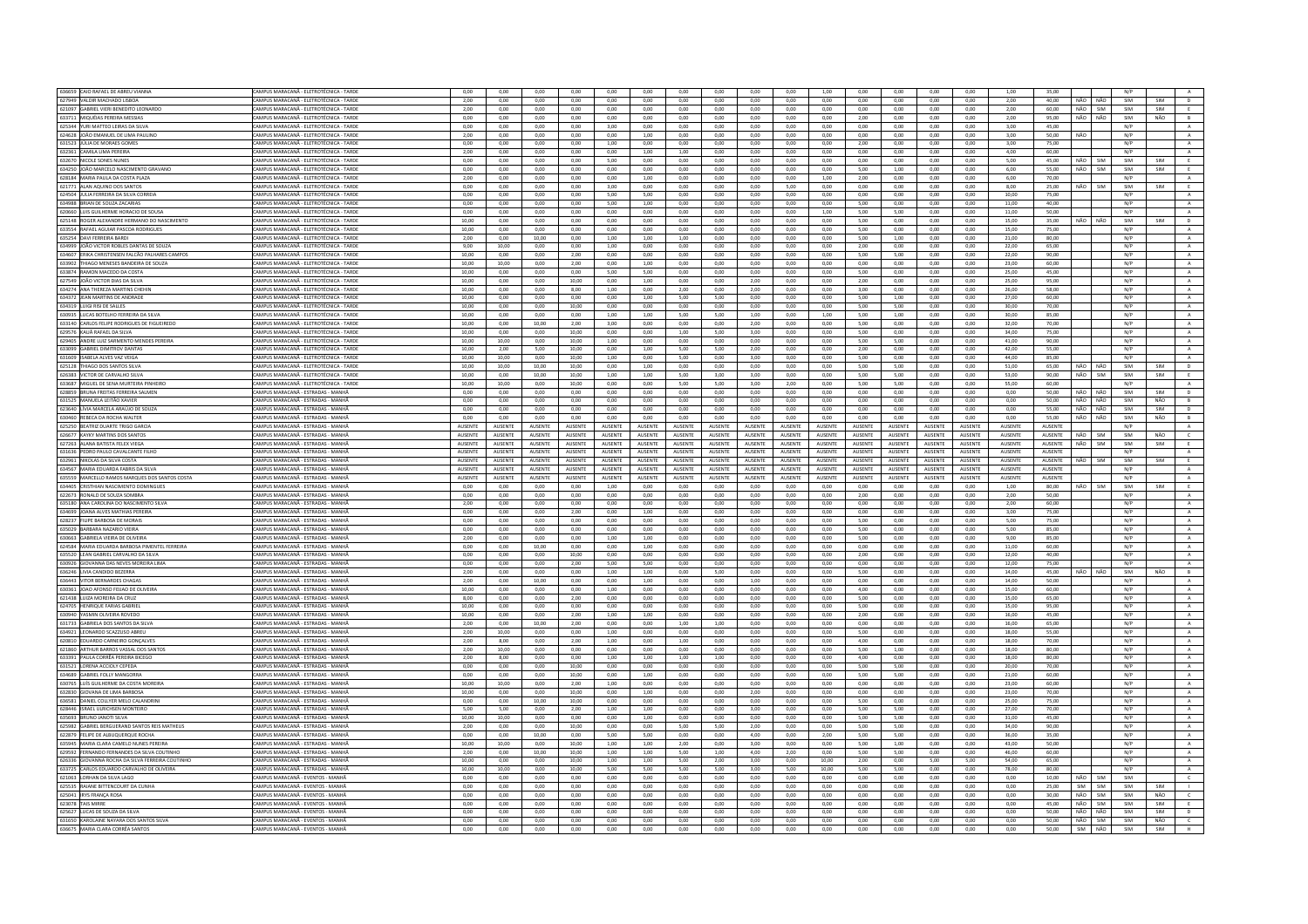| 624676 ESTELA VITÓRIA GREGORIO NAVAL                 |                                          |                |                 |                |                |                 |                |                 |                |                 |                |                |                 |                |                |                |                 |                |                   |     |            |                |
|------------------------------------------------------|------------------------------------------|----------------|-----------------|----------------|----------------|-----------------|----------------|-----------------|----------------|-----------------|----------------|----------------|-----------------|----------------|----------------|----------------|-----------------|----------------|-------------------|-----|------------|----------------|
|                                                      | CAMPUS MARACANĂ - EVENTOS - MANHA        | 0,00           | 0,00            | 0,00           | 0,00           | 0,00            | 0,00           | 0,00            | 0,00           | 0,00            | 0,00           | 0,00           | 0,00            | 0,00           | 0,00           | 0,00           | 0,00            | 65,00          |                   | N/P |            |                |
| 636586 ANA BEATRIZ RIBEIRO MANCH SARONNI             | CAMPUS MARACANĂ - EVENTOS - MANHĂ        | 0,00           | 0.00            | 0,00           | 0,00           | 0.00            | 0,00           | 0,00            | 0.00           | 0,00            | 0,00           | 0.00           | 0,00            | 0,00           | 0.00           | 0,00           | 0.00            | 90,00          | SIM<br>NÃO        | SIM | SIM        | E              |
| 622950 MARIA EDUARDA CORTES SANTO SILVA              | CAMPUS MARACANÃ - EVENTOS - MANHÃ        | <b>AUSENTE</b> | <b>ALISENTE</b> | <b>AUSENTE</b> | <b>AUSENTE</b> | <b>ALISENTE</b> | <b>AUSENTE</b> | <b>ALISENTE</b> | <b>AUSENTE</b> | <b>ALISENTE</b> | <b>AUSENTE</b> | <b>AUSENTE</b> | <b>ALISENTE</b> | <b>AUSENTE</b> | <b>AUSENTE</b> | <b>AUSENTE</b> | <b>ALISENTE</b> | <b>AUSENTE</b> | SIM               | SIM |            | $\epsilon$     |
| 625394 FELIPE NEUMANN DE SOUZA                       | CAMPUS MARACANĂ - EVENTOS - MANHA        | AUSENTE        | AUSENTE         | AUSENTE        | AUSENTE        | AUSENTE         | AUSENTE        | AUSENTE         | <b>AUSENTE</b> | AUSENTE         | AUSENTE        | AUSENTE        | AUSENTE         | AUSENTE        | AUSENTE        | AUSENTE        | <b>AUSENTE</b>  | AUSENTE        | SIM<br>NÃO        | SIM | SIM        | E              |
| 626064 MAICON LUIZ DA SILVA CUNHA                    | CAMPUS MARACANA - EVENTOS - MANHA        | <b>AUSENTE</b> | <b>ALISENTE</b> | <b>AUSENTE</b> | <b>AUSENTE</b> | <b>ALISENTE</b> | <b>AUSENTE</b> | <b>ALISENTE</b> | <b>AUSENTE</b> | <b>ALISENTE</b> | <b>AUSENTE</b> | <b>AUSENTE</b> | <b>ALISENTE</b> | <b>AUSENTE</b> | <b>AUSENTE</b> | <b>AUSENTE</b> | <b>ALISENTE</b> | <b>AUSENTE</b> | NÃO<br><b>SIM</b> | SIM | NÃO        | $\epsilon$     |
| 626352 BEATRIZ GUIMARÃES DA SILVA                    | CAMPUS MARACANA - EVENTOS - MANHÃ        | AUSENTE        | <b>AUSENTE</b>  | AUSENTE        | AUSENTE        | <b>AUSENTE</b>  | AUSENTE        | AUSENTE         | AUSENTE        | <b>AUSENTE</b>  | <b>AUSENTE</b> | AUSENTE        | AUSENTE         | <b>AUSENTE</b> | <b>AUSENTE</b> | AUSENTE        | AUSENTE         | AUSENTE        | NÃO<br>SIM        | SIM | SIM        | E              |
| 629061 JÚLIA CORDEIRO CAMPOS                         | CAMPUS MARACANĂ - EVENTOS - MANHA        | AUSENTE        | AUSENTE         | AUSENTE        | <b>AUSENTE</b> | <b>AUSENTE</b>  | AUSENTE        | AUSENTE         | AUSENTE        | <b>AUSENTE</b>  | AUSENTE        | AUSENTE        | <b>AUSENTE</b>  | <b>AUSENTE</b> | AUSENTE        | <b>AUSENTE</b> | AUSENTE         | AUSENTE        | NÃO<br>NÃO        | SIM | SIM        | D              |
|                                                      |                                          |                |                 |                |                |                 |                |                 |                |                 |                |                |                 |                |                |                |                 |                |                   |     |            |                |
| 631067<br>AQUEL FERREIRA DOS SANTO                   | CAMPUS MARACANĂ - EVENTOS - MANH         | <b>AUSENTE</b> | AUSENTE         | AUSENTE        | AUSENTI        | <b>AUSENTE</b>  | AUSENTE        | <b>AUSENTE</b>  | AUSENTI        | AUSENTE         | <b>NUSENTE</b> | AUSENTE        | <b>AUSENTE</b>  | AUSENTE        | AUSENT         | <b>AUSENTE</b> | <b>AUSENTE</b>  | AUSENTE        | SIM<br>SIM        | SIM | SIM        |                |
| 631466 ANNA CLARA GOMES DE MELO                      | CAMPUS MARACANĂ - EVENTOS - MANH         | <b>AUSENTE</b> | <b>AUSENTE</b>  | AUSENTE        | <b>AUSENTE</b> | AUSENTE         | AUSENTE        | <b>AUSENTE</b>  | AUSENTE        | AUSENTE         | <b>AUSENTE</b> | <b>AUSENTE</b> | <b>AUSENTE</b>  | <b>AUSENTE</b> | AUSENTE        | <b>AUSENTE</b> | <b>AUSENTE</b>  | AUSENTE        |                   | N/P |            | $\mathbb{A}$   |
| 632857 MANOFLA IOTHA DA COSTA PINHEIRO               | CAMPUS MARACANÃ - EVENTOS - MANHÃ        | <b>AUSENTE</b> | <b>ALISENTE</b> | <b>AUSENTE</b> | <b>AUSENTE</b> | <b>ALISENTE</b> | <b>AUSENTE</b> | <b>ALISENTE</b> | <b>AUSENTE</b> | <b>ALISENTE</b> | <b>AUSENTE</b> | <b>AUSENTE</b> | <b>ALISENTE</b> | <b>AUSENTE</b> | <b>AUSENTE</b> | <b>AUSENTE</b> | <b>ALISENTE</b> | <b>AUSENTE</b> |                   | N/P |            | A              |
| 626141 JULIANA TEIXEIRA MACEDO                       | CAMPUS MARACANÃ - EVENTOS - MANH         | 0.00           | 0.00            | 0.00           | 0.00           | 1.00            | 0.00           | 0.00            | 0.00           | 0.00            | 0.00           | 0.00           | 0.00            | 0.00           | 0.00           | 0.00           | 1.00            | 45.00          | NÃO<br>NÃO        | SIM | NÃO        | B              |
| 622835 BRUNA FARIAS DE SOUZA                         | CAMPUS MARACANA - EVENTOS - MANHA        | 0.00           | 0.00            | 0.00           | 0.00           | 0.00            | 0.00           | 0.00            | 0.00           | 0.00            | 0.00           | 1.00           | 0.00            | 0.00           | 0.00           | 0.00           | 1.00            | 65.00          | NÃO<br><b>SIM</b> | SIM | SIM        | E              |
| 629455 JULIA DUARTE FERRARI BARBOSA                  | CAMPUS MARACANĂ - EVENTOS - MANHĂ        | 0.00           | 2,00            | $_{0,00}$      | 0,00           | 0,00            | 0,00           | $_{0,00}$       | 0,00           | 0,00            | 0.00           | 0,00           | 0,00            | 0,00           | 0,00           | 0,00           | 2,00            | 35,00          | NÃO<br>NÃO        | SIM | NÃO        | B              |
| 621272 LAVYNIA DOS SANTOS DOMINGOS DE OLIVEIRA       | CAMPUS MARACANĂ - EVENTOS - MANHÃ        |                |                 |                |                |                 |                |                 |                |                 |                | 0.00           |                 |                | 0.00           |                | 2.00            | 45.00          |                   | SIM | SIM        |                |
|                                                      |                                          | 0.00           | 0.00            | 0.00           | 0.00           | 0.00            | 0.00           | 0.00            | 0.00           | 0.00            | 0.00           |                | 2.00            | 0.00           |                | 0.00           |                 |                | <b>SIM</b>        |     |            | E              |
| 620273 LETICIA PUZINE CARVALHO MARINI                | CAMPUS MARACANA - EVENTOS - MANHA        | 0,00           | 0,00            | 0,00           | 2,00           | 0,00            | 0,00           | 0,00            | 0,00           | 0,00            | 0,00           | 0,00           | 0,00            | 0,00           | 0,00           | 0,00           | 2,00            | 50,00          | NÃO               | SIM | NÃO        | B              |
| 634277 ANA BEATRIZ AZEREDO DE ANDRAD                 | CAMPUS MARACANÃ - EVENTOS - MANH         | 2.00           | 0.00            | 0.00           | 0.00           | 0.00            | 0.00           | 0.00            | 0.00           | 0.00            | 0.00           | 0.00           | 0.00            | 0.00           | 0.00           | 0.00           | 2.00            | 55.00          | NÃO<br>NÃO        | SIM | NÃO        | B              |
| 626815   AURA UMA FERREIRA                           | CAMPUS MARACANA - EVENTOS - MANHÃ        | 2.00           | 0.00            | 0.00           | 0.00           | 0.00            | $0.00 -$       | 0.00            | 0.00           | 1.00            | $0.00 -$       | 0.00           | $0.00 -$        | $0.00 -$       | 0.00           | 0.00           | 3.00            | 80.00          |                   | N/P |            | A              |
| 631926 MYLENA DOS SANTOS DE AMORIN                   | CAMPUS MARACANĂ - EVENTOS - MANH         | 0,00           | 0,00            | 0,00           | 0,00           | 0,00            | 0,00           | 0,00            | 0,00           | 0,00            | 0,00           | 0,00           | 4,00            | 0,00           | 0,00           | 0,00           | 4,00            | 65,00          |                   | N/P |            | $\mathbf{A}$   |
| 632168 JOAO VICTOR DE OLIVEIRA GOMES                 | CAMPUS MARACANĂ - EVENTOS - MANHÂ        | 0.00           | 0.00            | 0.00           | 2.00           | 0.00            | 0.00           | 0.00            | 0.00           | 0.00            | 0.00           | 2.00           | 0.00            | 0.00           | 0.00           | 0.00           | 4.00            | 65.00          |                   | N/P |            | A.             |
| 634895 CAROLINA MOCHEL PASCHOAL                      | CAMPUS MARACANÃ - EVENTOS - MANHÁ        | 0,00           | 0,00            | 0,00           | 0,00           | 0,00            | 0,00           | 0,00            | 0,00           | 0,00            | 0,00           | 0,00           | 4,00            | 0,00           | 0,00           | 0,00           | 4,00            | 95,00          |                   | N/P |            |                |
|                                                      |                                          |                |                 |                |                |                 |                |                 |                |                 |                |                |                 |                |                |                |                 |                |                   |     |            | $\mathbf{A}$   |
| 622557 HELOISA DAZZI LOPES DOS SANTOS SILVA          | CAMPUS MARACANĂ - EVENTOS - MANHÂ        | 0,00           | 0,00            | 0,00           | 0,00           | 0,00            | 1,00           | 0,00            | 0,00           | 0,00            | 0,00           | 0,00           | 5,00            | 0,00           | 0,00           | 0,00           | 6,00            | 65,00          | NÃO<br>NÃO        | SIM | SIM        | D              |
| 634816 MARIANA GOMES MONTEIRO                        | <b>CAMPUS MARACANA - EVENTOS - MANHA</b> | 2,00           | 0.00            | 0.00           | 2,00           | 1,00            | 0.00           | 0.00            | 0.00           | 2,00            | 0.00           | 0,00           | 0.00            | 0.00           | 0.00           | 0.00           | 7.00            | 50.00          |                   | N/P |            | A              |
| 621309 LARISSA CRISTINA DOS SANTOS DINIZ             | CAMPUS MARACANĂ - EVENTOS - MANHĂ        | 0,00           | 8,00            | 0,00           | 0,00           | 0,00            | 0,00           | 0,00            | 0,00           | 0,00            | 0,00           | 0,00           | 0,00            | 0,00           | 0,00           | 0,00           | 8,00            | 60.00          | NÃO<br>SIM        | SIM | SIM        | E              |
| 623824 JULIA CARVALHO SILVA JOAQUM                   | CAMPUS MARACANĂ - EVENTOS - MANHĂ        | 0.00           | 0.00            | 7.00           | 0.00           | 1.00            | 0.00           | 0.00            | 0.00           | 0.00            | 0.00           | 0.00           | 0.00            | 0.00           | 0.00           | 0.00           | 8.00            | 75.00          |                   | SIM | SIM        | D              |
| 626759<br>LORRAINE DOS SANTOS CALASAN!               | CAMPUS MARACANĂ - EVENTOS - MANH         | 0,00           | 0,00            | 10,00          | 0,00           | 0,00            | 0,00           | 0,00            | 0,00           | 0,00            | 0,00           | 0,00           | 0,00            | 0,00           | 0,00           | 0,00           | 10,00           | 55,00          | NÃO<br>NÃO        | SIM | SIM        | $\mathsf D$    |
| 626611 CLARA AGNES BRANDÃO JONSSON                   | CAMPUS MARACANA - EVENTOS - MANHA        | 10.00          | 0.00            | 0.00           | 0.00           | 0.00            | 0.00           | 0.00            | 0.00           | 0.00            | 0.00           | 0.00           | 0.00            | 0.00           | 0.00           | 0.00           | 10.00           | 65.00          |                   | N/P |            | A              |
|                                                      |                                          |                |                 |                |                |                 |                |                 |                |                 |                |                |                 |                |                |                |                 |                |                   |     |            |                |
| 623068 CLARISSA PERES NITTO GRILLO                   | CAMPUS MARACANA - EVENTOS - MANHÃ        | 5,00           | 0,00            | 0,00           | 2,00           | 1,00            | 0,00           | 0.00            | 0.00           | 1,00            | 0.00           | 1,00           | 1,00            | 0.00           | 0.00           | 0.00           | 11,00           | 60.00          | NÃO<br>NÃO        | SIM | SIM        | $\blacksquare$ |
| 630212 ANA BEATRIZ CAVALCANTI A. DE ANDRADE FIGUEIRA | AMPUS MARACANĂ - EVENTOS - MANHA         | 0,00           | 0,00            | 10,00          | 0,00           | 0,00            | 1,00           | 0,00            | 0,00           | 0,00            | 0,00           | 0,00           | 0,00            | 0,00           | 0,00           | 0,00           | 11,00           | 60.00          |                   | N/P |            | $\,$ A $\,$    |
| 634464 DAYANA MARINS KEPPL TAVARES                   | CAMPUS MARACANÃ - EVENTOS - MANHÂ        | 5.00           | 0.00            | 0.00           | 2.00           | 1.00            | 0.00           | 0.00            | 0.00           | 0.00            | 0.00           | 0.00           | 4.00            | 0.00           | 0.00           | 0.00           | 12.00           | 40.00          |                   | N/P |            | A              |
| 634774 GIOVANNA BERNARDINO DINIZ                     | CAMPUS MARACANĂ - EVENTOS - MANHA        | 2.00           | 0.00            | 0.00           | 10.00          | 1.00            | 0.00           | 0.00            | 0.00           | 0.00            | 0.00           | 0.00           | 0.00            | 0.00           | 0,00           | 0.00           | 13.00           | 70.00          |                   | N/P |            | $\,$ A $\,$    |
| 635837 BÁRBARA LOUREIRO WANZELLER GUEDES             | CAMPUS MARACANĂ - EVENTOS - MANHÃ        | 0.00           | 10.00           | 0.00           | 0.00           | 0.00            | 0.00           | 0.00            | 0.00           | 0.00            | 0.00           | 0.00           | 3.00            | 1.00           | 0.00           | 0.00           | 14.00           | 65.00          |                   | N/P |            | A              |
| 629660 VINICIUS MELENAS PAIVA DURÃO                  | CAMPUS MARACANĂ - EVENTOS - MANHÂ        | 10,00          | 0,00            | 0,00           | 0,00           | 0,00            | 1,00           | 0,00            | 0,00           | 0,00            | 0,00           | 0,00           | 3,00            | 1,00           | 0,00           | 0,00           | 15,00           | 65,00          |                   | N/P |            | A              |
|                                                      |                                          |                |                 |                |                |                 |                |                 |                |                 |                |                |                 |                |                |                |                 |                |                   |     |            |                |
| 633197 NATHAN LIMA NOVAES                            | CAMPUS MARACANĂ - EVENTOS - MANHÂ        | 0.00           | 0.00            | 10.00          | 0.00           | 0.00            | 0.00           | 0.00            | 0.00           | 0.00            | 0.00           | 0.00           | 4.00            | 1.00           | 0.00           | 0.00           | 15.00           | 65.00          | NÃO<br>SIM        | SIM | NÃO        | $\epsilon$     |
| 621851 ILIJAN FARIAS GOMES                           | CAMPUS MARACANA - EVENTOS - MANHÃ        | 10.00          | 0.00            | 0.00           | 0.00           | 1.00            | 0.00           | 0.00            | 0.00           | 0.00            | 0.00           | 0.00           | 5.00            | 0.00           | 0.00           | 0.00           | 16.00           | 55.00          | NÃO<br>NÃO        | SIM | NÃO        | B              |
| 627846 BEATRIZ PINHO GALIZA                          | AMPUS MARACANĂ - EVENTOS - MANH          | 10.00          | 0.00            | 0,00           | 0,00           | 0.00            | 1.00           | 0,00            | 0.00           | 0.00            | 0,00           | 0,00           | 5.00            | 0.00           | 0,00           | 0.00           | 16,00           | 60.00          |                   | N/P |            | A              |
| 633627   AURA DINIZ FERREIRA DE SOUZA                | CAMPUS MARACANA - EVENTOS - MANHA        | 2.00           | 10.00           | 0.00           | 0.00           | 0.00            | 0.00           | 0.00            | 0.00           | 2.00            | 0.00           | 0.00           | 3.00            | 0.00           | 0.00           | 0.00           | 17.00           | 95.00          |                   | N/P |            | A              |
| 631712 CLARA SANTOS NOGUEIRA                         | CAMPUS MARACANĂ - EVENTOS - MANH         | 10.00          | 0.00            | 0.00           | 2.00           | 1.00            | 0.00           | 0.00            | 0.00           | 2.00            | 0.00           | 0.00           | 5.00            | 0.00           | 0.00           | 0.00           | 20.00           | 95.00          |                   | N/P |            | $\mathbf{A}$   |
| 632385 JOÃO DALMASCHIO RITO                          | CAMPUS MARACANĂ - EVENTOS - MANHĂ        | 10.00          | 0.00            | 0.00           | 0.00           | 3.00            | 3.00           | 0.00            | 5.00           | 0.00            | 0.00           | 0.00           | 2.00            | 0.00           | 0.00           | 0.00           | 23.00           | 50.00          |                   | N/P |            | A              |
|                                                      |                                          |                |                 |                |                |                 |                |                 |                |                 |                |                |                 |                |                |                |                 |                |                   |     |            |                |
| 634953 FLORA LOPES BARCELOS                          | CAMPUS MARACANA - EVENTOS - MANH         | 5,00           | 0,00            | 0.00           | 10,00          | 0,00            | 0.00           | 0,00            | $_{0,00}$      | 0.00            | $_{0,00}$      | 0,00           | 5.00            | 5,00           | $_{0,00}$      | 0.00           | 25,00           | 75.00          |                   | N/P |            | A              |
| 632182 SABRINA SOARES DOS SANTOS                     | CAMPUS MARACANÃ - EVENTOS - MANHÁ        | 0.00           | 10.00           | 7.00           | 0.00           | 1.00            | 0.00           | 0.00            | 0.00           | 0.00            | 0.00           | 0.00           | 5.00            | 5.00           | 0.00           | 0.00           | 28.00           | 35.00          | NÃO<br><b>SIM</b> | SIM | <b>SIM</b> | E              |
| 632745 MARINA DE MORAES SAMPAIO CORDEIRO LOPES       | CAMPUS MARACANÃ - EVENTOS - MANHÃ        | 10.00          | 0.00            | 0.00           | 2.00           | 3.00            | 3.00           | 5.00            | 0.00           | 0.00            | 0.00           | 0.00           | 3.00            | 2.00           | 0.00           | 0.00           | 28.00           | 65.00          |                   | N/P |            | $\mathbf{A}$   |
| 621151 THAYNÁ CONSTÂNCIA GANDIN                      | CAMPUS MARACANÃ - EVENTOS - MANH         | 10,00          | 5.00            | 0,00           | 10,00          | 1.00            | 1,00           | $_{0,00}$       | 0.00           | $_{0,00}$       | 0,00           | $_{0,00}$      | 3,00            | 0.00           | $_{0,00}$      | 0.00           | 30.00           | 50.00          | NÃO<br><b>SIM</b> | SIM |            | E              |
| 630027 GARRIFLA RIBEIRO PAIVA                        | CAMPUS MARACANA - EVENTOS - MANHA        | 10.00          | 0.00            | 0.00           | 10.00          | 1.00            | 1.00           | 1.00            | 1.00           | 4.00            | 0.00           | 0.00           | 3.00            | 0.00           | 0.00           | 0.00           | 31.00           | 80.00          |                   | N/P |            | A              |
| 631700 IGOR MARTINS BASTOS                           | CAMPUS MARACANĂ - EVENTOS - MANHÂ        | 2,00           | 0,00            | 10,00          | 10,00          | 5,00            | 5,00           | 0,00            | 0,00           | 0,00            | 0,00           | 0,00           | 0,00            | 0,00           | 0,00           | 0,00           | 32,00           | 90,00          |                   | N/P |            | A              |
|                                                      |                                          |                |                 |                |                |                 |                |                 |                |                 |                |                |                 |                |                |                |                 |                |                   |     |            |                |
| 631400 AÍSHA PAOLA DE ABREU BRITO                    | CAMPUS MARACANĂ - EVENTOS - MANHÂ        | 2,00           | 10,00           | 0,00           | 10,00          | 1,00            | 0,00           | 1,00            | 5,00           | 0,00            | 0,00           | 0,00           | 3,00            | 1,00           | 0,00           | 0,00           | 33,00           | 55,00          |                   | N/P |            | A              |
| 632764 WANESSA JIAXIN SU WL                          | CAMPUS MARACANÃ - EVENTOS - MANH         | 5,00           | 10.00           | 0,00           | 10,00          | 1,00            | 1,00           | 0,00            | 0,00           | 2.00            | 0,00           | 0,00           | 5.00            | 0,00           | 0,00           | 0.00           | 34,00           | 55.00          |                   | N/P |            | $\,$ A $\,$    |
| 624315 LIVIA COSTA DUARTE                            |                                          |                |                 | 7,00           |                |                 | 1,00           | 0,00            | 0,00           | 0,00            | 0,00           | 0,00           | 5,00            | 0,00           | 0,00           | 0,00           |                 |                |                   | N/P |            | $\,$ A $\,$    |
|                                                      |                                          | 10,00          | 0,00            |                | 10,00          | 1,00            |                |                 |                |                 |                |                |                 |                |                |                | 34,00           | 60.00          |                   |     |            |                |
|                                                      | CAMPUS MARACANĂ - EVENTOS - MANHĂ        |                |                 |                |                |                 |                |                 |                |                 |                |                |                 |                |                |                |                 |                |                   |     |            |                |
| 632152 ELLEN DIAS DE AZEVEDO ALVINO                  | CAMPUS MARACANĂ - EVENTOS - MANHĂ        | 8.00           | 0.00            | 0.00           | 10.00          | 0.00            | 0.00           | 5.00            | 2.00           | 0.00            | 0.00           | 0.00           | 5.00            | 5.00           | 0.00           | 0.00           | 35,00           | 55.00          |                   | N/P |            | A              |
| 629804<br>SOFIA SEGTOVICH FRANKLI                    | CAMPUS MARACANĂ - EVENTOS - MANH         | 10,00          | 10,00           | 0,00           | 0,00           | 0,00            | 1,00           | 5,00            | 5,00           | 2,00            | 0,00           | 1,00           | 2,00            | 0,00           | 0,00           | 0,00           | 36,00           | 65,00          |                   | N/F |            | $\mathbf{A}$   |
| 621738 LUIZA VICTORINO BORCHERT                      | CAMPUS MARACANĂ - EVENTOS - MANHÂ        | 0.00           | 0.00            | 10.00          | 10.00          | 1.00            | 0.00           | 0.00            | 0.00           | 0.00            | 0.00           | 10.00          | 5.00            | 0.00           | 0.00           | 0.00           | 36.00           | 90.00          |                   | N/P |            | A              |
| 632580 MARIA RITA DA POZ NADER                       | CAMPUS MARACANĂ - EVENTOS - MANHĂ        | 9,00           | 0,00            | 10,00          | 10,00          | 3,00            | 3,00           | 0,00            | 1,00           | 1,00            | 0,00           | 0,00           | 0,00            | 0,00           | 0,00           | 0,00           | 37,00           | 60,00          |                   | N/P |            | $\mathbf{A}$   |
| 631770 RAQUEL DA SILVA DIAS                          | CAMPUS MARACANĂ - EVENTOS - MANHÂ        | 9.00           | 10.00           | 0.00           | 0.00           | 1.00            | 0.00           | 5.00            | 5.00           | 2.00            | 0.00           | 0.00           | 5.00            | 1.00           | 0.00           | 0.00           | 38.00           | 40.00          |                   | N/P |            | A              |
| 629501 GABRIEL GOMES PEZZINO CAVALCANT               | CAMPUS MARACANÃ - EVENTOS - MANHÂ        | 10.00          | 10.00           | 7.00           | 0.00           | 0.00            | 0.00           | 1.00            | 0.00           | 0.00            | 0.00           | 0.00           | 5.00            | 5.00           | 0.00           | 0.00           | 38.00           | 100.00         |                   | N/P |            |                |
|                                                      |                                          |                |                 |                |                |                 |                |                 |                |                 |                |                |                 |                |                |                |                 |                |                   |     |            | $\,$ A $\,$    |
| 633189 HELENA DA SILVA PINTO                         | CAMPUS MARACANĂ - EVENTOS - MANHĂ        | 2,00           | 10,00           | 10,00          | 2,00           | 0.00            | 1,00           | 0,00            | 5,00           | 0,00            | 0,00           | 10,00          | 0,00            | 0,00           | 0,00           | 0,00           | 40,00           | 60.00          |                   | N/P |            | $\,$ A $\,$    |
| 620386 ERIC MONTEIRO PITANGA                         | CAMPUS MARACANÃ - FVENTOS - MANHÃ        | 2.00           | 10.00           | 0.00           | 10.00          | 3.00            | 1.00           | 5.00            | 0.00           | 0.00            | 0.00           | 0.00           | 5.00            | 4.00           | 0.00           | 0.00           | 40.00           | 75.00          |                   | N/P |            | A              |
| 632200 LUCAS MARTINS ANDRAD                          | CAMPUS MARACANĂ - EVENTOS - MANHÂ        | 0,00           | 0,00            | 10,00          | 10,00          | 3,00            | 3,00           | 5,00            | 5,00           | 0,00            | 0,00           | 0,00           | 3,00            | 2,00           | 0,00           | 0,00           | 41,00           | 65,00          |                   | N/P |            | $\mathbf{A}$   |
| 636368 LARA ROZA DOS SANTOS                          | CAMPUS MARACANÃ - EVENTOS - MANHA        | 2.00           | 10.00           | 10.00          | 10.00          | 1.00            | 1.00           | 0.00            | 0.00           | 0.00            | 0.00           | 5.00           | 2.00            | 0.00           | 0.00           | 0.00           | 41.00           | 80.00          | NÃO.<br>NÃO       | SIM | NÃO        | B              |
| 625416 MARIA FERNANDA SANTOS KERR                    | CAMPUS MARACANÃ - EVENTOS - MANHÁ        | 5,00           | 10,00           | 0,00           | 10,00          | 1,00            | 0,00           | 0,00            | 2,00           | 0,00            | 0,00           | 10,00          | 5,00            | 0,00           | 0,00           | 0,00           | 43,00           | 75,00          |                   | N/P |            | $\,$ A $\,$    |
| 633588 MARIA LUISA RODRIGUES SERRA                   | CAMPUS MARACANĂ - EVENTOS - MANHA        | 10.00          | 10.00           | 0.00           | 10.00          | 1.00            | 0.00           | 1.00            | 0.00           | 2.00            | 0.00           | 0.00           | 5.00            | 5.00           | 0.00           | 0.00           | 44.00           | 70.00          |                   | N/P |            | A              |
| 634429 CLARA LIZ MELO PEREIRA DE MEDEIROS            | CAMPUS MARACANA - EVENTOS - MANHA        | 10.00          | 10.00           | 10.00          | 10.00          | 1.00            | 1.00           | 1.00            | 0.00           | 0.00            | 0.00           | 0.00           | 3.00            |                | 0.00           | 0.00           | 47.00           | 75.00          |                   | N/P |            |                |
| 621731 MARIA EDUARDA CORADO ESTEVÃO                  | CAMPUS MARACANĂ - EVENTOS - MANH         | 8.00           | 10.00           |                |                | 5.00            |                |                 |                |                 | 0.00           | 0.00           | 5.00            | 1,00<br>0.00   |                |                | 52.00           | 60.00          |                   | N/P |            | A              |
|                                                      |                                          |                |                 | 0,00           | 10,00          |                 | 5,00           | 5,00            | 2,00           | 2,00            |                |                |                 |                | 0,00           | 0,00           |                 |                |                   |     |            | $\mathbf{A}$   |
| 631738 MARIA CLARA FERREIRA RIBEIRO                  | CAMPUS MARACANÃ - EVENTOS - MANHÃ        | 10.00          | 10.00           | 10.00          | 10.00          | 0.00            | 0.00           | 0.00            | 0.00           | 0.00            | $0.00 -$       | 10.00          | 5.00            | 3.00           | 0.00           | 0.00           | 58.00           | 55.00          |                   | N/P |            | $\Delta$       |
| 628490 TABITA RIBEIRO CORRÊA                         | CAMPUS MARACANA - EVENTOS - MANH         | 10,00          | 10,00           | 7,00           | 10,00          | 1,00            | 1,00           | 5,00            | 5,00           | 2,00            | 0,00           | 6,00           | 3,00            | 1,00           | 0,00           | 0,00           | 61,00           | 70.00          |                   | N/P |            | $\,$ A         |
| 624162 GIOVANA SAMPAIO LOPES                         | CAMPUS MARACANĂ - EVENTOS - MANHĂ        | 10.00          | 10.00           | 0.00           | 10.00          | 5.00            | 5.00           | 1.00            | 1.00           | 5.00            | 5.00           | 10.00          | 5.00            | 0.00           | 5.00           | 5.00           | 77.00           | 60.00          |                   | N/P |            | A              |
| 623930 ALICE SOUZA RIBEIRO GOMES                     | CAMPUS MARACANÃ - INFORMÁTICA - MANHA    | 0.00           | 0,00            | 0,00           | 0.00           | 0.00            | 0.00           | 0.00            | $_{0,00}$      | 0.00            | 0.00           | 0.00           | 0.00            | 0.00           | 0,00           | 0,00           | 0.00            | 10.00          | NÃO<br>SIM        | SIM | NÃO        |                |
| 623596 MARIANA BARBOSA BENTES                        | CAMPUS MARACANĂ - INFORMÁTICA - MANH     | 0.00           | 0.00            | 0.00           | 0.00           | 0.00            | 0.00           | 0.00            | 0.00           | 0.00            | 0.00           | 0.00           | 0.00            | 0.00           | 0.00           | 0.00           | 0.00            | 15.00          | SIM<br>NÃO        | SIM | NÃO        | F.             |
| 627319 WELLINGTON LIMA DE MOURA                      | CAMPUS MARACANÃ - INFORMÁTICA - MANH     | 0.00           | 0.00            | 0.00           | 0.00           | 0.00            | 0.00           | 0.00            | 0.00           | 0.00            | 0.00           | 0.00           | 0.00            | 0.00           | 0.00           | 0.00           | 0.00            | 15.00          | <b>SIM</b>        | SIM | NÃO        | $\epsilon$     |
|                                                      |                                          |                |                 |                |                |                 |                |                 |                |                 |                |                |                 |                |                |                |                 |                |                   |     |            |                |
| 621637 LUIS HENRIQUE BARBOSA BRANDÃO                 | CAMPUS MARACANĂ - INFORMÁTICA - MANH     | 0.00           | 0.00            | 0.00           | 0.00           | 0.00            | 0.00           | 0.00            | 0.00           | 0.00            | 0.00           | 0.00           | 0.00            | 0.00           | 0.00           | 0.00           | 0.00            | 25.00          | NÃO<br>SIM        | SIM | SIM        |                |
| 633111 DARLAN VIFIRA SANTOS DA SILVA                 | CAMPUS MARACANÃ - INFORMÁTICA - MANHÃ    | 0.00           | 0.00            | 0.00           | 0.00           | 0.00            | 0.00           | 0.00            | 0.00           | 0.00            | 0.00           | 0.00           | 0.00            | 0.00           | 0.00           | 0.00           | 0.00            | 30.00          | NÃO               | SIM |            | B.             |
| 628047<br>JOAO CARLOS BESSA E SILVA                  | CAMPUS MARACANĂ - INFORMÁTICA - MANH     | 0,00           | 0,00            | 0,00           | 0,00           | 0,00            | 0,00           | 0,00            | 0,00           | 0,00            | 0,00           | 0,00           | 0,00            | 0,00           | 0,00           | 0,00           | 0,00            | 35,00          | NÃO<br>NÃO        | SIM | SIM        | $\mathsf D$    |
| 625539 LUCIANA FERNANDES BITTENCOURT DA CUNHA        | CAMPUS MARACANĂ - INFORMÁTICA - MANHÃ    | 0,00           | 0,00            | 0,00           | 0,00           | 0,00            | 0,00           | 0,00            | 0,00           | 0,00            | 0,00           | 0,00           | 0,00            | 0,00           | 0,00           | 0,00           | 0,00            | 40,00          | SIM<br>NÃO        | SIM | SIM        | H              |
| 627266 JONATHAN SÁ DOS SANTOS                        | CAMPUS MARACANÃ - INFORMÁTICA - MANHÃ    | 0.00           | 0,00            | 0,00           | 0,00           | 0,00            | 0,00           | 0,00            | 0,00           | 0,00            | 0.00           | 0,00           | 0,00            | 0,00           | 0,00           | 0,00           | 0,00            | 40.00          | SIM<br>SIM        | SIM | NÃO        | $\mathsf{G}$   |
| 627338 GABRIEL BAPTISTA NASCIMENTO                   | CAMPUS MARACANĂ - INFORMÁTICA - MANHÀ    | 0,00           | 0,00            | 0,00           | 0,00           | 0,00            | 0,00           | 0,00            | 0,00           | 0,00            | 0,00           | 0,00           | 0,00            | 0,00           | 0,00           | 0,00           | 0,00            | 40,00          | NÃO               | SIM |            | B              |
| 625181 PATRICIA CORREA BIANA                         | CAMPUS MARACANĂ - INFORMÁTICA - MANHÂ    | 0.00           | 0.00            | 0.00           | 0.00           | 0.00            | 0.00           | 0.00            | 0.00           | 0.00            | 0.00           | 0.00           | 0.00            | 0.00           | 0.00           | 0.00           | 0.00            | 55.00          | NÃO<br>SIM        | SIM | SIM        | E              |
|                                                      |                                          |                |                 |                |                |                 |                |                 |                |                 |                |                |                 |                |                |                |                 |                |                   |     |            |                |
| 627748 GUILHERME FOGAÇA RAMOS                        | CAMPUS MARACANĂ - INFORMÁTICA - MANHÂ    | 0,00           | 0,00            | 0,00           | 0,00           | 0,00            | 0,00           | 0,00            | 0,00           | 0,00            | 0,00           | 0,00           | 0,00            | 0,00           | 0,00           | 0,00           | 0,00            | 60,00          | NÃO<br>SIM        | SIM | SIM        |                |
| 629994 VITOR CESAR SANTOS CUNHA                      | CAMPUS MARACANĂ - INFORMÁTICA - MANHÃ    | 0.00           | 0.00            | 0.00           | 0.00           | 0.00            | 0.00           | 0.00            | 0.00           | 0.00            | 0.00           | 0.00           | 0.00            | 0.00           | 0.00           | 0.00           | 0.00            | 65.00          | NÃO<br>SIM        | SIM | NÃO        | $\epsilon$     |
| 626444<br>ANA CRISTINA COSTA SANTANA                 | CAMPUS MARACANĂ - INFORMÁTICA - MANH     | AUSENTE        | AUSENTE         | AUSENT         | AUSENTE        | AUSENTE         | AUSENTE        | AUSENTE         | AUSENTI        | AUSENTE         | <b>NUSENTE</b> | AUSENTE        | AUSENTE         | AUSENTE        | AUSENTE        | AUSENTE        | AUSENTE         | AUSENTE        | NÃO<br>SIM        | SIM | SIM        |                |
| 627501 NICOLLE RODRIGUES LOPES                       | CAMPUS MARACANĂ - INFORMÁTICA - MANH     | AUSENTE        | AUSENTE         | AUSENTE        | AUSENTE        | AUSENTE         | AUSENTE        | AUSENTE         | AUSENTE        | AUSENTE         | AUSENTE        | AUSENTE        | AUSENTE         | AUSENTE        | AUSENTE        | AUSENTE        | AUSENTE         | AUSENTE        | NÃO<br>NÃO        | SIM | SIM        | D              |
| 634218 THIAGO AUGUSTO DA SILVA                       | CAMPUS MARACANĂ - INFORMÁTICA - MANHÃ    | <b>AUSENTE</b> | <b>ALISENTE</b> | AUSENTE        | AUSENTE        | <b>ALISENTE</b> | AUSENTE        | AUSENTE         | <b>AUSENTE</b> | AUSENTE         | <b>AUSENTE</b> | AUSENTE        | <b>AUSENTE</b>  | AUSENTE        | <b>AUSENTE</b> | <b>AUSENTE</b> | AUSENTE         | AUSENTE        | NÃO<br>NÃO        | SIM | SIM        | D              |
| 634371 ROBERTO RIBEIRO DA SILVA JUNIOR               | CAMPUS MARACANĂ - INFORMÁTICA - MANH     | AUSENTE        | AUSENTE         | AUSENTE        | AUSENTE        | AUSENTE         | AUSENTE        | AUSENTE         | AUSENTE        | AUSENTE         | AUSENTE        | AUSENTE        | AUSENTE         | AUSENTE        | AUSENTE        | AUSENTE        | AUSENTE         | AUSENTE        | SIM<br>SIM        | SIM | NÃO        | $\mathsf{G}$   |
| 635315 MATHEUS LEAL AZEVEDO ROMA                     | CAMPUS MARACANĂ - INFORMÁTICA - MANHÂ    | AUSENTE        | <b>AUSENTE</b>  | AUSENTE        | <b>AUSENTE</b> | <b>AUSENTE</b>  | AUSENTE        | AUSENTE         | AUSENTE        | AUSENTE         | AUSENTE        | AUSENTE        | <b>AUSENTE</b>  | AUSENTE        | AUSENTE        | <b>AUSENTE</b> | AUSENTE         | AUSENTE        |                   | N/P |            | A              |
|                                                      |                                          |                |                 |                |                |                 |                |                 |                |                 |                |                |                 |                |                |                |                 |                |                   |     |            |                |
| 635397 MARCELLO MENDONÇA VIEIRA                      | CAMPUS MARACANĂ - INFORMÁTICA - MANH     | AUSENTE        | AUSENTE         | AUSENTE        | AUSENTE        | AUSENTE         | AUSENTE        | AUSENTE         | AUSENTE        | AUSENTE         | AUSENTE        | AUSENTE        | AUSENTE         | AUSENTE        | AUSENTE        | AUSENTE        | AUSENTE         | AUSENTE        | SIM<br>SIM        | SIM | SIM        |                |
| 635430 BERNARDO LOMBA GOMES                          | CAMPUS MARACANĂ - INFORMÁTICA - MANHĂ    | 0.00           | 0.00            | 0.00           | 0.00           | 0.00            | 1.00           | 0.00            | 0.00           | 0.00            | 0.00           | 0.00           | 0.00            | 0.00           | 0.00           | 0.00           | 1.00            | 15.00          |                   | SIM |            | B              |
| 635680<br>OÃO VITOR DA SILVA SANTO                   | CAMPUS MARACANĂ - INFORMÁTICA - MANH     | 0,00           | 0,00            | 0,00           | 0,00           | 0,00            | 0,00           | 0,00            | 0,00           | 0,00            | 0,00           | 0,00           | 2,00            | 0,00           | 0,00           | 0,00           | 2,00            | 40,00          |                   | SIM | SIM        | $\mathbb H$ .  |
| 624348 ARTHUR RODRIGUES MOISÉS DA COSTA              | CAMPUS MARACANA - INFORMÁTICA - MANHA    | 2,00           | 0.00            | 0.00           | 0.00           | 0.00            | 0.00           | 0,00            | 0.00           | 0.00            | 0.00           | 0.00           | 0.00            | 0.00           | 0,00           | 0,00           | 2.00            | 45.00          | SIM               | SIM | SIM        | E              |
| 630646 KAUAN PIRES DE SOUZA SILVA                    | CAMPUS MARACANÃ - INFORMÁTICA - MANHÃ    | 0.00           | 0.00            | 0.00           | 0.00           | 0.00            | 0.00           | 0.00            | 0.00           | 0.00            | 0.00           | 0.00           | 2.00            | $0.00 -$       | 0.00           | 0.00           | 2.00            | 75.00          |                   | SIM | SIM        | D              |
| 620777 EVELLYN MICAELY SOARES DA ROCH                | CAMPUS MARACANĂ - INFORMÁTICA - MANH     | 2.00           | 2.00            | 0.00           | 0.00           | 0.00            | 0.00           | 0.00            | 0.00           | 0.00            | 0.00           | 0.00           | 0.00            | 0.00           | 0.00           | 0.00           | 4.00            | 45.00          | NÃO<br>NÃO        | SIM |            |                |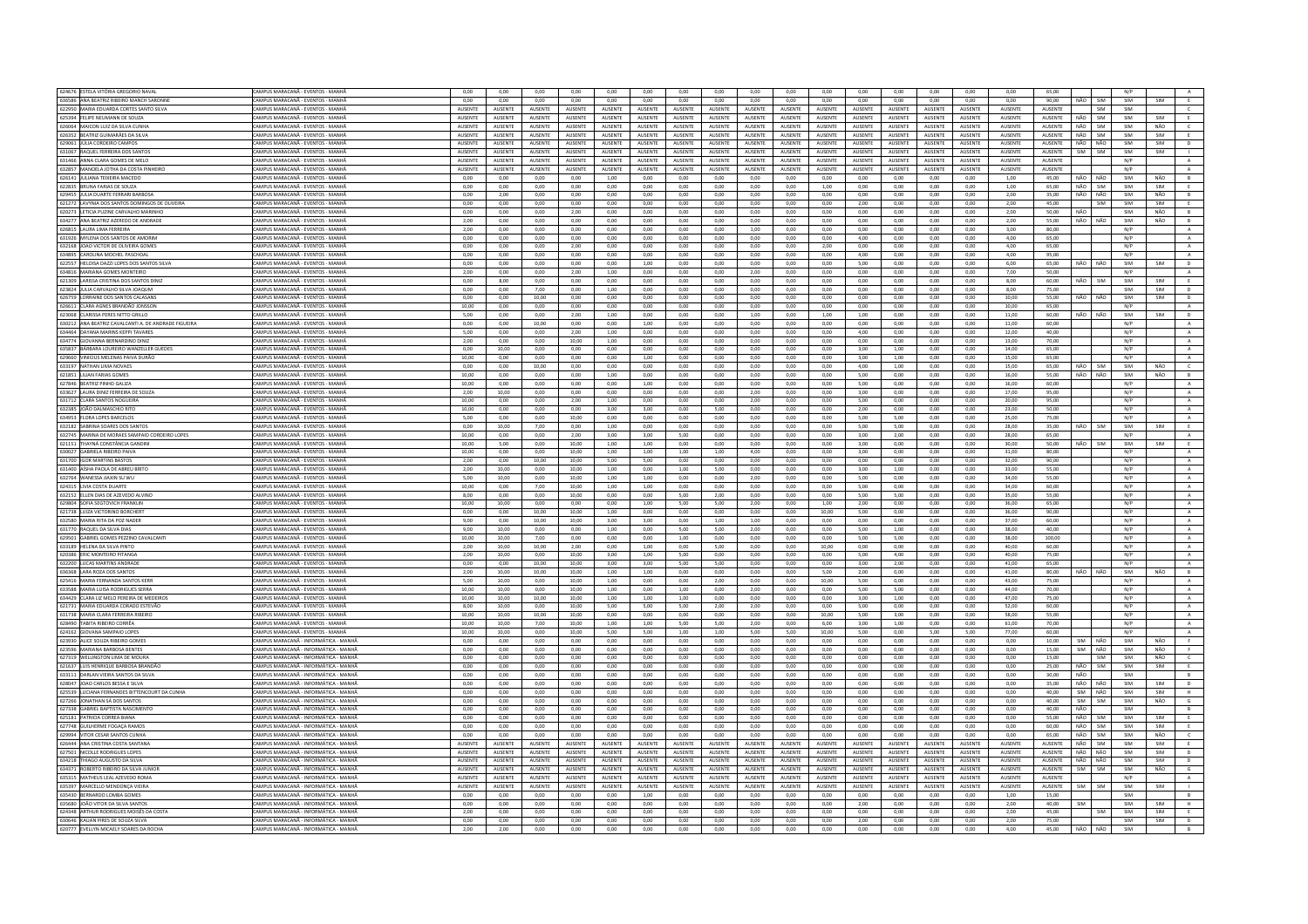| 622396 TASSO ELIÉZER DAFLON CICARINO CANELLAS                                      |                                                                                |                |                 |                |                |                 |                |                 |                |                 |                |                |                 |                |                |                |                 |                |      |            |            |            |                |
|------------------------------------------------------------------------------------|--------------------------------------------------------------------------------|----------------|-----------------|----------------|----------------|-----------------|----------------|-----------------|----------------|-----------------|----------------|----------------|-----------------|----------------|----------------|----------------|-----------------|----------------|------|------------|------------|------------|----------------|
|                                                                                    | CAMPUS MARACANĂ - INFORMÁTICA - MANHÂ                                          | 0,00           | 0,00            | 0,00           | 0,00           | 0,00            | 0,00           | 0,00            | 0,00           | 0,00            | 0,00           | 0,00           | 5,00            | 0,00           | 0,00           | 0,00           | 5,00            | 55,00          |      | NÃO SIM    | SIM        | NÃO        |                |
| 627783 PATRICK HENRIQUE OLIVEIRA DE SOUZA                                          | CAMPUS MARACANĂ - INFORMÁTICA - MANHÃ                                          | 0,00           | 0,00            | 0,00           | 0,00           | 0,00            | 0,00           | 0,00            | 0,00           | 0,00            | 0,00           | 0,00           | 5,00            | 0,00           | 0,00           | 0,00           | 5,00            | 60,00          | NÃO  | NÃO        | SIM        | SIM        | D              |
| 636988 JORGE EMANUEL DE LIMA NETO                                                  | CAMPUS MARACANÃ - INFORMÁTICA - MANHÃ                                          | 0.00           | 0.00            | 0.00           | 0.00           | 0.00            | 0.00           | 0.00            | 0.00           | 0.00            | 0.00           | 0.00           | 5,00            | 0.00           | 0.00           | 0.00           | 5.00            | 70.00          |      | NÃO NÃO    | SIM        | NÃO        | B              |
| 631989 GABRIEL DOS SANTOS TEIXEIRA CASADO                                          | CAMPUS MARACANĂ - INFORMÁTICA - MANH                                           | 0,00           | 0,00            | 0,00           | 0,00           | 1,00            | 0,00           | 0,00            | 0,00           | 0,00            | 0,00           | 0,00           | 5,00            | 0,00           | 0,00           | 0,00           | 6,00            | 60.00          | NÃO  | SIM        | SIM        | NÃO        | $\epsilon$     |
| 628822 WALLACE RAMOS VIANA DA SILVA                                                | CAMPUS MARACANÃ - INFORMÁTICA - MANHÃ                                          | 5.00           | 0.00            | 0.00           | 0.00           | 0.00            | 0.00           | 0.00            | 0.00           | 0.00            | 0.00           | 0.00           | 4.00            | 0.00           | 0.00           | 0.00           | 9.00            | 25.00          | SIM  | <b>SIM</b> | SIM        | SIM        | $\mathbf{H}$   |
| 623214 EVELIN ALICE GOMES DA SILVA                                                 | CAMPUS MARACANĂ - INFORMÁTICA - MANHÀ                                          | 0,00           | 0,00            | 0,00           | 0,00           | 0,00            | 0,00           | 5,00            | 5,00           | 0,00            | 0,00           | 0,00           | 0,00            | 0,00           | 0,00           | 0,00           | 10,00           | 35,00          | NÃO  | NÃO        | SIM        | SIM        | $\mathbb D$    |
| 635787 GABRIEL FELIX HILLESHEIN                                                    |                                                                                |                |                 |                |                |                 |                |                 |                |                 |                | 0.00           |                 |                |                |                |                 |                | NÃO  | NÃO        | SIM        | SIM        | D              |
|                                                                                    | AMPUS MARACANĂ - INFORMÁTICA - MANHÃ                                           | 0.00           | 0.00            | 7.00           | 0.00           | 1.00            | 0.00           | 0.00            | 0.00           | 0.00            | 0.00           |                | 4.00            | 0.00           | 0.00           | 0.00           | 12.00           | 40.00          |      |            |            |            |                |
| 626681 ANGELO MANGE CARDOS                                                         | CAMPUS MARACANÃ - INFORMÁTICA - MANH                                           | 0,00           | 10,00           | 0.00           | 0,00           | 0,00            | 0,00           | 0,00            | 0,00           | 0.00            | 0,00           | 0,00           | 5,00            | 0,00           | 0,00           | 0,00           | 15,00           | 40,00          | NÃO  | SIM        | SIM        | NÃO        | $\epsilon$     |
| 624183 ANA BEATRIZ PEIXOTO DO NASCIMENTO                                           | CAMPUS MARACANĂ - INFORMÁTICA - MANH                                           | 10.00          | 10.00           | 0.00           | 0.00           | 0.00            | 0.00           | 0.00            | 0.00           | 0.00            | 0.00           | 0.00           | 0.00            | 0.00           | 0,00           | 0.00           | 20.00           | 50.00          | NÃO  | SIM        | SIM        | SIM        |                |
| 627436 LUCAS AMARAL DE LIMA                                                        | CAMPUS MARACANÃ - INFORMÁTICA - MANHÃ                                          | 10.00          | 10.00           | 0.00           | $0.00 -$       | 0.00            | 0.00           | 0.00            | $0.00 -$       | 0.00            | 0.00           | 0.00           | 0.00            | 0.00           | 0.00           | 0.00           | 20.00           | 50.00          | NÃO. | NÃO        | SIM        | SIM        | D              |
| 628389 LUCAS ALVES DA SILVA                                                        | AMPUS MARACANĂ - INFORMÁTICA - MANH                                            | 0.00           | 10.00           | 0.00           | 0.00           | 0.00            | 0.00           | 0.00            | 5.00           | 0.00            | 0.00           | 0.00           | 5.00            | 0.00           | 0.00           | 0.00           | 20.00           | 50.00          |      |            | SIM        | SIM        | $\mathbf{D}$   |
| 624774 KAYQUE LUIZ GUIMARÃES DA SILVA                                              | CAMPUS MARACANÃ - INFORMÁTICA - MANHÃ                                          | 10.00          | 10.00           | 0.00           | $0.00 -$       | 0.00            | 1.00           | 0.00            | 0.00           | 0.00            | 0.00           | 0.00           | 0.00            | 0.00           | 0.00           | 0.00           | 21.00           | 60.00          | NÃO  | NÃO        | SIM        | SIM        | D              |
| 624079 NICOLE MARIANA RAMOS DOS SANTOS                                             | CAMPUS MARACANĂ - INFORMÁTICA - MANHÃ                                          | 10.00          | 0.00            | 0.00           | 10.00          | 0.00            | 1,00           | 0.00            | 0.00           | 0.00            | 0.00           | 0.00           | 5,00            | 0.00           | 0.00           | 0,00           | 26,00           | 50.00          | NÃO  | SIM        | SIM        | NÃO        | $\epsilon$     |
| 626246 RAPHAEL PINTO MARTINS                                                       | AMPUS MARACANĂ - INFORMÁTICA - MANHÂ                                           | 2.00           | 0.00            | 7.00           | 10.00          | 0.00            | 0.00           | 0.00            | 0.00           | 2.00            | 0.00           | 0.00           | 5.00            | 0.00           | 0.00           | 0.00           | 26.00           | 85.00          |      |            | N/P        |            | $\mathbf{A}$   |
|                                                                                    | CAMPUS MARACANÃ - INFORMÁTICA - MANHÃ                                          |                | 0,00            |                |                |                 |                |                 |                |                 |                | 0,00           |                 |                | 0,00           |                | 27,00           |                |      |            | N/P        |            |                |
| 627756 GUILHERME NUNES LEMOS NASCIMENTO                                            |                                                                                | 10,00          |                 | 0,00           | 2,00           | 1,00            | 1,00           | 5,00            | 2,00           | 2,00            | 0,00           |                | 3,00            | 1,00           |                | 0,00           |                 | 90,00          |      |            |            |            | $\,$ A $\,$    |
| 624550 GUILHERME RODRIGUES MORAES DA COSTA (*)                                     | CAMPUS MARACANĂ - INFORMÁTICA - MANHÀ                                          | 10.00          | 0.00            | 0.00           | 10.00          | 1.00            | 0.00           | 0.00            | 5.00           | 0.00            | 0.00           | 0.00           | 3.00            | 0.00           | 0.00           | 0.00           | 29.00           | 60.00          |      |            | N/P        |            | $\mathbb{A}$   |
| 634251 REATRIZ SOUZA CORRÊA                                                        | CAMPUS MARACANĂ - INFORMÁTICA - MANHÃ                                          | 5.00           | 0.00            | 0.00           | 10.00          | 0.00            | 1.00           | 0.00            | $0.00 -$       | 0.00            | 0.00           | 10.00          | 500             | 1.00           | 0.00           | $0.00 -$       | 32.00           | 55.00          | NÃO  | NÃO        | SIM        | NÃO        | R              |
| 623203 ANA CLARA BENDIA FERREIRA COELHO                                            | AMPUS MARACANĂ - INFORMÁTICA - MANH                                            | 10,00          | $_{0,00}$       | 10,00          | 0,00           | 0,00            | 0,00           | 5,00            | 5,00           | 0,00            | 0,00           | 0,00           | 2,00            | 1,00           | 0,00           | 0,00           | 33,00           | 60,00          |      |            | N/P        |            | $\mathbf{A}$   |
| 620250 BERNARDO DELFINO VILLOTE                                                    | CAMPUS MARACANĂ - INFORMÁTICA - MANHÂ                                          | 10.00          | 0.00            | 0.00           | 10.00          | 5.00            | 1.00           | 0.00            | 0.00           | 3.00            | 5.00           | 0.00           | 0.00            | 0.00           | 0.00           | 0.00           | 34.00           | 45.00          |      |            | N/P        |            | A              |
| 627356 SOFIA CERQUEIRA KIM                                                         | CAMPUS MARACANĂ - INFORMÁTICA - MANHÂ                                          | 10,00          | 10.00           | 10,00          | 2,00           | 0,00            | 1,00           | 0,00            | 0,00           | 0,00            | 0,00           | 0,00           | 2,00            | 0,00           | 0,00           | 0,00           | 35,00           | 75,00          |      |            | N/P        |            | $\mathbf{A}$   |
| 635021 JÚLIA SOUZA CORRÊA                                                          | AMPUS MARACANĂ - INFORMÁTICA - MANH                                            | 2,00           | 10,00           | 0,00           | 2,00           | 3,00            | 3,00           | 0,00            | 0,00           | 0,00            | 0,00           | 10,00          | 5,00            | 0,00           | 0,00           | 0,00           | 35,00           | 90,00          | NÃO  | NÃO        | SIM        | <b>NÃO</b> | B              |
| 630982 FRANCISCO THEODORO ARANTES FLORENCIO                                        | CAMPUS MARACANÃ - INFORMÁTICA - MANHÃ                                          | 0.00           | 10.00           | 10.00          | 10,00          | 0.00            | 1,00           | 0.00            | 0.00           | 0.00            | 0.00           | 0.00           | 5.00            | 0.00           | 0.00           | 0.00           | 36.00           | 75.00          |      |            | N/P        |            |                |
|                                                                                    |                                                                                |                |                 |                |                |                 |                |                 |                |                 |                |                |                 |                |                |                |                 |                |      |            |            |            | $\mathbf{A}$   |
| 629404 CARLOS ALBERTO MENDES JUNIOR                                                | CAMPUS MARACANĂ - INFORMÁTICA - MANHÃ                                          | 10,00          | 5,00            | 0.00           | 10.00          | 0.00            | 5,00           | 0.00            | 0,00           | 0.00            | 0.00           | 1,00           | 5.00            | 0.00           | 0,00           | 0.00           | 36.00           | 80.00          |      |            | N/P        |            | A              |
| 629293 HELOISA HELENA BORGES DOS SANTOS                                            | CAMPUS MARACANĂ - INFORMÁTICA - MANHÂ                                          | 10.00          | 10.00           | 0.00           | 6.00           | 3.00            | 1.00           | 0.00            | 0.00           | 0.00            | 0.00           | 0.00           | 2.00            | 5.00           | 0.00           | 0.00           | 37.00           | 70.00          |      |            | N/P        |            | A              |
| 632348 LÊNIN DE AGUIAR BARCELLOS                                                   | CAMPUS MARACANĂ - INFORMÁTICA - MANH                                           | 10,00          | 0,00            | 0,00           | 10,00          | 1,00            | 0,00           | 5,00            | 5,00           | 2,00            | 0,00           | 6,00           | 0,00            | 0,00           | 0,00           | 0,00           | 39,00           | 75,00          |      |            | N/P        |            | $\mathbf{A}$   |
| 624470 GUSTAVO DE MENEZES ANTUNES                                                  | CAMPUS MARACANĂ - INFORMÁTICA - MANHÂ                                          | 10.00          | 10.00           | 10.00          | 5.00           | 0.00            | 0.00           | 5.00            | 0.00           | 0.00            | 0.00           | 0.00           | 0.00            | 0.00           | 0.00           | 0.00           | 40.00           | 40.00          |      |            | N/P        |            | A              |
| 620846 NICKOLAS DE ALMEIDA GOMES                                                   | CAMPUS MARACANĂ - INFORMÁTICA - MANHÀ                                          | 10.00          | 5.00            | 0.00           | 0.00           | 3.00            | 3.00           | 0.00            | 0.00           | 0.00            | 0.00           | 10.00          | 5.00            | 5.00           | 0.00           | 0.00           | 41.00           | 70.00          |      |            | N/P        |            | A              |
| 622036 JOAO PEDRO DE OLIVEIRA CAMPBEL                                              | MPUS MARACANĂ - INFORMÁTICA - MANH                                             | 2,00           | 10,00           | 7,00           | 10,00          | 1,00            | 1,00           | 0,00            | 5,00           | 2,00            | 0,00           | 0,00           | 5,00            | 0,00           | 0,00           | 0,00           | 43,00           | 95,00          |      |            | N/P        |            | A              |
| 634886 BICARDO HENRIOUE DE AZEVEDO NAPOLE                                          | CAMPUS MARACANÃ - INFORMÁTICA - MANHÃ                                          | 2.00           | 10.00           | 10.00          | 10.00          | 0.00            | 1.00           | 0.00            | 0.00           | 3.00            | 5.00           | 0.00           | 3.00            | 0.00           | 0.00           | 0.00           | 44.00           | 85.00          |      |            | N/P        |            | A              |
|                                                                                    |                                                                                |                |                 |                |                |                 |                |                 |                |                 |                |                |                 |                |                |                |                 |                |      |            |            |            |                |
| 631138 IGOR PIGNATARO ALVES                                                        | CAMPUS MARACANĂ - INFORMÁTICA - MANH                                           | 10,00          | 10,00           | 0,00           | 10.00          | 0.00            | 0,00           | 0.00            | 0,00           | 3,00            | 5.00           | 0,00           | 5,00            | 5.00           | 0,00           | 0,00           | 48.00           | 80.00          |      |            | N/P        |            | A              |
| 632077 BEATRIZ LIMA DE SOUZA SALES                                                 | CAMPUS MARACANĂ - INFORMÁTICA - MANHÃ                                          | 10.00          | 0.00            | 0.00           | 10.00          | 5.00            | 5.00           | 5.00            | 0.00           | 5.00            | 0.00           | 0.00           | 5.00            | 5.00           | 0.00           | 0.00           | 50.00           | 50.00          |      |            | N/P        |            | A              |
| 631625 MATHEUS LOURENÇO SANT' ANN                                                  | CAMPUS MARACANĂ - INFORMÁTICA - MANH                                           | 10,00          | 10,00           | 0,00           | 10,00          | 1,00            | 1,00           | 5,00            | 0,00           | 4,00            | 0,00           | 0,00           | 5,00            | 5,00           | 0,00           | 0,00           | 51,00           | 70,00          |      |            | N/P        |            | $\mathbf{A}$   |
| 635047 JOÃO PAULO DOS SANTOS QUEIROZ                                               | CAMPUS MARACANĂ - INFORMÁTICA - MANHÂ                                          | 10.00          | 0.00            | 0.00           | 10.00          | 1.00            | 1.00           | 5.00            | 5.00           | 5.00            | 5.00           | 0.00           | 5.00            | 5.00           | 0.00           | 0.00           | 52.00           | 90.00          |      |            | N/P        |            | $\overline{A}$ |
| 629921 JOÃO PEDRO DE SENA MACHADO                                                  | CAMPUS MARACANÃ - INFORMÁTICA - MANHÃ                                          | 10.00          | 2.00            | 0.00           | 10.00          | 0.00            | 1.00           | 5.00            | 5.00           | 5.00            | 0.00           | 0.00           | 5.00            | 0.00           | 5.00           | 5.00           | 53.00           | 80.00          |      |            | N/P        |            | A              |
| 621087 ALLAN DE CASTRO PRADO                                                       | MPUS MARACANĂ - INFORMÁTICA - MANH                                             | 10,00          | 10,00           | 0,00           | 10,00          | 3,00            | 3,00           | 0,00            | 0,00           | 0,00            | 0,00           | 10,00          | 5,00            | 5,00           | 0,00           | 0,00           | 56,00           | 50,00          | NÃO  | SIM        | SIM        | SIM        | E              |
|                                                                                    |                                                                                |                |                 |                |                |                 |                |                 |                |                 |                |                |                 |                |                |                |                 |                |      |            |            |            |                |
| 628081 DAVID VICTOR AMARO ROCHA ALVES                                              | CAMPUS MARACANÃ - INFORMÁTICA - MANHÃ                                          | 800            | 10.00           | 0.00           | 10.00          | 5.00            | 5.00           | 500             | 4.00           | 3.00            | 5.00           | 0.00           | 0.00            | 0.00           | 1.00           | 0.00           | 56.00           | 50.00          |      |            | N/P        |            | $\mathbf{A}$   |
| 636235 LEANDRO MOREIRA BATISTA                                                     | CAMPUS MARACANĂ - INFORMÁTICA - MANH                                           | 10.00          | 10.00           | 0.00           | 0.00           | 0.00            | 1.00           | 0.00            | 5.00           | 0.00            | 0.00           | 10.00          | 5.00            | 5.00           | 5.00           | 5.00           | 56.00           | 75.00          |      |            | N/P        |            | $\mathbf{A}$   |
| 624969 BERNARDO LANCELOT MARTINEZ BARBOSA                                          | AMPUS MARACANĂ - INFORMÁTICA - MANHÂ                                           | 2.00           | 10.00           | 0.00           | 10.00          | 1.00            | 1.00           | 5.00            | 5.00           | 3.00            | 0.00           | 10.00          | 3.00            | 0.00           | 3.00           | 5.00           | 58.00           | 70.00          |      |            | N/P        |            | A              |
| 626512 FRANCISCO LEHER BARCELLOS LOUREIRO                                          | CAMPUS MARACANÃ - INFORMÁTICA - MANHA                                          | 10,00          | 10,00           | 10.00          | 10,00          | 0,00            | 0,00           | 5,00            | 5,00           | 0.00            | 0,00           | 0,00           | 3,00            | 5,00           | 0,00           | 0,00           | 58,00           | 95,00          |      |            | N/P        |            | $\,$ A $\,$    |
| 626638 LUCCA DE MELO DA CRUZ                                                       | CAMPUS MARACANĂ - INFORMÁTICA - MANHA                                          | 5.00           | 10.00           | 10.00          | 10.00          | 3.00            | 3.00           | 5.00            | 5.00           | 5.00            | 0.00           | 0.00           | 3.00            | 0.00           | 0.00           | 0.00           | 59.00           | 85.00          |      |            | N/P        |            | A              |
| 629296 GUSTAVO DE ARAÚJO CRAVINHO                                                  | CAMPUS MARACANĂ - INFORMÁTICA - MANHÀ                                          | 10.00          | 2,00            | 10.00          | 10.00          | 5,00            | 5.00           | 5.00            | 5,00           | 3.00            | 5.00           | 0.00           | 2.00            | 0.00           | 0.00           | 0.00           | 62,00           | 90.00          |      |            | N/P        |            | $\,$ A $\,$    |
|                                                                                    | AMPUS MARACANĂ - INFORMÁTICA - MANH                                            | 10.00          | 10.00           | 10.00          | 10.00          | 5.00            | 5.00           | 0.00            | 0.00           | 5.00            | 0.00           | 0.00           | 5.00            | 5.00           | 0.00           |                | 65.00           | 80.00          |      |            | N/P        |            |                |
| 635364 JOÃO VICTOR HENRIQUES MARQUES                                               |                                                                                |                |                 |                |                |                 |                |                 |                |                 |                |                |                 |                |                | 0.00           |                 |                |      |            |            |            | $\mathbf{A}$   |
| 630596 ILIANA AMORIM LIMA                                                          | CAMPUS MARACANÃ - INFORMÁTICA - MANHÃ                                          | 10.00          | 0.00            | 10.00          | 10.00          | 500             | 5.00           | 500             | 0.00           | 4.00            | 5.00           | 0.00           | 500             | 5.00           | 4.00           | 0.00           | 68.00           | 60.00          |      |            | N/P        |            | A              |
| 625140 LUCAS PORTO MUYLAERT                                                        | CAMPUS MARACANĂ - INFORMÁTICA - MANHÀ                                          | 10,00          | 10,00           | 10,00          | 10,00          | 1,00            | 1,00           | 5,00            | 2,00           | 5,00            | 5,00           | 0,00           | 5,00            | 5,00           | 0,00           | 0,00           | 69,00           | 65,00          |      |            | N/P        |            | $\mathbf{A}$   |
| 629916 JOÃO VICTOR PEREIRA CAVALCANTE                                              | AMPUS MARACANĂ - INFORMÁTICA - MANHÂ                                           | 10,00          | 10,00           | 10,00          | 10,00          | 5,00            | 5,00           | 5,00            | 2,00           | 2,00            | 0,00           | 6,00           | 5,00            | 2,00           | 0,00           | 0,00           | 72,00           | 65,00          |      |            | N/P        |            | A              |
| 623144 PEDRO IVO MÖLLER DOS SANTOS                                                 | CAMPUS MARACANÃ - INFORMÁTICA - MANHÃ                                          | 10,00          | 10,00           | 0.00           | 2,00           | 5,00            | 5,00           | 5,00            | 5,00           | 4,00            | 5,00           | 10,00          | 5,00            | 5,00           | 3,00           | 0,00           | 74,00           | 70.00          |      |            | N/P        |            | $\,$ A $\,$    |
| 625823 FERNANDO ANTUNES BASTOS                                                     | CAMPUS MARACANĂ - INFORMÁTICA - MANHÃ                                          | 10,00          | 10,00           | 0,00           | 10,00          | 5,00            | 5,00           | 5,00            | 5,00           | 4,00            | 5,00           | 6,00           | 5,00            | 5,00           | 0,00           | 0,00           | 75,00           | 75,00          |      |            | N/P        |            | A              |
| 632795 RODOLFO VACELICO DO COUTO                                                   | CAMPUS MARACANĂ - INFORMÁTICA - MANHÃ                                          | 10.00          | 10.00           | 0.00           | 10.00          | 5.00            | 5.00           | 5.00            | 5.00           | 5.00            | 2.00           | 0.00           | 5.00            | 5.00           | 5.00           | 5.00           | 77.00           | 50.00          |      |            | N/P        |            | A              |
|                                                                                    |                                                                                |                |                 |                |                |                 |                |                 |                |                 |                |                |                 |                |                |                |                 |                |      |            |            |            |                |
| 632311 GUSTAVO ARRUDA BITTENCOUR                                                   | CAMPUS MARACANĂ - INFORMÁTICA - MANH                                           | 10,00          | 10,00           | 10,00          | 10,00          | 5,00            | 5,00           | 0,00            | 5,00           | 2,00            | 0,00           | 10,00          | 5,00            | 5,00           | 0,00           | 0,00           | 77,00           | 85,00          |      |            | N/P        |            | $\,$ A $\,$    |
| 629943 RAFAEL NASCIMENTO SOARES                                                    | CAMPUS MARACANĂ - INFORMÁTICA - MANHÂ                                          | 10.00          | 10.00           | 10.00          | 10.00          | 5.00            | 5.00           | 5.00            | 5.00           | 5.00            | 0.00           | 10.00          | 5.00            | 0.00           | 0.00           | 0.00           | 80.00           | 75.00          |      |            | N/P        |            | A              |
| 630166 GUILHERME ARAUJO DOS SANTOS DELGADO                                         | CAMPUS MARACANĂ - INFORMÁTICA - MANH                                           | 10,00          | 10,00           | 0,00           | 10,00          | 5,00            | 5,00           | 5,00            | 5,00           | 5,00            | 5,00           | 10,00          | 5,00            | 5,00           | 3,00           | 0,00           | 83,00           | 85,00          |      |            | N/P        |            | A              |
| 627851 LUCAS LEANDRO DO CARMO GIANGIARULO                                          |                                                                                |                |                 |                |                |                 | 5.00           | 5.00            | 5.00           | 5.00            | 5.00           | 10.00          | 5.00            | 5.00           | 0.00           | 0.00           | 90.00           |                |      |            | N/P        |            | A              |
|                                                                                    | CAMPUS MARACANĂ - INFORMÁTICA - MANHÂ                                          | 10.00          | 10.00           | 10.00          | 10.00          | 5.00            |                |                 |                |                 |                | 0.00           |                 | 0.00           |                |                |                 | 95.00          |      |            |            |            | $\mathbb D$    |
|                                                                                    | CAMPUS MARACANÃ - INFORMÁTICA - TARDE                                          |                |                 |                |                |                 |                |                 |                |                 |                |                |                 |                |                |                |                 |                |      | NÃO        |            | SIM        |                |
| 621613 ROBERT PEREIRA DE SOUZA                                                     |                                                                                | 0.00           | 0.00            | 0.00           | 0.00           | 0.00            | 0.00           | 0.00            | 0.00           | 0.00            | 0.00           |                | 0.00            |                | 0.00           | 0.00           | 0.00            | 15.00          | NÃO  |            | SIM        |            |                |
| 635589 PABLO MORAIS SANTOS DE SOUZA                                                | CAMPUS MARACANĂ - INFORMÁTICA - TARDE                                          | 0,00           | 0,00            | 0.00           | 0,00           | 0,00            | 0,00           | 0.00            | 0,00           | 0,00            | 0.00           | 0,00           | 0,00            | 0.00           | 0,00           | 0,00           | 0,00            | 30.00          | SIM  | SIM        | SIM        | SIM        | $\mathbb{R}^n$ |
| 620860 ERIK SILVA DOS SANTOS                                                       | CAMPUS MARACANÃ - INFORMÁTICA - TARDE                                          | 0.00           | 0.00            | 0.00           | 0.00           | 0.00            | 0.00           | 0.00            | $0.00 -$       | 0.00            | 0.00           | $0.00 -$       | 0.00            | 0.00           | 0.00           | 0.00           | $0.00 -$        | 35.00          | NÃO  | NÃO        | SIM        | SIM        | D              |
| 630045 MAYCON CHRISTIAN DOS SANTOS BARRETO                                         | CAMPUS MARACANĂ - INFORMÁTICA - TARDI                                          | 0,00           | 0,00            | 0,00           | 0,00           | 0,00            | 0,00           | 0,00            | 0,00           | 0,00            | 0,00           | 0,00           | 0,00            | 0,00           | 0,00           | 0,00           | 0,00            | 40,00          |      | SIM        | SIM        | NÃO        | $\mathsf{C}^-$ |
| 635140 GABRIELLE SOUSA VIEIRA                                                      | CAMPUS MARACANĂ - INFORMÁTICA - TARDE                                          | 0.00           | 0.00            | 0.00           | 0.00           | 0.00            | 0.00           | 0.00            | 0.00           | 0.00            | 0.00           | 0.00           | 0.00            | 0.00           | 0.00           | 0.00           | 0.00            | 40.00          |      | SIM        | SIM        |            | $\epsilon$     |
| 636823 JOÃO GABRIEL PESSOA ROMÃO DA COSTA BORGES                                   | CAMPUS MARACANĂ - INFORMÁTICA - TARDE                                          | 0,00           | 0,00            | 0,00           | 0,00           | 0,00            | 0,00           | 0,00            | 0,00           | 0,00            | 0,00           | 0,00           | 0,00            | 0,00           | 0,00           | 0,00           | 0,00            | 50.00          |      |            | SIM        |            | B              |
| 631561 RAÍ LIMA DE SOUZA                                                           | AMPUS MARACANĂ - INFORMÁTICA - TARDE                                           | 0.00           | 0.00            | 0.00           | 0.00           | 0.00            | 0.00           | 0.00            | 0.00           | 0.00            | 0.00           | 0.00           | 0.00            | 0.00           | 0.00           | 0.00           | 0.00            | 65.00          | NÃO  | SIM        | SIM        | SIM        | E              |
| 624580 FELIX ALIGUSTO FERREIRA OLIVEIRA                                            | CAMPUS MARACANÃ - INFORMÁTICA - TARDE                                          | 0.00           | 0.00            | 0.00           | 0.00           | 0.00            | 0.00           | 0.00            | 0.00           | 0.00            | 0.00           | 0.00           | 0.00            | 0.00           | 0.00           | 0.00           | 0.00            | 70.00          | NÃO. | <b>SIM</b> | SIM        | SIM        | E              |
|                                                                                    |                                                                                |                |                 |                |                |                 |                |                 |                |                 |                |                |                 |                |                |                |                 |                |      |            |            |            |                |
| 624096 ISABELA SOUZA DE OLIVEIRA                                                   | CAMPUS MARACANĂ - INFORMÁTICA - TARDE                                          | 0.00           | 0.00            | 0.00           | 0.00           | 0.00            | 0.00           | 0.00            | 0.00           | 0.00            | 0.00           | 0.00           | 0.00            | 0.00           | 0.00           | 0.00           | 0.00            | 80.00          | NÃO  | NÃO        | SIM        | NÃO        | B              |
| 620560 ALICE DE SALES ZAMITH ABREU GOMES                                           | <b>CAMPUS MARACANA - INFORMÁTICA - TARDE</b>                                   | <b>AUSENTE</b> | <b>ALISENTE</b> | <b>AUSENTE</b> | <b>AUSENTE</b> | <b>ALISENTE</b> | <b>AUSENTE</b> | <b>ALISENTE</b> | <b>AUSENTE</b> | <b>ALISENTE</b> | <b>AUSENTE</b> | <b>AUSENTE</b> | <b>ALISENTE</b> | <b>AUSENTE</b> | <b>AUSENTE</b> | <b>AUSENTE</b> | <b>ALISENTE</b> | <b>AUSENTE</b> | NÃO  | NÃO        | SIM        | SIM        | $\mathsf{D}$   |
| 622872 NAYAD DE VASCONCELLOS SOLEMAN                                               | CAMPUS MARACANĂ - INFORMÁTICA - TARDE                                          | AUSENTE        | AUSENTE         | AUSENTE        | AUSENTE        | AUSENTE         | AUSENTI        | <b>AUSENTE</b>  | <b>AUSENTE</b> | <b>AUSENTE</b>  | <b>AUSENTE</b> | AUSENTE        | <b>AUSENTE</b>  | <b>AUSENTE</b> | AUSENTE        | <b>AUSENTE</b> | <b>AUSENTE</b>  | AUSENTE        |      |            | N/P        |            | $\mathbb A$    |
| 624128 THAIS OLIVEIRA NOGUEIRA                                                     | CAMPUS MARACANĂ - INFORMÁTICA - TARDE                                          | AUSENTE        | AUSENTE         | <b>AUSENTE</b> | AUSENTE        | <b>AUSENTE</b>  | AUSENTE        | <b>AUSENTE</b>  | <b>AUSENTE</b> | AUSENTE         | AUSENTE        | AUSENTE        | AUSENTE         | AUSENTE        | <b>AUSENTE</b> | AUSENTE        | AUSENTE         | <b>AUSENTE</b> | NÃO  | SIM        | SIM        | NÃO        | $\epsilon$     |
| 624709 YAGO VIDAL FRANCISCO                                                        | CAMPUS MARACANĂ - INFORMÁTICA - TARDE                                          | AUSENTE        | <b>ALISENTE</b> | <b>AUSENTE</b> | AUSENTE        | AUSENTE         | AUSENTE        | <b>ALISENTE</b> | <b>AUSENTE</b> | <b>AUSENTE</b>  | AUSENTE        | <b>AUSENTE</b> | <b>AUSENTE</b>  | <b>AUSENTE</b> | AUSENTE        | AUSENTE        | AUSENTE         | AUSENTE        |      |            | N/P        |            | A              |
| 625279 PEDRO MOURA PAES                                                            | <b>CAMPUS MARACANĂ - INFORMÁTICA - TARDE</b>                                   | AUSENTE        | AUSENTE         | <b>AUSENTE</b> | <b>AUSENTE</b> | <b>AUSENTE</b>  | <b>AUSENTE</b> | <b>AUSENTE</b>  | <b>AUSENTE</b> | AUSENTE         | AUSENTE        | AUSENTE        | <b>AUSENTE</b>  | AUSENTE        | AUSENTE        | <b>AUSENTE</b> | AUSENTE         | AUSENTE        | NÃO  | <b>SIM</b> | SIM        | <b>SIM</b> | <b>F</b>       |
| 625909 SARA VITÓRIA MONTFIRO SALES                                                 | CAMPUS MARACANÃ - INFORMÁTICA - TARDE                                          | <b>AUSENTE</b> | <b>ALISENTE</b> | <b>AUSENTE</b> | <b>AUSENTE</b> | <b>AUSENTE</b>  | <b>AUSENTE</b> | <b>ALISENTE</b> | <b>AUSENTE</b> | <b>ALISENTE</b> | <b>AUSENTE</b> | <b>AUSENTE</b> | <b>ALISENTE</b> | <b>AUSENTE</b> | <b>AUSENTE</b> | <b>AUSENTE</b> | <b>ALISENTE</b> | <b>AUSENTE</b> | NÃO  | <b>SIM</b> | SIM        | SIM        | E              |
| 625814 EDUARDO GODOY FERREIRA DE OLIVEIRA                                          | CAMPUS MARACANĂ - INFORMÁTICA - TARDE                                          | 0.00           | 0.00            | 0.00           | 0.00           | 1.00            | 0.00           | 0.00            | 0.00           | 0.00            | 0.00           | 0.00           | 0.00            | 0.00           | 0.00           | 0.00           | 1.00            | 35.00          | NÃO  | NÃO        | SIM        | SIM        | D              |
|                                                                                    |                                                                                |                |                 |                |                |                 |                |                 |                |                 |                |                |                 |                |                |                |                 |                |      |            |            |            |                |
| 632396 GUILHERME DE ALMEIDA TORRÃO                                                 | <b>CAMPUS MARACANA - INFORMÁTICA - TARDE</b>                                   | 0.00           | 0.00            | 0.00           | 0.00           | 1.00            | 0.00           | 0.00            | 0.00           | 0.00            | 0.00           | 0.00           | 0.00            | 0.00           | 0.00           | 0.00           | 1.00            | 50.00          | NÃO  | <b>SIM</b> | SIM        | SIM        | F              |
| 632501 ARIANE ARANTES DOS SANTOS                                                   | AMPUS MARACANĂ - INFORMÁTICA - TARD                                            | 0,00           | 0,00            | 0,00           | 0,00           | 0,00            | 0,00           | 0,00            | 0,00           | 0,00            | 0,00           | 1,00           | 0,00            | 0,00           | 0,00           | 0,00           | 1,00            | 50,00          | NÃO  | SIM        | SIM        | SIM        |                |
| 623099 LUANDA RODRIGUES DA SILVA                                                   | CAMPUS MARACANĂ - INFORMÁTICA - TARDE                                          | 0,00           | 0,00            | 0,00           | 0,00           | 1,00            | 0,00           | 0,00            | 0,00           | 0,00            | 0,00           | 0,00           | 0,00            | 0,00           | 0,00           | 0,00           | 1,00            | 80,00          | NÃO  |            | SIM        |            | B              |
| 623382 NATALIA LOPES MACEDO                                                        | CAMPUS MARACANĂ - INFORMÁTICA - TARDE                                          | 2,00           | 0,00            | 0.00           | 0.00           | 0,00            | 0,00           | 0.00            | 0,00           | 0.00            | 0.00           | 0,00           | 0.00            | 0.00           | 0,00           | 0,00           | 2,00            | 30.00          | NÃO  | SIM        | SIM        | NÃO        | $\epsilon$     |
| 624803 MIGUEL DE SOUZA SILVA RIBEIRO                                               | AMPUS MARACANĂ - INFORMÁTICA - TARDE                                           | 2,00           | 0,00            | 0,00           | 0,00           | 0,00            | 0,00           | 0,00            | 0,00           | 0,00            | 0,00           | 0,00           | 0,00            | 0,00           | 0,00           | 0,00           | 2,00            | 45,00          |      |            | N/P        |            | $\mathbb{A}$   |
| 625127 JHONATAN SILVA DE SOUZA                                                     | CAMPUS MARACANĂ - INFORMÁTICA - TARDE                                          | 2.00           | 0.00            | 0.00           | 0.00           | 0.00            | 0.00           | 0.00            | 0.00           | 0.00            | 0.00           | 0.00           | 0.00            | 0.00           | 0.00           | 0.00           | 2.00            | 45.00          | NÃO  | SIM        | SIM        | NÃO        | $\epsilon$     |
|                                                                                    |                                                                                |                |                 |                |                |                 |                |                 |                |                 |                |                |                 |                |                |                |                 |                |      |            |            |            |                |
| 631821 VICTOR KAUÃ MARTINS NUNE                                                    | CAMPUS MARACANĂ - INFORMÁTICA - TARDE                                          | 0,00           | 0,00            | 0,00           | 0,00           | 3,00            | 0,00           | 0,00            | 0,00           | 0,00            | 0,00           | 0,00           | 0,00            | 0,00           | 0,00           | 0,00           | 3,00            | 50,00          | NÃO  | NÃO        | SIM        | NÃO        | B              |
| 622916 VICTOR APARECIDO DE JESUS PAIVA                                             | CAMPUS MARACANA - INFORMÁTICA - TARDE                                          | 2.00           | 0.00            | 0.00           | 0.00           | 1.00            | 1.00           | 0.00            | 0.00           | 0.00            | 0.00           | 0.00           | 0.00            | 0.00           | 0.00           | 0.00           | 4.00            | 50.00          |      |            | N/P        |            | A              |
| 626617 NATHALIA RAMOS VIEIRA                                                       | CAMPUS MARACANĂ - INFORMÁTICA - TARDI                                          | 0,00           | 0,00            | 0,00           | 0,00           | 1,00            | 0,00           | 0,00            | 1,00           | 2,00            | 0,00           | 0,00           | 0,00            | 0,00           | 0,00           | 0,00           | 4,00            | 50,00          | NÃO  | SIM        | SIM        | SIM        | E              |
| 628503 CAIO CARVALHO MONTEIRO                                                      | CAMPUS MARACANĂ - INFORMÁTICA - TARDE                                          | 2,00           | 0,00            | 0,00           | 0,00           | 1,00            | 1,00           | 0,00            | 0,00           | 0,00            | 0,00           | 0,00           | 0,00            | 0,00           | 0,00           | 0,00           | 4,00            | 60,00          |      |            | N/P        |            | $\mathbf{A}$   |
| 624029 JOÃO VICTOR LOURENÇO BORGES                                                 | CAMPUS MARACANĂ - INFORMÁTICA - TARDE                                          | 0,00           | 0,00            | 0.00           | 0.00           | 0,00            | 0,00           | 0.00            | 0,00           | 0.00            | 0.00           | 0,00           | 5,00            | 0.00           | 0,00           | 0.00           | 5,00            | 40.00          | NÃO  | SIM        | SIM        | NÃO        | $\epsilon$     |
| 623037 KAUÃ AMORIM DA CONCEIÇÃO                                                    | CAMPUS MARACANĂ - INFORMÁTICA - TARDE                                          | 0,00           | 0,00            | 0,00           | 0,00           | 0,00            | 0,00           | 0,00            | 0,00           | 0,00            | 0,00           | 0,00           | 5,00            | 0,00           | 0,00           | 0,00           | 5,00            | 90,00          |      |            | N/P        |            | $\mathbf{A}$   |
| 626684 ANNA CLARA DE OLIVEIRA ROCHA                                                | CAMPUS MARACANĂ - INFORMÁTICA - TARDE                                          | 2.00           | 0.00            | 0.00           | 5.00           | 0.00            | 0.00           | 0.00            | 0.00           | 2.00            | 0.00           | 0.00           | 0.00            | 0.00           | 0.00           | 0.00           | 9.00            | 75.00          |      |            | N/P        |            | A              |
|                                                                                    |                                                                                |                |                 |                |                |                 |                |                 |                |                 |                |                |                 |                |                |                |                 |                |      |            | N/P        |            |                |
| 625868 CAIO AUGUSTO FER ROCH                                                       | CAMPUS MARACANĂ - INFORMÁTICA - TARDI                                          | 5,00           | 0,00            | 0,00           | 5,00           | 0,00            | 0,00           | 0,00            | 0,00           | 0,00            | 0,00           | 0,00           | 2,00            | 0,00           | 0,00           | 0,00           | 12,00           | 45,00          |      |            |            |            | $\,$ A $\,$    |
| 629614 GABRIEL BERG TEIXEIRA                                                       | AMPUS MARACANĂ - INFORMÁTICA - TARDE                                           | 2.00           | 0.00            | 0.00           | 5.00           | 5.00            | 1.00           | 0.00            | 1.00           | 0.00            | 0.00           | 0.00           | 0.00            | 0.00           | 0.00           | 0.00           | 14.00           | 80.00          |      |            | N/P        |            | A              |
| 627493 ALANA ALVES GARCI                                                           | AMPUS MARACANÃ - INFORMÁTICA -                                                 | 10,00          | 0,00            | 0,00           | 2,00           | 1,00            | 0,00           | 0,00            | 0,00           | 0,00            | 0,00           | 0,00           | 2,00            | 0,00           | 0,00           | 0,00           | 15,00           | 65,00          |      |            | N/P        |            | $\mathbf{A}$   |
| 623047 RAISSA DE SOUZA ARAUJO                                                      | CAMPUS MARACANĂ - INFORMÁTICA - TARDE                                          | 0.00           | 0,00            | 0.00           | 0.00           | 5.00            | 5.00           | 0.00            | 0,00           | 1.00            | 0.00           | 0,00           | 5.00            | 0.00           | 0,00           | 0.00           | 16.00           | 40.00          | NÃO  | NÃO        | SIM        | SIM        | $\overline{D}$ |
| 624950 ERIC BARBOSA CASTELLAR PINHEIRO<br>628597 JOÃO MARCOS PEIXOTO DO NASCIMENTO | CAMPUS MARACANÃ - INFORMÁTICA - TARDE<br>CAMPUS MARACANĂ - INFORMÁTICA - TARDI | 10.00<br>5.00  | 0.00<br>0.00    | 0.00<br>0.00   | 0.00<br>2.00   | 1.00            | 0.00<br>1.00   | 0.00<br>0.00    | 0.00           | 0.00<br>2.00    | 0.00           | 0.00<br>0.00   | 5.00<br>3.00    | 0.00<br>1.00   | 0.00<br>0.00   | 0.00<br>0.00   | 16.00<br>16.00  | 65.00<br>75.00 |      |            | N/P<br>N/P |            | $\mathbf{A}$   |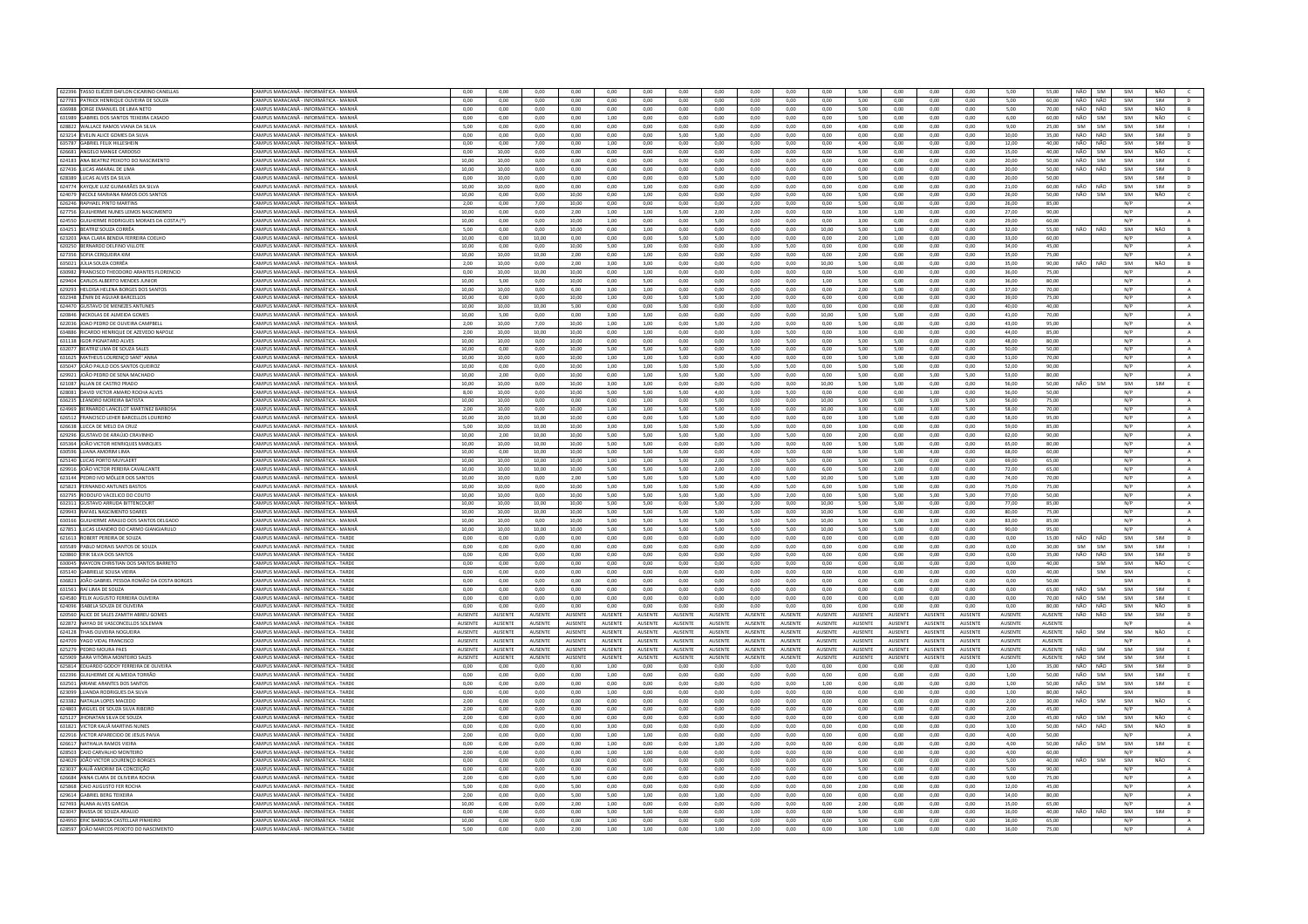| 630465 ELIZA DE MATOS SILVA                                                  | CAMPUS MARACANĂ - INFORMÁTICA - TARDE                                    | 2,00           | 0,00            | 0,00           | 2,00           | 5,00            | 1,00           | 2,00            | 0,00           | 0,00            | 0,00           | 0,00           | 5,00            | 0,00           | 0,00           | 0,00           | 17,00          | 40,00          |            |                    | N/P        |            |                |
|------------------------------------------------------------------------------|--------------------------------------------------------------------------|----------------|-----------------|----------------|----------------|-----------------|----------------|-----------------|----------------|-----------------|----------------|----------------|-----------------|----------------|----------------|----------------|----------------|----------------|------------|--------------------|------------|------------|----------------|
| 632098 PEDRO HENRIQUE BARCELOS GUIMARÃES                                     | CAMPUS MARACANĂ - INFORMÁTICA - TARDE                                    | 0.00           | 6.00            | 0.00           | 0.00           | 0.00            | 0.00           | 0.00            | 0.00           | 0.00            | 0.00           | 6.00           | 5.00            | 0.00           | 0.00           | 0.00           | 17.00          | 60.00          | NÃO        | SIM                | SIM        | NÃO        | $\epsilon$     |
| 631913 JULIA MARIA MEDEIROS LAGE                                             | CAMPUS MARACANĂ - INFORMÁTICA - TARDI                                    | 10,00          | 0,00            | 0,00           | 2,00           | 0,00            | 0,00           | 0,00            | 0,00           | 0,00            | 0,00           | 0,00           | 5,00            | 0,00           | 0,00           | 0,00           | 17,00          | 70,00          | NÃO        | NÃO                | SIM        | SIM        | $\overline{p}$ |
| 620525 MARIA EDUARDA POMPEU BESERRA                                          | AMPUS MARACANĂ - INFORMÁTICA - TARDE                                     | 2.00           | 0.00            | 0.00           | 10.00          | 0.00            | 0.00           | 0.00            | 0.00           | 1.00            | 0.00           | 0.00           | 5.00            | 0.00           | 0.00           | 0.00           | 18.00          | 45.00          |            |                    | N/P        |            | A              |
| 633118 ERICK SILVA DE ALMEIDA                                                | CAMPUS MARACANA - INFORMÁTICA - TARD                                     | 10,00          | 0.00            | 0.00           | 6,00           | 0.00            | 0.00           | 0.00            | 0.00           | 0.00            | 0.00           | 0,00           | 3.00            | 0,00           | 0,00           | 0.00           | 19,00          | 65.00          |            |                    | N/P        |            | $\mathbf{A}$   |
| 631289 GABRIEL FERREIRA CARNEIRO                                             | CAMPUS MARACANĂ - INFORMÁTICA - TARDI                                    | 5.00           | 0.00            | 0.00           | 2.00           | 0.00            | 0.00           | 5.00            | 5.00           | 0.00            | 0.00           | 0.00           | 2.00            | 0.00           | 0.00           | 0.00           | 19.00          | 75.00          |            |                    | N/P        |            | $\mathbf{A}$   |
| 635591 PEDRO DO AMARAL RANGEL                                                | CAMPUS MARACANÃ - INFORMÁTICA - TARDE                                    | 0.00           | 500             | 0.00           | 5.00           | 0.00            | 1.00           | 0.00            | 0.00           | 0.00            | 0.00           | 0.00           | 5.00            | 5.00           | 0.00           | 0.00           | 21.00          | 85.00          |            |                    | N/P        |            | A              |
| 621447 INÁCIO DA SILVA DANTAS                                                | <b>AMPUS MARACANĂ - INFORMÁTICA - TARDI</b>                              | 10.00          | 2.00            | 0.00           | 2.00           | 0.00            | 0.00           | 0.00            | 0.00           | 3.00            | 5.00           | 0.00           | 2.00            | 0.00           | 0.00           |                | 24.00          | 75.00          |            |                    | N/P        |            |                |
|                                                                              |                                                                          |                |                 |                |                |                 |                |                 |                |                 |                |                |                 |                |                | 0.00           |                |                |            |                    |            |            | $\mathbf{A}$   |
| 625600 LUIZ PAULO CORREA DA SILVA                                            | CAMPUS MARACANĂ - INFORMÁTICA - TARDE                                    | 0.00           | 10.00           | 0.00           | 0.00           | 0.00            | 0.00           | 5.00            | 0.00           | 0.00            | 0.00           | 0.00           | 5.00            | 5.00           | 0.00           | 0.00           | 25.00          | 50.00          |            |                    | N/P        |            | A              |
| 631382 CAIO MATIAS SOUTO                                                     | CAMPUS MARACANÃ - INFORMÁTICA - TARDE                                    | 5.00           | 10.00           | 0.00           | 0.00           | 0.00            | 1,00           | 0.00            | 5,00           | 0.00            | 0.00           | 0.00           | 4.00            | 0.00           | 0.00           | 0.00           | 25,00          | 55.00          | NÃO        | NÃO                | SIM        | SIM        | D              |
| 634892 MAURO CAMPOS PAHOOR                                                   | AMPUS MARACANĂ - INFORMÁTICA - TARDE                                     | 10,00          | 10,00           | 0,00           | 2,00           | 1,00            | 0,00           | 0,00            | 0,00           | 0,00            | 0,00           | 0,00           | 4,00            | 0,00           | 0,00           | 0,00           | 27,00          | 65,00          |            |                    | N/P        |            | A              |
| 629417 JOÃO VICTOR BORGES MARQUARDT                                          | CAMPUS MARACANĂ - INFORMÁTICA - TARDI                                    | 10,00          | 0,00            | 10.00          | 0,00           | 0,00            | 0,00           | 0,00            | 0,00           | 1,00            | 0,00           | 1,00           | 5,00            | 0,00           | 0,00           | 0,00           | 27,00          | 70,00          | NÃO        | NÃO                | SIM        | NÃO        | $\,$ B         |
| 636761 MARIA LAURA BARBOSA SOARES                                            | CAMPUS MARACANĂ - INFORMÁTICA - TARDI                                    | 10,00          | 10,00           | 0,00           | 5,00           | 0,00            | 0,00           | 0,00            | 0,00           | 3,00            | 0,00           | 0,00           | 0,00            | 0,00           | 0,00           | 0,00           | 28,00          | 80,00          |            |                    | N/P        |            | $\mathbf{A}$   |
| 632027 JULIO CESAR MONTEIRO DO NASCIMENTO                                    | CAMPUS MARACANĂ - INFORMÁTICA - TARDE                                    | 0.00           | 10.00           | 0.00           | 2.00           | 0.00            | 0.00           | 0.00            | 2.00           | 5.00            | 5.00           | 0.00           | 5.00            | 0.00           | 0.00           | 0.00           | 29.00          | 60.00          |            |                    | N/P        |            | A              |
| 632902 BRENO GOMES CONCEIÇÃO                                                 | CAMPUS MARACANĂ - INFORMÁTICA - TARD                                     | 10,00          | 0,00            | 0,00           | 2,00           | 1,00            | 0,00           | 5,00            | 5,00           | 2,00            | 0,00           | 0,00           | 4,00            | 1,00           | 0,00           | 0,00           | 30,00          | 70,00          |            |                    | N/P        |            | $\,$ A $\,$    |
| 623769 MATEUS RODRIGUES MARQUES SILVA                                        | CAMPUS MARACANĂ - INFORMÁTICA - TARDE                                    | 2,00           | 10,00           | 0,00           | 0,00           | 3,00            | 1,00           | 5,00            | 5,00           | 0,00            | 0,00           | 2,00           | 5,00            | 0,00           | 0,00           | 0,00           | 33,00          | 45.00          |            |                    | N/P        |            | A              |
|                                                                              | CAMPUS MARACANĂ - INFORMÁTICA - TARDE                                    |                |                 |                | 10.00          |                 |                | 0.00            |                |                 |                |                |                 |                |                |                |                |                |            |                    |            |            |                |
| 624992 FELIPE COELHO FERNANDES                                               |                                                                          | 10,00          | 10,00           | 0,00           |                | 0,00            | 1,00           |                 | 0,00           | 0,00            | 0,00           | 0,00           | 5,00            | 0,00           | 0,00           | 0,00           | 36,00          | 30,00          |            |                    | N/P        |            | $\mathbf{A}$   |
| 629082 MARIANA MONTENARO CUNH                                                | AMPUS MARACANĂ - INFORMÁTICA - TARDI                                     | 5,00           | 10,00           | 0,00           | 10,00          | 3,00            | 3,00           | 0,00            | 0,00           | 2,00            | 0,00           | 0,00           | 3,00            | 0,00           | 0,00           | 0,00           | 36,00          | 50,00          |            |                    | N/P        |            | A              |
| 624598 RENAN DOS SANTOS MELLO DE ANDRADE                                     | CAMPUS MARACANÃ - INFORMÁTICA - TARDE                                    | 10.00          | 10.00           | 7.00           | 2.00           | 1.00            | 0.00           | 0.00            | 0.00           | 0.00            | 0.00           | 0.00           | 5.00            | 5.00           | 0.00           | 0.00           | 40.00          | 60.00          |            |                    | N/P        |            | $\mathbf{A}$   |
| 625684 VICTOR PINHEIRO PALMEIRA                                              | CAMPUS MARACANĂ - INFORMÁTICA - TARDI                                    | 10,00          | 10,00           | 0,00           | 10,00          | 0,00            | 0,00           | 0,00            | 5,00           | 0,00            | 0,00           | 0,00           | 5,00            | 1,00           | 0,00           | 0,00           | 41,00          | 60,00          |            |                    | N/P        |            | $\,$ A $\,$    |
| 635295 CARLOS FELIPE DE ARAUJO PEREIRA                                       | CAMPUS MARACANĂ - INFORMÁTICA - TARDE                                    | 10.00          | 0.00            | 10.00          | 10.00          | 0.00            | 1.00           | 0.00            | 0.00           | 0.00            | 0.00           | 0.00           | 5.00            | 5.00           | 0.00           | 0.00           | 41.00          | 60.00          |            |                    | N/P        |            | A              |
| 622107 RAFAELA BEZERRA DE FIGUEIRED                                          | CAMPUS MARACANĂ - INFORMÁTICA - TARD                                     | 10,00          | 10,00           | 7,00           | 8,00           | 0,00            | 0,00           | 0,00            | 0,00           | 3,00            | 5,00           | 0,00           | 1,00            | 0,00           | 0,00           | 0,00           | 44,00          | 50,00          |            |                    | N/P        |            | $\mathbf{A}$   |
| 622620 MARCOS PAULO SERPA DA SILVA                                           | CAMPUS MARACANĂ - INFORMÁTICA - TARDI                                    | 10.00          | 10.00           | 10.00          | 2.00           | 5.00            | 5.00           | 0.00            | 0.00           | 0.00            | 0.00           | 0.00           | 0.00            | 5.00           | 0.00           | 0.00           | 47.00          | 80.00          | NÃO        | NÃO                | SIM        | NÃO        | B              |
| 632604 ILLICAS DA SILVA RODRIGUES DE LIMA                                    | CAMPUS MARACANÃ - INFORMÁTICA - TARDE                                    | 10.00          | 10.00           | 0.00           | 10.00          | 5.00            | 5.00           | 5.00            | 0.00           | 0.00            | 0.00           | $0.00 -$       | 3.00            | 0.00           | 0.00           | 0.00           | 48.00          | 75.00          |            |                    | N/P        |            | A              |
| 636748 LUIZ EDUARDO RIBEIRO ABREU MIRANDA                                    | AMPUS MARACANĂ - INFORMÁTICA - TARDI                                     | 10,00          | 0,00            | 0.00           | 10,00          | 0.00            | 1.00           | 5,00            | 5.00           | 0.00            | 0,00           | 10,00          | 5.00            | 5.00           | 0,00           |                | 51,00          | 50.00          |            |                    | N/P        |            | $\,$ A $\,$    |
|                                                                              |                                                                          |                |                 |                |                |                 |                |                 |                |                 |                |                |                 |                |                | 0,00           |                |                |            |                    |            |            |                |
| 635599 GUSTAVO SANTOS TEIXEIRA                                               | CAMPUS MARACANÃ - INFORMÁTICA - TARDE                                    | 0.00           | 10.00           | 10.00          | 10.00          | 5.00            | 5.00           | 0.00            | 0.00           | 0.00            | 0.00           | 1.00           | 5.00            | 5.00           | 0.00           | 0.00           | 51.00          | 60.00          |            |                    | N/P        |            | A              |
| 632409 ANNA PAULA SIQUEIRA DA SILVA                                          | CAMPUS MARACANĂ - INFORMÁTICA - TARDE                                    | 10,00          | 0,00            | 0,00           | 10.00          | 1,00            | 1,00           | 5,00            | 0,00           | 4,00            | 5,00           | 0,00           | 5,00            | 5,00           | 5,00           | 3,00           | 54,00          | 85,00          |            |                    | N/P        |            | $\mathbf{A}$   |
| 627400 DORA TEZULINO SANTOS                                                  | CAMPUS MARACANĂ - INFORMÁTICA - TARDE                                    | 10.00          | 0.00            | 10.00          | 10.00          | 3.00            | 1.00           | 1.00            | 5.00           | 0.00            | 0.00           | 10.00          | 5.00            | 5.00           | 0.00           | 0.00           | 60.00          | 45.00          |            |                    | N/P        |            | A              |
| 632624 GETÚLIO TORREZAN TANNUF                                               | CAMPUS MARACANÃ - INFORMÁTICA - TARDI                                    | 5.00           | 10.00           | 7,00           | 10,00          | 5,00            | 5.00           | 1,00            | 0.00           | 3,00            | 5.00           | $_{0,00}$      | 4,00            | 5,00           | $_{0,00}$      | 0,00           | 60.00          | 65,00          |            |                    | N/P        |            | A              |
| 629321 VITOR NEVES DOS SANTOS                                                | CAMPUS MARACANĂ - INFORMÁTICA - TARDE                                    | 10.00          | 0.00            | 0.00           | 10.00          | 5.00            | 5.00           | 5.00            | 0.00           | 4.00            | 5.00           | 10.00          | 5.00            | 5.00           | 0.00           | 0.00           | 64.00          | 40.00          |            |                    | N/P        |            | A              |
| 622982 LUÍS HENRIOUE BATISTA TAVARES DOS SANTOS                              | CAMPLIS MARACANÃ - INFORMÁTICA - TARDE                                   | 10.00          | 10.00           | 10.00          | 10.00          | 5.00            | 1.00           | 5.00            | 1.00           | 0.00            | 0.00           | 10.00          | 5.00            | 5.00           | 0.00           | 0.00           | 72.00          | 65.00          |            |                    | N/P        |            | $\Lambda$      |
| 633607 ALANA RODRIGUES FRANZEN                                               | AMPUS MARACANĂ - INFORMÁTICA - TARDI                                     | 10,00          | 10,00           | 10,00          | 2,00           | 5,00            | 5,00           | 5,00            | 5,00           | 3,00            | 5,00           | 10,00          | 5,00            | 5,00           | $_{0,00}$      | 0,00           | 80,00          | 70,00          |            |                    | N/P        |            | $\mathbf{A}$   |
| 621685 SALOMÃO GERMANO CAVALCANTI                                            | CAMPUS MARACANĂ - MECÂNICA - MANHÂ                                       | 0.00           | 0.00            | 0.00           | 0.00           | 0.00            | 0.00           | 0.00            | 0.00           | 0.00            | 0.00           | 0.00           | 0.00            | 0.00           | 0.00           | 0.00           | 0.00           | 30.00          | NÃO        | $N\tilde{\Lambda}$ | SIM        | NÃO        | B              |
| 627061 EZRON SILVA BRASIL                                                    | CAMPUS MARACANĂ - MECÂNICA - MANHĂ                                       | 0,00           | 0,00            | 0,00           | 0,00           | 0,00            | 0,00           | 0,00            | 0,00           | 0,00            | 0,00           | 0,00           | 0,00            | 0,00           | 0,00           | 0,00           | 0,00           | 35,00          | NÃO        | NÃO                | SIM        | NÃO        | B              |
|                                                                              |                                                                          |                |                 |                |                |                 |                |                 |                |                 |                |                |                 |                |                |                |                |                |            |                    |            |            |                |
| 628808 ALEXANDRE PEREIRA PINHEIRO JUNIOR                                     | AMPUS MARACANĂ - MECÂNICA - MANHÂ                                        | 0,00           | 0,00            | 0,00           | 0,00           | 0,00            | 0,00           | 0,00            | 0,00           | 0,00            | 0,00           | 0,00           | 0,00            | 0,00           | 0,00           | 0,00           | 0,00           | 35.00          |            |                    | SIM        |            | B              |
| 626552 EDUARDA SOARES                                                        | CAMPUS MARACANÃ - MECÂNICA - MANHÀ                                       | 0.00           | 0.00            | 0.00           | 0,00           | 0,00            | 0,00           | 0.00            | 0.00           | 0.00            | 0.00           | 0,00           | 0.00            | 0.00           | 0.00           | 0.00           | 0.00           | 40.00          | NÃO        | NÃO                | SIM        | SIM        | $\mathsf D$    |
| 632355 LUIZ GUSTAVO MORAES ALVES DA SILVA                                    | CAMPUS MARACANĂ - MECÂNICA - MANHA                                       | 0,00           | 0,00            | 0,00           | 0,00           | 0,00            | 0,00           | 0,00            | 0,00           | 0,00            | 0,00           | 0,00           | 0,00            | 0,00           | 0,00           | 0,00           | 0,00           | 45.00          | NÃO        | SIM                | SIM        | NÃO        | $\epsilon$     |
| 626394 GUSTAVO AGUIAR DE MORAIS                                              | CAMPUS MARACANĂ - MECÂNICA - MANHĂ                                       | 0.00           | 0.00            | 0.00           | 0.00           | 0.00            | 0.00           | 0.00            | 0.00           | 0.00            | 0.00           | 0.00           | 0.00            | 0.00           | 0.00           | 0.00           | 0.00           | 50.00          | NÃO        | NÃO                | SIM        | NÃO        | B              |
| 634835 KAROLINE NUNES MATTOS                                                 | CAMPUS MARACANĂ - MECÂNICA - MANH                                        | 0,00           | 0,00            | 0,00           | 0,00           | 0,00            | 0,00           | 0,00            | 0,00           | 0,00            | 0,00           | 0,00           | 0,00            | 0,00           | 0,00           | 0,00           | 0,00           | 50,00          | NÃO        | SIM                | SIM        | NÃO        | $\mathsf{C}$   |
| 627455 VINICIUS BARBOSA DA SILVA                                             | CAMPUS MARACANĂ - MECÂNICA - MANHÂ                                       | 0.00           | 0.00            | 0.00           | 0.00           | 0.00            | 0.00           | 0.00            | 0.00           | 0.00            | 0.00           | 0.00           | 0.00            | 0.00           | 0.00           | 0.00           | 0.00           | 70.00          | NÃO        | NÃO                | SIM        | SIM        | D              |
| 631049 RITA DE CASSIA CARDOSO SILVA                                          | CAMPUS MARACANĂ - MECÂNICA - MANHÀ                                       | 0,00           | 0,00            | 0,00           | 0,00           | 0,00            | 0,00           | 0,00            | 0,00           | 0,00            | 0,00           | 0,00           | 0,00            | 0,00           | 0,00           | 0,00           | 0,00           | 80,00          | NÃO        | SIM                | SIM        | NÃO        | $\mathsf{C}$   |
| 625396 CAMYLLE CHRISTINE DE SOUZA                                            | MPUS MARACANĂ - MECÂNICA - MANHÂ                                         | AUSENTE        | AUSENTE         | AUSENTE        | AUSENTE        | <b>AUSENTE</b>  | AUSENTE        | AUSENTE         | AUSENTE        | <b>AUSENTE</b>  | AUSENTE        | AUSENTE        | AUSENTE         | AUSENTE        | AUSENTE        | AUSENTE        | AUSENTE        | AUSENTE        |            |                    | N/P        |            | $\mathsf{A}$   |
| 625573 JULYANNE DA PAIXÃO ARAÚJO                                             | CAMPUS MARACANÃ - MECÂNICA - MANHÀ                                       | <b>AUSENTE</b> | <b>ALISENTE</b> | <b>AUSENTE</b> | <b>AUSENTE</b> | <b>ALISENTE</b> | <b>AUSENTE</b> | <b>ALISENTE</b> | <b>AUSENTE</b> | <b>ALISENTE</b> | <b>AUSENTE</b> | <b>AUSENTE</b> | <b>ALISENTE</b> | <b>AUSENTE</b> | <b>AUSENTE</b> | <b>AUSENTE</b> | <b>AUSENTE</b> | <b>AUSENTE</b> | NÃO        | NÃO                | SIM        | SIM        | $\mathsf{D}$   |
|                                                                              |                                                                          |                |                 |                |                |                 |                |                 |                |                 |                |                |                 |                |                |                |                |                |            |                    |            |            |                |
|                                                                              |                                                                          |                |                 |                |                |                 |                |                 |                |                 |                |                |                 |                |                |                |                |                |            |                    |            |            |                |
| 625936 YARA MIZAEL DAMAS                                                     | CAMPUS MARACANĂ - MECÂNICA - MANHA                                       | AUSENTE        | AUSENTE         | AUSENTE        | <b>AUSENTE</b> | <b>AUSENTE</b>  | AUSENTE        | AUSENTE         | <b>AUSENTE</b> | <b>AUSENTE</b>  | AUSENTE        | AUSENTE        | AUSENTE         | AUSENTE        | AUSENTE        | <b>AUSENTE</b> | <b>AUSENTE</b> | AUSENTE        | NÃO        | NÃO                | SIM        | SIM        | $\overline{D}$ |
| 625949 JOAO MIGUEL ARAUJO LOPES                                              | CAMPUS MARACANĂ - MECÂNICA - MANHĂ                                       | AUSENTE        | AUSENTE         | AUSENTE        | AUSENTE        | AUSENTE         | AUSENTE        | AUSENTE         | AUSENTE        | AUSENTE         | AUSENTE        | AUSENTE        | AUSENTE         | AUSENTE        | AUSENTE        | AUSENTE        | AUSENTE        | AUSENTE        |            | SIM                | SIM        | SIM        | E              |
| 631766 DANIEL ALMEIDA CASTRO                                                 | CAMPUS MARACANĂ - MECÂNICA - MANH                                        | <b>AUSENTE</b> | AUSENTE         | AUSENTE        | <b>AUSENTE</b> | AUSENTE         | AUSENTE        | AUSENTE         | AUSENTE        | AUSENTE         | AUSENTE        | AUSENTE        | AUSENTE         | AUSENTE        | AUSENTE        | <b>AUSENTE</b> | AUSENTE        | AUSENTE        |            |                    | N/P        |            | $\mathbb A$    |
| 631921 GABRIEL DE OLIVEIRA FERREIRA                                          | CAMPUS MARACANĂ - MECÂNICA - MANHÂ                                       | AUSENTE        | <b>AUSENTE</b>  | AUSENTE        | <b>AUSENTE</b> | <b>AUSENTE</b>  | <b>AUSENTE</b> | <b>AUSENTE</b>  | AUSENTE        | AUSENTE         | AUSENTE        | <b>AUSENTE</b> | AUSENTE         | AUSENTE        | <b>AUSENTE</b> | <b>AUSENTE</b> | <b>AUSENTE</b> | AUSENTE        |            |                    | N/P        |            | A              |
| 625677 ARTHUR ALVES ABREU FIRMINO                                            | CAMPUS MARACANĂ - MECÂNICA - MANHÂ                                       | 0.00           | 0.00            | 0.00           | 0.00           | 0.00            | 0.00           | 0.00            | 0.00           | 0.00            | 0.00           | 1.00           | 0.00            | 0.00           | 0.00           | 0.00           | 1.00           | 30.00          |            | SIM                | SIM        |            | $\epsilon$     |
|                                                                              | MPUS MARACANĂ - MECÂNICA - MANHA                                         | 0,00           | 2,00            | 0,00           | 0,00           | 0,00            | 0,00           | 0.00            | 0,00           | 0,00            | 0,00           | 0,00           | 0,00            | 0,00           | 0,00           | 0,00           |                | 60.00          | NÃO        | <b>SIM</b>         | SIM        | SIM        | E              |
| 620406 ANA VITÓRIA DE SOUZA CONCEIÇÃO<br>625580 JAMILLY MARCELINA ROCHA      | CAMPUS MARACANA - MECÂNICA - MANHA                                       | 0.00           | 4.00            | 0.00           | 0.00           | 0.00            | 0.00           | 0.00            | 0.00           | 0.00            | 0.00           | 0.00           | 0.00            | 0.00           | 0.00           | 0.00           | 2,00<br>4.00   | 50.00          | SIM        | <b>SIM</b>         | SIM        | NÃO        |                |
|                                                                              |                                                                          |                |                 |                |                |                 |                |                 |                |                 |                |                |                 |                |                |                |                |                |            |                    |            |            | $\mathsf{G}$   |
| 621400 CAIO CARVALHO DE SOUZA                                                | CAMPUS MARACANĂ - MECÂNICA - MANHÂ                                       | 5.00           | 0.00            | 0.00           | 0.00           | 0.00            | 0.00           | 0.00            | 0.00           | 0.00            | 0.00           | 1.00           | 0.00            | 0.00           | 0.00           | 0.00           | 6.00           | 60.00          | NÃO        | SIM                | SIM        | NÃO        | $\epsilon$     |
| 627334 PATRICYA CRISTINA LEITE DO NASCIMENTO                                 | CAMPUS MARACANA - MECÂNICA - MANHA                                       | 5.00           | 0.00            | 0.00           | 0.00           | 1.00            | 1.00           | 0.00            | 0.00           | 0.00            | 0.00           | 0.00           | 5.00            | 0.00           | 0.00           | 0.00           | 12.00          | 35.00          | NÃO        | <b>SIM</b>         | SIM        | NÃO        | $\epsilon$     |
| 636123 ANA CAROLINA SILVA OLIVEIRA DO NASCIMENTO                             | CAMPUS MARACANĂ - MECÂNICA - MANHŽ                                       | 8,00           | 0,00            | 0,00           | 0,00           | 1,00            | 1,00           | 0,00            | 0,00           | 0,00            | 0,00           | 0,00           | 3,00            | 0,00           | 0,00           | 0,00           | 13,00          | 65,00          |            |                    | N/P        |            | $\mathbb A$    |
| 635636 GUSTAVO DE FREITAS SILVA                                              | CAMPUS MARACANĂ - MECÂNICA - MANHÂ                                       | 10,00          | 0,00            | 0,00           | 0,00           | 0,00            | 1,00           | 1,00            | 0,00           | 0,00            | 0,00           | 0,00           | 2,00            | 0,00           | 0,00           | 0,00           | 14,00          | 40,00          | NÃO        | NÃO                | SIM        | SIM        | D              |
| 631457 NICOLAS BRENNO SOUZA DE OLIVEIRA                                      | CAMPUS MARACANĂ - MECÂNICA - MANHÂ                                       | 2,00           | 0.00            | 0.00           | 0.00           | 3,00            | 1,00           | 0.00            | 0.00           | 0.00            | 0.00           | 0.00           | 5.00            | 5.00           | 0.00           | 0.00           | 16,00          | 60.00          | NÃO        | NÃO                | SIM        | NÃO        | B              |
| 627696 ANDREY ALVES AUGUSTO                                                  | CAMPUS MARACANĂ - MECÂNICA - MANH                                        | 0,00           | 0,00            | 0,00           | 2,00           | 0,00            | 0,00           | 0,00            | 0,00           | 3,00            | 4,00           | 0,00           | 5,00            | 3,00           | 0,00           | 0,00           | 17,00          | 0,00           | NÃO        | SIM                | SIM        | SIM        | E              |
| 632220 LUIZ HENRIQUE CARDOSO ARAÚJO                                          | CAMPUS MARACANĂ - MECÂNICA - MANHÂ                                       | 2.00           | 10.00           | 0.00           | 0.00           | 3.00            | 0.00           | 0.00            | 0.00           | 0.00            | 0.00           | 0.00           | 2.00            | 0.00           | 0.00           | 0.00           | 17.00          | 40.00          | NÃO        | NÃO                | SIM        | NÃO        | B              |
| 625461 ISABELA CORDEIRO DA SILVA                                             | CAMPUS MARACANĂ - MECÂNICA - MANHÀ                                       | 10,00          | 4,00            | 0,00           | 0,00           | 3,00            | 3,00           | 0,00            | 0,00           | 0,00            | 0,00           | 0,00           | 0,00            | 0,00           | 0,00           | 0,00           | 20,00          | 40,00          |            | NÃfO               | SIM        | SIM        | $\mathsf D$    |
| 623527 MATHEUS RODRIGUES BON                                                 | CAMPUS MARACANĂ - MECÂNICA - MANHĂ                                       | 10.00          | 0.00            | 0.00           | 10.00          | 1.00            | 1.00           | 0.00            | 0.00           | 0.00            | 0.00           | 0.00           | 0.00            | 0.00           | 0.00           | 0.00           | 22.00          | 60.00          |            |                    | N/P        |            | A              |
| 624785 NÍCOLAS SANTOS AZEVEDO                                                | CAMPUS MARACANÃ - MECÂNICA - MANHÀ                                       | 10,00          | 10.00           | 0.00           | 0,00           | 0,00            | 0,00           | 0.00            | 0.00           | 0.00            | 0.00           | 0,00           | 3.00            | 1,00           | 0,00           | 0.00           | 24,00          | 60.00          |            |                    | N/P        |            | A              |
| 631764 PEDRO HENRIQUE SILVA FERNANDES                                        |                                                                          | 5,00           | 0,00            | 0,00           | 10,00          | 1,00            | 1,00           | 0,00            | 2,00           | 0,00            | 0,00           | 0,00           | 5,00            | 0,00           | 0,00           | 0,00           | 24,00          | 70,00          | NÃO        | SIM                | SIM        | SIM        | E              |
| 630929 LUIZ EDUARDO FERNANDES BARBOZA DANIEL                                 | CAMPUS MARACANĂ - MECÂNICA - MANHÂ<br>CAMPUS MARACANÃ - MECÂNICA - MANHÃ | 10.00          | 0.00            | 0.00           | 2.00           | 1.00            | 1.00           | 0.00            | 0.00           | 0.00            | 0.00           | 1.00           | 5.00            | 5.00           | 0.00           | 0.00           | 25.00          | 80.00          |            |                    | N/P        |            |                |
|                                                                              |                                                                          |                |                 |                |                |                 |                |                 |                |                 |                |                |                 |                |                |                |                |                | NÃO        | NÃO                |            |            | A              |
| 621927 JOÃO MARCELO FERREIRA DE SANTANA                                      | CAMPUS MARACANĂ - MECÂNICA - MANHÀ                                       | 0,00           | 10,00           | 0,00           | 10,00          | 1,00            | 0,00           | 1,00            | 0,00           | 0,00            | 0,00           | 0,00           | 4,00            | 0,00           | 0,00           | 0,00           | 26,00          | 80,00          |            |                    | SIM        | SIM        | $\mathsf D$    |
| 629651 GABRIEL DA SILVA FREIRE NEVES                                         | CAMPUS MARACANĂ - MECÂNICA - MANHÂ                                       | 2.00           | 10.00           | 0.00           | 10.00          | 0.00            | 0.00           | 0.00            | 0.00           | 1.00            | 0.00           | 0.00           | 5.00            | 0.00           | 0.00           | 0.00           | 28.00          | 55.00          |            |                    | N/P        |            | A              |
| 636526 WESLLEY LUCAS DIAS LEITE                                              | CAMPUS MARACANĂ - MECÂNICA - MANHÀ                                       | 2,00           | 10,00           | 7,00           | 0,00           | 3,00            | 0,00           | 0,00            | 0,00           | 2,00            | 0,00           | 0,00           | 5,00            | 0,00           | 0,00           | 0,00           | 29,00          | 55,00          |            |                    | N/P        |            | A              |
| 636460 KAUAN MARTINS MAXIMIANO                                               | CAMPUS MARACANĂ - MECÂNICA - MANHÀ                                       | 0.00           | 10.00           | 0.00           | 10.00          | 3.00            | 3.00           | 0.00            | 1.00           | 2.00            | 0.00           | 0.00           | 3.00            | 0.00           | 0.00           | 0.00           | 32.00          | 50.00          | <b>NÃO</b> | <b>SIM</b>         | SIM        | <b>SIM</b> | E              |
| 629452 LARA CARDOSO DA SILVA                                                 | CAMPUS MARACANĂ - MECÂNICA - MANHÀ                                       | 5.00           | 0.00            | 0.00           | 10.00          | 0.00            | 0.00           | 500             | 0.00           | 3.00            | 0.00           | 0.00           | 5.00            | 5.00           | 0.00           | 0.00           | 33.00          | 70.00          |            |                    | N/P        |            | A              |
| 629291 JOAO PEDRO VILELA LUZ                                                 | CAMPUS MARACANĂ - MECÂNICA - MANHA                                       | 10.00          | 10.00           | 0.00           | 10.00          | 0.00            | 0.00           | 0.00            | 0.00           | 4.00            | 0.00           | 0.00           | 0.00            | 0.00           | 0,00           | 0,00           | 34.00          | 75.00          |            |                    | N/P        |            | $\mathbf{A}$   |
| 634502 PEDRO BOAVENTURA PEIXOTO                                              | CAMPUS MARACANĂ - MECÂNICA - MANHĂ                                       | 10.00          | 0.00            | 0.00           | 10.00          | 0.00            | 0.00           | 5.00            | 5.00           | 0.00            | 0.00           | 0.00           | 5.00            | 0.00           | 0.00           | 0.00           | 35.00          | 45.00          |            |                    | N/P        |            | $\Lambda$      |
| 635206 GABRIEL RAMÔA MIGUEL LAPA                                             | AMPUS MARACANĂ - MECÂNICA - MANHÂ                                        | 2.00           | 0,00            | 10,00          | 10.00          | 1,00            | 1,00           | 0.00            | $_{0,00}$      | 4.00            | 0.00           | 10,00          | 0.00            | 0.00           | $_{0,00}$      | 0,00           | 38.00          | 55.00          |            |                    | N/P        |            | $\,$ A         |
| 620608 PATRICK MEDEIROS DE CARVALHO SOUZA                                    | CAMPUS MARACANĂ - MECÂNICA - MANHĂ                                       | 10.00          | 10.00           | 0.00           | 0.00           | 0.00            | 0.00           | 0.00            | 0.00           | 0.00            | 0.00           | 10.00          | 5.00            | 5.00           | 0.00           | 0.00           | 40.00          | 45.00          | NÃO        | SIM                | SIM        | SIM        | E              |
| 634167 LAURA DE OLIVEIRA MELO SANTO                                          | CAMPUS MARACANĂ - MECÂNICA - MANHÃ                                       | 10.00          | 10.00           | 0.00           | 10.00          | 0.00            |                | 0.00            | 0.00           | 0.00            | 0.00           | 0.00           | 5.00            | 5.00           | 0.00           | 0.00           | 40.00          | 90.00          |            |                    | N/P        |            |                |
|                                                                              |                                                                          |                |                 |                |                |                 | 0,00           |                 |                |                 |                |                |                 |                |                |                |                |                |            |                    |            |            | $\,$ A $\,$    |
| 628033 RAFAEL SALDANHA GALVÃO                                                | CAMPUS MARACANĂ - MECÂNICA - MANHÀ                                       | 10,00          | 10,00           | 0,00           | 10,00          | 0,00            | 1,00           | 0,00            | 0,00           | 0,00            | 0,00           | 0,00           | 5,00            | 5,00           | 0,00           | 0,00           | 41,00          | 50,00          |            |                    | N/P        |            | A              |
| 628252 RAPHAEL AUGUSTUS HENRIOUES M. T. DE ARAUJO                            | CAMPUS MARACANĂ - MECÂNICA - MANHA                                       | 10.00          | 0.00            | 0.00           | 10.00          | 5.00            | 5.00           | 0.00            | 0.00           | 3.00            | 0.00           | 0.00           | 500             | 5.00           | 0.00           | 0.00           | 43.00          | 50.00          |            |                    | N/P        |            | A              |
| 634318 FREDERICO PRADO SIMÕES FERREIRA                                       | CAMPUS MARACANĂ - MECÂNICA - MANHÂ                                       | 0,00           | 10,00           | 0,00           | 10,00          | 1,00            | 1,00           | 0,00            | 5,00           | 2,00            | 0,00           | 10,00          | 5,00            | 1,00           | 0,00           | 0,00           | 45,00          | 50,00          |            |                    | N/P        |            | $\mathbf{A}$   |
| 628343 BEATRIZ CRISTO CORRÊA BARBOSA                                         | CAMPUS MARACANĂ - MECÂNICA - MANHĂ                                       | 10.00          | 10.00           | 0.00           | 10.00          | 0.00            | 0.00           | 0.00            | 0.00           | 3.00            | 0.00           | 6.00           | 5.00            | 2.00           | 0.00           | 0.00           | 46.00          | 45.00          |            |                    | N/P        |            | A              |
| 630627 ANDRÉ DE ASSUNÇÃO BARROS JUNIOR                                       | CAMPUS MARACANĂ - MECÂNICA - MANHÂ                                       | 10,00          | 10,00           | 0,00           | 10,00          | 0,00            | 1,00           | 5,00            | 0,00           | 0,00            | 0,00           | 0,00           | 5,00            | 5,00           | 0,00           | 0,00           | 46,00          | 50,00          |            |                    | N/P        |            | $\mathbf{A}$   |
| 629052 THIAGO MATIAS DE FREITAS                                              | CAMPUS MARACANĂ - MECÂNICA - MANHÀ                                       | 10,00          | 10,00           | 10,00          | 10,00          | 0,00            | 1,00           | 0,00            | 2,00           | 1,00            | 0,00           | 2,00           | 2,00            | 0,00           | 0,00           | 0,00           | 48,00          | 65,00          |            |                    | N/P        |            | A              |
| 633757 BRENO ORNELLAS VICENTE ALBUQUERQUE NUNES                              | CAMPUS MARACANĂ - MECÂNICA - MANHĂ                                       | 10.00          | 0,00            | 0,00           | 0,00           | 5,00            | 1,00           | 5,00            | 0,00           | 3,00            | 4,00           | 0,00           | 5,00            | 5,00           | 5,00           | 5,00           | 48,00          | 65.00          |            |                    | N/P        |            | A              |
| 637003 AMANDA SIECZKOWSKI AZEVEDO                                            | CAMPUS MARACANĂ - MECÂNICA - MANHÂ                                       | 8,00           | 10,00           | 0,00           | 10,00          | 0,00            | 0,00           | 0,00            | 0,00           | 0,00            | 0,00           | 10,00          | 5,00            | 5,00           | 0,00           | 0,00           | 48,00          | 65,00          |            |                    | N/P        |            | A              |
| 629072 MATHEUS DOS SANTOS ALMEIDA DO CARMO PEREIRA                           | CAMPUS MARACANĂ - MECÂNICA - MANHÂ                                       | 10.00          | 0.00            | 0.00           | 0.00           | 1.00            | 3.00           | 5.00            | 2.00           | 2.00            | 5.00           | 0.00           | 5.00            | 5.00           | 5.00           | 5.00           | 48.00          | 75.00          |            |                    | N/P        |            | A              |
|                                                                              |                                                                          |                |                 |                |                |                 |                |                 |                |                 |                |                |                 |                |                |                |                |                |            |                    |            |            |                |
| 622021 JOÃO MIGUEL MARQUES DA COSTA                                          | CAMPUS MARACANĂ - MECÂNICA - MANH                                        | 10,00          | 0,00            | 7,00           | 0,00           | 5,00            | 5,00           | 0,00            | 0,00           | 1,00            | 0,00           | 10,00          | 5,00            | 5,00           | 0,00           | 0,00           | 48,00          | 80,00          |            |                    | N/P        |            | A              |
| 634983 ANTONIO CARLOS ROCHA MATHIAS FILHO                                    | CAMPUS MARACANĂ - MECÂNICA - MANHĂ                                       | 10.00          | 10.00           | 10.00          | 10.00          | 0.00            | 1.00           | 0.00            | 0.00           | 0.00            | 0.00           | 0.00           | 5.00            | 5.00           | 0.00           | 0.00           | 51.00          | 70.00          |            |                    | N/P        |            | A              |
| 621073 DANIEL DE ALMEIDA DURAN                                               | <b>CAMPUS MARACANĂ - MECÂNICA - MANH</b>                                 | 10,00          | 0,00            | 0,00           | 10,00          | 0,00            | 1,00           | 5,00            | 0,00           | 4,00            | 5,00           | 8,00           | 5,00            | 5,00           | 0,00           | 0,00           | 53,00          | 55,00          |            |                    | N/P        |            | $\mathbf{A}$   |
| 629882 DANIEL RIBEIRO ALVES                                                  | CAMPUS MARACANĂ - MECÂNICA - MANHÀ                                       | 10.00          | 10,00           | 0.00           | 10.00          | 0.00            | 0.00           | 5,00            | 0,00           | 0.00            | 0,00           | 10,00          | 5.00            | 5,00           | 0,00           | 0,00           | 55.00          | 70.00          |            |                    | N/P        |            | $\,$ A $\,$    |
| 629628 GUILHERME NABUCO DA FONSECA<br>620267 VITOR MARINHO DE SOUZA CARNEIRO | CAMPUS MARACANĂ - MECÂNICA - MANHÃ<br>CAMPUS MARACANĂ - MECÂNICA - MANHÂ | 10.00<br>6.00  | 0.00<br>10.00   | 10.00<br>0.00  | 10.00          | 1.00<br>0.00    | 1.00<br>1.00   | 5.00<br>5.00    | 5.00<br>0.00   | 4.00<br>4.00    | 5.00<br>5.00   | 0.00<br>0.00   | 5.00<br>3.00    | 0.00<br>2.00   | 0.00<br>5.00   | 0.00<br>5.00   | 56.00<br>56.00 | 65.00<br>75.00 |            |                    | N/P<br>N/P |            | $\mathbf{A}$   |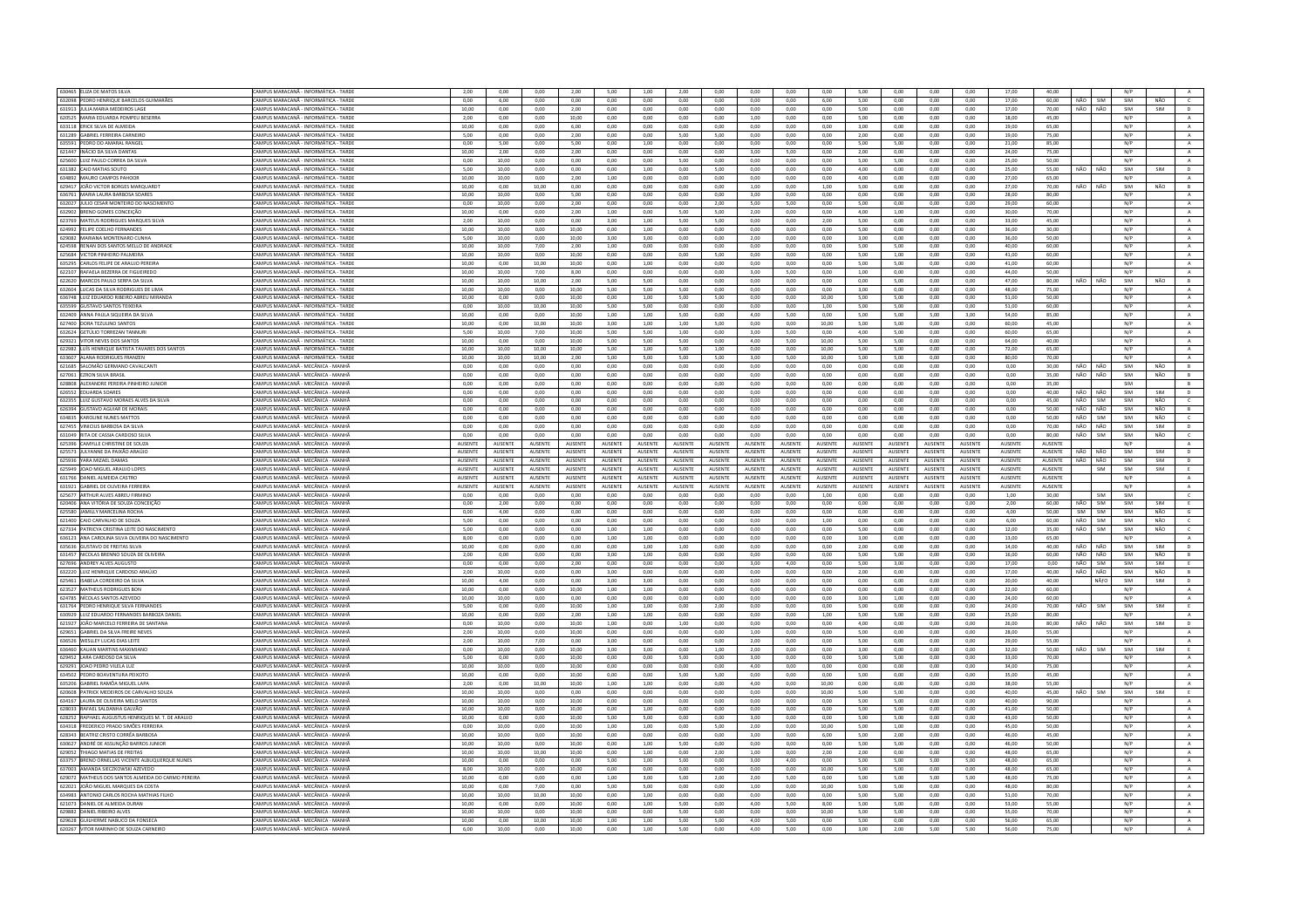| 629763 GABRIEL DUARTE DE AZEVEDO                       | CAMPUS MARACANĂ - MECÂNICA - MANHĂ                                        | 10,00          | 10,00           | 2,00           | 0,00           | 5,00            | 5,00           | 5,00            | 0,00           | 5,00            | 5,00           | 0,00           | 5,00            | 5,00           | 0,00           | 0,00           | 57,00           | 65,00          |                   | N/P |     |                |
|--------------------------------------------------------|---------------------------------------------------------------------------|----------------|-----------------|----------------|----------------|-----------------|----------------|-----------------|----------------|-----------------|----------------|----------------|-----------------|----------------|----------------|----------------|-----------------|----------------|-------------------|-----|-----|----------------|
| 626373 LUCAS AYRES DE LIMA                             | CAMPUS MARACANĂ - MECÂNICA - MANHÃ                                        | 10,00          | 10.00           | 0,00           | 10,00          | 5,00            | 5,00           | 5,00            | 0,00           | 3,00            | 5,00           | 0,00           | 5,00            | 2,00           | 0,00           | 0,00           | 60.00           | 60,00          |                   | N/P |     | A              |
| 632287 ILLUZ FILIPE PERES MENDES                       | CAMPUS MARACANĂ - MECÂNICA - MANHÃ                                        | 10.00          | 10.00           | 7.00           | 10.00          | 5.00            | 5.00           | 1.00            | 0.00           | 2.00            | 0.00           | 0.00           | 5.00            | 5.00           | 0.00           | 0.00           | 60.00           | 85.00          |                   | N/P |     | A              |
|                                                        | CAMPUS MARACANĂ - MECÂNICA - MANHĂ                                        |                |                 |                |                |                 |                |                 |                |                 |                |                |                 |                |                |                |                 |                |                   | N/P |     |                |
| 630900 LEONARDO FELLIPE TERRA BARCELLOS JUNIOR         |                                                                           | 10,00          | 10,00           | 0,00           | 10,00          | 5,00            | 5,00           | 1,00            | 0,00           | 0,00            | 0,00           | 10,00          | 5,00            | 5,00           | 0,00           | 0,00           | 61,00           | 65,00          |                   |     |     | $\,$ A $\,$    |
| 629495 RAFAEL JARDIM DE AZEVEDO DE ALMEIDA             | CAMPUS MARACANÃ - MECÂNICA - MANHÃ                                        | 10.00          | 2.00            | 10.00          | 10.00          | 500             | 1.00           | 5.00            | 5.00           | 1.00            | 0.00           | 10.00          | 5.00            | 0.00           | 0.00           | 0.00           | 64.00           | 45.00          |                   | N/P |     | A              |
| 631406 FELIPE AZEVEDO DE SOUZA                         | CAMPUS MARACANĂ - MECÂNICA - MANHÀ                                        | 10,00          | 10,00           | 0,00           | 10,00          | 0,00            | 0,00           | 5,00            | 5,00           | 2,00            | 0,00           | 10,00          | 5,00            | 5,00           | 3,00           | 5,00           | 70,00           | 45,00          |                   | N/P |     | $\,$ A $\,$    |
| 626814 RICARDO TAVARES DE SIQUEIRA FILHO               | CAMPUS MARACANĂ - MECÂNICA - MANHĂ                                        | 2.00           | 10.00           | 10.00          | 10.00          | 5.00            | 5.00           | 5.00            | 5.00           | 3.00            | 5.00           | 10.00          | 2.00            | 0.00           | 2.00           | 0.00           | 74.00           | 95.00          |                   | N/P |     | A              |
| 633617<br>DÊNIVE DECAIO RODRIGUES SI                   | CAMPUS MARACANÃ - MECÂNICA - MANHÃ                                        | 10,00          | 10,00           | 10.00          | 10,00          | 5,00            | 5.00           | 5,00            | 5.00           | 4,00            | 5.00           | 0,00           | 5.00            | 5.00           | 2,00           | 5,00           | 86,00           | 65,00          |                   | N/P |     | A              |
| 633616 CAIO DE MELO MENEZES                            | CAMPUS MARACANĂ - MECÂNICA - MANHÂ                                        | 10.00          | 10.00           | 10.00          | 10.00          | 0.00            | 0.00           | 5.00            | 5.00           | 5.00            | 5.00           | 10.00          | 5.00            | 5.00           | 5.00           | 5.00           | 90.00           | 60.00          |                   | N/P |     | A              |
| 625547 PEDRO HENRIQUE MENDONCA DA SUVA                 | CAMPUS MARACANÃ - MECÂNICA - TARDE                                        | 0.00           | 0.00            | $0.00 -$       | 0.00           | 0.00            | $0.00 -$       | 0.00            | 0.00           | 0.00            | $0.00 -$       | 0.00           | 0.00            | $0.00 -$       | 0.00           | 0.00           | 0.00            | 35.00          | NÃO<br><b>SIM</b> | SIM | NÃO | $\epsilon$     |
| 625808 RICHARD SOUZA DE AZEVEDO                        | CAMPUS MARACANĂ - MECÂNICA - TARDI                                        | 0.00           | 0.00            | 0.00           | 0.00           | 0.00            | 0.00           | 0.00            | 0.00           | 0.00            | 0.00           | 0.00           | 0.00            | 0.00           | 0.00           | 0.00           | 0.00            | 40.00          | NÃO<br>NÃO        | SIM | NÃO | $\,$ B $\,$    |
| 631756 GABRIEL LUNA DE ALENCAR                         | CAMPUS MARACANÃ - MECÂNICA - TARDE                                        | 0.00           | 0.00            | 0.00           | 0.00           | 0.00            | 0.00           | 0.00            | 0.00           | 0.00            | $0.00 -$       | 0.00           | 0.00            | 0.00           | 0.00           | 0.00           | 0.00            | 40.00          | NÃO<br>SIM        | SIM | NÃO | <b>F</b>       |
| 622307 PEDRO GABRIEL FONSECA SILVA                     | CAMPUS MARACANĂ - MECÂNICA - TARDE                                        | 0,00           | 0,00            | 0,00           | 0,00           | 0,00            | 0,00           | 0,00            | 0,00           | 0,00            | 0,00           | 0,00           | 0,00            | 0,00           | 0,00           | 0,00           | 0,00            | 50,00          | NÃO<br>SIM        | SIM | NÃO | $\mathsf{C}$   |
| 624597 DAVYD ROBERT TRINDADE FERREIRA                  | CAMPUS MARACANĂ - MECÂNICA - TARDE                                        | 0,00           |                 | 0,00           | 0,00           | 0,00            | 0,00           |                 | 0,00           | 0,00            | 0,00           | 0,00           | 0,00            | 0,00           | 0,00           |                | 0,00            | 60.00          | NÃO<br>SIM        | SIM | NÃO | $\epsilon$     |
|                                                        |                                                                           |                | 0,00            |                |                |                 |                | 0,00            |                |                 |                |                |                 |                |                | 0,00           |                 |                |                   |     |     |                |
| 625190 CARLOS EDUARDO PEREIRA DE BARROS                | CAMPUS MARACANĂ - MECÂNICA - TARDI                                        | AUSENTE        | AUSENTE         | AUSENTE        | AUSENTE        | AUSENTE         | AUSENTE        | AUSENTE         | AUSENTE        | AUSENTE         | AUSENTE        | AUSENTE        | AUSENTE         | AUSENTE        | AUSENTE        | <b>AUSENTE</b> | AUSENTE         | AUSENTE        | NÃO<br>NÃO        | SIM | NÃO | $\,$ B $\,$    |
| 628175 LÓREN LAINY BASÍLIO SOUSA                       | CAMPUS MARACANĂ - MECÂNICA - TARDI                                        | AUSENTE        | AUSENTE         | AUSENTE        | AUSENTE        | AUSENTE         | AUSENTE        | AUSENTE         | AUSENTE        | AUSENTE         | AUSENTE        | AUSENTE        | AUSENTE         | AUSENTE        | AUSENTE        | AUSENTE        | AUSENTE         | AUSENTE        | NÃO<br>SIM        | SIM | SIM |                |
| 632802 BALTHAZAR FARES PAES DE MENEZES                 | CAMPUS MARACANĂ - MECÂNICA - TARDE                                        | AUSENTE        | <b>AUSENTE</b>  | AUSENTE        | AUSENTE        | <b>AUSENTE</b>  | AUSENTE        | AUSENTE         | AUSENTE        | AUSENTE         | AUSENTE        | AUSENTE        | AUSENTE         | AUSENTE        | AUSENTE        | AUSENTE        | AUSENTE         | AUSENTE        |                   | N/P |     | $\mathbb{A}$   |
| 634815 GABRIELLE ELISA XAVIER MARTIN                   | CAMPUS MARACANĂ - MECÂNICA - TARDI                                        | AUSENTE        | AUSENTE         | AUSENTE        | AUSENTE        | AUSENTE         | AUSENTE        | AUSENTE         | AUSENTE        | AUSENTE         | <b>NUSENTE</b> | AUSENTE        | AUSENTE         | AUSENTE        | AUSENTE        | AUSENTE        | AUSENTE         | AUSENTE        |                   | N/P |     | $\mathbb A$    |
| 625586 DANIEL CESAR SOARES PIRES DE MELO               | CAMPUS MARACANĂ - MECÂNICA - TARDE                                        | 0.00           | 0.00            | 0.00           | 0.00           | 1.00            | 0.00           | 0.00            | 0.00           | 0.00            | 0.00           | 0.00           | 0.00            | 0.00           | 0.00           | 0.00           | 1.00            | 55.00          | NÃO<br><b>SIM</b> | SIM | SIM | E              |
| 632037 HEITOR ANGULO CONTIN                            | CAMPUS MARACANĂ - MECÂNICA - TARDE                                        | 0.00           | 0,00            | 0,00           | 0,00           | 0.00            | 0,00           | 0,00            | 0,00           | 0,00            | 0.00           | 0,00           | 2,00            | 0,00           | 0.00           | 0,00           | 2,00            | 25,00          | SIM               | SIM |     | F.             |
| 625139 MATEUS DIAS AGUIAR                              | CAMPUS MARACANĂ - MECÂNICA - TARDE                                        | 2,00           | 0,00            | 0,00           | 0,00           | 1,00            | 0,00           | 0,00            | 0,00           | 0,00            | 0,00           | 1,00           | 0,00            | 0,00           | 0,00           | 0,00           | 4,00            | 50.00          | NÃO<br>SIM        | SIM | SIM | E              |
| 634184 RAFAEL DA COSTA DITTA                           | CAMPUS MARACANÃ - MECÂNICA - TARDE                                        | 2.00           | 0.00            | 0.00           | 0.00           | 1.00            | 0.00           | 0.00            | 0.00           | 0.00            | 0.00           | 0.00           | 2.00            | 0.00           | 0.00           | 0.00           | 5.00            | 30.00          | NÃO<br>NÄfO       | SIM | NÃO | B              |
| 636425 ERICK CURCIO FELIX RIBEIRO                      | CAMPUS MARACANÃ - MECÂNICA - TARDE                                        | 2.00           | 0.00            | 0.00           | $_{0,00}$      | 3.00            | 0.00           | 0.00            | 0.00           | 0.00            | 0.00           | 0.00           | 0.00            | 0.00           | 0,00           | 0.00           | 5.00            | 40.00          | NÃO<br>NÃO        | SIM | NÃO | B              |
| 620715 LUIZ GUILHERME LIMA OLIVEIRA                    | CAMPUS MARACANĂ - MECÂNICA - TARDE                                        | 5.00           | 0.00            | 0.00           | 0.00           | 0.00            | 0.00           | 0.00            | 0.00           | 0.00            | 0.00           | 0.00           | 0.00            | 0.00           | 0.00           | 0.00           | 5.00            | 70.00          |                   | N/P |     | A              |
|                                                        |                                                                           |                |                 |                |                |                 |                |                 |                |                 |                |                |                 |                |                |                |                 |                |                   |     |     |                |
| 634469 IAN PASSOS MOREIRA MARIANO                      | CAMPUS MARACANĂ - MECÂNICA - TARDI                                        | 0,00           | 0,00            | 0,00           | 2,00           | 1,00            | 1,00           | 1,00            | 1,00           | 0,00            | 0,00           | 0,00           | 0,00            | 0,00           | 0,00           | 0,00           | 6,00            | 35,00          |                   | N/P |     | $\mathbf{A}$   |
| 628967 JOAO VICTOR DE CARVALHO GUIMARAES               | CAMPUS MARACANĂ - MECÂNICA - TARDE                                        | 0.00           | 0.00            | 0.00           | 0.00           | 0.00            | 0.00           | 0.00            | 0.00           | 2.00            | 0.00           | 0.00           | 5.00            | 0.00           | 0.00           | 0.00           | 7.00            | 25.00          |                   | N/P |     | A.             |
| 629567 GARRIEL SIMÃO VIEIRA                            | CAMPUS MARACANÃ - MECÂNICA - TARDE                                        | 0.00           | 0.00            | 0.00           | 2.00           | 1.00            | 1.00           | 0.00            | 1.00           | 0.00            | $0.00 -$       | 2.00           | 0.00            | $0.00 -$       | 0.00           | 0.00           | 7.00            | 65.00          | NÃO<br><b>SIM</b> | SIM | SIM | E              |
| 622816 ARTHUR DE ARAUJO RODRIGUES ZANOLA ROCHA         | CAMPUS MARACANĂ - MECÂNICA - TARDI                                        | 0.00           | 0.00            | 0.00           | 0.00           | 5.00            | 5.00           | 0.00            | 0.00           | 0.00            | 0.00           | 0.00           | 0.00            | 0.00           | 0.00           | 0.00           | 10.00           | 40.00          |                   | N/P |     | $\mathbb A$    |
| 627497 ILTON ILLIO DE OLIVEIRA CORDEIRO                | CAMPUS MARACANÃ - MECÂNICA - TARDE                                        | 10.00          | 0.00            | 0.00           | 0.00           | 0.00            | 0.00           | 0.00            | 0.00           | 0.00            | 0.00           | 0.00           | 0.00            | 0.00           | 0.00           | 0.00           | 10.00           | 65.00          | SIM<br><b>SIM</b> | SIM | SIM |                |
| 625604 LUIZ FILIPE GOMES SILVA                         | CAMPUS MARACANĂ - MECÂNICA - TARDI                                        | 0.00           | 0.00            | 0.00           | 10.00          | 1.00            | 0.00           | 0.00            | 0.00           | 0.00            | 0.00           | 0.00           | 0.00            | 0.00           | 0.00           | 0.00           | 11.00           | 75.00          | NÃO<br>SIM        | SIM | SIM |                |
| 626471 PEDRO HENRIQUE HELENO DE FARIAS                 | CAMPUS MARACANĂ - MECÂNICA - TARDE                                        | 10.00          | 0.00            | 0.00           | 0.00           | 0.00            | 0.00           | 0.00            | 0.00           | 0.00            | 0.00           | 0.00           | 2.00            | 0.00           | 0.00           | 0.00           | 12.00           | 35.00          | NÃO<br>NÃO        | SIM | SIM | D              |
| 629216 RICARDO SANTOS TAVARES                          | CAMPUS MARACANÃ - MECÂNICA - TARDI                                        | 10.00          | 0.00            | 0.00           | 0,00           | 0,00            | 0.00           | 0,00            | 0,00           | 2.00            | $_{0,00}$      | 0,00           | 0.00            | $_{0,00}$      | $_{0,00}$      | 0.00           | 12,00           | 75.00          | NÃO<br>NÃO        | SIM | SIM | $\mathsf D$    |
| 621653 BENJAMIM GABRIEL MENDES PEREIRA VALADARES       | CAMPUS MARACANĂ - MECÂNICA - TARDE                                        | 10,00          | 0,00            | 0,00           | 0,00           | 1,00            | 1,00           | 0,00            | 0,00           | 2,00            | 0,00           | 0,00           | 0,00            | 0,00           | 0,00           | 0,00           | 14,00           | 85,00          | <b>SIM</b>        | SIM |     | $\epsilon$     |
| 627150 LUCAS BELO DE SÁ                                | CAMPUS MARACANÃ - MECÂNICA - TARDE                                        | 0.00           | 10.00           | 0.00           | 0.00           | 0.00            | 0.00           | 0.00            | 0.00           | 0.00            | 0.00           | 0.00           | 5.00            | 0.00           | 0.00           | 0.00           | 15.00           | 35.00          | NÃO<br>NÃO        | SIM | SIM | D              |
|                                                        |                                                                           |                |                 |                |                |                 |                |                 |                |                 |                |                |                 |                |                |                |                 |                |                   |     |     |                |
| 620262 MANUELA DE FREITAS DUART                        | CAMPUS MARACANĂ - MECÂNICA - TARDI                                        | 10,00          | 0,00            | 0,00           | 5,00           | 0,00            | 0,00           | 0,00            | 0,00           | 0,00            | 0,00           | 0,00           | 0,00            | 0,00           | 0,00           | 0,00           | 15,00           | 50,00          |                   | N/P |     | $\mathbf{A}$   |
| 636708 JULIA SILVA DA ROCHA COSTA                      | CAMPUS MARACANĂ - MECÂNICA - TARDE                                        | 5.00           | 0.00            | 7.00           | 2.00           | 1.00            | 1.00           | 0.00            | 0.00           | 0.00            | 0.00           | 0.00           | 0.00            | 0.00           | 0.00           | 0.00           | 16.00           | 75.00          |                   | N/P |     | A              |
| 632607 DAVI FARIAS DIA                                 | CAMPUS MARACANĂ - MECÂNICA - TARDI                                        | 0,00           | 0,00            | 10,00          | 0,00           | 1,00            | 1,00           | 0,00            | 0,00           | 0,00            | 0,00           | 0,00           | 5,00            | 0,00           | 0,00           | 0,00           | 17,00           | 40,00          |                   | N/P |     | A              |
| 634533 LEVIR MOTTA RODRIGUES                           | CAMPUS MARACANĂ - MECÂNICA - TARDE                                        | 2,00           | 10,00           | 0,00           | 0,00           | 1,00            | 0,00           | 0,00            | 0,00           | 0,00            | 0,00           | 0,00           | 5,00            | 0,00           | 0,00           | 0,00           | 18,00           | 45,00          | NÃO<br>SIM        | SIM | SIM | E              |
| 630970 LEONARDO DO NASCIMENTO SOUZA                    | CAMPUS MARACANÃ - MECÂNICA - TARDE                                        | 10.00          | 0.00            | 0,00           | 5,00           | 1,00            | 0.00           | 0.00            | 0.00           | 2.00            | 0.00           | 0,00           | 3.00            | 0.00           | 0,00           | 0.00           | 21,00           | 60.00          |                   | N/P |     | $\,$ A $\,$    |
| 623010 JOÃO VICTOR MARTINS OLIVEIRA                    | CAMPUS MARACANĂ - MECÂNICA - TARDE                                        | 10,00          | 0.00            | 0,00           | 0,00           | 0.00            | 0,00           | 5,00            | 0,00           | 2,00            | 0,00           | 0,00           | 5.00            | 0,00           | 0,00           | 0,00           | 22,00           | 45.00          | NÃO<br>NÃO        | SIM | NÃO | $\overline{B}$ |
| 632748 PEDRO GUILHERME DO CARMO RODRIGUES MATOS        | CAMPUS MARACANÃ - MECÂNICA - TARDE                                        | 0.00           | 10.00           | 0.00           | 0.00           | 0.00            | 1.00           | 0.00            | 0.00           | 0.00            | 0.00           | 1.00           | 5.00            | 5.00           | 0.00           | 0.00           | 22.00           | 55.00          |                   | N/P |     | A              |
| 630423 JOANA DARC CASTRO ALVES                         | CAMPUS MARACANĂ - MECÂNICA - TARDI                                        | 10,00          | 0,00            | 0,00           | 10,00          | 1,00            | 0,00           | 0,00            | 0,00           | 1,00            | 0,00           | 0,00           | 0,00            | 0,00           | 0,00           | 0,00           | 22,00           | 65,00          |                   | N/P |     | $\mathbf{A}$   |
| 633278 GUILHERME DE OLIVEIRA MEDINA                    | CAMPUS MARACANĂ - MECÂNICA - TARDE                                        | 10.00          | 0.00            | 7.00           | 0.00           | 0.00            | 1.00           | 0.00            | 0.00           | 0.00            | 0.00           | 0.00           | 2.00            | 0.00           | 2.00           | 0.00           | 22.00           | 75.00          |                   | N/P |     | A              |
|                                                        |                                                                           |                |                 |                |                |                 |                |                 |                |                 |                |                |                 |                |                |                |                 |                |                   | N/P |     |                |
| 633370 DANIEL SANTANA SOUZA                            | CAMPUS MARACANĂ - MECÂNICA - TARDE                                        | 10,00          | 0,00            | 0,00           | 10,00          | 1,00            | 0,00           | 0,00            | 0,00           | 2,00            | 0,00           | 0,00           | 0,00            | 0,00           | 0,00           | 0,00           | 23,00           | 35,00          |                   |     |     | $\,$ A $\,$    |
| 629760<br><b>GUSTAVO EDUARDO ALMEIDA DO NASCIMENTO</b> | CAMPUS MARACANĂ - MECÂNICA - TARDE                                        | 0,00           | 0,00            | 10,00          | 2,00           | 0.00            | 1,00           | 0,00            | 0,00           | 0,00            | 0,00           | 0,00           | 5,00            | 5,00           | 0,00           | 0,00           | 23,00           | 50.00          |                   | N/P |     | A              |
| 628276 GIOVANA MELLICIO RIBEIRO SOARES                 | CAMPUS MARACANÃ - MECÂNICA - TARDE                                        | 10.00          | 0.00            | 0.00           | 0.00           | 5.00            | 5.00           | 0.00            | 0.00           | 1.00            | 0.00           | 0.00           | 3.00            | 0.00           | 0.00           | 0.00           | 24.00           | 75.00          |                   | N/P |     | $\,$ A $\,$    |
| 625023 GIOVANI DE ANDRADE CRUZ                         | CAMPUS MARACANĂ - MECÂNICA - TARDI                                        | 10.00          | 10.00           | 0.00           | 0.00           | 0.00            | 0.00           | 0.00            | 0.00           | 0.00            | 0.00           | 0.00           | 5.00            | 0.00           | 0.00           | 0.00           | 25.00           | 30.00          |                   | N/P |     | $\,$ A $\,$    |
| 633176 IOÃO PEDRO DO REGO PERFIRA                      | CAMPUS MARACANĂ - MECÂNICA - TARDE                                        | 2.00           | 0.00            | 10.00          | 0.00           | 0.00            | 1.00           | 0.00            | 0.00           | 2.00            | 0.00           | 0.00           | 5.00            | 5.00           | 0.00           | 0.00           | 25.00           | 40.00          |                   | N/P |     | $\Lambda$      |
| 621074 YURI MAXIMUS PRATES CORREIA LIM                 | CAMPUS MARACANĂ - MECÂNICA - TARDI                                        | 10,00          | 0,00            | 0,00           | 2,00           | 5,00            | 5,00           | 0,00            | 0,00           | 0,00            | 0,00           | 0,00           | 5,00            | 0,00           | 0,00           | 0,00           | 27,00           | 80.00          |                   | N/P |     | $\,$ A         |
| 635003 UOÃO PEDRO SOUZA CARVALHO DE OLIVEIRA           | CAMPUS MARACANĂ - MECÂNICA - TARDE                                        | 10.00          | 10.00           | 0.00           | 2.00           | 1.00            | 0.00           | 0.00            | 0.00           | 0.00            | 0.00           | 0.00           | 5.00            | 0.00           | 0.00           | 0.00           | 28.00           | 60.00          |                   | N/P |     | A              |
| 621005 FERNANDO LORENZO MARINHO                        | CAMPUS MARACANÃ - MECÂNICA - TARDE                                        | 2.00           | 10.00           | 10.00          | 0.00           | 1,00            | 1.00           | 0.00            | 0.00           | 0.00            | 0.00           | 5,00           | 5.00            | 0.00           | 0.00           | 0.00           | 34,00           | 70.00          | NÃO<br>SIM        | N/P | NÃO | $\,$ A $\,$    |
| 627541 JOÃO GABRIEL PACHECO DA COSTA                   | CAMPUS MARACANĂ - MECÂNICA - TARDE                                        | 10.00          | 2.00            | 10.00          | 2.00           | 1.00            | 0.00           | 5.00            | 5.00           | 0.00            | 0.00           | 1.00           | 3.00            | 0.00           | 0.00           | 0.00           | 39.00           | 55.00          |                   | N/P |     | A              |
| 628082 JOÃO GABRIEL DE OLIVEIRA CESAR                  | CAMPUS MARACANÃ - MECÂNICA - TARDE                                        | 10.00          | 10.00           | 0.00           | 10.00          | 1.00            | 0.00           | 0.00            | 0.00           | 4.00            | 2.00           | 0.00           | 2.00            | 1.00           | 0.00           | 0.00           | 40.00           | 55.00          |                   | N/P |     | A              |
| 633472 DAVI GONÇALVES PEREIRA DOS SANTOS               | CAMPUS MARACANĂ - MECÂNICA - TARDI                                        | 10,00          | 10,00           | 0,00           | 10,00          | 1,00            | 0,00           | 1,00            | 2,00           | 2,00            | 0,00           | 0,00           | 5,00            | 0,00           | 0,00           | 0,00           | 41,00           | 65,00          |                   | N/P |     |                |
|                                                        |                                                                           |                |                 |                |                |                 |                |                 |                |                 |                |                |                 |                |                |                |                 |                |                   |     |     | $\mathbf{A}$   |
| 632271 JULIANA KARINA GARCIA VILLELA                   | CAMPUS MARACANĂ - MECÂNICA - TARDE<br>CAMPLIS MARACANĂ - MECÂNICA - TARDI | 10.00          | 10.00           | 0.00           | 10.00          | 3.00            | 3.00           | 0.00            | 0.00           | 0.00            | 0.00           | 0.00           | 5.00            | 0.00           | 0.00           | 0.00           | 41.00           | 80.00          |                   | N/P |     | A              |
| 630965<br>SUSTAVO DE OUVEIRA UMA                       |                                                                           | 10,00          | 10,00           | 0,00           | 10,00          | 0,00            | 0,00           | 0.00            | 0.00           | 3,00            | 0,00           | 0,00           | 5,00            | 5,00           | 0,00           | 0,00           | 43,00           | 40,00          |                   | N/P |     | $\,$ A $\,$    |
| 631089 LARISSA LANA DOS SANTOS MARTINS                 | CAMPUS MARACANĂ - MECÂNICA - TARDE                                        | 10,00          | 10,00           | 0,00           | 10,00          | 5,00            | 5,00           | 0,00            | 0,00           | 0,00            | 0,00           | 0,00           | 5,00            | 0,00           | 0,00           | 0,00           | 45,00           | 75.00          |                   | N/P |     | A              |
| 627802 ALICE ALVES DA CUNHA                            | CAMPUS MARACANÃ - MECÂNICA - TARDE                                        | 10.00          | 0.00            | 10.00          | 2.00           | 1,00            | 1,00           | 5.00            | 0.00           | 4.00            | 5.00           | 0.00           | 5.00            | 5.00           | 0.00           | 0.00           | 48.00           | 90.00          |                   | N/P |     | $\,$ A $\,$    |
| 629432 ARTUR LOPES DE AMORIM SILVA                     | CAMPUS MARACANĂ - MECÂNICA - TARDE                                        | 10,00          | 10,00           | 0,00           | 2,00           | 1,00            | 0,00           | 1,00            | 0,00           | 4,00            | 5,00           | 6,00           | 5,00            | 5,00           | 0,00           | 0,00           | 49,00           | 50,00          |                   | N/P |     | A              |
| 621026 LUCAS ANDRADE MOURA                             | CAMPUS MARACANĂ - MECÂNICA - TARDE                                        | 10.00          | 10.00           | 0.00           | 10.00          | 5.00            | 5.00           | 5.00            | 5.00           | 2.00            | 0.00           | 0.00           | 5.00            | 5.00           | 1.00           | 0.00           | 63.00           | 70.00          |                   | N/P |     | A              |
| 632400 LUIZ HENRIQUE GUERRIERI RZETELNY                | CAMPUS MARACANÃ - MECÂNICA - TARDE                                        | 10,00          | 0,00            | 0,00           | 10,00          | 3,00            | 3,00           | 5,00            | 5,00           | 5,00            | 5,00           | 0,00           | 5,00            | 5,00           | 5,00           | 5,00           | 66,00           | 90,00          |                   | N/P |     | A              |
| 632784 BERNARDO BARREIROS FIALHO                       | CAMPUS MARACANĂ - MECÂNICA - TARDE                                        | 10.00          | 5.00            | 10.00          | 10.00          | 3.00            | 0.00           | 0.00            | 0.00           | 5.00            | 5.00           | 6.00           | 5.00            | 5.00           | 2.00           | 1.00           | 67.00           | 50.00          |                   | N/P |     | A              |
| 634583 GABRIEL FEITOSA RIBEIRO                         | CAMPUS MARACANÃ - MECÂNICA - TARDE                                        | 10.00          | 10.00           | 10.00          | 10.00          | 1,00            | 1.00           | 5.00            | 5.00           | 5.00            | 5.00           | 10.00          | 4.00            | 5.00           | 0.00           | 0.00           | 81,00           | 75.00          |                   | N/P |     | A              |
| 622238 ANA BEATRIZ SANTANA GARCIAS                     | CAMPUS MARACANĂ - METEOROLOGIA - MANHĂ                                    | 0,00           | 0,00            | 0,00           | 0,00           | 0,00            | 0,00           | 0,00            | 0,00           | 0,00            | 0,00           | 0,00           | 0,00            | 0,00           | 0,00           | 0,00           | 0,00            | 35.00          | NÃO<br>NÃO        | SIM |     | B              |
| 630695 ISARELA CRISTINA RASTOS ROSAS                   | CAMPUS MARACANĂ - METEOROLOGIA - MANHĂ                                    | 0.00           | 0.00            | 0.00           | 0.00           | 0.00            | 0.00           | 0.00            | 0.00           | 0.00            | $0.00 -$       | 0.00           | 0.00            | 0.00           | 0.00           | 0.00           | 0.00            | 40.00          | NÃO<br>SIM        | SIM | NÃO | $\epsilon$     |
| 625150 JONATHAN CARLOS DA SILVA SANTOS                 | CAMPUS MARACANĂ - METEOROLOGIA - MANHĂ                                    | 0,00           | 0.00            | 0,00           | 0,00           | 0,00            | 0.00           | 0,00            | 0,00           | 0.00            | 0,00           | 0,00           | 0.00            | 0,00           | 0,00           | 0,00           | 0,00            | 60.00          | SIM               | SIM | SIM | E              |
| 632739 JHADE BITTENCOURT MARAGNO                       | CAMPUS MARACANĂ - METEOROLOGIA - MANHĂ                                    | 0.00           | 0.00            | 0.00           | 0.00           | 0.00            | 0.00           | 0.00            | 0.00           | 0.00            | 0.00           | 0.00           | 0.00            | 0.00           | 0.00           | 0.00           | 0.00            | 70.00          | NÃO<br>SIM        | SIM | NÃO | F              |
|                                                        | CAMPUS MARACANĂ - METEOROLOGIA - MANHÀ                                    | 0.00           |                 |                |                |                 |                |                 |                |                 |                | 0.00           |                 |                |                |                | 0.00            |                | NÃO<br>NÃO        |     | NÃO |                |
| 621602 BEATRIZ VILAR PASCOAL ANDRADE                   |                                                                           |                | 0.00            | 0,00           | 0,00           | 0.00            | 0,00           | 0.00            | 0.00           | 0.00            | 0.00           |                | 0.00            | 0.00           | 0.00           | 0,00           |                 | 75,00          |                   | SIM |     | B              |
| 626516 GABRIELA SILVA DE MACEDO                        | CAMPUS MARACANĂ - METEOROLOGIA - MANHĂ                                    | 0.00           | 0.00            | 0.00           | 0.00           | 0.00            | 0.00           | 0.00            | 0.00           | 0.00            | 0.00           | 0.00           | 0.00            | 0.00           | 0.00           | 0.00           | 0.00            | 75.00          | NÃO<br>NÃO        | SIM | SIM | D              |
| 620376 ISABELA LIMA SANTOS DA SILVA                    | CAMPUS MARACANĂ - METEOROLOGIA - MANHÀ                                    | AUSENTE        | <b>AUSENTE</b>  | AUSENTE        | <b>AUSENTE</b> | <b>AUSENTE</b>  | <b>AUSENTE</b> | <b>AUSENTE</b>  | <b>AUSENTE</b> | AUSENTE         | <b>AUSENTE</b> | AUSENTE        | <b>AUSENTE</b>  | <b>AUSENTE</b> | AUSENTE        | <b>AUSENTE</b> | <b>AUSENTE</b>  | AUSENTE        |                   | N/P |     | $\mathbb{A}$   |
| 626208 WELISON VICENTE CRUZ DO NASCIMENTO              | CAMPUS MARACANA - METEOROLOGIA - MANHA                                    | AUSENTE        | <b>AUSENTE</b>  | AUSENTE        | AUSENTE        | AUSENTE         | <b>AUSENTE</b> | <b>AUSENTE</b>  | AUSENTE        | <b>AUSENTE</b>  | <b>AUSENTE</b> | <b>AUSENTE</b> | <b>AUSENTE</b>  | <b>AUSENTE</b> | <b>AUSENTE</b> | AUSENTE        | <b>AUSENTE</b>  | AUSENTE        | NÃO<br>NÃO        | SIM | SIM | $\mathbf{D}$   |
| 627460 ISIS AQUINO MELO                                | CAMPUS MARACANĂ - METEOROLOGIA - MANHĂ                                    | <b>AUSENTE</b> | <b>ALISENTE</b> | <b>AUSENTE</b> | <b>AUSENTE</b> | <b>ALISENTE</b> | <b>AUSENTE</b> | <b>ALISENTE</b> | <b>AUSENTE</b> | <b>ALISENTE</b> | <b>AUSENTE</b> | <b>AUSENTE</b> | <b>ALISENTE</b> | <b>AUSENTE</b> | <b>AUSENTE</b> | <b>AUSENTE</b> | <b>AUSENTE</b>  | <b>AUSENTE</b> | NÃO<br><b>SIM</b> | SIM | NÃO | $\epsilon$     |
| 627940 MARIANNA LOGELO DE SOUZA                        | CAMPUS MARACANĂ - METEOROLOGIA - MANH                                     | AUSENTE        | AUSENTE         | AUSENTE        | AUSENTE        | AUSENTE         | AUSENTE        | AUSENTE         | AUSENTE        | AUSENTE         | <b>NUSENTE</b> | <b>AUSENTE</b> | AUSENTE         | AUSENTE        | AUSENTE        | <b>AUSENTE</b> | <b>AUSENTE</b>  | <b>AUSENTE</b> |                   | N/P |     | $\mathbb A$    |
| 628243 MARIA EDUARDA LAURIANO DE SOUZA                 | CAMPUS MARACANĂ - METEOROLOGIA - MANHĂ                                    | AUSENTE        | <b>AUSENTE</b>  | AUSENTE        | <b>AUSENTE</b> | <b>AUSENTE</b>  | AUSENTE        | AUSENTE         | <b>AUSENTE</b> | <b>AUSENTE</b>  | AUSENTE        | AUSENTE        | AUSENTE         | AUSENTE        | AUSENTE        | AUSENTE        | <b>AUSENTE</b>  | AUSENTE        | <b>SIM</b><br>NÃO | SIM | NÃO | $\epsilon$     |
| 628820 JULIO CESAR BELLIENI MOURÃO                     | CAMPUS MARACANÃ - METEOROLOGIA - MANHÃ                                    | <b>AUSENTE</b> | <b>ALISENTE</b> | AUSENTE        | <b>AUSENTE</b> | <b>ALISENTE</b> | AUSENTE        | <b>ALISENTE</b> | <b>AUSENTE</b> | <b>ALISENTE</b> | <b>AUSENTE</b> | <b>AUSENTE</b> | AUSENTE         | <b>AUSENTE</b> | <b>AUSENTE</b> | <b>AUSENTE</b> | <b>ALISENTE</b> | <b>AUSENTE</b> | NÃO<br>SIM        | SIM | SIM | E              |
| 629977 LORENA RODRIGUEZ FIGUEIREDO                     | CAMPUS MARACANĂ - METEOROLOGIA - MANHĂ                                    | AUSENTE        | AUSENTE         | AUSENTE        | AUSENTE        | AUSENTE         | AUSENTE        | AUSENTE         | AUSENTE        | AUSENTE         | AUSENTE        | AUSENTE        | AUSENTE         | AUSENTE        | AUSENTE        | AUSENTE        | AUSENTE         | AUSENTE        |                   | N/P |     | A              |
|                                                        |                                                                           |                |                 |                |                |                 |                |                 |                |                 |                |                |                 |                |                |                |                 |                |                   |     |     |                |
| 631157 PAMELA CRISTINNE LAIM MENDES                    | CAMPUS MARACANĂ - METEOROLOGIA - MANHĂ                                    | AUSENTE        | <b>AUSENTE</b>  | AUSENTE        | AUSENTE        | <b>AUSENTE</b>  | AUSENTE        | <b>AUSENTE</b>  | AUSENTE        | AUSENTE         | <b>AUSENTE</b> | AUSENTE        | AUSENTE         | <b>AUSENTE</b> | AUSENTE        | <b>AUSENTE</b> | AUSENTE         | AUSENTE        | SIM               | SIM | SIM | E              |
| 633389 KAILANNY LIMA CALIXTO                           | CAMPUS MARACANĂ - METEOROLOGIA - MANHĂ                                    | AUSENTE        | AUSENTE         | AUSENTE        | AUSENTE        | AUSENTE         | AUSENTE        | AUSENTE         | AUSENTE        | AUSENTE         | AUSENTE        | AUSENTE        | AUSENTE         | AUSENTE        | AUSENTE        | AUSENTE        | AUSENTE         | AUSENTE        |                   | N/P |     | $\mathbb A$    |
| 636232 BEATRIZ VALVERDE LEITE                          | CAMPUS MARACANĂ - METEOROLOGIA - MANHĂ                                    | AUSENTE        | AUSENTE         | AUSENTE        | AUSENTE        | AUSENTE         | AUSENTE        | AUSENTE         | AUSENTE        | AUSENTE         | AUSENTE        | AUSENTE        | AUSENTE         | AUSENTE        | AUSENTE        | AUSENTE        | AUSENTE         | AUSENTE        |                   | N/P |     | A              |
| 636445<br>NÍCIUS TRAVESSA DE SOUZA OLIVEIRA            | CAMPUS MARACANA - METEOROLOGIA - MANHA                                    | AUSENTE        | AUSENTE         | AUSENTE        | AUSENTE        | AUSENTE         | AUSENTE        | AUSENTE         | AUSENT         | AUSENTE         | <b>NUSENTE</b> | AUSENTE        | AUSENTE         | AUSENTE        | AUSENT         | AUSENTE        | AUSENTE         | AUSENTE        | SIM<br>NÃO        | SIM | NÃO | F              |
| 632716 YASMIN MACAIO DO VALE DE OLIVEIRA               | CAMPUS MARACANĂ - METEOROLOGIA - MANHĂ                                    | 0,00           | 0,00            | 0,00           | 0,00           | 0,00            | 1,00           | 0,00            | 0,00           | 0,00            | 0,00           | 0,00           | 0,00            | 0,00           | 0,00           | 0,00           | 1,00            | 45.00          |                   | N/P |     | A              |
| 621004 ANA BEATRIZ PAZ ARAÚJO                          | CAMPUS MARACANĂ - METEOROLOGIA - MANHĂ                                    | 0.00           | 0.00            | 0,00           | 0.00           | 0.00            | 0,00           | 0.00            | 0.00           | 0.00            | 0.00           | 1,00           | 0,00            | 0.00           | 0.00           | 0.00           | 1,00            | 50.00          | NÃO<br>SIM        | SIM |     | $\epsilon$     |
| 621868 MARIA CLARA MOREIRA DAS CANDEIAS                | CAMPUS MARACANĂ - METEOROLOGIA - MANHĂ                                    | 2,00           | 0,00            | 0,00           | 0,00           | 0,00            | 0,00           | 0,00            | 0,00           | 0,00            | 0,00           | 0,00           | 0,00            | 0,00           | 0,00           | 0,00           | 2,00            | 55.00          | NÃO<br>VÃO        | SIM | SIM | D              |
| 630503 JOÃO PEDRO MERENCIO E SILVA DE SOUZA            | CAMPUS MARACANA - METEOROLOGIA - MANHA                                    | 0.00           | 0.00            | 0.00           | 0.00           | 0.00            | 0.00           | 0.00            | 0.00           | 0.00            | $0.00 -$       | 0.00           | 2.00            | 0.00           | 0.00           | 0.00           | 2.00            | 70.00          | NÃO<br>NÃO        | SIM | NÃO | B              |
| 629610 JOANA DE FAVERI GOMES                           | CAMPUS MARACANĂ - METEOROLOGIA - MANHĂ                                    | 0,00           | 0,00            | 0,00           | 0,00           | 0,00            | 1,00           | 0,00            | 0,00           | 0,00            | 0,00           | 0,00           | 2,00            | 0,00           | 0,00           | 0,00           | 3,00            | 40,00          |                   | SIM |     | B              |
| 627787 MIGUEL DE SOUZA                                 | CAMPUS MARACANĂ - METEOROLOGIA - MANHĂ                                    | 2.00           | 0.00            | 0.00           | 0.00           | 0.00            | 0.00           | 0.00            | 0.00           | 0.00            | 0.00           | 0.00           | 2.00            | 0.00           | 0.00           | 0.00           | 4.00            | 45.00          | NÃO<br>SIM        | SIM | SIM | E              |
| 629724 EMILLY PINHEIRO CARVALHO                        | CAMPUS MARACANĂ - METEOROLOGIA - MANHĂ                                    | 0,00           | 0.00            | 0.00           | 0.00           | 0.00            | 0.00           | 0.00            | 0.00           | 0.00            | 0.00           | 0.00           | 5.00            | 0.00           | 0.00           | 0.00           | 5,00            | 40,00          | NÃO<br>SIM        | SIM | NÃO | $\epsilon$     |
|                                                        |                                                                           |                |                 |                |                |                 |                |                 |                |                 |                |                |                 |                |                |                |                 |                |                   |     |     |                |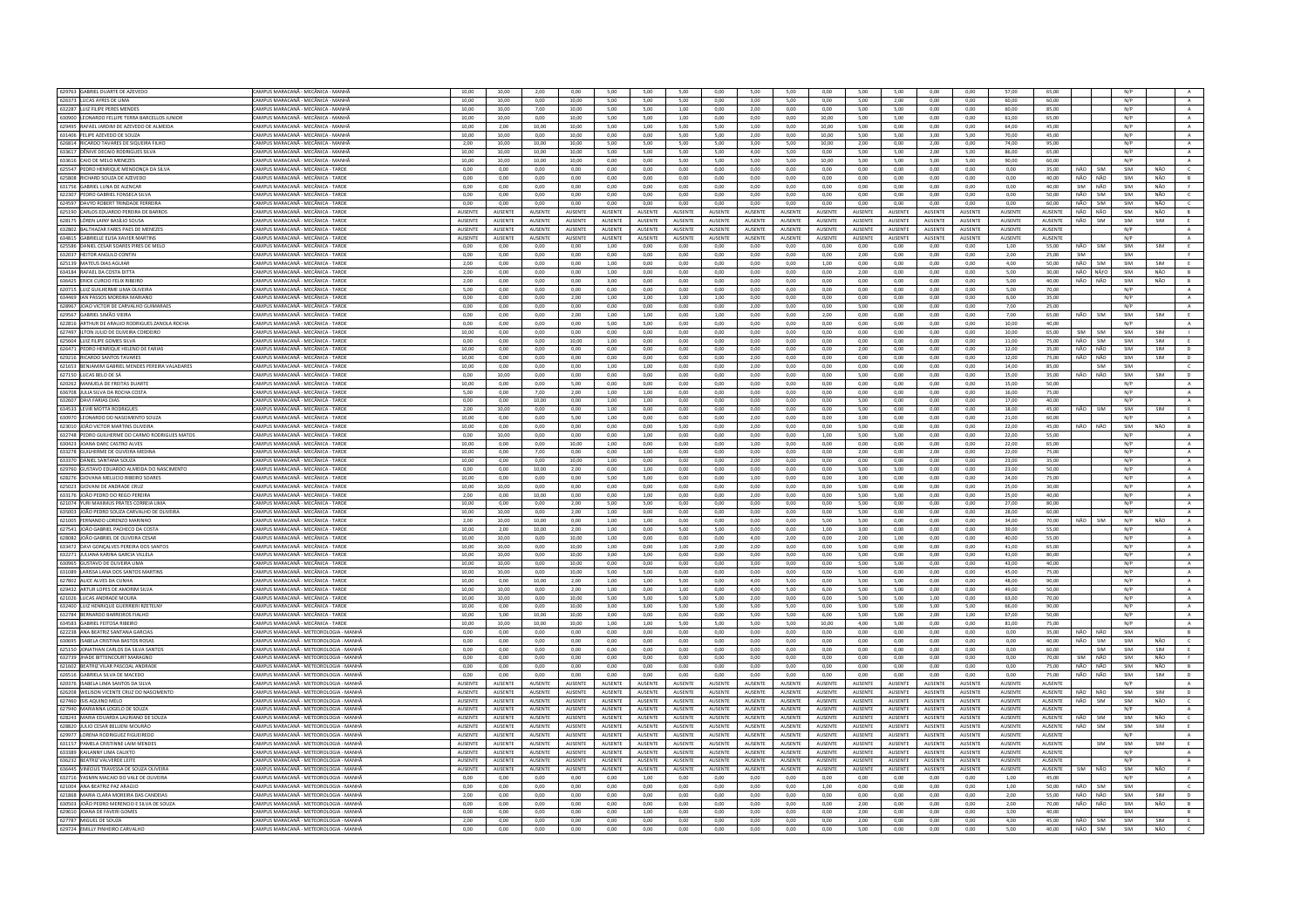| 635949 CASSIANO FREITAS                                            | CAMPUS MARACANĂ - METEOROLOGIA - MANHĂ                                                             | 0,00           | 0,00            | 0,00           | 0,00           | 1,00            | 0,00           | 0,00            | 0,00           | 0,00            | 0,00           | 0,00           | 5,00            | 0,00           | 0,00            | 0,00           | 6,00            | 80,00          |     | NÃO NÃO    | SIM | NÃO        | B              |
|--------------------------------------------------------------------|----------------------------------------------------------------------------------------------------|----------------|-----------------|----------------|----------------|-----------------|----------------|-----------------|----------------|-----------------|----------------|----------------|-----------------|----------------|-----------------|----------------|-----------------|----------------|-----|------------|-----|------------|----------------|
| 624082 JOSIANE DA SILVA BARBOSA PRATA                              | CAMPUS MARACANĂ - METEOROLOGIA - MANHĂ                                                             | 0.00           | 2.00            | 0.00           | 0.00           | 1.00            | 1.00           | 0.00            | 0.00           | 0.00            | 0.00           | 0.00           | 5.00            | 0.00           | 0.00            | 0.00           | 9.00            | 65.00          | NÃO | NÃO        | SIM | SIM        | $\overline{D}$ |
| 621096 MARIA ISABEL HANCIO GOMES                                   | CAMPUS MARACANĂ - METEOROLOGIA - MANHA                                                             | 10,00          | 0,00            | 0,00           | 0,00           | 0,00            | 0,00           | 0,00            | 0,00           | 0,00            | 0,00           | 0,00           | 0,00            | 0,00           | 0,00            | 0,00           | 10,00           | 65,00          |     |            | N/P |            |                |
| 629734 IAN SALOMÃO DORNAS LOURENCO                                 | AMPUS MARACANĂ - METEOROLOGIA - MANHA                                                              | 0.00           | 10.00           | 0.00           | 0.00           | 1.00            | 0.00           | 0.00            | 0.00           | 0.00            | 0.00           | 0.00           | 0.00            | 0.00           | 0.00            | 0.00           | 11.00           | 65.00          | NÃO | NÃO        | SIM | NÃO        | B              |
| 620934 NATHALY BEZERRA DOS SANTOS                                  | CAMPUS MARACANĂ - METEOROLOGIA - MANH                                                              | 0.00           | 0.00            | 0.00           | 0.00           | 0.00            | 0,00           | 0.00            | 0.00           | 2.00            | 0.00           | 0,00           | 5.00            | 5,00           | 0,00            | 0.00           | 12,00           | 70.00          | NÃO | NÃO        | SIM | SIM        | D              |
| 624877 VINÍCIUS ROMEIRO DA SILVA                                   | CAMPUS MARACANĂ - METEOROLOGIA - MANHA                                                             | 2.00           | 0.00            | 0.00           | 2.00           | 3.00            | 3.00           | 0.00            | 0.00           | 2.00            | 0.00           | 0.00           | 0.00            | 0.00           | 0.00            | 0.00           | 12.00           | 75.00          |     |            | N/P |            | A              |
|                                                                    |                                                                                                    |                |                 |                |                |                 |                |                 |                |                 |                |                |                 |                |                 |                |                 |                |     |            |     |            |                |
| 634313 VASMIN FUGÊNIA DALL20LIO                                    | CAMPUS MARACANĂ - METEOROLOGIA - MANHĂ                                                             | 10.00          | 0.00            | 0.00           | 0.00           | 1.00            | 0.00           | 0.00            | 0.00           | 2.00            | 0.00           | 0.00           | 0.00            | 0.00           | 0.00            | 0.00           | 13.00           | 50.00          | NÃO | NÃO        | SIM | NÃO        | B              |
| 621358 FERNANDA LÍGIA MODESTO COELHO                               | <b>AMPUS MARACANĂ - METEOROLOGIA - MANHA</b>                                                       | 0.00           | 8.00            | 0.00           | 0.00           | 0.00            | 0.00           | 0.00            | 0.00           | 0.00            | 0.00           | 0.00           | 5.00            | 0.00           | $_{0,00}$       | 0.00           | 13.00           | 85.00          |     |            | N/P |            | $\mathbf{A}$ . |
| 632785 SOFIA MARQUES DA COSTA DE SOUZA                             | CAMPUS MARACANĂ - METEOROLOGIA - MANHĂ                                                             | 10.00          | 2.00            | 0.00           | 2.00           | 0.00            | 0.00           | 0.00            | 0.00           | 0.00            | 0.00           | 0.00           | 0.00            | 0.00           | 0.00            | 0.00           | 14.00           | 65.00          |     |            | N/P |            | A              |
| 624606 CAIO CUNHA BARCELOS                                         | CAMPUS MARACANĂ - METEOROLOGIA - MANHĂ                                                             | 0.00           | 10.00           | 0.00           | 0.00           | 0.00            | 0.00           | 0.00            | 0.00           | 0.00            | 0.00           | 0.00           | 5.00            | 0.00           | 0.00            | 0.00           | 15,00           | 50.00          |     |            | N/P |            | $\mathbf{A}$   |
| 635024 EDUARDO SILVA FALCÃO                                        |                                                                                                    |                |                 |                |                |                 |                |                 |                |                 |                | 0,00           |                 |                | 0,00            |                |                 |                |     |            |     |            |                |
|                                                                    | AMPUS MARACANĂ - METEOROLOGIA - MANHĂ                                                              | 10,00          | 2,00            | 0,00           | 2,00           | 0,00            | 0,00           | 0,00            | 0,00           | 0,00            | 0,00           |                | 3,00            | 0,00           |                 | 0,00           | 17,00           | 45,00          |     |            | N/P |            | A              |
| 635432 ALESSANDRA DE SOUZA PEREIRA                                 | CAMPUS MARACANĂ - METEOROLOGIA - MANHĂ                                                             | 2,00           | 0,00            | 0,00           | 2,00           | 3,00            | 1,00           | 0,00            | 5,00           | 0,00            | 0,00           | 0,00           | 5,00            | 0,00           | 0,00            | 0,00           | 18,00           | 80,00          |     |            | N/P |            | $\mathbf{A}$   |
| 636678 MATTEUS MONTEIRO UCHÔA DA SILVA                             | CAMPUS MARACANĂ - METEOROLOGIA - MANH                                                              | 0,00           | 10,00           | 0,00           | 2,00           | 3,00            | 3,00           | 0,00            | 0,00           | 0,00            | 0,00           | 0,00           | 2,00            | 0,00           | 0,00            | 0,00           | 20,00           | 60,00          | NÃO | NÃO        | SIM | SIM        | D              |
| 623635 MARIA EDUARDA LOPES BARBOZA                                 | CAMPUS MARACANĂ - METEOROLOGIA - MANHĂ                                                             | 10.00          | 0.00            | 0.00           | 10.00          | 0.00            | 0.00           | 0.00            | 0.00           | 0.00            | 0.00           | 0.00           | 0.00            | 0.00           | 0.00            | 0.00           | 20.00           | 65.00          |     |            | N/P |            | A              |
| 636118 ALANA GONÇALVES HONORIO BARRO                               | AMPUS MARACANĂ - METEOROLOGIA - MANH                                                               | 10,00          | 0,00            | 0,00           | 0,00           | 5,00            | 0,00           | 0,00            | 0,00           | 0,00            | 0,00           | 0,00           | 5,00            | 0,00           | 0,00            | 0,00           | 20,00           | 80,00          |     |            | N/P |            | $\mathbf{A}$   |
| 622913 MARIA EDUARDA DE ARAUJO SANT ANJ                            | CAMPUS MARACANĂ - METEOROLOGIA - MANHÃ                                                             | 10,00          | 0,00            | 0,00           | 0,00           | 0,00            | 1,00           | 0,00            | 0,00           | 0,00            | 0,00           | 0,00           | 5,00            | 5,00           | 0,00            | 0,00           | 21,00           | 75,00          |     |            | N/P |            | A              |
|                                                                    |                                                                                                    |                |                 |                |                |                 |                |                 |                |                 |                |                |                 |                |                 |                |                 |                |     |            |     |            |                |
| 634661 ANA CLARA SILVA NEVES DE ANDRADE                            | CAMPUS MARACANĂ - METEOROLOGIA - MANHĂ                                                             | 10,00          | 10,00           | 0,00           | 2,00           | 0,00            | 0,00           | 0.00            | 0,00           | 0,00            | 0,00           | 0,00           | 1,00            | 0,00           | 0,00            | 0,00           | 23,00           | 60.00          |     |            | N/P |            | $\mathbf{A}$   |
| 622354 LETICIA DE OLIVEIRA VELLASCO                                | AMPUS MARACANĂ - METEOROLOGIA - MANHA                                                              | 2,00           | 10,00           | 0,00           | 0,00           | 0,00            | 1,00           | 0,00            | 0,00           | 0,00            | 0,00           | 0,00           | 5,00            | 5,00           | 0,00            | 0,00           | 23,00           | 90,00          |     |            | N/P |            | A              |
| 632882 LARISSA PONCIANO DOS SANTOS                                 | CAMPUS MARACANÃ - METEOROLOGIA - MANHÃ                                                             | 0.00           | 2.00            | 10.00          | 0.00           | 5.00            | 5.00           | 0.00            | 0.00           | 0.00            | 0.00           | 0.00           | 2.00            | 0.00           | 0.00            | 0.00           | 24.00           | 50.00          |     |            | N/P |            | $\mathbf{A}$   |
| 623180 YAN BRANDÃO FRANÇA                                          | CAMPUS MARACANĂ - METEOROLOGIA - MANHĂ                                                             | 10,00          | 10,00           | 0,00           | 2,00           | 1,00            | 1,00           | 0,00            | 0,00           | 0,00            | 0,00           | 0,00           | 0,00            | 0,00           | 0,00            | 0,00           | 24,00           | 60,00          |     |            | N/P |            | $\,$ A $\,$    |
| 634660 NATHÁLIA MAGALHÃES MACEDO                                   | CAMPUS MARACANĂ - METEOROLOGIA - MANHĂ                                                             | 10.00          | 0.00            | 10.00          | 0.00           | 0.00            | 0.00           | 0.00            | 0.00           | 0.00            | 0.00           | 0.00           | 5.00            | 0.00           | 0.00            | 0.00           | 25.00           | 65.00          |     |            | N/P |            | A              |
|                                                                    |                                                                                                    |                |                 |                |                |                 |                |                 |                |                 |                |                |                 |                |                 |                |                 |                |     |            |     |            |                |
| 628521 JUAN BAUTISTA BIDA                                          | AMPUS MARACANĂ - METEOROLOGIA - MANH                                                               | 10,00          | 8,00            | 0,00           | 0,00           | 1,00            | 0,00           | 0,00            | 0,00           | 2,00            | 0,00           | 0,00           | 5,00            | 0,00           | 0,00            | 0,00           | 26,00           | 80,00          |     |            | N/P |            | $\mathbf{A}$   |
| 632726 BRENDA TEIXEIRA CARNEIRO                                    | CAMPUS MARACANĂ - METEOROLOGIA - MANHA                                                             | 10.00          | 0.00            | 0.00           | 10.00          | 0.00            | 1.00           | 0.00            | 0.00           | 0.00            | 0.00           | 0.00           | 5.00            | 0.00           | 0.00            | 0.00           | 26.00           | 80.00          |     |            | N/P |            | A              |
| 632993 RAYZA VICTÓRIA DA SILVA AMANCIO                             | CAMPUS MARACANĂ - METEOROLOGIA - MANHĂ                                                             | 10.00          | 0.00            | 0.00           | 2.00           | 3.00            | 0.00           | 0.00            | 1.00           | 3.00            | 0.00           | $0.00 -$       | 5.00            | 2.00           | 0.00            | 0.00           | 26.00           | 85.00          |     |            | N/P |            | A              |
| 631006 LUCAS GOMES SPALL                                           | MPUS MARACANĂ - METEOROLOGIA - MANHA                                                               | 10,00          | 0.00            | 0.00           | 10,00          | 0.00            | 0.00           | 0.00            | 0.00           | 0.00            | 0.00           | 0.00           | 5.00            | 5.00           | 0,00            | 0,00           | 30.00           | 50.00          |     |            | N/P |            | $\,$ A $\,$    |
| 634078 VINÍCIUS DO REGO BARBOSA                                    | CAMPUS MARACANĂ - METEOROLOGIA - MANHĂ                                                             | 0.00           | 10.00           | 0.00           | 0.00           | 0.00            | 1.00           | 0.00            | 0.00           | 0.00            | 0.00           | 10.00          | 5.00            | 5.00           | 0.00            | 0.00           | 31.00           | 65.00          |     |            | N/P |            | A.             |
|                                                                    |                                                                                                    |                |                 |                |                |                 |                |                 |                |                 | 0.00           |                |                 |                |                 |                |                 |                | NÃO | SIM        | SIM | SIM        | E              |
| 635243 ANDREY FABIANNO DE SOUZA NUNES FERREIRA                     | CAMPUS MARACANĂ - METEOROLOGIA - MANHĂ                                                             | 10,00          | 0,00            | 0,00           | 0,00           | 3,00            | 3,00           | 5,00            | 0,00           | 4,00            |                | 0,00           | 5,00            | 5,00           | 0,00            | 0,00           | 35,00           | 45,00          |     |            |     |            |                |
| 627244 LANDER IZAIAS GOMES MOURA PEREIRA                           | CAMPUS MARACANĂ - METEOROLOGIA - MANHĂ                                                             | 10.00          | 10.00           | 0.00           | 10.00          | 1.00            | 1.00           | 0.00            | 0.00           | 0.00            | 0.00           | 0.00           | 3.00            | 0.00           | 0.00            | 0.00           | 35.00           | 50.00          | NÃO | SIM        | SIM | SIM        | E              |
| 629094 TALITA OLIVEIRA AGOSTINHO SIMÕES                            | CAMPUS MARACANÃ - METEOROLOGIA - MANHÍ                                                             | 10,00          | 2.00            | 0.00           | 10.00          | 1,00            | 1,00           | 5.00            | 1,00           | 0.00            | 0.00           | $_{0,00}$      | 5,00            | 0.00           | $_{0,00}$       | 0,00           | 35,00           | 50.00          |     |            | N/P |            | $\,$ A         |
| 631596 CATARINA COSTA RIBEIRO                                      | CAMPUS MARACANĂ - METEOROLOGIA - MANHĂ                                                             | 10.00          | 10.00           | 0.00           | 10.00          | 0.00            | 1.00           | 1.00            | 0.00           | 0.00            | 0.00           | 0.00           | 5.00            | 0.00           | 0.00            | 0.00           | 37.00           | 90.00          |     |            | N/P |            | A              |
| 628751 ANA BEATRIZ LOPES CHERÉM                                    | CAMPUS MARACANĂ - METEOROLOGIA - MANHĂ                                                             | 10.00          | 0.00            | 7.00           | 10.00          | 1.00            | 0.00           | 0.00            | 0.00           | 0.00            | 0.00           | 0.00           | 5.00            | 5.00           | 0.00            | 0.00           | 38.00           | 100.00         |     |            | N/P |            | $\Lambda$      |
|                                                                    | AMPUS MARACANĂ - METEOROLOGIA - MANHA                                                              |                | 10,00           |                | 10,00          | 0,00            | 0,00           | 0,00            | 0,00           | 0,00            | 0,00           | 0,00           | 0,00            | 0,00           | 0,00            |                | 40,00           | 65,00          |     |            | N/P |            |                |
| 632690 KLEBER DA SILVA FAULHABER                                   |                                                                                                    | 10,00          |                 | 10,00          |                |                 |                |                 |                |                 |                |                |                 |                |                 | $_{0,00}$      |                 |                |     |            |     |            | $\mathbf{A}$   |
| 624154 VITOR MANUEL SILVA ASSIS                                    | CAMPUS MARACANĂ - METEOROLOGIA - MANHĂ                                                             | 10.00          | 0.00            | 0.00           | 10.00          | 0.00            | 0.00           | 5.00            | 5.00           | 0.00            | 0.00           | 0.00           | 5.00            | 5.00           | 3.00            | 0.00           | 43.00           | 80.00          |     |            | N/P |            | A              |
| 631736 GIOVANNA LOPES DAS VIRGENS DE LIMA                          | CAMPUS MARACANĂ - METEOROLOGIA - MANHĂ                                                             | 10,00          | 10,00           | 0,00           | 10,00          | 1,00            | 0,00           | 2,00            | 5,00           | 4,00            | 0,00           | 0,00           | 2,00            | 0,00           | 0,00            | 0,00           | 44,00           | 90,00          |     |            | N/P |            | $\mathbf{A}$   |
| 626354 SARA BARROS ROCHA                                           | AMPUS MARACANĂ - METEOROLOGIA - MANHA                                                              | 10,00          | 0,00            | 0,00           | 10,00          | 5,00            | 5,00           | 0,00            | 5,00           | 0,00            | 5,00           | 0,00           | 5,00            | 1,00           | 0,00            | 0,00           | 46,00           | 70,00          |     |            | N/P |            | A              |
| 632379 VICTÓRIA NEVES RIBEIRO                                      | CAMPUS MARACANĂ - METEOROLOGIA - MANHÂ                                                             | 10,00          | 10.00           | 10.00          | 10.00          | 0.00            | 1,00           | 0.00            | 0.00           | 1,00            | 0.00           | 10.00          | 2,00            | 0.00           | 0.00            | 0.00           | 54.00           | 60.00          |     |            | N/P |            | A              |
| 628137 KAYLLAN BARREIRA GOMES                                      | CAMPUS MARACANĂ - METEOROLOGIA - MANHĂ                                                             | 10.00          | 10,00           | 0,00           | 10,00          | 3,00            | 3,00           | 5,00            | 0,00           | 0,00            | 0,00           | 10,00          | 4,00            | 2,00           | 0,00            | 0,00           | 57.00           | 75.00          | NÃO | SIM        | SIM | NÃO        | $\epsilon$     |
|                                                                    |                                                                                                    |                |                 |                |                |                 |                |                 |                |                 |                |                |                 |                |                 |                |                 |                |     |            |     |            |                |
| 620694 ANA LUISA ROHEM CONTRERA                                    | CAMPUS MARACANĂ - METEOROLOGIA - MANHĂ                                                             | 0.00           | 10.00           | 10.00          | 10.00          | 3.00            | 3.00           | 5.00            | 0.00           | 4.00            | 5.00           | 6.00           | 5.00            | 5.00           | 0.00            | 0.00           | 66.00           | 80.00          |     |            | N/P |            | A              |
| 621975 FÁBIO DANIEL ANDRADE CORREA SOARES DA SILVA                 | CAMPUS MARACANĂ - METEOROLOGIA - MANHA                                                             | 10,00          | 10,00           | 10,00          | 10,00          | 5,00            | 5,00           | 0,00            | 1,00           | 0,00            | 0,00           | 10,00          | 5,00            | 1,00           | 0,00            | 0,00           | 67,00           | 75,00          |     |            | N/P |            | $\mathbf{A}$   |
| 625058 PEDRO DAVI DOS SANTOS CAVALCANTE                            | CAMPUS MARACANĂ - METEOROLOGIA - MANH                                                              | 9.00           | 10.00           | 10.00          | 10.00          | 0.00            | 0.00           | 5.00            | 5.00           | 2.00            | 0.00           | 10.00          | 5.00            | 5.00           | 0.00            | 0.00           | 71.00           | 90.00          |     |            | N/P |            | A              |
| 635202 ANTÔNIO FORAIN DE VALENTIM CALAZANS SOARES                  | CAMPUS MARACANĂ - METEOROLOGIA - MANH                                                              | 10,00          | 10,00           | 10,00          | 10,00          | 0,00            | 0,00           | 5,00            | 0,00           | 5,00            | 5,00           | 10,00          | 5,00            | 5,00           | 5,00            | 5,00           | 85,00           | 65,00          |     |            | N/P |            | $\,$ A $\,$    |
| 623322 ESTER SARA XAVIER DA SILVA                                  | MPUS MARACANĂ - SEGURANÇA DO TRABALHO - TARDE                                                      | 0,00           | 0,00            | 0,00           | 0,00           | 0,00            | 0,00           | 0,00            | 0,00           | 0,00            | 0,00           | 0,00           | 0.00            | 0,00           | 0,00            | 0,00           | 0,00            | 25.00          | NÃO | <b>SIM</b> | SIM | SIM        | E              |
|                                                                    | CAMPUS MARACANÃ - SEGURANÇA DO TRABALHO - TARDE                                                    | 0.00           | 0.00            | 0.00           | 0.00           |                 |                | 0.00            | 0.00           | 0.00            | 0.00           |                | 0.00            |                | 0.00            | 0.00           | 0.00            |                |     | SIM        | SIM | SIM        |                |
| 633798 ANA CAROLINA CAETANO MARIANO LAGI                           |                                                                                                    |                |                 |                |                | 0.00            | 0.00           |                 |                |                 |                | 0.00           |                 | 0.00           |                 |                |                 | 30.00          | SIM |            |     |            |                |
| 621724 MAYARA QUINTELA MATOS LINS BOECHAT                          | CAMPUS MARACANĂ - SEGURANÇA DO TRABALHO - TARDE                                                    | 0.00           | 0.00            | 0.00           | 0.00           | 0.00            | 0.00           | 0.00            | 0.00           | 0.00            | 0.00           | 0.00           | 0.00            | 0.00           | 0,00            | 0,00           | 0.00            | 40.00          | NÃO | SIM        | SIM | NÃO        | $\epsilon$     |
|                                                                    |                                                                                                    |                |                 |                |                |                 |                |                 |                |                 |                |                |                 |                |                 |                |                 |                |     |            |     |            |                |
| 625379 LUCAS BEZERRA CAVALCANTE                                    | CAMPUS MARACANÃ - SEGURANCA DO TRABALHO - TARDE                                                    | 0.00           | 0.00            | 0.00           | 0.00           | 0.00            | 0.00           | 0.00            | 0.00           | 0.00            | 0.00           | 0.00           | 0.00            | 0.00           | 0.00            | 0.00           | 0.00            | 45.00          |     |            | N/P |            | A              |
|                                                                    |                                                                                                    |                |                 |                |                |                 |                |                 |                |                 |                |                |                 |                |                 |                |                 |                |     |            |     |            |                |
| 636193 CAIO EWERS DOS SANTOS DA COST/                              | CAMPUS MARACANA - SEGURANCA DO TRABALHO - TARDI                                                    | 0,00           | 0,00            | 0,00           | 0,00           | 0,00            | 0,00           | 0,00            | 0,00           | 0.00            | 0,00           | 0,00           | 0,00            | 0,00           | 0,00            | 0,00           | 0,00            | 55.00          | NÃO | NÃO        | SIM | NÃO        | B              |
| 625495 LARISSA JACINTO DOS SANTOS                                  | CAMPUS MARACANĂ - SEGURANCA DO TRABALHO - TARDE                                                    | 0.00           | 0.00            | 0.00           | 0.00           | 0.00            | 0.00           | 0.00            | 0.00           | 0.00            | 0.00           | 0.00           | 0.00            | 0.00           | 0.00            | 0.00           | 0.00            | 60.00          |     | SIM        | SIM | NÃO        | $\epsilon$     |
| 626415 LARISSA ALVES COUTINHO                                      | CAMPUS MARACANĂ - SEGURANÇA DO TRABALHO - TARDE                                                    | 0.00           | 0.00            | 0.00           | 0.00           | 0.00            | 0.00           | 0.00            | 0.00           | 0.00            | 0.00           | 0.00           | 0.00            | 0.00           | 0.00            | 0.00           | 0.00            | 65.00          | NÃO | SIM        | SIM | SIM        | E              |
| 636811 CHRISTIAN MARQUES ALVES DA SILVA                            | MPUS MARACANĂ - SEGURANCA DO TRABALHO - TARDE                                                      | 0,00           | 0.00            | 0.00           | 0,00           | 0.00            | 0.00           | 0,00            | 0.00           | 0.00            | 0,00           | 0.00           | 0.00            | 0,00           | 0.00            | 0,00           | 0.00            | 70.00          |     |            | N/P |            | $\mathbb A$    |
| 624829 GARRIEL DE SOUZA SILVA ARAÚIO                               | CAMPUS MARACANA - SEGURANCA DO TRARALHO - TARDE                                                    | <b>AUSENTE</b> | <b>ALISENTE</b> | <b>AUSENTE</b> | <b>AUSENTE</b> | <b>AUSENTE</b>  | <b>AUSENTE</b> | <b>ALISENTE</b> | <b>AUSENTE</b> | <b>ALISENTE</b> | <b>AUSENTE</b> | <b>AUSENTE</b> | <b>ALISENTE</b> | <b>AUSENTE</b> | <b>ALISENTE</b> | <b>AUSENTE</b> | <b>ALISENTE</b> | <b>AUSENTE</b> |     |            | N/P |            | A              |
| 631154 CAMILLY SANTOS SILVANO                                      |                                                                                                    | <b>AUSENTE</b> | <b>AUSENTE</b>  | <b>AUSENTE</b> | <b>AUSENTE</b> | AUSENTE         | <b>AUSENTE</b> | <b>AUSENTE</b>  | <b>AUSENTE</b> | <b>AUSENTE</b>  | AUSENTE        | AUSENTE        | <b>AUSENTE</b>  | <b>AUSENTE</b> | AUSENTE         | <b>AUSENTE</b> | <b>AUSENTE</b>  | AUSENTE        |     |            | SIM |            | B              |
| 635273 ANNA I FTÍCIA ANASTÁCIO MORFIRA                             | CAMPUS MARACANĂ - SEGURANÇA DO TRABALHO - TARDE<br>CAMPUS MARACANÃ - SEGURANÇA DO TRABALHO - TARDE | <b>AUSENTE</b> | <b>ALISENTE</b> | <b>AUSENTE</b> | <b>AUSENTE</b> | <b>ALISENTE</b> | <b>AUSENTE</b> | <b>ALISENTE</b> | <b>AUSENTE</b> | <b>ALISENTE</b> | <b>AUSENTE</b> | <b>AUSENTE</b> | <b>ALISENTE</b> | <b>AUSENTE</b> | <b>ALISENTE</b> | <b>AUSENTE</b> | <b>AUSENTE</b>  | <b>AUSENTE</b> |     |            | N/P |            | $\Lambda$      |
|                                                                    |                                                                                                    |                |                 |                |                |                 |                |                 |                |                 |                |                |                 |                |                 |                |                 |                |     |            |     |            |                |
| 636215 DANIEL ALMEIDA DE CARVALHO FARIA                            | CAMPUS MARACANĂ - SEGURANÇA DO TRABALHO - TARDI                                                    | AUSENTE        | <b>AUSENTE</b>  | <b>AUSENTE</b> | <b>AUSENTE</b> | <b>AUSENTE</b>  | AUSENTE        | AUSENTE         | AUSENTE        | <b>ALISENTE</b> | AUSENTE        | AUSENTE        | <b>ALISENTE</b> | AUSENTE        | AUSENTE         | <b>AUSENTE</b> | AUSENTE         | <b>AUSENTE</b> | NÃO | <b>SIM</b> | SIM | NÃO        | $\mathsf{C}$   |
| 633322 ANA BEATRIZ DE QUEIROZ DA SILVA                             | CAMPUS MARACANĂ - SEGURANÇA DO TRABALHO - TARDE                                                    | 0,00           | 0.00            | 0,00           | 0,00           | 1,00            | 0,00           | 0.00            | 0,00           | 0,00            | 0,00           | 0,00           | 0,00            | 0,00           | 0,00            | 0,00           | 1,00            | 40,00          | NÃO | SIM        | SIM | SIM        | E              |
| 625323 CAMILY JARDIM DA COSTA BARRETO                              | CAMPUS MARACANĂ - SEGURANÇA DO TRABALHO - TARDE                                                    | 0.00           | 0.00            | 0.00           | 0.00           | 0.00            | 0,00           | 0.00            | 0.00           | 0.00            | 0.00           | 1,00           | 0.00            | 0.00           | 0.00            | 0.00           | 1,00            | 45,00          | NÃO | SIM        | SIM | SIM        | E              |
| 633796 ALYCE MARRY DUARTE DE LIMA                                  | AMPUS MARACANĂ - SEGURANÇA DO TRABALHO - TARDI                                                     | 0,00           | 0,00            | 0,00           | 0,00           | 1,00            | 0,00           | 0,00            | 0,00           | 0,00            | 0,00           | 0,00           | 0,00            | 0,00           | 0,00            | 0,00           | 1,00            | 80,00          |     |            | N/P |            | $\mathbb A$    |
| 629136 KAWAN OLIVEIRA SCHMACKER                                    | CAMPUS MARACANĂ - SEGURANCA DO TRABALHO - TARDE                                                    | 2.00           | 0.00            | 0.00           | 0.00           | 0.00            | 0.00           | 0.00            | 0.00           | 0.00            | 0.00           | 0.00           | 0.00            | 0.00           | 0.00            | 0.00           | 2.00            | 25.00          |     |            | N/P |            | $\mathbf{A}$   |
|                                                                    |                                                                                                    |                |                 |                |                |                 |                |                 |                |                 |                |                |                 |                |                 |                |                 |                | NÃO |            |     |            |                |
| 634726 FELIPE DE FIGUEIREDO ALONSO                                 | CAMPUS MARACANÃ - SEGURANÇA DO TRABALHO - TARDE                                                    | 2,00           | 0,00            | 0,00           | 0,00           | 0,00            | 0,00           | 0,00            | 0,00           | 0,00            | 0,00           | 0,00           | 0,00            | 0,00           | 0,00            | 0,00           | 2,00            | 30,00          |     | NÃO        | SIM | SIM        | $\mathsf D$    |
| 627759 LUYDG DINIZ LACERDA DA SILVA                                | CAMPUS MARACANĂ - SEGURANCA DO TRABALHO - TARDE                                                    | 0.00           | 0.00            | 0.00           | 2.00           | 0.00            | 0.00           | 0.00            | 0.00           | 0.00            | 0.00           | 0.00           | 0.00            | 0.00           | 0.00            | 0.00           | 2.00            | 50.00          | NÃO | NÃO        | SIM | SIM        | D              |
| 633266 LUIZ GUSTAVO GOMES DOS SANTO                                | CAMPUS MARACANÃ - SEGURANÇA DO TRARALHO - TARDI                                                    | 0.00           | 0.00            | 0.00           | 0,00           | 0,00            | 0.00           | 0.00            | 0.00           | 0.00            | 0.00           | 0,00           | 2.00            | 0.00           | 0,00            | 0.00           | 2.00            | 60.00          | NÃO | NÃO        | SIM | SIM        | $\mathsf D$    |
| 636895 MARIANA DE SÁ DIAS FREIRE                                   | <b>CAMPUS MARACANĂ - SEGURANÇA DO TRABALHO - TARDE</b>                                             | 2,00           | 0,00            | 0,00           | 0,00           | 0,00            | 0,00           | 0,00            | 0,00           | 0,00            | 0,00           | 0,00           | 0,00            | 0,00           | 0,00            | 0,00           | 2,00            | 60.00          |     |            | N/P |            | A              |
| 636813 EDUARDA SANTOS DE OLIVEIRA                                  | CAMPUS MARACANÃ - SEGURANCA DO TRABALHO - TARDE                                                    | $0.00 -$       | 0.00            | 0.00           | 0.00           | 0.00            | 0.00           | 0.00            | 0.00           | 0.00            | 0.00           | $0.00 -$       | 200             | 0.00           | 0.00            | 0.00           | 2.00            | 65.00          | NÃO | SIM        | SIM | NÃO        | $\epsilon$     |
| 634964 MATHEUS SILVA DE SOUZA                                      | CAMPUS MARACANĂ - SEGURANÇA DO TRABALHO - TARDI                                                    | 0,00           | 0,00            | 0,00           | 0,00           | 1,00            | 0,00           | 0,00            | 0,00           | 0,00            | 0,00           | 0,00           | 2,00            | 0,00           | 0,00            | 0,00           | 3,00            | 55,00          | NÃO | SIM        | SIM | SIM        | E              |
| 626563 NICOLE DA SILVA ROLIM                                       | CAMPUS MARACANĂ - SEGURANCA DO TRABALHO - TARDE                                                    | 0.00           | 0.00            | 0.00           | 0.00           | 0.00            | 0.00           | 0.00            | 0.00           | 0.00            | 0.00           | 0.00           | 3.00            | 0.00           | 0.00            | 0.00           | 3.00            | 60.00          | NÃO | SIM        | SIM | SIM        | E              |
|                                                                    |                                                                                                    |                |                 |                |                |                 |                |                 |                |                 |                |                |                 |                |                 |                |                 |                |     |            |     |            |                |
| 634224 JULIANA GONZAGA ALVES GOMES                                 | CAMPUS MARACANĂ - SEGURANÇA DO TRABALHO - TARDE                                                    | 0,00           | 0,00            | 0,00           | 0,00           | 0,00            | 1,00           | 0,00            | 0,00           | 0,00            | 0,00           | 0,00           | 3,00            | 0,00           | 0,00            | 0,00           | 4,00            | 40,00          | NÃO | SIM        | SIM | SIM        |                |
| 635082 CAIO HENRIQUE NUNES AZEVEDO                                 | CAMPUS MARACANĂ - SEGURANCA DO TRABALHO - TARDE                                                    | 0.00           | 0.00            | 0.00           | 0.00           | 0.00            | 0.00           | 0.00            | 0.00           | 0.00            | 0.00           | 0.00           | 4.00            | 0.00           | 0.00            | 0.00           | 4.00            | 70.00          |     |            | N/P |            | $\mathbb{A}$   |
| 633055 BIANCA VICENTE DA ROCHA                                     | CAMPUS MARACANA - SEGURANCA DO TRARALHO - TARDE                                                    | 0.00           | 0.00            | 0.00           | 0.00           | 0.00            | 0.00           | 0.00            | 0.00           | 0.00            | 0.00           | 0.00           | 5.00            | 0.00           | 0.00            | 0.00           | 5.00            | 40.00          | NÃO | NÃO        | SIM | SIM        | D              |
| 631348 RYAN BATISTA DOS REIS                                       | CAMPUS MARACANĂ - SEGURANÇA DO TRABALHO - TARDE                                                    | 0.00           | 0.00            | 0.00           | 0.00           | 0.00            | 0.00           | 0.00            | 0.00           | 0.00            | 0.00           | 0.00           | 5.00            | 0.00           | 0,00            | 0.00           | 5.00            | 60.00          | NÃO | SIM        | SIM | NÃO        | $\epsilon$     |
| 620207 LETICIA CALIANO PINTO                                       | CAMPUS MARACANÃ - SEGURANÇA DO TRARALHO - TARDE                                                    | 0.00           | 0.00            | 0.00           | 4.00           | 1.00            | 0.00           | 0.00            | 0.00           | 0.00            | 0.00           | 0.00           | 0.00            | 0.00           | 0.00            | 0.00           | 5.00            | 70.00          |     |            | N/P |            | $\Lambda$      |
| 620657 ANA CLARA FONSECA RODRIGUES                                 | AMPUS MARACANĂ - SEGURANCA DO TRABALHO - TARDE                                                     | 0.00           | 0.00            | 7.00           |                |                 | 0.00           | 0.00            | 0.00           | 0.00            | 0.00           |                | 0.00            | 0.00           |                 | 0.00           | 7.00            | 50.00          | NÃO | NÃO        | SIM | NÃO        |                |
|                                                                    |                                                                                                    |                |                 |                | $_{0,00}$      | 0,00            |                |                 |                |                 |                | $_{0,00}$      |                 |                | $_{0,00}$       |                |                 |                |     |            |     |            | $\,$ B $\,$    |
| 625454 MARIA LUÍSA MATOS LUCIOW                                    | CAMPUS MARACANĂ - SEGURANCA DO TRABALHO - TARDE                                                    | 2.00           | 0.00            | 0.00           | 0.00           | 5.00            | 0.00           | 0.00            | 0.00           | 0.00            | 0.00           | 0.00           | 0.00            | 0.00           | 0.00            | 0.00           | 7.00            | 50.00          |     | SIM        | SIM | NÃO        | $\mathsf{C}$   |
| 627428 GIOVANNA MEDEIROS DA COSTA                                  | CAMPUS MARACANĂ - SEGURANCA DO TRABALHO - TARDE                                                    | 0.00           | 0.00            | 0.00           | 2.00           | 5,00            | 0.00           | 0.00            | 0.00           | 0.00            | 0.00           | 0.00           | 0.00            | 0.00           | 0.00            | 0.00           | 7.00            | 55.00          |     |            | SIM | SIM        | $\mathsf D$    |
| 625479 THAMAR FERNANDES DA CUNHA NETA                              | CAMPUS MARACANĂ - SEGURANÇA DO TRABALHO - TARDE                                                    | 0,00           | 0,00            | 0,00           | 2,00           | 1,00            | 0,00           | 0,00            | 0,00           | 0,00            | 0,00           | 0,00           | 4,00            | 0,00           | 0,00            | 0,00           | 7,00            | 60,00          | NÃO | NÃO        | SIM | <b>SIM</b> | D              |
| 628325 11112 FELIPE DAS CHAGAS CRUZ                                | CAMPUS MARACANA - SEGURANCA DO TRARALHO - TARDE                                                    | 0.00           | 0.00            | 0.00           | 0.00           | 1.00            | 1.00           | 0.00            | 0.00           | 0.00            | 0.00           | 0.00           | 500             | 0.00           | 0.00            | 0.00           | 7.00            | 60.00          | NÃO | NÃO        | SIM | SIM        | D              |
| 629790 GUDERSON MENDES DE SOUZA DA SILVA                           | CAMPUS MARACANÃ - SEGURANÇA DO TRABALHO - TARDE                                                    | 0,00           | 0,00            | 0,00           | 2,00           | 1,00            | 0,00           | 0,00            | 0,00           | 0,00            | 0,00           | 0,00           | 5,00            | 0,00           | 0,00            | 0,00           | 8,00            | 65,00          | NÃO | NÃO        | SIM | NÃO        | B              |
|                                                                    |                                                                                                    |                |                 |                |                |                 |                |                 |                |                 |                |                |                 |                |                 |                |                 |                |     |            |     |            |                |
| 632416 GABRIEL ASSIS SILVA SANTOS                                  | CAMPUS MARACANĂ - SEGURANCA DO TRABALHO - TARDE                                                    | 0.00           | 0.00            | 0.00           | 0.00           | 3.00            | 0.00           | 0.00            | 0.00           | 0.00            | 0.00           | 6.00           | 0.00            | 0.00           | 0.00            | 0.00           | 9.00            | 80.00          |     |            | N/P |            | $\mathbf{A}$   |
| 620946 ANA LUISA KARKOW DO AMARA                                   | CAMPUS MARACANĂ - SEGURANÇA DO TRABALHO - TARDI                                                    | 2,00           | 0,00            | 0,00           | 2,00           | 5,00            | 0,00           | 0,00            | 0,00           | 0,00            | 0,00           | 0,00           | 1,00            | 0,00           | 0,00            | 0,00           | 10,00           | 45,00          |     |            | N/P |            | $\mathbf{A}$   |
| 623721 BRUNA PORTELLA LEMOS CINTRA                                 | CAMPUS MARACANĂ - SEGURANÇA DO TRABALHO - TARDE                                                    | 0,00           | 0,00            | 0,00           | 0,00           | 1,00            | 1,00           | 0,00            | 0,00           | 0,00            | 0,00           | 8,00           | 0,00            | 0,00           | 0,00            | 0,00           | 10,00           | 85,00          |     |            | N/P |            | A              |
| 625141 JOÃO VICTOR ACARIO JOAQUIM                                  | CAMPUS MARACANĂ - SEGURANÇA DO TRABALHO - TARDE                                                    | 10,00          | 0,00            | 0,00           | 0,00           | 1,00            | 0,00           | 0.00            | 0,00           | 1,00            | 0,00           | 0,00           | 0,00            | 0,00           | 0,00            | 0,00           | 12,00           | 60.00          | NÃO | SIM        | SIM | SIM        | E              |
| 631640 RAFAELLA PASTORE MEIRELES AVILA                             | CAMPUS MARACANĂ - SEGURANÇA DO TRABALHO - TARDE                                                    | 10,00          | 0,00            | 0,00           | 2,00           | 0,00            | 0,00           | 0,00            | 0,00           | 0,00            | 0,00           | 0,00           | 0,00            | 0,00           | 0,00            | 0,00           | 12,00           | 60,00          |     |            | N/P |            | A              |
| 636273 MARIA LUIZA COUTO NOGUEIRA                                  | CAMPUS MARACANĂ - SEGURANCA DO TRABALHO - TARDE                                                    | 10.00          | 0.00            | 0.00           | 2.00           | 1.00            | 0.00           | 0.00            | 0.00           | 0.00            | 0.00           | 0.00           | 0.00            | 0.00           | 0.00            | 0.00           | 13.00           | 75.00          |     |            | N/P |            | A              |
|                                                                    |                                                                                                    |                |                 |                |                |                 |                |                 |                |                 |                |                |                 |                |                 |                |                 |                |     |            |     |            |                |
| 628918 MIGUEL MARTORELLI COELHO FRANCO                             | CAMPUS MARACANĂ - SEGURANÇA DO TRABALHO - TARDI                                                    | 5,00           | 0,00            | 0,00           | 0,00           | 3,00            | 0,00           | 1,00            | 0,00           | 0,00            | 0,00           | 0,00           | 5,00            | 0,00           | 0,00            | 0,00           | 14,00           | 55,00          |     |            | N/P |            | A              |
| 636131 MONIQUE DOS SANTOS SOUZA                                    | CAMPUS MARACANĂ - SEGURANCA DO TRABALHO - TARDE                                                    | 10.00          | 0.00            | 0.00           | 0.00           | 0.00            | 1.00           | 1.00            | 0.00           | 0.00            | 0.00           | 0.00           | 3.00            | 0.00           | 0.00            | 0.00           | 15.00           | 45.00          |     |            | N/P |            | A              |
| 628603 JOÃO VICTOR COSTA DA SILVA                                  | <b>CAMPUS MARACANA - SEGURANCA DO TRABALHO - TARDI</b>                                             | 0,00           | 10,00           | 0,00           | 0,00           | 0,00            | 0,00           | 0,00            | 0,00           | 0,00            | 0,00           | 0,00           | 5,00            | 0,00           | 0,00            | 0,00           | 15,00           | 70,00          |     |            | N/P |            | $\mathbf{A}$   |
| 635240 MARIA LUCIA MARTINS CORDEIRO                                | CAMPUS MARACANĂ - SEGURANCA DO TRABALHO - TARDE                                                    | 10.00          | 0,00            | 0.00           | 0,00           | 1.00            | 1.00           | 1,00            | 0.00           | 1.00            | 0.00           | 0,00           | 2.00            | 0.00           | 0,00            | 0.00           | 16.00           | 75.00          |     |            | N/P |            | $\mathbf{A}$   |
|                                                                    | CAMPUS MARACANA - SEGURANCA DO TRABALHO - TARDE                                                    | 2.00           | 0.00            | 0.00           | 2.00           | 1.00            | 1.00           | 0.00            | 5.00           | 0.00            | 0.00           | 4.00           | 3.00            | 0.00           | 0.00            | 0.00           | 18.00           | 65.00          |     |            | N/P |            |                |
| 635101 DANIELLE DE SOUZA VARGA<br>632608 LETYCIA DE OLIVEIRA SILVA | CAMPUS MARACANÃ - SEGURANCA DO TRABALHO - TARDI                                                    | 0.00           | 2.00            | 0.00           | 2.00           | 1.00            | 0.00           | 5.00            | 5.00           | 0.00            | 0.00           |                | 4.00            | 0.00           | 0.00            | 0.00           | 20.00           | 60.00          |     |            | N/P |            | A              |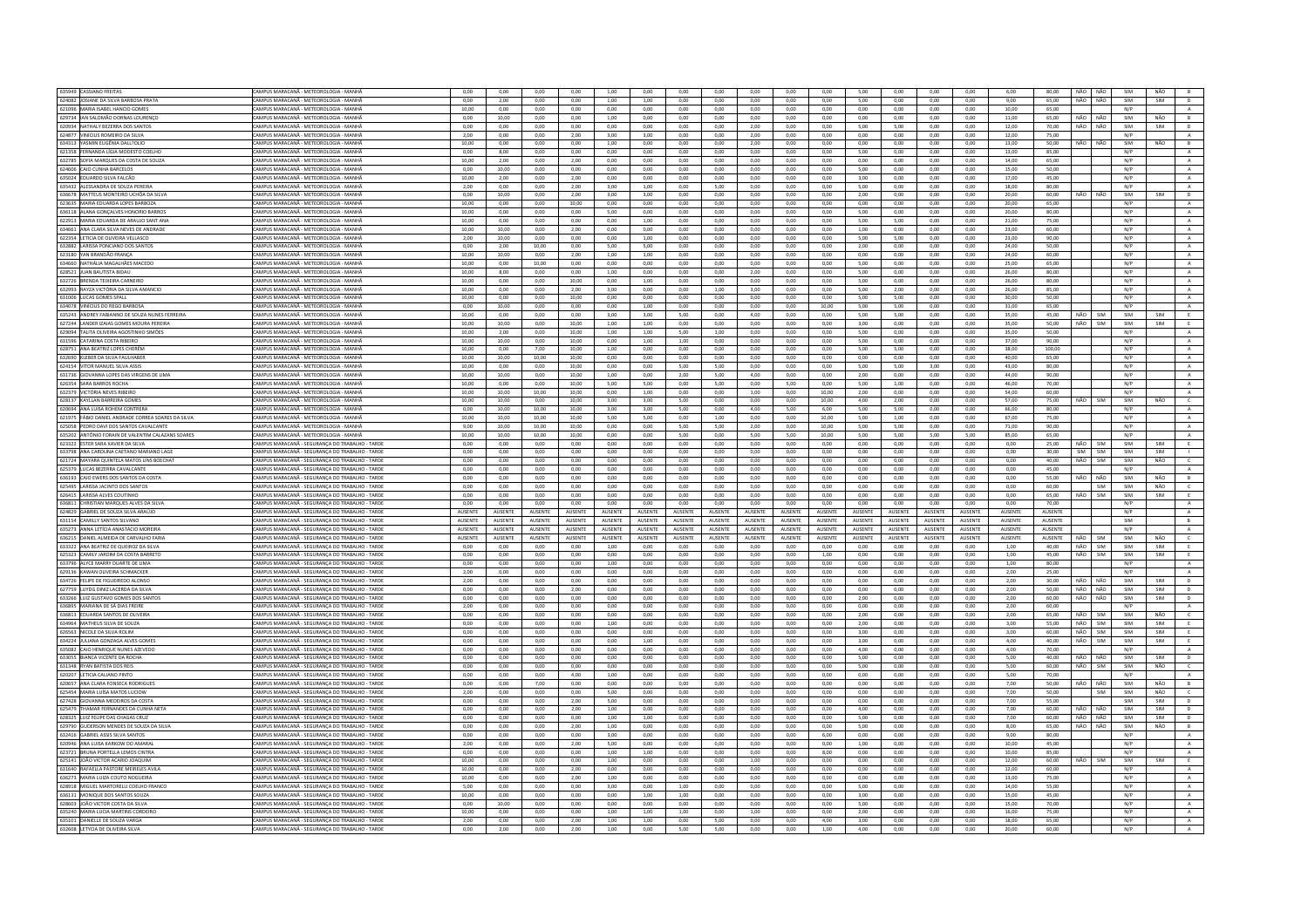| 629339 DHIEGO DE OLIVEIRA DE FRANÇA BEZERRA       | CAMPUS MARACANÃ - SEGURANÇA DO TRABALHO - TARDE        | 2,00           | 0,00            | 10,00          | 2,00              | 1,00            | 1,00           | 0,00            | 5,00            | 0,00            | 0,00           | 0,00           | 0,00            | 0,00           | 0,00            | 0,00           | 21,00           | 60,00           |                       |            | N/P |            |                |
|---------------------------------------------------|--------------------------------------------------------|----------------|-----------------|----------------|-------------------|-----------------|----------------|-----------------|-----------------|-----------------|----------------|----------------|-----------------|----------------|-----------------|----------------|-----------------|-----------------|-----------------------|------------|-----|------------|----------------|
| 633615 VINÍCIUS BATISTA DOS SANTOS                | CAMPUS MARACANĂ - SEGURANÇA DO TRABALHO - TARDE        | 8,00           | 0,00            | 0,00           | 0,00              | 0,00            | 0,00           | 0,00            | 0,00            | 4,00            | 0,00           | 0,00           | 5,00            | 5,00           | 0,00            | 0,00           | 22.00           | 90,00           |                       |            | N/P |            | $\mathbf{A}$   |
| 623922 ANA CAROLINA PEIXOTO DE BARROS BELO        | CAMPUS MARACANÃ - SEGURANCA DO TRABALHO - TARDE        | 10.00          | 0.00            | 7.00           | 2.00              | 1,00            | 0.00           | 0.00            | 0.00            | 0.00            | 0.00           | 0.00           | 3.00            | 0.00           | 0.00            | 0.00           | 23.00           | 75.00           |                       |            | N/P |            | A              |
| 629878 HELENA MARTINS VIDAL AZEVEDO               | AMPUS MARACANĂ - SEGURANÇA DO TRABALHO - TARDE         | 10,00          | 0,00            | 0,00           | 10,00             | 0,00            | 0,00           | 0,00            | 0,00            | 0,00            | 0,00           | 0,00           | 4,00            | 1,00           | 0,00            | 0,00           | 25,00           | 55.00           |                       |            | N/P |            | $\,$ A $\,$    |
|                                                   |                                                        |                |                 |                |                   |                 |                |                 |                 |                 |                |                |                 |                |                 |                |                 |                 |                       |            |     |            |                |
| 633330 JOÃO PEDRO DA SILVA LESSA DOS SANTOS       | CAMPUS MARACANÃ - SEGURANÇA DO TRABALHO - TARDE        | 10.00          | 0.00            | 0.00           | 2.00 <sub>1</sub> | 4.00            | 400            | 0.00            | 0.00            | 0.00            | 0.00           | 0.00           | 5.00            | 0.00           | 0.00            | 0.00           | 25.00           | 70.00           |                       |            | N/P |            | A              |
| 622602 LUIZ GABRIEL GEDEON ROZENTAL               | CAMPUS MARACANĂ - SEGURANÇA DO TRABALHO - TARDE        | 0,00           | 0,00            | 10,00          | 0,00              | 0,00            | 0,00           | 0,00            | 0,00            | 0,00            | 0,00           | 6,00           | 5,00            | 5,00           | 0,00            | 0,00           | 26,00           | 35,00           | NÃO                   | NÃO        | SIM | SIM        | D              |
| 635705 JULIANA LI LIE MAN                         | AMPUS MARACANĂ - SEGURANCA DO TRABALHO - TARDE         | 10.00          | 0.00            | 0.00           | 0.00              | 0.00            | 1.00           | 1.00            | 2.00            | 2.00            | 0.00           | 0.00           | 5.00            | 5.00           | 0.00            | 0.00           | 26.00           | 60.00           |                       |            | N/P |            | A              |
| 629439 ARTHUR PASCHOAL MARQUES ANTUNES            | CAMPUS MARACANĂ - SEGURANCA DO TRABALHO - TARDI        | 10,00          | 0,00            | 0,00           | 2,00              | 3,00            | 3,00           | 0,00            | 0,00            | 0.00            | 0,00           | 0,00           | 5,00            | 5,00           | 0,00            | 0,00           | 28,00           | 80,00           |                       |            | N/P |            | $\mathbb A$    |
| 633619 CAIO COSTA DA SILVEIRA                     | CAMPUS MARACANĂ - SEGURANCA DO TRABALHO - TARDE        | 10.00          | 10.00           | 0.00           | 10.00             | 1.00            | 0.00           | 0.00            | 0.00            | 2.00            | 0.00           | 0.00           | 5.00            | 2.00           | 0,00            | 0.00           | 40.00           | 65.00           |                       |            | N/P |            | $\mathbf{A}$   |
|                                                   |                                                        |                |                 |                |                   |                 |                |                 |                 |                 |                |                |                 |                |                 |                |                 |                 |                       |            |     |            |                |
| 620639 VINICIUS MACEDO GUIMARÃES                  | CAMPUS MARACANA - SEGURANCA DO TRARALHO - TARDE        | 10.00          | 0.00            | 0.00           | 10.00             | 5.00            | 5.00           | 0.00            | 0.00            | 3.00            | 5.00           | $0.00 -$       | 500             | 5.00           | 0.00            | 0.00           | 48.00           | 50.00           |                       |            | N/P |            | A              |
| 628470 MARIA EDUARDA DE OLIVEIRA PENHA CASTRO     | <b>CAMPUS MARACANA - SEGURANCA DO TRABALHO - TARDE</b> | 10.00          | 10.00           | 0.00           | 10.00             | 3.00            | 3.00           | 5.00            | 2.00            | 2.00            | 0.00           | 0.00           | 4.00            | 0.00           | 0.00            | 0.00           | 49.00           | 70.00           |                       |            | N/P |            | $\mathbf{A}$   |
| 632324 I AURA CARVALHO NAYLOR                     | CAMPUS MARACANA - SEGURANCA DO TRARALHO - TARDE        | 10.00          | 500             | 7.00           | 10.00             | 0.00            | 1.00           | 5.00            | 0.00            | 5.00            | 0.00           | 0.00           | 5.00            | 1.00           | 0.00            | 0.00           | 49.00           | 80.00           |                       |            | N/P |            | A              |
| 633580 LUCAS FELIX DE FREITAS                     | CAMPUS MARACANĂ - SEGURANÇA DO TRABALHO - TARDE        | 10.00          | 10.00           | 10.00          | 6,00              | 1,00            | 1,00           | 5.00            | 0.00            | 2.00            | 0.00           | 0.00           | 5.00            | 5.00           | 5.00            | 5,00           | 65,00           | 50.00           |                       |            | N/P |            | $\mathbf{A}$   |
| 632188 JAQUELINE ANDRADE DE JESUS                 | CAMPUS MARACANĂ - TELECOMUNICACÕES - TARDE             | 0.00           | 0.00            | 0.00           | 0.00              | 0.00            | 0.00           |                 | 0.00            |                 |                | 0.00           |                 | 0.00           | 0.00            |                | 0.00            | 25.00           | NÃO                   | <b>SIM</b> | SIM | NÃO        | $\epsilon$     |
|                                                   |                                                        |                |                 |                |                   |                 |                | 0.00            |                 | 0.00            | 0.00           |                | 0.00            |                |                 | 0.00           |                 |                 |                       |            |     |            |                |
| 625718 DANIEL FERREIRA DE OLIVEIRA                | CAMPUS MARACANĂ - TELECOMUNICAÇÕES - TARDI             | 0,00           | 0,00            | 0,00           | 0,00              | 0,00            | 0,00           | 0,00            | 0,00            | 0,00            | 0,00           | 0,00           | 0,00            | 0,00           | 0,00            | 0,00           | 0,00            | 30,00           | NÃO                   | SIM        | SIM | SIM        | E              |
| 626928 DAVI SILVA DE AREDO                        | CAMPUS MARACANA - TELECOMUNICACÕES - TARDI             | 0.00           | 0.00            | 0.00           | 0.00              | 0.00            | 0.00           | 0.00            | 0.00            | 0.00            | 0.00           | 0.00           | 0.00            | 0.00           | 0.00            | 0.00           | 0.00            | 45.00           | NÃO                   | NÃO        | SIM | SIM        | $\mathbf{D}$   |
| 622656 SARAH MAYUMI CARVALHO KITANO               | "AMPUS MARACANĂ - TELECOMUNICACÕES - TARDE             | $0.00 -$       | 0.00            | 0.00           | 0.00              | 0.00            | 0.00           | 0.00            | 0.00            | 0.00            | 0.00           | 0.00           | 0.00            | 0.00           | 0.00            | 0.00           | 0.00            | 65.00           | NÃO                   | NÃO        | SIM | SIM        | $\mathbb{R}$   |
| 628974 FABRICIO RIBEIRO DA SILVA                  | AMPUS MARACANĂ - TELECOMUNICAÇÕES - TARDI              | 0,00           | 0,00            | 0,00           | 0,00              | 0,00            | 0,00           | 0,00            | 0,00            | 0,00            | 0,00           | 0,00           | 0,00            | 0,00           | 0,00            | 0,00           | 0,00            | 70,00           | NÃO                   | SIM        | SIM | SIM        | E              |
|                                                   |                                                        |                |                 |                |                   |                 |                |                 |                 |                 |                |                |                 |                |                 |                |                 |                 |                       |            |     |            |                |
| 634001 MARIA CLARA CARVALHO FERNANDES DA SILVA    | CAMPUS MARACANĂ - TELECOMUNICACÕES - TARDE             | 0.00           | 0.00            | 0.00           | 0.00              | 0.00            | 0.00           | 0.00            | 0.00            | 0.00            | 0.00           | 0.00           | 0.00            | 0.00           | 0.00            | 0.00           | 0.00            | 80.00           |                       |            | N/P |            | A              |
| 632247 ANA BEATRIZ DANILO DE OLIVEIRA             | CAMPUS MARACANĂ - TELECOMUNICAÇÕES - TARDE             | 0,00           | 0,00            | 0,00           | 0,00              | 0,00            | 0,00           | 0.00            | 0,00            | 0,00            | 0,00           | 0,00           | 0,00            | 0,00           | 0,00            | 0,00           | 0,00            | 85,00           | NÃO                   | NÃO        | SIM | SIM        | $\mathsf D$    |
| 636951 LARISSA GABRIELLE DA SILVA MELO            | AMPUS MARACANĂ - TELECOMUNICAÇÕES - TARDI              | 0,00           | 0,00            | 0,00           | 0,00              | 0,00            | 0,00           | 0,00            | 0,00            | 0,00            | 0,00           | 0,00           | 0,00            | 0,00           | 0,00            | 0,00           | 0,00            | 85,00           |                       |            | N/P |            | A              |
| 625195 SAMUEL MESQUITA DAS NEVES                  | CAMPUS MARACANĂ - TELECOMUNICACÕES - TARDI             | <b>AUSENTE</b> | AUSENTE         | <b>AUSENTE</b> | <b>AUSENTE</b>    | <b>AUSENTE</b>  | AUSENTE        | <b>ALISENTE</b> | AUSENTE         | <b>AUSENTE</b>  | <b>AUSENTE</b> | <b>AUSENTE</b> | <b>AUSENTE</b>  | <b>AUSENTE</b> | AUSENTE         | <b>AUSENTE</b> | <b>AUSENTE</b>  | AUSENTE         |                       |            | N/P |            | A              |
| 630347 VICTOR DE OLIVEIRA VIEIRA ALEXANDRI        |                                                        | 0.00           | 0.00            | 0.00           | 0.00              | 0.00            | 0.00           | 0.00            | 0.00            | 0.00            | 0.00           |                | 0.00            | 0.00           |                 | 0.00           | 1.00            | 65.00           |                       |            | N/P |            | $\mathbf{A}$   |
|                                                   | CAMPUS MARACANĂ - TELECOMUNICAÇÕES - TARDE             |                |                 |                |                   |                 |                |                 |                 |                 |                | 1,00           |                 |                | 0,00            |                |                 |                 |                       |            |     |            |                |
| 634837 LAUAN DANTAS DA SILVA                      | CAMPUS MARACANĂ - TELECOMUNICACÕES - TARDE             | 2.00           | 0.00            | 0.00           | 0.00              | 0.00            | 0.00           | 0.00            | 0.00            | 0.00            | 0.00           | 0.00           | 0.00            | 0.00           | 0.00            | 0.00           | 2.00            | 40.00           | NÃO                   | SIM        | SIM | SIM        | E              |
| 632028 JOÃO PEDRO SILVA CUBA                      | CAMPUS MARACANĂ - TELECOMUNICAÇÕES - TARDI             | 2,00           | 0,00            | 0,00           | 0,00              | 0,00            | 0,00           | 0,00            | 0,00            | 0,00            | 0,00           | 0,00           | 0,00            | 0,00           | 0,00            | 0,00           | 2,00            | 50,00           |                       |            | N/P |            | $\mathbf{A}$   |
| 634844 KAILANE NUNES MATTOS                       | CAMPUS MARACANĂ - TELECOMUNICACÕES - TARDE             | 0.00           | 0.00            | 0.00           | 0.00              | 0.00            | 0.00           | 0.00            | 0.00            | 1.00            | 0.00           | 1.00           | 0.00            | 0.00           | 0.00            | 0.00           | 2.00            | 80.00           | NÃO                   | SIM        | SIM | NÃO        | $\epsilon$     |
| 635145 ANA CLARA CAVALCANTE DE OLIVEIRA           | CAMPUS MARACANĂ - TELECOMUNICAÇÕES - TARDE             | 0.00           | 0.00            | 0.00           | 0.00              | 1.00            | 1,00           | 0.00            | 0.00            | 0.00            | 0.00           | 0.00           | 0.00            | 0.00           | 0.00            | 0.00           | 2.00            | 80.00           |                       |            | N/P |            | A              |
|                                                   |                                                        |                |                 |                |                   |                 |                |                 |                 |                 |                |                |                 |                |                 |                |                 |                 |                       |            |     |            |                |
| 629621 BEATRIZ MARQUES LOURENÇO DA SILVA          | MPUS MARACANĂ - TELECOMUNICAÇÕES - TARDE               | 0,00           | 0,00            | 0,00           | 0,00              | 3,00            | 0,00           | 0,00            | 0,00            | 0,00            | 0,00           | 0,00           | 0,00            | 0,00           | 0,00            | 0,00           | 3,00            | 65.00           |                       |            | N/P |            | A              |
| 627445 JOÃO PEDRO DE SOUZA SILVA                  | CAMPUS MARACANÃ - TELECOMUNICAÇÕES - TARDI             | 0.00           | 0.00            | 0.00           | 0.00              | 0.00            | 0.00           | 0.00            | 0.00            | 0.00            | 0.00           | 0.00           | 5.00            | 0.00           | 0.00            | 0.00           | 5.00            | 55.00           | NÃO                   | <b>SIM</b> | SIM | SIM        | E              |
| 635341 BERNARDO DO LIVRAMENTO VALDUGA             | CAMPUS MARACANĂ - TELECOMUNICAÇÕES - TARDE             | 0.00           | 0.00            | 0.00           | 0,00              | 0.00            | 0.00           | 0.00            | 0,00            | 0,00            | 0.00           | 0.00           | 5,00            | 0.00           | 0,00            | 0,00           | 5.00            | 70.00           | NÃO                   | SIM        | SIM | NÃO        | $\epsilon$     |
| 630368 MARIA EDUARDA LIMA BISPO                   | CAMPUS MARACANĂ - TELECOMUNICACÕES - TARDE             | 0.00           | 0.00            | 0.00           | 0.00              | 5.00            | 0.00           | 0.00            | 0.00            | 0.00            | 0.00           | 1.00           | 0.00            | 0.00           | 0.00            | 0.00           | 6.00            | 40.00           |                       |            | N/P |            | A              |
| 629932 LUARA CORTECCELI DE ARAÚJO LISBO           | CAMPUS MARACANĂ - TELECOMUNICACÕES - TARD              | 5,00           | 0,00            | 0,00           | 0,00              | 1,00            | 0,00           | 0,00            | 0,00            | 0,00            | 0,00           | 0,00           | 1,00            | 0,00           | 0,00            | 0,00           | 7,00            | 60,00           |                       |            | N/P |            | $\,$ A $\,$    |
|                                                   |                                                        |                |                 |                |                   |                 |                |                 |                 |                 |                |                |                 |                |                 |                |                 |                 |                       |            |     |            |                |
| 621966 ADRYELEN MARIA RODRIGUES DE LIMA           | CAMPUS MARACANĂ - TELECOMUNICACÕES - TARDE             | 2.00           | 0.00            | 0.00           | 0.00              | 3.00            | 0.00           | 0.00            | 0.00            | 0.00            | 0.00           | 0.00           | 3.00            | 0.00           | 0.00            | 0.00           | 8.00            | 65.00           |                       |            | N/P |            | A              |
| 620419 ADRIELE SILVA GUIMARÃES                    | CAMPUS MARACANĂ - TELECOMUNICAÇÕES - TARDE             | 0.00           | 0.00            | 10.00          | 0.00              | 1.00            | 0.00           | 0.00            | 0.00            | 0.00            | 0.00           | 0.00           | 0.00            | 0.00           | 0.00            | 0.00           | 11.00           | 80.00           | NÃO                   | <b>SIM</b> | SIM | <b>SIM</b> | E              |
| 621537 MATHEUS SANTOS BARBOSA                     | MPUS MARACANĂ - TELECOMUNICACÕES - TARDI               | 0.00           | 0,00            | 10,00          | 2,00              | 0,00            | 0,00           | 0,00            | 0,00            | 0,00            | 0,00           | 0,00           | 0,00            | 0,00           | 0,00            | 0,00           | 12,00           | 50.00           | NÃO                   | <b>SIM</b> | SIM | SIM        | Ε.             |
| 624724 ANA LUISA SIQUEIRA SANTOS                  | CAMPUS MARACANĂ - TELECOMUNICACÕES - TARDE             | 10.00          | 0.00            | 0.00           | 2.00              | 0.00            | 1.00           | 0.00            | 0.00            | 0.00            | 0.00           | 0.00           | 0.00            | 0.00           | 0.00            | 0.00           | 13.00           | 75.00           |                       |            | N/P |            | $\mathbf{A}$   |
|                                                   |                                                        |                |                 |                |                   |                 |                |                 |                 |                 |                |                |                 |                |                 |                |                 |                 |                       |            |     |            |                |
| 623966 ALANA VERAS MARINS ROSA                    | CAMPUS MARACANA - TELECOMUNICACÕES - TARDI             | 10.00          | 0.00            | 0.00           | 2.00              | 0.00            | 0.00           | 0.00            | 0.00            | 0.00            | 0.00           | 0.00           | 2.00            | 0.00           | 0.00            | 0.00           | 14.00           | 65.00           |                       |            | N/P |            | A              |
| 623062 PEDRO LUIZ BRANDÃO DA FONSECA LANDIM       | CAMPUS MARACANĂ - TELECOMUNICACÕES - TARDE             | 10.00          | 0.00            | 0.00           | 2.00              | 1.00            | 0.00           | 0.00            | 0.00            | 0.00            | 0.00           | 0.00           | 2.00            | 0.00           | 0.00            | 0.00           | 15.00           | 20.00           |                       |            | N/P |            | A              |
| 623135 RAPHAELLA NASCIMENTO DOS SANTOS            | CAMPUS MARACANĂ - TELECOMUNICACÕES - TARD              | 0,00           | 0,00            | 0,00           | 10,00             | 0,00            | 0,00           | 0,00            | 0,00            | 0.00            | 0,00           | 0,00           | 5,00            | 0,00           | 0,00            | 0,00           | 15,00           | 75,00           | NÃO                   | SIM        | SIM | SIM        | E              |
| 623901 ARTHUR LEONARDO PEREIRA SANTOS             | CAMPUS MARACANĂ - TELECOMUNICACÕES - TARDI             | 0.00           | 0.00            | 10.00          | 0.00              | 1.00            | 0.00           | 0.00            | 0.00            | 0.00            | 0.00           | 0.00           | 5.00            | 0.00           | 0.00            | 0.00           | 16.00           | 65.00           |                       |            | N/P |            | A              |
|                                                   |                                                        |                |                 |                |                   |                 |                |                 |                 |                 |                |                |                 |                |                 |                |                 |                 |                       |            |     |            |                |
| 631585 ARTHUR DA SILVA DE SÁ                      | CAMPUS MARACANĂ - TELECOMUNICAÇÕES - TARDE             | 2.00           | 0.00            | 10.00          | 2.00              | 0.00            | 1,00           | 0.00            | 0.00            | 0.00            | 0.00           | 0.00           | 2.00            | 0.00           | 0.00            | 0.00           | 17,00           | 75.00           |                       |            | N/P |            | $\,$ A $\,$    |
| 630300 VICTÓRIA VIEIRA REZENDE ALENCAR DOS SANTOS | AMPUS MARACANĂ - TELECOMUNICACÕES - TARDI              | 2.00           | 0.00            | 0.00           | 10.00             | 0.00            | 1.00           | 0.00            | 0.00            | 0.00            | 0.00           | 0.00           | 5.00            | 0.00           | 0.00            | 0.00           | 18.00           | 50.00           |                       |            | N/P |            | $\mathbf{A}$   |
| 634934 LUIS FILIPE MEDEIROS DE OLIVEIRA E SILVA   | CAMPUS MARACANĂ - TELECOMUNICACÕES - TARDE             | 2.00           | 0.00            | 7.00           | 2.00              | 0.00            | 1.00           | 0.00            | 0.00            | 0.00            | 0.00           | 0.00           | 5.00            | 1.00           | 0.00            | 0.00           | 18.00           | 60.00           |                       |            | N/P |            | $\,$ A $\,$    |
| 636334 DAVI MORENO MAGALHÃES                      | CAMPUS MARACANĂ - TELECOMUNICAÇÕES - TARDI             | 2,00           | 0,00            | 0,00           | 10,00             | 1,00            | 1,00           | 0,00            | 0,00            | 2,00            | 0,00           | 0,00           | 2,00            | 1,00           | 0,00            | 0,00           | 19,00           | 60,00           |                       |            | N/P |            | $\mathbf{A}$   |
|                                                   |                                                        |                |                 |                |                   |                 |                |                 |                 |                 |                |                |                 |                |                 |                |                 |                 |                       |            |     |            |                |
| 631866 MARIANA MOTTA DA COSTA PINTO               | CAMPUS MARACANĂ - TELECOMUNICAÇÕES - TARDE             | 2,00           | 10,00           | 0,00           | 0,00              | 1,00            | 1,00           | 0,00            | 0,00            | 0,00            | 0,00           | 0,00           | 4,00            | 1,00           | 0,00            | 0,00           | 19,00           | 90,00           |                       |            | N/P |            | A              |
|                                                   |                                                        |                |                 |                |                   |                 |                |                 |                 |                 |                |                |                 |                | 0,00            | 0,00           |                 |                 |                       |            |     |            |                |
| 634662 SAMUEL TRINDADE SABINO DA SILVA            | CAMPUS MARACANĂ - TELECOMUNICACÕES - TARD              | 2,00           | 5,00            | 0,00           | 2,00              | 1,00            | 1,00           | 0,00            | 0,00            | 0.00            | 0,00           | 0,00           | 5,00            | 5,00           |                 |                | 21,00           | 75,00           |                       |            | N/P |            | $\,$ A $\,$    |
|                                                   |                                                        | 10,00          | 0,00            | 0,00           | 10,00             | 0,00            | 0,00           | 0,00            | 2,00            | 0,00            | 0,00           | 0,00           |                 | 0,00           | 0,00            | 0,00           | 22,00           | 65,00           |                       |            | N/P |            |                |
| 621824 JOÃO GUILHERME FERREIRA DA SILVA           | CAMPUS MARACANĂ - TELECOMUNICAÇÕES - TARDE             |                |                 |                |                   |                 |                |                 |                 |                 |                |                | 0,00            |                |                 |                |                 |                 |                       |            |     |            | A              |
| 623683 SARAH JULIA BROCHADO CELESTINO             | CAMPUS MARACANĂ - TELECOMUNICAÇÕES - TARDE             | 0.00           | 0.00            | 0.00           | 10.00             | 5.00            | 1.00           | 0.00            | 0.00            | 2.00            | 0.00           | 0.00           | 5.00            | 0.00           | 0.00            | 0.00           | 23.00           | 55.00           |                       |            | N/P |            | A              |
| 634748 BEATRIZ GONZALEZ MENDES                    | AMPUS MARACANĂ - TELECOMUNICAÇÕES - TARDI              | 2,00           | 0,00            | 0,00           | 10,00             | 0,00            | 1,00           | 0,00            | 0,00            | 0,00            | 0,00           | 0,00           | 5,00            | 5,00           | 0,00            | 0,00           | 23,00           | 65,00           |                       |            | N/P |            | $\,$ A $\,$    |
| 629005 ENZO DOS SANTOS BATISTA NASCIMENTO         | CAMPUS MARACANĂ - TELECOMUNICACÕES - TARDE             | 10.00          | 10.00           | 0.00           | 0.00              | 0.00            | 0.00           | 0.00            | 0.00            | 0.00            | 0.00           | 0.00           | 4.00            | 0.00           | 0.00            | 0.00           | 24.00           | 50.00           |                       |            | N/P |            | A              |
| 635162 JOÃO GABRIEL SOARES CARDEAL BATISTA        | CAMPUS MARACANĂ - TELECOMUNICAÇÕES - TARDI             | 5,00           | 0,00            | 0,00           | 10,00             | 0,00            | 0,00           | 0,00            | 0,00            | 0,00            | 0,00           | 0,00           | 5,00            | 5,00           | 0,00            | 0,00           | 25,00           | 35,00           |                       |            | N/P |            | A              |
|                                                   |                                                        |                |                 |                |                   |                 |                |                 |                 |                 |                |                |                 |                |                 |                |                 |                 |                       |            |     |            |                |
| 627742 ANA CLARA ALMEIDA RIBEIRO                  | CAMPUS MARACANĂ - TELECOMUNICACÕES - TARDE             | 10.00          | 0.00            | 0.00           | 10.00             | 1.00            | 1.00           | 0.00            | 0.00            | 0.00            | 0.00           | 0.00           | 3.00            | 0.00           | 0.00            | 0.00           | 25.00           | 95.00           |                       |            | N/P |            | A              |
| 632573 AMANDA FERNANDES PEREIRA                   | CAMPUS MARACANÃ - TELECOMUNICACÕES - TARDE             | 10.00          | 0.00            | 0.00           | 10.00             | 1,00            | 1,00           | 1,00            | 0.00            | 3.00            | 0.00           | 0,00           | 0.00            | 0.00           | 0,00            | 0.00           | 26.00           | 75.00           |                       |            | N/P |            | $\mathbf{A}$   |
| 632034 LUISA MEL BARBOSA DE SOUSA CORDEIRO        | CAMPUS MARACANĂ - TELECOMUNICAÇÕES - TARDE             | 5.00           | 10,00           | 7,00           | 2,00              | 0.00            | 1,00           | 0.00            | 0.00            | 1,00            | 0.00           | 0,00           | 1,00            | 0.00           | 0,00            | 0,00           | 27.00           | 75.00           |                       |            | N/P |            | $\,$ A $\,$    |
| 620668 ANNA MEL LIMA DE ATHAYDE                   | CAMPUS MARACANĂ - TELECOMUNICACÕES - TARDE             | 0.00           | 200             | 10.00          | 0.00              | 5.00            | 5.00           | 0.00            | 0.00            | 0.00            | 0.00           | 1.00           | 5.00            | 0.00           | 0.00            | 0.00           | 28.00           | 80.00           |                       |            | N/P |            | A              |
| 628260 LIVIA AREIAS LOPES                         | CAMPUS MARACANĂ - TELECOMUNICAÇÕES - TARDI             | 10,00          | 5,00            | 0,00           | 2,00              | 3,00            | 3,00           | 0,00            | 5,00            | 1,00            | 0,00           | 0,00           | 1,00            | 0,00           | 0,00            | 0,00           | 30,00           | 65,00           |                       |            | N/P |            | $\mathbf{A}$   |
| 626401 PEDRO LUCAS SILVA MORAES                   | CAMPUS MARACANĂ - TELECOMUNICACÕES - TARDE             | 10.00          | 10.00           | 0.00           | 10.00             | 1.00            | 1.00           | 0.00            | 0.00            | 0.00            | 0.00           | 0.00           | 3.00            | 0.00           | 0.00            | 0.00           | 35.00           | 40.00           |                       |            | N/P |            | A              |
|                                                   |                                                        |                |                 |                |                   |                 |                |                 |                 |                 |                |                |                 |                |                 |                |                 |                 |                       |            |     |            |                |
| 631146 GUAN LISHA                                 | CAMPUS MARACANĂ - TELECOMUNICAÇÕES - TARDE             | 10,00          | 10,00           | 0,00           | 10,00             | 1,00            | 1,00           | 1,00            | 0,00            | 0,00            | 0,00           | 0,00           | 5,00            | 0,00           | 0,00            | 0,00           | 38,00           | 55,00           |                       |            | N/P |            | A              |
| 630420 YAGO TEMOTEO DE LIMA                       | CAMPUS MARACANĂ - TELECOMUNICACÕES - TARDE             | 2.00           | 10.00           | 0.00           | 10.00             | 0.00            | 0.00           | 1.00            | 5.00            | 2.00            | 0.00           | 0.00           | 5.00            | 5.00           | 0.00            | 0.00           | 40.00           | 65.00           |                       |            | N/P |            | A              |
| 628541 LUAN MIGUEL FERNANDES RESENDE              | CAMPUS MARACANÃ - TELECOMUNICACÕES - TARDI             | 10.00          | 10.00           | 0.00           | 6.00              | 5.00            | 5.00           | 0.00            | 2.00            | 0.00            | 0.00           | 0.00           | 3.00            | 1.00           | 0.00            | 0.00           | 42.00           | 60.00           |                       |            | N/P |            | A              |
| 635253 ARTUR BERTONI MATOS                        | CAMPUS MARACANĂ - TELECOMUNICAÇÕES - TARDE             | 10.00          | 10.00           | 0.00           | 0.00              | 5.00            | 5.00           | 0.00            | 5.00            | 4.00            | 0.00           | 0.00           | 5.00            | 0.00           | 0.00            | 0.00           | 44.00           | 50.00           |                       |            | N/P |            | $\mathbf{A}$   |
| 620700 RAFAEL SANTIAGO ALVARES APRIGIO            | CAMPUS MARACANÃ - TELECOMUNICACÕES - TARDE             | 10.00          | 0.00            | 0.00           | 10.00             | 5.00            | 1.00           | 0.00            | 0.00            | 500             | 2.00           | 10.00          | 500             | 5.00           | 5.00            | 5.00           | 63.00           | 45.00           |                       |            | N/P |            | $\Lambda$      |
|                                                   | CAMPUS MARACANĂ - TELECOMUNICACÕES - TARDI             |                | 10.00           | 10.00          | 10.00             |                 |                |                 | 0.00            |                 |                | 10.00          |                 | 5.00           |                 |                |                 | 70.00           |                       |            | N/P |            |                |
| 635242 MATHEUS PEREIRA VELLOSO DA SILVEIRA        |                                                        | 10,00          |                 |                |                   | 1,00            | 0,00           | 5,00            |                 | 2,00            | 0,00           |                | 5,00            |                | 2,00            | 0,00           | 70,00           |                 |                       |            |     |            | A              |
| 623433 KEVEN DANTAS DE CARVALHO                   | CAMPUS MARIA DA GRACA - AUTOMACÃO INDUSTRIAL - MANHÃ   | 0.00           | 0.00            | 0.00           | 0.00              | 0.00            | 0.00           | 0.00            | 0.00            | 0.00            | 0.00           | 0.00           | 0.00            | 0.00           | 0.00            | 0.00           | 0.00            | 10.00           | SIM                   | NÃO        | SIM | SIM        | H.             |
| 623597 ANDREWS DANTAS DE CARVALHO                 | CAMPUS MARIA DA GRACA - AUTOMACÃO INDUSTRIAL - MANHÃ   | 0.00           | 0.00            | 0.00           | 0.00              | 0.00            | 0.00           | 0.00            | 0.00            | 0.00            | 0.00           | 0.00           | 0.00            | 0.00           | 0.00            | 0.00           | 0.00            | 55.00           | SIM                   | SIM        | SIM | SIM        |                |
| 620636 JORGE RICARDO BARBOSA FRANCI               | CAMPUS MARIA DA GRACA - AUTOMACÃO INDUSTRIAL - MANHÃ   | AUSENTE        | <b>AUSENTE</b>  | <b>AUSENTE</b> | <b>AUSENTE</b>    | <b>AUSENTE</b>  | AUSENTE        | <b>AUSENTE</b>  | <b>AUSENTE</b>  | <b>AUSENTE</b>  | AUSENTE        | AUSENTE        | <b>AUSENTE</b>  | <b>AUSENTE</b> | <b>AUSENTE</b>  | <b>AUSENTE</b> | <b>AUSENTE</b>  | AUSENTE         |                       |            | N/P |            | $\mathsf{A}$   |
| 622248 MICAEL RODRIGUES XIMENES JUSTC             | CAMPUS MARIA DA GRACA - AUTOMAÇÃO INDUSTRIAL - MANHÃ   | <b>AUSENTE</b> | <b>ALISENTE</b> | <b>AUSENTE</b> | <b>AUSENTE</b>    | <b>AUSENTE</b>  | <b>AUSENTE</b> | <b>ALISENTE</b> | <b>ALISENTE</b> | <b>ALISENTE</b> | <b>AUSENTE</b> | <b>AUSENTE</b> | <b>ALISENTE</b> | <b>AUSENTE</b> | <b>ALISENTE</b> | <b>AUSENTE</b> | <b>ALISENTE</b> | <b>ALISENTE</b> |                       |            | N/P |            | A              |
|                                                   |                                                        |                |                 |                |                   |                 |                |                 |                 |                 |                |                |                 |                |                 |                |                 |                 |                       |            |     |            |                |
| 623366 CAUL TORRES MONTEIRO                       | CAMPUS MARIA DA GRACA - AUTOMACÃO INDUSTRIAL - MANHÂ   | AUSENTE        | <b>AUSENTE</b>  | <b>AUSENTE</b> | AUSENTE           | AUSENTE         | <b>AUSENTE</b> | AUSENTE         | AUSENTE         | <b>AUSENTE</b>  | AUSENTE        | <b>AUSENTE</b> | AUSENTE         | AUSENTE        | AUSENTE         | <b>AUSENTE</b> | <b>AUSENTE</b>  | AUSENTE         |                       |            | N/P |            | A              |
| 628509 KAUAN DIAS DOS SANTOS                      | CAMPUS MARIA DA GRACA - AUTOMAÇÃO INDUSTRIAL - MANHÃ   | <b>AUSENTE</b> | <b>ALISENTE</b> | <b>AUSENTE</b> | <b>AUSENTE</b>    | <b>ALISENTE</b> | <b>AUSENTE</b> | <b>ALISENTE</b> | <b>ALISENTE</b> | <b>ALISENTE</b> | <b>AUSENTE</b> | <b>AUSENTE</b> | <b>ALISENTE</b> | <b>AUSENTE</b> | <b>ALISENTE</b> | <b>AUSENTE</b> | <b>AUSENTE</b>  | <b>ALISENTE</b> | $N\overline{\Lambda}$ |            | SIM |            | B              |
| 629722 GABRIEL ALVES BEZERRA                      | AMPUS MARIA DA GRAÇA - AUTOMAÇÃO INDUSTRIAL - MANH     | AUSENTE        | <b>AUSENTI</b>  | AUSENTE        | AUSENTE           | AUSENTE         | AUSENTE        | <b>NUSENTE</b>  | AUSENTE         | AUSENTE         | AUSENTE        | AUSENTE        | AUSENTE         | AUSENTE        | AUSENTE         | AUSENTE        | AUSENTE         | AUSENTE         | SIM                   |            | SIM | SIM        |                |
| 630893 FELIPE MAIA RODRIGUES DE MIRANDA           | CAMPUS MARIA DA GRAÇA - AUTOMAÇÃO INDUSTRIAL - MANHÃ   | AUSENTE        | AUSENTE         | AUSENTE        | AUSENTE           | AUSENTE         | AUSENTE        | AUSENTE         | AUSENTE         | AUSENTE         | AUSENTE        | AUSENTE        | AUSENTE         | AUSENTE        | AUSENTE         | AUSENTE        | AUSENTE         | AUSENTE         |                       |            | N/P |            | A              |
| 632704 JOÃO PEDRO VALENTE CORREIA                 | CAMPUS MARIA DA GRACA - AUTOMACÃO INDUSTRIAL - MANHÃ   | AUSENTE        | <b>AUSENTE</b>  | <b>AUSENTE</b> | AUSENTE           | <b>AUSENTE</b>  | AUSENTE        | <b>AUSENTE</b>  | AUSENTE         | <b>AUSENTE</b>  | <b>AUSENTE</b> | AUSENTE        | AUSENTE         | <b>AUSENTE</b> | AUSENTE         | AUSENTE        | <b>AUSENTE</b>  | AUSENTE         |                       |            | N/P |            | A              |
|                                                   |                                                        |                |                 |                |                   |                 |                |                 |                 |                 |                |                |                 |                |                 |                |                 |                 |                       |            |     |            |                |
| 621413 MIGUEL RODRIGUES FREITAS                   | AMPUS MARIA DA GRAÇA - AUTOMAÇÃO INDUSTRIAL - MANHÃ    | 0,00           | 0,00            | 0,00           | 0,00              | 1,00            | 0,00           | 0,00            | 0,00            | 0,00            | 0,00           | 0,00           | 0,00            | 0,00           | 0,00            | 0,00           | 1,00            | 50,00           | NÃO                   | NÃO        | SIM | SIM        | D              |
| 631504 JULIO CESAR SANT ANNA DE ALMEIDA           | CAMPUS MARIA DA GRACA - AUTOMAÇÃO INDUSTRIAL - MANHÂ   | 0.00           | 0.00            | 0.00           | 0.00              | 1.00            | 0.00           | 0.00            | 0.00            | 0.00            | 0.00           | 0.00           | 0.00            | 0.00           | 0.00            | 0.00           | 1.00            | 55.00           | NÃO                   | SIM        | SIM | SIM        | E              |
| 621527 ANDRESSA RODRIGUES CARNEIRO                | CAMPUS MARIA DA GRAÇA - AUTOMAÇÃO INDUSTRIAL - MANHÃ   | 0,00           | 0,00            | 0,00           | 0,00              | 1,00            | 0,00           | 0,00            | 0,00            | 0,00            | 0,00           | 0,00           | 0,00            | 0,00           | 0,00            | 0,00           | 1,00            | 70,00           | NÃO                   | SIM        | SIM | NÃO        | $\mathsf{C}^-$ |
| 629657 ISAAC DE JESUS REIS                        | CAMPUS MARIA DA GRACA - AUTOMACÃO INDUSTRIAL - MANHÃ   | 2.00           | 0.00            | 0.00           | 0.00              | 0.00            | 0.00           | 0.00            | 0.00            | 0.00            | 0.00           | 0.00           | 0.00            | 0.00           | 0.00            | 0.00           | 2.00            | 35.00           | NÃO                   | SIM        | SIM | NÃO        | $\epsilon$     |
|                                                   |                                                        |                |                 |                |                   |                 |                |                 |                 |                 |                |                |                 |                |                 |                |                 |                 |                       |            |     |            |                |
| 628142 GABRIEL ROCHA LEITE SOUZ                   | CAMPUS MARIA DA GRAÇA - AUTOMAÇÃO INDUSTRIAL - MANHÂ   | 0,00           | 0,00            | 0,00           | 0,00              | 0,00            | 0,00           | 0,00            | 0,00            | 0,00            | 0,00           | 0,00           | 3,00            | 0,00           | 0,00            | 0,00           | 3,00            | 0,00            |                       |            | N/P |            | $\mathbb A$    |
| 633672 RICHARD BRUNO PEREIRA DA SILVA             | CAMPUS MARIA DA GRAÇA - AUTOMAÇÃO INDUSTRIAL - MANHÃ   | 0,00           | 0,00            | 0,00           | 0,00              | 0,00            | 0,00           | 0,00            | 0,00            | 0,00            | 0,00           | 0,00           | 3,00            | 0,00           | 0,00            | 0,00           | 3,00            | 60.00           | NÃO                   | SIM        | SIM | SIM        | E              |
| 634880 CAIO BEZERRA LUCINDO                       | CAMPUS MARIA DA GRACA - AUTOMAÇÃO INDUSTRIAL - MANHÃ   | 2.00           | 0,00            | 0,00           | 0.00              | 1,00            | 0,00           | 0.00            | 0,00            | 0.00            | 0.00           | 0.00           | 0.00            | 0.00           | 0,00            | 0.00           | 3,00            | 65.00           | NÃO                   | NÃO        | SIM | SIM        | D              |
| 624374 SAMUEL IMER CAMPOS GOMES                   | CAMPUS MARIA DA GRAÇA - AUTOMAÇÃO INDUSTRIAL - MANHÃ   | 2,00           | 0,00            | 0,00           | 0,00              | 1,00            | 0.00           | 0,00            | 0,00            | 0,00            | 0,00           | 0,00           | 0,00            | 0,00           | 0,00            | 0,00           | 3,00            | 70.00           |                       |            | N/P |            | A              |
| 629835 ANA CAROLINA MARTINS DO NASCIMENTO         | CAMPUS MARIA DA GRACA - AUTOMACÃO INDUSTRIAL - MANHÃ   | 0.00           | 0.00            | 0.00           | 2.00              | 0.00            | 0.00           | 0.00            | 0.00            | 0.00            | 0.00           | 0.00           | 2.00            | 0.00           | 0.00            | 0.00           | 4.00            | 60.00           | NÃO                   | SIM        | SIM | NÃO        | $\epsilon$     |
|                                                   |                                                        |                |                 |                |                   |                 |                |                 |                 |                 |                |                |                 |                |                 |                |                 |                 |                       |            |     |            |                |
| 623500 MAYKE GUEDES DA SILVA                      | CAMPUS MARIA DA GRAÇA - AUTOMAÇÃO INDUSTRIAL - MANHÃ   | 0,00           | 0,00            | 0,00           | 0,00              | 0,00            | 0,00           | 0,00            | 0,00            | 0,00            | 0,00           | 0,00           | 5,00            | 0,00           | 0,00            | 0,00           | 5,00            | 45,00           |                       | SIM        | SIM | SIM        |                |
| 633943 RODRIGO DO CARMO DE OLIVEIRA               | AMPUS MARIA DA GRACA - AUTOMACÃO INDUSTRIAL - MANHÃ    | 0.00           | 0.00            | 0.00           | 0.00              | 0.00            | 0.00           | 0.00            | 0.00            | 0.00            | 0.00           | 0.00           | 5.00            | 0.00           | 0.00            | 0.00           | 5.00            | 50.00           | SIM                   | SIM        | SIM | NÃO        | G              |
| 634308 MARCIO CALADO ALMEIDA JUNIO                | AMPUS MARIA DA GRACA - AUTOMACÃO INDUSTRIAL - MANH     | 0,00           | 0,00            | 0,00           | 0,00              | 0,00            | 0,00           | 0,00            | 0,00            | 0,00            | 0,00           | 0,00           | 5,00            | 0,00           | 0,00            | 0,00           | 5,00            | 55,00           |                       |            | N/P |            | $\mathbb A$    |
| 628208 PRISCILA DA SILVA PEREIRA                  | CAMPUS MARIA DA GRAÇA - AUTOMAÇÃO INDUSTRIAL - MANHÃ   | 0.00           | 2,00            | 0.00           | 2,00              | 1.00            | 0.00           | 0.00            | 0.00            | 0.00            | 0.00           | 0,00           | 0.00            | 0.00           | 0,00            | 0.00           | 5,00            | 65.00           | NÃO                   | SIM        | SIM | NÃO        | $\epsilon$     |
| 632067 LUIZ EDUARDO DE SOUZA THOMAZ               | CAMPUS MARIA DA GRACA - AUTOMACÃO INDUSTRIAL - MANHÃ   | $0.00 -$       | 0.00            | 0.00           | 0.00              | 5.00            | 0.00           | 0.00            | 0.00            | 0.00            | 0.00           | 0.00           | 0.00            | 0.00           | 0.00            | 0.00           | 5.00            | 65.00           | NÃO                   | SIM        | SIM | NÃO        |                |
| 624883 GUILHERME COUTO DE ANDRAD                  | CAMPUS MARIA DA GRACA - AUTOMACÃO INDUSTRIAL - MANH.   | 0.00           | 0.00            | 10.00          | 0.00              | 0.00            | 0.00           | 0.00            | 0.00            | 0.00            | 0.00           | 0.00           | 0.00            | 0.00           | 0.00            | 0.00           | 10.00           | 70.00           | NÃO                   | SIM        | SIM | NÃO        | $\epsilon$     |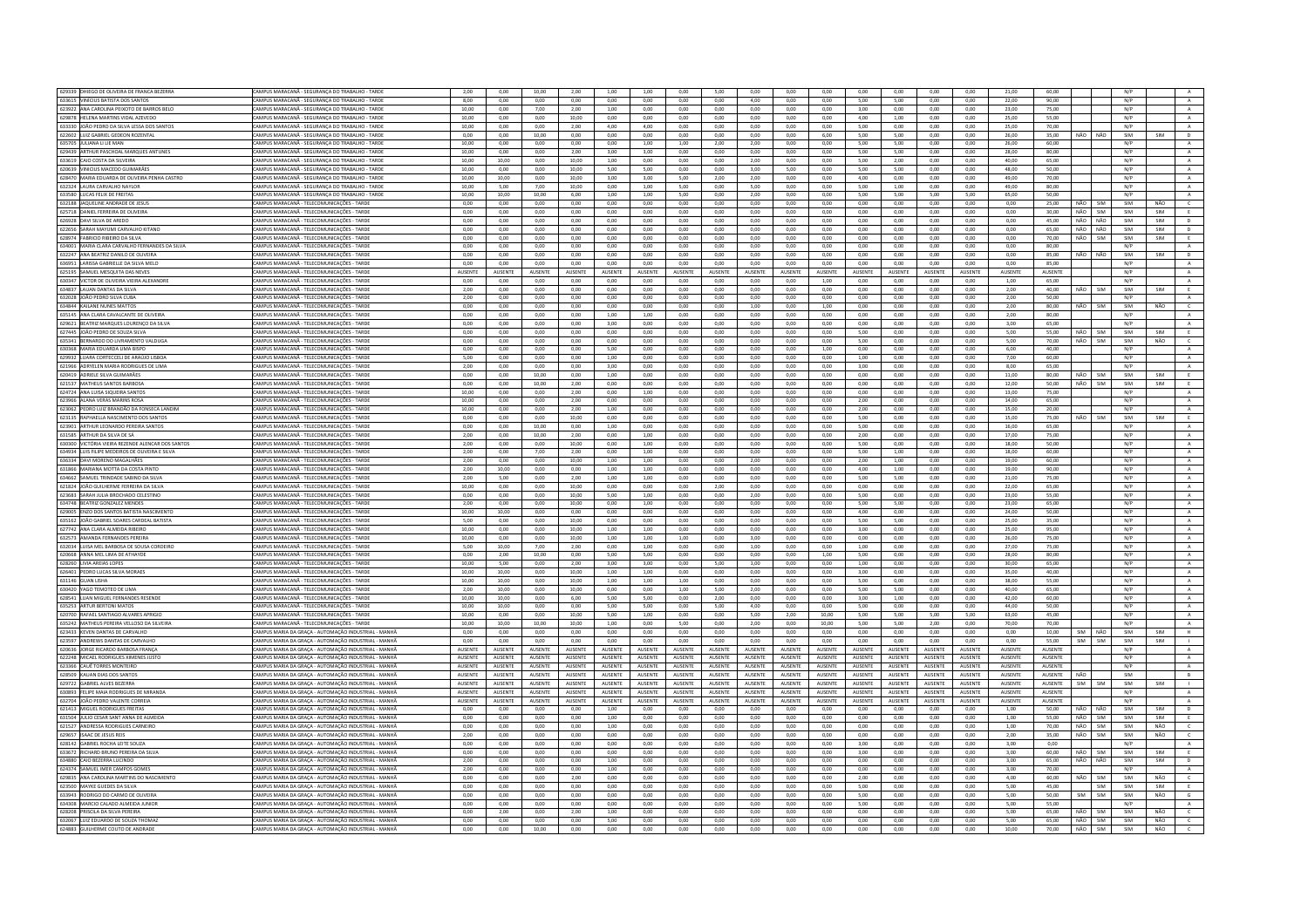| 636875 CAIO MARTINS DA SILVA                                                | CAMPUS MARIA DA GRAÇA - AUTOMAÇÃO INDUSTRIAL - MANHÃ                                                          | 0,00           | 5,00           | 0,00         | 0,00           | 3,00           | 0,00           | 0,00         | 0,00         | 0,00           | 0,00         | 0,00           | 3,00           | 0,00         | 0,00           | 0,00         | 11,00          | 60,00   |     |            | N/P |            |                |
|-----------------------------------------------------------------------------|---------------------------------------------------------------------------------------------------------------|----------------|----------------|--------------|----------------|----------------|----------------|--------------|--------------|----------------|--------------|----------------|----------------|--------------|----------------|--------------|----------------|---------|-----|------------|-----|------------|----------------|
| 628414 VITORIA BATISTA DE OLIVEIRA                                          | CAMPUS MARIA DA GRACA - AUTOMACÃO INDUSTRIAL - MANHÃ                                                          | 2.00           | 10.00          | 0.00         | 0.00           | 0.00           | 0.00           | 0.00         | 0.00         | 0.00           | 0.00         | 0.00           | 0.00           | 0.00         | 0.00           | 0.00         | 12.00          | 75.00   | NÃO | NÃO        | SIM | NÃO        | B              |
| 622672 ORNAN VINÍCIUS DO CARMO MOT/                                         | CAMPUS MARIA DA GRAÇA - AUTOMAÇÃO INDUSTRIAL - MANHÃ                                                          | 0,00           | 2,00           | 0,00         | 10,00          | 0,00           | 0,00           | 0,00         | 0,00         | 0,00           | 0,00         | 0,00           | 2,00           | 0,00         | 0,00           | 0,00         | 14,00          | 65,00   | NÃO | NÃO        | SIM | SIM        |                |
| 626651 TAYSSA FERNANDA RODRIGUES CARVALHO                                   | AMPUS MARIA DA GRACA - AUTOMACÃO INDUSTRIAL - MANHÃ                                                           | 0.00           | 0.00           | 0.00         | 8.00           | 1.00           | 0.00           | 0.00         | 0.00         | 4.00           | 0.00         | 0.00           | 3.00           | 0.00         | 0.00           | 0.00         | 16.00          | 85.00   | NÃO | SIM        | SIM | SIM        | E              |
| 635541 TIAGO MORENO GODINHO                                                 | CAMPUS MARIA DA GRAÇA - AUTOMAÇÃO INDUSTRIAL - MANHÂ                                                          | 2,00           | 0.00           | 0.00         | 8,00           | 0.00           | 0,00           | 1,00         | 0.00         | 1.00           | 0.00         | 0,00           | 5.00           | 0.00         | 0,00           | 0.00         | 17,00          | 70.00   |     |            | N/P |            | A              |
| 626711 JULIANO DA SILVA GOUVÊA                                              | CAMPUS MARIA DA GRAÇA - AUTOMAÇÃO INDUSTRIAL - MANHÃ                                                          | 2.00           | 0.00           | 0.00         | 10.00          | 0.00           | 0.00           | 0.00         | 0.00         | 0.00           | 0.00         | 0.00           | 5.00           | 0.00         | 0.00           | 0.00         | 17.00          | 75.00   | NÃO | NÃO        | SIM | SIM        | D              |
| 630395 VAN RAMOS RELUNASSI NICOTE                                           | CAMPUS MARIA DA GRACA - AUTOMAÇÃO INDUSTRIAL - MANHÃ                                                          | 2.00           | 10.00          | 0.00         | 0.00           | 0.00           | 1.00           | 0.00         | 0.00         | 0.00           | 0.00         | 0.00           | 5.00           | 0.00         | 0.00           | 0.00         | 18.00          | 75.00   |     |            | N/P |            | A              |
|                                                                             |                                                                                                               |                |                |              |                |                |                |              |              |                |              |                |                |              |                |              |                |         |     |            |     |            |                |
| 622218 KAYKY ALEXANDRE DE FARIAS DOS SANTOS                                 | MPUS MARIA DA GRACA - AUTOMACÃO INDUSTRIAL - MANHÂ                                                            | 10.00          | 0.00           | 0.00         | 0.00           | 0.00           | 1,00           | 0.00         | 5.00         | 0.00           | 0.00         | 0.00           | 3.00           | 0.00         | 0.00           | 0.00         | 19.00          | 80.00   | NÃO | NÃO        | SIM | <b>SIM</b> | $\mathsf D$    |
| 635768 CÉSAR GABRIEL DA SILVA GOMES SANTOS                                  | CAMPUS MARIA DA GRACA - AUTOMACÃO INDUSTRIAL - MANHÃ                                                          | 10.00          | 10.00          | 0.00         | 0.00           | 0.00           | 0.00           | 0.00         | 0.00         | 0.00           | 0.00         | 0.00           | 0.00           | 0.00         | 0.00           | 0.00         | 20.00          | 75.00   |     |            | N/P |            | A              |
| 625480 YAGO VICENTE MARTINS CARDOSO                                         | CAMPUS MARIA DA GRAÇA - AUTOMAÇÃO INDUSTRIAL - MANHÃ                                                          | 10.00          | 10.00          | 0.00         | 2.00           | 0.00           | 0.00           | 0.00         | 0.00         | 0.00           | 0.00         | 0.00           | 5.00           | 0.00         | 0.00           | 0.00         | 27,00          | 55.00   |     | SIM        | SIM | SIM        | E              |
| 636619 GABRIEL LAMELLAS DA CUNHA                                            | AMPUS MARIA DA GRAÇA - AUTOMAÇÃO INDUSTRIAL - MANHÃ                                                           | 10,00          | 0,00           | 0,00         | 0,00           | 1,00           | 0,00           | 0,00         | 0,00         | 3,00           | 0,00         | 0,00           | 3,00           | 0,00         | 5,00           | 5,00         | 27,00          | 65.00   |     |            | N/P |            | A              |
| 632594 IGOR PINHEIRO TORRES                                                 | CAMPUS MARIA DA GRAÇA - AUTOMAÇÃO INDUSTRIAL - MANHÃ                                                          | 10,00          | 2,00           | 0,00         | 10,00          | 0,00           | 0,00           | 0,00         | 0,00         | 0,00           | 0,00         | 0,00           | 5,00           | 0,00         | 0,00           | 0,00         | 27,00          | 85,00   |     |            | N/P |            | A              |
| 636971 MANOELA SANTANA DA MOITA BATISTA                                     | CAMPUS MARIA DA GRAÇA - AUTOMAÇÃO INDUSTRIAL - MANHÃ                                                          | 5,00           | 0,00           | 0,00         | 2,00           | 1,00           | 0,00           | 5,00         | 0,00         | 5,00           | 0,00         | 0,00           | 5,00           | 5,00         | 0,00           | 0,00         | 28,00          | 85,00   | NÃO | NÃO        | SIM | SIM        | D              |
|                                                                             |                                                                                                               |                |                |              |                |                |                |              |              |                |              |                |                |              |                |              |                |         |     |            |     |            |                |
| 624373 CARLOS MAGNO DA SILVA DOS SANTOS                                     | CAMPUS MARIA DA GRACA - AUTOMACÃO INDUSTRIAL - MANHÃ                                                          | 0.00           | 10.00          | 0.00         | 10.00          | 0.00           | 0.00           | 0.00         | 0.00         | 0.00           | 0.00         | 0.00           | 4.00           | 5.00         | 0.00           | 0.00         | 29.00          | 55.00   |     |            | N/P |            | A              |
| 631285 JOÃO FELIPE MACHADO DA COSTA OLIVEIRA                                | AMPUS MARIA DA GRAÇA - AUTOMAÇÃO INDUSTRIAL - MANH                                                            | 10,00          | 10,00          | 0,00         | 2,00           | 5,00           | 0,00           | 0,00         | 0,00         | 0,00           | 0,00         | 0,00           | 2,00           | 0,00         | 0,00           | 0,00         | 29,00          | 80,00   |     |            | N/P |            | $\,$ A $\,$    |
| 631768 ANA BEATRIZ SILVA GOMES                                              | CAMPUS MARIA DA GRAÇA - AUTOMAÇÃO INDUSTRIAL - MANHÃ                                                          | 10,00          | 2,00           | 0,00         | 10,00          | 1,00           | 1,00           | 2,00         | 0,00         | 1,00           | 0,00         | 0,00           | 3,00           | 0,00         | 0,00           | 0,00         | 30,00          | 60.00   |     |            | N/P |            | A              |
| 622444 ANA CAROLINA CARVALHO NUNES                                          | CAMPUS MARIA DA GRAÇA - AUTOMAÇÃO INDUSTRIAL - MANHÃ                                                          | 2,00           | 0,00           | 0,00         | 10.00          | 1,00           | 3,00           | 0.00         | 0,00         | 0,00           | 0,00         | 10,00          | 5,00           | 0,00         | 0,00           | 0,00         | 31,00          | 85,00   |     |            | N/P |            | $\mathbf{A}$   |
| 625595 JOÃO VICTOR BATISTA DIAS GALVÃO                                      | AMPUS MARIA DA GRAÇA - AUTOMAÇÃO INDUSTRIAL - MANHÂ                                                           | 6,00           | 10,00          | 0,00         | 10,00          | 1,00           | 1,00           | 0,00         | 0,00         | 0,00           | 0,00         | 0,00           | 5,00           | 0,00         | 0,00           | 0,00         | 33,00          | 70,00   |     |            | N/P |            | A              |
| 635205 MIGUEL DE FRANCA MONTEIRO                                            | <b>CAMPUS MARIA DA GRACA - AUTOMACÃO INDUSTRIAL - MANHÃ</b>                                                   | 10.00          | 2.00           | 0.00         | 10.00          | 1.00           | 1.00           | 0.00         | 0.00         | 0.00           | 0.00         | 0.00           | 5.00           | 5.00         | 0.00           | 0.00         | 34.00          | 85.00   | NÃO | SIM        | SIM | <b>SIM</b> |                |
|                                                                             |                                                                                                               |                |                |              |                |                |                |              |              |                |              |                |                |              |                |              |                |         |     |            |     |            | E              |
| 629780 TIAGO BARCELLOS DA SILVA JUNIOR                                      | <b>CAMPUS MARIA DA GRAÇA - AUTOMAÇÃO INDUSTRIAL - MANHÃ</b>                                                   | 10,00          | 0,00           | 10,00        | 10,00          | 1,00           | 1,00           | 0,00         | 0,00         | 0,00           | 0,00         | 0,00           | 3,00           | 0,00         | 0,00           | 0,00         | 35,00          | 50,00   |     |            | N/P |            | $\mathbf{A}$   |
| 631152 CAIO CELESTINO DE CARVALHO                                           | CAMPUS MARIA DA GRACA - AUTOMACÃO INDUSTRIAL - MANHÃ                                                          | 0.00           | 10.00          | 10.00        | 10.00          | 0.00           | 0.00           | 0.00         | 0.00         | 0.00           | 0.00         | 0.00           | 5.00           | 0.00         | 0.00           | 0.00         | 35.00          | 65.00   |     |            | N/P |            | A              |
| 626635 BRUNA PORTOCARRERO PORTEL                                            | AMPUS MARIA DA GRACA - AUTOMACÃO INDUSTRIAL - MANHÂ                                                           | 10,00          | 5,00           | 10,00        | 5,00           | 3,00           | 0,00           | 0,00         | 2,00         | 0,00           | 0,00         | 0,00           | 0,00           | 0,00         | 0,00           | 0,00         | 35,00          | 70,00   |     |            | N/P |            | $\mathbf{A}$   |
| 625727 CARLOS ANDRE DOS SANTOS SIQUEIRA                                     | CAMPUS MARIA DA GRACA - AUTOMACÃO INDUSTRIAL - MANHÀ                                                          | 10.00          | 0.00           | 0.00         | 0.00           | 5.00           | 5.00           | 5.00         | 5.00         | 2.00           | 0.00         | 0.00           | 2.00           | 0.00         | 1.00           | 0.00         | 35.00          | 80.00   |     |            | N/P |            | A              |
| 633526 GARRIEL MARCAL MORGADO                                               | CAMPUS MARIA DA GRACA - AUTOMACÃO INDUSTRIAL - MANHÃ                                                          | 10.00          | 2.00           | 10.00        | 2.00           | 1.00           | 0.00           | 5.00         | 1.00         | 4.00           | 0.00         | $0.00 -$       | 0.00           | 0.00         | 0.00           | 0.00         | 35.00          | 80.00   |     |            | N/P |            | A              |
|                                                                             | MPUS MARIA DA GRACA - AUTOMACÃO INDUSTRIAL - MANHA                                                            |                | 10.00          | 0.00         |                |                |                | 0.00         |              | 0.00           | 0.00         | 2.00           | 4.00           | 0.00         | 0.00           |              |                |         |     |            | SIM |            |                |
| 632159 GIOVANA FELIPE DOS SANTOS                                            |                                                                                                               | 10,00          |                |              | 8,00           | 1,00           | 0.00           |              | 0.00         |                |              |                |                |              |                | 0,00         | 35,00          | 90.00   | NÃO | NÃO        |     | NÃO        | $\overline{B}$ |
| 628980 GABRIEL GREGORIO BRANCO LEÃO SILVA                                   | CAMPUS MARIA DA GRACA - AUTOMAÇÃO INDUSTRIAL - MANHÃ                                                          | 10.00          | 10.00          | 0.00         | 10.00          | 0.00           | 0.00           | 0.00         | 0.00         | 3.00           | 0.00         | 0.00           | 5.00           | 0.00         | 0.00           | 0.00         | 38.00          | 60.00   |     |            | N/P |            | A              |
| 631795 GIOVANNA MOREIRA FLINTZ MARQUES                                      | CAMPUS MARIA DA GRAÇA - AUTOMAÇÃO INDUSTRIAL - MANHÃ                                                          | 10,00          | 2,00           | 0,00         | 10.00          | 1,00           | 1,00           | 5,00         | 5,00         | 1,00           | 0.00         | 0,00           | 2,00           | 1,00         | 0,00           | 0,00         | 38,00          | 75.00   |     |            | N/P |            | $\mathbf{A}$   |
| 633324 JOÃO MARCOS CORREA GOMES                                             | CAMPUS MARIA DA GRACA - AUTOMACÃO INDUSTRIAL - MANHÃ                                                          | 10.00          | 0.00           | 0.00         | 10.00          | 3.00           | 1.00           | 1.00         | 1.00         | 2.00           | 0.00         | 2.00           | 5.00           | 5.00         | 0.00           | 0.00         | 40.00          | 75.00   | NÃO | NÃO        | SIM | NÃO        | B              |
| 634751 RAMON PEREIRA ARAUJO                                                 | CAMPUS MARIA DA GRACA - AUTOMAÇÃO INDUSTRIAL - MANHÂ                                                          | 10,00          | 10.00          | 0.00         | 2,00           | 1,00           | 0,00           | 5.00         | 5,00         | 5,00           | 0.00         | 2,00           | 2,00           | 0.00         | 0,00           | 0,00         | 42,00          | 85,00   |     |            | N/P |            | $\,$ A         |
| 630373 ROBERTO GAMA NETO                                                    | CAMPUS MARIA DA GRACA - AUTOMACÃO INDUSTRIAL - MANHÃ                                                          | 10.00          | 0.00           | 0.00         | 10.00          | 1.00           | 1.00           | 5.00         | 0.00         | 1.00           | 5.00         | 0.00           | 3.00           | 0.00         | 5.00           | 4.00         | 45.00          | 75.00   |     |            | N/P |            | A              |
|                                                                             |                                                                                                               |                |                |              |                |                |                |              |              |                |              |                |                |              |                |              |                |         |     |            |     |            |                |
| 623096 JOAO PEDRO PITRES SILVA                                              | "AMPLIS MARIA DA GRACA - ALITOMACÃO INDLISTRIAL - MANHÃ                                                       | 6.00           | 10.00          | 10.00        | 10.00          | 5.00           | 5.00           | 0.00         | 0.00         | 0.00           | 0.00         | 0.00           | 0.00           | 0.00         | 0.00           | 0.00         | 46.00          | 75.00   |     |            | N/P |            | $\Lambda$      |
| 627073 MIGUEL CARLOS TRIGO DE SOUZA.                                        | MPUS MARIA DA GRAÇA - AUTOMAÇÃO INDUSTRIAL - MANHÃ                                                            | 10,00          | 10,00          | 10,00        | 2,00           | 3,00           | 0,00           | 0,00         | 0,00         | 0,00           | 0,00         | 6,00           | 5,00           | 0,00         | 0,00           | 0,00         | 46,00          | 95,00   |     |            | N/P |            | $\mathbf{A}$   |
| 632357 LEONARDO DE CERQUEIRA ABREL                                          | CAMPUS MARIA DA GRACA - AUTOMACÃO INDUSTRIAL - MANHÃ                                                          | 10.00          | 0.00           | 0.00         | 10.00          | 5.00           | 1.00           | 5.00         | 0.00         | 0.00           | 0.00         | 6.00           | 5.00           | 5.00         | 0.00           | 0.00         | 47.00          | 95.00   |     |            | N/P |            | A              |
| 628478 MURILO HENRIQUE PENA FLORENCIO                                       | CAMPUS MARIA DA GRAÇA - AUTOMAÇÃO INDUSTRIAL - MANHÃ                                                          | 10,00          | 0,00           | 0,00         | 10,00          | 3,00           | 3,00           | 5,00         | 5,00         | 5,00           | 2,00         | 0,00           | 5,00           | 5,00         | 0,00           | 0,00         | 53,00          | 60,00   |     |            | N/P |            | $\mathbf{A}$   |
| 621396 RAMON PALHÃO QUEIROZ                                                 | AMPUS MARIA DA GRAÇA - AUTOMAÇÃO INDUSTRIAL - MANHÃ                                                           | 10,00          | 10,00          | 10,00        | 0,00           | 3,00           | 3,00           | 0,00         | 5,00         | 0,00           | 0,00         | 6,00           | 5,00           | 5,00         | 0,00           | 0,00         | 57,00          | 70.00   |     |            | N/P |            | A              |
|                                                                             |                                                                                                               |                |                |              |                |                |                |              |              |                |              |                |                |              |                |              |                |         |     |            |     |            |                |
| 627133 JUAN DE LUCCA RODRIGUES BRITI                                        | CAMPUS MARIA DA GRACA - MANUTENCÃO AUTOMOTIVA - TARD                                                          | 0.00           | 0.00           | 0.00         | 0,00           | 0,00           | 0,00           | 0.00         | 0.00         | 0.00           | 0.00         | 0,00           | 0.00           | 0.00         | 0.00           | 0.00         | 0.00           | 10.00   | SIM | NÃO        | SIM | SIM        |                |
| 633180 JAIR GABRIEL CABRAL DE OLIVEIRA                                      | CAMPUS MARIA DA GRAÇA - MANUTENÇÃO AUTOMOTIVA - TARDE                                                         | 0.00           | 0,00           | 0.00         | 0,00           | 0.00           | 0.00           | 0.00         | 0,00         | 0,00           | 0.00         | 0,00           | 0.00           | 0.00         | 0,00           | 0,00         | 0,00           | 10.00   | SIM | SIM        | SIM | NÃO        | $\overline{G}$ |
| 629528 JOÃO VICTOR DOS SANTOS QUEIROZ                                       | CAMPUS MARIA DA GRACA - MANUTENCÃO AUTOMOTIVA - TARDE                                                         | 0.00           | 0.00           | 0.00         | 0.00           | 0.00           | 0.00           | 0.00         | 0.00         | 0.00           | 0.00         | 0.00           | 0.00           | 0.00         | 0.00           | 0.00         | 0.00           | 20.00   | NÃO | NÃO        | SIM | NÃO        | B              |
| 626490 MARCELO MERCÊS MARQUES                                               | AMPUS MARIA DA GRAÇA - MANUTENÇÃO AUTOMOTIVA - TARDE                                                          | 0,00           | 0,00           | 0,00         | 0,00           | 0,00           | 0,00           | 0,00         | 0,00         | 0,00           | 0,00         | 0,00           | 0,00           | 0,00         | 0,00           | 0,00         | 0,00           | 40,00   | NÃO | SIM        | SIM | NÃO        | $\mathsf{C}$   |
| 632658 BIANCA DE AGUIAR CRUZ ALMEID                                         | CAMPUS MARIA DA GRACA - MANUTENCÃO AUTOMOTIVA - TARDE                                                         | 0.00           | 0.00           | 0.00         | 0.00           | 0.00           | 0.00           | 0.00         | 0.00         | 0.00           | 0.00         | 0.00           | 0.00           | 0.00         | 0.00           | 0.00         | 0.00           | 50.00   |     |            | N/P |            | A              |
| 633995 SANDRO HENRIQUE TÔRRES ESCÓRCIO                                      | CAMPUS MARIA DA GRAÇA - MANUTENÇÃO AUTOMOTIVA - TARDE                                                         | 0,00           | 0,00           | 0,00         | 0,00           | 0,00           | 0,00           | 0,00         | 0,00         | 0,00           | 0,00         | 0,00           | 0,00           | 0,00         | 0,00           | 0,00         | 0,00           | 55,00   | NÃO | SIM        | SIM | NÃO        | $\epsilon$     |
|                                                                             |                                                                                                               |                |                |              |                |                |                |              |              |                |              | <b>AUSENTE</b> |                |              |                |              |                |         |     |            |     |            |                |
| 621467 JORGE GUILHERME DO REGO ALVES                                        | MPUS MARIA DA GRAÇA - MANUTENÇÃO AUTOMOTIVA - TARDE                                                           | AUSENTE        | AUSENTE        | AUSENTE      | <b>AUSENTE</b> | <b>AUSENTE</b> | <b>AUSENTE</b> | AUSENTE      | AUSENTE      | <b>AUSENTE</b> | AUSENTE      |                | <b>AUSENTE</b> | AUSENTI      | <b>AUSENTE</b> | AUSENTE      | AUSENTE        | AUSENTE |     |            | N/P |            | $\mathsf{A}$   |
| 634233 ERICK PATRICK FELIX SOARES                                           | AMPUS MARIA DA GRACA - MANUTENCÃO AUTOMOTIVA - TARDE                                                          | 0.00           | 0.00           | 0.00         | 0.00           | 1.00           | 0.00           | 0.00         | 0.00         | 0.00           | 0.00         | 0.00           | 0.00           | 0.00         | 0.00           | 0.00         | 1.00           | 55.00   | NÃO | <b>SIM</b> | SIM | NÃO        | $\epsilon$     |
| 630955 MARIA EDUARDA LOPES DA SILVA                                         | CAMPUS MARIA DA GRAÇA - MANUTENÇÃO AUTOMOTIVA - TARDE                                                         | 0.00           | 0.00           | 0.00         | 0.00           | 1.00           | 0.00           | 0.00         | 0.00         | 0.00           | 0.00         | 0.00           | 0.00           | 0.00         | 0,00           | 0.00         | 1.00           | 60.00   |     |            | N/P |            | A              |
|                                                                             |                                                                                                               |                |                |              |                |                |                |              |              |                | 0.00         | 0.00           | 0.00           | 0.00         | 0.00           | 0.00         |                |         |     | NÃO        | SIM | SIM        | D              |
| 621120 MARXSON BRUNO DIAS PAES DA SILVA                                     | CAMPUS MARIA DA GRACA - MANUTENCÃO AUTOMOTIVA - TARDE                                                         | 0.00           | 0.00           | 0.00         | 0.00           | 1.00           | 0.00           | 0.00         | 0.00         | 1.00           |              |                |                |              |                |              | 2.00           | 0.00    | NÃO |            |     |            |                |
|                                                                             |                                                                                                               |                |                |              |                |                |                |              |              |                |              |                |                |              |                |              |                |         |     |            |     |            |                |
| 630472 MIGUEL DA SILVA PONTE:                                               | CAMPUS MARIA DA GRAÇA - MANUTENÇÃO AUTOMOTIVA - TARD                                                          | 0,00           | 0,00           | 0,00         | 2,00           | 0,00           | 0,00           | 0,00         | 0,00         | 0,00           | 0,00         | 0,00           | 0,00           | 0,00         | 0,00           | 0,00         | 2,00           | 10,00   | NÃO | NÃO        | SIM | NÃO        | B              |
| 628432 GIOVANNA VICTORIA SALDANHA DE OLIVEIRA                               | CAMPUS MARIA DA GRACA - MANUTENCÃO AUTOMOTIVA - TARDE                                                         | 0.00           | 0.00           | 0.00         | 2.00           | 0.00           | 0.00           | 0.00         | 0.00         | 0.00           | 0.00         | 0.00           | 0.00           | 0.00         | 0.00           | 0.00         | 2.00           | 55.00   | NÃO | SIM        | SIM | NÃO        | $\epsilon$     |
| 629246 ALLAN DA SILVA FERNANDES                                             | CAMPUS MARIA DA GRAÇA - MANUTENÇÃO AUTOMOTIVA - TARDE                                                         | 0.00           | 0.00           | 0.00         | 2.00           | 0.00           | 0.00           | 0.00         | 0.00         | 0.00           | 0.00         | 0.00           | 0.00           | 0.00         | 0.00           | 0.00         | 2.00           | 65.00   | SIM | SIM        | SIM | SIM        |                |
| 623478 VITOR BEZERRA FELIZARDO                                              | MPUS MARIA DA GRACA - MANUTENÇÃO AUTOMOTIVA - TARDE                                                           | 0.00           | 0,00           | 0.00         | 0,00           | 0,00           | 0,00           | 0.00         | 0,00         | 0,00           | 0.00         | 0,00           | 3,00           | 0,00         | 0,00           | 0,00         | 3,00           | 35.00   | SIM | SIM        | SIM | SIM        |                |
| 630981 MATHEUS SANDER DIAS PINTO DA SILVA                                   | CAMPUS MARIA DA GRACA - MANUTENÇÃO AUTOMOTIVA - TARDE                                                         | 2.00           | 0.00           | 0.00         | 0.00           | 1.00           | 0.00           | 0.00         | 0.00         | 0.00           | 0.00         | 0.00           | 0.00           | 0.00         | 0.00           | 0.00         | 3.00           | 40.00   |     | <b>SIM</b> | SIM | SIM        | E              |
| 632255 MARCUS PAULO NEVES DOS SANTOS                                        |                                                                                                               | 2.00           | 0.00           | 0.00         | 0.00           | 1.00           | 0.00           | 0.00         | 0.00         | 0.00           | 0.00         | 0.00           | 0.00           | 0.00         | 0.00           | 0.00         | 3.00           | 40.00   | NÃO | SIM        | SIM | SIM        |                |
|                                                                             | CAMPUS MARIA DA GRAÇA - MANUTENÇÃO AUTOMOTIVA - TARDE                                                         |                |                |              |                |                |                |              |              |                |              |                |                |              |                |              |                |         |     |            |     |            |                |
| 635278 REATRIZ MIRANDA URSULINO                                             | CAMPUS MARIA DA GRACA - MANUTENÇÃO AUTOMOTIVA - TARDE                                                         | 0.00           | 0.00           | 0.00         | 2.00           | 1.00           | 0.00           | 0.00         | 0.00         | 0.00           | 0.00         | 0.00           | 0.00           | 0.00         | 0.00           | 0.00         | 3.00           | 50.00   | NÃO | NÃO        | SIM | NÃO        | B.             |
| 632036 GABRIELA DOS SANTOS CARDOSO COSTA                                    | CAMPUS MARIA DA GRAÇA - MANUTENÇÃO AUTOMOTIVA - TARD                                                          | 2,00           | 0,00           | 0,00         | 0,00           | 1,00           | 0,00           | 0,00         | 0,00         | 0,00           | 0,00         | 0,00           | 0,00           | 0,00         | 0,00           | 0,00         | 3,00           | 55,00   |     |            | N/P |            |                |
| 626683 KAMILLY GONÇALVES RAMOS                                              | AMPUS MARIA DA GRAÇA - MANUTENÇÃO AUTOMOTIVA - TARDE                                                          | 2,00           | 0,00           | 0,00         | 2,00           | 0,00           | 0,00           | 0,00         | 0,00         | 0,00           | 0.00         | 0,00           | 0,00           | 0,00         | 0,00           | 0,00         | 4,00           | 15,00   | NÃO | SIM        | SIM | SIM        | E              |
| 632954 AMANDA ALVES DA SILVA BARBOSA                                        | CAMPUS MARIA DA GRAÇA - MANUTENÇÃO AUTOMOTIVA - TARDE                                                         | 2,00           | 0.00           | 0.00         | 2.00           | 0.00           | 0.00           | 0.00         | 0.00         | 0.00           | 0.00         | 0.00           | 0.00           | 0.00         | 0.00           | 0.00         | 4.00           | 45.00   |     |            | N/P |            | $\,$ A $\,$    |
| 629827 JÚLIA DIAS LEIT                                                      | AMPUS MARIA DA GRAÇA - MANUTENÇÃO AUTOMOTIVA - TARD                                                           | 2,00           | 0,00           | 0,00         | 0,00           | 1,00           | 1,00           | 0,00         | 0,00         | 0,00           | 0,00         | 0,00           | 0,00           | 0,00         | 0,00           | 0,00         | 4,00           | 65,00   |     |            | N/P |            | $\mathbf{A}$ . |
| 630538 RENATA SILVA PERES                                                   | CAMPUS MARIA DA GRACA - MANUTENCÃO AUTOMOTIVA - TARDE                                                         | 2.00           | 0.00           | 0.00         | 2.00           | 0.00           | 1.00           | 0.00         | 0.00         | 0.00           | 0.00         | 0.00           | 0.00           | 0.00         | 0.00           | 0.00         | 5.00           | 30.00   |     |            | N/P |            | A              |
|                                                                             |                                                                                                               |                |                |              |                |                |                |              |              |                |              |                |                |              |                |              |                |         |     |            |     |            |                |
| 627535 CAUÃ MARTINS TAVARES LUI                                             | CAMPUS MARIA DA GRAÇA - MANUTENÇÃO AUTOMOTIVA - TARDE                                                         | 0,00           | 0,00           | 0,00         | 0,00           | 0,00           | 1,00           | 0,00         | 0,00         | 0,00           | 0,00         | 0,00           | 4,00           | 0,00         | 0,00           | 0,00         | 5,00           | 40,00   |     |            | N/P |            | $\mathbf{A}$   |
| 632648 GABRIEL CAMARGO MOREIRA PINTO                                        | CAMPUS MARIA DA GRACA - MANUTENCÃO AUTOMOTIVA - TARDE                                                         | 0.00           | 0.00           | 0.00         | 2.00           | 2.00           | 1.00           | 0.00         | 0.00         | 0.00           | 0.00         | 0.00           | 0.00           | 0.00         | 0.00           | 0.00         | 5.00           | 40.00   | NÃO | SIM        | SIM | NÃO        | $\epsilon$     |
| 630964 DAVI FERNANDES BOTELHO                                               | CAMPUS MARIA DA GRACA - MANUTENCÃO AUTOMOTIVA - TARD                                                          | 2,00           | 0.00           | 0.00         | 2,00           | 1,00           | 0,00           | 0.00         | 0.00         | 0.00           | 0.00         | 0,00           | 0.00           | 0.00         | 0.00           | 0.00         | 5.00           | 60.00   | NÃO | NÃO        | SIM | SIM        | $\mathsf D$    |
| 635850 BRENO RODRIGUES DA SILVA                                             | CAMPUS MARIA DA GRAÇA - MANUTENÇÃO AUTOMOTIVA - TARDE                                                         | 0,00           | 0,00           | 0,00         | 0,00           | 0,00           | 1,00           | 0,00         | 4,00         | 0,00           | 0,00         | 0,00           | 0,00           | 0,00         | 0,00           | 0,00         | 5,00           | 60.00   |     |            | N/P |            | $\,$ A $\,$    |
| 632405 ANA CAROLINA VITOR MARINHO                                           | CAMPUS MARIA DA GRACA - MANUTENÇÃO AUTOMOTIVA - TARDE                                                         | 0.00           | 0.00           | 0.00         | 2.00           | 1.00           | 1.00           | 0.00         | 1.00         | 0.00           | 0.00         | $0.00 -$       | 0.00           | 0.00         | 0.00           | 0.00         | 5.00           | 65.00   |     |            | N/P |            | A              |
| 628104 KAUÃ DA CRUZ RIBEIRO                                                 | CAMPUS MARIA DA GRAÇA - MANUTENÇÃO AUTOMOTIVA - TARD                                                          | 2,00           | 2,00           | 0,00         | 0,00           | 0,00           | 0,00           | 0,00         | 0,00         | 0,00           | 0,00         | 0,00           | 2,00           | 0,00         | 0,00           | 0,00         | 6,00           | 60,00   | NÃO | NÃO        | SIM | SIM        | $\mathsf D$    |
| 629917 MARCELLO BENZI SILVEIRA                                              | CAMPUS MARIA DA GRACA - MANUTENCÃO AUTOMOTIVA - TARDE                                                         | 0.00           | 0.00           | 0.00         | 2.00           | 0.00           | 0.00           | 0.00         | 0.00         | 0.00           | 0.00         | 0.00           | 5.00           | 0.00         | 0.00           | 0.00         | 7.00           | 40.00   | NÃO | NÃO        | SIM | NÃO        | B              |
|                                                                             |                                                                                                               |                |                |              |                |                |                |              |              |                |              |                |                |              |                |              |                |         |     |            |     |            |                |
| 631737 GABRIEL PEREIRA SILVA                                                | CAMPUS MARIA DA GRAÇA - MANUTENÇÃO AUTOMOTIVA - TARDE                                                         | 2,00           | 0,00           | 0,00         | 0,00           | 1,00           | 0,00           | 0.00         | 0,00         | 0,00           | 0,00         | 0,00           | 5,00           | 0,00         | 0,00           | 0,00         | 8,00           | 65,00   |     |            | N/P |            | $\mathbb A$    |
| 634737 GIULIA VICTÓRIA VALE DA SILVA DIAS                                   | CAMPUS MARIA DA GRACA - MANUTENCÃO AUTOMOTIVA - TARDE                                                         | 0.00           | 2.00           | 0.00         | 2.00           | 0.00           | 0.00           | 0.00         | 0.00         | 0.00           | 0.00         | 0.00           | 5.00           | 0.00         | 0.00           | 0.00         | 9.00           | 55.00   |     |            | N/P |            | A              |
| 627121 GUILHERME SOUSA FERREIRA                                             | CAMPUS MARIA DA GRACA - MANUTENÇÃO AUTOMOTIVA - TARDE                                                         | 2.00           | 0.00           | 0.00         | 0.00           | 0.00           | 0.00           | 0.00         | 2.00         | 0.00           | 0.00         | 0.00           | 5.00           | 0.00         | 0.00           | 0.00         | 9.00           | 70.00   | NÃO | <b>SIM</b> | SIM | SIM        | E              |
| 631824 GUILHERME PIRES MARTINS ALVES                                        | CAMPUS MARIA DA GRAÇA - MANUTENÇÃO AUTOMOTIVA - TARDE                                                         | 2.00           | 0.00           | 0.00         | 0.00           | 3.00           | 3.00           | 0.00         | 0.00         | 0.00           | 0.00         | 0.00           | 2.00           | 0.00         | 0.00           | 0.00         | 10.00          | 45.00   |     |            | N/P |            | A              |
| 628783 STEPHANY SILVA ARALLIO DE SOLIZA                                     | CAMPUS MARIA DA GRACA - MANUTENÇÃO AUTOMOTIVA - TARDE                                                         | 2.00           | 0.00           | 0.00         | 2.00           | 1.00           | 0.00           | 0.00         | 0.00         | 0.00           | 0.00         | 0.00           | 5.00           | 0.00         | 0.00           | 0.00         | 10.00          | 55.00   | NÃO | <b>SIM</b> | SIM | <b>SIM</b> | F              |
|                                                                             | MPUS MARIA DA GRACA - MANUTENCÃO AUTOMOTIVA - TARDE                                                           | 2.00           | 0.00           | 0.00         | 2.00           |                |                | 0.00         | 0.00         | 0.00           | 0.00         | 0.00           | 5.00           | 0.00         |                | 0.00         | 10.00          | 65.00   |     |            | N/P |            | A              |
| 627791 ANA CLARA GOMES DA SILVA                                             |                                                                                                               |                |                |              |                | 0,00           | 1,00           |              |              |                |              |                |                |              | $_{0,00}$      |              |                |         |     |            |     |            |                |
| 635090 MARIANA ALVES SILVA                                                  | CAMPUS MARIA DA GRACA - MANUTENCÃO AUTOMOTIVA - TARDE                                                         | 2.00           | 2.00           | 0.00         | 2.00           | 1.00           | 1.00           | 0.00         | 1.00         | 0.00           | 0.00         | 0.00           | 2.00           | 0.00         | 0.00           | 0.00         | 11.00          | 20.00   | NÃO | NÃO        | SIM | NÃO        | B              |
| 629290 ANA GABRIELLE MATOS DA SILVA CHRISTO BARBOSA                         | CAMPUS MARIA DA GRACA - MANUTENCÃO AUTOMOTIVA - TARDE                                                         | 2,00           | 0.00           | 0.00         | 2.00           | 1,00           | 0.00           | 0.00         | 0.00         | 1.00           | 0.00         | 0.00           | 5.00           | 0.00         | 0.00           | 0.00         | 11,00          | 45.00   | NÃO | NÃO        | SIM | SIM        | D              |
| 627161 PEDRO LUCAS DA SILVA SANTOS                                          | AMPUS MARIA DA GRAÇA - MANUTENÇÃO AUTOMOTIVA - TARDE                                                          | 5,00           | 2,00           | 0,00         | 2,00           | 1,00           | 1,00           | 0,00         | 0,00         | 1,00           | 0,00         | 0,00           | 0,00           | 0,00         | 0,00           | 0,00         | 12,00          | 60,00   | NÃO | NÃO        | SIM | <b>SIM</b> | D              |
| 631633 CAUÃ UMA RODRIGUES                                                   | CAMPUS MARIA DA GRACA - MANUTENÇÃO AUTOMOTIVA - TARDE                                                         | 2.00           | 0.00           | 0.00         | 0.00           | 5.00           | 0.00           | 0.00         | 0.00         | 0.00           | 0.00         | 0.00           | 500            | 0.00         | 0.00           | 0.00         | 12.00          | 70.00   |     |            | N/P |            | A              |
| 623529 IVANO SOBRAL MONTEIRO RODRIGUES                                      | CAMPUS MARIA DA GRAÇA - MANUTENÇÃO AUTOMOTIVA - TARDE                                                         | 0,00           | 0,00           | 10,00        | 2,00           | 0,00           | 1,00           | 0,00         | 0,00         | 0,00           | 0,00         | 0,00           | 0,00           | 0,00         | 0,00           | 0,00         | 13,00          | 50,00   |     |            | N/P |            | A              |
| 635567 KAMMILY VITÓRIA ABRANTES DIAMANTE                                    | CAMPUS MARIA DA GRACA - MANUTENCÃO AUTOMOTIVA - TARDE                                                         | 8.00           | 2.00           | 0.00         | 2.00           | 0.00           | 0.00           | 0.00         | 0.00         | 0.00           | 0.00         | 0.00           | 4.00           | 0.00         | 0.00           | 0.00         | 16.00          | 55.00   |     |            | N/P |            | A              |
|                                                                             |                                                                                                               |                |                |              |                |                |                |              |              |                |              |                |                |              |                |              |                |         |     |            |     |            |                |
| 635061 KAUAN SILVA DE SOUZ/                                                 | CAMPUS MARIA DA GRAÇA - MANUTENÇÃO AUTOMOTIVA - TARDE                                                         | 2,00           | 0,00           | 0,00         | 5,00           | 1,00           | 1,00           | 1,00         | 5,00         | 0,00           | 0,00         | 0,00           | 3,00           | 0,00         | 0,00           | 0,00         | 18,00          | 10,00   |     |            | N/P |            | $\mathbf{A}$   |
| 630481 KAUÃ ALVES PEREIRA                                                   | CAMPUS MARIA DA GRAÇA - MANUTENÇÃO AUTOMOTIVA - TARDE                                                         | 3,00           | 0,00           | 0,00         | 10,00          | 1,00           | 0,00           | 0,00         | 0,00         | 5,00           | 2,00         | 0,00           | 0,00           | 0,00         | 0,00           | 0,00         | 21,00          | 50.00   |     |            | N/P |            | A              |
| 636793 KAIQUE BRUNO CUNHA FELIPE                                            | CAMPUS MARIA DA GRAÇA - MANUTENÇÃO AUTOMOTIVA - TARDE                                                         | 2,00           | 0,00           | 0,00         | 2.00           | 5,00           | 0,00           | 0.00         | 0,00         | 3,00           | 0,00         | 0,00           | 5,00           | 5,00         | 0,00           | 0,00         | 22,00          | 25.00   |     |            | N/P |            | A              |
| 627698 CAIO DE AZEVEDO TEIXEIRA                                             | AMPUS MARIA DA GRAÇA - MANUTENÇÃO AUTOMOTIVA - TARDE                                                          | 0,00           | 0,00           | 7,00         | 10,00          | 5,00           | 0,00           | 0,00         | 0,00         | 0,00           | 0,00         | 0,00           | 5,00           | 0,00         | 0,00           | 0,00         | 27,00          | 60.00   |     |            | N/P |            | A              |
| 629713 PEDRO LUCAS DOS SANTOS KERN                                          | CAMPUS MARIA DA GRACA - MANUTENCÃO AUTOMOTIVA - TARDE                                                         | 10.00          | 2.00           | 0.00         | 0.00           | 1.00           | 0.00           | 5.00         | 0.00         | 5.00           | 5.00         | 0.00           | 0.00           | 0.00         | 0.00           | 0.00         | 28.00          | 25.00   | NÃO | NÃO        | SIM | <b>SIM</b> | D              |
| 632949 GABRIEL RAIMUNDO ALMEIDA DOS SANTOS                                  | CAMPUS MARIA DA GRAÇA - MANUTENÇÃO AUTOMOTIVA - TARDE                                                         | 10,00          | 10,00          | 4,00         | 0,00           | 0,00           | 0,00           | 0,00         | 0,00         | 0,00           | 0,00         | 0,00           | 4,00           | 0,00         | 0,00           | 0,00         | 28,00          | 45,00   |     |            | N/P |            | $\,$ A $\,$    |
| 629730 JULIA MARTINS DE ANDRADE                                             | AMPUS MARIA DA GRACA - MANUTENCÃO AUTOMOTIVA - TARDE                                                          | 5.00           | 10.00          | 0.00         | 2.00           | 1.00           | 1.00           | 0.00         | 1.00         | 4.00           | 0.00         | 0.00           | 4.00           | 0.00         | 0.00           | 0.00         | 28.00          | 55.00   |     |            | N/P |            | A              |
|                                                                             |                                                                                                               |                |                |              |                |                |                |              |              |                |              |                |                |              |                |              |                |         |     |            |     |            |                |
| 626738 RAÍ LUCAS METTRI ALVES FALCÃ                                         | MPUS MARIA DA GRAÇA - MANUTENÇÃO AUTOMOTIVA - TARD                                                            | 8,00           | 0,00           | 10,00        | 10,00          | 1,00           | 0,00           | 0,00         | 0,00         | 0,00           | 0,00         | 0,00           | 3,00           | 0,00         | 0,00           | 0,00         | 32,00          | 55,00   | NÃO | SIM        | SIM |            | E              |
| 635070 ANNA CAROLINA NEVES ARAÚJO ALBUQUERQUE                               | CAMPUS MARIA DA GRAÇA - MANUTENÇÃO AUTOMOTIVA - TARDE                                                         | 10.00          | 10.00          | 0.00         | 10.00          | 1.00           | 0.00           | 5.00         | 0.00         | 0.00           | 0.00         | 0,00           | 5.00           | 0.00         | 0,00           | 0.00         | 41.00          | 55.00   |     |            | N/P |            | $\,$ A $\,$    |
| 630115 PEDRO LUCAS VERISSIMO MELO DE LIMA<br>631558 DANILO DAVI GOMES FROES | CAMPUS MARIA DA GRACA - MANUTENCÃO AUTOMOTIVA - TARDE<br>CAMPUS MARIA DA GRACA - MANUTENCÃO AUTOMOTIVA - TARD | 10.00<br>10.00 | 10.00<br>10.00 | 0.00<br>0.00 | 10.00<br>0.00  | 5.00<br>0.00   | 1,00<br>0.00   | 0.00<br>5.00 | 0.00<br>5.00 | 0.00<br>1.00   | 0.00<br>0.00 | 0.00<br>6.00   | 5.00<br>4.00   | 0.00<br>0.00 | 0.00<br>0.00   | 0.00<br>0.00 | 41,00<br>41.00 | 65.00   |     |            | N/P |            | $\mathbf{A}$   |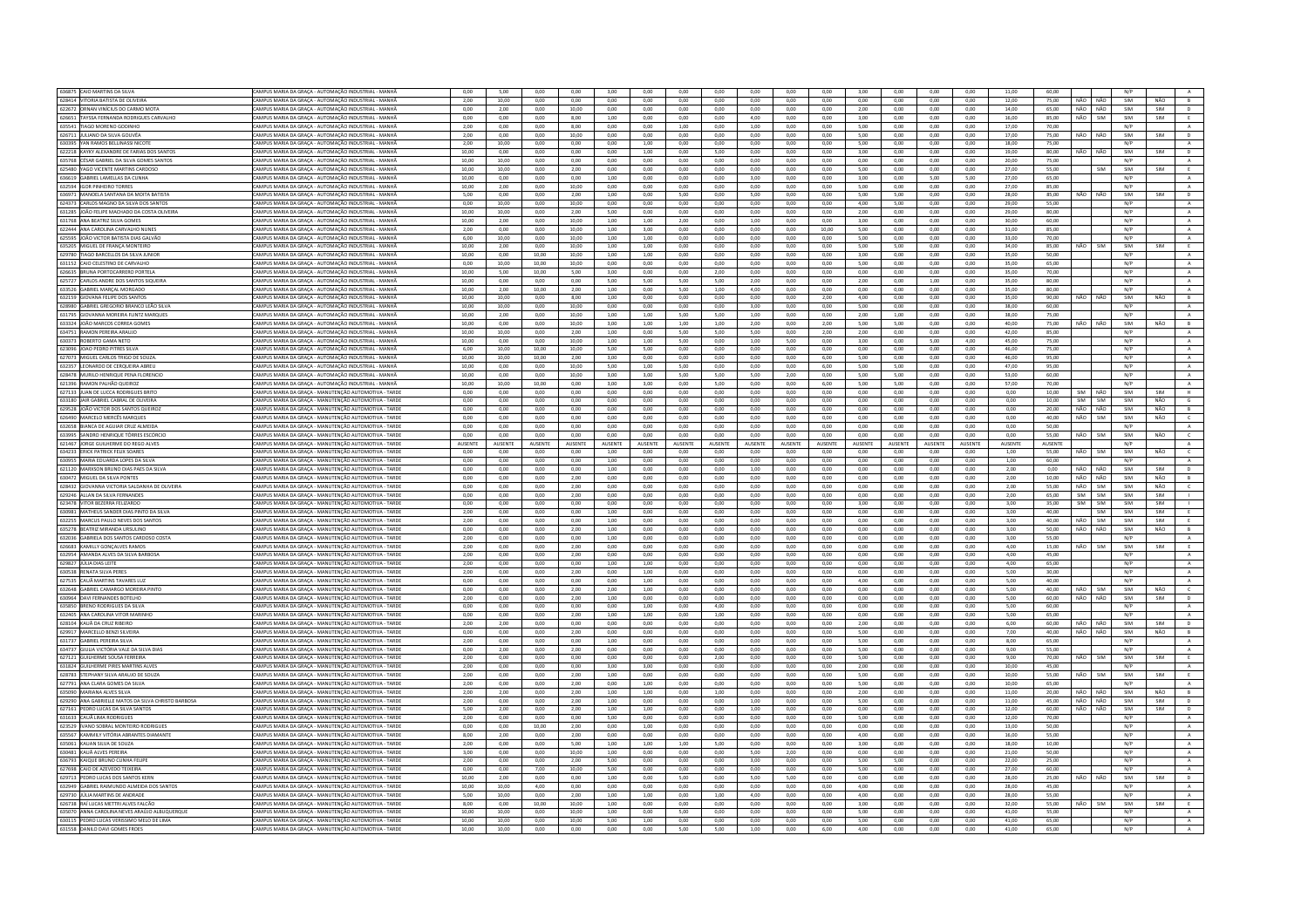| 629728 FELLYPE GABRIEL DE LIMA CHAGAS                                      |                                                                                                   |                |                 |                |                |                 |                |                 |                |                 |                |                |                 |                |                |                |                 |                |      |            |            |            |                |
|----------------------------------------------------------------------------|---------------------------------------------------------------------------------------------------|----------------|-----------------|----------------|----------------|-----------------|----------------|-----------------|----------------|-----------------|----------------|----------------|-----------------|----------------|----------------|----------------|-----------------|----------------|------|------------|------------|------------|----------------|
|                                                                            | CAMPUS MARIA DA GRAÇA - MANUTENÇÃO AUTOMOTIVA - TARDE                                             | 10,00          | 10,00           | 0,00           | 10,00          | 1,00            | 0,00           | 0,00            | 1,00           | 1,00            | 0,00           | 0,00           | 5,00            | 5,00           | 0,00           | 0,00           | 43,00           | 45,00          |      | NÃO SIM    | SIM        | NÃO        |                |
| 631937 MARTIM VITOR GITIRANA GOMES                                         | CAMPUS MARIA DA GRAÇA - MANUTENÇÃO AUTOMOTIVA - TARDE                                             | 10,00          | 5,00            | 0,00           | 10,00          | 3,00            | 3,00           | 0,00            | 0,00           | 3,00            | 0,00           | 0,00           | 5,00            | 5,00           | 0,00           | 0,00           | 44.00           | 45,00          |      |            | N/P        |            | A              |
| 629674 THIAGO DE OLIVEIRA SILVEIRA DA SILVA                                | CAMPUS MARIA DA GRACA - MANUTENCÃO AUTOMOTIVA - TARDE                                             | 10.00          | 10.00           | 0.00           | 10.00          | 0.00            | 0.00           | 5.00            | 0.00           | 2.00            | 0.00           | 0.00           | 5.00            | 5.00           | 0.00           | 0.00           | 47.00           | 60.00          |      |            | N/P        |            | A              |
| 624876 DIOGO COSTA DE JESUS                                                | CAMPUS MARIA DA GRAÇA - MANUTENÇÃO AUTOMOTIVA - TARDE                                             | 10,00          | 10,00           | 10,00          | 10,00          | 0,00            | 0,00           | 5,00            | 5,00           | 3,00            | 0,00           | 0,00           | 0,00            | 0,00           | 0,00           | 0,00           | 53,00           | 65.00          |      |            | N/P        |            | $\,$ A $\,$    |
|                                                                            |                                                                                                   |                |                 |                |                |                 |                |                 |                |                 |                |                |                 |                |                |                |                 |                |      |            |            |            |                |
| 633817 GABRIEL MENDES ROSA                                                 | CAMPUS MARIA DA GRACA - MANUTENÇÃO AUTOMOTIVA - TARDE                                             | 10.00          | 2.00            | 7.00           | 10.00          | 5.00            | 5.00           | 1.00            | 3.00           | 200             | 0.00           | 9.00           | 5.00            | 5.00           | 0.00           | 0.00           | 64.00           | 40.00          |      |            | N/P        |            | A              |
| 624762 DAFNE GITIRANA GOMES                                                | CAMPUS MARIA DA GRAÇA - MANUTENÇÃO AUTOMOTIVA - TARDE                                             | 10,00          | 10,00           | 0,00           | 10,00          | 5,00            | 0,00           | 5,00            | 5,00           | 2,00            | 5,00           | 10,00          | 5,00            | 5,00           | 0,00           | 0,00           | 72,00           | 60,00          |      |            | N/P        |            | $\,$ A $\,$    |
| 630049 RAYSA ALVES DE OLIVEIRA                                             | AMPUS MARIA DA GRACA - SEGURANCA DO TRABALHO - TARDE                                              | 0.00           | 0.00            | 0.00           | 0.00           | 0.00            | 0.00           | 0.00            | 0.00           | 0.00            | 0.00           | 0.00           | 0.00            | 0.00           | 0.00           | 0.00           | 0.00            | 0.00           | NÃO  | SIM        | SIM        | SIM        | E              |
| 632834 ANA BEATRIZ GONZAGA DE LIM                                          | CAMPUS MARIA DA GRAÇA - SEGURANÇA DO TRABALHO - TARDI                                             | 0,00           | 0,00            | 0,00           | 0,00           | 0,00            | 0,00           | 0,00            | 0,00           | 0,00            | 0,00           | 0,00           | 0,00            | 0,00           | 0,00           | 0,00           | 0,00            | 0,00           |      | SIM        | SIM        |            |                |
| 633277 GIOVANNA CRISTINA SILVA DOS SANTOS                                  |                                                                                                   | 0.00           | 0.00            | 0.00           | 0.00           | 0.00            | 0.00           | 0.00            | 0.00           | 0.00            | 0.00           | 0.00           | 0.00            | 0.00           |                | 0.00           | 0.00            | 0.00           |      |            | N/P        |            |                |
|                                                                            | CAMPUS MARIA DA GRAÇA - SEGURANÇA DO TRABALHO - TARDE                                             |                |                 |                |                |                 |                |                 |                |                 |                |                |                 |                | 0,00           |                |                 |                |      |            |            |            | $\mathbf{A}$   |
| 634376 CAROLINA MATIAS DE FREITAS SILVA                                    | CAMPUS MARIA DA GRACA - SEGURANÇA DO TRABALHO - TARDE                                             | 0.00           | 0.00            | 0.00           | 0.00           | 0.00            | 0.00           | 0.00            | $0.00 -$       | 0.00            | 0.00           | 0.00           | 0.00            | 0.00           | 0.00           | 0.00           | 0.00            | 10.00          | NÃO  | <b>SIM</b> | SIM        | NÃO        | $\epsilon$     |
| 628068 PEDRO HENRIQUE DE OLIVEIRA SANTOS                                   | <b>CAMPUS MARIA DA GRACA - SEGURANCA DO TRABALHO - TARDE</b>                                      | 0.00           | 0.00            | 0.00           | 0.00           | 0.00            | 0.00           | 0.00            | 0.00           | 0.00            | 0.00           | 0.00           | 0.00            | 0.00           | 0.00           | 0.00           | 0.00            | 35.00          |      |            | N/P        |            | $\mathbb A$    |
| 631950 GUILHERME LOBO SANTOS SILVA                                         | CAMPUS MARIA DA GRACA - SEGURANÇA DO TRABALHO - TARDE                                             | 0.00           | 0.00            | 0.00           | 0.00           | 0.00            | 0.00           | 0.00            | 0.00           | 0.00            | 0.00           | 0.00           | 0.00            | 0.00           | 0.00           | 0.00           | 0.00            | 35.00          |      |            | N/P        |            | A              |
|                                                                            |                                                                                                   | 0.00           |                 |                |                |                 |                |                 |                | 0.00            | 0.00           |                |                 | 0.00           |                |                |                 | 40.00          |      |            |            |            |                |
| 630307 YAN DIAS OLIVEIRA                                                   | CAMPUS MARIA DA GRAÇA - SEGURANÇA DO TRABALHO - TARDE                                             |                | 0.00            | 0.00           | 0.00           | 0,00            | 0,00           | 0.00            | 0,00           |                 |                | 0.00           | 0,00            |                | 0,00           | 0,00           | 0.00            |                | NÃO  | SIM        | SIM        | NÃO        | $\mathsf{C}$   |
| 620333 LUCAS LIVI PORFIRO                                                  | AMPUS MARIA DA GRACA - SEGURANCA DO TRABALHO - TARDE                                              | 0.00           | 0.00            | 0.00           | 0.00           | 0.00            | 0.00           | 0.00            | 0.00           | 0.00            | 0.00           | 0.00           | 0.00            | 0.00           | 0.00           | 0.00           | 0.00            | 45.00          |      |            | N/P        |            | A              |
| 633783 ISABELLI FERNANDES GOMES DA SILVA                                   | CAMPUS MARIA DA GRAÇA - SEGURANÇA DO TRABALHO - TARDE                                             | 0,00           | 0,00            | 0,00           | 0,00           | 0,00            | 0,00           | 0,00            | 0,00           | 0,00            | 0,00           | 0,00           | 0,00            | 0,00           | 0,00           | 0,00           | 0,00            | 45,00          |      |            | N/P        |            | $\,$ A $\,$    |
| 634020 NOEMI POLONIO DA SILVA REIS                                         | CAMPUS MARIA DA GRACA - SEGURANCA DO TRABALHO - TARDE                                             | 0.00           | 0.00            | 0.00           | 0.00           | 0.00            | 0.00           | 0.00            | 0.00           | 0.00            | 0.00           | 0.00           | 0.00            | 0.00           | 0.00           | 0.00           | 0.00            | 45.00          |      | SIM        | SIM        |            | $\epsilon$     |
| 623323 LETÍCIA DA SILVA MORAES                                             | CAMPUS MARIA DA GRACA - SEGURANCA DO TRARALHO - TARDE                                             | 0.00           | 0.00            | 0.00           | 0.00           | 0.00            | 0.00           | 0.00            | $0.00 -$       | 0.00            | 0.00           | 0.00           | 0.00            | 0.00           | 0.00           | 0.00           | 0.00            | 50.00          | NÃO. | NÃO        | SIM        | SIM        | $\mathbf{D}$   |
|                                                                            |                                                                                                   |                |                 |                |                |                 |                |                 |                |                 |                |                |                 |                |                |                |                 |                |      |            |            |            |                |
| 628733 MARIA EDUARDA GOMES DE ALMEIDA                                      | CAMPUS MARIA DA GRAÇA - SEGURANÇA DO TRABALHO - TARDE                                             | 0,00           | $_{0,00}$       | 0,00           | 0,00           | 0,00            | 0,00           | 0,00            | 0,00           | 0,00            | 0,00           | 0,00           | 0,00            | 0,00           | 0,00           | 0,00           | 0,00            | 55,00          | NÃO  | NÃO        | SIM        | NÃO        | $\,$ B $\,$    |
| 625015 NATHAN SALLES DOS SANTOS                                            | CAMPUS MARIA DA GRACA - SEGURANCA DO TRABALHO - TARDE                                             | 0.00           | 0.00            | 0.00           | 0.00           | 0.00            | 0.00           | 0.00            | 0.00           | 0.00            | 0.00           | 0.00           | 0.00            | 0.00           | 0.00           | 0.00           | 0.00            | 65.00          |      |            | N/P        |            | A              |
| 626300 UESLEY RIBEIRO DOS SANTOS                                           | CAMPUS MARIA DA GRAÇA - SEGURANÇA DO TRABALHO - TARDE                                             | 0,00           | 0,00            | 0,00           | 0,00           | 0,00            | 0,00           | 0,00            | 0,00           | 0,00            | 0,00           | 0,00           | 0,00            | 0,00           | 0,00           | 0,00           | 0,00            | 70,00          |      | SIM        | SIM        |            | $\mathsf{C}$   |
| 629508 CAROLINA SOUZA FREITAS                                              |                                                                                                   |                | 0,00            |                |                |                 |                |                 |                |                 |                | 0,00           |                 |                | 0,00           |                |                 |                |      |            |            |            |                |
|                                                                            | AMPUS MARIA DA GRAÇA - SEGURANÇA DO TRABALHO - TARDE                                              | 0,00           |                 | 0,00           | 0,00           | 0,00            | 0,00           | 0,00            | 0,00           | 0,00            | 0,00           |                | 0,00            | 0,00           |                | 0,00           | 0,00            | 70,00          |      |            | N/P        |            | A              |
| 622749 MELANIE BERSCH PAIVA                                                | CAMPUS MARIA DA GRACA - SEGURANCA DO TRABALHO - TARDE                                             | 0.00           | 0.00            | 0.00           | 0.00           | 0.00            | 0,00           | 0.00            | 0.00           | 0.00            | 0.00           | 0.00           | 0.00            | 0.00           | 0.00           | 0.00           | 0.00            | 75.00          |      |            | N/P        |            | $\,$ A $\,$    |
| 634415 BEATRIZ REDDO FERREIRA                                              | CAMPUS MARIA DA GRAÇA - SEGURANÇA DO TRABALHO - TARDE                                             | 0.00           | 0,00            | 0.00           | 0.00           | 0.00            | 0.00           | 0.00            | 0,00           | 0.00            | 0.00           | 0,00           | 0.00            | 0.00           | 0,00           | 0.00           | 0.00            | 75.00          |      |            | N/P        |            | $\mathbf{A}$   |
| 621644 ANA BEATRIZ FABRICIO RODRIGUES                                      | CAMPUS MARIA DA GRACA - SEGURANCA DO TRABALHO - TARDE                                             | 0.00           | 0.00            | 0.00           | 0.00           | 0.00            | 0.00           | 0.00            | 0.00           | 0.00            | 0.00           | 0.00           | 0.00            | 0.00           | 0.00           | 0.00           | 0.00            | 85.00          |      |            | N/P        |            | A              |
|                                                                            |                                                                                                   |                |                 |                |                |                 |                |                 |                |                 |                |                |                 |                |                |                |                 |                |      |            |            |            |                |
| 633572 MARIA CLARA DIAS DA SILVA                                           | CAMPUS MARIA DA GRAÇA - SEGURANÇA DO TRABALHO - TARDE                                             | 0,00           | 0,00            | 0,00           | 0,00           | 0,00            | 0,00           | 0,00            | 0,00           | 0,00            | 0,00           | 0,00           | 0,00            | 0,00           | 0,00           | 0,00           | 0,00            | 85,00          |      |            | N/P        |            | $\mathbf{A}$   |
| 629127 NATHALY DE ALMEIDA TAVARES                                          | CAMPUS MARIA DA GRACA - SEGURANCA DO TRABALHO - TARDE                                             | AUSENTE        | AUSENTE         | AUSENTE        | AUSENTE        | <b>AUSENTE</b>  | AUSENTE        | <b>AUSENTE</b>  | <b>AUSENTE</b> | <b>AUSENTE</b>  | AUSENTE        | <b>AUSENTE</b> | <b>AUSENTE</b>  | AUSENTE        | AUSENTE        | <b>AUSENTE</b> | <b>AUSENTE</b>  | AUSENTE        |      | NÃO NÃO    | SIM        | SIM        | D              |
| 634653 HARLESON PINHEIRO FRANCISCO                                         | CAMPUS MARIA DA GRAÇA - SEGURANÇA DO TRABALHO - TARDE                                             | <b>AUSENTE</b> | <b>ALISENTE</b> | <b>AUSENTE</b> | <b>AUSENTE</b> | <b>ALISENTE</b> | <b>AUSENTE</b> | <b>ALISENTE</b> | <b>AUSENTE</b> | <b>ALISENTE</b> | <b>AUSENTE</b> | <b>AUSENTE</b> | <b>ALISENTE</b> | <b>AUSENTE</b> | <b>AUSENTE</b> | <b>AUSENTE</b> | <b>ALISENTE</b> | <b>AUSENTE</b> |      | NÃO NÃO    | SIM        | SIM        | D              |
| 636702 RAFAELA VITÓRIA ALVES SOARES BRASI                                  | AMPUS MARIA DA GRAÇA - SEGURANÇA DO TRABALHO - TARDE                                              | AUSENTE        | AUSENTE         | AUSENTE        | AUSENTE        | AUSENTE         | AUSENTI        | AUSENTE         | AUSENTE        | AUSENTE         | AUSENTE        | AUSENTE        | AUSENTE         | AUSENTE        | AUSENTE        | AUSENTE        | AUSENTE         | <b>AUSENTE</b> |      |            | N/P        |            | $\mathbb{A}$   |
| 628651 DANDARA DE OLIVEIRA DOS SANTO                                       | CAMPUS MARIA DA GRACA - SEGURANÇA DO TRABALHO - TARDE                                             | 0.00           | 0.00            | 0.00           | 0.00           | 1,00            | 0.00           | 0.00            | 0.00           | 0.00            | 0.00           | 0.00           | 0.00            | 0.00           | 0.00           | 0.00           | 1.00            | 20.00          | NÃO  | SIM        | SIM        | NÃO        | $\mathsf{c}$   |
|                                                                            |                                                                                                   |                |                 |                |                |                 |                |                 |                |                 |                |                |                 |                |                |                |                 |                |      |            |            |            |                |
| 628286 THAMYRES MARCELLA SANTANA DOS SANTOS                                | CAMPUS MARIA DA GRAÇA - SEGURANÇA DO TRABALHO - TARDE                                             | 0.00           | 0,00            | 0.00           | 0.00           | 0.00            | 0.00           | 0.00            | 0.00           | 1,00            | 0.00           | 0.00           | 0.00            | 0.00           | 0,00           | 0,00           | 1.00            | 60.00          | NÃO  | SIM        | SIM        | SIM        |                |
| 633202 ANA JULIA DA PAIXÃO SALIM                                           | CAMPUS MARIA DA GRACA - SEGURANCA DO TRABALHO - TARDE                                             | 0.00           | 0.00            | 0.00           | 0.00           | 1.00            | 0.00           | 0.00            | 0.00           | 0.00            | 0.00           | 0.00           | 0.00            | 0.00           | 0.00           | 0.00           | 1.00            | 65.00          |      |            | N/P        |            | $\mathbf{A}$   |
| 629974 AGATHA NANCY MENDES PONTEIRO DOS SANTOS                             | CAMPUS MARIA DA GRAÇA - SEGURANÇA DO TRABALHO - TARDI                                             | 0,00           | 0,00            | 0,00           | 0,00           | 1,00            | 0,00           | 0,00            | 0,00           | 0,00            | 0,00           | 0,00           | 0,00            | 0,00           | 0,00           | 0,00           | 1,00            | 75,00          | NÃO  | SIM        | SIM        | NÃO        | $\mathsf{C}^-$ |
| 626022 LUIZE CHRISTINNY TERRA SOUSA                                        |                                                                                                   |                |                 |                |                |                 |                |                 |                |                 |                |                |                 |                |                |                |                 |                | NÃO  | NÃO        | SIM        |            |                |
|                                                                            | CAMPUS MARIA DA GRACA - SEGURANCA DO TRABALHO - TARDE                                             | 2.00           | 0.00            | 0.00           | 0.00           | 0.00            | 0.00           | 0.00            | 0.00           | 0.00            | 0.00           | 0.00           | 0.00            | 0.00           | 0.00           | 0.00           | 2.00            | 35.00          |      |            |            | SIM        | D              |
| 633160 ISABELLY DOS SANTOS CUNHA FERREIRA                                  | CAMPUS MARIA DA GRAÇA - SEGURANÇA DO TRABALHO - TARDE                                             | 0.00           | 0.00            | 0.00           | 0.00           | 1.00            | 1.00           | 0.00            | 0.00           | 0.00            | 0.00           | 0.00           | 0.00            | 0.00           | 0.00           | 0.00           | 2.00            | 55.00          |      |            | N/P        |            | A              |
| 630184 MANUELLA DE FARIAS MOREIRA                                          | AMPUS MARIA DA GRAÇA - SEGURANÇA DO TRABALHO - TARDE                                              | 2,00           | 0,00            | 0,00           | 0,00           | 0,00            | 0,00           | 0,00            | 0,00           | 0,00            | 0,00           | 0,00           | 0,00            | 0,00           | 0,00           | 0,00           | 2,00            | 60.00          |      | SIM        | SIM        | SIM        | E              |
| 634215 HADASSA RAOUEL GOMES COZENDEY                                       | CAMPUS MARIA DA GRACA - SEGURANÇA DO TRABALHO - TARDE                                             | 2.00           | 0.00            | 0.00           | 0.00           | 0.00            | 0.00           | 0.00            | 0.00           | 0.00            | 0.00           | 0.00           | 0.00            | 0.00           | 0.00           | 0.00           | 2.00            | 60.00          | NÃO. | <b>SIM</b> | SIM        | SIM        | E              |
|                                                                            |                                                                                                   |                |                 |                |                |                 |                |                 |                |                 |                |                |                 |                |                |                |                 |                |      |            |            |            |                |
| 627179 ANNA FERNANDA LOURENÇO COSTA MOREIRA                                | CAMPUS MARIA DA GRAÇA - SEGURANÇA DO TRABALHO - TARDE                                             | 2.00           | 0.00            | 0.00           | 0.00           | 0.00            | 0.00           | 0.00            | 0.00           | 0.00            | 0.00           | 0.00           | 0.00            | 0.00           | 0.00           | 0.00           | 2.00            | 75.00          |      |            | N/P        |            | $\mathbb{A}$   |
| 634891 IGOR SALDANHA PEREIRA                                               | AMPUS MARIA DA GRACA - SEGURANCA DO TRABALHO - TARDE                                              | 0.00           | 0.00            | 0.00           | 0.00           | 0.00            | 1.00           | 0.00            | 0.00           | 0.00            | 0.00           | 0.00           | 2.00            | 0.00           | 0.00           | 0.00           | 3.00            | 50.00          |      |            | N/P        |            | A              |
| 631966 LUANY OLIVEIRA DE ALMEID                                            | CAMPUS MARIA DA GRACA - SEGURANCA DO TRABALHO - TARDI                                             | 2,00           | 2,00            | 0.00           | 0,00           | 0,00            | 0,00           | 0,00            | 0,00           | 0.00            | 0,00           | 0,00           | 0,00            | 0,00           | 0,00           | 0,00           | 4,00            | 50.00          |      |            | N/P        |            |                |
| 621302 WAGNER VICTOR DOS SANTOS TEIXEIRA                                   | CAMPUS MARIA DA GRACA - SEGURANCA DO TRABALHO - TARDE                                             | 0.00           | 0.00            | 0.00           | 2.00           | 0.00            | 0.00           | 0.00            | 0.00           | 0.00            | 0.00           | 0.00           | 2.00            | 0.00           | 0.00           | 0.00           | 4.00            | 60.00          | NÃO. | <b>SIM</b> | SIM        | <b>SIM</b> | F.             |
|                                                                            |                                                                                                   |                |                 |                |                |                 |                |                 |                |                 |                |                |                 |                |                |                |                 |                |      |            |            |            |                |
| 631663 LIVIA CORDULA RAINHO                                                | CAMPUS MARIA DA GRAÇA - SEGURANÇA DO TRABALHO - TARDE                                             | 0.00           | 0.00            | 0.00           | 2.00           | 0.00            | 0.00           | 0.00            | 0.00           | 0.00            | 0.00           | 0.00           | 2,00            | 0.00           | 0.00           | 0.00           | 4.00            | 70.00          |      |            | N/P        |            | $\,$ A $\,$    |
| 622105 LETÍCIA DOS SANTOS FONTINELI                                        | AMPUS MARIA DA GRACA - SEGURANCA DO TRABALHO - TARDI                                              | 0.00           | 0.00            | 0.00           | 2.00           | 1.00            | 0.00           | 0.00            | 0.00           | 2.00            | 0.00           | 0.00           | 0.00            | 0.00           | 0.00           | 0.00           | 5.00            | 35.00          |      |            | SIM        |            | $\mathsf D$    |
| 635966 MEL ALVES CASTELO BRANCO                                            | CAMPUS MARIA DA GRACA - SEGURANÇA DO TRABALHO - TARDE                                             | 0.00           | 0.00            | 0.00           | 0.00           | 0.00            | 0.00           | 0.00            | 0.00           | 0.00            | 0.00           | 0.00           | 500             | 0.00           | 0.00           | 0.00           | 5.00            | 50.00          |      |            | SIM        | SIM        | D              |
| 630730 JENNYFER LARA DE PAULA SANTOS                                       | CAMPUS MARIA DA GRAÇA - SEGURANÇA DO TRABALHO - TARDE                                             | 0,00           | 0,00            | 0,00           | 0,00           | 0,00            | 0,00           | 0,00            | 0,00           | 0,00            | 0,00           | 0,00           | 5,00            | 0,00           | 0,00           | 0,00           | 5,00            | 55,00          | NÃO  | SIM        | SIM        | NÃO        | $\mathsf{C}^-$ |
|                                                                            |                                                                                                   |                |                 |                |                |                 |                |                 |                |                 |                |                |                 |                |                |                |                 |                |      |            |            |            |                |
| 621764 DEBORA LÔBO DE SOUZA                                                | AMPUS MARIA DA GRAÇA - SEGURANÇA DO TRABALHO - TARDE                                              | 5,00           | 0,00            | 0,00           | 0,00           | 0,00            | 0,00           | 0,00            | 0,00           | 0,00            | 0,00           | 0,00           | 0,00            | 0,00           | 0,00           | 0,00           | 5,00            | 60,00          |      |            | N/P        |            | A              |
| 627004 LETICIA FUZI GUIMARAES                                              | CAMPUS MARIA DA GRAÇA - SEGURANÇA DO TRABALHO - TARDE                                             | 0,00           | 0,00            | 0,00           | 0,00           | 1,00            | 1,00           | 0,00            | 0,00           | 0,00            | 0,00           | 0,00           | 5,00            | 0,00           | 0,00           | 0,00           | 7,00            | 60.00          |      |            | N/P        |            | $\,$ A $\,$    |
| 631880 ISA MARIA FERREIRA DA ROCHA                                         | CAMPUS MARIA DA GRAÇA - SEGURANÇA DO TRABALHO - TARDE                                             | 0,00           | 0,00            | 7,00           | 0,00           | 0,00            | 0,00           | 0,00            | 0,00           | 0,00            | 0,00           | 0,00           | 0,00            | 0,00           | 0,00           | 0,00           | 7,00            | 85.00          |      |            | N/P        |            | A              |
| 634798 ALICE ZORECK OLIVER LANDEIRO                                        |                                                                                                   |                |                 |                |                |                 |                |                 |                | 0.00            | 0.00           | 0.00           | 0.00            | 0.00           | 0.00           | 0.00           |                 |                |      |            |            |            |                |
|                                                                            |                                                                                                   |                |                 |                |                |                 |                |                 |                |                 |                |                |                 |                |                |                |                 |                |      |            |            |            |                |
|                                                                            | CAMPUS MARIA DA GRAÇA - SEGURANÇA DO TRABALHO - TARDE                                             | 10.00          | 0.00            | 0.00           | $0.00 -$       | 0.00            | 0.00           | 0.00            | 0.00           |                 |                |                |                 |                |                |                | 10.00           | 65.00          |      |            | N/P        |            | A              |
| 631109 JOÃO PEDRO SANTANA LAURENTIN                                        | CAMPUS MARIA DA GRAÇA - SEGURANÇA DO TRABALHO - TARDI                                             | 10,00          | 0,00            | 0,00           | 0,00           | 0,00            | 0,00           | 0,00            | 0,00           | 1,00            | 0,00           | 0,00           | 0,00            | 0,00           | 0,00           | 0,00           | 11,00           | 30,00          |      |            | N/P        |            | $\,$ A         |
| 625511 MARIA LUIZA DO NASCIMENTO MOREIRA                                   | CAMPUS MARIA DA GRACA - SEGURANCA DO TRABALHO - TARDE                                             | 0.00           | 10.00           | 0.00           | 0.00           | 1.00            | 0.00           | 0.00            | 0.00           | 0.00            | 0.00           | 0.00           | 0.00            | 0.00           | 0.00           | 0.00           | 11.00           | 90.00          |      |            | N/P        |            | A              |
|                                                                            |                                                                                                   |                |                 |                |                |                 |                |                 |                |                 |                |                |                 |                |                |                |                 |                |      |            |            |            |                |
| 635642 NICOLY MAIA SANTOS                                                  | CAMPUS MARIA DA GRAÇA - SEGURANÇA DO TRABALHO - TARDE                                             | 2,00           | 10,00           | 0,00           | 0,00           | 0,00            | 0,00           | 0,00            | 0,00           | 0,00            | 0,00           | 0,00           | 0,00            | 0,00           | 0,00           | 0,00           | 12,00           | 70,00          |      |            | N/P        |            | A              |
| 634330 TAINÁ OLIVEIRA DA SILVA                                             | CAMPUS MARIA DA GRACA - SEGURANCA DO TRABALHO - TARDE                                             | 0.00           | 0.00            | 0.00           | 0.00           | 3.00            | 0.00           | 0.00            | 0.00           | 0.00            | 0.00           | 0.00           | 5.00            | 5.00           | 0.00           | 0.00           | 13.00           | 75.00          |      |            | N/P        |            | A              |
| 633897 MARCELLE DOS SANTOS SILV                                            | CAMPUS MARIA DA GRACA - SEGURANCA DO TRABALHO - TARDE                                             | 0.00           | 6,00            | 7.00           | 0.00           | 1,00            | 0,00           | 0.00            | 0.00           | 0.00            | 0.00           | 0,00           | 0.00            | 0.00           | 0,00           | 0.00           | 14,00           | 50.00          |      |            | N/P        |            | $\,$ A $\,$    |
| 632548 GABRIEL MARQUES CARNEIRO                                            | CAMPUS MARIA DA GRAÇA - SEGURANÇA DO TRABALHO - TARDE                                             | 0,00           | 0,00            | 7.00           | 0.00           | 1,00            | 1,00           | 0.00            | 0,00           | 0,00            | 0.00           | 0,00           | 5,00            | 0.00           | 0,00           | 0,00           | 14.00           | 65.00          |      |            | N/P        |            | $\,$ A $\,$    |
|                                                                            |                                                                                                   | 10.00          | 2.00            | 0.00           | 0.00           | 1.00            |                | 0.00            | $0.00 -$       | 0.00            | 0.00           | 0.00           | 0.00            | 0.00           | 0.00           | 0.00           | 14.00           | 75.00          |      |            |            |            |                |
| 631761 GIOVANNA DO ESPIRITO SANTO PEREIRA                                  | CAMPUS MARIA DA GRACA - SEGURANCA DO TRABALHO - TARDE                                             |                |                 |                |                |                 | 1.00           |                 |                |                 |                |                |                 |                |                |                |                 |                |      |            | N/P        |            | A              |
| 632596 LUDMILA GALDINO FERREIRA PINTO                                      | CAMPUS MARIA DA GRAÇA - SEGURANÇA DO TRABALHO - TARDE                                             | 0,00           | 2,00            | 2,00           | 5,00           | 0,00            | 0,00           | 1,00            | 0,00           | 0,00            | 0,00           | 0,00           | 5,00            | 0,00           | 0,00           | 0,00           | 15,00           | 80,00          |      |            | N/P        |            | $\,$ A $\,$    |
| 620759 ISABELLA DE CASTRO MACHADO                                          | CAMPUS MARIA DA GRACA - SEGURANCA DO TRABALHO - TARDE                                             | 2.00           | 0.00            | 10.00          | 2.00           | 1.00            | 1.00           | 0.00            | 0.00           | 0.00            | 0.00           | 0.00           | 0.00            | 0.00           | 0.00           | 0.00           | 16.00           | 70.00          |      |            | N/P        |            | A              |
| 630037 RONALD DOS PASSOS LEMOS DA SILVA ALVES                              | CAMPUS MARIA DA GRAÇA - SEGURANÇA DO TRABALHO - TARDE                                             | 8,00           | 0,00            | 10,00          | 0,00           | 0,00            | 0,00           | 0,00            | 0,00           | 0,00            | 0,00           | 0,00           | 0,00            | 0,00           | 0,00           | 0,00           | 18,00           | 40,00          |      |            | N/P        |            | $\,$ A $\,$    |
| 634256 KAYKY EDUARDO DE LIMA FRAGA DE OLIVEIRA                             | AMPUS MARIA DA GRACA - SEGURANCA DO TRABALHO - TARDE                                              | 8.00           | 0.00            | 10.00          | 0.00           | 0.00            | 0.00           | 0.00            | 0.00           | 0.00            | 0.00           | 0.00           | 0.00            | 0.00           | 0.00           | 0.00           | 18.00           | 45.00          | NÃO  | NÃO        | SIM        | NÃO        | B              |
|                                                                            |                                                                                                   |                |                 |                |                |                 |                |                 |                |                 |                |                |                 |                |                |                |                 |                |      |            |            |            |                |
| 635699 CAROLINE MARQUES DE ALBUQUERQUE                                     | CAMPUS MARIA DA GRACA - SEGURANÇA DO TRABALHO - TARDE                                             | 10.00          | 0.00            | 0.00           | 2.00           | 1.00            | 1.00           | 2.00            | 0.00           | 0.00            | 0.00           | 0.00           | 5.00            | 0.00           | 0.00           | 0.00           | 21.00           | 70.00          |      |            | N/P        |            | A              |
| 631799 RAFAELLA DA CRUZ DE OLIVEIRA                                        | CAMPUS MARIA DA GRAÇA - SEGURANÇA DO TRABALHO - TARDE                                             | 2.00           | 0.00            | 0.00           | 10.00          | 1.00            | 1.00           | 0.00            | 5.00           | 0.00            | 0.00           | 0.00           | 3.00            | 1.00           | 0.00           | 0.00           | 23.00           | 80.00          |      |            | N/P        |            | $\mathbf{A}$   |
| 634828 ILLUA AVELINO MENDES                                                | CAMPUS MARIA DA GRACA - SEGURANÇA DO TRABALHO - TARDE                                             | 10.00          | 0.00            | 800            | 3.00           | 1.00            | 0.00           | 0.00            | $0.00 -$       | 0.00            | 0.00           | 0.00           | 2.00            | 0.00           | 0.00           | 0.00           | 24.00           | 55.00          | NÃO  | NÃO        | SIM        | NÃO        | R              |
| 625968 MATHEUS VINICIUS ACIOLY DE SOUZA                                    | CAMPUS MARIA DA GRAÇA - SEGURANÇA DO TRABALHO - TARDE                                             |                | 0,00            | 0,00           | 10,00          | 3,00            | 0,00           | 0,00            | 0,00           | 2,00            | 0,00           | 0,00           | 0,00            | 0,00           | 0,00           | 0,00           | 25,00           | 55,00          | NÃO  | SIM        | SIM        | SIM        | E              |
| 630794 JULIA DINIZ VENTURA                                                 | CAMPUS MARIA DA GRACA - SEGURANCA DO TRABALHO - TARDE                                             | 10,00<br>10.00 | 0.00            | 10.00          | 0.00           | 0.00            | 0.00           | 0.00            | 0.00           | 1.00            | 0.00           | 0.00           | 4.00            | 1.00           | 0.00           | 0.00           | 26.00           | 45.00          |      |            | N/P        |            | $\mathbf{A}$   |
|                                                                            |                                                                                                   |                |                 |                |                |                 |                |                 |                |                 |                |                |                 |                |                |                |                 |                |      |            |            |            |                |
| 635099 GABRYEL DE SOUZA CORDEIRO                                           | CAMPUS MARIA DA GRAÇA - SEGURANÇA DO TRABALHO - TARDE                                             | 10.00          | 0.00            | 0.00           | 10.00          | 1,00            | 0,00           | 1.00            | 2,00           | 1,00            | 0.00           | 0.00           | 3,00            | 0.00           | 0.00           | 0.00           | 28,00           | 60.00          |      |            | N/P        |            | A              |
| 635462 LUIZ GUILHERME FIGUEIREDO LEITE                                     | AMPUS MARIA DA GRACA - SEGURANCA DO TRABALHO - TARDE                                              | 2.00           | 0.00            | 10.00          | 10.00          | 0.00            | 1.00           | 0.00            | 0.00           | 0.00            | 0.00           | 0.00           | 5.00            | 0.00           | 0.00           | 0.00           | 28.00           | 75.00          |      |            | N/P        |            | A              |
| 629364 SAMARA DE OLIVEIRA SILVA                                            | CAMPUS MARIA DA GRACA - SEGURANÇA DO TRABALHO - TARDE                                             | 10.00          | 0.00            | 0.00           | 10.00          | 1.00            | 1.00           | 5.00            | 0.00           | 0.00            | 0.00           | 0.00           | 3.00            | 2.00           | 0.00           | 0.00           | 32.00           | 80.00          |      |            | N/P        |            | A              |
|                                                                            |                                                                                                   |                |                 |                |                |                 |                |                 |                |                 |                |                |                 |                |                |                |                 |                |      |            |            |            |                |
| 626168 VITOR HUGO DA SILVA MENDONCA                                        | CAMPUS MARIA DA GRAÇA - SEGURANÇA DO TRABALHO - TARDE                                             | 5.00           | 10.00           | 0.00           | 0.00           | 0.00            | 0.00           | 0.00            | 0.00           | 0.00            | 0.00           | 10.00          | 5.00            | 5.00           | 0.00           | 0.00           | 35.00           | 80.00          |      |            | N/P        |            | $\mathbf{A}$   |
| 624771 PEDRO LOPES MACHADO                                                 | CAMPUS MARIA DA GRACA - SEGURANÇA DO TRABALHO - TARDE                                             | 10.00          | 0.00            | 5.00           | 0.00           | 0.00            | 0.00           | 0.00            | 5.00           | 200             | 0.00           | 10.00          | 5.00            | 0.00           | 0.00           | 0.00           | 37.00           | 95.00          |      |            | N/P        |            | $\Lambda$      |
| 631480 NICOLAS MACHADO DANTAS DE SOUZA                                     | CAMPUS MARIA DA GRAÇA - SEGURANÇA DO TRABALHO - TARDI                                             | 10,00          | 0,00            | 10,00          | 2,00           | 5,00            | 5,00           | 0,00            | 0,00           | 1,00            | 0,00           | 0,00           | 5,00            | 1,00           | 0,00           | 0,00           | 39,00           | 70,00          |      |            | N/P        |            | $\,$ A         |
| 634536 DANIEL BASSIN DE MORAES                                             | CAMPUS MARIA DA GRAÇA - SEGURANÇA DO TRABALHO - TARDE                                             | 10,00          | 10,00           | 10,00          | 10,00          | 1,00            | 1,00           | 5,00            | 2,00           | 2,00            | 0,00           | 10,00          | 3,00            | 2,00           | 0,00           | 0,00           | 66,00           | 65,00          |      |            | N/P        |            | A              |
| 622910 CAROLINE ELIAS RIBEIRO                                              | CAMPUS NOVA FRIBURGO - ADMINISTRAÇÃO - INTEGRAL                                                   | 0.00           | 0.00            | 0.00           | 0.00           | 0,00            | 0,00           | 0.00            | 0,00           | 0.00            | 0.00           | 0,00           | 0,00            | 0,00           | 0,00           | 0,00           | 0,00            | 0,00           | NÃO  | SIM        | SIM        | SIM        | E              |
|                                                                            |                                                                                                   |                |                 |                |                |                 |                |                 |                |                 |                |                |                 |                |                |                |                 |                |      |            |            |            |                |
| 626538 MARIA EDUARDA BRANTES SIQUEIRA NUNES                                | CAMPUS NOVA FRIBURGO - ADMINISTRAÇÃO - INTEGRA                                                    | 0,00           | 0,00            | 0,00           | 0,00           | 0,00            | 0,00           | 0,00            | 0,00           | 0,00            | 0,00           | 0,00           | 0,00            | 0,00           | 0,00           | 0,00           | 0,00            | 0,00           |      |            | N/P        |            | A              |
| 627945 JULIA PEREIRA DA SILVA                                              | CAMPUS NOVA FRIBURGO - ADMINISTRAÇÃO - INTEGRA                                                    | 0.00           | 0.00            | 0.00           | 0.00           | 0.00            | 0.00           | 0.00            | 0.00           | 0.00            | 0.00           | 0.00           | 0.00            | 0.00           | 0.00           | 0.00           | 0.00            | 50.00          | NÃO  | SIM        | SIM        | NÃO        | $\epsilon$     |
| 631399 SARA LOPES DA SILVA                                                 | CAMPUS NOVA FRIBURGO - ADMINISTRAÇÃO - INTEGRA                                                    | 0,00           | 0,00            | 0,00           | 0,00           | 0,00            | 0,00           | 0,00            | 0,00           | 0,00            | 0,00           | 0,00           | 0,00            | 0,00           | 0,00           | 0,00           | 0,00            | 65,00          |      |            | N/P        |            | $\mathbb A$    |
| 621416 LANA CRISTINA MOTTA DE MACEDO                                       | CAMPUS NOVA FRIBURGO - ADMINISTRAÇÃO - INTEGRAL                                                   | 0.00           | 0.00            | 0.00           | 0.00           | 0.00            | 0.00           | 0.00            | 0.00           | 0.00            | 0.00           | 0.00           | 0.00            | 0.00           | 0.00           | 0.00           | 0.00            | 70.00          |      |            | SIM        | SIM        | D              |
|                                                                            |                                                                                                   |                |                 |                |                |                 |                |                 |                |                 |                |                |                 |                |                |                |                 |                |      |            |            |            |                |
| 622888 HIVICK FIGUEIRA PINTO BASTOS                                        | CAMPUS NOVA FRIBURGO - ADMINISTRAÇÃO - INTEGRA                                                    | 2,00           | 0,00            | 0,00           | 0,00           | 0,00            | 0,00           | 0,00            | 0,00           | 0,00            | 0,00           | 0,00           | 0,00            | 0,00           | 0,00           | 0,00           | 2,00            | 50,00          | NÃO  | SIM        | SIM        | SIM        | E              |
| 630946 ISABELA COUTINHO CASTELIANO                                         | CAMPUS NOVA FRIBURGO - ADMINISTRAÇÃO - INTEGRAL                                                   | 0,00           | 0,00            | 0,00           | 2,00           | 0,00            | 0,00           | 0,00            | 0,00           | 0,00            | 0,00           | 0,00           | 2,00            | 0,00           | 0,00           | 0,00           | 4,00            | 45,00          |      |            | N/P        |            | $\mathbf{A}$   |
| 628727 ISABELLA REIS FIGUEIRA                                              | CAMPUS NOVA FRIBURGO - ADMINISTRAÇÃO - INTEGRAL                                                   | 0,00           | 0.00            | 0.00           | 0.00           | 0,00            | 0,00           | 0.00            | 0,00           | 0.00            | 0.00           | 0,00           | 5,00            | 0,00           | 0,00           | 0,00           | 5,00            | 60.00          |      |            | N/P        |            | A              |
| 632793 DRIELY LESSA SOARES                                                 | CAMPUS NOVA FRIBURGO - ADMINISTRAÇÃO - INTEGRAL                                                   | 0,00           | 0,00            | 0,00           | 0,00           | 0,00            | 0,00           | 0,00            | 0,00           | 0,00            | 0,00           | 0,00           | 5,00            | 0,00           | 0,00           | 0,00           | 5,00            | 60,00          | NÃO  | NÃO        | SIM        | NÃO        | B              |
|                                                                            |                                                                                                   |                |                 |                |                |                 |                |                 |                |                 |                |                |                 |                |                |                |                 |                |      |            |            |            |                |
| 636848 LETÍCIA BAKIN DE SOUZA                                              | CAMPUS NOVA FRIBURGO - ADMINISTRAÇÃO - INTEGRA                                                    | 0.00           | 0.00            | 0.00           | 0.00           | 0.00            | 0.00           | 0.00            | 0.00           | 0.00            | 0.00           | 0.00           | 5.00            | 0.00           | 0.00           | 0.00           | 5.00            | 75.00          |      |            | N/P        |            | A              |
| 621049 JOÃO GUILHERME DA SILVA TEIXEIRA                                    | CAMPUS NOVA FRIBURGO - ADMINISTRAÇÃO - INTEGRA                                                    | 0,00           | 0,00            | 0,00           | 0,00           | 0,00            | 0,00           | 0,00            | 0,00           | 0,00            | 0,00           | 0,00           | 5,00            | 0,00           | 0,00           | 0,00           | 5,00            | 80,00          |      |            | N/P        |            | $\,$ A $\,$    |
| 632064 RAÍSSA TEIXEIRA VOGAS                                               | AMPUS NOVA FRIBURGO - ADMINISTRAÇÃO - INTEGRAL                                                    | 2.00           | 0.00            | 0.00           | 2.00           | 1.00            | 0.00           | 0.00            | 0.00           | 0.00            | 0.00           | 0.00           | 0.00            | 0.00           | 0.00           | 0.00           | 5.00            | 90.00          | NÃO  | SIM        | SIM        | SIM        | E              |
| 634187 ANA PAULA MACARIO MOREI                                             | AMPUS NOVA FRIBURGO - ADMINISTRAÇÃO - INTEGR                                                      | 2,00           | 0,00            | 0,00           | 2,00           | 1,00            | 0,00           | 0,00            | 1,00           | 0,00            | 0,00           | 0,00           | 0,00            | 0,00           | 0,00           | 0,00           | 6,00            | 65,00          | NÃO  | NÃO        | SIM        | SIM        | $\mathsf D$    |
|                                                                            |                                                                                                   |                |                 |                |                |                 |                |                 |                |                 |                |                |                 |                |                |                |                 |                |      |            |            |            |                |
| 629817 KAROLAYNE SCHUENCK DA SILVA                                         | CAMPUS NOVA FRIBURGO - ADMINISTRAÇÃO - INTEGRAL                                                   | 0.00           | 0,00            | 0.00           | 2.00           | 0.00            | 0.00           | 0.00            | 0,00           | 0.00            | 0.00           | 0,00           | 5.00            | 0.00           | 0,00           | 0.00           | 7.00            | 40.00          |      |            | N/P        |            | $\overline{A}$ |
| 635616 IGOR VINICIUS CONCEIÇÃO DE MOURA<br>630509 WESLLEY FERNANDES CORREA | CAMPUS NOVA FRIBURGO - ADMINISTRAÇÃO - INTEGRAL<br>CAMPUS NOVA FRIBURGO - ADMINISTRAÇÃO - INTEGRA | 2.00<br>0.00   | 0.00<br>0.00    | 0.00<br>0.00   | 0.00<br>2.00   | 0.00<br>0.00    | 0.00<br>0.00   | 0.00<br>0.00    | 0.00<br>0.00   | 0.00<br>0.00    | 0.00           | 0.00<br>0.00   | 5.00<br>4.00    | 0.00<br>1.00   | 0.00<br>0.00   | 0.00<br>0.00   | 7.00<br>7.00    | 55.00<br>70.00 | NÃO  | SIM        | SIM<br>N/P | SIM        | E              |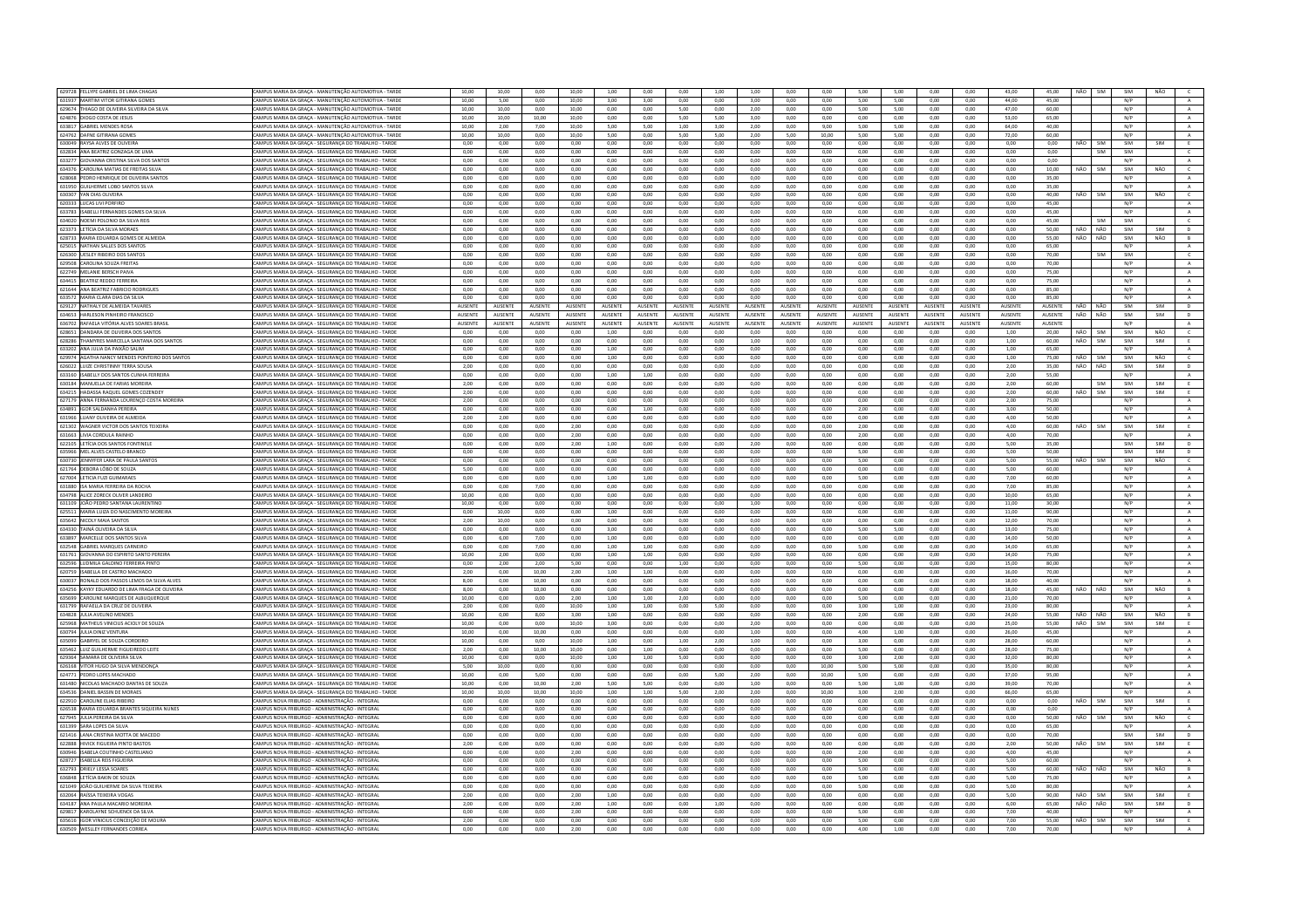| 625514 MARIA FERNANDA VILELA DA SILVA                       | CAMPUS NOVA FRIBURGO - ADMINISTRAÇÃO - INTEGRA                                                              | 0,00           | 5,00           | 0,00           | 2,00           | 0,00              | 0,00           | 0,00            | 0,00            | 0,00            | 0,00           | 0,00           | 2,00            | 0,00           | 0,00            | 0,00           | 9,00           | 75,00          |                    |            | N/F        |            |                |
|-------------------------------------------------------------|-------------------------------------------------------------------------------------------------------------|----------------|----------------|----------------|----------------|-------------------|----------------|-----------------|-----------------|-----------------|----------------|----------------|-----------------|----------------|-----------------|----------------|----------------|----------------|--------------------|------------|------------|------------|----------------|
| 631498 BEATRIZ CURTY FOLLY ERTHAL                           | AMPUS NOVA FRIBURGO - ADMINISTRAÇÃO - INTEGRAI                                                              | 10,00          | 0,00           | 0,00           | 0,00           | 0,00              | 0,00           | 0,00            | 0,00            | 0,00            | 0,00           | 0,00           | 0,00            | 0,00           | 0,00            | 0,00           | 10.00          | 75,00          |                    |            | N/P        |            | A              |
| 628315 ROGER PORTUGAL GUIMARÃES                             | CAMPUS NOVA FRIBURGO - ADMINISTRAÇÃO - INTEGRAL                                                             | 0.00           | 0.00           | 0.00           | 10.00          | 0.00              | 0.00           | 0.00            | 0.00            | 0.00            | 0.00           | 0.00           | 4.00            | 0.00           | 0.00            | 0.00           | 14.00          | 55.00          |                    |            | N/P        |            | A              |
| 625487 MATTHEUS GOMES NOGUEIRA                              | AMPUS NOVA FRIBURGO - ADMINISTRAÇÃO - INTEGRAI                                                              | 10,00          | 0,00           | 0,00           | 0,00           | 0,00              | 0,00           | 0,00            | 0,00            | 0,00            | 0.00           | 0,00           | 5,00            | 0.00           | 0,00            | 0,00           | 15,00          | 55,00          |                    |            | N/P        |            | A              |
|                                                             |                                                                                                             |                |                |                |                |                   |                |                 |                 |                 |                |                |                 |                |                 |                |                |                |                    |            |            |            |                |
| 622803 LUZIA BLAUDT SCHUABE                                 | AMPUS NOVA FRIBURGO - ADMINISTRAÇÃO - INTEGRAL                                                              | 2.00           | 0.00           | 0.00           | 0.00           | 3.00              | 3.00           | 0.00            | 0.00            | 0.00            | 0.00           | 0.00           | 5.00            | 2.00           | 0.00            | 0.00           | 15.00          | 75.00          |                    |            | N/P        |            | $\Lambda$      |
| 625199 MARIA EDUARDA SILVEIRA SILVA                         | CAMPUS NOVA FRIBURGO - ADMINISTRAÇÃO - INTEGRA                                                              | 10,00          | 2,00           | 0,00           | 0,00           | 0,00              | 0,00           | 0,00            | 0,00            | 0,00            | 0.00           | 0,00           | 5,00            | 0.00           | 0,00            | 0,00           | 17,00          | 80.00          |                    |            | N/P        |            | $\,$ A $\,$    |
| 625169 FRANCISCO LIMA SALARINI FARIA                        | AMPUS NOVA FRIBURGO - ADMINISTRAÇÃO - INTEGRAL                                                              | 2.00           | 0.00           | 10.00          | 0.00           | 1.00              | 0.00           | 0.00            | 0.00            | 0.00            | 0.00           | 0.00           | 5.00            | 0.00           | 0.00            | 0.00           | 18.00          | 70.00          |                    |            | N/P        |            | A              |
| 621338 JOÃO MARCOS AZEVEDO SILV                             | AMPUS NOVA FRIBURGO - ADMINISTRAÇÃO - INTEGRA                                                               | 9,00           | 10.00          | 0.00           | 0,00           | 0,00              | 0,00           | 0,00            | 0,00            | 0,00            | 0,00           | 0,00           | 2,00            | 0,00           | 0.00            | 0.00           | 21,00          | 65,00          |                    |            | N/F        |            |                |
| 620602 LUYANE QUEIROZ MILAGRES CORREA                       | CAMPUS NOVA FRIBURGO - ADMINISTRAÇÃO - INTEGRAI                                                             | 2.00           | 10.00          | 0.00           | 10.00          | 0.00              | 1.00           | 0.00            | 0.00            | 0.00            | 0.00           | 0.00           | 0.00            | 0.00           | 0.00            | 0.00           | 23.00          | 75.00          |                    |            | N/P        |            | A              |
|                                                             |                                                                                                             |                |                |                |                |                   |                |                 |                 |                 |                |                |                 |                |                 |                |                |                |                    |            |            |            |                |
| 630111 KAYENE DA SILVA OLIFIROZ                             | CAMPUS NOVA FRIBURGO - ADMINISTRAÇÃO - INTEGRAL                                                             | 2.00           | 10.00          | 0.00           | 10.00          | 0.00              | 0.00           | 0.00            | 0.00            | 1.00            | 0.00           | 0.00           | 5.00            | 0.00           | 0.00            | 0.00           | 28.00          | 100.00         |                    |            | N/P        |            | A              |
| 621016 MARIA CLARA TORRES LOPES                             | MPUS NOVA FRIBURGO - ADMINISTRAÇÃO - INTEGRAJ                                                               | 10.00          | 10.00          | 0.00           | 0.00           | 1.00              | 1.00           | 1.00            | 0.00            | 0.00            | 0.00           | 0.00           | 5.00            | 1.00           | 0.00            | 0.00           | 29,00          | 80.00          |                    |            | N/P        |            | $\,$ A $\,$    |
| 622731 DIOGO DE SOUZA CATHARINA LESSA                       | CAMPUS NOVA FRIRURGO - ADMINISTRAÇÃO - INTEGRAL                                                             | 6.00           | 10.00          | 0.00           | 10.00          | 1.00 <sub>1</sub> | 0.00           | 0.00            | 0.00            | 5.00            | 0.00           | 0.00           | 3.00            | 1.00           | 0.00            | 0.00           | 36.00          | 95.00          |                    |            | N/P        |            | A              |
| 636882 ISABELA BERÇOT DE BARROS                             | CAMPUS NOVA FRIBURGO - ADMINISTRAÇÃO - INTEGRAL                                                             | 10,00          | 0.00           | 0.00           | 10.00          | 0,00              | 3,00           | 5.00            | 0,00            | 2,00            | 0.00           | 0,00           | 5,00            | 5.00           | 0.00            | 0,00           | 40,00          | 85.00          |                    |            | N/P        |            | $\mathbf{A}$   |
|                                                             |                                                                                                             |                |                |                |                |                   |                |                 |                 |                 |                |                |                 |                |                 |                |                |                |                    |            |            |            |                |
| 632935 GEHAN SILVA MALHEIROS VITÓRIO                        | AMPUS NOVA FRIBURGO - ADMINISTRAÇÃO - INTEGRAL                                                              | 5.00           | 0.00           | 10.00          | 10.00          | 0.00              | 0.00           | 0.00            | 0.00            | 2.00            | 0.00           | 6.00           | 5.00            | 5.00           | 0.00            | 0.00           | 43.00          | 75.00          |                    |            | N/P        |            | A              |
| 631917 NINA DE AZEVEDO DESTEFANIO MOREIR                    | CAMPUS NOVA FRIBURGO - ADMINISTRAÇÃO - INTEGRA                                                              | 5,00           | 10,00          | 0,00           | 10,00          | 3,00              | 3,00           | 5,00            | 5,00            | 2,00            | 0,00           | 0,00           | 5,00            | 5,00           | 0.00            | 0,00           | 53,00          | 75,00          |                    |            | N/P        |            | A              |
| 634229 JOÃO PEDRO BONAFÉ LADEIRA MIGUEI                     | CAMPUS NOVA FRIBURGO - INFORMÁTICA - INTEGRA                                                                | 0.00           | 0.00           | 0.00           | 0.00           | 0.00              | 0.00           | 0.00            | 0.00            | 0.00            | 0.00           | 0.00           | 0.00            | 0.00           | 0.00            | 0.00           | 0.00           | 0.00           | SIM                | SIM        | SIM        | SIM        |                |
| 622590 CARLA BEATRIZ RIBEIRO NASCIMENTO                     | AMPLIS NOVA FRIRLIRGO - INFORMÁTICA - INTEGRAL                                                              | 0.00           | 0.00           | 0.00           | 0.00           | 0.00              | 0.00           | 0.00            | 0.00            | 0.00            | 0.00           | 0.00           | 0.00            | 0.00           | 0.00            | 0.00           | $0.00 -$       | 65.00          | NÃO                | <b>SIM</b> | SIM        | NÃO        | $\epsilon$     |
|                                                             |                                                                                                             |                |                |                |                |                   |                |                 |                 |                 |                |                |                 |                |                 |                |                |                |                    |            |            |            |                |
| 624729 CARLOS DANIEL MORENO DE LIMA                         | AMPUS NOVA FRIBURGO - INFORMÁTICA - INTEGRA                                                                 | AUSENTE        | AUSENTE        | AUSENT         | AUSENTE        | AUSENTE           | AUSENTI        | <b>IUSENTI</b>  | AUSENTE         | AUSENTE         | AUSENTE        | AUSENTE        | AUSENTE         | AUSENT         | AUSENTE         | AUSENTE        | AUSENTE        | AUSENT         |                    |            | N/P        |            | $\mathbf{A}$   |
| 625090 MATHEUS DA SILVA PRATES BAPTISTA                     | CAMPUS NOVA FRIBURGO - INFORMÁTICA - INTEGRAI                                                               | AUSENTE        | AUSENTE        | AUSENTE        | AUSENTE        | <b>AUSENTE</b>    | <b>AUSENTE</b> | <b>AUSENTE</b>  | <b>AUSENTE</b>  | <b>AUSENTE</b>  | AUSENTE        | <b>AUSENTE</b> | <b>AUSENTE</b>  | <b>AUSENTE</b> | <b>AUSENTE</b>  | <b>AUSENTE</b> | AUSENTE        | AUSENTE        | NÃO                | NÃO        | SIM        | SIM        | $\mathbf{D}$   |
| 626420 RHUAN DO COUTO ARAUJO                                | CAMPUS NOVA FRIBURGO - INFORMÁTICA - INTEGRAI                                                               | AUSENTE        | AUSENTE        | AUSENTE        | <b>AUSENTE</b> | <b>AUSENTE</b>    | AUSENTE        | <b>AUSENTE</b>  | AUSENTE         | <b>AUSENTE</b>  | AUSENTE        | AUSENTE        | <b>AUSENTE</b>  | <b>AUSENTE</b> | <b>AUSENTE</b>  | AUSENTE        | <b>AUSENTE</b> | AUSENTE        | SIM                | SIM        | SIM        | NÃO        | $\mathsf{G}$   |
| 630819 JADER REZENDE MOHR APOLLO DUARTE                     | MPUS NOVA FRIBURGO - INFORMÁTICA - INTEGRAI                                                                 | AUSENTE        | AUSENTE        | AUSENTE        | AUSENTE        | <b>AUSENTE</b>    | AUSENTE        | AUSENTE         | AUSENTE         | AUSENTE         | AUSENTE        | AUSENTE        | <b>AUSENTE</b>  | AUSENTE        | AUSENTE         | AUSENTE        | AUSENTE        | AUSENTE        | SIM                | NÃO        | SIM        | NÃO        | F.             |
| 623384 JULIO CEZAR BARRETO LOPES                            | <b>CAMPUS NOVA FRIBURGO - INFORMÁTICA - INTEGRA</b>                                                         | 0.00           | 0.00           | 0.00           | 0.00           | 0,00              | 0,00           | 0.00            | 0.00            | 0.00            | 0,00           | 0,00           | 2,00            | 0,00           | 0.00            | 0.00           | 2,00           | 50.00          |                    |            | N/P        |            | A              |
|                                                             |                                                                                                             |                |                |                |                |                   |                |                 |                 |                 |                |                |                 |                |                 |                |                |                |                    |            |            |            |                |
| 626430 ANNA CAROLINA EMIDIO BARROS                          | CAMPUS NOVA FRIBURGO - INFORMÁTICA - INTEGRAL                                                               | 2,00           | 0,00           | 0,00           | 2,00           | 0,00              | 0,00           | 0.00            | 0,00            | 0,00            | 0.00           | 0,00           | 0,00            | 0.00           | 0,00            | 0,00           | 4,00           | 65.00          |                    |            | N/P        |            | A              |
| 631484 JAMILY FRANCA ANDRADE                                | <b>CAMPUS NOVA FRIBURGO - INFORMÁTICA - INTEGRAL</b>                                                        | 0.00           | 5.00           | 0.00           | 0.00           | 0.00              | 0.00           | 0.00            | 0.00            | 0.00            | 0.00           | 0.00           | 0.00            | 0.00           | 0.00            | 0.00           | 5.00           | 80.00          | NÃO                | SIM        | SIM        | SIM        | E              |
| 632895 ARTHUR FERREIRA GOMES                                | AMPUS NOVA FRIBURGO - INFORMÁTICA - INTEGRA                                                                 | 0,00           | 2,00           | 0,00           | 0,00           | 0,00              | 0,00           | 0,00            | 0,00            | 0,00            | 0,00           | 1,00           | 5,00            | 0,00           | 0,00            | 0,00           | 8,00           | 55,00          |                    | <b>SIM</b> | SIM        | SIM        | E              |
| 632021 ANA LUÍSA PEREIRA FERRO                              | CAMPUS NOVA FRIBURGO - INFORMÁTICA - INTEGRAI                                                               | 2.00           | 0.00           | 0.00           | 0.00           | 1.00              | 0.00           | 0.00            | 0.00            | 0.00            | 0.00           | 0.00           | 5.00            | 0.00           | 0.00            | 0.00           | 8.00           | 90.00          |                    |            | N/P        |            | A              |
|                                                             |                                                                                                             |                |                |                |                |                   |                |                 |                 |                 |                |                |                 |                |                 |                |                |                |                    |            |            |            |                |
| 635932 HUGO SODRÉ TEIXEIRA                                  | CAMPUS NOVA FRIBURGO - INFORMÁTICA - INTEGRAL                                                               | 0.00           | 2.00           | 7,00           | 0.00           | 0.00              | 0,00           | 0.00            | 0.00            | 0.00            | 0.00           | 0.00           | 0,00            | 0.00           | 0.00            | 0,00           | 9,00           | 75.00          |                    |            | N/P        |            | A              |
| 624746 CAUÃ GOMES DE FREITAS                                | MPUS NOVA FRIBURGO - INFORMÁTICA - INTEGRA                                                                  | 2,00           | 0,00           | 0,00           | 2,00           | 0,00              | 1,00           | 0,00            | 0,00            | 2,00            | 0.00           | 0,00           | 3,00            | 0.00           | 0,00            | 0,00           | 10,00          | 50,00          | NÃO                | SIM        | SIM        | NÃO        | $\epsilon$     |
| 626280 LUIZ FELIPE CRUZ ARAÚJO                              | CAMPUS NOVA FRIBURGO - INFORMÁTICA - INTEGRAL                                                               | 2.00           | 0.00           | 0.00           | 2.00           | 1.00              | 0.00           | 0.00            | 0.00            | 0.00            | 0.00           | 0.00           | 5.00            | 0.00           | 0.00            | 0.00           | 10.00          | 55.00          |                    |            | N/P        |            | A              |
| 624763 ISABELLA CABRAL PINHEIRO                             | CAMPUS NOVA FRIBURGO - INFORMÁTICA - INTEGRAL                                                               | 0.00           | 9.00           | 0.00           | 2.00           | 0.00              | 0.00           | 0.00            | 0.00            | 0.00            | 0.00           | 0.00           | 0.00            | 0.00           | 0.00            | 0.00           | 11.00          | 80.00          | NÃO                | NÃO        | SIM        | NÃO        |                |
|                                                             |                                                                                                             |                |                |                |                |                   |                |                 |                 |                 |                |                |                 |                |                 |                |                |                | NÃO                |            | SIM        |            |                |
| 630568 LUIZ GABRIEL DE SOUZA OLIVEIRA                       | CAMPUS NOVA FRIBURGO - INFORMÁTICA - INTEGRAI                                                               | 2.00           | 10.00          | 0.00           | 0.00           | 0.00              | 1.00           | 0.00            | 0.00            | 0.00            | 0.00           | 0.00           | 0.00            | 0.00           | 0.00            | 0.00           | 13.00          | 40.00          |                    | SIM        |            | SIM        | E              |
| 626479 YAN MACHADO LEONCIO                                  | CAMPUS NOVA FRIBURGO - INFORMÁTICA - INTEGRA                                                                | 10,00          | 0,00           | 0,00           | 0,00           | 0,00              | 1,00           | 0,00            | 0,00            | 0,00            | 0,00           | 0,00           | 2,00            | 0,00           | 0,00            | 0,00           | 13,00          | 60,00          | NÃO                | SIM        | SIM        | NÃO        | $\epsilon$     |
| 623467 DENZEL VIANNA DE FARIAS                              | CAMPUS NOVA FRIBURGO - INFORMÁTICA - INTEGRAL                                                               | 2.00           | 0.00           | 0.00           | 0.00           | 0.00              | 0.00           | 5.00            | 4.00            | 1.00            | 0.00           | 0.00           | 3.00            | 0.00           | 0.00            | 0.00           | 15.00          | 70.00          |                    | NÃO SIM    | SIM        | NÃO        | $\sim$         |
| 628108 VITOR GUIMARÃES LOURENCO                             | CAMPUS NOVA FRIBURGO - INFORMÁTICA - INTEGRAL                                                               | 2.00           | 0.00           | 0.00           | 5.00           | 0.00              | 1.00           | 5.00            | 0.00            | 2.00            | 0.00           | 0.00           | 0.00            | 0.00           | 0.00            | 0.00           | 15.00          | 70.00          |                    |            | N/P        |            | A              |
| 636541 NICOLAS DIAS ELLER                                   | MPUS NOVA FRIBURGO - INFORMÁTICA - INTEGRA                                                                  | 0.00           | 2,00           | 0.00           | 0.00           | 5,00              | 5.00           | 0.00            | 0.00            | 0.00            | 0.00           | $_{0,00}$      | 5,00            | 0.00           | 0,00            | 0.00           | 17.00          | 40.00          | NÃO                | <b>SIM</b> | SIM        |            | E              |
|                                                             |                                                                                                             |                |                |                |                |                   |                |                 |                 |                 |                |                |                 |                |                 |                |                |                |                    |            |            | 5IM        |                |
| 630666 IOÃO PEDRO DUARTE PERFIRA                            | CAMPUS NOVA FRIRURGO - INFORMÁTICA - INTEGRAL                                                               | 0.00           | 0.00           | 10.00          | 0.00           | 1.00              | 1.00           | 0.00            | 0.00            | 0.00            | 0.00           | 0.00           | 400             | 1.00           | 0.00            | 0.00           | 17.00          | 65.00          |                    |            | N/P        |            | A              |
| 622832 PABLO BALMAN CEREJA BADIN                            | <b>CAMPUS NOVA FRIBURGO - INFORMÁTICA - INTEGRAL</b>                                                        | 0.00           | 10.00          | 7.00           | 4.00           | 0.00              | 0.00           | 0.00            | 0.00            | 0.00            | 0.00           | 0.00           | 5.00            | 0.00           | 0.00            | 0.00           | 26.00          | 75.00          |                    |            | N/P        |            | A              |
| 620338 LEONARDO PITINATO QUEIROZ                            | AMPUS NOVA FRIBURGO - INFORMÁTICA - INTEGRAI                                                                | 2.00           | 0.00           | 0.00           | 10.00          | 0.00              | 1.00           | 5.00            | 0.00            | 3.00            | 3.00           | 0.00           | 3.00            | 0.00           | 0.00            | 0.00           | 27.00          | 55.00          |                    |            | N/P        |            | A              |
| 622015 MAURÍCIO PARÁ ROZA MUNIZ DE AGUIAR                   | CAMPUS NOVA FRIBURGO - INFORMÁTICA - INTEGRA                                                                | 10,00          | 0,00           | 7.00           | 2,00           | 1,00              | 0,00           | 1,00            | 0.00            | 3,00            | 0.00           | 0,00           | 3,00            | 0,00           | 0.00            | 0.00           | 27,00          | 70.00          |                    |            | N/P        |            | A              |
|                                                             |                                                                                                             |                |                |                |                |                   |                |                 |                 |                 |                |                |                 |                |                 |                |                |                |                    |            |            |            |                |
| 622920 THIAGO LAMEGO DE SOUZA PEDROSA                       | CAMPUS NOVA FRIBURGO - INFORMÁTICA - INTEGRAI                                                               | 10.00          | 10.00          | 0.00           | 2.00           | 0.00              | 1.00           | 0.00            | 0.00            | 1.00            | 0.00           | 0.00           | 3.00            | 1.00           | 0.00            | 0.00           | 28.00          | 60.00          |                    |            | N/P        |            | A              |
| 631476 BRUNA AMARAL ERTHAL                                  | CAMPUS NOVA FRIBURGO - INFORMÁTICA - INTEGRAL                                                               | 8.00           | 800            | 0.00           | 200            | 0.00              | 0.00           | 500             | 0.00            | 0.00            | 0.00           | 2.00           | 5.00            | 0.00           | 0.00            | 0.00           | 30.00          | 65.00          |                    |            | N/P        |            | A              |
| 633948 JOÃO GABRIEL FACCINI SIQUEIRA LEONARDO               | MPUS NOVA FRIBURGO - INFORMÁTICA - INTEGRAL                                                                 | 10.00          | $_{0,00}$      | 0.00           | 10.00          | 3.00              | 3,00           | 0.00            | 0.00            | 0.00            | 0.00           | $_{0,00}$      | 3,00            | 1.00           | $_{0,00}$       | 0.00           | 30.00          | 85.00          |                    |            | N/F        |            | $\mathbf{A}$   |
| 632451 IOÃO LUIZ REZENDE SILVA                              | CAMPUS NOVA FRIBURGO - INFORMÁTICA - INTEGRAL                                                               | 10.00          | 10.00          | 0.00           | 10.00          | 0.00              | 1.00           | 0.00            | 0.00            | 0.00            | 0.00           | 0.00           | 0.00            | 0.00           | 0.00            | 0.00           | 31.00          | 80.00          |                    | NÃO NÃO    | SIM        | NÃO        | B              |
|                                                             |                                                                                                             |                |                |                |                |                   |                |                 |                 |                 |                |                |                 |                |                 |                |                |                |                    |            |            |            |                |
| 621597 KAUÃ VILLA NOVA DA SILVA                             | CAMPUS NOVA FRIBURGO - INFORMÁTICA - INTEGRAI                                                               | 10,00          | 0,00           | 0,00           | 10,00          | 0,00              | 1,00           | 0,00            | 0,00            | 3,00            | 5,00           | 0,00           | 3,00            | 0,00           | 0,00            | 0,00           | 32,00          | 75,00          |                    |            | N/P        |            | A              |
| 623275 ANA LUISA CORDEIRO SALARIN                           | AMPUS NOVA FRIBURGO - INFORMÁTICA - INTEGRAI                                                                | 5,00           | 0,00           | 10,00          | 2,00           | 0,00              | 0,00           | 5,00            | 0,00            | 0,00            | 0,00           | 0,00           | 5,00            | 5,00           | 0,00            | 0,00           | 32,00          | 75,00          |                    |            | N/P        |            | A              |
| 631623 KAYLLANE BASTOS SANCHES CARDOS                       | AMPUS NOVA FRIBURGO - INFORMÁTICA - INTEGRA                                                                 | 10,00          | 0,00           | 0.00           | 10,00          | 5,00              | 5.00           | 0,00            | 0.00            | 0.00            | 0.00           | 0,00           | 2,00            | 0,00           | 0.00            | 0.00           | 32,00          | 85,00          | NÃO                | NÃO        | SIM        | SIM        | $\mathsf D$    |
| 631368 JOAO EDUARDO PACHECO FERNANDEZ                       | AMPUS NOVA FRIBURGO - INFORMÁTICA - INTEGRAI                                                                | 10,00          | 10,00          | 0.00           | 0,00           | 5,00              | 5,00           | 0.00            | 0,00            | 0,00            | 0.00           | 0,00           | 5,00            | 0.00           | 0,00            | 0,00           | 35,00          | 75,00          |                    |            | N/P        |            | A              |
|                                                             |                                                                                                             |                |                |                |                |                   |                |                 |                 |                 |                |                |                 |                |                 |                |                |                |                    |            |            |            |                |
| 628737 GABRIEL ARAUJO SINIGALHE                             | <b>CAMPUS NOVA FRIBURGO - INFORMÁTICA - INTEGRAL</b>                                                        | 10.00          | 10.00          | 0.00           | 2.00           | 0.00              | 0.00           | 5.00            | 5.00            | 3.00            | 0.00           | 0.00           | 0.00            | 0.00           | 0.00            | 0.00           | 35,00          | 80.00          |                    |            | N/P        |            | $\,$ A $\,$    |
| 622178 CLÉO PEREIRA E FERREIR                               | AMPUS NOVA FRIBURGO - INFORMÁTICA - INTEGRA                                                                 | 10,00          | 10,00          | 0,00           | 2,00           | 0,00              | 1,00           | 1,00            | 5,00            | 0,00            | 0,00           | 0,00           | 5,00            | 1,00           | 0,00            | 0,00           | 35,00          | 85,00          |                    |            | N/F        |            | $\mathbf{A}$   |
| 620360 HUGO BILLÉ MARTINS                                   | CAMPUS NOVA FRIBURGO - INFORMÁTICA - INTEGRAL                                                               | 2.00           | 10.00          | 7.00           | 2.00           | 5.00              | 5.00           | 0.00            | 0.00            | 0.00            | 0.00           | 0.00           | 4.00            | 2.00           | 0.00            | 0.00           | 37.00          | 75.00          |                    |            | N/P        |            | A              |
| 625208 DANIELA MOREIRA FARIA MORAES                         |                                                                                                             |                |                |                |                |                   |                |                 | 0,00            |                 | 0,00           | 0,00           |                 | 0,00           | 0,00            |                |                |                |                    |            | N/P        |            | $\mathbf{A}$   |
|                                                             |                                                                                                             |                |                |                |                |                   |                |                 |                 |                 |                |                |                 |                |                 |                |                |                |                    |            |            |            |                |
|                                                             | CAMPUS NOVA FRIBURGO - INFORMÁTICA - INTEGRAI                                                               | 10,00          | 0,00           | 5,00           | 10,00          | 1,00              | 1,00           | 5,00            |                 | 0,00            |                |                | 5,00            |                |                 | 0,00           | 37,00          | 80,00          |                    |            |            |            | A              |
| 635419 LUANA FIGUEIREDO DE OLIVEIRA                         | AMPUS NOVA FRIBURGO - INFORMÁTICA - INTEGRAI                                                                | 5.00           | 8.00           | 0.00           | 10.00          | 0.00              | 0.00           | 5.00            | 5.00            | 2.00            | 0.00           | 0.00           | 5.00            | 1.00           | 0.00            | 0.00           | 41.00          | 90.00          |                    |            | N/P        |            |                |
| 623963 EVERSON MARQUI JUNIOR                                | AMPUS NOVA FRIBURGO - INFORMÁTICA - INTEGRAL                                                                | 2.00           | 10.00          | 10.00          | 10.00          | 0.00              | 0.00           | 0.00            | 0.00            | 1.00            | 0.00           | 10.00          | 5.00            | 0.00           | 0.00            | 0.00           | 48.00          | 65.00          |                    |            | N/P        |            | $\,$ A $\,$    |
| 628016 LUCAS MARRA DOS SANTOS                               | AMPUS NOVA FRIBURGO - INFORMÁTICA - INTEGRAI                                                                | 10,00          | 10,00          | 10,00          | 10,00          | 5,00              | 5,00           | 5.00            | 5,00            | 0,00            | 0.00           | 0,00           | 3,00            | 1.00           | 0,00            | 0,00           | 64,00          | 90.00          |                    |            | N/P        |            | A              |
| 627564 LUIZ GUSTAVO CAMPORÊS DE SOUZA                       | AMPUS NOVA FRIBURGO - INFORMÁTICA - INTEGRAL                                                                | 10.00          | 10.00          | 10.00          | 10.00          | 0.00              | 0.00           | 5.00            | 5.00            | 5.00            | 0.00           | 10.00          | 5.00            | 5.00           | 4.00            | 4.00           | 83.00          | 80.00          |                    |            | N/P        |            | A              |
|                                                             |                                                                                                             |                |                |                |                |                   |                |                 |                 |                 |                |                |                 |                |                 |                |                |                |                    |            |            |            |                |
| 626299 CAUÃ PATROCINIO DE FARIA                             | CAMPUS NOVA IGUAÇU - AUTOMAÇÃO INDUSTRIAL - INTEGRA                                                         | 0,00           | 0,00           | 0,00           | 0,00           | 0,00              | 0,00           | 0,00            | 0,00            | 0,00            | 0,00           | 0,00           | 0,00            | 0,00           | 0,00            | 0,00           | 0,00           | 35,00          | NÃO                | NÃO        | SIM        | SIM        | D              |
| 621641 ANA FLÁVIA BEZERRA SANTOS                            | CAMPUS NOVA IGUACU - AUTOMACÃO INDUSTRIAL - INTEGRAI                                                        | 0.00           | 0.00           | 0.00           | 0.00           | 0.00              | 0.00           | 0.00            | 0.00            | 0.00            | 0.00           | 0.00           | 0.00            | 0.00           | 0.00            | 0.00           | 0.00           | 40.00          |                    |            | SIM        |            | B              |
| 622492 MATEUS ESTELA CAMÕES                                 | CAMPUS NOVA IGUAÇU - AUTOMAÇÃO INDUSTRIAL - INTEGRAI                                                        | 0,00           | 0,00           | 0,00           | 0.00           | 0,00              | 0,00           | 0,00            | 0,00            | 0,00            | 0.00           | 0,00           | 0,00            | 0,00           | 0,00            | 0,00           | 0,00           | 45.00          |                    | NÃO NÃO    | SIM        | SIM        | D              |
| 625905 PRICILA MANSO DA SILVEIRA                            | AMPUS NOVA IGUACU - AUTOMACÃO INDUSTRIAL - INTEGRAI                                                         | 0.00           | 0.00           | 0.00           | 0.00           | 0.00              | 0.00           | 0.00            | 0.00            | 0.00            | 0.00           | 0.00           | 0.00            | 0.00           | 0.00            | 0.00           | 0.00           | 45.00          | SIM                | <b>SIM</b> | SIM        | SIM        |                |
| 632732 RAYSSA TEIXEIRA SEQUEIRA                             | AMPUS NOVA IGUACU - AUTOMACÃO INDUSTRIAL - INTEGRA                                                          | 0.00           | 0.00           | 0.00           | 0.00           | 0.00              | 0.00           | 0.00            | 0.00            | 0.00            | 0.00           | 0.00           | 0.00            | 0.00           | 0.00            | 0.00           | 0.00           | 45.00          |                    |            | N/P        |            | $\Lambda$      |
|                                                             |                                                                                                             |                |                |                |                |                   |                |                 |                 |                 |                |                |                 |                |                 |                |                |                |                    |            |            |            |                |
| 627512 ALLYSSON LORRAN SANTOS SALVADOR                      | CAMPUS NOVA IGUAÇU - AUTOMAÇÃO INDUSTRIAL - INTEGRAI                                                        | 0,00           | 0.00           | 0.00           | 0.00           | 0.00              | 0.00           | 0.00            | 0,00            | 0.00            | 0.00           | 0.00           | 0.00            | 0.00           | 0.00            | 0.00           | 0.00           | 70.00          | NÃO                | SIM        | SIM        | SIM        | E              |
| 631130 RAFAEL DE ANDRADE OLIVEIRA                           | CAMPUS NOVA IGUACU - AUTOMACÃO INDUSTRIAL - INTEGRAL                                                        | 0.00           | 0.00           | 0.00           | 0.00           | 0.00              | 0.00           | 0.00            | 0.00            | 0.00            | 0.00           | $0.00 -$       | 0.00            | 0.00           | 0.00            | 0.00           | $0.00 -$       | 85.00          |                    |            | N/P        |            | $\Lambda$      |
| 623885 ERIK DA COSTA SILVA                                  | CAMPUS NOVA IGUACU - AUTOMACÃO INDUSTRIAL - INTEGRA                                                         | AUSENTE        | AUSENTE        | AUSENTI        | AUSENTE        | AUSENTE           | <b>AUSENT</b>  | AUSENTE         | <b>AUSENTE</b>  | <b>AUSENTE</b>  | <b>AUSENTE</b> | <b>AUSENTE</b> | <b>AUSENTE</b>  | AUSENTE        | <b>AUSENTE</b>  | <b>AUSENTE</b> | <b>AUSENTE</b> | AUSENTE        | NÃO                | SIM        | SIM        | SIM        |                |
| 627136 GUSTAVO LUIZ TAYANO DIAS                             | CAMPUS NOVA IGUACU - AUTOMACÃO INDUSTRIAL - INTEGRAI                                                        | AUSENTE        | AUSENTE        | AUSENTE        | <b>AUSENTE</b> | <b>AUSENTE</b>    | AUSENTE        | <b>AUSENTE</b>  | <b>AUSENTE</b>  | AUSENTE         | AUSENTE        | <b>AUSENTE</b> | <b>AUSENTE</b>  | <b>AUSENTE</b> | <b>AUSENTE</b>  | <b>AUSENTE</b> | <b>AUSENTE</b> | AUSENTE        |                    |            | N/P        |            | $\Lambda$      |
| 629208 CAIO RANGEL SANTOS                                   |                                                                                                             | <b>AUSENTE</b> | <b>AUSENTE</b> | AUSENTE        | <b>AUSENTE</b> | AUSENTE           | AUSENTE        | <b>ALISENTE</b> | <b>AUSENTE</b>  | <b>AUSENTE</b>  | <b>AUSENTE</b> | <b>AUSENTE</b> | <b>ALISENTE</b> | <b>AUSENTE</b> | <b>ALISENTE</b> | AUSENTE        | <b>AUSENTE</b> | <b>AUSENTE</b> | $N\tilde{\Lambda}$ | NÃO.       | SIM        | NÃO        | R              |
|                                                             | <b>CAMPUS NOVA IGUAÇU - AUTOMAÇÃO INDUSTRIAL - INTEGRAI</b>                                                 |                |                |                |                |                   |                |                 |                 |                 |                |                |                 |                |                 |                |                |                |                    |            |            |            |                |
| 634646 VALÉRIA DE SOUZA MORAES                              | AMPUS NOVA IGUACU - AUTOMACÃO INDUSTRIAL - INTEGRA                                                          | AUSENTE        | AUSENTE        | AUSENTE        | <b>AUSENTE</b> | <b>AUSENTE</b>    | AUSENTE        | <b>AUSENTE</b>  | AUSENTE         | <b>AUSENTE</b>  | AUSENTE        | <b>AUSENTE</b> | <b>AUSENTE</b>  | <b>AUSENTE</b> | <b>AUSENTE</b>  | <b>AUSENTE</b> | <b>AUSENTE</b> | AUSENTE        | NÃO                | NÃO        | SIM        | SIM        | $\mathbb{D}$   |
| 635167 GERSON VITOR ALVES DA CRUZ                           | CAMPUS NOVA IGUACU - AUTOMAÇÃO INDUSTRIAL - INTEGRA                                                         | <b>AUSENTE</b> | <b>AUSENTE</b> | <b>AUSENTE</b> | <b>AUSENTE</b> | <b>AUSENTE</b>    | <b>AUSENTE</b> | <b>ALISENTE</b> | <b>ALISENTE</b> | <b>ALISENTE</b> | <b>AUSENTE</b> | <b>AUSENTE</b> | <b>ALISENTE</b> | <b>AUSENTE</b> | <b>ALISENTE</b> | <b>AUSENTE</b> | <b>AUSENTE</b> | <b>AUSENTE</b> |                    |            | N/P        |            | $\Lambda$      |
| 629594 FERNANDO FERNANDES DA SILVA                          | CAMPUS NOVA IGUACU - AUTOMACÃO INDUSTRIAL - INTEGRA                                                         | 0.00           | 0.00           | 0.00           | 0.00           | 1.00              | 0.00           | 0.00            | 0.00            | 0.00            | 0.00           | 0.00           | 0.00            | 0.00           | 0.00            | 0.00           | 1.00           | 50.00          |                    | NÃO        | SIM        | NÃO        | B              |
| 621994 VASMIM VEHLIDI FERNANDES CLEMENTE                    | CAMPUS NOVA IGUACU - AUTOMACÃO INDUSTRIAL - INTEGRAL                                                        | 0.00           | 0.00           | 0.00           | 1.00           | 0.00              | 0.00           | 0.00            | 0.00            | 0.00            | 0.00           | 0.00           | 0.00            | 0.00           | 0.00            | 0.00           | 1.00.          | 65.00          | NÃO                | NÃO        | SIM        | <b>SIM</b> | $\mathbb{R}$   |
|                                                             |                                                                                                             |                |                |                |                |                   |                |                 |                 |                 |                |                |                 |                |                 |                |                |                |                    |            |            |            |                |
| 628267 THAUANY DOS SANTOS SILVA                             | MPUS NOVA IGUAÇU - AUTOMAÇÃO INDUSTRIAL - INTEGRA                                                           | 0,00           | 2,00           | 0,00           | 0,00           | 0,00              | 0,00           | 0,00            | 0,00            | 0,00            | 0,00           | 0,00           | 0,00            | 0,00           | 0,00            | 0,00           | 2,00           | 45,00          | NÃO                | SIM        | SIM        | SIM        |                |
| 623851 KAYKE MARQUES ANICETO                                | CAMPUS NOVA IGUAÇU - AUTOMAÇÃO INDUSTRIAL - INTEGRAI                                                        | 0,00           | 0,00           | 0,00           | 0,00           | 3,00              | 0,00           | 0,00            | 0,00            | 0,00            | 0,00           | 0,00           | 0,00            | 0,00           | 0,00            | 0,00           | 3,00           | 60,00          |                    | NÃO SIM    | SIM        | SIM        | E              |
| 633759 CAROLINA RODRIGUES CORREA                            | CAMPUS NOVA IGUAÇU - AUTOMAÇÃO INDUSTRIAL - INTEGRAI                                                        | 0,00           | 0,00           | 0,00           | 2,00           | 0,00              | 1,00           | 0.00            | 0,00            | 0,00            | 0.00           | 0,00           | 0,00            | 0.00           | 0,00            | 0,00           | 3,00           | 65.00          |                    | SIM SIM    | SIM        | SIM        |                |
| 631933 ROGER WESLEY CARMO GOULART                           | AMPUS NOVA IGUAÇU - AUTOMAÇÃO INDUSTRIAL - INTEGRAI                                                         | 2,00           | 0,00           | 0,00           | 2,00           | 0,00              | 0,00           | 0,00            | 0,00            | 0,00            | 0,00           | 0,00           | 0,00            | 0,00           | 0,00            | 0,00           | 4,00           | 55,00          | NÃO                | SIM        | SIM        | SIM        |                |
| 636257 LARA ALICE BARRETO MARTINS                           | CAMPUS NOVA IGUACU - AUTOMACÃO INDUSTRIAL - INTEGRAL                                                        | 2.00           | 2.00           | 0.00           | 0.00           | 0.00              | 0.00           | 0.00            | 0.00            | 0.00            | 0.00           | 0.00           | 0.00            | 0.00           | 0.00            | 0.00           | 4.00           | 90.00          |                    |            | N/P        |            | A              |
|                                                             |                                                                                                             |                |                |                |                |                   |                |                 |                 |                 |                |                |                 |                |                 |                |                |                |                    |            |            |            |                |
| 630468 DAVI CAUÃ BARCELLOS GONZAGA                          | CAMPUS NOVA IGUAÇU - AUTOMAÇÃO INDUSTRIAL - INTEGRAI                                                        | 0,00           | 0,00           | 0,00           | 0,00           | 1,00              | 0,00           | 0,00            | 0,00            | 0,00            | 0,00           | 0,00           | 5,00            | 0,00           | 0,00            | 0,00           | 6,00           | 70,00          |                    |            | N/P        |            | $\,$ A $\,$    |
| 623778 GABRIEL SANTANA DE CASTRO                            | CAMPUS NOVA IGUACU - AUTOMACÃO INDUSTRIAL - INTEGRAL                                                        | 0.00           | 0.00           | 0.00           | 2.00           | 0.00              | 0.00           | 0.00            | 0.00            | 0.00            | 0.00           | 0.00           | 5.00            | 0.00           | 0.00            | 0.00           | 7.00           | 35.00          | NÃO                | NÃO        | SIM        | SIM        | D              |
| 624431 MURILO BARBOZA MIRAND                                | AMPUS NOVA IGUAÇU - AUTOMAÇÃO INDUSTRIAL - INTEGRA                                                          | 0,00           | 2,00           | 0,00           | 2,00           | 0,00              | 0,00           | 0,00            | 0,00            | 0,00            | 0,00           | 0,00           | 3,00            | 0,00           | 0,00            | 0,00           | 7,00           | 60,00          |                    |            | N/P        |            | $\mathbf{A}$   |
| 635271 SAMARA VITÓRIA TEIXEIRA SILVA BRAZ                   | CAMPUS NOVA IGUAÇU - AUTOMAÇÃO INDUSTRIAL - INTEGRAI                                                        | 2,00           | 2,00           | 0,00           | 2,00           | 1,00              | 0,00           | 0,00            | 0,00            | 0,00            | 0.00           | 0,00           | 0,00            | 0,00           | 0,00            | 0,00           | 7,00           | 70.00          |                    |            | N/P        |            | $\,$ A $\,$    |
|                                                             |                                                                                                             |                |                |                | 2.00           |                   |                | 0.00            |                 |                 | 0.00           |                |                 | 0.00           |                 |                |                | 50.00          |                    |            | N/P        |            |                |
| 623196 EDUARDO DE MORAIS ALVES                              | CAMPUS NOVA IGUAÇU - AUTOMAÇÃO INDUSTRIAL - INTEGRAI                                                        | 0,00           | 0,00           | 0,00           |                | 1,00              | 0,00           |                 | 0,00            | 0,00            |                | 0,00           | 5,00            |                | 0,00            | 0,00           | 8,00           |                |                    |            |            |            | A              |
| 633206 LIVIA SANT' ANNA ALVES                               | AMPUS NOVA IGUAÇU - AUTOMAÇÃO INDUSTRIAL - INTEGRAI                                                         | 5,00           | 0,00           | 0,00           | 0,00           | 0,00              | 0,00           | 0,00            | 0,00            | 0,00            | 0.00           | 0,00           | 3,00            | 0.00           | 0,00            | 0,00           | 8,00           | 85.00          |                    |            | N/P        |            | $\mathbf{A}$   |
| 634328 MATHEUS DOS SANTOS FREITAS                           | CAMPUS NOVA IGUACU - AUTOMACÃO INDUSTRIAL - INTEGRAI                                                        | 2.00           | 0.00           | 0.00           | 0.00           | 1.00              | 1.00           | 0.00            | 0.00            | 1.00            | 0.00           | 0.00           | 3.00            | 1.00           | 0.00            | 0.00           | 9.00           | 80.00          |                    |            | N/P        |            | A              |
| 623374 ENOQUE GOFETO MOREIRA DA SILVA                       | AMPUS NOVA IGUAÇU - AUTOMAÇÃO INDUSTRIAL - INTEGRA                                                          | 0,00           | 10,00          | 0,00           | 0,00           | 0,00              | 0,00           | 0,00            | 0,00            | 0,00            | 0,00           | 0,00           | 0,00            | 0,00           | 0,00            | 0,00           | 10,00          | 55,00          | SIM                | SIM        | SIM        | NÃO        | $\mathsf{G}$   |
| 621251 CAMILLE VICTORIA FERREIRA BASTOS                     | AMPUS NOVA IGUACU - AUTOMACÃO INDUSTRIAL - INTEGRAL                                                         | 0.00           | 0.00           | 10.00          | 0.00           | 0.00              | 1.00           | 0.00            | 0.00            | 0.00            | 0.00           | 0.00           | 0.00            | 0.00           | 0.00            | 0.00           | 11.00          | 65.00          | NÃO                | SIM        | SIM        | SIM        | E              |
|                                                             |                                                                                                             |                |                |                |                |                   |                |                 |                 |                 |                |                |                 |                |                 | 0.00           |                |                |                    |            | N/P        |            |                |
| 634183 YASMIN VICTORIA NEVES ALVE                           |                                                                                                             | 2,00           | 2,00           | 0,00           | 0,00           | 1,00              | 1,00           | 0,00            | 0,00            | 0,00            | 0,00           | 0,00           | 5,00            | 0,00           | 0,00            |                | 11,00          | 70,00          |                    |            |            |            | $\mathbf{A}$   |
| 630901 DIOGO FELIX ERMINIO                                  | CAMPUS NOVA IGUAÇU - AUTOMAÇÃO INDUSTRIAL - INTEGRAI                                                        | 2,00           | 2,00           | 0.00           | 2.00           | 1.00              | 0.00           | 0.00            | 0,00            | 1.00            | 0.00           | 0,00           | 3.00            | 0.00           | 0.00            | 0.00           | 11.00          | 85.00          |                    |            | N/P        |            | $\overline{A}$ |
| 622093 RUAN DE ANDRADE SOARES<br>631011 THALIA FIRMINO CRUZ | CAMPUS NOVA IGUACU - AUTOMACÃO INDUSTRIAL - INTEGRAL<br>CAMPUS NOVA IGUACU - AUTOMACÃO INDUSTRIAL - INTEGRA | 0.00<br>10.00  | 0.00<br>0.00   | 10.00<br>0.00  | 2.00<br>2.00   | 0.00              | 0.00<br>0.00   | 0.00<br>0.00    | 0.00<br>0.00    | 0.00<br>0.00    | 0.00           | 0.00<br>0.00   | 0.00<br>0.00    | 0.00<br>0.00   | 0.00<br>0.00    | 0.00<br>0.00   | 12.00<br>13.00 | 60.00<br>60.00 | NÃO                | SIM        | SIM<br>N/P | NÃO        | $\epsilon$     |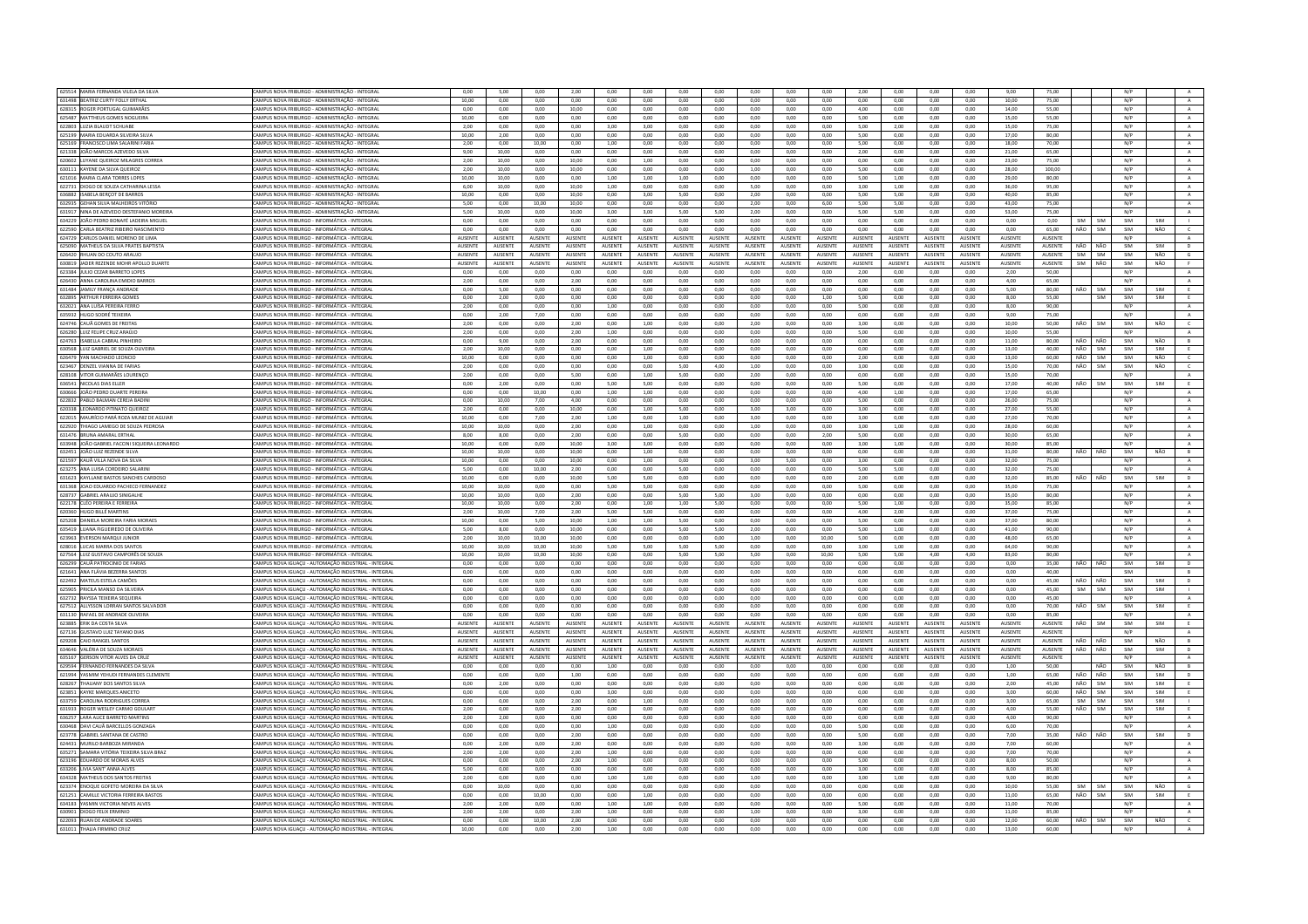| 632900 ERLAN MARQUES DOS SANTOS                                | CAMPUS NOVA IGUAÇU - AUTOMAÇÃO INDUSTRIAL - INTEGRAL                                    | 10,00          | 0,00            | 0,00           | 2,00           | 0,00            | 1,00           | 0,00            | 1,00           | 0,00            | 0,00           | 0,00           | 0,00            | 0,00           | 0,00           | 0,00           | 14,00           | 55,00          | NÃO        | SIM        | SIM | SIM        |                |
|----------------------------------------------------------------|-----------------------------------------------------------------------------------------|----------------|-----------------|----------------|----------------|-----------------|----------------|-----------------|----------------|-----------------|----------------|----------------|-----------------|----------------|----------------|----------------|-----------------|----------------|------------|------------|-----|------------|----------------|
| 632305 RAYANE VICTÓRIA LIMA DA SILVA                           | CAMPUS NOVA IGUACU - AUTOMAÇÃO INDUSTRIAL - INTEGRA                                     | 5.00           | 2.00            | 0.00           | 2.00           | 3.00            | 3.00           | 0.00            | 0.00           | 0.00            | 0.00           | 0.00           | 0.00            | 0.00           | 0.00           | 0.00           | 15.00           | 60.00          |            |            | N/P |            |                |
| 633833 BEATRIZ RODRIGUES SILVA AZEREDO                         | CAMPUS NOVA IGUAÇU - AUTOMAÇÃO INDUSTRIAL - INTEGRAI                                    | 0,00           | 10,00           | 0,00           | 0,00           | 0,00            | 0,00           | 0,00            | 0,00           | 0,00            | 0,00           | 0,00           | 5,00            | 0,00           | 0,00           | 0,00           | 15,00           | 80,00          |            |            | N/P |            | $\,$ A $\,$    |
| 624135 RODRIGO DA SILVA SANTOS JUNIOR                          | AMPUS NOVA IGUACU - AUTOMACÃO INDUSTRIAL - INTEGRA                                      | 2.00           | 10.00           | 0.00           | 2.00           | 0.00            | 1.00           | 0.00            | 0.00           | 0.00            | 0.00           | 0.00           | 0.00            | 0.00           | 0.00           | 0.00           | 15.00           | 90.00          |            |            | N/P |            | A              |
| 632889 ERIC MARQUES DOS SANTO                                  | CAMPUS NOVA IGUACU - AUTOMACÃO INDUSTRIAL - INTEGRA                                     | 10,00          | 0.00            | 0.00           | 0.00           | 1,00            | 0.00           | 0,00            | 0.00           | 0.00            | 0.00           | 0,00           | 5.00            | 0.00           | 0.00           | 0.00           | 16,00           | 60.00          |            | <b>SIM</b> | SIM | SIM        | E              |
| 635402 DIEGO RIBEIRO DA SILVA                                  | CAMPUS NOVA IGUAÇU - AUTOMAÇÃO INDUSTRIAL - INTEGRAI                                    | 2.00           | 0.00            | 0.00           | 0.00           | 0.00            | 1.00           | 0.00            | 5.00           | 0.00            | 0.00           | 6.00           | 3.00            | 0.00           | 0.00           | 0.00           | 17.00           | 75.00          |            |            | N/P |            | A              |
|                                                                |                                                                                         |                |                 |                |                |                 |                |                 |                |                 |                |                |                 |                |                |                |                 |                |            |            |     |            |                |
| 633921 DIOGO BERNARDO FERNANDES CABRAL                         | CAMPUS NOVA IGUACU - AUTOMACÃO INDUSTRIAL - INTEGRAI                                    | 2.00           | 10.00           | 0.00           | 0.00           | 1.00            | 1.00           | 0.00            | 0.00           | 0.00            | 0.00           | 0.00           | 5.00            | 1.00           | 0.00           | 0.00           | 20.00           | 70.00          |            |            | N/P |            | A              |
| 623030 MATHEUS PEDROTI RIBEIRO FRANCISCO                       | AMPUS NOVA IGUACU - AUTOMACÃO INDUSTRIAL - INTEGRA                                      | 10.00          | 0.00            | 0.00           | 10.00          | 0.00            | 0.00           | 0.00            | 0.00           | 0.00            | 0.00           | 1.00           | 0.00            | 0.00           | 0.00           | 0.00           | 21.00           | 70.00          |            |            | N/P |            | $\mathbb A$    |
| 621153 SILOS FELIPE VIEIRA                                     | CAMPUS NOVA IGUACU - AUTOMACÃO INDUSTRIAL - INTEGRAL                                    | 2.00           | 10.00           | 0.00           | 2.00           | 1.00            | 1.00           | 0.00            | 0.00           | 0.00            | 0.00           | 0.00           | 5.00            | 1.00           | 0.00           | 0.00           | 22.00           | 65.00          | NÃO        | NÃO        | SIM | <b>SIM</b> | D              |
| 621979 FELIPE ORLEANS VIANNA GARCIA                            | CAMPUS NOVA IGUAÇU - AUTOMAÇÃO INDUSTRIAL - INTEGRAL                                    | 5.00           | 10.00           | 0.00           | 0.00           | 0.00            | 0.00           | 0.00            | 0.00           | 0.00            | 0.00           | 0.00           | 5.00            | 5.00           | 0.00           | 0.00           | 25,00           | 55.00          |            |            | N/P |            | $\,$ A $\,$    |
| 628858 KAYKE SANTANA BARROS                                    | AMPUS NOVA IGUAÇU - AUTOMAÇÃO INDUSTRIAL - INTEGRA                                      | 10,00          | 0,00            | 0,00           | 10,00          | 0,00            | 0,00           | 0,00            | 0,00           | 0,00            | 0,00           | 1,00           | 3,00            | 2,00           | 0,00           | 0,00           | 26,00           | 90,00          |            |            | N/P |            | A              |
| 623646 JOÃO VITOR MANHÃES FEITOZA                              | CAMPUS NOVA IGUAÇU - AUTOMAÇÃO INDUSTRIAL - INTEGRA                                     | 10,00          | 0,00            | 0.00           | 10,00          | 0,00            | 0,00           | 0,00            | 0,00           | 5,00            | 4,00           | 0,00           | 0,00            | 0,00           | 0,00           | 0,00           | 29,00           | 75,00          |            |            | N/P |            | $\mathbf{A}$   |
| 623598 JOÃO VITOR DA MATA LIMA                                 | CAMPUS NOVA IGUAÇU - AUTOMAÇÃO INDUSTRIAL - INTEGRA                                     | 5,00           | 10,00           | 0,00           | 2,00           | 1,00            | 1,00           | 0,00            | 1,00           | 0,00            | 0,00           | 0,00           | 5,00            | 5,00           | 0,00           | 0,00           | 30,00           | 75,00          |            |            | N/P |            | $\,$ A $\,$    |
|                                                                |                                                                                         |                |                 |                |                |                 |                |                 |                |                 |                |                |                 |                |                |                |                 |                |            |            |     |            |                |
| 629453 LUCAS BRAGA DA SILVA RODRIGUES                          | CAMPUS NOVA IGUACU - AUTOMACÃO INDUSTRIAL - INTEGRAL                                    | 2.00           | 10.00           | 0.00           | 2.00           | 3.00            | 3.00           | 0.00            | 0.00           | 0.00            | 0.00           | 0.00           | 5.00            | 5.00           | 0.00           | 0.00           | 30.00           | 90.00          |            |            | N/P |            | A              |
| 627750 VICTOR LUIZ PERIARD MITCHELL GARO                       | CAMPUS NOVA IGUAÇU - AUTOMAÇÃO INDUSTRIAL - INTEGRA                                     | 10,00          | 10,00           | 10,00          | 0,00           | 0,00            | 0,00           | 0,00            | 0,00           | 1,00            | 0,00           | 0,00           | 0,00            | 0,00           | 0,00           | 0,00           | 31,00           | 55,00          |            |            | N/P |            | $\,$ A $\,$    |
| 626254 WALLACE VICTOR ATAYDE DA SILVA                          | CAMPUS NOVA IGUAÇU - AUTOMAÇÃO INDUSTRIAL - INTEGRA                                     | 10,00          | 0,00            | 0,00           | 2,00           | 1,00            | 0,00           | 5,00            | 0,00           | 4,00            | 5,00           | 0,00           | 5,00            | 0,00           | 0,00           | 0,00           | 32,00           | 45,00          | NÃO        | NÃO        | SIM | NÃO        | B              |
| 629457 JULIA DE FREITAS GOMES                                  | CAMPUS NOVA IGUAÇU - AUTOMAÇÃO INDUSTRIAL - INTEGRAI                                    | 10,00          | 0,00            | 0,00           | 10.00          | 1,00            | 1,00           | 0.00            | 5,00           | 2,00            | 0,00           | 0,00           | 3,00            | 0,00           | 0,00           | 0,00           | 32,00           | 80.00          |            |            | N/P |            | $\,$ A $\,$    |
| 630705 NICOLAS COUTINHO BORGES FREITAS                         | AMPUS NOVA IGUAÇU - AUTOMAÇÃO INDUSTRIAL - INTEGRA                                      | 2,00           | 0,00            | 0,00           | 10,00          | 5,00            | 5,00           | 0,00            | 5,00           | 0,00            | 0,00           | 0,00           | 5,00            | 5,00           | 0,00           | 0,00           | 37,00           | 0.00           |            |            | N/P |            | A              |
| 634162 MATHEUS SILVA KOBI GONCALVES                            | CAMPUS NOVA IGUACU - AUTOMACÃO INDUSTRIAL - INTEGRA                                     | 5.00           | 0.00            | 10.00          | 10.00          | 3.00            | 1.00           | 1.00            | 0.00           | 200             | 0.00           | 0.00           | 5.00            | 0.00           | 0.00           | 0.00           | 37.00           | 85.00          |            |            | N/P |            | $\mathbf{A}$   |
| 622091 NATAN PORTO DOS SANTOS                                  | CAMPUS NOVA IGUAÇU - AUTOMAÇÃO INDUSTRIAL - INTEGRA                                     | 10,00          | 0,00            | 0,00           | 10,00          | 5,00            | 5,00           | 5,00            | 0,00           | 0,00            | 0,00           | 0,00           | 3,00            | 0,00           | 0,00           | 0,00           | 38,00           | 60,00          |            |            | N/P |            | A              |
|                                                                |                                                                                         |                |                 |                |                |                 |                |                 |                |                 |                |                |                 |                |                |                |                 |                |            |            |     |            |                |
| 623411 VICTOR BARCELLOS PEREIRA                                | CAMPUS NOVA IGUACU - AUTOMACÃO INDUSTRIAL - INTEGRAL                                    | 10.00          | 10.00           | 0.00           | 10.00          | 5.00            | 1.00           | 0.00            | 0.00           | 0.00            | 0.00           | 0.00           | 4.00            | 0.00           | 0.00           | 0.00           | 40.00           | 60.00          |            |            | N/P |            | A              |
| 626659 DIOGO RODRIGUES FERNAND                                 | CAMPUS NOVA IGUACU - AUTOMACÃO INDUSTRIAL - INTEGRA                                     | 10,00          | 2,00            | 7,00           | 10,00          | 0,00            | 0,00           | 0,00            | 0,00           | 3,00            | 0,00           | 0,00           | 5,00            | 5,00           | 0,00           | 0,00           | 42,00           | 50,00          |            |            | N/P |            | $\mathbf{A}$   |
| 631061 ANDRE RICARDO MENDONCA DE ABREI                         | CAMPUS NOVA IGUACU - AUTOMACÃO INDUSTRIAL - INTEGRA                                     | 10.00          | 10.00           | 0.00           | 2.00           | 0.00            | 1.00           | 5.00            | 5.00           | 3.00            | 5.00           | 0.00           | 3.00            | 1.00           | 0.00           | 0.00           | 45.00           | 70.00          |            |            | N/P |            | A              |
| 623802 LUIZA MONTEIRO DE OLIVEIRA                              | CAMPUS NOVA IGUACU - AUTOMACÃO INDUSTRIAL - INTEGRAI                                    | 10.00          | 0.00            | 10.00          | 10.00          | 5.00            | 5.00           | 0.00            | 1.00           | 0.00            | 0.00           | 0.00           | 5.00            | 0.00           | 0.00           | 0.00           | 46.00           | 65.00          |            |            | N/P |            | A              |
| 631977 LARISSA DA SILVA IGLESIAS                               | AMPUS NOVA IGUAÇU - AUTOMAÇÃO INDUSTRIAL - INTEGRA                                      | 10,00          | 10,00           | 0,00           | 10,00          | 0,00            | 1,00           | 0,00            | 5,00           | 2,00            | 0,00           | 6,00           | 3,00            | 0,00           | 0,00           | 0,00           | 47,00           | 75,00          |            |            | N/P |            | $\,$ A $\,$    |
| 624958 LUIZ FELIPE ESQUERDO CAMARA                             | CAMPUS NOVA IGUACU - AUTOMAÇÃO INDUSTRIAL - INTEGRAL                                    | 10.00          | 10.00           | 0.00           | 10.00          | 500             | 5.00           | 5.00            | 1.00           | 2.00            | 0.00           | 0.00           | 500             | 0.00           | 2.00           | 0.00           | 55.00           | 90.00          |            |            | N/P |            | A              |
| 631124 CAIQUE MARTINS BERTOCH                                  | CAMPUS NOVA IGUAÇU - AUTOMAÇÃO INDUSTRIAL - INTEGRAI                                    | 10.00          | 0.00            | 0.00           | 10.00          | 5,00            | 5.00           | 0.00            | 5,00           | 4,00            | 5.00           | 10.00          | 5,00            | 5.00           | 0,00           | 0,00           | 64.00           | 45.00          |            |            | N/P |            | $\mathbf{A}$   |
|                                                                |                                                                                         |                |                 |                |                |                 |                |                 |                |                 |                |                |                 |                |                |                |                 |                |            |            |     |            |                |
| 630717 JOAO PEDRO COSTA DE LIMA                                | AMPUS NOVA IGUACU - AUTOMACÃO INDUSTRIAL - INTEGRAI                                     | 10.00          | 10.00           | 10.00          | 10.00          | 5.00            | 5.00           | 5.00            | 0.00           | 3.00            | 5.00           | 0.00           | 5.00            | 5.00           | 5.00           | 5.00           | 83.00           | 75.00          |            |            | N/P |            | A              |
| 620405 ANA LARISSA SANTIAGO DA COSTA CORDEIRO                  | CAMPUS NOVA IGUACU - ENFERMAGEM - INTEGRA                                               | 0.00           | 0.00            | 0.00           | 0.00           | 0.00            | 0.00           | 0.00            | 0.00           | 0.00            | 0.00           | 0.00           | 0.00            | 0.00           | 0.00           | 0.00           | 0.00            | 40.00          |            |            | N/P |            |                |
| 621831 MARCELLE MENEZES SOARES PONTES                          | CAMPUS NOVA IGUACU - ENFERMAGEM - INTEGRAI                                              | 0.00           | 0.00            | 0.00           | 0.00           | 0.00            | 0.00           | 0.00            | 0.00           | 0.00            | 0.00           | 0.00           | 0.00            | 0.00           | 0.00           | 0.00           | 0.00            | 40.00          |            |            | N/P |            | $\Delta$       |
| 625590 DANIEL XAVIER DA SILVA                                  | CAMPUS NOVA IGUACU - ENFERMAGEM - INTEGRAL                                              | 0.00           | 0.00            | 0.00           | 0.00           | 0.00            | 0.00           | 0.00            | $0.00 -$       | 0.00            | 0.00           | 0.00           | 0.00            | 0.00           | 0.00           | 0.00           | 0.00            | 40.00          | <b>SIM</b> | <b>SIM</b> | SIM | <b>SIM</b> | <b>THE</b>     |
| 621018 MARIA EDUARDA DA SILVA MARTINS FEIO                     | AMPUS NOVA IGUAÇU - ENFERMAGEM - INTEGRAL                                               | 0,00           | 0,00            | 0,00           | 0,00           | 0,00            | 0,00           | 0,00            | 0,00           | 0,00            | 0,00           | 0,00           | 0,00            | 0,00           | 0,00           | 0,00           | 0,00            | 45,00          |            |            | N/P |            | A              |
| 632913 ANA CLARA LEÃO DA SILVA ANASTÁCIO                       | CAMPUS NOVA IGUACU - ENFERMAGEM - INTEGRAL                                              | 0.00           | 0.00            | 0.00           | 0.00           | 0.00            | 0.00           | 0.00            | 0.00           | 0.00            | 0.00           | 0.00           | 0.00            | 0.00           | 0.00           | 0.00           | 0.00            | 45.00          | NÃO        | SIM        | SIM | SIM        | E              |
| 634384 NATÁLIA DE MENDONÇA CONSTANTINO                         | CAMPUS NOVA IGUAÇU - ENFERMAGEM - INTEGRAL                                              | 0,00           | 0,00            | 0.00           | 0.00           | 0,00            | 0,00           | 0.00            | 0,00           | 0.00            | 0.00           | 0,00           | 0,00            | 0.00           | 0,00           | 0,00           | 0,00            | 45,00          | NÃO        | NÃO        | SIM | SIM        | D              |
|                                                                |                                                                                         |                |                 |                |                |                 |                |                 |                |                 |                |                |                 |                |                |                |                 | 50.00          | NÃO        |            |     | SIM        |                |
| 624000 FERNANDA DA SILVA SOARES CORREIA                        | AMPUS NOVA IGUAÇU - ENFERMAGEM - INTEGRAL                                               | 0,00           | 0,00            | 0,00           | 0,00           | 0,00            | 0,00           | 0,00            | 0,00           | 0,00            | 0,00           | 0,00           | 0,00            | 0,00           | 0,00           | 0,00           | 0,00            |                |            | SIM        | SIM |            | E              |
| 632845 MARIA EDUARDA NUNES DO ESPIRÍTO SANTO                   | CAMPUS NOVA IGUAÇU - ENFERMAGEM - INTEGRAI                                              | 0.00           | 0.00            | 0.00           | 0.00           | 0,00            | 0,00           | 0.00            | 0.00           | 0.00            | 0.00           | 0,00           | 0.00            | 0,00           | 0.00           | 0.00           | 0.00            | 50.00          | NÃO        | SIM        | SIM | SIM        |                |
| 627188 LORRANY CRUZ DE ARAÚJO                                  | CAMPUS NOVA IGUAÇU - ENFERMAGEM - INTEGRAL                                              | 0,00           | 0,00            | 0,00           | 0,00           | 0,00            | 0,00           | 0,00            | 0,00           | 0,00            | 0.00           | 0,00           | 0.00            | 0,00           | 0,00           | 0,00           | 0,00            | 65.00          |            | NÃO NÃO    | SIM | NÃO        | B              |
| 633223 ÁGATHA VITÓRIA SANTOS DO PATROCÍNIO                     | CAMPUS NOVA IGUACU - ENFERMAGEM - INTEGRAL                                              | 0.00           | 0.00            | 0.00           | 0.00           | 0.00            | 0.00           | 0.00            | 0.00           | 0.00            | 0.00           | 0.00           | 0.00            | 0.00           | 0.00           | 0.00           | 0.00            | 70.00          | NÃO        | NÃO        | SIM | SIM        | D              |
| 622246 THAIENE CRISTINA MEIRELES DOS ANJOS                     | CAMPUS NOVA IGUAÇU - ENFERMAGEM - INTEGRAL                                              | AUSENTI        | AUSENTE         | AUSENT         | AUSENTE        | AUSENTE         | AUSENT         | <b>IUSENT</b>   | AUSENTE        | AUSENTE         | AUSENTI        | AUSENTE        | AUSENTE         | AUSENTE        | AUSENTE        | AUSENTE        | AUSENTE         | AUSENTE        | NÃO        | NÃO        | SIM | NÃO        | B              |
| 624662 MICHEL DE OLIVEIRA RIBEIRO (*                           | CAMPUS NOVA IGUACU - ENFERMAGEM - INTEGRAL                                              | AUSENTE        | AUSENTE         | AUSENTE        | AUSENTE        | <b>AUSENTE</b>  | <b>AUSENTE</b> | <b>AUSENTE</b>  | <b>AUSENTE</b> | AUSENTE         | AUSENTE        | <b>AUSENTE</b> | <b>AUSENTE</b>  | AUSENTE        | <b>AUSENTE</b> | <b>AUSENTE</b> | <b>AUSENTE</b>  | AUSENTE        | NÃO        | NÃO        | SIM | NÃO        | B              |
|                                                                |                                                                                         |                |                 | AUSENTE        | AUSENTE        |                 |                |                 |                |                 |                |                |                 |                | AUSENTE        |                |                 |                |            |            |     |            |                |
| 624707 INAÊ FRANCISCO DOS SANTOS                               | CAMPUS NOVA IGUAÇU - ENFERMAGEM - INTEGRAI                                              | AUSENTE        | AUSENTE         |                |                | AUSENTE         | AUSENTI        | AUSENTE         | AUSENTE        | <b>AUSENTE</b>  | AUSENTE        | AUSENTE        | <b>AUSENTE</b>  | AUSENTE        |                | AUSENTE        | AUSENTE         | AUSENTE        | NÃO        | SIM        | SIM | SIM        |                |
| 625171 MARIA JÚLIA FERREIRA LOBO GRACIOLI                      | AMPUS NOVA IGUAÇU - ENFERMAGEM - INTEGRAL                                               | AUSENTE        | AUSENTE         | AUSENTE        | AUSENTE        | AUSENTE         | AUSENTE        | AUSENTE         | AUSENTE        | AUSENTE         | AUSENTE        | AUSENTE        | AUSENTE         | AUSENTE        | <b>AUSENTE</b> | AUSENTE        | AUSENTE         | AUSENTE        |            |            | N/P |            | $\mathbb{A}$   |
| 625407 CAINÃ LOPES DE MATTOS                                   | CAMPUS NOVA IGUACU - ENFERMAGEM - INTEGRAL                                              | <b>AUSENTE</b> | <b>ALISENTE</b> | <b>AUSENTE</b> | <b>AUSENTE</b> | <b>ALISENTE</b> | <b>AUSENTE</b> |                 | <b>AUSENTE</b> | <b>ALISENTE</b> | <b>AUSENTE</b> | <b>AUSENTE</b> | <b>ALISENTE</b> | <b>AUSENTE</b> | <b>AUSENTE</b> | <b>AUSENTE</b> | <b>AUSENTE</b>  | <b>AUSENTE</b> |            |            | N/P |            | A              |
|                                                                |                                                                                         |                |                 |                |                |                 |                | <b>ALISENTE</b> |                |                 |                |                |                 |                |                |                |                 |                |            |            |     |            |                |
| 626189 LUANA FERREIRA MARTINS DA SILVA                         |                                                                                         | AUSENTE        | <b>AUSENTE</b>  | <b>AUSENTE</b> | <b>AUSENTE</b> | <b>AUSENTE</b>  | <b>AUSENTE</b> | <b>AUSENTE</b>  | <b>AUSENTE</b> | AUSENTE         | AUSENTE        | <b>AUSENTE</b> | AUSENTE         | AUSENTE        | <b>AUSENTE</b> | <b>AUSENTE</b> | <b>AUSENTE</b>  | AUSENTE        |            |            | N/P |            | $\overline{A}$ |
| 626616 THAYLINIE DE OLIVEIRA FIGUEIRA TORRES                   | CAMPUS NOVA IGUAÇU - ENFERMAGEM - INTEGRAL<br>AMPUS NOVA IGUACU - ENFERMAGEM - INTEGRAL | AUSENTE        | AUSENTE         | AUSENTE        | AUSENTE        | AUSENTE         | AUSENTE        | <b>AUSENTE</b>  | AUSENTE        | AUSENTE         | AUSENTE        | AUSENTE        | AUSENTE         | AUSENTE        | AUSENTE        | AUSENTE        | AUSENTE         | AUSENTE        | NÃO        | NÃO        | SIM | <b>SIM</b> | $\mathbf{D}$   |
|                                                                |                                                                                         |                |                 |                |                |                 |                |                 |                |                 |                |                |                 |                |                |                |                 |                |            |            |     |            |                |
| 628937 MARIA EDUARDA CABRAL PIMENTE                            | CAMPUS NOVA IGUAÇU - ENFERMAGEM - INTEGRAI                                              | AUSENTI        | <b>AUSENTE</b>  | AUSENTI        | AUSENTE        | AUSENTE         | AUSENTI        | <b>AUSENT</b>   | AUSENTE        | AUSENTE         | AUSENTE        | AUSENTE        | AUSENTE         | AUSENTE        | AUSENTE        | AUSENTE        | AUSENTE         | AUSENTE        | NÃO        | NÃO        | SIM | SIM        | D              |
| 632013 GIOVANNA CARNEIRO DE SOUZA LIMA                         | CAMPUS NOVA IGUACU - ENFERMAGEM - INTEGRAL                                              | AUSENTE        | AUSENTE         | AUSENTE        | AUSENTE        | <b>AUSENTE</b>  | AUSENTE        | AUSENTE         | <b>AUSENTE</b> | <b>AUSENTE</b>  | AUSENTE        | <b>AUSENTE</b> | <b>AUSENTE</b>  | AUSENTE        | <b>AUSENTE</b> | AUSENTE        | AUSENTE         | AUSENTE        |            |            | N/P |            | A              |
| 632600 CHRISTIANY VICTÓRIA DOS SANTOS GREGÓRIO ANDRADE         | CAMPUS NOVA IGUAÇU - ENFERMAGEM - INTEGRAL                                              | AUSENTE        | AUSENTE         | AUSENTE        | AUSENTE        | AUSENTE         | AUSENTE        | <b>AUSENTE</b>  | <b>AUSENTE</b> | AUSENTE         | AUSENTE        | AUSENTE        | AUSENTE         | AUSENTE        | AUSENTE        | AUSENTE        | AUSENTE         | AUSENTE        | NÃO        | SIM        | SIM | NÃO        | $\epsilon$     |
| 634019 ESHLEY CRISTINA SOUZA DE LIMA                           | MPUS NOVA IGUACU - ENFERMAGEM - INTEGRAL                                                | <b>AUSENTE</b> | <b>AUSENTE</b>  | <b>AUSENTI</b> | AUSENTE        | <b>AUSENTE</b>  | AUSENTI        | <b>IUSENT</b>   | <b>AUSENTE</b> | <b>AUSENTE</b>  | AUSENTI        | AUSENTE        | <b>AUSENTE</b>  | <b>AUSENTE</b> | AUSENTE        | AUSENTE        | <b>AUSENTE</b>  | AUSENTE        | SIM        | <b>SIM</b> | SIM | SIM        |                |
| 635580 KAYKY OLIVEIRA DOS SANTOS                               | CAMPUS NOVA IGUACU - ENFERMAGEM - INTEGRAL                                              | <b>AUSENTE</b> | <b>AUSENTE</b>  | <b>AUSENTE</b> | <b>AUSENTE</b> | <b>AUSENTE</b>  | <b>AUSENTE</b> | <b>ALISENTE</b> | <b>AUSENTE</b> | <b>ALISENTE</b> | <b>AUSENTE</b> | <b>AUSENTE</b> | <b>ALISENTE</b> | <b>AUSENTE</b> | <b>AUSENTE</b> | <b>AUSENTE</b> | <b>ALISENTE</b> | <b>AUSENTE</b> | NÃO        | SIM        | SIM | SIM        | F.             |
| 631506 GABRIELLY COUTINHO DE SOUZA MENDES                      | CAMPUS NOVA IGUAÇU - ENFERMAGEM - INTEGRAL                                              | 0.00           | 0.00            | 0.00           | 0.00           | 1.00            | 0.00           | 0.00            | 0.00           | 0.00            | 0.00           | 0.00           | 0.00            | 0.00           | 0.00           | 0.00           | 1.00            | 50.00          | NÃO        | SIM        | SIM | SIM        |                |
| 622495 MARIA FOUARDA PERFIRA CATRINCK                          | CAMPUS NOVA IGUACU - ENFERMAGEM - INTEGRAL                                              | 0.00           | 0.00            | 0.00           | 0.00           | 1.00            | 0.00           | 0.00            | $0.00 -$       | 0.00            | 0.00           | 0.00           | 0.00            | 0.00           | 0.00           | 0.00           | $1.00 -$        | 65.00          |            |            | N/P |            | $\Delta$       |
|                                                                |                                                                                         |                |                 |                |                |                 |                |                 |                |                 |                |                |                 |                |                |                |                 |                |            |            |     |            |                |
| 627333 KAIKY DE JESUS DOS SANTOS SILV                          | CAMPUS NOVA IGUAÇU - ENFERMAGEM - INTEGRAI                                              | 0,00           | 0,00            | 0,00           | 2,00           | 0,00            | 0,00           | 0,00            | 0,00           | 0,00            | 0,00           | 0,00           | 0,00            | 0,00           | 0,00           | 0,00           | 2,00            | 0,00           | SIM        | SIM        | SIM | SIM        |                |
| 621348 BIANCA SANTANA DOS SANTOS DE ANDRADE                    | CAMPUS NOVA IGUAÇU - ENFERMAGEM - INTEGRAL                                              | 0,00           | 0,00            | 0,00           | 2,00           | 0,00            | 0,00           | 0,00            | 0,00           | 0,00            | 0.00           | 0,00           | 0,00            | 0,00           | 0,00           | 0,00           | 2,00            | 35.00          |            |            | N/P |            | A              |
| 621428 PEDRO HENRIQUE FIRMINO EMILIANO                         | CAMPUS NOVA IGUAÇU - ENFERMAGEM - INTEGRAL                                              | 0.00           | 2.00            | 0.00           | 0.00           | 0.00            | 0.00           | 0.00            | 0.00           | 0.00            | 0.00           | 0.00           | 0.00            | 0.00           | 0.00           | 0.00           | 2.00            | 45.00          | NÃO        | SIM        | SIM | NÃO        | $\mathsf{C}$   |
| 626179 VINICIUS SALES ONÓRIO                                   | AMPUS NOVA IGUAÇU - ENFERMAGEM - INTEGRAL                                               | 2,00           | 0,00            | 0,00           | 0,00           | 0,00            | 0,00           | 0,00            | 0,00           | 0,00            | 0,00           | 0,00           | 0,00            | 0,00           | 0,00           | 0,00           | 2,00            | 55,00          | NÃO        | NÃO        | SIM | SIM        | $\mathbb D$    |
| 635423 PEDRO LEONARDO DOS SANTOS FURTADO                       | CAMPUS NOVA IGUACU - ENFERMAGEM - INTEGRAL                                              | 2.00           | 0.00            | 0.00           | 0.00           | 0.00            | 0.00           | 0.00            | 0.00           | 0.00            | 0.00           | 0.00           | 0.00            | 0.00           | 0.00           | 0.00           | 2.00            | 55.00          | NÃO        | SIM        | SIM | SIM        | E              |
| 628255 EMANUELLE BARROSO LOPES                                 | CAMPUS NOVA IGUAÇU - ENFERMAGEM - INTEGRAI                                              | 0,00           | 0,00            | 0,00           | 2,00           | 1,00            | 0,00           | 0,00            | 0,00           | 0,00            | 0,00           | 0,00           | 0,00            | 0,00           | 0,00           | 0,00           | 3,00            | 45,00          |            |            | N/P |            | $\mathbb A$    |
| 632075 GABRIELLE NUNES GREGORIC                                | CAMPUS NOVA IGUACU - ENFERMAGEM - INTEGRAL                                              | 2.00           | 0.00            | 0.00           | 0.00           | 1.00            | 0.00           | 0.00            | 0.00           | 0.00            | 0.00           | 0.00           | 0.00            | 0.00           | 0.00           | 0.00           | 3.00            | 50.00          | NÃO        | NÃO        | SIM | NÃO        | B              |
| 630363 JULIA DE SOUZA PINTO CARDOSO                            | CAMPUS NOVA IGUACU - ENFERMAGEM - INTEGRAI                                              | 0.00           | 0.00            | 0.00           | 2.00           | 0.00            | 1.00           | 0.00            | 0.00           | 0.00            | 0.00           | 0.00           | 0.00            | 0.00           | 0.00           | 0.00           | 3.00            | 60.00          |            |            | N/P |            | $\,$ A $\,$    |
|                                                                | CAMPUS NOVA IGUAÇU - ENFERMAGEM - INTEGRAL                                              | 0.00           | 2.00            | 0.00           | 0.00           | 0.00            | 0.00           | 0.00            | 0.00           | 0.00            | 0.00           | 0.00           | 2.00            | 0.00           |                | 0.00           | 4.00            | 40.00          | NÃO        | NÃO        | SIM | SIM        |                |
| 621599 ANA BEATRIZ FREITAS DE MELO                             |                                                                                         | 0.00           |                 | 0.00           | 0.00           |                 |                | 0.00            |                | 1.00            | 0.00           |                | 3.00            | 0.00           | 0,00           | 0.00           | 4.00            | 55.00          |            |            | N/P |            | $\overline{D}$ |
| 620512 GUILHERME SOARES CAMPOS                                 | CAMPUS NOVA IGUAÇU - ENFERMAGEM - INTEGRAL                                              |                | 0.00            |                |                | 0.00            | 0.00           |                 | 0.00           |                 |                | 0.00           |                 |                | 0.00           |                |                 |                |            |            |     |            | $\,$ A $\,$    |
| 626575 EYSHILA DE OLIVEIRA FERREIRA                            | CAMPUS NOVA IGUAÇU - ENFERMAGEM - INTEGRAL                                              | 2,00           | 0,00            | 0,00           | 0,00           | 3,00            | 0,00           | 0,00            | 0,00           | 0,00            | 0,00           | 0,00           | 0,00            | 0,00           | 0,00           | 0,00           | 5,00            | 50,00          | NÃO        | SIM        | SIM | NÃO        | $\mathsf{C}$   |
| 635811 AUGUSTO DA SILVA BRITO RIBEIRO                          | CAMPUS NOVA IGUACU - ENFERMAGEM - INTEGRAL                                              | 2.00           | 0.00            | 0.00           | 0.00           | 1.00            | 0.00           | 0.00            | 0.00           | 0.00            | 0.00           | 0.00           | 2.00            | 0.00           | 0.00           | 0.00           | 5.00            | 50.00          |            |            | N/P |            | A              |
| 631072 LARYANE SANTOS DA SILVA                                 | CAMPUS NOVA IGUAÇU - ENFERMAGEM - INTEGRAL                                              | 2,00           | 0,00            | 0.00           | 2,00           | 0,00            | 0,00           | 0.00            | 1,00           | 0,00            | 0,00           | 0,00           | 0,00            | 0,00           | 0,00           | 0,00           | 5,00            | 55.00          |            | NÃO SIM    | SIM |            | $\epsilon$     |
| 629030 URIEL VICTORINO                                         | AMPUS NOVA IGUACU - ENFERMAGEM - INTEGRAL                                               | 0.00           | 0.00            | 0.00           | 0.00           | 0.00            | 0.00           | 0.00            | 0.00           | 0.00            | 0.00           | 0.00           | 5.00            | 0.00           | 0.00           | 0.00           | 5.00            | 60.00          | NÃO        | NÃO        | SIM | NÃO        | B              |
| 632613 ESTHER COSTA MACEDO DA SILVA                            | CAMPUS NOVA IGUACU - ENFERMAGEM - INTEGRAL                                              | 10.00          | 2.00            | 0.00           | 0.00           | 0.00            | 0.00           | 0.00            | 0.00           | 0.00            | 0.00           | 0.00           | 0.00            | 0.00           | 0.00           | 0.00           | 12.00           | 35.00          |            |            | N/P |            | $\mathbf{A}$   |
| 624248 TAINÁ CHAGAS BOTELHO                                    | CAMPUS NOVA IGUAÇU - ENFERMAGEM - INTEGRAL                                              | 10.00          | 0,00            | 0.00           | 0.00           | 0.00            | 0.00           | 0.00            | 0,00           | 0.00            | 0.00           | 0.00           | 3.00            | 0.00           | 0,00           | 0.00           | 13.00           | 50.00          | NÃO        | SIM        | SIM |            | $\epsilon$     |
|                                                                |                                                                                         | 10.00          | 2.00            | 0.00           | 0.00           | 1.00            | 1.00           | 0.00            | $0.00 -$       | 0.00            | 0.00           | 0.00           | 0.00            | 0.00           | 0.00           | 0.00           | 14.00           | 45.00          | NÃO        | NÃO        | SIM | NÃO        |                |
| 628409 FERNANDA GUIMARAES CAVALCANTI                           | CAMPUS NOVA IGUACU - ENFERMAGEM - INTEGRAL                                              |                |                 |                |                |                 |                |                 |                |                 |                |                |                 |                |                |                |                 |                |            |            |     |            | B              |
| 631170 MARIA EDUARDA DA SILVA GARCIA                           | CAMPUS NOVA IGUAÇU - ENFERMAGEM - INTEGRAI                                              | 2.00           | 0.00            | 0.00           | 0.00           | 0.00            | 0.00           | 0.00            | 0.00           | 0.00            | 0.00           | 6.00           | 5.00            | 1.00           | 0.00           | 0.00           | 14.00           | 45.00          |            |            | N/P |            | $\mathbf{A}$   |
| 625578 EMELLY MARCELLE CARVALHO DE OLIVEIRA                    | CAMPUS NOVA IGUAÇU - ENFERMAGEM - INTEGRAL                                              | 10.00          | 2.00            | 0.00           | 2.00           | 0.00            | 1.00           | 0.00            | 0.00           | 0.00            | 0.00           | 0.00           | 0.00            | 0.00           | 0.00           | 0.00           | 15.00           | 45.00          |            |            | N/P |            | A              |
| 624735 EMANUELLY PINHEIRO DE PAULA                             | CAMPUS NOVA IGUAÇU - ENFERMAGEM - INTEGRAI                                              | 2.00           | 0.00            | 0.00           | 0.00           | 5.00            | 5.00           | 0.00            | 2,00           | 0.00            | 0.00           | 1.00           | 0.00            | 0.00           | 0.00           | 0.00           | 15,00           | 55.00          | NÃO        | SIM        | SIM | NÃO        | $\epsilon$     |
| 625760 RICHARD DE SOUZA BARONI SAAD                            | AMPUS NOVA IGUAÇU - ENFERMAGEM - INTEGRAL                                               | 2,00           | 10,00           | 0,00           | 0,00           | 0,00            | 1,00           | 0,00            | 0,00           | 0,00            | 0,00           | 0,00           | 3,00            | 0,00           | 0,00           | 0,00           | 16,00           | 45,00          | NÃO        | NÃO        | N/P | NÃO        | A              |
| 625483 ESTHER RIBEIRO DE SANTANA SILVA                         | CAMPUS NOVA IGUACU - ENFERMAGEM - INTEGRAL                                              | 2.00           | 10.00           | 0.00           | 0.00           | 1.00            | 1.00           | 0.00            | 2.00           | 1.00            | 0.00           | 0.00           | 1.00            | 0.00           | 0.00           | 0.00           | 18.00           | 45.00          |            |            | N/P |            | $\Lambda$      |
| 629205 JOYCE MOISÉS DA SILVA                                   | CAMPUS NOVA IGUAÇU - ENFERMAGEM - INTEGRAL                                              | 10,00          | 0,00            | 0,00           | 2,00           | 1,00            | 1,00           | 1,00            | 2,00           | 1,00            | 0,00           | 0,00           | 1,00            | 0,00           | 0,00           | 0,00           | 19,00           | 0,00           |            |            | N/P |            | $\mathbf{A}$   |
| 624989 ERIC JESUS DE SÁ BARROSO                                | CAMPUS NOVA IGUACU - ENFERMAGEM - INTEGRAL                                              | 2.00           | 2.00            | 0.00           | 10.00          | 0.00            | 1.00           | 0.00            | 0.00           | 0.00            | 0.00           | 0.00           | 4.00            | 0.00           | 0.00           | 0.00           | 19.00           | 55.00          |            |            | N/P |            |                |
|                                                                |                                                                                         |                |                 |                |                |                 |                |                 |                |                 |                |                |                 |                |                |                |                 |                |            |            |     |            | A              |
| 624176 ASHLEY DUARTE DE SOUZ/                                  | CAMPUS NOVA IGUAÇU - ENFERMAGEM - INTEGRAI                                              | 2,00           | 0,00            | 0,00           | 10,00          | 5,00            | 0,00           | 0,00            | 0,00           | 0,00            | 0,00           | 0,00           | 5,00            | 0,00           | 0,00           | 0,00           | 22,00           | 40,00          |            |            | SIM | SIM        | $\mathsf D$    |
| 624623 JULIA MARIA MOTA LINS TORRES                            | CAMPUS NOVA IGUAÇU - ENFERMAGEM - INTEGRAL                                              | 10,00          | 2,00            | 0,00           | 10,00          | 1,00            | 0,00           | 0,00            | 0,00           | 0,00            | 0,00           | 0,00           | 2,00            | 0,00           | 0,00           | 0,00           | 25,00           | 85.00          |            |            | N/P |            | A              |
| 635366 CAMILA JANSEN OLIVEIRA                                  | CAMPUS NOVA IGUAÇU - ENFERMAGEM - INTEGRAL                                              | 10.00          | 0.00            | 0.00           | 10.00          | 3,00            | 1,00           | 0.00            | 1,00           | 0.00            | 0.00           | 0,00           | 0.00            | 0.00           | 0,00           | 0.00           | 25,00           | 85.00          |            |            | N/P |            | A              |
| 625597 MARIA JULIA FERREIRA LOBO GRACIOLI                      | CAMPUS NOVA IGUAÇU - ENFERMAGEM - INTEGRAL                                              | 9,00           | 10,00           | 0,00           | 2,00           | 1,00            | 0,00           | 0,00            | 0,00           | 0,00            | 0,00           | 0,00           | 4,00            | 0,00           | 0,00           | 0,00           | 26,00           | 65,00          |            |            | N/P |            | A              |
| 633083 THÁRSIS MARIA MACHADO BATISTA                           | CAMPUS NOVA IGUACU - ENFERMAGEM - INTEGRAL                                              | 2.00           | 2.00            | 10.00          | 2.00           | 5.00            | 1.00           | 0.00            | 0.00           | 0.00            | 0.00           | 0.00           | 5.00            | 0.00           | 0.00           | 0.00           | 27.00           | 45.00          | NÃO        | SIM        | SIM | SIM        | E              |
| 627975 LUIZA HELENA MONTERO GUIMARAES                          | CAMPUS NOVA IGUAÇU - ENFERMAGEM - INTEGRAI                                              | 10,00          | 10,00           | 0,00           | 2,00           | 0,00            | 2,00           | 0,00            | 0,00           | 4,00            | 0,00           | 0,00           | 0,00            | 0,00           | 0,00           | 0,00           | 28,00           | 85,00          |            |            | N/P |            | $\mathbf{A}$   |
| 622987 DAVI SILVA DE LIMA                                      | AMPUS NOVA IGUACU - ENFERMAGEM - INTEGRAL                                               | 5.00           | 2.00            | 0.00           | 10.00          | 1.00            | 1.00           | 5.00            | 1.00           | 2.00            | 0.00           | 0.00           | 5.00            | 0.00           | 0.00           | 0.00           | 32.00           | 55.00          |            |            | N/P |            | A              |
|                                                                |                                                                                         |                |                 |                |                |                 |                |                 |                |                 |                |                |                 |                |                |                |                 |                |            |            |     |            |                |
| 631836 SARA CORTES DA SILVA SOUZ                               | MPUS NOVA IGUAÇU - ENFERMAGEM - INTEGRA                                                 | 10,00          | 2,00            | 0,00           | 10,00          | 1,00            | 0,00           | 1,00            | 1,00           | 3,00            | 0,00           | 0,00           | 3,00            | 1,00           | 0,00           | 0,00           | 32,00           | 80,0           |            |            | N/P |            | $\mathbf{A}$ . |
| 634011 LARISSA DA SILVA FAGUNDES                               | CAMPUS NOVA IGUAÇU - ENFERMAGEM - INTEGRAL                                              | 2.00           | 10,00           | 0.00           | 10.00          | 3.00            | 3.00           | 0.00            | 0,00           | 0.00            | 0.00           | 0,00           | 3.00            | 3.00           | 0,00           | 0.00           | 34.00           | 35.00          |            |            | N/P |            | $\,$ A $\,$    |
| 626291 GABRIEL MUNIZ AMORIM<br>621902 MARCELLE LISBÔA DE SOUSA | CAMPUS NOVA IGUACU - ENFERMAGEM - INTEGRAL<br>CAMPUS NOVA IGUACU - ENFERMAGEM - INTEGRA | 10.00<br>10.00 | 2.00<br>10.00   | 0.00<br>0.00   | 10.00<br>2.00  | 1.00            | 0.00           | 5.00<br>0.00    | 5.00           | 0.00<br>0.00    | 0.00           | 1.00<br>0.00   | 0.00<br>5.00    | 0.00<br>0.00   | 0.00           | 0.00<br>0.00   | 34.00<br>38.00  | 90.00          |            |            | N/P |            | $\mathbf{A}$   |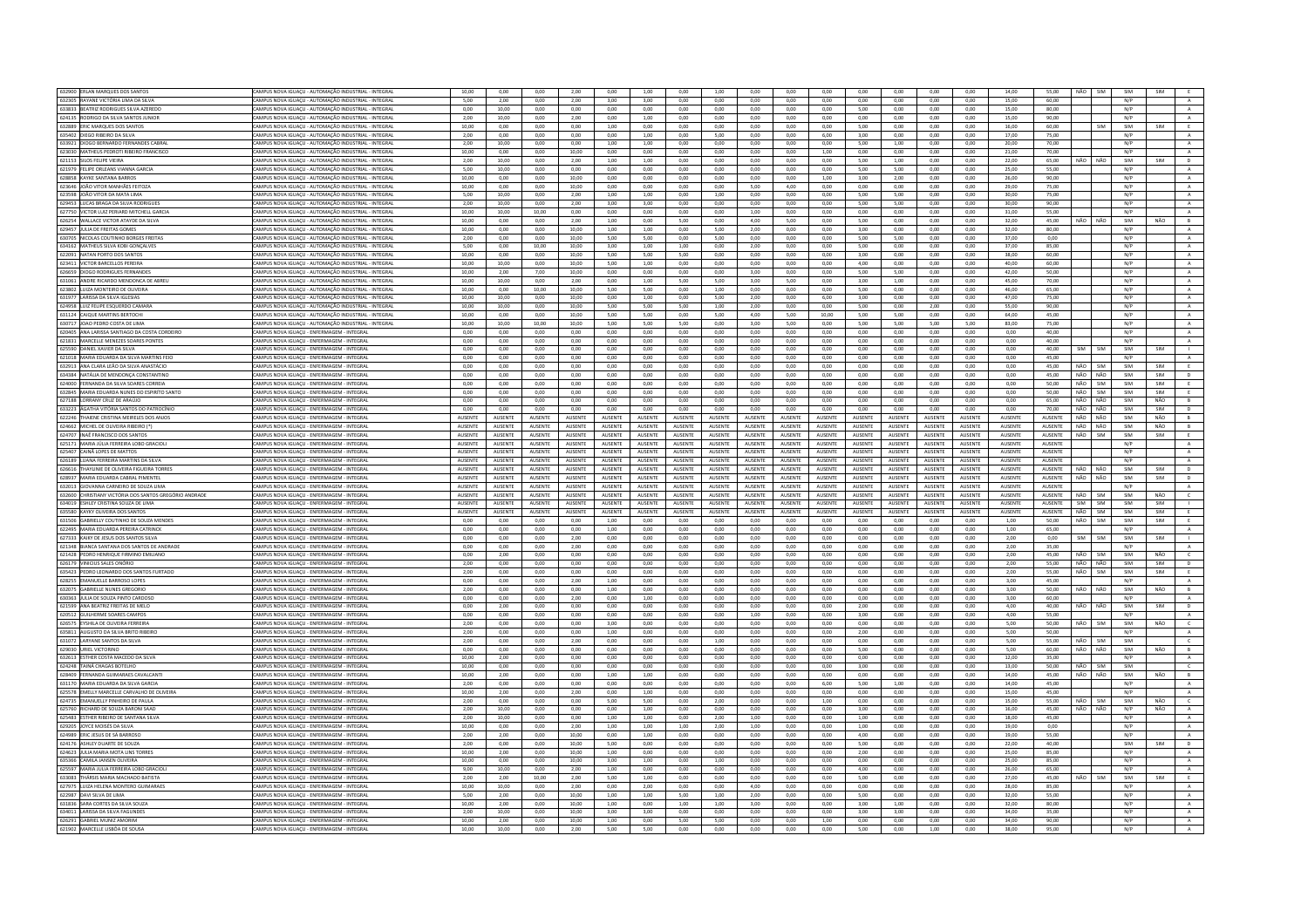| 626819 CAIO RODRIGUES FERNANDES                                              | CAMPUS NOVA IGUAÇU - ENFERMAGEM - INTEGRAL                                                          | 10,00            | 0,00            | 10,00           | 2,00           | 1,00           | 0,00           | 5,00            | 5,00           | 1,00            | 0,00            | 0,00           | 3,00            | 2,00           | 0,00           | 0,00           | 39,00           | 65,00          |     |                | N/P        |            |                   |
|------------------------------------------------------------------------------|-----------------------------------------------------------------------------------------------------|------------------|-----------------|-----------------|----------------|----------------|----------------|-----------------|----------------|-----------------|-----------------|----------------|-----------------|----------------|----------------|----------------|-----------------|----------------|-----|----------------|------------|------------|-------------------|
| 634453 YASMIN VICTORIA DE JESUS COSTA                                        | CAMPUS NOVA IGUACU - ENFERMAGEM - INTEGRAL                                                          | 10.00            | 2.00            | 10.00           | 10.00          | 1.00           | 1.00           | 0.00            | 0.00           | 2.00            | 0.00            | 0.00           | 3.00            | 0.00           | 0.00           | 0.00           | 39.00           | 95.00          |     |                | N/P        |            | A                 |
| 621115 SUELLEN RIBEIRO MELO                                                  | CAMPUS NOVA IGUAÇU - ENFERMAGEM - INTEGRA                                                           | 10,00            | 0,00            | 10,00           | 10,00          | 3,00           | 3,00           | 0,00            | 0,00           | 0,00            | 0,00            | 0,00           | 2,00            | 0,00           | 4,00           | 0,00           | 42,00           | 55,00          |     |                | N/P        |            | $\mathbf{A}$      |
| 633597 RAQUEL DE SOUZA BALTAR                                                | AMPUS NOVA IGUACU - ENFERMAGEM - INTEGRAL                                                           | 10.00            | 10.00           | 0.00            | 10.00          | 3.00           | 3.00           | 0.00            | 1.00           | 0.00            | 0.00            | 0.00           | 5.00            | 0.00           | 0.00           | 0.00           | 42.00           | 70.00          |     |                | N/P        |            | $\overline{A}$    |
| 631839 MARIA LUÍSA TENREIRO XAVIER DA SILVA                                  | CAMPUS NOVA IGUAÇU - ENFERMAGEM - INTEGRA                                                           | 10,00            | 0.00            | 10.00           | 10,00          | 3,00           | 3,00           | 0.00            | 0.00           | 2.00            | 0.00            | 0,00           | 5.00            | 0,00           | 0,00           | 0.00           | 43,00           | 65.00          |     |                | N/P        |            | $\mathbf{A}$      |
| 622103 ANNE MENDES QUARESMA                                                  | CAMPUS NOVA IGUAÇU - ENFERMAGEM - INTEGRAL                                                          | 10.00            | 10.00           | 0.00            | 10.00          | 1.00           | 0.00           | 5.00            | 0.00           | 2.00            | 0.00            | 0.00           | 5.00            | 0.00           | 0.00           | 0.00           | 43.00           | 70.00          |     |                | N/P        |            | A                 |
|                                                                              |                                                                                                     |                  |                 |                 |                |                |                |                 |                |                 |                 |                |                 |                |                |                |                 |                |     |                |            |            |                   |
| 633571 ISABELLA AZEVEDO DOS SANTOS DE OLIVEIRA                               | CAMPUS NOVA IGUAÇU - ENFERMAGEM - INTEGRAL                                                          | 10.00            | 10.00           | 0.00            | 10.00          | 3.00           | 0.00           | 5.00            | 5.00           | 1.00            | 0.00            | 0.00           | 200             | 0.00           | 0.00           | 0.00           | 46.00           | 60.00          |     |                | N/P        |            | A                 |
| 628882 DAVI MUNIZ DA SILVA FILHO                                             | MPUS NOVA IGUACU - ENFERMAGEM - INTEGRAL                                                            | 5.00             | 10.00           | 0.00            | 10.00          | 5.00           | 5.00           | 0.00            | 5.00           | 4.00            | 0.00            | 0.00           | 5.00            | 5.00           | 0.00           | 0.00           | 54.00           | 0.00           |     |                | N/P        |            | $\mathbf{A}$      |
| 621553 BÁRBARA DE OLIVEIRA MAFFRA                                            | CAMPUS NOVA IGUACU - ENFERMAGEM - INTEGRAL                                                          | 10.00            | 10.00           | 10.00           | 10.00          | 5.00           | 5.00           | 5.00            | 5.00           | 0.00            | 0.00            | 10.00          | 4.00            | 1.00           | 0.00           | 0.00           | 75.00           | 65.00          |     |                | N/P        |            | A                 |
| 628685 GUILHERME RODRIGUES DO NASCIMENTO                                     | CAMPUS NOVA IGUAÇU - INFORMÁTICA - INTEGRAI                                                         | 0.00             | 0.00            | 0.00            | 0.00           | 0.00           | 0.00           | 0.00            | 0.00           | 0.00            | 0.00            | 0.00           | 0.00            | 0.00           | 0.00           | 0.00           | 0.00            | 0.00           | NÃO |                | SIM        |            | B                 |
| 630492 CARLOS EDUARDO AQUINO DE SOUZA                                        | AMPUS NOVA IGUAÇU - INFORMÁTICA - INTEGRAL                                                          | <b>LIMINADO</b>  | ELIMINADO       | <b>LIMINADO</b> | ELIMINADO      | LIMINADO       | ELIMINADO      | LIMINADO        | ELIMINADO      | <b>LIMINADO</b> | <b>LIMINADO</b> | ELIMINADO      | LIMINADO        | ELIMINADO      | ELIMINADO      | LIMINADO       | ELIMINADO       | ELIMINADO      | NÃO | NÃO            | SIM        | NÃO        | B                 |
|                                                                              |                                                                                                     |                  |                 |                 |                |                |                |                 |                |                 |                 |                |                 |                |                |                |                 |                |     |                |            |            |                   |
| 627407 LEVI LIMA DE SANTANA                                                  | CAMPUS NOVA IGUAÇU - INFORMÁTICA - INTEGRAI                                                         | 0,00             | 0,00            | 0,00            | 0,00           | 0,00           | 0,00           | 0,00            | 0,00           | 0.00            | 0,00            | 0,00           | 0.00            | 0,00           | 0,00           | 0.00           | 0.00            | 25,00          | NÃO | SIM            | SIM        | SIM        | E                 |
| 628696 GUSTAVO RODRIGUES DO NASCIMENTO                                       | CAMPUS NOVA IGUAÇU - INFORMÁTICA - INTEGRAL                                                         | 0,00             | 0,00            | 0,00            | 0,00           | 0,00           | 0,00           | 0,00            | 0,00           | 0,00            | 0,00            | 0,00           | 0,00            | 0,00           | 0,00           | 0,00           | 0,00            | 25,00          | NÃO |                | SIM        |            | B                 |
| 621588 RICARDO DOS SANTOS LEANDRO                                            | CAMPUS NOVA IGUACU - INFORMÁTICA - INTEGRAL                                                         | 0.00             | 0.00            | 0.00            | 0.00           | 0.00           | 0.00           | 0.00            | 0.00           | 0.00            | 0.00            | 0.00           | 0.00            | 0.00           | 0.00           | 0.00           | 0.00            | 40.00          |     |                | N/P        |            | A                 |
| 624005 MARIA EDUARDA PALANTE DE MACEDO                                       | CAMPUS NOVA IGUAÇU - INFORMÁTICA - INTEGRAI                                                         | 0,00             | 0,00            | 0,00            | 0,00           | 0,00           | 0,00           | 0,00            | 0,00           | 0,00            | 0,00            | 0,00           | 0,00            | 0,00           | 0,00           | 0,00           | 0,00            | 40,00          | NÃO | NÃO            | SIM        | NÃO        | B                 |
| 627643 MARIA FERNANDA RODRIGUES MUNIZ                                        | CAMPUS NOVA IGUAÇU - INFORMÁTICA - INTEGRAI                                                         | 0,00             | 0,00            | 0,00            | 0,00           | 0,00           | 0,00           | 0,00            | 0,00           | 0,00            | 0,00            | 0,00           | 0,00            | 0,00           | 0,00           | 0,00           | 0,00            | 45,00          |     |                | N/P        |            | A                 |
| 624095 THAYNARA VITORIA MOREIRA DA COSTA AMORIM                              |                                                                                                     | 0.00             | 0,00            | 0,00            | 0,00           | 0,00           | 0,00           | 0.00            | 0,00           | 0,00            | 0,00            | 0,00           | 0,00            | 0,00           | 0,00           | 0,00           | 0,00            | 50.00          | NÃO | SIM            | SIM        | NÃO        | $\epsilon$        |
|                                                                              | CAMPUS NOVA IGUAÇU - INFORMÁTICA - INTEGRAL                                                         |                  |                 |                 |                |                |                |                 |                |                 |                 |                |                 |                |                |                |                 |                |     |                |            |            |                   |
| 628299 PEDRO FLORENCIO ALBUQUERQUE DA SILVA                                  | AMPUS NOVA IGUAÇU - INFORMÁTICA - INTEGRAI                                                          | 0,00             | 0,00            | 0,00            | 0,00           | 0,00           | 0,00           | 0,00            | 0,00           | 0,00            | 0,00            | 0,00           | 0,00            | 0,00           | 0,00           | 0,00           | 0,00            | 50.00          |     |                | N/P        |            | $\mathbb A$       |
| 621915 GUSTAVO LEANDRO DE SOUZA DE OLIVEIRA                                  | CAMPUS NOVA IGUACU - INFORMÁTICA - INTEGRAL                                                         | 0.00             | 0.00            | 0.00            | 0.00           | 0.00           | 0.00           | 0.00            | 0.00           | 0.00            | 0.00            | 0.00           | 0.00            | 0.00           | 0.00           | 0.00           | 0.00            | 55.00          | NÃO | SIM            | SIM        | SIM        | E                 |
| 624966 KAYLLANE DE SOUZA SILVA                                               | CAMPUS NOVA IGUAÇU - INFORMÁTICA - INTEGRAI                                                         | 0,00             | 0,00            | 0,00            | 0,00           | 0,00           | 0,00           | 0,00            | 0,00           | 0,00            | 0,00            | 0,00           | 0,00            | 0,00           | 0,00           | 0,00           | 0,00            | 55,00          | NÃO | NÃO            | SIM        | NÃO        | B                 |
| 622186 RUAN PATRICK DOS SANTOS                                               | CAMPUS NOVA IGUACU - INFORMÁTICA - INTEGRAL                                                         | 0.00             | 0.00            | 0.00            | 0.00           | 0.00           | 0.00           | 0.00            | 0.00           | 0.00            | 0.00            | 0.00           | 0.00            | 0.00           | 0.00           | 0.00           | 0.00            | 65.00          |     |                | N/P        |            | A                 |
| 627101 JONATAN ARAUJO RUFIN                                                  | AMPUS NOVA IGUAÇU - INFORMÁTICA - INTEGRA                                                           | 0,00             | 0,00            | 0,00            | 0,00           | 0,00           | 0,00           | 0,00            | 0,00           | 0,00            | 0,00            | 0,00           | 0,00            | 0,00           | 0,00           | 0,00           | 0,00            | 65,00          | NÃO | SIM            | SIM        | SIM        | E                 |
| 620580 YASMIN RABELLO DE BRITO                                               | CAMPUS NOVA IGUACU - INFORMÁTICA - INTEGRAI                                                         | <b>AUSENTE</b>   | <b>AUSENTE</b>  | AUSENTE         | AUSENTE        | <b>AUSENTE</b> | AUSENTE        | AUSENTE         | AUSENTE        | <b>AUSENTE</b>  | <b>AUSENTE</b>  | <b>AUSENTE</b> | <b>AUSENTE</b>  | AUSENTE        | AUSENTE        | <b>AUSENTE</b> | <b>AUSENTE</b>  | AUSENTE        | NÃO | NÃO            | SIM        | NÃO        | R                 |
|                                                                              |                                                                                                     |                  |                 |                 |                |                |                |                 |                |                 |                 |                |                 |                |                |                |                 |                |     |                |            |            |                   |
| 623629 ISABEL FAGUNDES MAGALHÃES                                             | CAMPUS NOVA IGUAÇU - INFORMÁTICA - INTEGRAL                                                         | <b>AUSENTE</b>   | <b>ALISENTE</b> | <b>AUSENTE</b>  | <b>AUSENTE</b> | <b>AUSENTE</b> | <b>AUSENTE</b> | <b>ALISENTE</b> | <b>AUSENTE</b> | <b>ALISENTE</b> | <b>AUSENTE</b>  | <b>AUSENTE</b> | <b>ALISENTE</b> | <b>AUSENTE</b> | <b>AUSENTE</b> | <b>AUSENTE</b> | <b>AUSENTE</b>  | <b>AUSENTE</b> | SIM | SIM            | SIM        | SIM        |                   |
| 630322 RODRIGO RAMOS BATISTA                                                 | MPUS NOVA IGUACU - INFORMÁTICA - INTEGRAI                                                           | AUSENTE          | AUSENTE         | AUSENTE         | <b>AUSENTE</b> | <b>AUSENTE</b> | AUSENTE        | AUSENTE         | <b>AUSENTE</b> | AUSENTE         | <b>AUSENTE</b>  | AUSENTE        | <b>AUSENTE</b>  | <b>AUSENTE</b> | AUSENTE        | <b>AUSENTE</b> | AUSENTE         | AUSENTE        |     |                | N/P        |            | $\mathsf{A}$      |
| 633354 ALANIS ANDRADE DE OLIVEIRA LIMA                                       | CAMPUS NOVA IGUACU - INFORMÁTICA - INTEGRAI                                                         | <b>AUSENTE</b>   | <b>AUSENTE</b>  | <b>AUSENTE</b>  | <b>AUSENTE</b> | <b>AUSENTE</b> | <b>AUSENTE</b> | <b>ALISENTE</b> | <b>AUSENTE</b> | <b>ALISENTE</b> | <b>AUSENTE</b>  | <b>AUSENTE</b> | <b>ALISENTE</b> | <b>AUSENTE</b> | <b>AUSENTE</b> | <b>AUSENTE</b> | <b>ALISENTE</b> | <b>AUSENTE</b> | SIM | SIM            | SIM        | <b>SIM</b> |                   |
| 633592 GABRIEL STTELLET BARBOSA DA SILVA                                     | CAMPUS NOVA IGUAÇU - INFORMÁTICA - INTEGRAL                                                         | AUSENTE          | AUSENTE         | AUSENTE         | AUSENTE        | AUSENTE        | AUSENTE        | <b>AUSENTE</b>  | AUSENTE        | AUSENTE         | AUSENTE         | AUSENTE        | AUSENTE         | AUSENTE        | AUSENTE        | AUSENTE        | AUSENTE         | AUSENTE        |     |                | N/P        |            | A                 |
| 635102 YURI NEVES DA COSTA                                                   | CAMPUS NOVA IGUACU - INFORMÁTICA - INTEGRAL                                                         | AUSENTE          | AUSENTE         | AUSENTE         | <b>AUSENTE</b> | AUSENTE        | AUSENTE        | <b>AUSENTE</b>  | AUSENTE        | AUSENTE         | <b>AUSENTE</b>  | AUSENTE        | AUSENTE         | AUSENTE        | AUSENTE        | <b>AUSENTE</b> | AUSENTE         | AUSENTE        | NÃO | NÃO            | SIM        | <b>SIM</b> | $\mathbf{D}$      |
|                                                                              | CAMPUS NOVA IGUACU - INFORMÁTICA - INTEGRA                                                          | <b>AUSENTE</b>   | AUSENTE         | AUSENTE         | AUSENTE        | <b>AUSENTE</b> | AUSENTI        | AUSENTE         | <b>AUSENTE</b> | AUSENTE         | AUSENTE         |                | AUSENTE         | <b>AUSENTE</b> | <b>AUSENTE</b> | <b>AUSENTE</b> | AUSENTE         | AUSENTE        | NÃO | SIM            | SIM        | SIM        | E                 |
| 636544 RAYSSA CRISTINI SOARES ABRAHÃO                                        |                                                                                                     |                  |                 |                 |                |                |                |                 |                |                 |                 | AUSENTE        |                 |                |                |                |                 |                |     |                |            |            |                   |
| 636994 ANA BEATRIZ DOS SANTOS BAHIA                                          | CAMPUS NOVA IGUACU - INFORMÁTICA - INTEGRAI                                                         | AUSENTE          | <b>AUSENTE</b>  | AUSENTE         | <b>AUSENTE</b> | <b>AUSENTE</b> | AUSENTE        | <b>AUSENTE</b>  | <b>AUSENTE</b> | AUSENTE         | AUSENTE         | <b>AUSENTE</b> | AUSENTE         | AUSENTE        | AUSENTE        | <b>AUSENTE</b> | <b>AUSENTE</b>  | AUSENTE        |     |                | N/P        |            | $\mathbb{A}$      |
| 620985 ALEXYA MARQUES DA SILVA UMA                                           | CAMPUS NOVA IGUACU - INFORMÁTICA - INTEGRAL                                                         | $0.00 -$         | 0.00            | $0.00 -$        | 0.00           | 0.00           | 1.00           | 0.00            | 0.00           | 0.00            | 0.00            | 0.00           | 0.00            | 0.00           | 0.00           | 0.00           | 1.00.           | 45.00          |     |                | N/P        |            | $\Lambda$         |
| 623818 KELLY QUINTANILHA DOS SANTOS                                          | MPUS NOVA IGUAÇU - INFORMÁTICA - INTEGRAI                                                           | $_{0,00}$        | 0,00            | 0,00            | $_{0,00}$      | 1,00           | 0,00           | 0,00            | 0,00           | 0,00            | $_{0,00}$       | 0,00           | 0,00            | $_{0,00}$      | $_{0,00}$      | $_{0,00}$      | $1,\!00$        | 45,00          | NÃO | SIM            | SIM        |            | $\mathsf{C}$      |
| 636974 DANIEL VITOR LEMOS BELIZARIO                                          | CAMPUS NOVA IGUACU - INFORMÁTICA - INTEGRAL                                                         | 0.00             | 0.00            | 0.00            | 0.00           | 0.00           | 1.00           | 0.00            | 0.00           | 0.00            | 0.00            | 0.00           | 0.00            | 0.00           | 0.00           | 0.00           | 1.00            | 60.00          |     |                | SIM        | SIM        | D                 |
| 632894 LUÍSA HELENA DE SANT' ANNA COELHO                                     | CAMPUS NOVA IGUAÇU - INFORMÁTICA - INTEGRAL                                                         | 0,00             | 0,00            | 0,00            | 0,00           | 0,00           | 0,00           | 0,00            | 0,00           | 0,00            | 0,00            | 0,00           | 2,00            | 0,00           | 0,00           | 0,00           | 2,00            | 55,00          |     |                | N/P        |            | $\mathbf{A}$      |
| 632603 ANDREZA DA SILVA GONCALVES                                            | AMPUS NOVA IGUAÇU - INFORMÁTICA - INTEGRAI                                                          | 2,00             | 0,00            | 0,00            | 0,00           | 0,00           | 0,00           | 0,00            | 0,00           | 0,00            | 0,00            | 0,00           | 0,00            | 0,00           | 0,00           | 0,00           | 2,00            | 60,00          | NÃO | <b>SIM</b>     | SIM        | NÃO        | $\epsilon$        |
|                                                                              |                                                                                                     |                  |                 |                 |                |                |                |                 |                |                 |                 |                |                 |                |                |                |                 |                |     |                |            |            |                   |
| 624805 CLARA DOS SANTOS                                                      | CAMPUS NOVA IGUAÇU - INFORMÁTICA - INTEGRAI                                                         | 0.00             | 0.00            | 0.00            | 2,00           | 0,00           | 0,00           | 0.00            | 0.00           | 0.00            | 0.00            | 0,00           | 0.00            | 0.00           | 0.00           | 0.00           | 2.00            | 65,00          | NÃO | NÃO            | SIM        | SIM        | $\mathsf D$       |
| 626741 JULIANNE DA SILVA MELO                                                | CAMPUS NOVA IGUAÇU - INFORMÁTICA - INTEGRAI                                                         | 2,00             | 0,00            | 0.00            | 0,00           | 0.00           | 0,00           | 0.00            | 0,00           | 0,00            | 0.00            | 0,00           | 0.00            | 0,00           | 0,00           | 0,00           | 2,00            | 65.00          |     |                | N/P        |            | $\mathbf{A}$      |
| 631641 CAIO FAUSTINO PITANGA                                                 | CAMPUS NOVA IGUACU - INFORMÁTICA - INTEGRAL                                                         | 0.00             | 0.00            | 0.00            | 0.00           | 0.00           | 0.00           | 0.00            | 0.00           | 0.00            | 0.00            | 0.00           | 2.00            | 1.00           | 0.00           | 0.00           | 3.00            | 30.00          |     |                | N/P        |            | A                 |
| 622903 VITOR PEREIRA EVANGELISTA DE CARVALHO                                 | CAMPUS NOVA IGUAÇU - INFORMÁTICA - INTEGRAI                                                         | 0,00             | 0,00            | 0,00            | 0,00           | 0,00           | 0,00           | 0,00            | 0,00           | 0,00            | 0,00            | 0,00           | 3,00            | 0,00           | 0,00           | 0,00           | 3,00            | 55,00          | NÃO | SIM            | SIM        | NÃO        | $\mathsf{C}$      |
| 636178 ANA VITÓRIA DA SILVA MARTINS                                          | CAMPUS NOVA IGUACU - INFORMÁTICA - INTEGRAI                                                         | 0.00             | 1.00            | 0.00            | 1.00           | 0.00           | 0.00           | 0.00            | 0.00           | 1.00            | 0.00            | 0.00           | 0.00            | 0.00           | 0.00           | 0.00           | 3.00            | 55.00          |     |                | N/P        |            | A                 |
| 636863 MARIANA MENDITI SILVA                                                 |                                                                                                     | 0,00             | 0,00            | 0,00            | 0,00           | 0,00           | 0,00           | 0,00            | 0,00           | 0,00            | 0,00            | 0,00           | 4,00            | 0,00           | 0,00           | 0,00           | 4,00            | 30,00          |     |                | N/P        |            | A                 |
|                                                                              | CAMPUS NOVA IGUAÇU - INFORMÁTICA - INTEGRAL                                                         |                  |                 |                 |                |                |                |                 |                |                 |                 |                |                 |                |                |                |                 |                |     |                | SIM        |            |                   |
| 622930 ANA CLARA SILVA CAMPOS DOS SANTOS                                     | MPUS NOVA IGUAÇU - INFORMÁTICA - INTEGRAI                                                           | 0,00             | 0,00            | 0,00            | 2,00           | 1,00           | 0,00           | 0.00            | 0,00           | 0,00            | 0,00            | 0,00           | 2,00            | 0,00           | 0,00           | 0,00           | 5,00            | 60.00          | NÃO | SIM            |            | SIM        | E                 |
| 624744 JÚLIO CESAR DA SILVA MACHADO                                          | CAMPUS NOVA IGUACU - INFORMÁTICA - INTEGRAL                                                         | 0.00             | 0.00            | 0.00            | 2.00           | 0.00           | 0.00           | 0.00            | 0.00           | 0.00            | 0.00            | 0.00           | 3.00            | 0.00           | 0.00           | 0.00           | 5.00            | 60.00          |     |                | N/P        |            | $\mathbf{A}$      |
| 625805 TIAGO PRUDENTE FÉLIX SIGIANE                                          | CAMPUS NOVA IGUAÇU - INFORMÁTICA - INTEGRAI                                                         | 5.00             | 0.00            | 0.00            | 0.00           | 0.00           | 0.00           | 0.00            | 0.00           | 0.00            | 0.00            | 0.00           | 0.00            | 0.00           | 0,00           | 0.00           | 5.00            | 60.00          | NÃO | SIM            | SIM        | SIM        | E                 |
| 621510 LÍDIA PIERONI DA FROTA                                                | CAMPUS NOVA IGUACU - INFORMÁTICA - INTEGRAL                                                         | 2.00             | 0.00            | 0.00            | 0.00           | 1.00           | 0.00           | 0.00            | 0.00           | 0.00            | 0.00            | 0.00           | 5.00            | 0.00           | 0.00           | 0.00           | 8.00            | 45.00          | NÃO | NÃO            | SIM        | SIM        | D                 |
| 624809 LARISSA CASTRO DE OLIVEIR                                             | CAMPUS NOVA IGUAÇU - INFORMÁTICA - INTEGRA                                                          | 2,00             | 0,00            | 0,00            | 0,00           | 1,00           | 0,00           | 0,00            | 0,00           | 0.00            | 0,00            | 0,00           | 5,00            | 0,00           | 0,00           | 0,00           | 8,00            | 60,00          | NÃO | SIM            | SIM        | NÃO        | $\epsilon$        |
| 634306 GUSTAVO CUNHA MURUCI                                                  | CAMPUS NOVA IGUACU - INFORMÁTICA - INTEGRAI                                                         | 0.00             | 10.00           | 0.00            | 2.00           | 0.00           | 0.00           | 0.00            | 0.00           | 0.00            | 0.00            | 0.00           | 0.00            | 0.00           | 0.00           | 0.00           | 12.00           | 0.00           |     |                | N/P        |            | A                 |
|                                                                              |                                                                                                     |                  | 0.00            |                 | 0.00           |                |                |                 | 0.00           |                 |                 |                |                 | 0.00           |                |                |                 |                |     |                |            |            |                   |
| 626806 PEDRO HENRIQUE DE OLIVEIRA DUARTE                                     | CAMPUS NOVA IGUAÇU - INFORMÁTICA - INTEGRAL                                                         | 0.00             |                 | 0.00            |                | 5.00           | 5.00           | 0.00            |                | 0.00            | 0.00            | 0.00           | 5.00            |                | 0.00           | 0.00           | 15,00           | 60.00          |     |                | N/P        |            | A                 |
| 620984 MARIA LUIZA LIMA BASTOS                                               | MPUS NOVA IGUAÇU - INFORMÁTICA - INTEGRAI                                                           | 10,00            | 2,00            | 0,00            | 0,00           | 1,00           | 0,00           | 0.00            | 1,00           | 0,00            | 0,00            | 0,00           | 2,00            | 0,00           | 0,00           | 0,00           | 16,00           | 60.00          | NÃO | <b>SIM</b>     | SIM        | SIM        | E                 |
| 625465 VINÍCIUS MAGALHAES DE OLIVEIRA                                        | CAMPLIS NOVA IGUACU - INFORMÁTICA - INTEGRAL                                                        | 2.00             | 0.00            | 0.00            | 10.00          | 0.00           | 0.00           | 0.00            | 0.00           | 0.00            | 0.00            | 0.00           | 4.00            | 0.00           | 0.00           | 0.00           | 16.00           | 60.00          |     |                | N/P        |            | A                 |
| 632296 RENAN KELLER REIS DINIZ                                               | CAMPUS NOVA IGUAÇU - INFORMÁTICA - INTEGRAL                                                         | 0.00             | 5.00            | 10.00           | 2.00           | 0.00           | 0.00           | 0.00            | 0.00           | 0.00            | 0.00            | 0.00           | 0.00            | 0.00           | 0.00           | 0.00           | 17.00           | 30.00          | NÃO | SIM            | SIM        | SIM        | E                 |
| 624944 CAROLINE MENESES DOMINGOS                                             | CAMPUS NOVA IGUACU - INFORMÁTICA - INTEGRAL                                                         | 2.00             | 0.00            | 10.00           | 0.00           | 0.00           | 0.00           | 1.00            | 0.00           | 0.00            | 0.00            | 0.00           | 5.00            | 0.00           | 0.00           | 0.00           | 18.00           |                |     | NÃO            | SIM        | SIM        | D.                |
| 631617 RAFAEL TAVARES DA SILVA                                               | CAMPUS NOVA IGUAÇU - INFORMÁTICA - INTEGRAI                                                         | 10,00            |                 |                 |                |                |                |                 |                |                 |                 |                |                 |                |                | 0,00           |                 |                |     |                | N/P        |            |                   |
|                                                                              |                                                                                                     |                  |                 |                 |                |                |                |                 |                |                 |                 |                |                 |                |                |                |                 | 75.00          | NÃO |                | N/P        |            |                   |
| 631251 FELIPE MORAES SANTOS                                                  |                                                                                                     |                  | 0,00            | 0,00            | 2,00           | 3,00           | 0,00           | 0,00            | 0,00           | 0,00            | 0,00            | 0,00           | 5,00            | 0,00           | 0,00           |                | 20,00           | 50,00          |     |                |            |            |                   |
|                                                                              | AMPUS NOVA IGUAÇU - INFORMÁTICA - INTEGRAI                                                          | 2,00             | 10,00           | 0,00            | 2,00           | 0,00           | 1,00           | 0,00            | 0,00           | 0,00            | 0,00            | 0,00           | 5,00            | 0,00           | 0,00           | 0,00           | 20,00           | 60.00          |     |                |            |            | A                 |
| 623796 ITALO MOREIRA DOS SANTOS                                              | CAMPUS NOVA IGUAÇU - INFORMÁTICA - INTEGRAL                                                         | 9.00             | 0.00            | 10.00           | 2.00           | 0.00           | 0.00           | 0.00            | 0.00           | 0.00            | 0.00            | 1,00           | 0.00            | 0.00           | 0.00           | 0.00           | 22,00           | 30.00          |     | SIM            | SIM        |            | $\epsilon$        |
| 626959 IOHANĂ HENRIQUE OLIVEIRA SANTO                                        | AMPUS NOVA IGUAÇU - INFORMÁTICA - INTEGRAI                                                          | 10,00            | 10,00           | 0,00            | 0,00           | 0,00           | 0,00           | 0,00            | 0,00           | 0,00            | 0,00            | 0,00           | 5,00            | 0,00           | 0,00           | 0,00           | 25,00           | 30,00          |     |                | N/P        |            | $\mathbf{A}$ .    |
| 621169 JULIANA DE SOUZA DE OLIVEIRA                                          | CAMPUS NOVA IGUACU - INFORMÁTICA - INTEGRAI                                                         | 2.00             | 0.00            | 0.00            | 10.00          | 5.00           | 5.00           | 0.00            | 0.00           | 0.00            | 0.00            | 0.00           | 3.00            | 1.00           | 0.00           | 0.00           | 26.00           | 75.00          |     |                | N/P        |            | A                 |
| 627703 THAÍS DE OLIVEIRA ANTUNES                                             | CAMPUS NOVA IGUAÇU - INFORMÁTICA - INTEGRAI                                                         | 2,00             | 0,00            | 0,00            | 10,00          | 5,00           | 5,00           | 0,00            | 0,00           | 0,00            | 0,00            | 0,00           | 5,00            | 0,00           | 0,00           | 0,00           | 27,00           | 55,00          |     |                | N/P        |            | $\,$ A $\,$       |
|                                                                              |                                                                                                     |                  |                 |                 |                |                |                |                 |                |                 |                 |                |                 |                |                |                |                 |                |     |                |            |            |                   |
| 623508 BEATRIZ DE OLIVEIRA SILVA MORAES                                      | CAMPUS NOVA IGUACU - INFORMÁTICA - INTEGRAL                                                         | 2.00             | 10.00           | 0.00            | 10.00          | 0.00           | 0.00           | 0.00            | 0.00           | 0.00            | 0.00            | 0.00           | 5.00            | 0.00           | 0.00           | 0.00           | 27.00           | 75.00          |     |                | N/P        |            | A                 |
| 622209 VITÓRIA PERDIGÃO FERREIRA DE OLIVEIRA                                 | CAMPUS NOVA IGUACU - INFORMÁTICA - INTEGRAL                                                         | 10,00            | 0.00            | 0.00            | 10.00          | 1,00           | 0,00           | 0.00            | 0.00           | 2.00            | 0.00            | 0,00           | 4.00            | 0,00           | 0.00           | 0.00           | 27.00           | 80.00          |     |                | N/P        |            | $\,$ A $\,$       |
| 636963 PEDRO GUILHERME OLIVEIRA PAES                                         | CAMPUS NOVA IGUAÇU - INFORMÁTICA - INTEGRAI                                                         | 10,00            | 10,00           | 0,00            | 5,00           | 0,00           | 1,00           | 0,00            | 0,00           | 2,00            | 0,00            | 0,00           | 2,00            | 0,00           | 0,00           | 0,00           | 30,00           | 75.00          |     |                | N/P        |            | $\,$ A $\,$       |
| 621730 GIOVANNA DE FREITAS STORTI                                            | CAMPUS NOVA IGUAÇU - INFORMÁTICA - INTEGRAL                                                         | 10.00            | 10.00           | 0.00            | 0.00           | 0.00           | 0.00           | 5.00            | 0.00           | 5.00            | 0.00            | $0.00 -$       | 0.00            | 0.00           | 0.00           | 0.00           | 30.00           | 80.00          |     |                | N/P        |            | A                 |
| 631318 BEATRIZ DANIEL MANHÃE:                                                | CAMPUS NOVA IGUAÇU - INFORMÁTICA - INTEGRA                                                          | 10,00            | 10,00           | 0,00            | 10,00          | 1,00           | 1,00           | 0,00            | 0,00           | 0,00            | 0,00            | 0,00           | 0,00            | 0,00           | 0,00           | 0,00           | 32,00           | 45,00          |     |                | N/P        |            | $\mathbf{A}$      |
| 628556 ANA CAROLINE GOMES DOS SANTOS                                         | CAMPUS NOVA IGUACU - INFORMÁTICA - INTEGRAI                                                         | 10.00            | 0.00            | 0.00            | 10.00          | 0.00           | 0.00           | 0.00            | 0.00           | 3.00            | 5.00            | 0.00           | 4.00            | 0.00           | 0.00           | 0.00           | 32.00           | 75.00          |     | <b>SIM</b>     | N/P        | NÃO        | A                 |
|                                                                              |                                                                                                     |                  |                 |                 |                |                |                |                 |                |                 |                 |                |                 |                |                |                |                 |                |     |                |            |            |                   |
| 623038 LYLIAN PIMENTEL DIAS                                                  | CAMPUS NOVA IGUAÇU - INFORMÁTICA - INTEGRAI                                                         | 10,00            | 2,00            | 0,00            | 10,00          | 1,00           | 1,00           | 0,00            | 0,00           | 1,00            | 3,00            | 0,00           | 5,00            | 0,00           | 0,00           | 0,00           | 33,00           | 65,00          |     |                | N/P        |            | $\mathbb A$       |
| 635794 JENIFFER SUELLEN XAVIER REI                                           | CAMPUS NOVA IGUACU - INFORMÁTICA - INTEGRAL                                                         | 9.00             | 8.00            | 10.00           | 2.00           | 0.00           | 0.00           | 0.00            | 0.00           | 0.00            | 0.00            | 0.00           | 5.00            | 0.00           | 0.00           | 0.00           | 34.00           | 75.00          |     |                | N/P        |            | A                 |
| 632574 LUCAS PATRICK LIMA SOUZA DOS SANTOS                                   | CAMPUS NOVA IGUAÇU - INFORMÁTICA - INTEGRAI                                                         | 800              | 10.00           | 0.00            | 10.00          | 0.00           | 0.00           | 0.00            | 0.00           | 5.00            | 5.00            | 0.00           | 0.00            | 0.00           | 0.00           | 0.00           | 38.00           | 60.00          |     |                | N/P        |            | A                 |
| 621446 RAPHAEL SANTIAGO DE BRITO                                             | CAMPUS NOVA IGUAÇU - INFORMÁTICA - INTEGRAL                                                         | 10.00            | 0.00            | 7.00            | 10.00          | 1.00           | 1.00           | 0.00            | 0.00           | 1.00            | 1.00            | 0.00           | 5.00            | 4.00           | 0.00           | 0.00           | 40.00           | 40.00          | NÃO | NÃO            | SIM        | SIM        | D                 |
| 621076 MURILLO MACHADO BOM MOREIRA                                           | CAMPUS NOVA IGUACU - INFORMÁTICA - INTEGRAL                                                         | 5.00             | 800             | 0.00            | 10.00          | 5.00           | 0.00           | 2.00            | 0.00           | 3.00            | 0.00            | 0.00           | 5.00            | 5.00           | 0.00           | 0.00           | 43.00           | 25.00          |     |                | N/P        |            | A                 |
| 624194 EDUARDO FERNANDES SERRA                                               | MPUS NOVA IGUACU - INFORMÁTICA - INTEGRAL                                                           | 10.00            | 10.00           | 0.00            | 10.00          | 0,00           | 0.00           | 1.00            | 5,00           | 3.00            | 0.00            | 1,00           | 3.00            | 1.00           | $_{0,00}$      | 0.00           | 44.00           | 65.00          |     |                | N/P        |            | $\,$ A            |
| 632349 KAUAN REIS CAMELO                                                     | CAMPUS NOVA IGUACU - INFORMÁTICA - INTEGRAL                                                         | 10.00            | 0.00            | 0.00            | 10.00          | 5.00           | 5.00           | 0.00            | 0.00           | 0.00            | 0.00            | 0.00           | 5.00            | 0.00           | 5.00           | 5.00           | 45.00           | 60.00          |     |                | N/P        |            | A                 |
| 632426 SARAH GOMES COSTA                                                     |                                                                                                     | 10.00            | 10.00           | 0.00            | 10.00          |                |                | 5.00            | 0.00           | 0.00            | 0.00            | 0.00           | 5.00            | 5.00           | 0.00           | 0.00           | 46.00           | 65.00          |     |                | N/P        |            |                   |
|                                                                              | CAMPUS NOVA IGUAÇU - INFORMÁTICA - INTEGRAI                                                         |                  |                 |                 |                | 1,00           | 0,00           |                 |                |                 |                 |                |                 |                |                |                |                 |                |     |                |            |            | $\,$ A $\,$       |
| 634945 BEATRIZ DE MOURA BARBOZA                                              | CAMPUS NOVA IGUAÇU - INFORMÁTICA - INTEGRAI                                                         | 10,00            | 10,00           | 0,00            | 10,00          | 1,00           | 1,00           | 5,00            | 5,00           | 0,00            | 0,00            | 0,00           | 5,00            | 0,00           | 0,00           | 0,00           | 47,00           | 80,00          |     |                | N/P        |            | A                 |
| 621235 RAPHAEL BUENO LINS GANDRA PERCY                                       | CAMPUS NOVA IGUACU - INFORMÁTICA - INTEGRAL                                                         | 5.00             | 10.00           | 10.00           | 10.00          | 5.00           | 5.00           | 0.00            | 5.00           | 0.00            | 0.00            | 0.00           | 500             | 2.00           | 0.00           | 0.00           | 57.00           | 65.00          |     |                | N/P        |            | A                 |
| 636309 GABRIEL ALVES DE MOURA                                                | CAMPUS NOVA IGUAÇU - INFORMÁTICA - INTEGRAL                                                         | 10,00            | 10,00           | 0,00            | 10,00          | 0,00           | 0,00           | 5,00            | 0,00           | 3,00            | 5,00            | 0,00           | 4,00            | 1,00           | 5,00           | 5,00           | 58,00           | 45,00          |     |                | N/P        |            | A                 |
| 624522 AO HUANXI                                                             | CAMPUS NOVA IGUACU - INFORMÁTICA - INTEGRAL                                                         | 10.00            | 10.00           | 10.00           | 10.00          | 5.00           | 5.00           | 0.00            | 0.00           | 0.00            | 0.00            | 0.00           | 5.00            | 5.00           | 0.00           | 0.00           | 60.00           | 70.00          |     |                | N/P        |            | A                 |
| 631336 VICTOR AUGUSTO BRITO DE SOUZA DA SILVA                                | CAMPUS NOVA IGUAÇU - INFORMÁTICA - INTEGRA                                                          | 10,00            | 10,00           | 0,00            | 10,00          | 1,00           | 1,00           | 5,00            | 5,00           | 3,00            | 5,00            | 6,00           | 5,00            | 5,00           | 4,00           | 5,00           | 75,00           | 50,00          |     |                | N/P        |            |                   |
| 622522 RICHARD JUSCELINO SALGADO DOS SANTOS                                  | CAMPUS NOVA IGUAÇU - TELECOMUNICAÇÕES - INTEGRA                                                     | ELIMINADO        | ELIMINADO       | ELIMINADO       | ELIMINADO      | LIMINADO       | ELIMINADO      | ELIMINADO       | ELIMINADO      | <b>LIMINADO</b> | ELIMINADO       | ELIMINADO      | <b>LIMINADO</b> | ELIMINADO      | ELIMINADO      | LIMINADO       | ELIMINADO       | ELIMINADO      |     |                | N/P        |            | $\mathbf{A}$<br>A |
|                                                                              |                                                                                                     |                  |                 |                 |                |                |                |                 |                |                 |                 |                |                 |                |                |                |                 |                |     |                |            |            |                   |
| 625378 BRENDA DE FREITAS ROSA BRANDÃO                                        | CAMPUS NOVA IGUAÇU - TELECOMUNICAÇÕES - INTEGRAL                                                    | 0.00             | 0,00            | 0,00            | 0.00           | 0,00           | 0,00           | 0.00            | 0,00           | 0,00            | 0.00            | 0,00           | 0,00            | 0,00           | 0,00           | 0,00           | 0,00            | 15.00          |     |                | N/P        |            | A                 |
| 628310 ASHLEY DA SILVA VIEIRA                                                | CAMPUS NOVA IGUAÇU - TELECOMUNICAÇÕES - INTEGRAL                                                    | 0,00             | 0,00            | 0,00            | 0,00           | 0,00           | 0,00           | 0,00            | 0,00           | 0,00            | 0,00            | 0,00           | 0,00            | 0,00           | 0,00           | 0,00           | 0,00            | 15,00          | NÃO | SIM            | SIM        | SIM        | E                 |
| 627550 WERLLY SANTOS REIS                                                    | CAMPUS NOVA IGUACU - TELECOMUNICACÕES - INTEGRAL                                                    | 0.00             | 0.00            | 0.00            | 0.00           | 0.00           | 0.00           | 0.00            | 0.00           | 0.00            | 0.00            | 0.00           | 0.00            | 0.00           | 0.00           | 0.00           | 0.00            | 20.00          | NÃO | SIM            | SIM        | SIM        | E                 |
| 627804 JULIA EVANGELISTA DE JESUS                                            | CAMPUS NOVA IGUAÇU - TELECOMUNICAÇÕES - INTEGRAL                                                    | 0,00             | 0,00            | 0,00            | 0,00           | 0,00           | 0,00           | 0,00            | 0,00           | 0,00            | 0,00            | 0,00           | 0,00            | 0,00           | 0,00           | 0,00           | 0,00            | 30,00          | NÃO | SIM            | SIM        | SIM        |                   |
| 627833 MARCO ANTONIO DA SILVA RODRIGUES FILHO                                | CAMPUS NOVA IGUACU - TELECOMUNICAÇÕES - INTEGRAL                                                    | 0.00             | 0.00            | 0.00            | 0.00           | 0.00           | 0.00           | 0.00            | 0.00           | 0.00            | 0.00            | 0.00           | 0.00            | 0.00           | 0.00           | 0.00           | 0.00            | 30.00          | NÃO | SIM            | SIM        | SIM        | E                 |
| 622764 CATARINA DE ASSUMPÇÃO FERREIR                                         | AMPUS NOVA IGUAÇU - TELECOMUNICAÇÕES - INTEGRA                                                      | 0,00             | 0,00            | 0,00            | 0,00           | 0,00           | 0,00           | 0,00            | 0,00           | 0,00            | 0,00            | 0,00           | 0,00            | 0,00           | 0,00           | 0,00           | 0,00            | 40,00          | NÃO | NÃO            | SIM        | SIM        | $\mathsf D$       |
| 624588 VICTORIA DA SILVA GOMES                                               | CAMPUS NOVA IGUAÇU - TELECOMUNICAÇÕES - INTEGRAL                                                    | 0.00             |                 | 0.00            | 0.00           | 0.00           | 0.00           | 0.00            | 0.00           | 0.00            | 0.00            |                | 0.00            | 0.00           |                | 0.00           | 0.00            | 40.00          | NÃO | SIM            | SIM        | SIM        | E                 |
|                                                                              |                                                                                                     |                  | 0,00            |                 |                |                |                |                 |                |                 |                 | 0,00           |                 |                | 0,00           |                |                 |                |     |                |            |            |                   |
| 620949 KESIA FERNANDES RIBEIRO<br>634369 NATAN DO NASCIMENTO NARCISO DA CRUZ | CAMPUS NOVA IGUAÇU - TELECOMUNICAÇÕES - INTEGRAL<br>CAMPUS NOVA IGUACU - TELECOMUNICACÕES - INTEGRA | $0.00 -$<br>0.00 | 0.00<br>0.00    | 0.00<br>0.00    | 0.00<br>0.00   | 0.00<br>0.00   | 0.00<br>0.00   | 0.00<br>0.00    | 0.00<br>0.00   | 0.00<br>0.00    | 0.00<br>0.00    | 0.00<br>0.00   | 0.00<br>0.00    | 0.00<br>0.00   | 0.00<br>0.00   | 0.00<br>0.00   | 0.00<br>0.00    | 50.00<br>50.00 | SIM | NÃO NÃO<br>SIM | SIM<br>SIM | NÃO<br>SIM | B                 |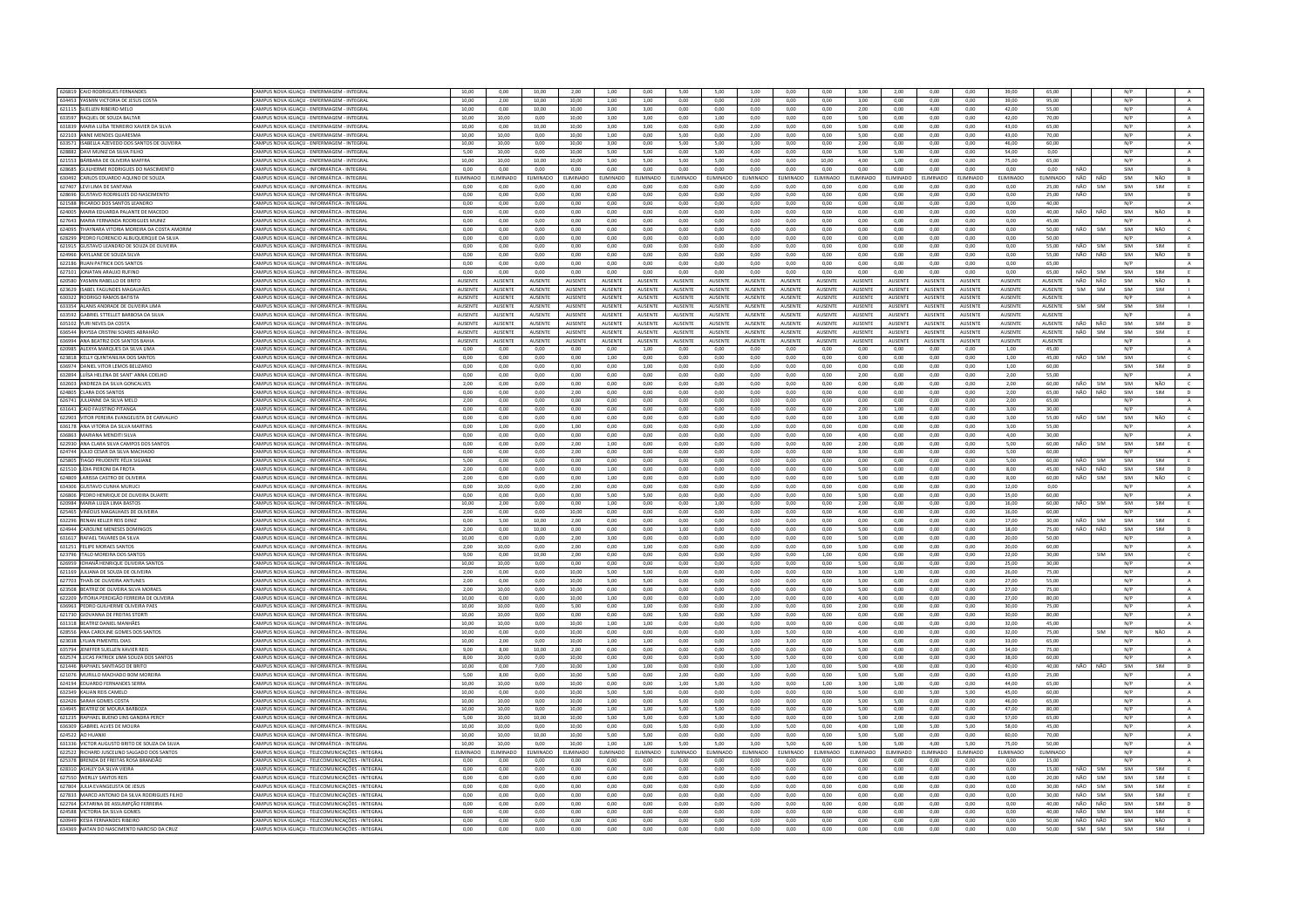| 622322 GABRIELLE TERRA FERREIRA DA SILVA<br>626210 KAILANE DA SILVA MESQUIT/ | CAMPUS NOVA IGUAÇU - TELECOMUNICAÇÕES - INTEGRAL<br>CAMPUS NOVA IGUAÇU - TELECOMUNICAÇÕES - INTEGRAL | AUSENTE<br>AUSENTE | AUSENTE<br>AUSENTE | AUSENTE<br>AUSENTE | AUSENTE<br>AUSENTE | AUSENTE<br>AUSENTE | AUSENTE<br><b>AUSENTE</b> | AUSENTE<br>AUSENTE | AUSENTE                   | AUSENTE                   | AUSENTE<br>AUSENTE | AUSENTE<br>AUSENTE | AUSENTE                   | AUSENTE<br>AUSENTE | AUSENTE<br>AUSENTE | AUSENTE<br>AUSENTE | AUSENTE<br><b>AUSENTE</b> | AUSENTE<br>AUSENTE | NÃO<br>NÃO | SIM<br>SIM | SIM<br>SIM | SIM<br>SIM | E                           |
|------------------------------------------------------------------------------|------------------------------------------------------------------------------------------------------|--------------------|--------------------|--------------------|--------------------|--------------------|---------------------------|--------------------|---------------------------|---------------------------|--------------------|--------------------|---------------------------|--------------------|--------------------|--------------------|---------------------------|--------------------|------------|------------|------------|------------|-----------------------------|
| 626799 JULIA MARTINS ANSELMO                                                 |                                                                                                      | <b>AUSENTE</b>     | <b>ALISENTE</b>    | <b>AUSENTE</b>     | <b>AUSENTE</b>     | <b>AUSENTE</b>     | <b>AUSENTE</b>            | <b>ALISENTE</b>    | AUSENTE<br><b>AUSENTE</b> | AUSENTE<br><b>AUSENTE</b> | <b>AUSENTE</b>     | <b>ALISENTE</b>    | AUSENTE<br><b>AUSENTE</b> | <b>AUSENTE</b>     | <b>AUSENTE</b>     | <b>AUSENTE</b>     | <b>ALISENTE</b>           | <b>AUSENTE</b>     | NÃO        | NÃO        | SIM        | SIM        |                             |
|                                                                              | CAMPUS NOVA IGUAÇU - TELECOMUNICAÇÕES - INTEGRAL                                                     |                    |                    |                    |                    |                    |                           |                    |                           |                           |                    |                    |                           |                    |                    |                    |                           |                    |            |            |            |            | D                           |
| 629633 NATÁLIA BABO SOARES ZICHTL DA FONSECA                                 | CAMPUS NOVA IGUAÇU - TELECOMUNICAÇÕES - INTEGRAL                                                     | AUSENTE            | AUSENTE            | AUSENTE            | AUSENTE            | AUSENTE            | AUSENTE                   | <b>NUSENTE</b>     | AUSENTE                   | AUSENTE                   | AUSENTE            | <b>AUSENTE</b>     | AUSENTE                   | AUSENTE            | AUSENTE            | AUSENTE            | <b>AUSENTE</b>            | <b>AUSENTE</b>     |            |            | N/P        |            | $\mathsf{A}$                |
| 636226 MICKAEL NOGUEIRA SILVA                                                | CAMPUS NOVA IGUACU - TELECOMUNICACÕES - INTEGRAL                                                     | 0.00               | 0.00               | 0.00               | 0.00               | 1.00               | 0.00                      | 0.00               | 0.00                      | 0.00                      | 0.00               | 0.00               | 0.00                      | 0.00               | 0.00               | 0.00               | 1.00                      | 50.00              |            |            | N/P        |            | A                           |
| 622512 JULIA VIEIRA DOMINGUES                                                | CAMPUS NOVA IGUAÇU - TELECOMUNICAÇÕES - INTEGRAL                                                     | 0,00               | 0,00               | 0,00               | 0,00               | 1,00               | 0,00                      | 0,00               | 0,00                      | 0,00                      | 0,00               | 0,00               | 0,00                      | 0,00               | 0,00               | 0,00               | 1,00                      | 60,00              | NÃO        | SIM        | SIM        | NÃO        | $\epsilon$                  |
| 631868 VICTÓRIA CHRISTINE ROCHA MACEDO                                       | CAMPUS NOVA IGUACU - TELECOMUNICACÕES - INTEGRAL                                                     | 0.00               | 0.00               | 0.00               | 0.00               | 1.00               | 0.00                      | 0.00               | 0.00                      | 0.00                      | 0.00               | 0.00               | 0.00                      | 0.00               | 0.00               | 0.00               | 1.00                      | 70.00              |            |            | N/P        |            | A                           |
| 626261 MATHEUS BERNARDO MARTINS DE OLIVEIR                                   | CAMPUS NOVA IGUAÇU - TELECOMUNICAÇÕES - INTEGRA                                                      | 2,00               | 0,00               | 0,00               | 0,00               | 0,00               | 0,00                      | 0,00               | 0,00                      | 0.00                      | 0,00               | 0,00               | 0,00                      | 0,00               | 0,00               | 0,00               | 2,00                      | 65,00              |            |            | N/P        |            | $\mathbb A$                 |
| 622134 SANDRO BUENO DA COSTA SILVA                                           | CAMPUS NOVA IGUACU - TELECOMUNICAÇÕES - INTEGRAL                                                     | 0.00               | 0.00               | 0.00               | 2.00               | 0.00               | 0.00                      | 0.00               | 0.00                      | 0.00                      | 0.00               | 0.00               | 0.00                      | 0.00               | 0,00               | 0.00               | 2.00                      | 85.00              |            |            | N/P        |            | $\mathbb{A}$                |
| 625843 STEPHANY DE SANTANA DA COSTA                                          | CAMPUS NOVA IGUACU - TELECOMUNICACÕES - INTEGRAL                                                     | 0.00               | 0.00               | 0.00               | 0.00               | 0.00               | 0.00                      | 0.00               | 0.00                      | 0.00                      | 0.00               | 0.00               | 2.00                      | 0.00               | 0.00               | 0.00               | 2.00                      | 90.00              |            |            | N/P        |            | A                           |
| 632334 MARIANA FARIAS GOMES                                                  | MPUS NOVA IGUACU - TELECOMUNICACÕES - INTEGRAL                                                       | 2,00               | 0.00               | 0.00               | 0.00               | 1.00               | 0.00                      | 0.00               | 0.00                      | 0.00                      | 0.00               | 0.00               | 0.00                      | 0.00               | 0.00               | 0.00               | 3.00                      | 80.00              |            |            | N/P        |            | $\mathbf{A}$                |
| 629298 EDUARDO DOMINGUES DA SILVA                                            | CAMPUS NOVA IGUACU - TELECOMUNICAÇÕES - INTEGRAL                                                     | 0.00               | 0.00               | 0.00               | 2.00               | 0.00               | 1.00                      | 0.00               | 0.00                      | 0.00                      | 0.00               | 0.00               | 200                       | 0.00               | 0.00               | 0.00               | 5.00                      | 50.00              |            |            | N/P        |            | A                           |
| 627608 VICTORIA BARBOSA RODRIGUES                                            | CAMPUS NOVA IGUAÇU - TELECOMUNICAÇÕES - INTEGRAL                                                     | 0.00               | 2,00               | 0.00               | 2,00               | 0,00               | 0,00                      | 0.00               | 0.00                      | 0.00                      | 0.00               | 0.00               | 3,00                      | 0.00               | 0.00               | 0,00               | 7.00                      | 40.00              | NÃO        | SIM        | SIM        | SIM        | E                           |
| 620318 NYCOLE DE LIRA BARBARI                                                | AMPUS NOVA IGUACU - TELECOMUNICAÇÕES - INTEGRAL                                                      | 0.00               | 0.00               | 0.00               | 2.00               | 0.00               | 1.00                      | 0.00               | 0.00                      | 5.00                      | 0.00               | 0.00               | 0.00                      | 0.00               | 0.00               | 0.00               | 8.00                      | 65.00              | NÃO        | NÃO        | SIM        | SIM        | D                           |
| 632153 AMANDA DA SILVA DE ALENCAR                                            | CAMPUS NOVA IGUAÇU - TELECOMUNICAÇÕES - INTEGRA                                                      | 5,00               | 0,00               | 0,00               | $_{0,00}$          | 0,00               | 1,00                      | 0,00               | 0,00                      | 2,00                      | 0,00               | 0,00               | 0,00                      | 0,00               | 0,00               | 0,00               | 8,00                      | 65,00              |            |            | N/P        |            | $\,$ A $\,$                 |
| 630004 LUNNA COLLINS RODRIGUES DA SILVA                                      | CAMPUS NOVA IGUACU - TELECOMUNICACÕES - INTEGRAL                                                     | 2.00               | 0.00               | 0.00               | 0.00               | 3.00               | 3.00                      | 0.00               | 0.00                      | 0.00                      | 0.00               | 0.00               | 0.00                      | 0.00               | 0.00               | 0.00               | 8.00                      | 80.00              |            |            | N/P        |            | $\mathbf{A}$                |
| 620780 LUCAS VIFIRA AMARAL                                                   | AMPUS NOVA IGUACU - TELECOMUNICAÇÕES - INTEGRAL                                                      | $0.00 -$           | 0.00               | 7.00               | 2.00               | 0.00               | 0.00                      | 0.00               | 0.00                      | 0.00                      | 0.00               | 0.00               | 0.00                      | 0.00               | 0.00               | 0.00               | 9.00                      | 40.00              |            |            | SIM        |            | R                           |
| 621819 ANAIRA RAEL DO NASCIMENTO                                             | AMPUS NOVA IGUAÇU - TELECOMUNICAÇÕES - INTEGRAL                                                      | 2,00               | 2,00               | 0,00               | 2,00               | 3,00               | 0,00                      | 0,00               | 0,00                      | 0,00                      | 0,00               | 0,00               | 0,00                      | 0,00               | 0,00               | $_{0,00}$          | 9,00                      | 55,00              |            |            | N/P        |            | $\mathbf{A}$                |
| 627730 BÁRBARA FERNANDES SILVA                                               | CAMPUS NOVA IGUACU - TELECOMUNICACÕES - INTEGRAL                                                     | 0.00               | 2.00               | 0.00               | 0.00               | 5.00               | 1.00                      | 0.00               | 0.00                      | 0.00                      | 0.00               | 0.00               | 2.00                      | 0.00               | 0.00               | 0.00               | 10.00                     | 75.00              |            |            | N/P        |            | A                           |
| 629653 CAMILA KAJIYAMA KURIYA                                                | CAMPUS NOVA IGUAÇU - TELECOMUNICAÇÕES - INTEGRAL                                                     | 10,00              | 0,00               | 0,00               | 0,00               | 1,00               | 0,00                      | 0,00               | 0,00                      | 0,00                      | 0,00               | 0,00               | 0,00                      | 0,00               | 0,00               | 0,00               | 11,00                     | 50,00              |            |            | N/P        |            | $\mathbf{A}$                |
| 632235 NICOLAS ASCHOFF MEDEIRO                                               | AMPUS NOVA IGUAÇU - TELECOMUNICAÇÕES - INTEGRAL                                                      | 0,00               | 2,00               | 0,00               | 2,00               | 1,00               | 0,00                      | 0,00               | 0,00                      | 0,00                      | 0,00               | 6,00               | 0,00                      | 0,00               | 0,00               | 0,00               | 11,00                     | 60,00              |            |            | N/P        |            | A                           |
| 624683 GABRIELLA MOREIRA RODRIGUES TEIXEIRA                                  | CAMPUS NOVA IGUACU - TELECOMUNICACÕES - INTEGRAL                                                     | 0.00               | 0.00               | 0.00               | 10.00              | 0.00               | 1,00                      | 0.00               | 0.00                      | 0.00                      | 0.00               | 0,00               | 0.00                      | 0.00               | 0.00               | 0.00               | 11,00                     | 90.00              |            |            | N/P        |            | $\,$ A $\,$                 |
| 629222 CLEBER FERREIRA DE MORAIS JUNIOR                                      | CAMPUS NOVA IGUAÇU - TELECOMUNICAÇÕES - INTEGRAL                                                     | 2,00               | 0,00               | 0.00               | 10.00              | 0.00               | 1,00                      | 0.00               | $_{0,00}$                 | 0.00                      | 0.00               | 0,00               | 0.00                      | 0.00               | 0,00               | 0.00               | 13.00                     | 75.00              |            |            | N/P        |            | $\,$ A $\,$                 |
| 634577 LIÉSSICA DOS SANTOS OLIVEIRA DE SOUZA                                 | CAMPUS NOVA IGUACU - TELECOMUNICACÕES - INTEGRAL                                                     | 0.00               | 0.00               | 10.00              | 2.00               | 1.00               | 1.00                      | 0.00               | 0.00                      | 0.00                      | 0.00               | 0.00               | 0.00                      | 0.00               | 0.00               | 0.00               | 14.00                     | 80.00              |            |            | N/P        |            | A                           |
| 625373 RENAN COSTA BONIFACIO                                                 | AMPUS NOVA IGUAÇU - TELECOMUNICAÇÕES - INTEGRAL                                                      | 2,00               | 0,00               | 0,00               | 10,00              | 0,00               | 0,00                      | 0,00               | 0,00                      | 0,00                      | 0,00               | 0,00               | 3,00                      | 0,00               | 0,00               | 0,00               | 15,00                     | 50,00              |            |            | N/P        |            | $\mathbf{A}$                |
| 632510 ISABELLE GERMANO FERNANDES BARBOSA SILVA                              | CAMPUS NOVA IGUACU - TELECOMUNICACÕES - INTEGRAL                                                     | 0.00               | 10.00              | 0.00               | 2.00               | 0.00               | 0.00                      | 0.00               | 0.00                      | 0.00                      | 0.00               | 0.00               | 3.00                      | 0.00               | 0.00               | 0.00               | 15.00                     | 90.00              |            |            | N/P        |            | A                           |
| 627699 NATAN DE ANDRADE ROBERS                                               | CAMPUS NOVA IGUAÇU - TELECOMUNICAÇÕES - INTEGRAL                                                     | 0.00               | 10.00              | 0.00               | 0.00               | 1.00               | 0.00                      | 0.00               | 0.00                      | 0.00                      | 0.00               | 0.00               | 5.00                      | 0.00               | 0.00               | 0.00               | 16.00                     | 45.00              |            |            | N/P        |            | $\,$ A $\,$                 |
| 633366 WESLEY MATOS ROMANO                                                   | MPUS NOVA IGUAÇU - TELECOMUNICAÇÕES - INTEGRAL                                                       | 2,00               | 10,00              | 0,00               | 2,00               | 1,00               | 0,00                      | 0,00               | 0,00                      | 0,00                      | 0,00               | 0,00               | 2,00                      | 0,00               | 0,00               | 0,00               | 17,00                     | 80,00              |            |            | N/P        |            | A                           |
| 635007 JULIA LARA MONTEIRO DA SILVA                                          | CAMPUS NOVA IGUACU - TELECOMUNICACÕES - INTEGRAL                                                     | 0.00               | 2.00               | 0.00               | 2.00               | 1,00               | 1.00                      | 0.00               | 0.00                      | 0.00                      | 0.00               | 10.00              | 2.00                      | 0.00               | 0.00               | 0.00               | 18.00                     | 80.00              |            |            | N/P        |            | A                           |
| 630384 ANDREY FELIPE BARRETO BETINI                                          | CAMPUS NOVA IGUAÇU - TELECOMUNICAÇÕES - INTEGRAL                                                     | 10.00              | 0.00               | 0.00               | 10.00              | 1,00               | 0,00                      | 0.00               | 0,00                      | 0.00                      | 0.00               | 0.00               | 0.00                      | 0.00               | 0,00               | 0,00               | 21.00                     | 60.00              |            |            | N/P        |            | A                           |
| 635203 VITORIA FREIRE COSTA                                                  | CAMPUS NOVA IGUACU - TELECOMUNICACÕES - INTEGRAL                                                     | 5.00               | 10.00              | 0.00               | 2.00               | 0.00               | 1.00                      | 0.00               | 0.00                      | 0.00                      | 0.00               | 2.00               | 2.00                      | 0.00               | 0.00               | 0.00               | 22.00                     | 85.00              |            |            | N/P        |            | A                           |
| 631353 YASMIN DE OIVEIRA CEVOLELA                                            | CAMPUS NOVA IGUAÇU - TELECOMUNICAÇÕES - INTEGRA                                                      | 5,00               | 2,00               | 0,00               | 2,00               | 1,00               | 0,00                      | 2,00               | 5,00                      | 2,00                      | 0,00               | 0,00               | 5,00                      | 0,00               | 0,00               | 0,00               | 24,00                     | 80,00              |            |            | N/P        |            | $\mathbf{A}$                |
| 633157 MATHEUS CONSTANTIN RODRIGUES DE SOUZA                                 | CAMPUS NOVA IGUACU - TELECOMUNICACÕES - INTEGRAL                                                     | 10.00              | 0.00               | 0.00               | 10.00              | 0.00               | 0.00                      | 0.00               | 0.00                      | 2.00                      | 0.00               | 2.00               | 2.00                      | 0.00               | 0.00               | 0.00               | 26.00                     | 50.00              |            |            | N/P        |            | $\overline{A}$              |
| 622253 JONATHAN DOS SANTOS PEREIRA                                           | CAMPUS NOVA IGUAÇU - TELECOMUNICAÇÕES - INTEGRAL                                                     | 10.00              | 0.00               | 0.00               | 10.00              | 0.00               | 1.00                      | 0.00               | 0.00                      | 0.00                      | 0.00               | 0.00               | 5.00                      | 0.00               | 0.00               | 0.00               | 26.00                     | 75.00              |            |            | N/P        |            | A                           |
| 620561 DAVI ROCHA DE FARIAS                                                  | MPUS NOVA IGUAÇU - TELECOMUNICAÇÕES - INTEGRAL                                                       | 10,00              | 10,00              | 0,00               | 2,00               | 1,00               | 0,00                      | 0,00               | 0,00                      | 0,00                      | 0,00               | 0,00               | 3,00                      | 0,00               | 0,00               | 0,00               | 26,00                     | 80.00              |            |            | N/P        |            | $\mathbf{A}$                |
| 633234 NICOLAS BUENO SOARES DOS SANTOS                                       | CAMPUS NOVA IGUACU - TELECOMUNICAÇÕES - INTEGRAL                                                     | 0.00               | 10.00              | 0.00               | 10.00              | 1.00               | 1.00                      | 0.00               | 0.00                      | 0.00                      | 0.00               | 0.00               | 5.00                      | 0.00               | 0.00               | 0.00               | 27.00                     | 70.00              |            |            | N/P        |            | A                           |
| 628747 JOÃO VITOR MORAIS CABRAL                                              | CAMPUS NOVA IGUACU - TELECOMUNICAÇÕES - INTEGRAL                                                     | 10.00              | 0.00               | 7.00               | 2.00               | 3.00               | 3.00                      | 0.00               | 0.00                      | 0.00                      | 0.00               | 0.00               | 5.00                      | 0.00               | 0.00               | 0.00               | 30.00                     | 90.00              |            |            | N/P        |            |                             |
| 632115 GABRIEL MATTOS ALBUQUERQU                                             |                                                                                                      | 2.00               | 5.00               |                    | 2.00               |                    |                           |                    | 5.00                      | 3.00                      | 0.00               | 0.00               | 5.00                      | 0.00               | 2.00               |                    | 31.00                     | 60.00              |            |            | N/P        |            | $\mathbf{A}$<br>A           |
|                                                                              | AMPUS NOVA IGUACU - TELECOMUNICACÕES - INTEGRAL                                                      |                    |                    | 0.00               |                    | 1.00               | 1.00                      | 5.00               |                           |                           |                    |                    |                           |                    |                    | 0.00               |                           |                    |            |            |            |            |                             |
| 627912 MARCELO GONÇALVES DA SILVA JÚNIO                                      | CAMPUS NOVA IGUACU - TELECOMUNICACÕES - INTEGRA                                                      | 10,00              | 10,00              | 0.00               | 10,00              | 1,00               | 1,00                      | 0,00               | 0,00                      | 0.00                      | 0,00               | 0,00               | 5,00                      | 0,00               | 0,00               | 0,00               | 37,00                     | 95,00              |            |            | N/P        |            | $\,$ A $\,$                 |
| 632504 GABRIEL SOBREIRA DE SIQUEIRA                                          | CAMPUS NOVA IGUACU - TELECOMUNICACÕES - INTEGRAL                                                     | 0.00               | 0.00               | 10.00              | 5.00               | 3.00               | 3.00                      | 0.00               | 0.00                      | 2.00                      | 0.00               | 6.00               | 5.00                      | 5.00               | 0.00               | 0.00               | 39.00                     | 40.00              |            |            | N/P        |            | A                           |
| 622114 MARIA EDUARDA BANUS DA SILVA BRUNO                                    | CAMPUS NOVA IGUAÇU - TELECOMUNICAÇÕES - INTEGRAL                                                     | 10.00              | 5,00               | 0.00               | 10.00              | 3,00               | 3,00                      | 0.00               | 0.00                      | 0.00                      | 0.00               | 0.00               | 5.00                      | 5.00               | 0.00               | 0.00               | 41,00                     | 65.00              |            |            | N/P        |            | $\,$ A $\,$                 |
| 630447 LUIS FERNANDO DA SILVA CASTRO                                         | AMPUS NOVA IGUACU - TELECOMUNICACÕES - INTEGRAL                                                      | 10.00              | 0.00               | 0.00               | 10.00              | 0.00               | 0.00                      | 0.00               | 0.00                      | 4.00                      | 0.00               | 10.00              | 5.00                      | 5.00               | 0.00               | 0.00               | 44.00                     | 70.00              |            |            | N/P        |            | $\,$ A $\,$                 |
| 629316 IOÃO VICTOR TELES DE SOUZA                                            | CAMPUS NOVA IGUACU - TELECOMUNICAÇÕES - INTEGRAL                                                     | 10.00              | 10.00              | 0.00               | 10.00              | 0.00               | 0.00                      | 5.00               | 0.00                      | 4.00                      | 5.00               | 0.00               | 5.00                      | 0.00               | 0.00               | 0.00               | 49.00                     | 80.00              |            |            | N/P        |            | A                           |
| 621390 MIGUEL SOBREIRA TAVARES                                               | CAMPUS NOVA IGUAÇU - TELECOMUNICAÇÕES - INTEGRAL                                                     | 10,00              | 10,00              | 10,00              | 10,00              | 5,00               | 5,00                      | 0,00               | 0,00                      | 4,00                      | 0,00               | 6,00               | 5,00                      | 3,00               | 0,00               | 0,00               | 68,00                     | 95,00              |            |            | N/P        |            | A                           |
| 626532 GLICERIA MONTEIRO DAMASCENO                                           | AMPUS PETRÓPOLIS - TELECOMUNICAÇÕES - TARDE                                                          | 0,00               | 0,00               | 0,00               | 0,00               | 0,00               | 0,00                      | 0,00               | 0,00                      | 0,00                      | 0,00               | 0,00               | 0,00                      | 0,00               | 0,00               | 0,00               | 0,00                      | 40,00              | <b>SIM</b> | SIM        | SIM        | SIM        | <b>TI</b>                   |
| 627273 MARIA DE FÁTIMA DA PAZ FARROCO                                        | CAMPUS PETRÓPOLIS - TELECOMUNICACÕES - TARD                                                          | 0,00               | 0,00               | 0,00               | 0,00               | 0,00               | 0,00                      | 0,00               | 0,00                      | 0.00                      | 0,00               | 0,00               | 0,00                      | 0,00               | 0,00               | 0,00               | 0,00                      | 40.00              |            |            | N/P        |            | A                           |
| 631463 LOREN PEREIRA DOS SANTOS SANTANNA SILVA                               | CAMPUS PETRÓPOLIS - TELECOMUNICAÇÕES - TARDE                                                         | 0,00               | 0,00               | 0,00               | 0,00               | 0,00               | 0,00                      | 0,00               | 0,00                      | 0,00                      | 0,00               | 0,00               | 0,00                      | 0,00               | 0,00               | 0,00               | 0,00                      | 50.00              | SIM        | SIM        | SIM        | NÃO        | $\mathsf{G}$                |
| 620925 KIMBERLY MALHEIROS SILVA                                              | CAMPUS PETRÓPOLIS - TELECOMUNICAÇÕES - TARDE                                                         | 0.00               | 0.00               | 0.00               | 0.00               | 0.00               | 0.00                      | 0.00               | 0.00                      | 0.00                      | 0.00               | 0.00               | 0.00                      | 0.00               | 0.00               | 0.00               | 0.00                      | 55.00              | NÃO        | NÃO        | SIM        | SIM        | D                           |
| 620928 WESLEY DOS SANTOS SILVA                                               | AMPUS PETRÓPOLIS - TELECOMUNICAÇÕES - TARDE                                                          | 0,00               | 0,00               | 0,00               | 0,00               | 0,00               | 0,00                      | 0,00               | 0,00                      | 0,00                      | 0,00               | 0,00               | 0,00                      | 0,00               | 0,00               | 0,00               | 0,00                      | 55,00              | SIM        |            | SIM        |            |                             |
| 631702 MARCELO CORREA DE OLIVEIRA                                            |                                                                                                      |                    |                    | 0.00               |                    |                    |                           | 0.00               |                           | 0.00                      | 0.00               | 0.00               | 0.00                      | 0.00               | 0.00               | 0.00               | 0.00                      | 55.00              | NÃO        | NÃO        | SIM        | NÃO        | B                           |
|                                                                              | CAMPUS PETRÓPOLIS - TELECOMUNICACÕES - TARDE                                                         | 0.00               | 0.00               |                    | 0.00               | 0.00               | 0.00                      |                    | 0.00                      |                           |                    |                    |                           |                    |                    |                    |                           |                    |            | SIM        | SIM        | SIM        |                             |
| 636191 LETICIA CHAVES CALCADO                                                | CAMPUS PETRÓPOLIS - TELECOMUNICAÇÕES - TARDE                                                         | 0,00               | 0,00               | 0,00               | 0,00               | 0,00               | 0,00                      | 0,00               | 0,00                      | 0,00                      | 0,00               | 0,00               | 0,00                      | 0,00               | 0,00               | 0,00               | 0,00                      | 55,00              | NÃO        |            | SIM        |            | B                           |
| 620676 ANA LUIZA FERREIRA GUIMARAES                                          | CAMPUS PETRÓPOLIS - TELECOMUNICACÕES - TARDE                                                         | 0.00               | 0.00               | 0.00               | 0.00               | 0.00               | 0.00                      | 0.00               | 0.00                      | 0.00                      | 0.00               | 0.00               | 0.00                      | 0.00               | 0.00               | 0.00               | 0.00                      | 60.00              | NÃO        | NÃO        |            | NÃO        |                             |
| 622532 SAMARA DE OLIVEIRA MOREIRA                                            | CAMPUS PETRÓPOLIS - TELECOMUNICAÇÕES - TARDE                                                         | 0.00               | 0.00               | 0.00               | 0.00               | 0.00               | 0.00                      | 0.00               | 0.00                      | 0.00                      | 0.00               | 0.00               | 0.00                      | 0.00               | 0.00               | 0.00               | 0.00                      | 60.00              | NÃO        | SIM        | SIM        | SIM        | E                           |
| 636077 GUILHERME DA COSTA ALMEIDA                                            | CAMPUS PETRÓPOLIS - TELECOMUNICAÇÕES - TARDE                                                         | 0.00               | 0.00               | 0.00               | 0.00               | 0.00               | 0.00                      | 0.00               | 0.00                      | 0.00                      | 0.00               | 0.00               | 0.00                      | 0.00               | 0.00               | 0,00               | 0.00                      | 65.00              | NÃO        | SIM        | SIM        | NÃO        | $\mathsf{C}$                |
| 623199 HENRIQUE FERREIRA MAIA MUNIZ                                          | CAMPUS PETRÓPOLIS - TELECOMUNICACÕES - TARDE                                                         | <b>AUSENTE</b>     | <b>ALISENTE</b>    | <b>AUSENTE</b>     | <b>AUSENTE</b>     | <b>ALISENTE</b>    | <b>AUSENTE</b>            | <b>ALISENTE</b>    | <b>AUSENTE</b>            | <b>ALISENTE</b>           | <b>AUSENTE</b>     | <b>AUSENTE</b>     | <b>ALISENTE</b>           | <b>AUSENTE</b>     | <b>AUSENTE</b>     | <b>AUSENTE</b>     | <b>ALISENTE</b>           | <b>AUSENTE</b>     | NÃO        | NÃO        | SIM        | NÃO        | R                           |
| 627175 KAWAN MALTA DA SILVA                                                  | AMPUS PETRÓPOLIS - TELECOMUNICAÇÕES - TARDE                                                          | AUSENTI            | AUSENTE            | AUSENT             | AUSENTE            | AUSENTE            | AUSENTE                   | <b>NUSENTE</b>     | AUSENTE                   | AUSENTE                   | AUSENTE            | AUSENTE            | AUSENTE                   | AUSENTE            | AUSENTE            | AUSENTE            | AUSENTE                   | AUSENTE            | NÃO        | SIM        | SIM        | SIM        | E.                          |
| 631151 DILTON ANTONIO DE JESUS FILHO                                         | CAMPUS PETRÓPOLIS - TELECOMUNICACÕES - TARDE                                                         | AUSENTE            | AUSENTE            | <b>AUSENTE</b>     | <b>AUSENTE</b>     | <b>AUSENTE</b>     | AUSENTE                   | <b>AUSENTE</b>     | <b>AUSENTE</b>            | <b>AUSENTE</b>            | AUSENTE            | AUSENTE            | AUSENTE                   | AUSENTE            | AUSENTE            | AUSENTE            | AUSENTE                   | AUSENTE            | NÃO        | SIM        | SIM        | NÃO        | $\epsilon$                  |
| 633800 KEVIN ELIAS ALEXANDRINO DA SILVA                                      | CAMPUS PETRÓPOLIS - TELECOMUNICAÇÕES - TARDE                                                         | <b>AUSENTE</b>     | AUSENTE            | AUSENTE            | <b>AUSENTE</b>     | AUSENTE            | AUSENTE                   | <b>AUSENTE</b>     | AUSENTE                   | AUSENTE                   | AUSENTE            | AUSENTE            | AUSENTE                   | AUSENTE            | AUSENTE            | AUSENTE            | AUSENTE                   | AUSENTE            | NÃO        | SIM        | SIM        | SIM        |                             |
| 636117 MARIA EDUARDA DA SILVA MARIANO                                        | CAMPUS PETRÓPOLIS - TELECOMUNICACÕES - TARDE                                                         | <b>AUSENTE</b>     | AUSENTE            | AUSENTE            | <b>AUSENTE</b>     | AUSENTE            | AUSENTE                   | <b>AUSENTE</b>     | AUSENTE                   | AUSENTE                   | AUSENTE            | AUSENTE            | AUSENTE                   | AUSENTE            | AUSENTE            | AUSENTE            | AUSENTE                   | AUSENTE            |            |            | N/P        |            | $\Lambda$                   |
| 636307 CAIQUE VITÓRIO DOS SANTOS ABREL                                       | CAMPUS PETRÓPOUS - TELECOMUNICAÇÕES - TARD                                                           | <b>AUSENTE</b>     | <b>ALISENTE</b>    | <b>AUSENTE</b>     | <b>AUSENTE</b>     | <b>ALISENTE</b>    | <b>ALISENTE</b>           | <b>ALISENTE</b>    | <b>AUSENTE</b>            | <b>ALISENTE</b>           | <b>AUSENTE</b>     | <b>ALISENTE</b>    | <b>ALISENTE</b>           | <b>AUSENTE</b>     | <b>AUSENTE</b>     | <b>AUSENTE</b>     | <b>ALISENTE</b>           | <b>AUSENTE</b>     | NÃO        | <b>SIM</b> | SIM        | SIM        | E                           |
| 627766 STEFANY MONTEIRO DA SILVA                                             | CAMPUS PETRÓPOLIS - TELECOMUNICAÇÕES - TARDE                                                         | 0.00               | 0.00               | 0.00               | 0.00               | 0.00               | 0.00                      | 0.00               | 0.00                      | 1.00                      | 0.00               | 0.00               | 0.00                      | 0.00               | 0.00               | 0.00               | 1.00                      | 45.00              | NÃO        | SIM        | SIM        | NÃO        | $\epsilon$                  |
| 636400 NICOLLE DE SIQUEIRA ARAUJO                                            | CAMPUS PETRÓPOUS - TELECOMUNICACÕES - TARDE                                                          | 0.00               | 0.00               | 0.00               | 0.00               | 0.00               | 1.00                      | 0.00               | 0.00                      | 0.00                      | 0.00               | 0.00               | 0.00                      | 0.00               | 0.00               | 0.00               | 1.00.                     | 60.00              |            |            | N/P        |            | $\Lambda$                   |
| 625719 RYAN RAMALDIS TAVARES                                                 | CAMPUS PETRÓPOLIS - TELECOMUNICACÕES - TARD                                                          | 0,00               | 0.00               | 0,00               | 2,00               | 0,00               | 0,00                      | 0.00               | 0.00                      | 0,00                      | 0,00               | 0,00               | 0,00                      | 0,00               | 0,00               | 0,00               | 2,00                      | 50,00              | NÃO        | SIM        | SIM        | SIM        | E                           |
| 625613 LETÍCIA DA COSTA SILVA                                                | CAMPUS PETRÓPOLIS - TELECOMUNICACÕES - TARDE                                                         | 2.00               | 0.00               | 0.00               | 0.00               | 0.00               | 0.00                      | 0.00               | 0.00                      | 0.00                      | 0.00               | 0.00               | 0.00                      | 0.00               | 0.00               | 0.00               | 2.00                      | 75.00              | NÃO        | NÃO        | SIM        |            | B                           |
|                                                                              | CAMPUS PETRÓPOLIS - TELECOMUNICACÕES - TARDE                                                         | 2.00               |                    | 0.00               | 0.00               | 0.00               |                           | 0.00               | 0.00                      | 0.00                      | 0.00               | 0.00               | 0.00                      | 0.00               | 0.00               | 0.00               |                           | 60.00              | NÃO        | NÃO        | SIM        | SIM        |                             |
| 631179 VICTOR HUGO KAPPS LEITE<br>622320 MATHEUS JOÃO VEIGA MACHADO STEPHANO | CAMPUS PETRÓPOLIS - TELECOMUNICACÕES - TARDE                                                         | 2.00               | 2,00<br>0.00       | 0.00               | 2.00               | 0.00               | 0,00<br>0.00              | 0.00               | 0.00                      | 0.00                      | 0.00               | 0.00               | 0.00                      | 0.00               | 0.00               | 0.00               | 4,00<br>4.00              | 70.00              |            |            | N/P        |            | $\mathsf D$<br>$\mathbf{A}$ |
| 627806 ARTHUR GABRI OLIVEIRA DA SILVA                                        | CAMPUS PETRÓPOUS - TELECOMUNICAÇÕES - TARDE                                                          | 0.00               | 0.00               | 0.00               | 0.00               | 0.00               | 0.00                      | 0.00               | 0.00                      | 0.00                      | 0.00               | 0.00               | 5.00                      | 0.00               | 0.00               | 0.00               | 5.00                      | 45.00              | SIM        | NÃO        | SIM        | SIM        | <b>H</b>                    |
| 624947 MARIA CLARA ÉVEA DE OLIVEIRA MARTINS                                  | CAMPUS PETRÓPOLIS - TELECOMUNICAÇÕES - TARDE                                                         | 2.00               | 0.00               | 0.00               | 2.00               | 0.00               | 1.00                      | 0.00               | 0.00                      | 0.00                      | 0.00               | 0.00               | 0.00                      | 0.00               | 0.00               | 0.00               | 5.00                      | 50.00              |            |            | N/P        |            | A                           |
| 621533 ALEXANDRA CAMILO SÉRGIO                                               | CAMPUS PETRÓPOUS - TELECOMUNICAÇÕES - TARDE                                                          | 0.00               | 0.00               | 0.00               | 0.00               | 0.00               | 0.00                      | 0.00               | 0.00                      | 0.00                      | 0.00               | 0.00               | 5.00                      | 0.00               | 0.00               | 0.00               | 5.00                      | 55.00              | NÃO        | <b>SIM</b> | SIM        | NÃO        | $\epsilon$                  |
|                                                                              | AMPUS PETRÓPOLIS - TELECOMUNICAÇÕES - TARDE                                                          | 2,00               | 2,00               | 0,00               | 0,00               | 0,00               | 0,00                      | 0,00               | 0,00                      | 0,00                      | 0,00               | 0,00               | 2,00                      | 0,00               | 0,00               | 0,00               | 6,00                      | 45,00              | NÃO        | NÃO        | SIM        | SIM        | E                           |
| 620228 MARIA EDUARDA SEABRA RIGUET<br>620637 WILLIAM NOGUEIRA DE SOUZA       | CAMPUS PETRÓPOLIS - TELECOMUNICAÇÕES - TARDE                                                         | 2,00               | 0,00               | 0,00               | 0,00               | 0,00               | 0,00                      | 0,00               | 0,00                      | 0,00                      | 0,00               | 0,00               | 5,00                      | 0,00               | 0,00               | 0,00               | 7,00                      | 0.00               |            | SIM        | SIM        | NÃO        | $\epsilon$                  |
| 624400 NICOLE GONÇALVES MAGRAN                                               | CAMPUS PETRÓPOLIS - TELECOMUNICAÇÕES - TARDE                                                         | 2,00               | 2,00               | 0,00               | 0.00               | 0,00               | 0,00                      | 0.00               | 0,00                      | 3,00                      | 0.00               | 0,00               | 0.00                      | 0.00               | 0,00               | 0,00               | 7,00                      | 65,00              | NÃO<br>NÃO | SIM        | SIM        | SIM        |                             |
|                                                                              |                                                                                                      |                    |                    |                    |                    |                    |                           |                    |                           |                           |                    |                    |                           |                    |                    |                    |                           |                    |            |            | N/P        |            | $\mathbb{A}$                |
| 634435 ALEXANDRE NUNES BATISTA<br>620656 MIGUEL LIMA XAVIER PINTO            | AMPUS PETRÓPOLIS - TELECOMUNICAÇÕES - TARDE<br>CAMPUS PETRÓPOLIS - TELECOMUNICACÕES - TARDE          | 2,00<br>0.00       | 0,00<br>0.00       | 0,00<br>0.00       | 0,00<br>0.00       | 0,00<br>0.00       | 0,00<br>1.00              | 1,00<br>0.00       | 0,00<br>0.00              | 0,00<br>0.00              | 0,00<br>0.00       | 0,00<br>6.00       | 5,00<br>2.00              | 0,00<br>0.00       | 0,00<br>0.00       | 0,00<br>0.00       | 8,00<br>9.00              | 60,00<br>55.00     | NÃO        | NÃO        | SIM        | NÃO        | B                           |
|                                                                              |                                                                                                      |                    |                    |                    |                    |                    |                           |                    |                           |                           |                    |                    |                           |                    |                    |                    |                           |                    |            |            |            |            |                             |
| 620914 LEONI GOMES KRONEMBERGER                                              | CAMPUS PETRÓPOLIS - TELECOMUNICAÇÕES - TARDE                                                         | 0,00               | 0,00               | 0,00               | 5,00               | 0,00               | 0,00                      | 0,00               | 0,00                      | 0,00                      | 0,00               | 0,00               | 4,00                      | 0,00               | 0,00               | 0,00               | 9,00                      | 60,00              |            |            | SIM        | SIM        | $\mathsf D$                 |
| 624395 GABRIELA KAPPAUN AMOLINARIO DE AZEVEDO                                | CAMPUS PETRÓPOLIS - TELECOMUNICACÕES - TARDE                                                         | 0.00               | 5.00               | 0.00               | 2.00               | 0.00               | 0.00                      | 0.00               | 0.00                      | 0.00                      | 0.00               | 0.00               | 2.00                      | 0.00               | 0.00               | 0.00               | 9.00                      | 75.00              | NÃO        | NÃO        | SIM        | NÃO        | B                           |
| 635249 VICTOR GUMIERI DE VASCONCELOS                                         | CAMPUS PETRÓPOLIS - TELECOMUNICAÇÕES - TARD                                                          | 0,00               | 10,00              | 0,00               | 0,00               | 0,00               | 0,00                      | 0,00               | 0,00                      | 0,00                      | 0,00               | 0,00               | 0,00                      | 0,00               | 0,00               | 0,00               | 10,00                     | 45,00              | NÃO        | NÃO        | SIM        | NÃO        | B                           |
| 633837 MANOELA FRANCIS CARVALHO BARBOZA                                      | CAMPUS PETRÓPOLIS - TELECOMUNICAÇÕES - TARDE                                                         | 0,00               | 0,00               | 7,00               | 2,00               | 0,00               | 1,00                      | 0,00               | 0,00                      | 0,00                      | 0,00               | 0,00               | 0,00                      | 0,00               | 0,00               | 0,00               | 10,00                     | 65.00              |            |            | N/P        |            | $\mathbb{A}$                |
| 631371 GABRIELLY DE FREITAS FERREIRA                                         | CAMPUS PETRÓPOLIS - TELECOMUNICACÕES - TARDE                                                         | 2.00               | 0,00               | 0,00               | 2.00               | 1,00               | 0,00                      | 0.00               | 0,00                      | 0.00                      | 0.00               | 0,00               | 5,00                      | 0,00               | 0,00               | 0.00               | 10,00                     | 80.00              |            |            | N/P        |            | A                           |
| 621536 SÂMELA MICHELE ANDRÉ ROSA                                             | CAMPUS PETRÓPOLIS - TELECOMUNICAÇÕES - TARDE                                                         | 2,00               | 0,00               | 0,00               | 2,00               | 5,00               | 0,00                      | 0,00               | 0,00                      | 0,00                      | 0,00               | 0,00               | 2,00                      | 0,00               | 0,00               | 0,00               | 11,00                     | 80.00              | NÃO        | NÃO        | SIM        | SIM        | D                           |
| 625771 CRISTIAN NASCIMENTO MAURICIO                                          | CAMPUS PETRÓPOLIS - TELECOMUNICAÇÕES - TARDE                                                         | 0.00               | 0.00               | 0.00               | 2.00               | 5.00               | 0.00                      | 0.00               | 0.00                      | 0.00                      | 0.00               | 0.00               | 5.00                      | 0.00               | 0.00               | 0.00               | 12.00                     | 55.00              | NÃO        | NÃO        | SIM        | SIM        | D                           |
| 624362 THIAGO ELIZEU QUINTANILHA                                             | CAMPUS PETRÓPOLIS - TELECOMUNICAÇÕES - TARD                                                          | 2,00               | 0,00               | 0,00               | 0,00               | 5,00               | 5,00                      | 0,00               | 0,00                      | 0,00                      | 0,00               | 0,00               | 0,00                      | 0,00               | 0,00               | 0,00               | 12,00                     | 65,00              | NÃO        | SIM        | SIM        | NÃO        | $\mathsf{C}^-$              |
| 634742 THIFANY MUDESTA SILVA GODÁ                                            | AMPUS PETRÓPOLIS - TELECOMUNICACÕES - TARDE                                                          | 2.00               | 0.00               | 4.00               | 0.00               | 0.00               | 1.00                      | 5.00               | 0.00                      | 0.00                      | 0.00               | 0.00               | 0.00                      | 0.00               | 0.00               | 0.00               | 12.00                     | 70.00              |            |            | N/P        |            | A                           |
| 629108 NICOLE SILVA GUIMARÃES DE SOI                                         |                                                                                                      | 0,00               | 0,00               | 0,00               | 2,00               | 3,00               | 3,00                      | 0,00               | 0,00                      | 0,00                      | 0,00               | 0,00               | 5,00                      | 0,00               | 0,00               | 0,00               | 13,00                     | 55,00              |            |            | N/P        |            | $\mathbf{A}$                |
| 632984 MARIA EDUARDA TAVARES DE ALMEIDA                                      | CAMPUS PETRÓPOLIS - TELECOMUNICAÇÕES - TARDE                                                         | 10.00              | 0.00               | 0.00               | 2.00               | 1.00               | 0.00                      | 0.00               | 0.00                      | 0.00                      | 0.00               | 0,00               | 0.00                      | 0.00               | 0,00               | 0.00               | 13.00                     | 55.00              |            |            | N/P        |            | $\overline{A}$              |
| 622480 IAGO MUNIZ CHAVES<br>636393 JOÃO VITOR OLIVEIRA DE SOUZA              | CAMPUS PETRÓPOLIS - TELECOMUNICACÕES - TARDE<br>CAMPUS PETRÓPOLIS - TELECOMUNICACÕES - TARD          | $0.00 -$<br>10.00  | 5.00<br>0.00       | 0.00<br>0.00       | 2.00<br>0.00       | 0.00<br>0.00       | 0.00<br>1.00              | 0.00<br>0.00       | 0.00                      | 0.00<br>0.00              | 0.00<br>0.00       | 6.00<br>0.00       | 2.00<br>4.00              | 0.00<br>0.00       | 0.00<br>0.00       | 0.00<br>0.00       | 15.00<br>15.00            | 40.00<br>65.00     | NÃO        | SIM        | SIM<br>N/P | SIM        | E                           |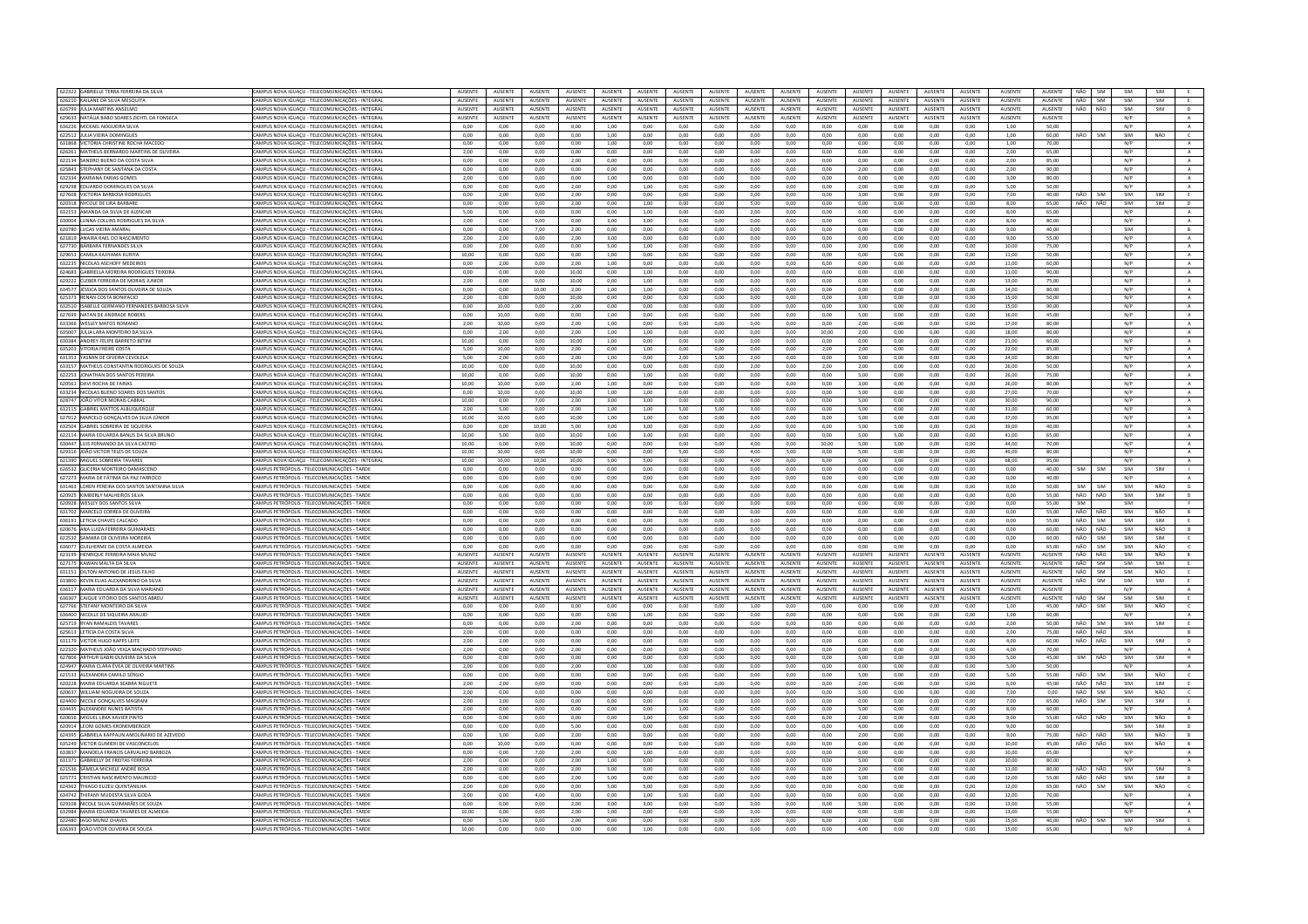| 629578 STELLA ALVES BEZERRA FALCÃO                                              | CAMPUS PETRÓPOLIS - TELECOMUNICAÇÕES - TARDE                         | 10,00          | 0,00            | 0,00           | 2,00           | 0,00           | 0,00           | 0,00            | 0,00           | 0,00            | 0,00           | 0,00           | 3,00            | 0,00           | 0,00           | 0,00           | 15,00          | 75,00          |         |            | $\rm N/P$  |            |                |
|---------------------------------------------------------------------------------|----------------------------------------------------------------------|----------------|-----------------|----------------|----------------|----------------|----------------|-----------------|----------------|-----------------|----------------|----------------|-----------------|----------------|----------------|----------------|----------------|----------------|---------|------------|------------|------------|----------------|
| 625891 BRENO SOARES CARNEIRO FATEICHA                                           | CAMPUS PETRÓPOLIS - TELECOMUNICAÇÕES - TARDE                         | 0,00           | 5.00            | 0,00           | 0,00           | 5,00           | 1,00           | 0,00            | 0,00           | 0,00            | 0,00           | 0,00           | 5,00            | 0,00           | 0,00           | 0,00           | 16.00          | 50,00          | NÃO     | NÃO        | SIM        | NÃO        | B              |
| 621950 MAHARA YUKI NOGUEIRA TAKEYAMA                                            | CAMPUS PETRÓPOLIS - TELECOMUNICAÇÕES - TARDE                         | 9.00           | 0.00            | 0.00           | 2.00           | 0.00           | 0.00           | 1.00            | 0.00           | 2.00            | 0.00           | 0.00           | 0.00            | 2.00           | 0.00           | 0.00           | 16.00          | 60.00          |         |            | N/P        |            | A              |
| 634734 STHEFANY MUDESTA SILVA GODÁ                                              | CAMPUS PETRÓPOLIS - TELECOMUNICAÇÕES - TARDE                         | 2,00           | 2,00            | 10,00          | 2,00           | 0,00           | 0,00           | 0,00            | 0,00           | 0,00            | 0,00           | 1,00           | 0,00            | 0,00           | 0,00           | 0,00           | 17,00          | 70.00          |         |            | N/P        |            | $\,$ A $\,$    |
| 631339 GIOVANNA PRATA PERDIGÃO                                                  | CAMPUS PETRÓPOLIS - TELECOMUNICACÕES - TARDE                         | 10.00          | 2.00            | 0.00           | 2.00           | 1.00           | 0.00           | 0.00            | 0.00           | 0.00            | 0.00           | 0.00           | 2.00            | 0.00           | 0.00           | 0.00           | 17.00          | 75.00          |         |            | N/P        |            | A              |
| 623486 MATHEUS FIORENZANO                                                       | CAMPUS PETRÓPOLIS - TELECOMUNICAÇÕES - TARDE                         | 0,00           | 0,00            | 10,00          | 2,00           | 3,00           | 1,00           | 0,00            | 0,00           | 0,00            | 0,00           | 0,00           | 3,00            | 0,00           | 0,00           | 0,00           | 19,00          | 85,00          |         |            | N/P        |            | $\,$ A $\,$    |
| 623981 NATALIA HOLANDA DE OLIVEIRA BERNARDES                                    | CAMPUS PETRÓPOLIS - TELECOMUNICACÕES - TARDE                         | 0.00           | 10.00           | 7.00           | 0.00           | 0.00           | 1.00           | 0.00            | 0.00           | 0.00            | 0.00           | 0.00           | 3.00            | 0.00           | 0.00           | 0.00           | 21.00          | 45.00          |         |            | N/P        |            | A              |
|                                                                                 |                                                                      |                |                 |                |                |                |                |                 |                |                 |                |                |                 |                |                |                |                |                |         |            |            |            |                |
| 636723<br>ABELLA DE OLIVEIRA SANT                                               | CAMPUS PETRÓPOLIS - TELECOMUNICACÕES - TARD                          | 5,00           | 2,00            | 10,00          | 2,00           | 0,00           | 1,00           | 0,00            | 0,00           | 0,00            | 0,00           | 0,00           | 4,00            | 0,00           | 0,00           | 0,00           | 24,00          | 70,00          |         |            | N/P        |            | $\mathbb A$    |
| 632614 MATHEUS BARBOSA DE SOUSA                                                 | CAMPUS PETRÓPOLIS - TELECOMUNICACÕES - TARDE                         | 0.00           | 2.00            | 0,00           | 2,00           | 0.00           | 1.00           | 4.00            | 4.00           | 0.00            | 0.00           | 10.00          | 4,00            | 0.00           | 0,00           | 0.00           | 27.00          | 50.00          |         |            | N/P        |            | $\mathbf{A}$   |
| 625017 ARTHUR CESAR DOS SANTOS GUIDING                                          | CAMPUS PETRÓPOUS - TELECOMUNICAÇÕES - TARDE                          | 10.00          | 4.00            | 0.00           | 10.00          | 0.00           | $0.00 -$       | 0.00            | 0.00           | 0.00            | $0.00 -$       | 0.00           | 3.00            | 0.00           | 0.00           | 0.00           | 27.00          | 90.00          |         |            | N/P        |            | A              |
| 620604 BEATRIZ HADAS MEDEIROS DE FIGUEIREDO                                     | CAMPUS PETRÓPOLIS - TELECOMUNICACÕES - TARDE                         | 10.00          | 10.00           | 0.00           | 0,00           | 0.00           | 1.00           | 0.00            | 1.00           | 1.00            | $_{0,00}$      | 0.00           | 3.00            | 2,00           | 0.00           | 0.00           | 28,00          | 50.00          |         |            | N/P        |            | $\mathbf{A}$   |
| 622447 DANYELA SENRA RODRIGUES                                                  | CAMPUS PETRÓPOUS - TELECOMUNICAÇÕES - TARDE                          | 5.00           | 2.00            | 0.00           | 10.00          | 1.00           | 0.00           | 0.00            | 0.00           | 0.00            | $0.00 -$       | 0.00           | 5.00            | 5.00           | 0.00           | 0.00           | 28.00          | 75.00          |         |            | N/P        |            | A              |
| 628780 ARTHUR RIBEIRO DA SILVA                                                  | CAMPUS PETRÓPOLIS - TELECOMUNICAÇÕES - TARDE                         | 10.00          | 2,00            | 0,00           | 2,00           | 1,00           | 0,00           | 1,00            | 0,00           | 3,00            | 5,00           | 0,00           | 5,00            | 0,00           | 0,00           | 0,00           | 29,00          | 80,00          |         |            | N/P        |            | $\mathbf{A}$   |
| 633023 CAROLINA SILVA FERNANDES                                                 | CAMPUS PETRÓPOLIS - TELECOMUNICACÕES - TARDE                         | 2.00           | 10.00           | 0.00           | 10.00          | 1.00           | 0.00           | 0.00            | 0.00           | 1.00            | 0.00           | 0.00           | 5.00            | 1.00           | 0.00           | 0.00           | 30.00          | 55.00          |         |            | N/P        |            | A              |
|                                                                                 |                                                                      |                |                 |                |                |                |                |                 |                |                 |                |                |                 |                |                |                |                |                |         |            |            |            |                |
| 635597 MARIA EDUARDA DOS REIS DE MELO                                           | CAMPUS PETRÓPOLIS - TELECOMUNICAÇÕES - TARDE                         | 10,00          | 10,00           | 0,00           | 2,00           | 1,00           | 0,00           | 0,00            | 0,00           | 3,00            | 0,00           | 0,00           | 3,00            | 1,00           | 0,00           | 0,00           | 30,00          | 55,00          |         |            | N/P        |            | $\mathbf{A}$   |
| 628296 CAMILY MELQUIADES MENDES                                                 | CAMPUS PETRÓPOLIS - TELECOMUNICACÕES - TARDE                         | 10.00          | 8.00            | 0.00           | 2.00           | 1.00           | 1.00           | 0.00            | 0.00           | 2.00            | 0.00           | 0.00           | 5.00            | 5.00           | 0.00           | 0.00           | 34.00          | 75.00          |         |            | N/P        |            | $\mathbf{A}$   |
| 633011 11117 MIGUEL ROCHA DA SILVA                                              | CAMPUS PETRÓPOUS - TELECOMUNICAÇÕES - TARDE                          | 10.00          | 10.00           | 0.00           | 5.00           | 0.00           | $0.00 -$       | 0.00            | 0.00           | 500             | $0.00 -$       | 0.00           | 5.00            | $0.00 -$       | 0.00           | 0.00           | 35.00          | 80.00          |         |            | N/P        |            | A              |
| 630776 LUÍSA LOPES GONÇALVES                                                    | CAMPUS PETRÓPOLIS - TELECOMUNICAÇÕES - TARDE                         | 9,00           | 10,00           | 0,00           | 0,00           | 1,00           | 1,00           | 5,00            | 5,00           | 0,00            | 0,00           | 0,00           | 5,00            | 0,00           | 0,00           | 0,00           | 36,00          | 50,00          |         |            | N/P        |            | $\mathbf{A}$   |
| 621443 HIAGO PAES SILVA                                                         | CAMPUS PETRÓPOLIS - TELECOMUNICAÇÕES - TARDE                         | 10.00          | 0.00            | 0.00           | 2.00           | 0.00           | 1.00           | 5.00            | 5.00           | 4.00            | 5.00           | 0.00           | 3.00            | 1.00           | 0.00           | 0.00           | 36.00          | 55.00          |         |            | N/P        |            | A.             |
| 622622 YURI DOS SANTOS CASTELHANO                                               | CAMPUS PETRÓPOLIS - TELECOMUNICAÇÕES - TARDE                         | 10.00          | 10,00           | 0,00           | 10,00          | 1,00           | 1,00           | 0,00            | 0,00           | 2,00            | 0,00           | 0,00           | 3,00            | 0,00           | 0,00           | 0,00           | 37,00          | 75,00          |         |            | N/P        |            | $\mathbf{A}$   |
|                                                                                 |                                                                      |                |                 |                |                |                |                |                 |                |                 |                |                |                 |                |                |                |                |                |         |            |            |            |                |
| 625264 BERNARDO NANTES COSTA                                                    | CAMPUS PETRÓPOLIS - TELECOMUNICAÇÕES - TARDE                         | 0,00           | 0,00            | 10,00          | 10,00          | 1,00           | 1,00           | 5,00            | 5,00           | 5,00            | 0,00           | 0,00           | 5,00            | 2,00           | 0,00           | 0,00           | 44,00          | 55,00          |         |            | N/P        |            | A              |
| 622000 MATHEUS MORSCH LOPES DE CARVALHO                                         | CAMPUS PETRÓPOLIS - TELECOMUNICAÇÕES - TARDE                         | 10,00          | 0.00            | 0,00           | 10.00          | 5.00           | 5.00           | 5.00            | 0,00           | 4,00            | 5.00           | 0,00           | 3,00            | 2,00           | 0,00           | 0.00           | 49.00          | 70.00          |         |            | N/P        |            | $\mathbf{A}$   |
| 622698 RAFAELA MEBUS                                                            | CAMPUS PETRÓPOLIS - TELECOMUNICAÇÕES - TARDE                         | 9,00           | 10,00           | 0,00           | 10,00          | 3.00           | 1,00           | 5,00            | 0,00           | 2,00            | 0,00           | 0,00           | 5,00            | 5,00           | 0,00           | 0,00           | 50.00          | 75.00          |         |            | N/P        |            | A              |
| 631228 PEDRO MIGUEL COSTA DELGADO                                               | CAMPUS PETRÓPOLIS - TELECOMUNICACÕES - TARDE                         | 10.00          | 10.00           | 10.00          | 10.00          | 0.00           | 1.00           | 0.00            | 0.00           | 2.00            | 0.00           | 0.00           | 5.00            | 5.00           | 0.00           | 0.00           | 53.00          | 60.00          |         |            | N/P        |            | A              |
| 626843 THIAGO ARAUJO FERNANDES BERTUCE                                          | CAMPUS PETRÓPOLIS - TELECOMUNICAÇÕES - TARDE                         | 10,00          | 10,00           | 9,00           | 2,00           | 5,00           | 5,00           | 5,00            | 5,00           | 3,00            | 0,00           | 0,00           | 5,00            | 1,00           | 0,00           | 0,00           | 60,00          | 65,00          |         |            | N/P        |            | $\mathbf{A}$   |
| 620503 ÁLAN DA SILVA CAMARA                                                     | CAMPUS PETRÓPOLIS - TELECOMUNICACÕES - TARDE                         | 10.00          | 10.00           | 0.00           | 10.00          | 5.00           | 5.00           | 5.00            | 5.00           | 5.00            | 5.00           | 2.00           | 5.00            | 5.00           | 0.00           | 0.00           | 72.00          | 65.00          | NÃO     | NÃO        | SIM        | SIM        | D              |
| 621844 AMANDA DINIZ TOLEDO                                                      | CAMPUS VALENÇA - ALIMENTOS - MANHÃ                                   | 0.00           | 0.00            | 0,00           | 0,00           | 0.00           | 0,00           | 0.00            | 0.00           | 0,00            | 0.00           | 0,00           | 0,00            | 0.00           | 0.00           | 0.00           | 0,00           | 35.00          |         |            | N/P        |            | $\mathbf{A}$   |
| 622778 MARIA EDUARDA MACHADO VICENTE                                            | AMPUS VALENÇA - ALIMENTOS - MANH                                     | 0,00           |                 | 0,00           | 0,00           | 0,00           |                | 0,00            | 0,00           | 0,00            | 0,00           | 0,00           | 0,00            | 0,00           | 0,00           |                | 0,00           | 40,00          | NÃO     | <b>SIM</b> | SIM        | NÃO        | $\epsilon$     |
|                                                                                 |                                                                      |                | 0,00            |                |                |                | 0,00           |                 |                |                 |                |                |                 |                |                | 0,00           |                |                |         |            |            |            |                |
| 623648 MARCOS VINICIUS VIEIRA DA SILVA                                          | CAMPUS VALENCA - ALIMENTOS - MANHÀ                                   | 0.00           | 0.00            | 0.00           | 0.00           | 0.00           | 0.00           | 0.00            | 0.00           | 0.00            | 0.00           | 0.00           | 0.00            | 0.00           | 0.00           | 0.00           | 0.00           | 45.00          |         | SIM        | SIM        |            | $\mathsf{C}$   |
| 628172 MARIA FERNANDA MESQUITA F. BARROS                                        | CAMPUS VALENÇA - ALIMENTOS - MANHÀ                                   | 0.00           | 0.00            | 0.00           | 0.00           | 0.00           | 0.00           | 0.00            | 0.00           | 0.00            | 0.00           | 0.00           | 0.00            | 0.00           | 0,00           | 0.00           | 0.00           | 45.00          |         |            | N/P        |            | $\,$ A $\,$    |
| 623866 ANDRESSA CRISTINA DA SILVA OLIVEIRA                                      | CAMPUS VALENCA - ALIMENTOS - MANHÃ                                   | 0.00           | 0.00            | 0.00           | 0.00           | 0.00           | 0.00           | 0.00            | 0.00           | 0.00            | 0.00           | 0.00           | 0.00            | 0.00           | 0.00           | 0.00           | 0.00           | 50.00          |         |            | N/P        |            | A              |
| 626037 GIOVANNA VITÓRIA FELICIANO DA SILVA                                      | CAMPUS VALENÇA - ALIMENTOS - MANHÀ                                   | 0,00           | 0,00            | 0,00           | 0,00           | 0,00           | 0,00           | 0,00            | 0,00           | 0,00            | 0,00           | 0,00           | 0,00            | 0,00           | 0,00           | 0,00           | 0,00           | 50,00          |         |            | N/P        |            | $\mathbf{A}$   |
| 626481 LUANA ESTHEFANI SANTIAGO SILVA                                           | CAMPUS VALENCA - ALIMENTOS - MANHA                                   | 0.00           | 0.00            | 0.00           | 0.00           | 0.00           | 0.00           | 0.00            | 0.00           | 0.00            | 0.00           | 0.00           | 0.00            | 0.00           | 0.00           | 0.00           | 0.00           | 50.00          |         |            | N/P        |            | A              |
| 631248 ANA CAROLINA FREITAS SILVA                                               | CAMPUS VALENÇA - ALIMENTOS - MANHÀ                                   | 0.00           | 0.00            | 0.00           | 0.00           | 0.00           | 0.00           | 0.00            | 0.00           | 0.00            | 0.00           | 0.00           | 0.00            | 0.00           | 0.00           | 0.00           | 0.00           | 50.00          |         |            | N/P        |            | A              |
|                                                                                 |                                                                      |                |                 |                |                |                |                |                 |                |                 |                |                |                 |                |                |                |                |                |         |            |            |            |                |
| 621325 ISABELLE DE PAULA GOMES                                                  | AMPUS VALENÇA - ALIMENTOS - MANH                                     | 0,00           | 0.00            | 0,00           | 0,00           | 0,00           | 0.00           | 0,00            | 0,00           | 0.00            | 0,00           | 0,00           | 0.00            | 0.00           | 0,00           | 0.00           | 0,00           | 55.00          | NÃO     | <b>SIM</b> | SIM        | SIM        | E              |
| 623130 THAYNÁ DE OLIVEIRA SILVA                                                 | CAMPUS VALENÇA - ALIMENTOS - MANHÂ                                   | 0.00           | 0.00            | 0.00           | 0.00           | 0.00           | 0.00           | 0.00            | 0.00           | 0.00            | 0.00           | 0.00           | 0.00            | 0.00           | 0.00           | 0.00           | 0.00           | 55.00          | SIM     | <b>SIM</b> | SIM        | SIM        |                |
| 627324 ANA EDUARDA RAPOSO MEDEIRO                                               | CAMPUS VALENÇA - ALIMENTOS - MANHÀ                                   | 0.00           | 0.00            | 0.00           | 0.00           | 0.00           | 0.00           | 0.00            | 0.00           | 0.00            | 0.00           | 0.00           | 0.00            | 0.00           | 0.00           | 0.00           | 0.00           | 55.00          | SIM     | <b>SIM</b> | SIM        | NÃO        | $\mathsf{G}$   |
| 626071 RODRIGO LUIZ ARZAMENDIA DA ROCHA                                         | CAMPUS VALENCA - ALIMENTOS - MANHA                                   | 0.00           | 0.00            | 0.00           | 0.00           | 0.00           | 0.00           | 0.00            | 0.00           | 0.00            | 0.00           | 0.00           | 0.00            | 0.00           | 0.00           | 0.00           | 0.00           | 60.00          | NÃO     | SIM        | SIM        | SIM        | E              |
| 634255 RAUAN HENRIQUE RUFINO DOS SANTOS                                         | CAMPUS VALENÇA - ALIMENTOS - MANH.                                   | $_{0,00}$      | 0,00            | 0,00           | 0,00           | 0,00           | 0.00           | 0,00            | $_{0,00}$      | 0.00            | $_{0,00}$      | 0,00           | 0,00            | $_{0,00}$      | $_{0,00}$      | 0,00           | $_{0,00}$      | 60.00          |         |            | N/P        |            | A              |
| 620870 SAMUEL ALVES SOARES                                                      |                                                                      | 0.00           |                 |                | 0.00           |                |                | 0.00            | 0.00           | 0.00            |                | 0.00           | 0.00            |                | 0.00           |                | 0.00           |                |         |            | N/P        |            | A              |
|                                                                                 | CAMPUS VALENCA - ALIMENTOS - MANHA                                   |                | 0.00            | 0.00           |                | 0.00           | 0.00           |                 |                |                 | 0.00           |                |                 | 0.00           |                | 0.00           |                | 65.00          |         |            |            |            |                |
| 626375 MELLISSA GONÇALVES DIAS                                                  | CAMPUS VALENÇA - ALIMENTOS - MANHÃ                                   | 0.00           | 0.00            | 0.00           | 0.00           | 0.00           | 0.00           | 0.00            | 0.00           | 0.00            | 0.00           | 0.00           | 0.00            | 0.00           | 0.00           | 0.00           | 0.00           | 65.00          | SIM     | SIM        | SIM        | SIM        | $\mathbf{L}$   |
| 630817 STHEFANY ALMEIDA DA SILVA ORLANDO                                        | CAMPUS VALENCA - ALIMENTOS - MANH                                    | $_{0,00}$      | 0.00            | $_{0,00}$      | $_{0,00}$      | 0.00           | 0.00           | $_{0,00}$       | 0.00           | 0.00            | $_{0,00}$      | $_{0,00}$      | 0.00            | 0.00           | $_{0,00}$      | 0,00           | 0.00           | 65.00          | NÃO     |            | SIM        | SIM        | $\mathsf D$    |
| 622635 IFSSICA GARCIA DA SILVA E SILVA                                          | CAMPUS VALENÇA - ALIMENTOS - MANHÂ                                   | 0.00           | 0.00            | 0.00           | 0.00           | 0.00           | 0.00           | 0.00            | 0.00           | 0.00            | 0.00           | 0.00           | 0.00            | 0.00           | 0.00           | 0.00           | 0.00           | 70.00          | NÃO     | NÃO        | SIM        | SIM        | D              |
|                                                                                 |                                                                      |                |                 |                |                |                |                |                 |                |                 |                |                |                 |                |                |                |                |                |         |            |            |            |                |
|                                                                                 |                                                                      |                |                 |                |                |                |                |                 |                |                 |                |                |                 |                |                |                |                |                |         |            |            |            |                |
| 628772 THAMIRES NAZARETT MOULIN                                                 | CAMPUS VALENÇA - ALIMENTOS - MANHÀ                                   | 0,00           | 0,00            | 0,00           | 0,00           | 0,00           | 0,00           | 0,00            | 0,00           | 0,00            | 0,00           | 0,00           | 0,00            | 0,00           | 0,00           | 0,00           | 0,00           | 70,00          |         |            | N/P        |            | A              |
| 621871 ERIKA DAMIÃO DE OLIVEIRA PINHO                                           | CAMPUS VALENÇA - ALIMENTOS - MANH.                                   | 0,00           | 0,00            | 0,00           | 0,00           | 0,00           | 0,00           | 0,00            | 0,00           | 0,00            | 0,00           | 0,00           | 0,00            | 0,00           | 0,00           | 0,00           | 0,00           | 85,00          | NÃO     | NÃO        | SIM        | SIM        | D              |
| 620922 MARIA EDUARDA DO COUTO ALVES                                             | CAMPUS VALENÇA - ALIMENTOS - MANH.                                   | AUSENTE        | <b>AUSENTE</b>  | AUSENTE        | AUSENTE        | <b>AUSENTE</b> | <b>AUSENTE</b> | <b>AUSENTE</b>  | <b>AUSENTE</b> | AUSENTE         | AUSENTE        | AUSENTE        | AUSENTE         | AUSENTE        | AUSENTE        | <b>AUSENTE</b> | AUSENTE        | AUSENTE        |         |            | N/P        |            | $\mathbb{A}$   |
| 621563 CAMILLE LUZ SEABRA DE SOUZA DUTRA                                        | CAMPUS VALENÇA - ALIMENTOS - MANH.                                   | AUSENTE        | AUSENTE         | AUSENTE        | <b>AUSENTE</b> | AUSENTE        | AUSENTE        | <b>AUSENTE</b>  | AUSENTE        | AUSENTE         | AUSENTE        | AUSENTE        | AUSENTE         | AUSENTE        | AUSENTE        | AUSENTE        | AUSENTE        | AUSENTE        |         |            | N/P        |            | $\overline{A}$ |
| 624189 CAIO NUNES REIS                                                          | CAMPUS VALENÇA - ALIMENTOS - MANHÃ                                   | <b>AUSENTE</b> | <b>ALISENTE</b> | <b>AUSENTE</b> | <b>AUSENTE</b> | <b>AUSENTE</b> | <b>AUSENTE</b> | <b>ALISENTE</b> | <b>AUSENTE</b> | <b>ALISENTE</b> | <b>AUSENTE</b> | <b>AUSENTE</b> | <b>ALISENTE</b> | <b>AUSENTE</b> | <b>AUSENTE</b> | <b>AUSENTE</b> | <b>AUSENTE</b> | <b>AUSENTE</b> | NÃO     | SIM        | SIM        | <b>SIM</b> | E              |
| 632217 MARIA CAROLINA VIEIRA VALLE                                              | CAMPUS VALENÇA - ALIMENTOS - MANH                                    | <b>AUSENTE</b> | AUSENTE         | AUSENTE        | AUSENTE        | AUSENTE        | <b>NUSENTE</b> | <b>NUSENTE</b>  | AUSENT         | AUSENTE         | <b>NUSENTE</b> | AUSENTE        | AUSENTE         | <b>NUSENTE</b> | AUSENTE        | AUSENTE        | AUSENTE        | AUSENTE        |         |            | N/P        |            | $\mathbb A$    |
| 627349 ANANDA RODRIGUES DA CUNHA                                                | CAMPUS VALENÇA - ALIMENTOS - MANHÀ                                   | 0.00           | 0.00            | 0.00           | 0.00           | 0.00           | 0.00           | 0.00            | 0.00           | 0.00            | 0.00           | 1.00           | 0.00            | 0.00           | 0.00           | 0.00           | 1.00           | 75.00          |         |            | N/P        |            | A              |
|                                                                                 |                                                                      |                |                 |                |                |                |                |                 |                |                 |                |                |                 |                |                |                |                |                |         |            |            |            |                |
| 626504 CARLOS HENRIQUE REZENDE DE SOUZA                                         | CAMPUS VALENÇA - ALIMENTOS - MANHÀ                                   | 0,00           | 0,00            | 0,00           | 2,00           | 0,00           | 0,00           | 0,00            | 0,00           | 0,00            | 0,00           | 0,00           | 0,00            | 0,00           | 0,00           | 0,00           | 2,00           | 60,00          | NÃO     | SIM        | SIM        | SIM        | E              |
| 624860 CORINE EDUARDA SOUZA MEDEIROS                                            | CAMPUS VALENCA - ALIMENTOS - MANH.                                   | 0.00           | 0.00            | 0.00           | 2.00           | 0.00           | 0.00           | 0.00            | 0.00           | 0.00            | 0.00           | 0.00           | 0.00            | 0.00           | 0.00           | 0.00           | 2.00           | 65.00          | NÃO     | SIM        | SIM        | SIM        | E              |
| 628546 MATHEUS HENRIQUE N. PEREIRA KELLY                                        | CAMPUS VALENCA - ALIMENTOS - MANH.                                   | 0.00           | 0.00            | 0.00           | 0,00           | 0.00           | 0.00           | 0.00            | 0.00           | 0.00            | 0.00           | 0,00           | 2.00            | 0.00           | 0.00           | 0.00           | 2.00           | 70.00          |         |            | N/P        |            | $\mathbf{A}$   |
| 634135 YASMIM DE LIMA MOREIRA                                                   | CAMPUS VALENÇA - ALIMENTOS - MANHÀ                                   | 0,00           | 0,00            | 0,00           | 0,00           | 0.00           | 0,00           | 0,00            | 0,00           | 0,00            | 0,00           | 0,00           | 2,00            | 0,00           | 0,00           | 0,00           | 2,00           | 70.00          |         |            | N/P        |            | $\,$ A $\,$    |
| 636575 LARISSA REIS ALVES XAVIER                                                | CAMPUS VALENÇA - ALIMENTOS - MANHÃ                                   | 0.00           | 0.00            | 0.00           | 2.00           | 0.00           | 0.00           | 0.00            | 0.00           | 0.00            | 0.00           | 0.00           | 0.00            | 0.00           | 0.00           | 0.00           | 2.00           | 75.00          |         |            | N/P        |            | A              |
| 635779 LETICIA MOREIRA DA SILVA                                                 | CAMPUS VALENÇA - ALIMENTOS - MANHÀ                                   | 0,00           | 0,00            | 0,00           | 2,00           | 0,00           | 0,00           | 0,00            | 0,00           | 0,00            | 0,00           | 0,00           | 0,00            | 0,00           | 0,00           | 0,00           | 2,00           | 90,00          |         |            | N/P        |            | $\mathbf{A}$   |
| 635514 MARIANA PIRES MAIA                                                       |                                                                      | 0.00           | 0.00            | 0.00           | 2.00           | 0.00           | 0.00           | 0.00            | 0.00           | 0.00            | 0.00           | 1.00           | 0.00            | 0.00           | 0.00           | 0.00           | 3.00           | 60.00          | NÃO NÃO |            | SIM        | SIM        | D              |
|                                                                                 | CAMPUS VALENÇA - ALIMENTOS - MANHÀ                                   |                |                 |                |                |                |                |                 |                |                 |                |                |                 |                |                |                |                |                |         |            |            |            |                |
| 623861 JOÃO PEDRO BATISTA BRANDÃO                                               | CAMPUS VALENÇA - ALIMENTOS - MANHÃ                                   | 0,00           | 0,00            | 0,00           | 2,00           | 0,00           | 0,00           | 0,00            | 0,00           | 0,00            | 0,00           | 0,00           | 2,00            | 0,00           | 0,00           | 0,00           | 4,00           | 50,00          | NÃO     | NÃO        | SIM        | SIM        | $\overline{D}$ |
| 621632 ALANIS EMANUELLE SIMÕES LARA                                             | CAMPUS VALENCA - ALIMENTOS - MANHA                                   | 0.00           | 0.00            | 0.00           | 2.00           | 0.00           | 0.00           | 0.00            | 0.00           | 0.00            | 0.00           | 0.00           | 2.00            | 0.00           | 0.00           | 0.00           | 4.00           | 65.00          |         |            | N/P        |            | $\mathbf{A}$   |
| 626543 RAIANE FURTADO DE PAULA                                                  | CAMPUS VALENCA - ALIMENTOS - MANHA                                   | 0.00           | 0.00            | 0.00           | 2,00           | 1,00           | 1.00           | 0.00            | 0.00           | 0.00            | 0.00           | 0.00           | 0.00            | 0.00           | 0.00           | 0.00           | 4.00           | 75.00          | NÃO     | <b>SIM</b> | SIM        | SIM        | E              |
| 626509 IAGO OLIVEIRA DA SILVA                                                   | CAMPUS VALENÇA - ALIMENTOS - MANHÀ                                   | 0,00           | 2.00            | 0,00           | 2,00           | 0.00           | 0.00           | 0,00            | 0,00           | 0.00            | 0.00           | 0.00           | 2,00            | 0.00           | 0,00           | 0,00           | 6,00           | 55.00          | SIM     | NÃO        | SIM        | SIM        | H              |
| 625201 LUAN MIGUEL DE PAULA VICENTE                                             | CAMPUS VALENCA - ALIMENTOS - MANHÃ                                   | 0.00           | 0.00            | 7.00           | $0.00 -$       | 0.00           | 0.00           | 0.00            | 0.00           | 0.00            | $0.00 -$       | 0.00           | 0.00            | $0.00 -$       | 0.00           | 0.00           | 7.00           | 60.00          |         |            | N/P        |            | $\Lambda$      |
| 635346 MANUELLA BARROS DI2                                                      | CAMPUS VALENÇA - ALIMENTOS - MANH.                                   | 0,00           | 0,00            | 0,00           | 2,00           | 0,00           | 0,00           | 0,00            | 0,00           | 0,00            | 0,00           | 0,00           | 5,00            | 0,00           | 0,00           | 0,00           | 7,00           | 65,00          |         |            | N/P        |            |                |
| 624720 TAYLLA VITÓRIA ROCHA GONCALVES                                           | CAMPUS VALENCA - ALIMENTOS - MANH.                                   | 0.00           | 2.00            | 0.00           | 2.00           | 0.00           | 0.00           | 0.00            | 0.00           | 0.00            | 0.00           | 0.00           | 5.00            | 0.00           | 0.00           | 0.00           | 9.00           | 60.00          | NÃO     | SIM        | SIM        | NÃO        | $\epsilon$     |
|                                                                                 |                                                                      | 0.00           |                 |                |                | 5.00           | 0.00           | 0.00            | 0.00           | 0.00            | 0.00           | 0.00           | 0.00            | 0.00           | 0.00           | 0.00           | 10.00          | 75.00          |         |            | N/P        |            | $\,$ A         |
| 626691 KARINE CASSARELLI LEIROZ BRITES VIEIRA                                   | CAMPUS VALENÇA - ALIMENTOS - MANHÃ                                   |                | 5,00            | $_{0,00}$      | 0,00           |                |                |                 |                |                 |                |                |                 |                |                |                |                |                |         |            |            |            |                |
| 631897 JOICY NOVAES FERREIRA                                                    | CAMPUS VALENCA - ALIMENTOS - MANH.                                   | 0.00           | 0.00            | 10.00          | 0.00           | 0.00           | 1.00           | 0.00            | 0.00           | 0.00            | 0.00           | 0.00           | 0.00            | 0.00           | 0.00           | 0.00           | 11.00          | 65.00          |         |            | N/P        |            | A              |
| 633380 VASMIN BRITO DA SILVA                                                    | CAMPUS VALENCA - ALIMENTOS - MANHÃ                                   | 2.00           | 0.00            | 7.00           | 2.00           | 0.00           | 0.00           | 0.00            | 0.00           | 0.00            | 0.00           | 0.00           | 0.00            | 0.00           | 0.00           | 0.00           | 11.00          | 90.00          |         |            | N/P        |            | A              |
| 620389 ARTUR CAMPELO MAM                                                        | CAMPUS VALENÇA - ALIMENTOS - MANHÀ                                   | 0.00           | 5.00            | 0.00           | 2.00           | 0.00           | 0.00           | 0.00            | 0.00           | 0.00            | 0.00           | 0.00           | 3.00            | 2.00           | 0.00           | 0.00           | 12.00          | 55.00          |         |            | N/P        |            | $\mathbf{A}$   |
| 625593 MIGUEL TORRES DOS SANTOS                                                 | CAMPUS VALENÇA - ALIMENTOS - MANHÂ                                   | 0.00           | 10.00           | 0.00           | 0.00           | 0.00           | 1.00           | 0.00            | 0.00           | 0.00            | 0.00           | 0.00           | 2.00            | 0.00           | 0.00           | 0.00           | 13.00          | 60.00          |         |            | N/P        |            | $\Lambda$      |
| 634770 EMANUELA DE NOVAES RAMOS                                                 | CAMPUS VALENÇA - ALIMENTOS - MANH.                                   | 2,00           | 0,00            | 10,00          | 2,00           | 5,00           | 5,00           | 0,00            | 0,00           | 0,00            | 0,00           | 0,00           | 0,00            | 0,00           | 0,00           | 0,00           | 24,00          | 85,00          |         |            | N/P        |            | $\,$ A $\,$    |
| 620659 MARINA DA SILVA DINIZ                                                    | CAMPUS VALENÇA - ALIMENTOS - MANHÃ                                   | 10,00          | 10,00           | 0,00           | 2,00           | 0,00           | 1,00           | 5,00            | 2,00           | 0,00            | 0,00           | 5,00           | 5,00            | 0,00           | 0,00           | 0,00           | 40,00          | 60,00          |         |            | N/P        |            | A              |
|                                                                                 |                                                                      | 10.00          |                 |                |                |                |                |                 |                |                 |                |                |                 |                |                |                |                |                |         |            | N/P        |            |                |
| 620438 LIZ MIRRA DE CARVALHO RACHID                                             | CAMPUS VALENÇA - ALIMENTOS - MANHÃ                                   |                | 10,00           | 10,00          | 10,00          | 5,00           | 5,00           | 5,00            | 0,00           | 2,00            | 0,00           | 6,00           | 5,00            | 5,00           | 0,00           | 0,00           | 73,00          | 95,00          |         |            |            |            | A              |
| 630464 TALES FERREIRA RODRIGUES                                                 | CAMPUS VALENÇA - ALIMENTOS - MANHÀ                                   | 10,00          | 10,00           | 0,00           | 10,00          | 5,00           | 5,00           | 5,00            | 5,00           | 3,00            | 5,00           | 10,00          | 5,00            | 5,00           | 0,00           | 0,00           | 78,00          | 60,00          |         |            | N/P        |            | A              |
| 622269 FELIPE RICARDO LIMA DA SILVA                                             | CAMPUS VALENCA - QUÍMICA - MANHÃ                                     | 0.00           | 0.00            | 0.00           | 0.00           | 0.00           | 0.00           | 0.00            | 0.00           | 0.00            | 0.00           | 0.00           | 0.00            | 0.00           | 0.00           | 0.00           | 0.00           | 30.00          | NÃO     | NÃO        | SIM        | SIM        | D              |
| 623012 JOYCE CARLA DOS SANTOS GOMES DE PAULA                                    | CAMPUS VALENÇA - QUÍMICA - MANHÃ                                     | 0,00           | 0,00            | 0,00           | 0,00           | 0,00           | 0,00           | 0,00            | 0,00           | 0,00            | 0,00           | 0,00           | 0,00            | 0,00           | 0,00           | 0,00           | 0,00           | 40,00          | NÃO     | SIM        | SIM        | SIM        | E              |
| 624667 GABRIEL DANTAS EVANGÉLICO                                                | CAMPUS VALENCA - QUÍMICA - MANHÃ                                     | 0.00           | 0.00            | 0.00           | 0.00           | 0.00           | 0.00           | 0.00            | 0.00           | 0.00            | 0.00           | 0.00           | 0.00            | 0.00           | 0.00           | 0.00           | 0.00           | 45.00          | NÃO     | SIM        | SIM        |            | $\epsilon$     |
| 625635 LARISSA LEAL                                                             | CAMPUS VALENÇA - QUÍMICA - MANHÀ                                     | 0,00           | 0,00            | 0,00           | 0,00           | 0,00           | 0,00           | 0,00            | 0,00           | 0,00            | 0,00           | 0,00           | 0,00            | 0,00           | 0,00           | 0,00           | 0,00           | 55,00          |         |            | N/P        |            | $\mathbb A$    |
| 633331 JONAS VANTINE SANTOS SILVA                                               | CAMPUS VALENÇA - QUÍMICA - MANHÃ                                     | 0,00           | 0,00            | 0,00           | 0,00           | 0,00           | 0,00           | 0,00            | 0,00           | 0,00            | 0,00           | 0,00           | 0,00            | 0,00           | 0,00           | 0,00           | 0,00           | 55.00          | NÃO     | NÃO        | SIM        | SIM        | D              |
|                                                                                 |                                                                      | 0.00           |                 |                |                |                |                |                 |                |                 | 0.00           |                |                 |                |                |                |                | 65.00          | NÃO     |            | SIM        |            |                |
| 621668 JÚLIA LAMAZARES ALMEIDA                                                  | CAMPUS VALENÇA - QUÍMICA - MANHÃ                                     |                | 0,00            | 0,00           | 0,00           | 0,00           | 0,00           | 0,00            | 0,00           | 0,00            |                | 0,00           | 0,00            | 0,00           | 0,00           | 0,00           | 0,00           |                |         | NÃO        |            | SIM        | $\mathsf D$    |
| 625906 MARIANA MEIRELES E SILVA                                                 | CAMPUS VALENÇA - QUÍMICA - MANHÃ                                     | 0,00           | 0,00            | 0,00           | 0,00           | 0,00           | 0,00           | 0,00            | 0,00           | 0,00            | 0,00           | 0,00           | 0,00            | 0,00           | 0,00           | 0,00           | 0,00           | 70.00          | NÃO     | SIM        | SIM        | NÃO        | $\mathsf{C}$   |
| 627117 MOISES DO NASCIMENTO                                                     | CAMPUS VALENCA - QUÍMICA - MANHÃ                                     | 0.00           | 0.00            | 0.00           | 0.00           | 0.00           | 0.00           | 0.00            | 0.00           | 0.00            | 0.00           | 0.00           | 0.00            | 0.00           | 0.00           | 0.00           | 0.00           | 70.00          | SIM     | NÃO        | SIM        | SIM        | <b>H</b>       |
| 633755 LAURA MEIRELES DE OLIVEIRA                                               | CAMPUS VALENÇA - QUÍMICA - MANHÀ                                     | 0,00           | 0,00            | 0,00           | 0,00           | 0,00           | 0,00           | 0,00            | 0,00           | 0,00            | 0,00           | 0,00           | 0,00            | 0,00           | 0,00           | 0,00           | 0,00           | 70,00          |         |            | N/P        |            | $\mathbb A$    |
| 625433 MARIA EDUARDA HONTANA NEVES GRACIOSO                                     | CAMPUS VALENCA - QUÍMICA - MANHÃ                                     | AUSENTE        | <b>AUSENTE</b>  | AUSENTE        | <b>AUSENTE</b> | <b>AUSENTE</b> | AUSENTE        | AUSENTE         | <b>AUSENTE</b> | <b>AUSENTE</b>  | <b>AUSENTE</b> | AUSENTE        | <b>AUSENTE</b>  | AUSENTE        | AUSENTE        | <b>AUSENTE</b> | <b>AUSENTE</b> | AUSENTE        |         |            | N/P        |            | A              |
| 627651 GABRIEL LIMA DE SOUZA                                                    | CAMPUS VALENÇA - QUÍMICA - MANHÀ                                     | AUSENTE        | AUSENTE         | AUSENTE        | AUSENTE        | AUSENTE        | AUSENTE        | AUSENTE         | AUSENTI        | AUSENTE         | <b>NUSENTE</b> | AUSENTE        | AUSENTE         | AUSENTE        | AUSENTE        | <b>AUSENTE</b> | AUSENTE        | AUSENTE        |         |            | N/P        |            | A              |
|                                                                                 |                                                                      | AUSENTE        | AUSENTE         | AUSENTE        | <b>AUSENTE</b> | <b>AUSENTE</b> | AUSENTE        | <b>AUSENTE</b>  | AUSENTE        | AUSENTE         | <b>AUSENTE</b> | <b>AUSENTE</b> | <b>AUSENTE</b>  | <b>AUSENTE</b> | <b>AUSENTE</b> | <b>AUSENTE</b> | <b>AUSENTE</b> | AUSENTE        |         |            | N/P        |            |                |
| 629810 EDUARDO CASTILHO BARBOSA DE ALCANTARA                                    | CAMPUS VALENÇA - QUÍMICA - MANHÃ                                     | 0.00           |                 |                | 0.00           |                |                | 0.00            |                |                 | $0.00 -$       |                |                 | 0.00           |                |                |                |                |         |            |            |            | $\overline{A}$ |
| 623633 THIARA KAILANE LEOPOLDO DA SILVA SOLIDÃO<br>631271 LUANA SILVA FERNANDES | CAMPUS VALENCA - QUÍMICA - MANHÃ<br>CAMPUS VALENCA - QUÍMICA - MANH. | 0.00           | 0.00<br>0.00    | 0.00<br>0.00   | 0.00           | 0.00<br>0.00   | 1.00<br>0.00   | 0.00            | 0.00<br>0.00   | 0.00<br>0.00    | 0.00           | 0.00<br>1.00   | 0.00<br>0.00    | 0.00           | 0.00<br>0.00   | 0.00<br>0.00   | 1.00<br>1.00   | 55.00<br>55.00 | NÃO     | SIM        | N/P<br>SIM | SIM        | A              |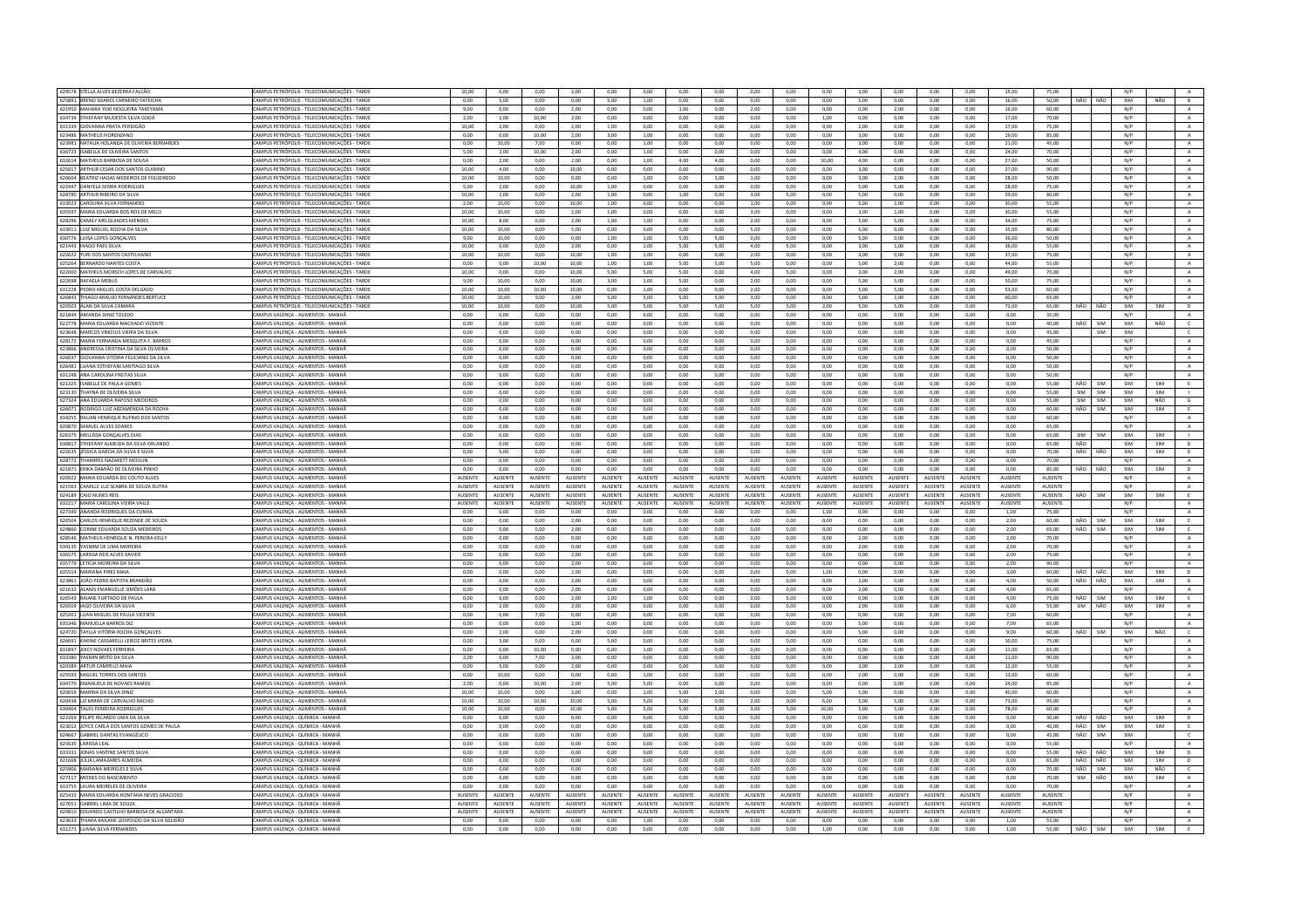| 622637 EMANUELLY CESPES FERREIRA DOS REIS        | CAMPUS VALENCA - QUÍMICA - MANHÃ | 2.00  | 0.00  | 0.00  | 0.00  | 0.00 | 0.00 | 0.00 | 0.00 | 0.00 | 0.00 | 0.00  | 0.00 | 0.00 | 0.00 | 0.00 | 2.00  | 45.00 | NÃO<br>NÃO | SIM | NÃO        | B          |
|--------------------------------------------------|----------------------------------|-------|-------|-------|-------|------|------|------|------|------|------|-------|------|------|------|------|-------|-------|------------|-----|------------|------------|
| 625911 LARA SIQUEIRA DE OLIVEIRA                 | CAMPUS VALENCA - QUÍMICA - MANHÃ | 0.00  | 0.00  | 0.00  | 2,00  | 0,00 | 0,00 | 0.00 | 0.00 | 0.00 | 0,00 | 0,00  | 0,00 | 0,00 | 0.00 | 0.00 | 2,00  | 60.00 | NÃO<br>SIM | SIM | SIM        | E          |
| 625439 MARIA FERNANDA ALVERNAZ SEABRA SALES      | CAMPUS VALENÇA - QUÍMICA - MANHÃ | 0.00  | 0.00  | 0.00  | 2.00  | 0.00 | 0.00 | 0.00 | 0.00 | 0.00 | 0.00 | 0.00  | 0.00 | 0,00 | 0.00 | 0.00 | 2.00  | 65.00 |            | N/P |            | A          |
| 630896 AGATHA TAMER PINTO QUINTILIANO VILELA     | CAMPUS VALENCA - QUÍMICA - MANHÃ | 0.00  | 0.00  | 0.00  | 2.00  | 0.00 | 0.00 | 0.00 | 0.00 | 0.00 | 0.00 | 0.00  | 0.00 | 0.00 | 0.00 | 0.00 | 2.00  | 75.00 |            | N/P |            | $\Delta$   |
| 622935 MARIA EDUARDA DE SOUZA PINA               | CAMPUS VALENÇA - QUÍMICA - MANHÃ | 0.00  | 0.00  | 0.00  | 0.00  | 0.00 | 0.00 | 0.00 | 0.00 | 0.00 | 0.00 | 0.00  | 2.00 | 0,00 | 0.00 | 0.00 | 2,00  | 80.00 |            | N/P |            | A          |
| 620967 SAFIRA SOARES DE VASCONCELOS MORENO       | CAMPUS VALENÇA - QUÍMICA - MANHÃ | 0,00  | 2,00  | 0,00  | 0.00  | 0,00 | 0,00 | 0,00 | 0,00 | 0,00 | 0,00 | 0,00  | 0,00 | 0,00 | 0,00 | 0,00 | 2,00  | 85,00 |            | N/P |            | $\Lambda$  |
| 628736 RICARDO AMARAL PIMENTA                    | CAMPUS VALENÇA - QUÍMICA - MANHÃ | 0.00  | 0.00  | 0.00  | 0.00  | 0.00 | 0.00 | 0.00 | 0.00 | 1.00 | 0.00 | 0.00  | 2.00 | 0.00 | 0.00 | 0.00 | 3.00  | 45.00 | SIM<br>SIM | SIM | SIM        |            |
| 627575 BÁRBARA MARINHO DA CRUZ                   | CAMPUS VALENÇA - QUÍMICA - MANHÃ | 0.00  | 0.00  | 0.00  | 0.00  | 3.00 | 0.00 | 0.00 | 0.00 | 0.00 | 0.00 | 0.00  | 0.00 | 0.00 | 0.00 | 0.00 | 3.00  | 70.00 | NÃO<br>SIM | SIM | SIM        | F          |
| 627624 MARIA CLARA VASSALLO                      | CAMPUS VALENCA - QUÍMICA - MANHÃ | 0.00  | 2.00  | 0.00  | 2.00  | 0.00 | 0.00 | 0.00 | 0.00 | 0.00 | 0.00 | 0.00  | 0.00 | 0.00 | 0.00 | 0.00 | 4.00  | 70.00 | NÃO<br>SIM | SIM | NÃO        | $\epsilon$ |
| 630242 LARA BEATRIZ DOS SANTOS PARREIRA          | CAMPUS VALENÇA - QUÍMICA - MANHÃ | 0.00  | 0.00  | 0.00  | 3.00  | 0.00 | 1.00 | 0.00 | 0.00 | 0.00 | 0.00 | 0.00  | 0.00 | 0.00 | 0.00 | 0.00 | 4.00  | 70.00 | SIM<br>SIM | SIM | <b>SIM</b> |            |
| 622710 RAYANE CRISTINA DA SILVA COSTA            | CAMPUS VALENÇA - QUÍMICA - MANHÃ | 0,00  | 0,00  | 0,00  | 0.00  | 0,00 | 0,00 | 0.00 | 0,00 | 0,00 | 0.00 | 0,00  | 4,00 | 0.00 | 0,00 | 0,00 | 4,00  | 85,00 | NÃO<br>SIM | SIM | SIM        | - F        |
| 627172 GABRIELLE SOUZA MONTEIRO PEREIR           | CAMPUS VALENÇA - QUÍMICA - MANHÃ | 0.00  | 0.00  | 0.00  | 0.00  | 5.00 | 0.00 | 0.00 | 0.00 | 0.00 | 0.00 | 0,00  | 0.00 | 0.00 | 0.00 | 0.00 | 5.00  | 45.00 | NÃO<br>NÃO | SIM | SIM        | D          |
| 629484 BERNARDO CASTRO MALTA ANDRADE             | CAMPUS VALENCA - QUÍMICA - MANHÃ | 2.00  | 0.00  | 0.00  | 0.00  | 0.00 | 1.00 | 0.00 | 0.00 | 0.00 | 0.00 | 2.00  | 0.00 | 0.00 | 0.00 | 0.00 | 5.00  | 55.00 |            | N/P |            | A          |
| 622230 ANA CLARA EDUARDO BRAGA FERREIRA          | CAMPUS VALENCA - QUÍMICA - MANHÃ | 0.00  | 2,00  | 0.00  | 0.00  | 0,00 | 1,00 | 0.00 | 0.00 | 0.00 | 0.00 | 0,00  | 2,00 | 0.00 | 0.00 | 0.00 | 5.00  | 70.00 | NÃO<br>SIM | SIM | SIM        | E          |
| 629617 KAIKE SOARES DA SILVA                     | CAMPUS VALENCA - QUÍMICA - MANHÃ | 0.00  | 0.00  | 0.00  | 0.00  | 0.00 | 0.00 | 0.00 | 0.00 | 0.00 | 0.00 | 0.00  | 5.00 | 0.00 | 0.00 | 0.00 | 5.00  | 70.00 |            | N/P |            | $\Delta$   |
| 634704 MARIA SYLVIA VASCONCELLOS CORRÊA DA SILVA | CAMPUS VALENÇA - QUÍMICA - MANHÃ | 0.00  | 0.00  | 0.00  | 0.00  | 0.00 | 0.00 | 0.00 | 0.00 | 0.00 | 0.00 | 0.00  | 5.00 | 0.00 | 0.00 | 0.00 | 5.00  | 75.00 |            | N/P |            | A          |
| 625054 WILLIAM HONTANA NEVES CLEMENTI            | CAMPUS VALENÇA - QUÍMICA - MANHÃ | 0,00  | 0,00  | 0,00  | 0,00  | 0,00 | 0,00 | 0,00 | 5,00 | 0,00 | 0,00 | 0,00  | 0,00 | 0,00 | 0,00 | 0,00 | 5,00  | 85,00 | NÃO SIM    | N/P | SIM        | E          |
| 631687 LETÍCIA MARCELO FIGUEIREDO                | CAMPUS VALENÇA - QUÍMICA - MANHÃ | 0.00  | 0.00  | 0.00  | 2,00  | 5,00 | 0,00 | 0.00 | 0.00 | 0.00 | 0.00 | 0.00  | 0.00 | 0,00 | 0.00 | 0.00 | 7,00  | 60.00 | NÃO SIM    | SIM | NÃO        |            |
| 631083 VITÓRIA RIBEIRO DOS REIS PINTO            | CAMPUS VALENCA - QUÍMICA - MANHÃ | 2.00  | 0.00  | 0.00  | 2.00  | 0.00 | 0.00 | 1.00 | 1.00 | 0.00 | 0.00 | 0.00  | 2.00 | 0.00 | 0.00 | 0.00 | 8.00  | 75.00 |            | N/P |            | A          |
| 631999 GUSTAVO MARINHO TEIXEIRA                  | CAMPUS VALENÇA - QUÍMICA - MANHÃ | 2.00  | 5.00  | 0.00  | 0.00  | 1.00 | 0.00 | 0.00 | 0.00 | 0.00 | 0.00 | 2,00  | 0.00 | 0.00 | 0.00 | 0.00 | 10.00 | 45.00 |            | N/P |            | A          |
| 621720 RAFAELA NUNES VENTURI FONSECA             | CAMPUS VALENCA - QUÍMICA - MANHÃ | 0.00  | 0.00  | 0.00  | 10.00 | 0.00 | 0.00 | 0.00 | 0.00 | 0.00 | 0.00 | 0.00  | 0.00 | 0.00 | 0.00 | 0.00 | 10.00 | 55.00 |            | N/P |            | A          |
| 627520 GUILHERME SOUZA NASCIMENTO                | CAMPUS VALENÇA - QUÍMICA - MANHÃ | 0.00  | 0.00  | 0.00  | 0.00  | 5.00 | 5.00 | 0.00 | 0.00 | 0.00 | 0.00 | 0.00  | 0.00 | 0.00 | 0.00 | 0.00 | 10.00 | 55.00 |            | SIM | SIM        | D          |
| 633518 SARAH LIMA OLIVEIRA DE ABREU CUNHA        | CAMPUS VALENÇA - QUÍMICA - MANHÃ | 0.00  | 0.00  | 0.00  | 10.00 | 0.00 | 0.00 | 0.00 | 0.00 | 0.00 | 0.00 | 0.00  | 0.00 | 0.00 | 0.00 | 0.00 | 10.00 | 60.00 |            | N/P |            | A          |
| 621267 LAURA BRETAS COELHO MOREIRA               | CAMPUS VALENÇA - QUÍMICA - MANHÃ | 2.00  | 0.00  | 0.00  | 2.00  | 0.00 | 1.00 | 0.00 | 0.00 | 1.00 | 0.00 | 0.00  | 4.00 | 0.00 | 0.00 | 0.00 | 10.00 | 85.00 |            | N/P |            | A          |
| 626919 LUÍSA GAMA PINA                           | CAMPUS VALENCA - QUÍMICA - MANHÃ | 0.00  | 0.00  | 0.00  | 2.00  | 0.00 | 1.00 | 0.00 | 0.00 | 0.00 | 0.00 | 6.00  | 2.00 | 0.00 | 0.00 | 0.00 | 11.00 | 65.00 |            | N/P |            | <b>A</b>   |
| 621266 BRENDA SOARES MARCONDES DE SOUZA          | CAMPUS VALENCA - QUÍMICA - MANHÃ | 0.00  | 2.00  | 7.00  | 2.00  | 0.00 | 0.00 | 0.00 | 0.00 | 0.00 | 0.00 | 0.00  | 0.00 | 0.00 | 0.00 | 0.00 | 11.00 | 75.00 |            | N/P |            | $\Delta$   |
| 629499 KÉZIA CRISTINE DA SILVA                   | CAMPUS VALENCA - QUÍMICA - MANHÃ | 0.00  | 5.00  | 0.00  | 0.00  | 0.00 | 1.00 | 0.00 | 0.00 | 0.00 | 0.00 | 0.00  | 5.00 | 0.00 | 0.00 | 0.00 | 11.00 | 85.00 |            | N/P |            | $\Delta$   |
| 624631 MARIA EDUARDA PORTO ROSSI DE ALMEIDA      | CAMPUS VALENÇA - QUÍMICA - MANHÃ | 0.00  | 10,00 | 0,00  | 2.00  | 0,00 | 0,00 | 0.00 | 0.00 | 0,00 | 0.00 | 1,00  | 0,00 | 0.00 | 0,00 | 0.00 | 13,00 | 65,00 |            | N/P |            | A          |
| 636337 ARTHUR MEDEIROS ROCHA                     | CAMPUS VALENÇA - QUÍMICA - MANHÃ | 2,00  | 0,00  | 0,00  | 10.00 | 0,00 | 0,00 | 0,00 | 0,00 | 0.00 | 0,00 | 0,00  | 2,00 | 0,00 | 0,00 | 0.00 | 14,00 | 60,00 |            | N/P |            | $\Lambda$  |
| 620624 LUIS GUILHERME DUARTE MACHADO             | CAMPUS VALENCA - QUÍMICA - MANHÃ | 2.00  | 5.00  | 0.00  | 2.00  | 0.00 | 1.00 | 0.00 | 0.00 | 0.00 | 0.00 | 0.00  | 5.00 | 0.00 | 0.00 | 0.00 | 15.00 | 60.00 |            | N/P |            | $\Delta$   |
| 622959 MARIA FERNANDA SANTOS DE PAIVA            | CAMPUS VALENÇA - QUÍMICA - MANHÃ | 0.00  | 0,00  | 7,00  | 2.00  | 5,00 | 0,00 | 0.00 | 0,00 | 0.00 | 0.00 | 1,00  | 0,00 | 0,00 | 0,00 | 0,00 | 15.00 | 75,00 | NÃO<br>NÃO | SIM | SIM        | <b>D</b>   |
| 632541 LUIS FELIPE LAURIANO LIMA RODRIGUES       | CAMPUS VALENÇA - QUÍMICA - MANHÃ | 0.00  | 5,00  | 10.00 | 0.00  | 1,00 | 0,00 | 0.00 | 0.00 | 0,00 | 0.00 | 0,00  | 5,00 | 0,00 | 0.00 | 0.00 | 21,00 | 55,00 |            | N/P |            | A          |
| 634579 LUIZ FELIPE MAIA TEODORO                  | CAMPUS VALENÇA - QUÍMICA - MANHÃ | 0.00  | 10,00 | 0,00  | 2,00  | 1,00 | 1,00 | 0.00 | 0,00 | 0.00 | 0.00 | 0,00  | 5,00 | 5,00 | 0,00 | 0.00 | 24,00 | 70,00 |            | N/P |            | A          |
| 620511 ARTHUR VIRGÍLIO PINHEIRO DE MELLO         | CAMPUS VALENÇA - QUÍMICA - MANHÃ | 10,00 | 10,00 | 0,00  | 0,00  | 1,00 | 0,00 | 0,00 | 0,00 | 2,00 | 0,00 | 0,00  | 5,00 | 0,00 | 0,00 | 0,00 | 28,00 | 55,00 |            | N/P |            | A          |
| 620683 BIANCA VASCONCELLOS GOULART               | CAMPUS VALENÇA - QUÍMICA - MANHÃ | 10.00 | 10,00 | 0,00  | 2,00  | 0.00 | 1,00 | 2,00 | 0.00 | 0.00 | 0.00 | 0.00  | 3,00 | 1,00 | 0.00 | 0.00 | 29.00 | 60.00 |            | N/P |            | A          |
| 620838 PEDRO AUGUSTO RODRIGUES VIVIANI           | CAMPUS VALENÇA - QUÍMICA - MANHÃ | 10.00 | 10.00 | 0.00  | 0.00  | 0.00 | 0.00 | 0.00 | 0.00 | 0.00 | 0.00 | 0.00  | 5.00 | 5.00 | 0.00 | 0.00 | 30.00 | 65.00 |            | N/P |            | A          |
| 621384 PEDRO BENTO NEVES                         | CAMPUS VALENCA - QUÍMICA - MANHÃ | 0.00  | 10.00 | 0.00  | 10.00 | 1.00 | 0.00 | 0.00 | 0.00 | 0.00 | 0.00 | 0.00  | 5.00 | 5.00 | 0.00 | 0.00 | 31.00 | 85.00 |            | N/P |            | A          |
| 620745 JOÃO PEDRO STIVANIN DO NASCIMENTO         | CAMPUS VALENCA - QUÍMICA - MANHÃ | 10.00 | 10.00 | 0.00  | 2.00  | 3.00 | 0.00 | 0.00 | 0.00 | 2.00 | 0.00 | 0.00  | 5.00 | 5.00 | 0.00 | 0.00 | 37.00 | 40.00 |            | N/P |            | $\Lambda$  |
| 626175 VINICIUS DE ALMEIDA SILVA                 | CAMPUS VALENÇA - QUÍMICA - MANHÃ | 10.00 | 10,00 | 0.00  | 2.00  | 0.00 | 1.00 | 1.00 | 0.00 | 0.00 | 0.00 | 10.00 | 5.00 | 0.00 | 0.00 | 0.00 | 39.00 | 85.00 |            | N/P |            | A          |
| 633504 ANA CLARA DONATO MOREIRA                  | CAMPUS VALENCA - QUÍMICA - MANHÃ | 10.00 | 10.00 | 10.00 | 2.00  | 5.00 | 0.00 | 0.00 | 0.00 | 2.00 | 0.00 | 0.00  | 5.00 | 0.00 | 0.00 | 0.00 | 44.00 | 70.00 |            | N/P |            | A          |
| 620459 MEL MIRRA DE CARVALHO RACHID              | CAMPUS VALENCA - QUÍMICA - MANHÃ | 10.00 | 10.00 | 7.00  | 6.00  | 0.00 | 1.00 | 0.00 | 0.00 | 0.00 | 0.00 | 0.00  | 5.00 | 5.00 | 0.00 | 0.00 | 44.00 | 80.00 |            | N/P |            | A          |
| 632499 PEDRO BRAGA FREIRE                        | CAMPUS VALENCA - QUÍMICA - MANHÃ | 10.00 | 10.00 | 10.00 | 6.00  | 5.00 | 5.00 | 0.00 | 0.00 | 3.00 | 4.00 | 0.00  | 5.00 | 5.00 | 0.00 | 0.00 | 63.00 | 55.00 |            | N/P |            | $\sim$     |
|                                                  |                                  |       |       |       |       |      |      |      |      |      |      |       |      |      |      |      |       |       |            |     |            |            |